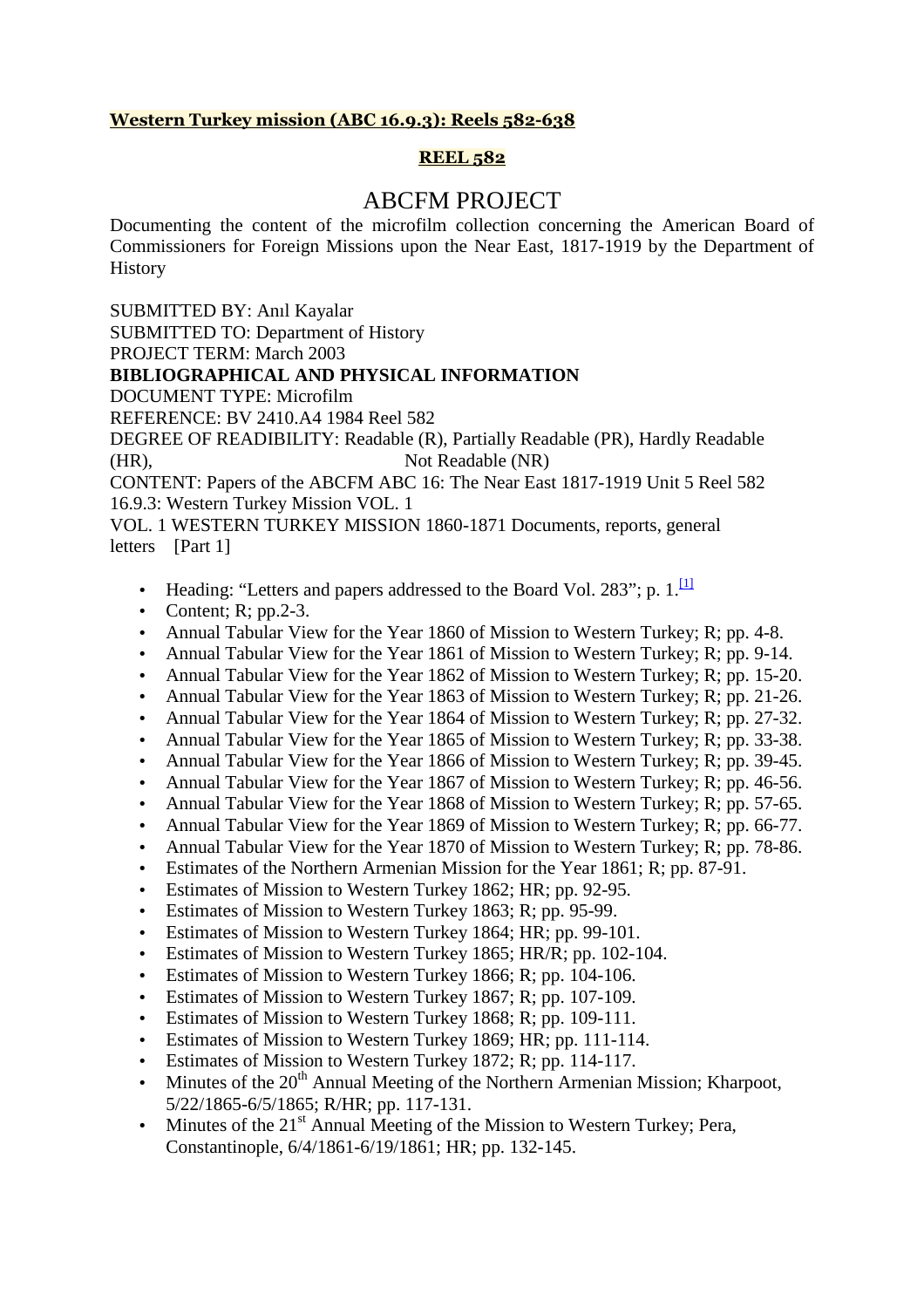- Minutes of the  $22<sup>nd</sup>$  Annual Meeting of the Mission to Western Turkey; Hasskeuy, 6/10/1862-6/20/1862; R/HR; pp.145-156.
- Minutes of the 23<sup>rd</sup> Annual Meeting of the Mission to Western Turkey; Hasskeuy, 5/19/1863-5/30/1863; R/HR; pp. 157-171.
- Minutes of the  $24<sup>th</sup>$  Annual Meeting of the Mission to Western Turkey;  $5/20/1864$ -6/6/1864; R/HR; pp. 171-184.
- Minutes of the  $25<sup>th</sup>$  Annual Meeting of the Mission to Western Turkey;  $5/22/1865$ -6/6/1865; R; pp. 185-195.
- Letter by Trowbridge to Rev. R. Anderson, written in Constantinople in 6/8/1865; R; pp. 196-197.
- Minutes of the  $26<sup>th</sup>$  Annual Meeting of the Mission to Western Turkey;  $5/21/1866$ -6/2/1866; R; pp. 197-207.
- Minutes of the  $27<sup>th</sup>$  Annual Meeting of the Mission to Western Turkey;  $5/14/1867$ -5/27/1867; HR/R; pp. 207-216.
- Minutes of the  $28<sup>th</sup>$  Annual Meeting of the Mission to Western Turkey;  $5/7/1868$ -5/21/1868; R; pp. 217-228.
- Minutes of the  $29<sup>th</sup>$  Annual Meeting of the Mission to Western Turkey;  $5/11/1869$ -5/26/1869; R; pp. 229-242.
- Minutes of the  $30<sup>th</sup>$  Annual Meeting of the Mission to Western Turkey;  $5/17/1870$ -5/30/1870; R/HR; pp. 243-252.
- Minutes of the  $31<sup>st</sup>$  Annual Meeting of the Mission to Western Turkey;  $5/26/1871$ -6/12/1871; R; pp. 253-263.
- Report of the Constantinople Station 1859-1860; R; pp. 264-272.
- Report of the Constantinople Station for the Year Ending June 1861; NR; pp. 273-285.
- Report of the Constantinople Station June 1862; R; pp. 285-291.
- Report of the Constantinople Station 1862-1863; R/HR; pp. 291-296.
- Report of the Hasskeuy Station; R; pp. 297-300.
- Report of the Constantinople Station for 1864; HR; 300-306.
- Report of the Constantinople Station for the Year Ending May 1865; NR; pp. 306-312.
- Report of the Constantinople Station 1865-1866; HR/R; pp. 313-325.
- Report of the Constantinople Station for the Year Ending May 1867; R; pp. 326-338.
- Annual Report of the Constantinople Station 1867-1868; R; 339-342.
- Report on the Armenian Department of the Missionary Work in Constantinople 1867-1868; R; pp. 343-347.
- Report of the Sophia Station for 1867; NR; pp. 348-354.
- Report of the Committee in Charge of the Active Work at Constantinople for 1869; HR; pp. 354-361.
- Report of the Missionary Committee of Constantinople Station 1869-1870; HR; pp. 362-370.
- Annual Report; R; pp.  $370-376$ .
- Report of the Baghchejuk Station 1859-1860; R; pp. 377-381.
- Report of the Baghchejuk Station 1860-1861; R/HR; pp. 381-388.
- Report of the Tocat Station for 1860; R/HR; pp. 389-392.
- Report of the Tocat Station for 1861; R; pp. 393-398.
- Report of Smyrna Station for 1860; NR; pp. 400-401.
- Report of Smyrna Station for the Year Ending May 31, 1861; R; pp. 402-403.
- Report of Smyrna Station for 1862; R; 404-405.
- Report of Smyrna Station for 1863; HR; pp. 406-407.
- Report of Smyrna Station for 1864; R; pp. 408-409.
- Report of Smyrna Station for 1864/1865; R/HR; pp. 410-419.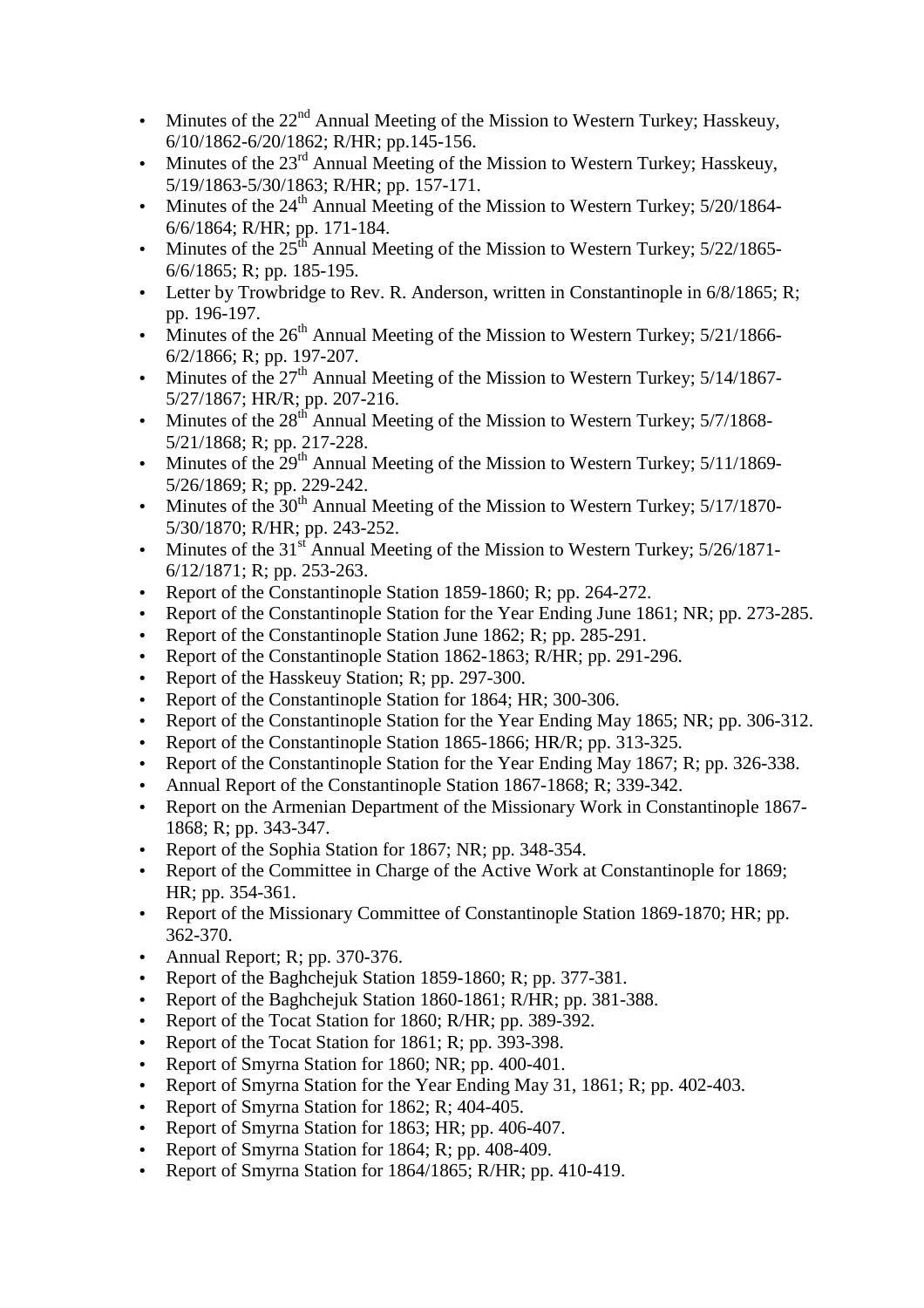- Report of Smyrna Station for 1866; HR; pp. 420-421.
- Report of Smyrna Station for 1867; HR/NR; pp. 422-428.
- Report of Smyrna Station for 1868; R; pp. 428-432.
- Report of Smyrna Station; R; pp. 433-436.
- Report of Smyrna Station for 1869-1870; R; pp. 437-439.
- Report of Manissa Station 1871; R; pp. 440-447.
- Report of Brousa Station 1862-1863; R; pp. 448-455.
- Report of Brousa Station  $1863-1864$ ; R; pp. 455-461.
- Report of Brousa Station 1864-1865; R; pp. 461-467.
- Report of Brousa Station 1865-1866; R; pp. 467-472.
- Report of Brousa Station 1866-1867; R; pp. 473-480.
- Report of Brousa Station 1867-1868; R; pp. 480-488.
- Report of Brousa Station 1868-1869; HR/R; pp. 488-499.
- Report of Brousa Station for 1869-1870; R; pp. 500-507.
- Report of Brousa Station May 1871; HR/NR; pp. 508-512.
- Station Report, Nicomedia, 1861-1862; R; pp. 513-519.
- A proposition to divide Nicomedia Station; HR; pp. 519-521.
- Nicomedia Station Report for 1862-1863; HR; pp. 522-523.
- Nicomedia Station; Eighth Annual Report 1863-1864; R; pp. 523-525.
- Nicomedia Station Report 1864-1865; HR; pp. 525-527.
- Report of the Nicomedia Station 1865-1866; NR/HR; pp. 527-531.
- Report of Nicomedia Station 1866-1867; NR; pp. 531-532.
- Report of Nicomedia Station 1867-1868; HR; 533-536.
- Annual Report of the Nicomedia Station (1869); HR; 537-542.
- The 13<sup>th</sup> Annual Report of Nicomedia Station; R/HR; pp. 543-547.
- The  $14<sup>th</sup>$  Annual Report of Nicomedia Station 1870-1871; R; pp. 547-554.
- Annual Report of Marsovan Station Presented at the Annual Meeting in Constantinople June 1861; R; pp. 534-558.
- NR; pp.  $558-564$ .
- Third Annual Report of Marsovan Station 1862-1863; R; pp. 564-570.
- Fourth Annual Report of Marsovan Station 1863-1864; HR; pp. 570-575.
- Report of the Marsovan Station May 1865; R; pp. 576-579.
- Report of Marsovan Station for the Year Ending in May 1866; R; pp. 580-585.
- NR; pp.  $585-589$ .
- Report of Marsovan Station for 1867-1868; R/HR; pp. 589-592.
- Report on the Mission Schools at Marsovan May 1868; HR; pp. 593-596.
- Marsovan Station Report; R; pp. 597-601.
- Report of Marsovan Station May 1870; HR; pp. 601-604.
- Report of Marsovan Station May 1871; R; pp. 604-609.
- Report of Mission Schools in Marsovan, Turkey May 1871; R; pp. 610-615.
- Cesaria Station Report 1859-1860; HR; pp. 616-621.
- Eighth Annual Report of the Cesarra Station 1860-1861. Report of the Cesarra Station 1860-1861; R; pp. 622-626.
- Report of the Cesarra Station 1861-1862; R; pp. 627-632.
- Annual Report of the Cesarra Station 1862-1863; R; pp. 633-638.
- Report of the Cesarra Station for the year 1863-1864; R; pp. 639-644.
- Annual Tabular view for 1863; R; pp. 645-646.
- Report of the Cesarra Station for 1864-1865; R; pp. 647-651.
- Cesarra Station Report; HR; pp. 651-658.
- Cesarra Annual Report; R; pp. 658-664.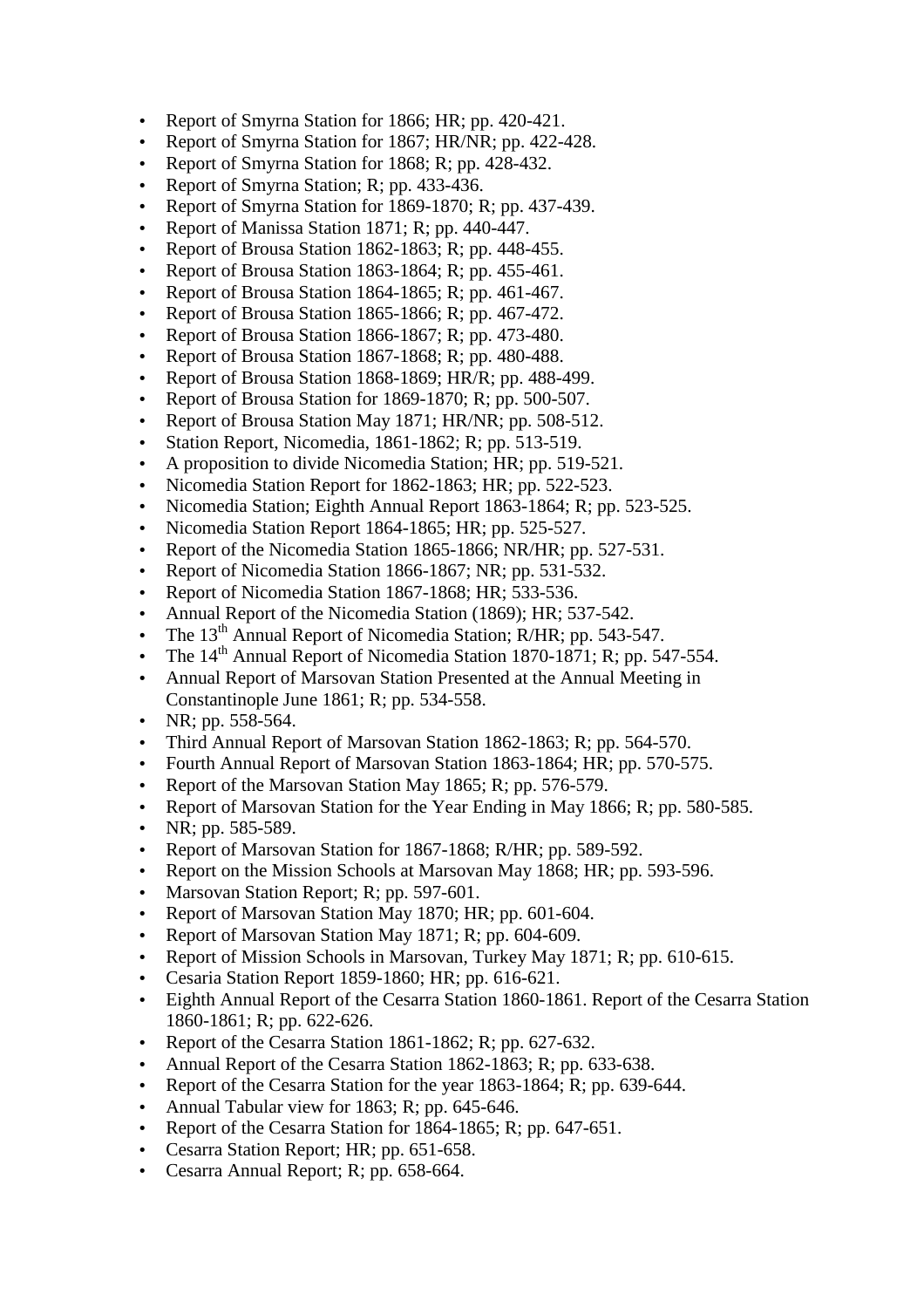- NR; pp.  $664-669$ .
- Report of Cesarra Station 1869; R; pp. 669-679.
- Report of Cesarra Station for 1869; R; pp. 679-687.
- Report of Cesarra Station 1871; R; p. 688.

 $\frac{11}{2}$  Microfilm pages.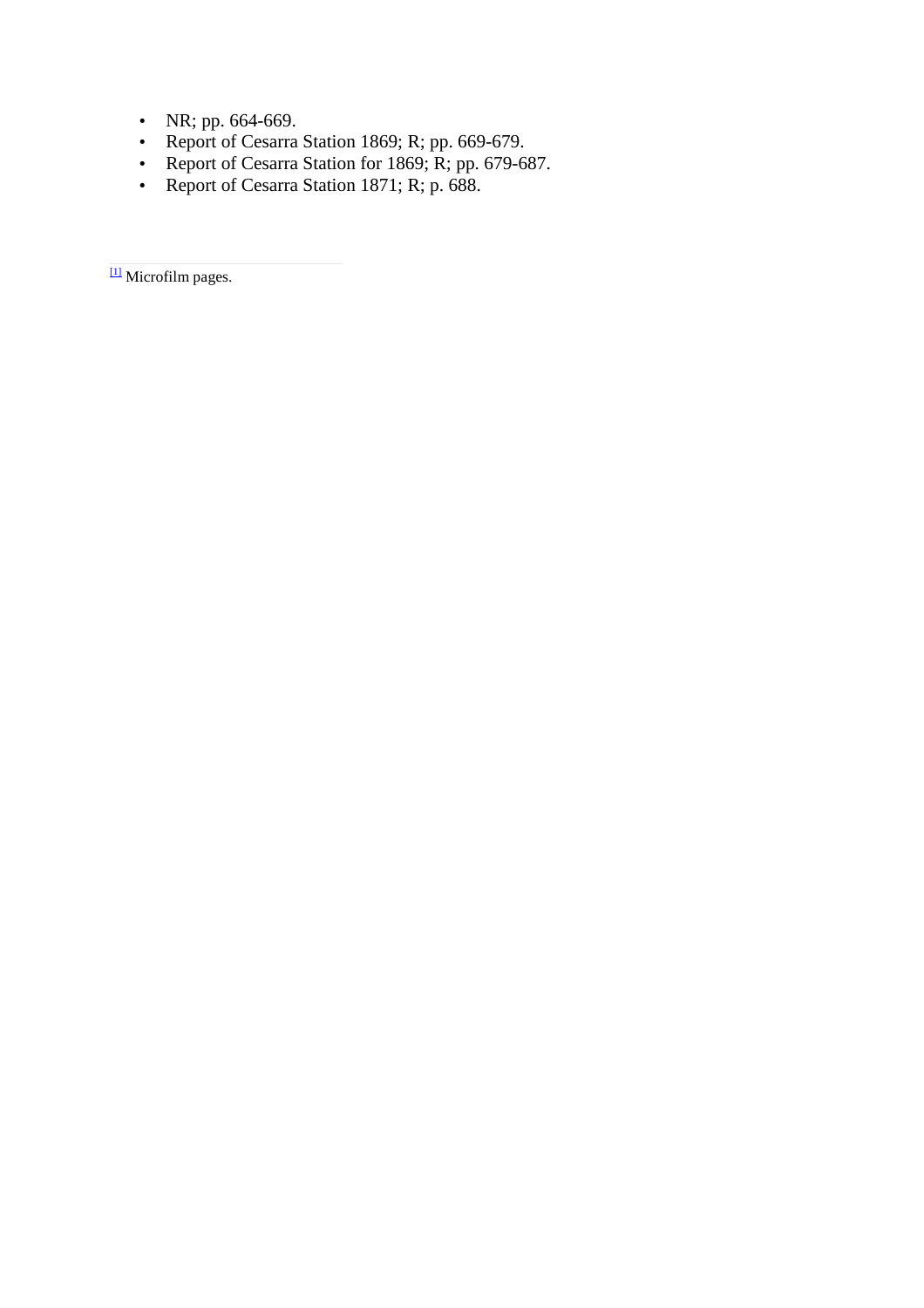SUBMITTED BY: Anil Kayalar

SUBMITTED TO: Department of History

PROJECT TERM: April 2003

# **BIBLIOGRAPHICAL AND PHYSICAL INFORMATION**

DOCUMENT TYPE: Microfilm

REFERENCE: BV 2410.A4 1984 Reel 583

DEGREE OF READIBILITY: Readable (R), Partially Readable (PR), Hardly Readable (HR), Not Readable (NR)

CONTENT: Papers of the ABCFM ABC 16: The Near East 1817-1919 Unit 5 Reel 583 16.9.3: Western Turkey Mission VOL. 1

VOL. 1 WESTERN TURKEY MISSION 1860-1871 Documents, reports, general letters [Part 2]

- Sivas Station Report for 1859-1860; R; pp. 1-10. $\frac{11}{11}$
- Report of Sivas Station for 1860; NR; pp. 11-19.
- Report of Sivas Station, 1862; R; pp. 20-23.
- Report of Sivas Station, 1863; R; pp. 24-28.
- Report of Sivas Station, April 1864; HR; pp. 29-32.
- Report of Sivas Station, April 1865; R; pp. 33-35.
- NR; pp.  $36-38$ .
- Report of Sivas Station, May 1867; HR/R; pp. 38-41.
- Sivas Report for the year ending May 1868; R; pp.42-45.
- Report of Sivas Station, May 1869; R; pp. 45-51.
- Sivas Station Annual Report, 1870-1871; HR; pp. 52-56.
- A letter dated 5.18.1863; pp. 56-57.
- A report on Medical Department, Sivas, 5.1.1865; HR; pp. 58-59.
- A report on Medical Department, Sivas, 5.5.1865; NR; p.59.
- A report on Medical Department, Sivas, 4.17.1871; R; p.60.
- $\bullet$  7<sup>th</sup> Annual Report of Arabkir Station, May, 1860; HR/R; pp. 61-74.
- Yozgat Station Report, 1840; pp. 75-76.
- Yozgat Station Report, 1841; pp. 77-80.
- 19<sup>th</sup> Annual Report of Bebek Seminary; HR; pp. 81-82.
- Twentieth Annual Report of Bebek Seminary; R; pp. 83-87.
- Report of the Bebek Seminary, June 1862; R; pp. 87-89.
- NR; pp. 89-91.
- First Annual Report of the Senates of the Theological School at Marsovan, 1864-1865; HR; pp. 92-94.
- Second Annual Report of the Theological School at Marsovan, May 1866; R; pp. 94- 96.
- Marsovan School Report (Theological School); R; pp. 97-99.
- Fifteenth Annual Report of the Armenian Female Boarding School, Constantinople, 4.20.1860; R; pp. 99-102.
- Sixteenth Annual Report of the Armenian Female Boarding School; NR; pp. 102-105.
- Seventeenth Annual Report of the Armenian Female Boarding School, Haskeuy, 6.6.1862; R; pp. 106-110.
- Appendix to Seventeenth Annual Report of the Armenian Female Boarding School; HR/NR; pp. 111-117.
- Report of the Female Boarding School at Marsovan, May 1865; HR/NR; pp. 117-118.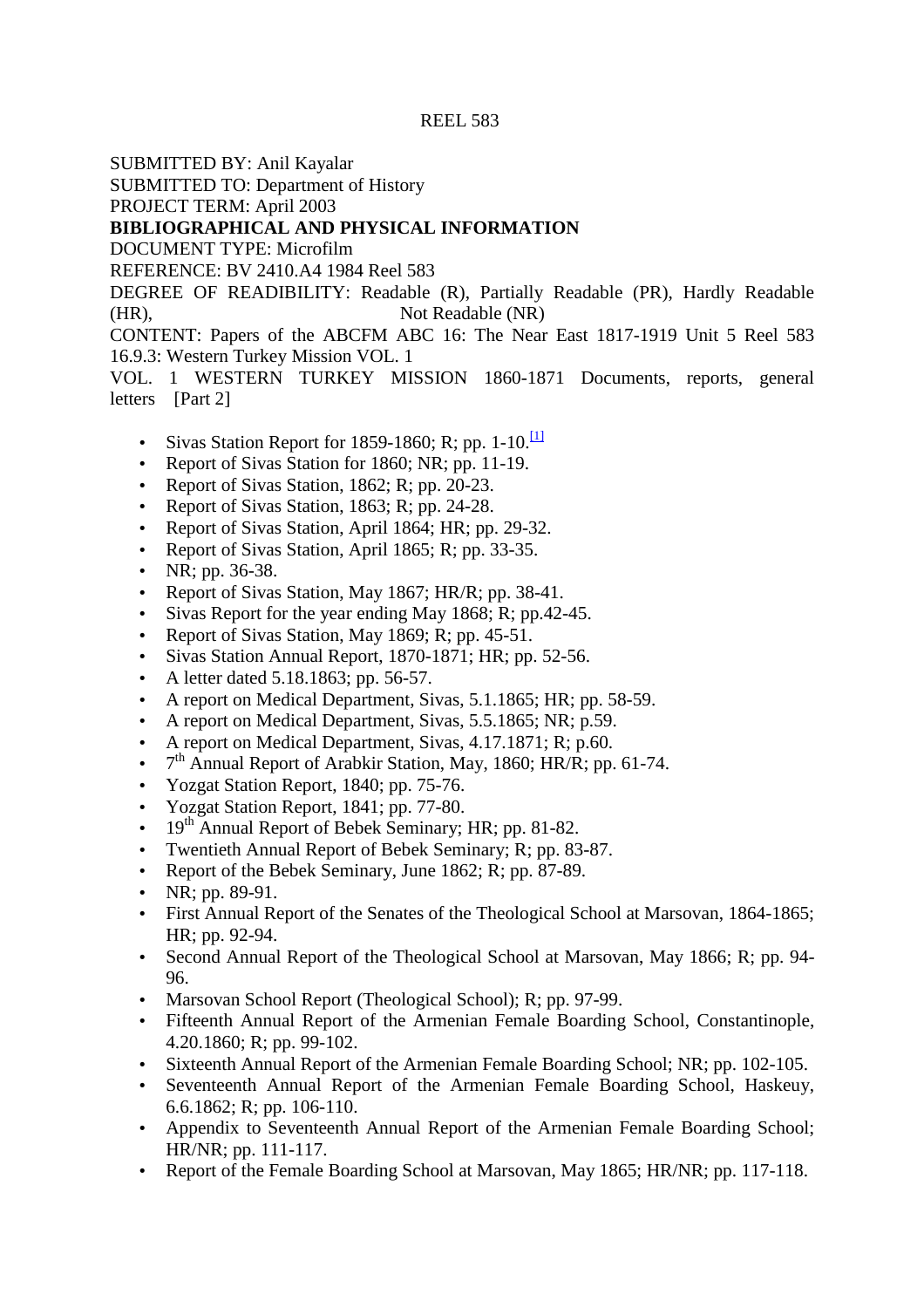- Report of the Girls Boarding School at Marsovan for 1866-1867; NR; pp. 119-121.
- Report of the Girls Boarding School at Marsovan, 1866; NR; pp. 121-123.
- Report of the mission schools at Marsovan, May, 1870; HR/NR; pp. 123-127.
- Examination of the Theological School at Marsovan-Report of the committee appointed by the mission to attend the examination, Marsovan, November, 1870; R; pp. 127-128.
- Statement in regard to the book department for 1859; R; pp. 129-132.
- Printing at Constantinople in 1860; R; pp. 133-135.
- Printing at Constantinople in 1861; R; pp. 135-137.
- Report of the Committee of Publication, May, 1864; R; pp. 137-139.
- Printing in 1864; R; pp. 139-142.
- 1866 Tabular view of printing at Constantinople; R; pp. 143-145.
- Report of the publication department for 1867; R; pp. 145-149.
- Report of the publication department for 1868; HR; pp. 149-151.
- Report of the committee of publication 1869; R; pp. 151-153.
- Report of the publishing department of Western Turkey mission for 1870; R; pp. 153-155.
- NR; pp.  $155-158$ .
- Treasurer report-Mission to West Turkey-May 1865; R; pp. 158-160.
- Report of the Treasurer, Mission to Western Turkey, 1866; R; pp. 160-162.
- Letter to Anderson by Daniel Sadd, 1.14.1860; R; pp. 162-163.
- Letter to Anderson by Dwight and Bliss, Constantinople, 2.11.1860; R; pp. 164-170.
- Letter to Anderson by Dwight and Bliss, Constantinople, 3.24.1860; R; pp. 171-178.
- Letter to Anderson by Parson(?), Kharput, 1.5.1860; HR; pp. 179-181.
- A letter, Kharpoot, 6.6.1860; HR; pp. 181-182.
- Letter to Anderson by Dwight, Constantinople, 6.26.1860; R; pp. 183-183.
- NR; pp.  $185-187$ .
- A letter by Sadd and Dodd, 7.14.1860; HR; p. 187.
- Letter to Anderson by Bliss, Constantinople, 12.11.1860; HR; pp. 188-190.
- Letter to Anderson by Sadd and Dodd, 1.28.1861; HR; pp. 190-192.
- Letter to Anderson by Sadd and Goodell, Constantinople, 6.15.1861; HR; pp. 192- 195.
- Letter to Anderson by Riggs, Bliss and Parson, Constantinople, 6.21.1861; HR; pp. 197-200.
- Letter to Anderson by Crane and Goodell; HR; pp. 200-201.
- Letter to Anderson by Bliss, Constantinople, 4.9.1862; HR; pp. 201-202.
- Letter to Anderson by Treat, Greene and Trowbridge, Constantinople, 5.29.1863; R; pp. 203-208.
- Letter to Anderson by the Secretaries and Presidential Committee of the ABCFM, Constantinople, 6.6.1864; HR; pp. 203-209.
- Letter to Anderson by Trowbridge and Bliss, Constantinople, 6.6.1865; HR; pp. 210-216.
- Report for the relations between the missionaries and the native pastors and churches; HR; pp. 216-222.
- Letter to Anderson by Riggs, Trowbridge and Parsons, Constantinople, 6.1.1866; HR; pp. 222-227.
- A report on the relations between the station Protestant Churches of Turkey and the Armenian Missionaries, Constantinople, 5.27.1867; HR; pp. 228-230.
- A letter to Clark by Greene and Baldwin, Constantinople, 5.21.1866; R; pp. 230-234.
- A letter to Clark by Riggs and Pettibow, Constantinople, 4.5.1869; R; pp. 234-235.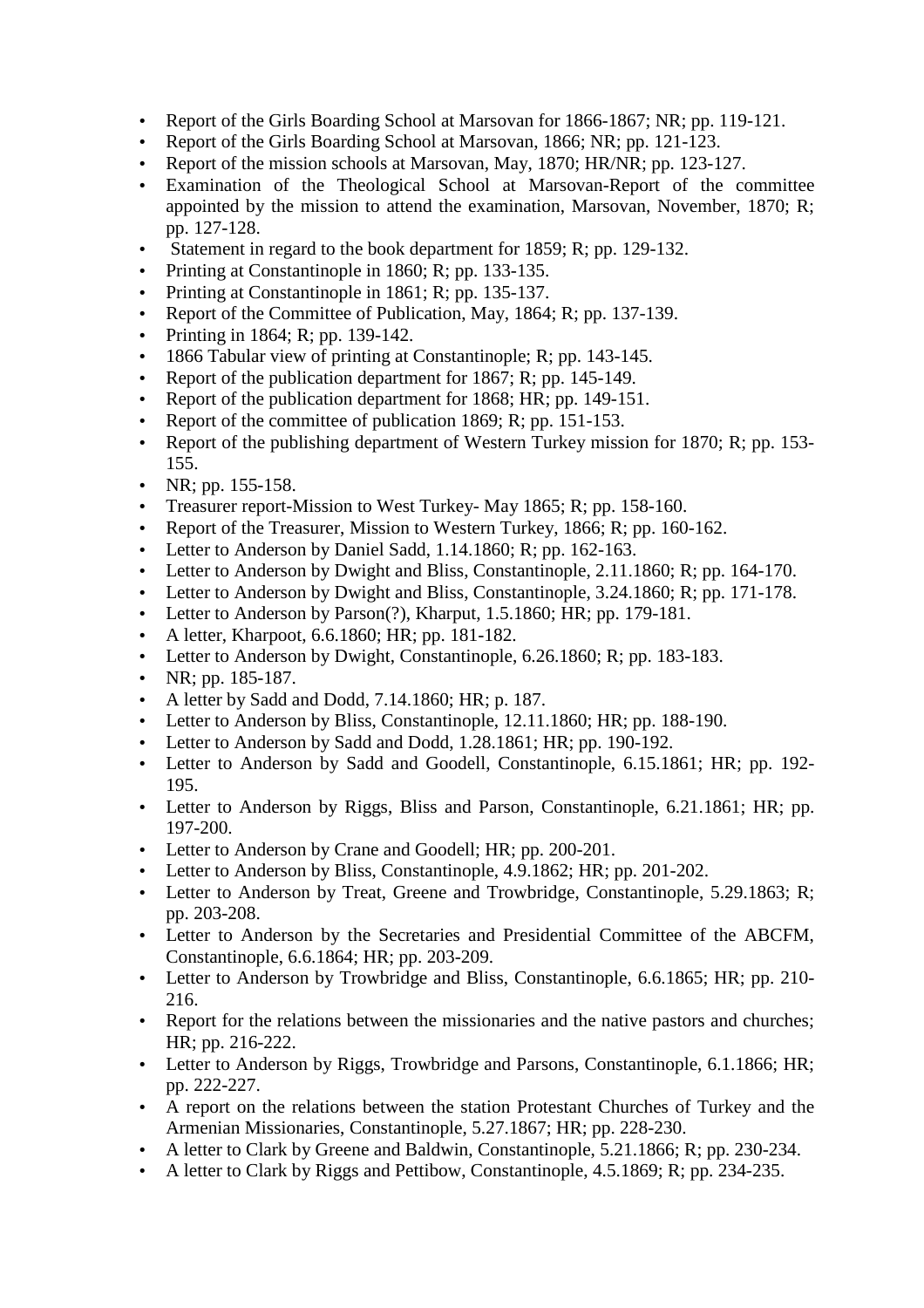- A letter to Clark by Baldwin, Schneider and Locker, Constantinople, 5.26.1869; HR/NR; pp. 236-239.
- A letter to Clark, Constantinople, 6.1.1869; HR; pp. 240-243.
- A letter to the secretaries of the ABCFM by Riggs, Richardson and Schauffler, Constantinople, 5.28.1870; HR; pp. 243-246.
- NR; pp. 247-251.
- A letter to the secretaries of the ABCFM by Riggs, Constantinople, 6.13.1871; HR; pp. 251-256.
- NR; pp. 256-258.
- A letter to Henry Jones by Riggs, Perkins and Goss, Constantinople, 6.1.1864; HR/R; pp. 259-263.
- The American Tract Society to Northern American Missions (Accounts); HR; pp. 263-266.
- A letter by Bliss, Constantinople, 3.21.1866; HR; pp. 266-267.
- A letter to the secretaries of the American Tract Society New York by Richardson and Parsons, Kharpoot, 6.4.1860; R; pp. 268-270.
- A letter to the secretaries of the American Tract Society New York by Winchester, Allen and Pollard, Kharpoot, 6.5.1860; R; pp. 271-273.
- NR; pp. 274-276.
- A letter to the secretaries of the American Tract Society New York by Parsons, Trowbridge, Farnsworth, Constantinople, 6.17.1862; R; pp. 276-280.
- A letter to the secretaries of the American Tract Society New York by Clarke, Parsons, West; R; pp. 280-283.
- A letter to the secretaries of the American Tract Society New York by Bliss, Constantinople, 2.10.1865; R; pp. 284-286.
- A letter to the secretaries of the American Tract Society New York by Bliss, Constantinople, 2.10.1865; R; pp. 286-288.
- A letter to Hallock by Parsons, Van Lannep, Perkins; R; pp. 288-291.
- A letter to Hallock by Bliss, Constantinople, 2.13.1867; R; pp. 292-295.
- A letter to Childs by Bliss, Constantinople, 2.28.1867; R; pp. 296-298.
- A letter to Hallock by Parsons, Bliss, Schneider, Constantinople, 5.27.1870; R; pp. 298-302.
- NR; pp. 303-304.
- A letter to Brigham by Wheeler, Farnsworth, Kharpoot, 6.5.1860; R; pp. 305-308.
- A letter to Brigham by Clark, Ball, Goodell, Constantinople, 6.14.1861; R; pp. 309-313.
- A letter to Brigham by Greene, Bliss, Herrick, Constantinople, 6.19.1862; R; pp. 314-318.
- A letter to Holdick by Farnsworth, Goodell, Leonards, Constantinople, 5.29.1863; R; pp. 319-322.
- A letter to Holdick by Wood, Riggs, Schauffler, Constantinople, 9.3.1863; HR; pp. 324-326.
- Letter to Holdick by Goodell, Long, Smith; HR; pp. 327-328.
- Extract from letter to Western Turkey dated 1.24.1862; R; pp. 330-333.
- Letter to Trowbridge, Sivas, 5.9.1845; NR/HR; pp. 334-337.
- Extract from letters in regard to the blind in Turkey; HR; 338-342.
- Map of Nicomedia region; R; 344.
- Response of the missionaries to the remarks of the Armenian Protestant brethren on the paper presented by Dr. Pratt to the August Conference; R; 345-355.
- NR; pp.  $356-412$ .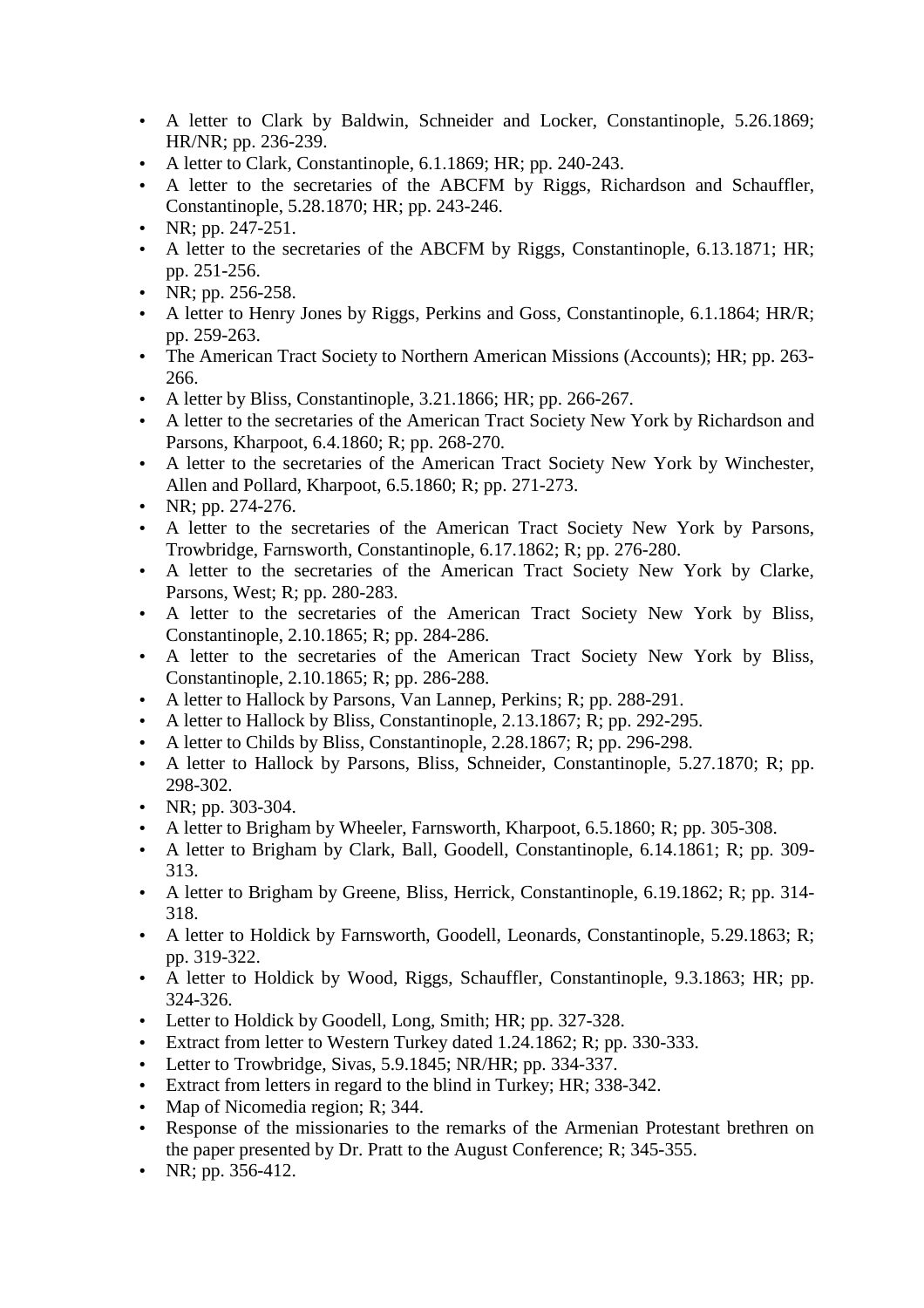- Abstract of the paper read by Dr. Pratt at the beginning of the Conference of Missionaries and Churches held at Constantinople, August 19-September 4 1869; R; pp. 412-415.
- Address of the missionaries to his Excellency Count de ?, Constantinople, 3.16.1860; NR/HR; 416-422.
- Memoranda concerning scriptures prepared and printed under the supervisions of the missionaries of the ABCFM at Smyrna and Constantinople from 1840 to 1843; R; 423-424.
- Legation of the USA, Constantinople, 7.21.1860, signed James Williams; R; 425-430.
- A letter to G. W. Wood by Schauffler, Bebek, Constantinople, 11.10.1860; R; 430-449.
- A letter to G. W. Wood by Schauffler, Bebek, Constantinople, 12.17.1860; R; 449-452.
- NR; pp.  $453 455$ .
- "Catalogue of Scriptures and other Books"; R; pp. 457-461.
- Some Accounts;  $HR/R$ ; pp. 462-463.
- Piece of written music; R; p. 464.
- Map of Nicomedia field; HR; pp. 465-467.
- NR; pp.  $468-471$ .
- "Testimony to a Chaplain", to the editors of the independent, by H. Pomeroy, 8.12.1862; R; p. 471.
- "The late murders of American Missionaries", *The Renoscha Telegraph*, 9.4.1862; R; pp. 472-473.
- Correspondence relating to the Protestant Missions at Constantinople, 12.17.1864- 12.18.1864; R; pp. 473-476.
- A letter to G. B. Gribble, Chaplain of the British Embassy, by G. W. Wood, Constantinople, 5.24.1864; R; pp. 477-485.
- A letter by Gribble, British Embassy, Pera, 5.11.1864; R; pp. 486-488.
- A letter by Riggs, Schauffler and Goodell, Constantinople, 5.25.1864; HR; pp. 489- 490.
- "The Armenian Converts at Constantinople and Episcopacy" by S. W. Koell; R; pp. 491-492.
- A note; HR; p. 493.
- "Exciting scenes in Constantinople-Arrest of Converts from Mohammedanism-Seizure of the Protestant Missionary establishments", *New York Tribune*, 8.12.1864; R; pp. 494-497.
- "The Mohammedan Reactionary Movement in Constantinople", *The Levant Herald*, 7.2.1864; R; p. 498.
- The Levant Herald, 7.27.18?; PR; 499-502.
- "Excitement in Turkey", *The Evening Post*, 8.16.1864; R; p. 503.
- "Continued Excitement", *New York Daily Tribune*, 8.23.1864; R; 504-506.
- A letter from Trowbridge to Washburn, Smyrna, 9.12.1866; HR; pp. 507-509.
- Letter from Ladd to Washburn, Smyrna, 9.13.1864; HR; pp. 509-515.
- Copies of letters by Washburn; HR; pp. 515-517.
- A letter to Washburn by Van Lennep, Smyrna, 9.8.1866; R; pp. 517-518.
- Report of Washburn on difficulties at Smyrna station; R/HR; pp. 519-533.
- Extract of a letter from O. P. Allen, Harpoot,  $12.9.1867$ ; R; pp. 534-535.
- A letter signed by Washburn, Van Lennep, Greene, Constantinople, August, 1867; HR; pp. 535-537.
- A letter to Washburn by Lyons,  $8.25.1867$ ; HR; pp. 537-538.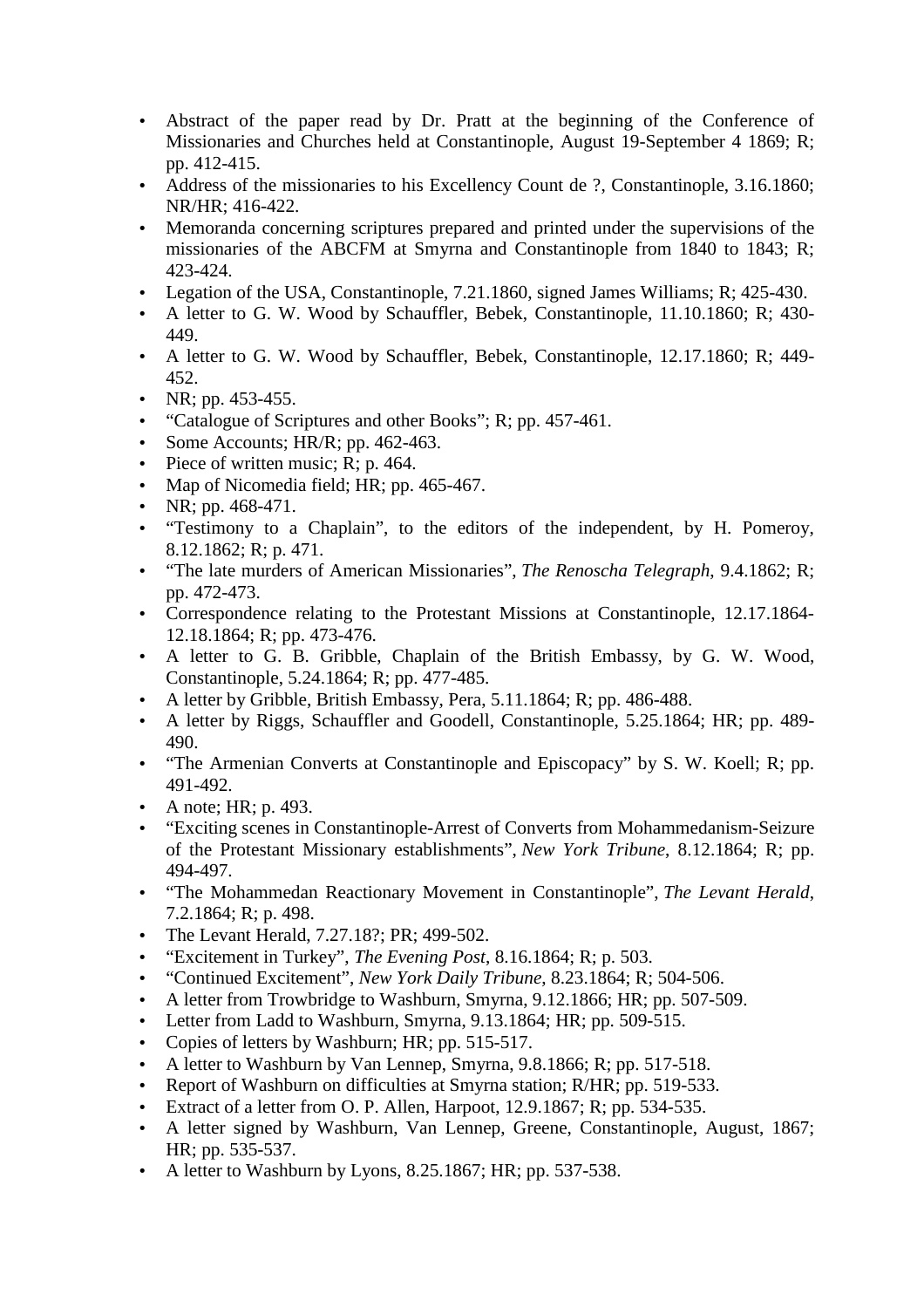- "The Ottoman Empire", *Boston Journal*, 2.14.1868; R; pp. 539-540.
- "What the Missionaries are doing at Constantinople", *Boston Journal*, 2.10.1868; R; pp. 541-542.
- A letter by Herrick, Schauffler, Baldwin to the committee of the Changa Church and Society, Changa, 12.26.1868; HR; pp. 543-544.
- A letter by Herrick, Constantinople, 2.29.1869; NR; p. 545.
- NR; pp.  $546-547$ .
- A letter by Riggs, Constantinople, 3.9.1869; HR; 548-549.
- NR; pp.  $549-550$ .
- A letter by Herrick, Constantinople, 4.10.1869; HR; p. 550.
- A letter to Morris by Ballibone, Constantinople, 4.14.1869; HR; pp. 551-552.
- NR; pp.  $553 555$ .
- "The American Missionaries"; R; 556-557.
- To the editor of The Levant Herald by Riggs and Bliss, Constantinople, April 20; R; pp. 558-561.
- Letter to Williams by Goodell, Schauffler, Riggs, Bliss, Herrick, Washburn, Constantinople, 5.22.1861 and the reply by Williams; HR; pp. 561-563.
- Letter to Morris by Trowbridge, Constantinople, 8.8.1862; HR; pp. 564-573.
- Letter to Trowbridge by Morris, 12.8.1862; R; pp. 573-575.
- Letter to Morris by Trowbridge, Constantinople, 12.9.1862; R; pp. 576-578.
- Letter to Trowbridge by Morris; R; pp. 579-582.
- NR; pp.  $582-587$ .
- From Morris to the missionaries, Pera, 4.23.1869; R; p. 587.
- NR; pp. 587-589.
- Copy of notes from Morris and Brown; R/HR; pp. 590-594.
- NR; p. 594.
- Letter to Clark by Schneider, Constantinople, 5.25.1869; HR; pp. 594-596.
- Circular (printed but not published) "The American Missionaries and the Evangelical Armenian Church and Mission Chapel in Stamboul" by Herrick, Schauffler, Baldwin; R; pp. 597-600.
- A reply to some statements of the Manzoumei Efkiar appears in the Avedaperan, an Armeno-Turkish paper published by the American Missionaries; R; 601-603.
- Introductory Statement-Summary of Facts-Opinion of the Commission (printed), by Long, Washburn, Dionian, Schneider, Boyajian, Thomson, Peshtemaljian; R; pp. 604- 610.
- NR; p.  $611$ .
- "A normal school for girls in Constantinople"; R; p. 612.
- "Suggested Emendations"; R; pp.  $614-626$ .
- "Robert College of Constantinople"; R; 617-618

<sup>[1]</sup> Microfilm pages.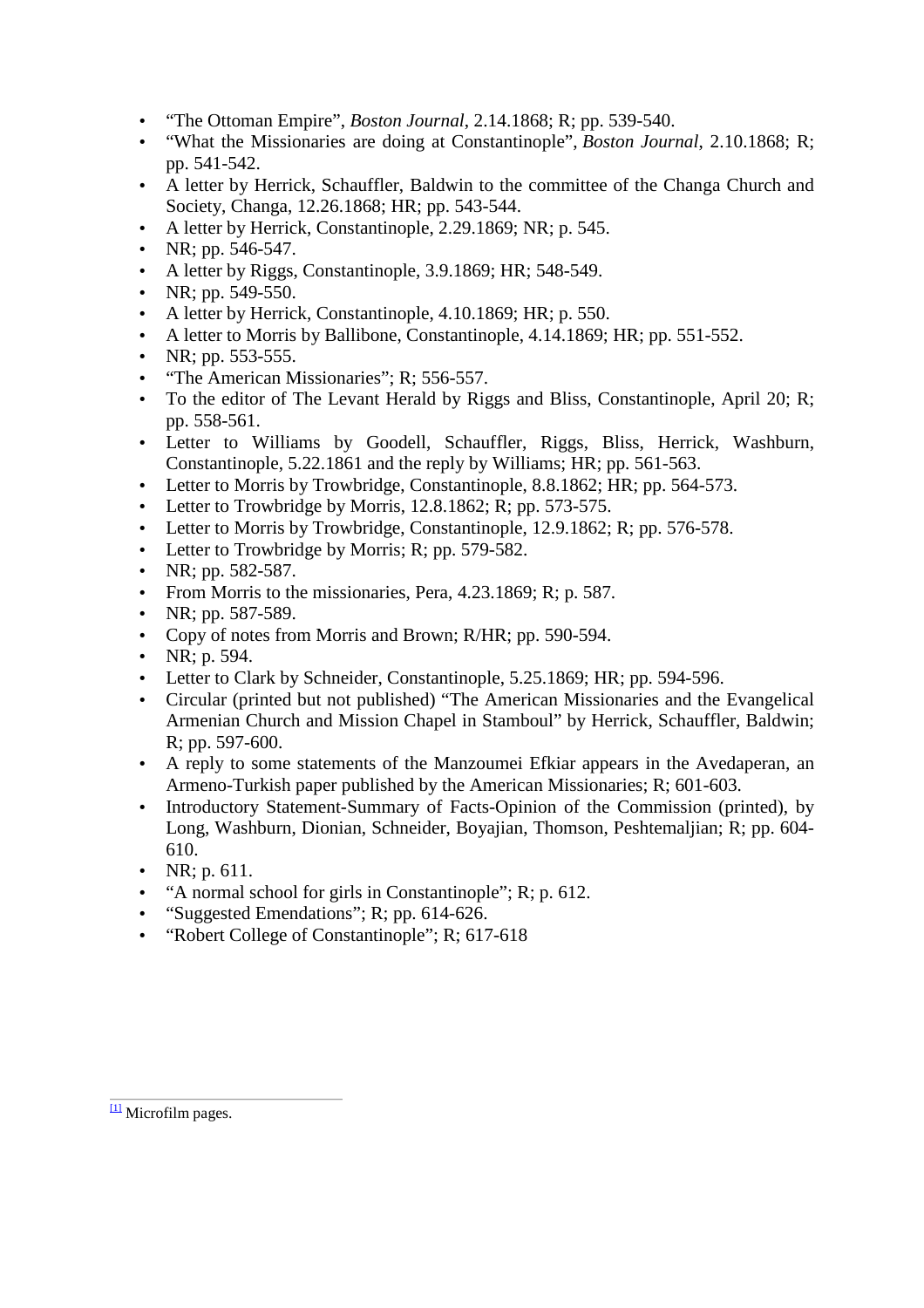SUBMITTED BY: Anil Kayalar

SUBMITTED TO: Department of History

PROJECT TERM: April 2003

# **BIBLIOGRAPHICAL AND PHYSICAL INFORMATION**

DOCUMENT TYPE: Microfilm

REFERENCE: BV 2410.A4 1984 Reel 584

DEGREE OF READIBILITY: Readable (R), Partially Readable (PR), Hardly Readable (HR), Not Readable (NR)

CONTENT: Papers of the ABCFM ABC 16: The Near East 1817-1919 Unit 5 Reel 584 16.9.3: Western Turkey Mission VOL. 2

VOL. 2 WESTERN TURKEY MISSION 1860-1871 Documents, letters B-HA

- "Letters and Papers addressed to the Board Vol. 284", p.  $1$ .
- List of the documents; R; pp. 2-4.
- Letters from and to Pastors and Delegates of Evan. Churches; R; pp. 5-17.
- Letters to Churches in America; R; pp. 18-19.
- Letter to Mr. S. Minasian,  $5.6.1861$ ; HR; pp. 20-21.
- The American missionaries and the Prot. Arm. Chh. At Constantinople (in New York Herald); R; pp. 22-23.
- Letter from members of Evan. Chh. at Tocat, 8.6.1861; R/NR; pp. 24-26.
- Obituary of Dr. Dwight by Hohannes; R; pp. 34-35.
- Letter of Adabazar Chh. to missionaries of Nicomedia; NR; pp. 36-41.
- Dr. Schagian, H. B. letter from; NR; pp. 42-43.
- Letters from Native Chh. at Tocat, 1.14.1863; HR; pp. 44-48.
- Letter from Siriganian T; HR; pp. 51-52.
- Doings of Eccl. Council at Smyrna, 5.11-13.1866; R; pp. 53-61.
- Armenian sermion at New York, from New York Daily Times; R; p. 62.
- Declaration of Lukias Sheshmanyan; HR; pp. 63-64.
- Letter from Evan. Chh. at Marsovan; HR; pp. 65-69.
- Letter from Matiasian, H., April, 1869; HR; pp. 69-70.
- Letter from Avedis V., Constantinople, 5.26.1869; R; pp. 70-71.
- Letter from Church at Rodosto, 6.8.1869; R; pp. 72-74.

# **Letters from:**

- Minasian, S. M.; R; pp. 74-97.
- Vlanga Church; R; pp.  $97-105$ .
- Minasian, S.M.; HR; 105.
- Thomas Pastor to S. M. Minasian: R: 106-103.
- Minasian, S.M.; R; 114-118.
- Alexander Pastor; R; pp. 119-121.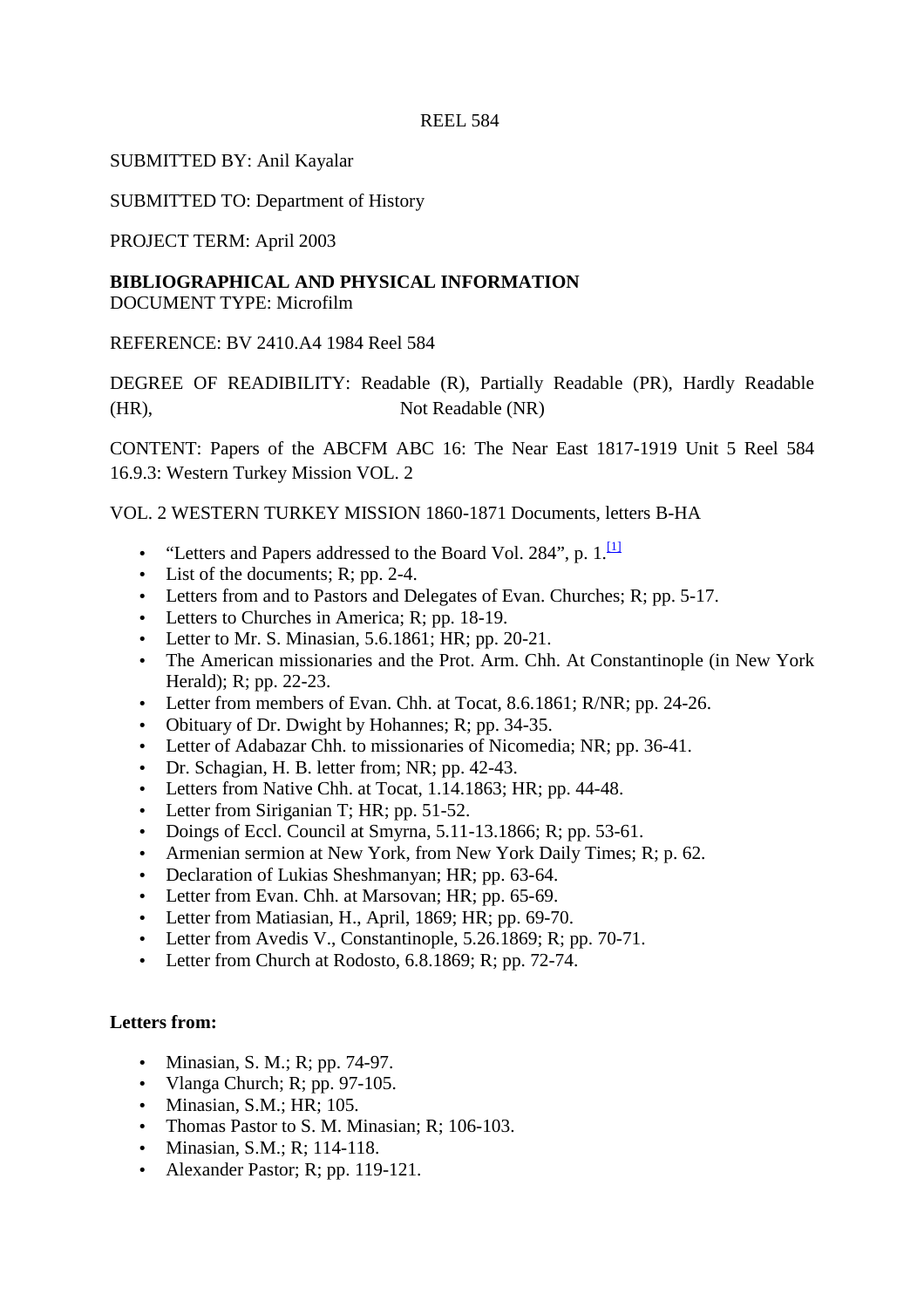- Bougdanian, H. A. to Mr. Long; R; pp.  $121-123$ .
- Minasian, S. M. to Clark, London, 1.12.1871; R; pp. 123-126.
- Lukias Clark about Vlanga Church, 1.27.1870; HR; pp. 127-134.
- Yakobian, K. on relation of Cesarea Chh. to missionaries; R; pp. 134-136.
- Attack by "Observer" on Mr. W; HR; pp. 136-153.
- Letters to Mr. and Mrs. Parsons; R; pp. 153-156.
- Kaprielian, Garabet T.; HR; pp. 157-158.
- Memorandum concerning Protestanism in Turkey, by Hagob Effendi Mateosian, 8.14.1871; HR/R; pp. 159-169.
- Memorandum concerning Protestanism in Turkey, by Hagob Effendi Mateosian, 9.16.1871; HR/R; pp. 170-176.
- Constitution of the Union of Evangelical Churches, September, 1864; R; pp. 177-179.
- Union of Nicomedia and Broosa Stations, November, 1864; R; pp. 179-180.
- Bliss G. G.; R/HR; pp. 180-205.
- Haynes, Miss M.

### **Letters from Individual Missionaries**

- Baldwin, T. A. 1867-1871; R/HR; pp. 208-251.
- Barrows, J. D. 1869-1871; R/HR; pp. 252-280.
- Bartlett L. 1867-1871; R/HR; pp. 281-331.
- Bliss, E. E. 1860-1870; R/HR; pp. 332-573.
- Bliss, Miss S. F.; R/HR; pp. 574-579.
- Bryant, A. 1865-1869; R/HR; pp. 580-600.
- Clark, W. M. 1860-1862; R/HR; pp. 601-612.
- Clarke, Miss M. 1868-1870; HR/NR; pp. 613-620.
- Classon, Miss S. 1869; R; pp. 620-621.
- Dodot, E. M. 1860-1863; R; p. 622.
- Dodd, Mrs. L. B.; R/HR; 623-660.
- Dunmore, G. W. 1860-1861; R/HR; pp. 661-670.
- Dwight, Miss C. T. 1870; R/HR; pp. 671-678.
- Dwight, H. G. O. 1844-1862; R/HR; pp. 679-841.
- Dwight, H. O. 1867-1871; R/HR; pp. 843-848.
- Farnsworth, W. A. 1860-1870; R/HR; pp. 849-950.
- Fritcher, Miss E. 1866-1870; R/HR; pp. 951-975.
- Giles, W. H. 1864-1867; R/HR; 976-984.
- Giles, Mrs. E. F.; R/HR; pp. 981-991.
- Goodell, W. 1860-1866; R/HR; pp. 992-1053.
- Goodell, Mrs. A. T.; R/HR; pp. 1054-1075.
- Greene, J. K. 1860-1872; R/HR; 1076-1244.
- Griswold, Miss B. 1868-1871; R/HR; 1246-1268.
- Hamlin, C. 1860-1871; R; p. 1269.

 $\frac{11}{2}$  Microfilm pages.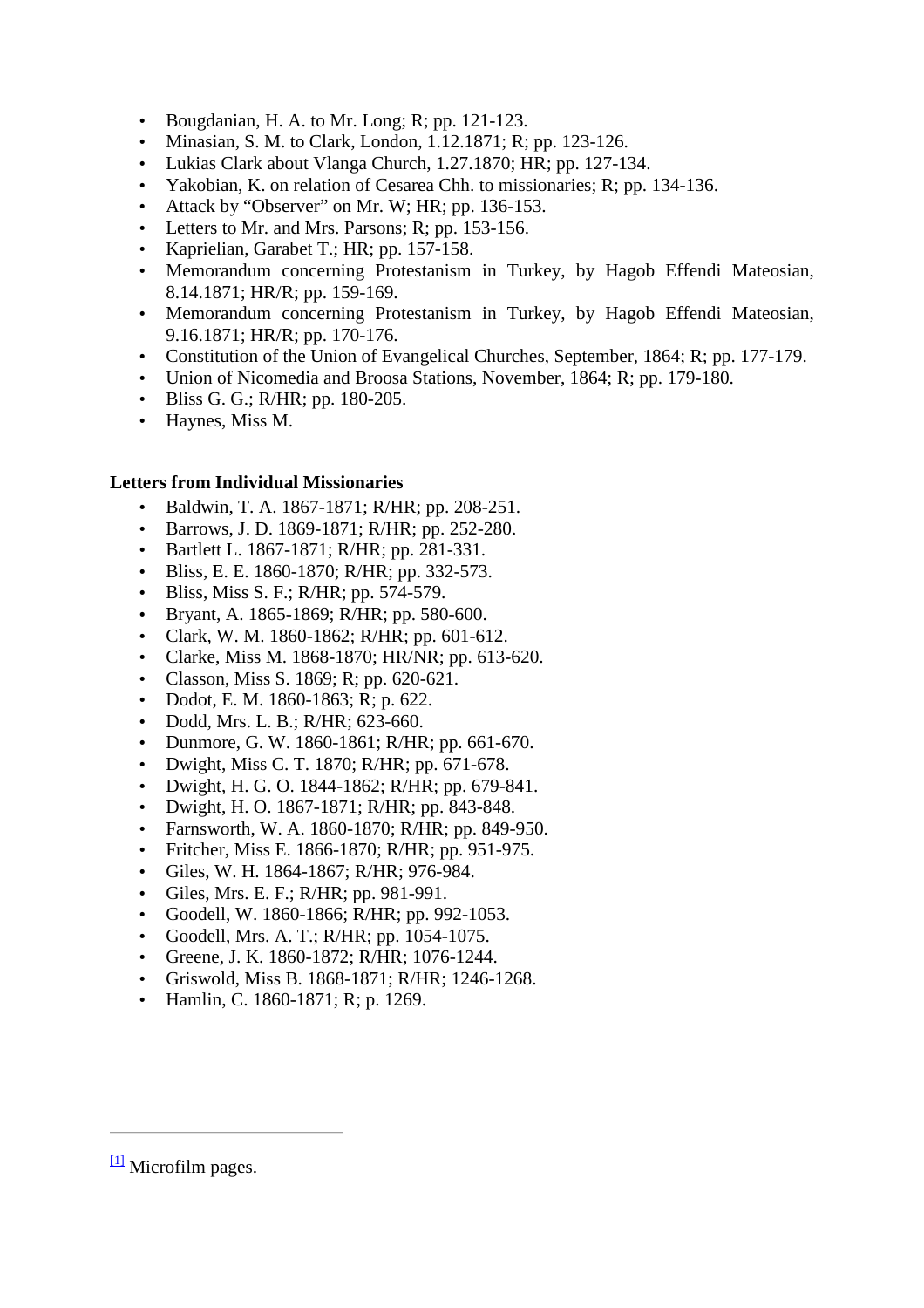Submitted to: The Department of History Submitted by: Georgios C. Liakopoulos Project Term: June 2001 Reference Number: BV2410.A4 1984 Reel 585 Degree of Readability: a. R: Readable b. PR: Partially Readable c. HR: Hardly Readable d. UR: Unreadable

# ABC 16: THE NEAR EAST 1817-1919 UNIT 5 REEL 585 16.9.3: WESTERN TURKEY MISSION, VOL. 3, PART 1

Filmed from the Holdings of the Houghton Library, Harvard University, Cambridge, MA. Vol. 3: Western Turkey Mission, 1860-1871 Letters HE-R

#### [Part 1: HE-PA]

#### Letters:

- 1. From G. F. Herrick first letter: to Rev. A. Anderson D. D., Bebek, Constantinople, January 2 1860, R, last one: to Rev. A. Anderson D. D., Hissar, Constantinople, January 9 1871, R.
- 2. From M. H. Hitehcock first letter: to Rev. A. Anderson D. D., New Heaven, November (?) 7 1865, PR, last one: to Rev. A. Anderson D. D., Constantinople, November 2 1871, R.
- 3. From W. Hutchinson first letter: to Rev. A. Anderson D. D., New Heaven, October 22 1861, R, last one: to Rev. A. Anderson D. D., September 11 1862, R.
- 4. From Mr. John Jeffrès first letter: to Rev. A. Anderson D. D., Barban, February 19 1857 (?), PR, last one: to Rev. A. Anderson D. D., Barban, March 17 1859, R.
- 5. From F. Jewett first letter: to Rev. A. Anderson D. D., Liverpool, May 4 1860, R, last one: to J. F. Pettibone, Liverpool, June 25 1862, R.
- 6. From Mrs. M. H. Jewett first letter: to J. K. Riveh, Liverpool, June 25 1842, PR, last one: to Mr. Blond (?), Geoflon (?), April 17 1868 HR.
- 7. From J. P. Johnson first letter: to the Presiding Officer of the ABC, Philadelphia, October 6 1859, R, last one: to Charles Hutchins, Park's Spring, Danville VA, May 1 1880, R.
- 8. From D. Ladd first letter: to Rev. A. Anderson D. D., Smyrna, May 17 1860, R, last one: to Rev. N. G. Clark D. D., Middlebury, July 12 1867, R.
- 9. From J. Yale Leonard first letter: to Rev. A. Anderson D. D., Caesarea, May 15 1860, R, last one: to Rev. N. G. Clark D. D., Samsoon, Turkey, October 25 1871, R.
- 10. From W. W. Livingston first letter: to Rev. A. Anderson D. D., North Iroy (?), October 25 1859, R, last one: receiver (?), Andover, October 12 1870, R.
- 11. From Benjamin Parsons first letter: to Rev. A. Anderson D. D., North Prescott, February 6 1860, R, last one: to Rev. A. Anderson D. D., Bloomfield, 1860, R.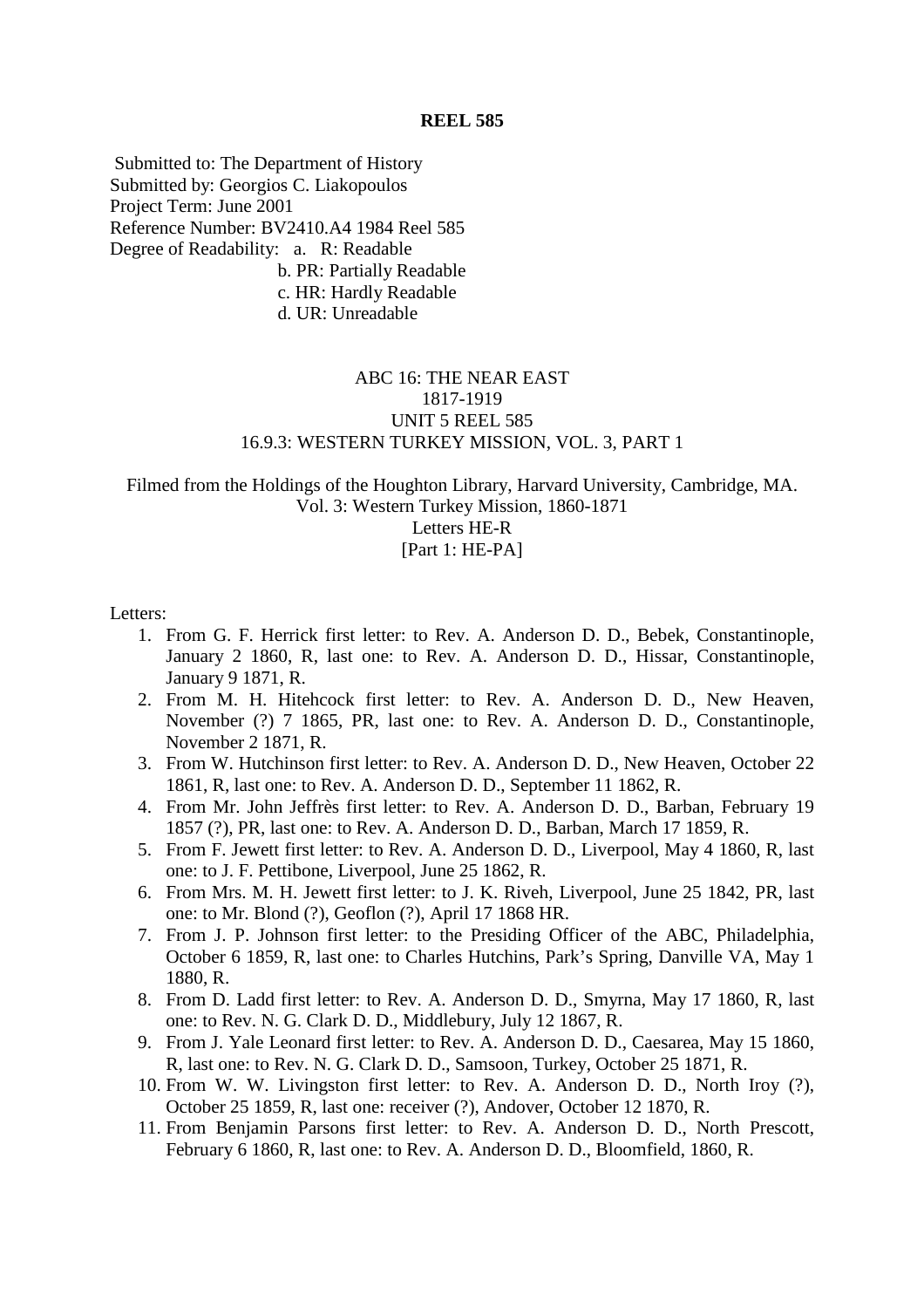Submitted to: The Department of History Submitted by: Georgios C. Liakopoulos Project Term: July 2001 Reference Number: BV2410.A4 1984 Reel 586 Degree of Readability: a. R: Readable b. PR: Partially Readable c. HR: Hardly Readable d. UR: Unreadable

# ABC 16: THE NEAR EAST 1817-1919 UNIT 5 REEL 586 16.9.3: WESTERN TURKEY MISSION, VOL. 3, PART 2

Filmed from the Holdings of the Houghton Library, Harvard University, Cambridge, MA. Vol. 3: Western Turkey Mission, 1860-1871

Letters HE-R

[Part 2: PA-R]

Letters:

- 1. From J. W. Persons first letter: receiver (?), place New (?), July 7 1860, HR, last one: to Rev. N. G. Clark D. D., Nicomedia, November 21 1871, R.
- 2. From J. Peabody first letter: to Rev. A. Anderson D. D., New York, July 27 1860, R, last one: to Rev. A. Anderson D. D., place (?), February 17 1864, PR.
- 3. From G. A. Perkins first letter: to Rev. Treal, Middleway, date 1860 (?), HR, last one: receiver (?), place (?), date 1867 (?), UR.
- 4. From J. H. Pettibone first letter: to Rev. A. Anderson D. D., Erzeroom, February 6 1860, R, last one: to Rev. N. G. Clark D. D., Cnüper (?), November 8 1871, R.
- 5. From A. T. Pratt first letter: to Rev. A. Anderson D. D., Washington, May 16 1860, R, last one: receiver (?), Constantinople, October 10 1871, R.
- 6. From A. R. Plumer first letter: to Rev. A. Anderson D. D., Bloomfield, April 30 1860, R, last one: receiver (?), New Vineyard, June 13 1863, R.
- 7. From Julia A. Rappleye first letter: to Rev. N. G. Clark D. D., Chicago, August 11 1870, PR, last one: to Rev. N. G. Clark D. D., Oakfield, September 6 1870, PR.
- 8. From Edward Riggs first letter: to Rev. N. G. Clark D. D., New York, January 13 1869, R, last one: to Rev. N. G. Clark D. D., Sivas, Turkey, December 5 1871, R.
- 9. From Miss Sarah D. Riggs, to Rev. N. G. Clark D. D. (?), place (?), date (?), UR.
- 10. From Elias Riggs first letter: to Rev. A. Anderson D. D., Constantinople, March 13 1860, R, last one: to Rev. N. G. Clark D. D., Constantinople, November 2 1871, R.
- 11. From S. Richardson first letter: to Rev. S. S. Pomroy D. D., Arabniv, Armenia, January 19 1860, R, last one: to Rev. N. G. Clark D. D., Brousa, Turkey, June 27 1872, R.
- 12. From Miss Ellen Richardson first letter: receiver (?), El Paso, July 21 1869, UR, last one: receiver (?), Rockford, April 29 1870, UR.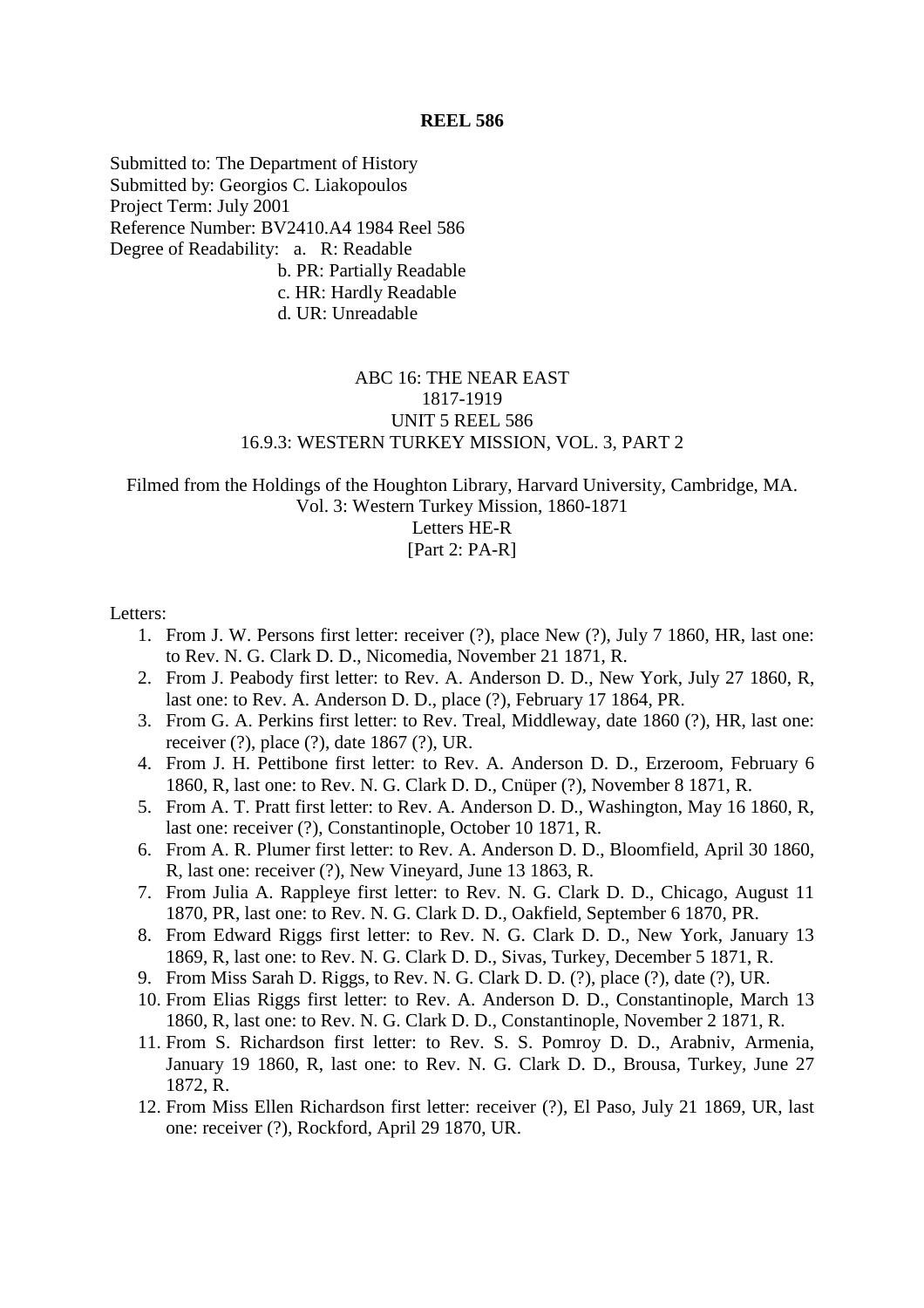Submitted to: The Department of History Submitted by: Georgios C. Liakopoulos Project Term: August 2001 Reference Number: BV2410.A4 1984 Reel 587 Degree of Readability: a. R: Readable b. PR: Partially Readable c. HR: Hardly Readable d. UR: Unreadable

### ABC 16: THE NEAR EAST 1817-1919 UNIT 5 REEL 587 16.9.3: WESTERN TURKEY MISSION, VOL. 4

## Filmed from the Holdings of the Houghton Library, Harvard University, Cambridge, MA. Vol. 4: Western Turkey Mission, 1860-1871 Letters S-W [Included are some items beyond the chronological scope of this volume]

#### Letters:

- 1. From W. G. Schauffler first letter: to Freeman Family, Bebek, Constantinople, December 29 1858, R, last one: to Rev. A. Anderson D. D., Bebek, Constantinople, April 20 1869, R.
- 2. From Henry A. Schauffler first letter: to Rev. A. Anderson D. D., Andover, February 11 1861, R, last one: to Rev. N. G. Clark D. D., New London, November 23 1871, R.
- 3. From B. Schneider first letter: to Rev. A. Anderson D. D., Aintab, July 5 1860, UR, last one: to Rev. N. G. Clark D. D., Yenijeh, December 9 1871, PR.
- 4. From Mrs. S. M. A. Schneider, to Rev. A. Anderson D. D., New York, July 5 1864, HR.
- 5. From Miss Julia A. Shearman first letter: to Rev. N. G. Clark D. D., Oberlin, November 7 1870, R, last one: to Rev. N. G. Clark D. D., Yeni Kapoo, Constantinople, November 9 1871, R.
- 6. From John H. Smith first letter: receiver (?), Liverpool, June 3 1863, PR, last one: to Wrether (?) Marsovan, November 3 1871, PR.
- 7. From C. C. Tracy first letter: to Rev. N. G. Clark D. D., New York, June 29 1867, R, last one: receiver (?), Constantinople, August 7 1871, PR.
- 8. From Miss Rebecca D. Tracy first letter: receiver (?), Andover, May 1 1868, UR, last one: to Rev. N. G. Clark D. D., Sivas, July 28 1869, HR.
- 9. From H. J. Van Lennefr first letter: to Rev. A. Anderson D. D., Acka, January 20 1860, R, last one: to Rev. N. G. Clark D. D., Great Barrington, April 22 1870, PR.
- 10. From George Washburn first letter: receiver (?), place (?), April 12 1860, HR, last one: to Rev. N. G. Clark D. D., Constantinople, September 7 1870, R.
- 11. From H. J. West first letter: to Rev. A. Anderson D. D., Sivas, June 19 1860, R, last one: to Rev. N. G. Clark D. D., Sivas, December 20 1871, R.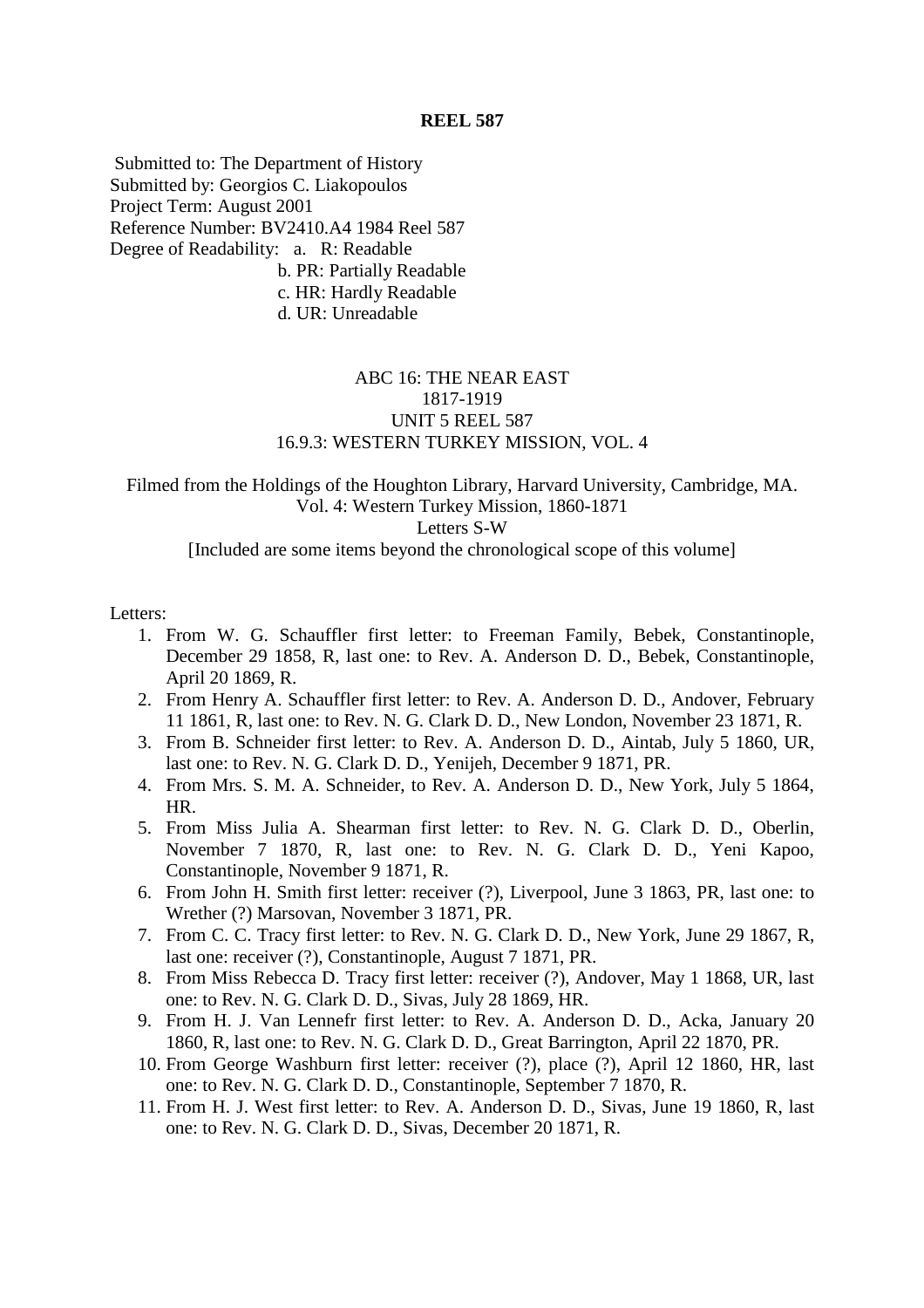- 12. From O. W. Winchester first letter: to Rev. A. Anderson D. D., Sivas, February 1 1860, R, last one: to Rev. N. G. Clark D. D., Madhouse Mills, NY, August 31 1867, R.
- 13. From G. W. Wood first letter: to Rev. A. Anderson D. D., Constantinople, August 25 1863, R, last one: to Rev. N. G. Clark D. D., Yeni Kapou, Constantinople, November 9 1871, R.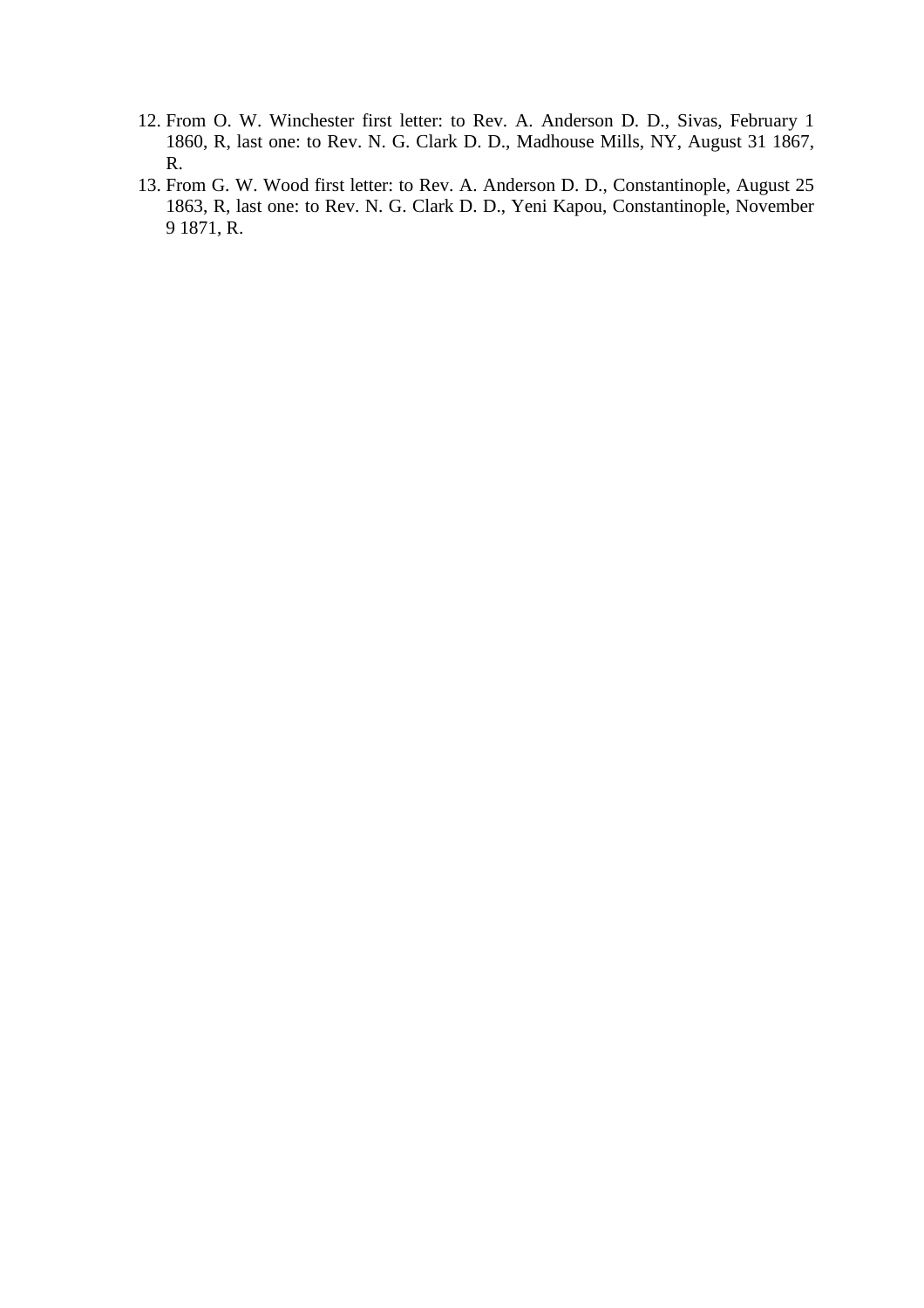Submitted to: The Department of History Submitted by: Georgios C. Liakopoulos Project Term: September 2001 Reference Number: BV2410.A4 1984 Reel 588 Degree of Readability: a. R: Readable b. PR: Partially Readable c. HR: Hardly Readable d. UR: Unreadable

# ABC 16: THE NEAR EAST 1817-1919 UNIT 5 REEL 588 16.9.3: WESTERN TURKEY MISSION, VOL. 5, PART 1

# Filmed from the Holdings of the Houghton Library, Harvard University, Cambridge, MA. Vol. 5: Western Turkey Mission, 1871-1880 Documents, Reports, Minutes Part 1

#### Minutes of Annual Meetings:

- 1. From A. Peterson and J. H. Pettibone, Chicago, May 23 1872, R.
- 2. From A. Peterson, Peru, June 1 1872, R.
- 3. From J. H. Pettibone first one: Chicago, May 23 1872, R, last one: Bible House, June 12 1874, R.
- 4. From Edward Riggs first one: Bible House, May 11 1875, R, last one: Bible House, June 10 1880, R.
- 5. From H. O. Wright and J. Richardson first one: Bible House, May 28 1878, R, last one: Bible House, June 14 1878, R.
- 6. From C. C. Tracy and J. Y. Leonard, to Rev. N. G. Clark D. D., Constantinople, June 12 1872, R.
- 7. From W. A. Johnsworth and C. H. Brook, to Rev. N. G. Clark D. D., Constantinople, May 25 1875, R.
- 8. From M. Bonn and M. H. Mitchel, to Rev. N. G. Clark D. D., Constantinople, June 14 1878, R.
- 9. From C. H. Brook and G. Hubbald, to Rev. N. G. Clark D. D., Constantinople, June 12 1879, R.

Annual Tabular Views:

- 1. Annual Tabular View for the year 1871 by J. H. Pettibone, Caesarea, June 1872, R.
- 2. Annual Tabular View for the year 1872 by J. H. Pettibone, Caesarea, May 1873, R.
- 3. Annual Tabular View for the year 1873 by J. H. Pettibone, Caesarea, June 1874, R.
- 4. Annual Tabular View for the year 1874 by J. H. Pettibone, Caesarea, May 1875, R.
- 5. Annual Tabular View for the year 1875 by O. Dwight, Constantinople, January 1876, R.
- 6. Annual Tabular View for the year 1876 by O. Dwight, Constantinople, January 1 1877, R.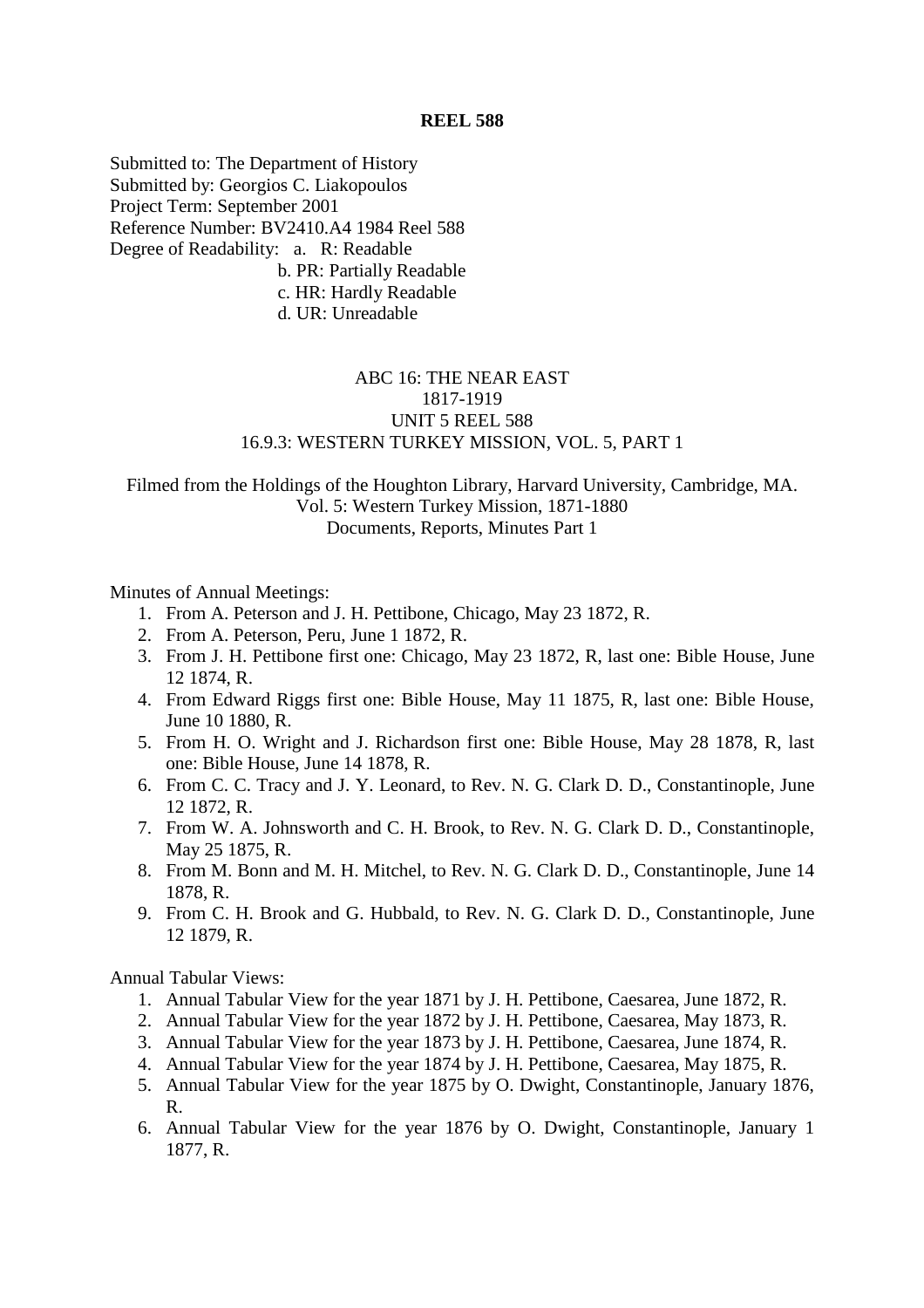- 7. Annual Tabular View for the year 1877 by O. Dwight, Constantinople, January 1 1878, R.
- 8. Annual Tabular View for the year 1878 by O. Dwight, Constantinople, December 31 1878, R.
- 9. Annual Tabular View for the year 1879 by J. H. Pettibone, place (?), date (?), R.

Estimates:

- 1. Estimates of Western Turkey Mission for 1870 by J. H. Pettibone, Caesarea, May 26 1872, R.
- 2. Estimates of Western Turkey Mission for 1871 by J. H. Pettibone, Caesarea, May 31 1872, R.
- 3. Estimates of Western Turkey Mission for 1872 by J. H. Pettibone, Caesarea, R.
- 4. Estimates of Western Turkey Mission for 1873 by J. H. Pettibone, Caesarea, R.
- 5. Estimates of Western Turkey Mission for 1874 by J. H. Pettibone, Caesarea, R.
- 6. Estimates of Western Turkey Mission for 1875 by J. H. Pettibone, Caesarea, R.
- 7. Estimates of Western Turkey Mission for 1876 by J. H. Pettibone, Caesarea, R.
- 8. Estimates of Western Turkey Mission for 1877 by J. H. Pettibone, Caesarea, R.
- 9. Estimates of Western Turkey Mission for 1878 by J. H. Pettibone, Caesarea, R.
- 10. Estimates of Western Turkey Mission for 1879 by G. W. Woods, place (?), July 26 1878, R.
- 11. Estimates of Western Turkey Mission for 1880 by H. Penn, Mr. Craufer, Mr. Hans, Constantinople, June 10 1880, R.
- 12. Estimates of Western Turkey Mission for 1881 by J. A. Raier and J. W. Parsey, place (?), May 18 1880, R.

### Reports:

- 1. Report of Mission Schools in Marsovan, Turkey, by J. Y. Leonard, place (?), May 1872 R.
- 2. Report on the Theological Seminary of Marsovan, by G. Harrick, place (?), 1873, R.
- 3. Report on the Theological Seminary, by C. C. Tracy, date (?), place (?), R.
- 4. Report of the Theological School, by (?), date (?), place (?), R.
- 5. Report of Marsovan Theological Seminary, by Edward Riggs and J. F. Smith, 1875-1877, place (?), R.
- 6. Report, by G. F. Herrick and G. W. Woods, Constantinople, May 30 1877, R.
- 7. Report to the Presidential Committee of the ABCFM, by C. C. Tracy, date (?), place (?), R.
- 8. Report of the Mission Girls Boarding School of Marsovan, by J. Y. Leonard, date (?), place (?), R.
- 9. Report of the Girls Boarding School, by C. C. Tracy, date (?), place (?), R.
- 10. Report of the Girls Boarding School, by S. A. Blossom, Talas, near Caesarea, May 5 1880, R.
- 11. Report of the Publishing Department of the Mission for 1871, by J. H. Pettibone, place (?), date (?), PR.
- 12. Report of the Publishing Department of the Missionary School in Ardaheen (?), Turkey, by Edwin E. Bliss, Constantinople, August 30 1870, R.
- 13. Report of the Center of Publication, by J. H. Pettibone, place (?), May 1875, R.
- 14. Memorandum of 1873, by J. H. Pettibone, Caesarea, June 1 1876, R.
- 15. Report of the Publishing Department of the Mission to Western Turkey for 1876, by Edwin E. Bliss, Constantinople, April 17 1877, R.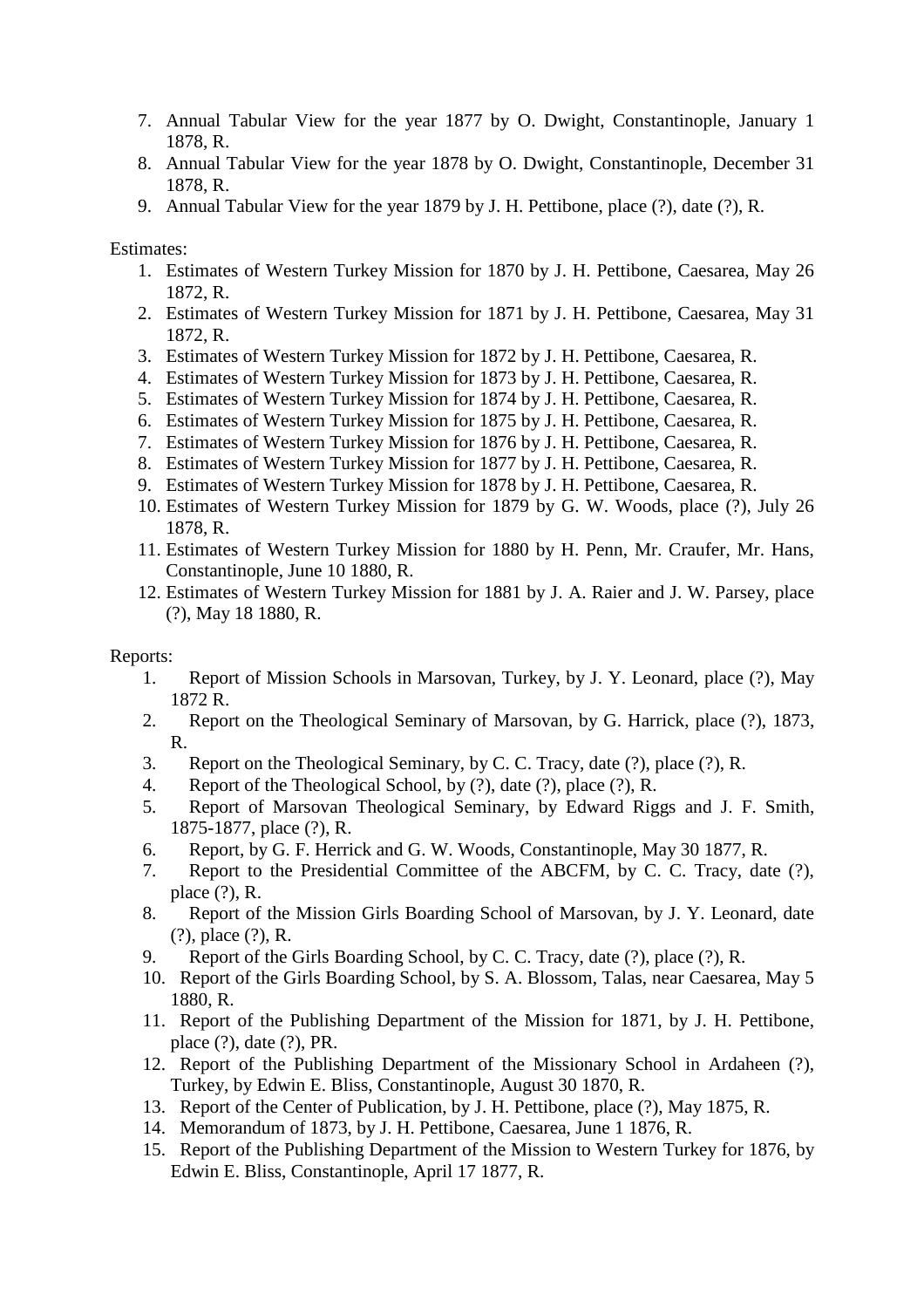- 16. Report of the Publishing Department of the Mission to Western Turkey for 1877, by Edwin E. Bliss, Constantinople, May 27 1878, R.
- 17. Report of the Mission to Western Turkey for 1878, by Edwin E. Bliss, Constantinople, May 27 1879.
- 18. Report of the Publishing Department of the Mission to Western Turkey for 1879, by Edwin E. Bliss, Constantinople, May 18 1880, R.
- 19. Report of the Mission Library, by Johnson, Istanboul, May 14 1875, R.
- 20. Report of the Librarian of the Mission to Western Turkey for 1877, by (?), Constantinople, April 13 1877, R.
- 21. Report of the Librarian of the Mission to Western Turkey for 1877, by Henry O. Dwight, Constantinople, June 11 1878, R.
- 22. Report of the Librarian of the Mission to Western Turkey for 1878-1879, by Henry O. Dwight, Constantinople, May 27 1879, R.
- 23. Report of Mission Library, by M. N. Hitchcock, place (?), June 4 1880, R.
- 24. Report of Broosa station 1871-1872, by S. Richardson, Broosa, May 17 1872, R.
- 25. Annual Report of the Broosa Station 1872-1873, by S. Richardson, Broosa, May 5 1873, R.
- 26. Annual Report of the Broosa Station 1873-1874, by (?), Broosa, date (?), R.
- 27. Annual Report of the Evangelical Church and Congregation at Broosa 1874, by D. Laz. Garabedian, Broosa, March 20 1875, R.
- 28. Annual Report of the Broosa Station 1874-1875, by S. Richardson, Broosa, April 23 1875, R.
- 29. Annual Report of the Broosa Station 1875-1876, by S. Richardson, Broosa, May 24 1876, R.
- 30. Annual Report of the Broosa Station 1876-1877, by S. Richardson, Broosa, May 21 1878, R.
- 31. Annual Report of the Broosa Station 1878-1879, by S. Richardson, J. O. Barrowd, Broosa, date (?), R.
- 32. Annual Report of the Broosa Station 1879-1880, by J. O. Barrowd, Broosa, date (?), R.
- 33. Annual Report of the Broosa Station 1872-1875, by W. A. Johnsworth, Talas, April 19 1878, R.
- 34. Report of Caesarea Station 1873-1874, by J. O. Barrowd, place (?), date (?), R.

Other Documents:

- 1. From G. W. Wood, Elias Riggs, J. G. Bliss, to Rev. De. Stevenson, Constantinople, June 20 1872, R.
- 2. From W. A. Johnsworth, to (?), place (?), date (?), UR.
- 3. From (?), to (?), place (?), date (?), UR.
- 4. From Edwin E. Bliss, to Rev. N. G. Clark D. D., Constantinople, November 20 1876, R.
- 5. Native Church in Rodosto, by Lhazaros Garabedian and Garabed Kaprielian, to (?), place (?), February 28 1877, R.
- 6. Letter of Bithynian Union, December 11, R.
- 7. Minute adopted by the Western Turkey Mission, April 28 1877, R.
- 8. From A. Thomson, Isaac G. Bliss, L. Bartlett, to Rev. De. Kalaphathares, Rev. S. Makellarios, Athens, June 1 1869, R.
- 9. Memorandum in regard to religious toleration in Turkey, by Edwin E. Bliss, Isaac G. Bliss, G. F. Herrick, J. K. Greene, I. L. Byington, George Naehburn, Albert A. L. Long, Lerrie R. Weffer, C. A. Sarage, Edwin A. Grorvenar, Theo. A.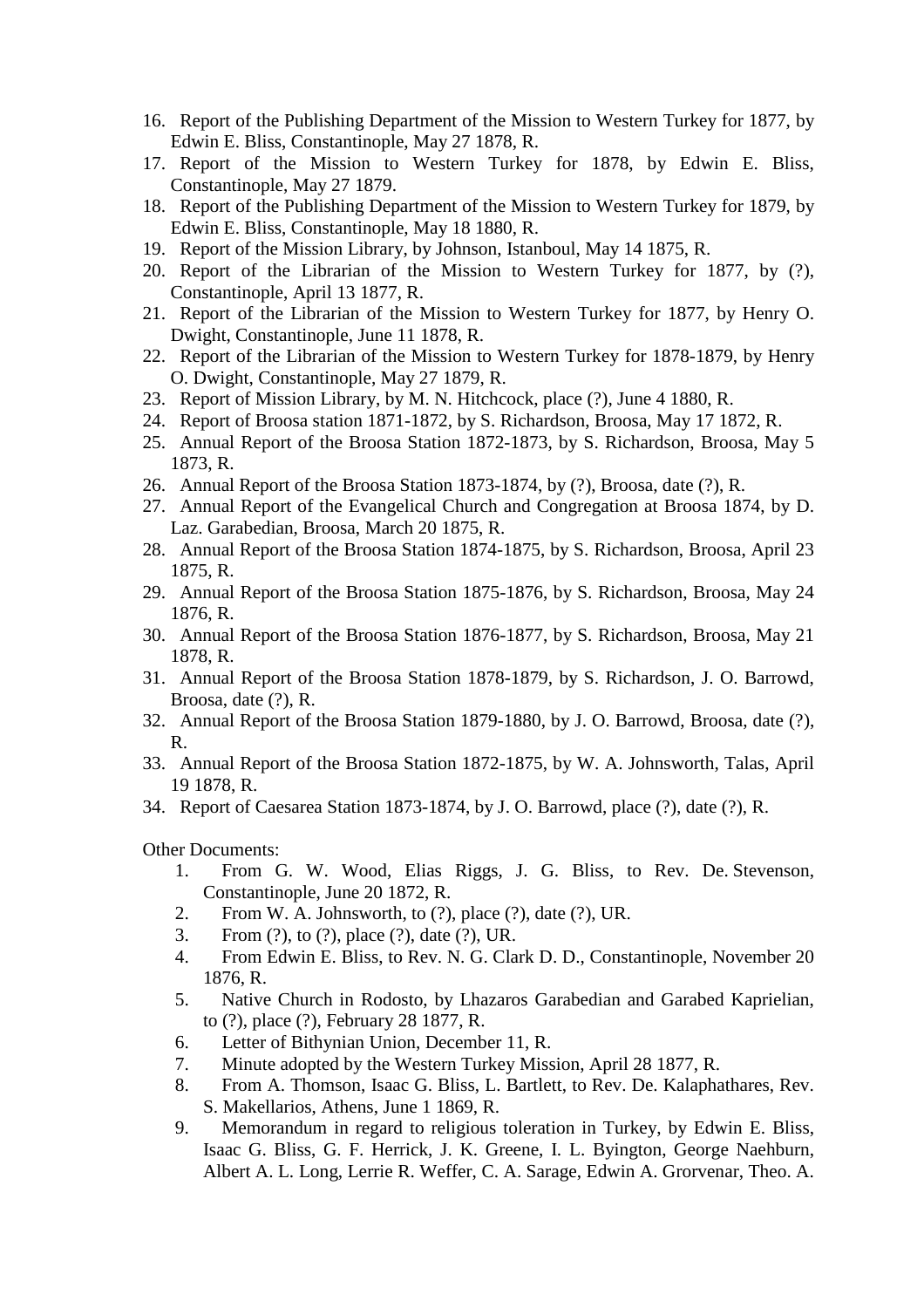Baldwin, M. H. Hitchcock, Etiae Riggs, George W. Wood, L. F. Pettibone, Henry O. Dwight, to (?), place (?), date (?), UR.

- 10. Treasurer of the Board, by (?), to (?), place (?), date (?), HR.
- 11. Legation of the United States in (?), by Horace Skyward, Henry O. Dwight, to (?), Erg. Scutari, Constantinople, September 22 1875, PR.
- 12. From the Department of State, to Rev. N. G. Clark D. D., by (?), Washington, November 30 1873, R.
- 13. From (?), to Rev. Mr. Bartlett, Caesarea, Angora, May 30 1877, R.
- 14. From the Department of State, to Rev. N. G. Clark D. D., by (?), Washington, August 14 1880, R.
- 15. From the Department of State, to Rev. N. G. Clark D. D., by A. Hay, Washington, September 2 1880, R.
- 16. From the Department of State, to Rev. N. G. Clark D. D., by (?), Washington, August 18 1880, R.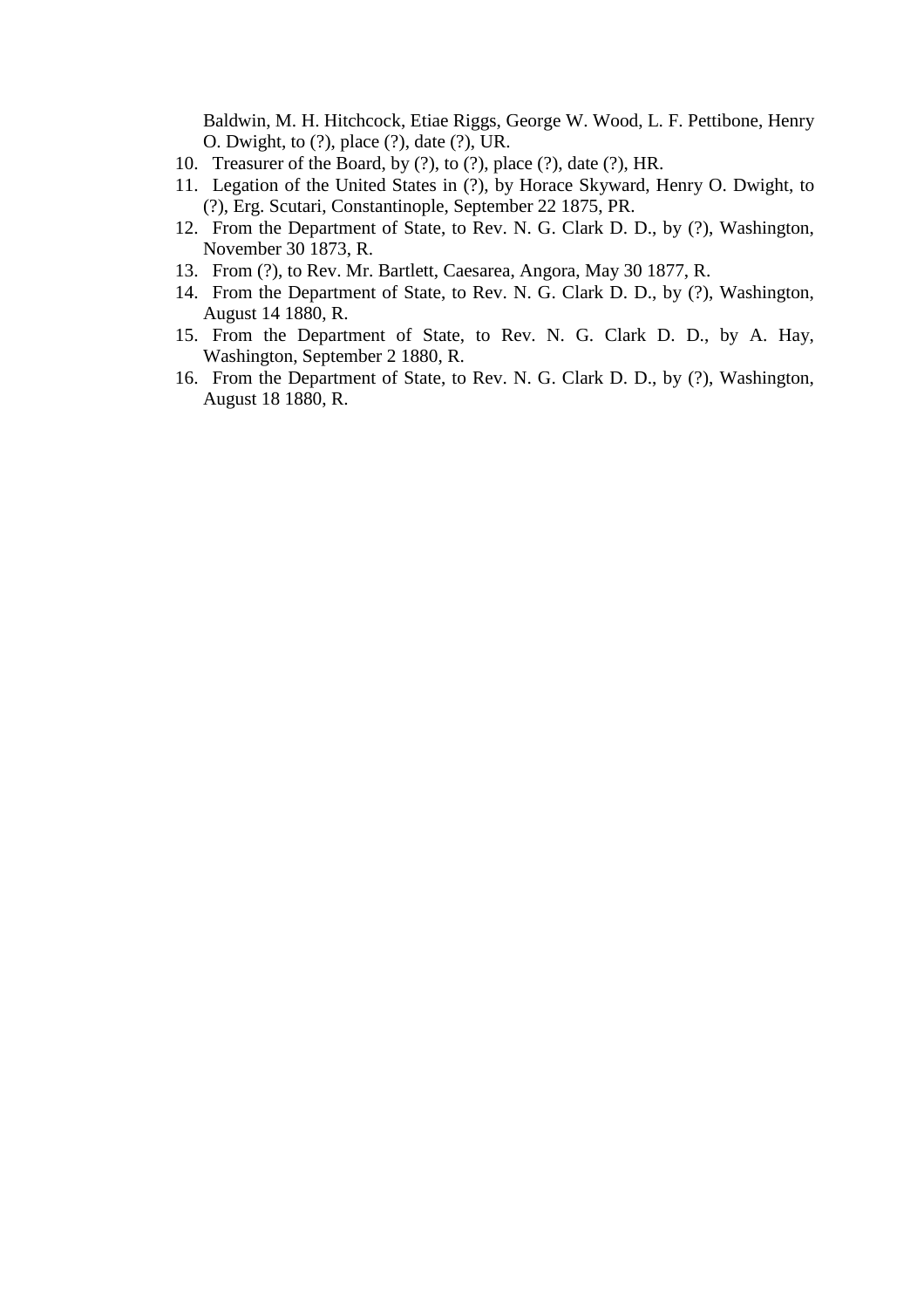Submitted by : Aziz Ufuk Kilic

Submitted to :Department of History

Project Term :February 1999

Document Type : Microfilm

Reference no. : BV2410.A4 1984 reel: 589

Degree of readability : readable (with few hardly readable parts)

**CONTENTS** 

1. Letter to Brother (?) July 10 1974

2. Table showing the number of people working for ABCFM in various ways and towns; number of churches, preachers, schools etc. From 1861 to 1874.

3. Report of Cesarea Station for 1874-75.

4. Table showing names of stations, numbers of missionaries, native laborers, churches, congregations etc. 1875. Summary table 1861-75./ A. Barnsworth, Cesarea January 26 1876.

5. Cesarea Station Annual Report 1875-76, L. Barlett.

6. Cesarea Station Annual Report 1876-77, A. Barnsworth, Cesarea Feb 27 1877.

- 7. Cesarea Station Annual Report 1877-78. L. Barlett.
- 8. Payroll of Cesarea Station 1876.
- 9. Annual Tabular View for the year 1878 (same as other tables).
- 10. Cesarea Station Annual Report 1878-79. A. Barnsworth. Jalas April 26 1879.
- 11. Cesarea Station Annual Report 1879-90. L. Barlett.
- 12 Constantinople Station Report. July 20 1872.
- 13. Report of Constantinople Station. 1879.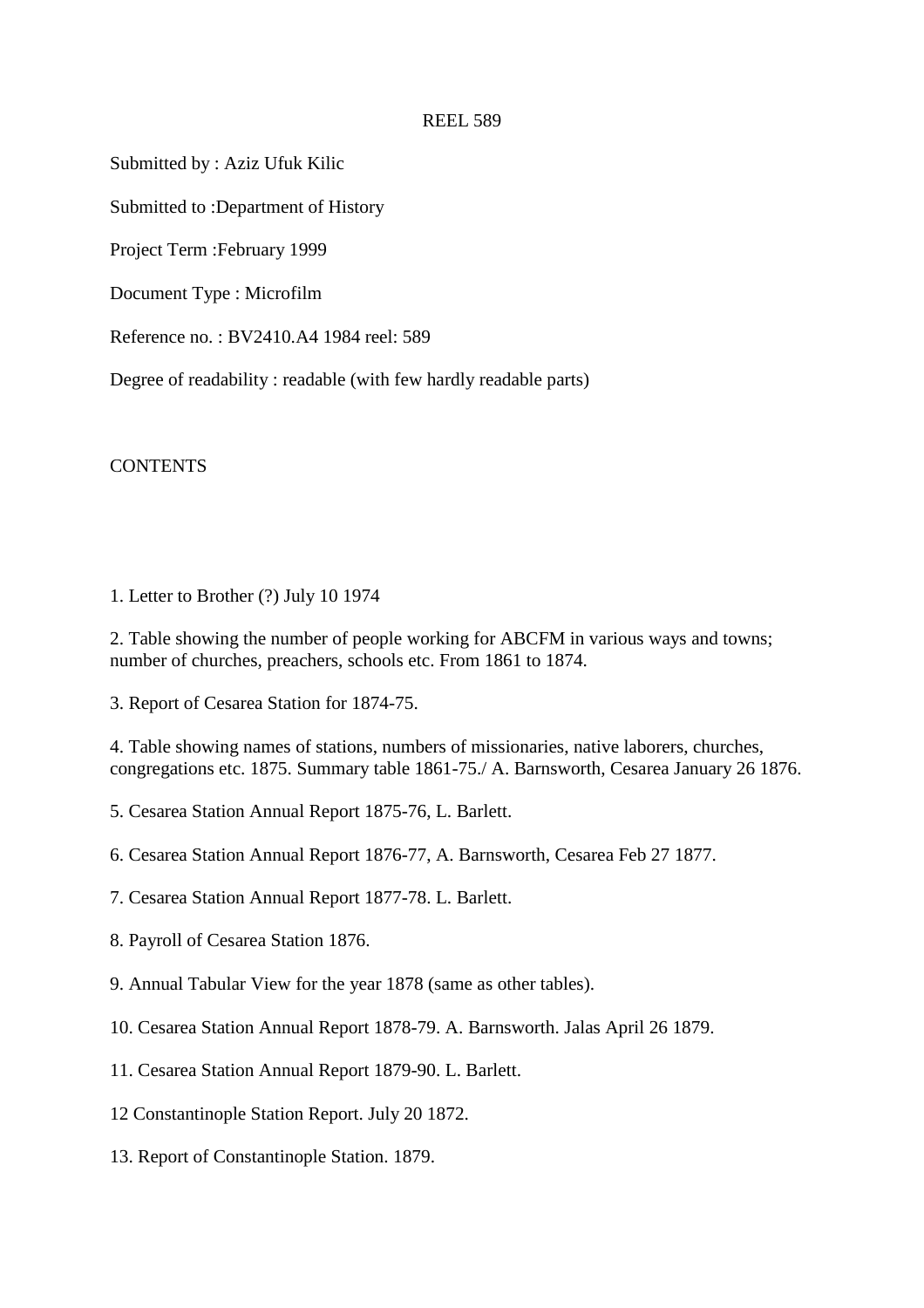- 14. Report of Constantinople Station. Received June 25 1873.
- 15. Report of Constantinople Station 1875. Received June 14 1876.
- 16. Report of Constantinople Station. Received June 14 1875
- 17. Report of Constantinople Station 1876 July 5.
- 18. Report of Constantinople Station 1876-77 June 7 1877.
- 19. Report of Constantinople Station 1878.
- 20. Tabular view of the Armenian Schools of Constantinople June 25 1877.
- 21. Report of Constantinople Station 1879. Constantinople may 27 1879. U. H. Hitchcock.
- 22. Report of Constantinople Station 1880 July 6 1880.
- 23. A paper/ report about the Constantinople Horne.
- 24. Resolution Adopted by Constantinople Station. 31 August 1872. Received Sept. 23 1872.
- 25. Modified Plan for Constantinople Horne, 1875, June.
- 26. Document about the funds for the Constantinople Horne, 1880.
- 27. Accounts (sketchy) of Constantinople Horne, 1874-76.
- 28. Estimates (sketchy) and remarks concerning expanses for 1880.
- 29. Letter from Constantinople 26 may 1877. (Hardly readable.)
- 30. Report of Manisa Station 1871-72. J.K. Greene Manisa 9 may 1872.
- 31. Report of Manisa Station 1872-73. T. A. Baldwin April 30 1873.
- 32. Report of Manisa Station 1873-74. T. A. Baldwin, Manisa 22 may 1874.
- 33. Report of Manisa Station 1875. April 29 1875, Manisa M. Bourn (?)
- 34. Report of Manisa Station 1875-76.
- 35. Report of Manisa Station 1876-77. G. O. Borrows, Manisa 4 April 1877.
- 36. Resolution adopted by Manisa Station. October 7 1876.
- 37. Report of Manisa Station 1878. May 24 1878.
- 38. Report of Manisa Station 1878-79 /?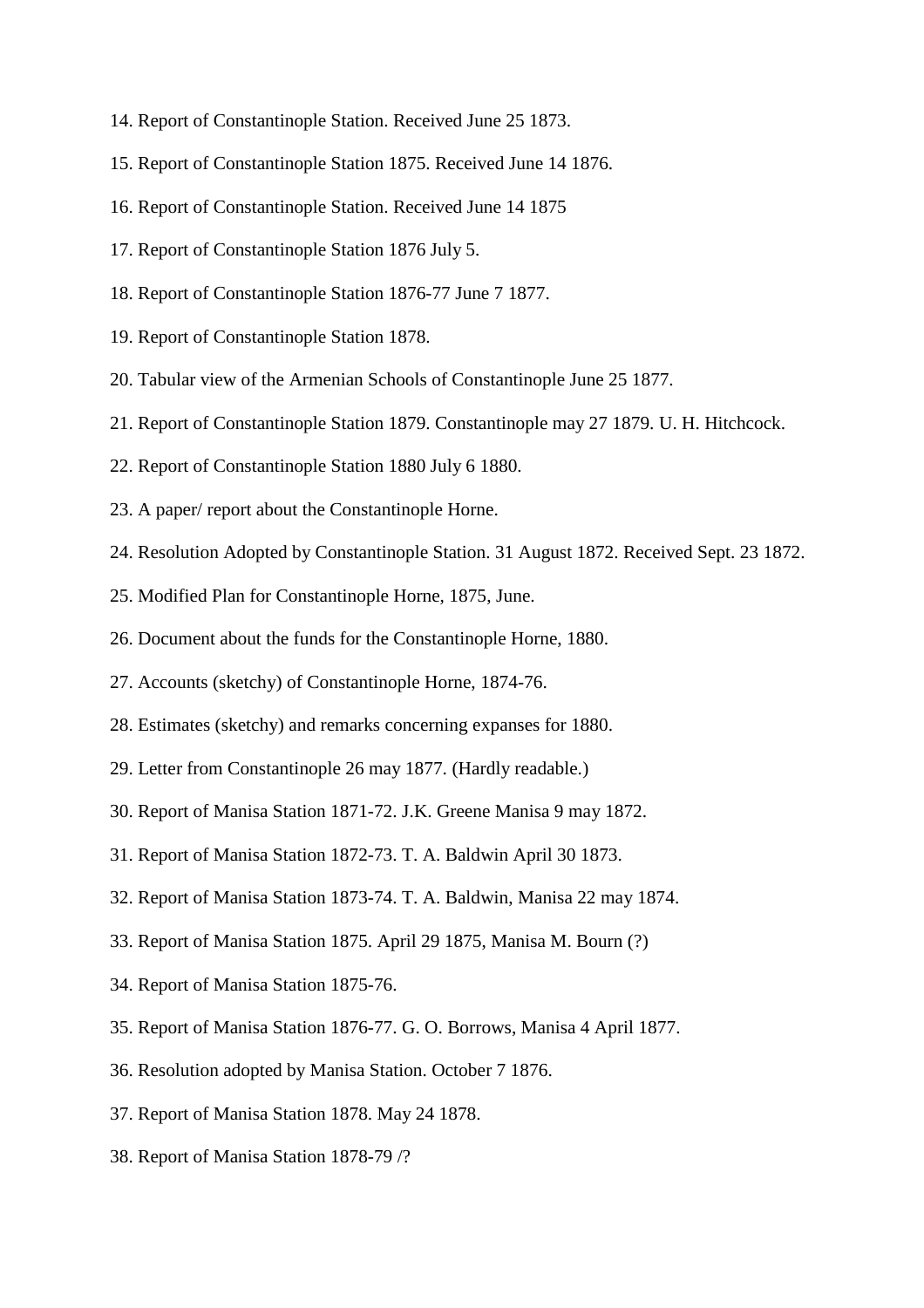- 39. Report of work for women and girls, Armenian Department 1878-79
- 40. Report of work for women and girls, Greek Department Manisa, May 1879, P.L. Gull
- 41. Report of Manisa Station, M. Bourn received July 6 1880
- 42. Annual Report Marsovan Station, May 1872 (partially unreadable)
- 43. Report of Marsovan Station, May 1873, ?. Hewick
- 44. Report of Marsovan Station, June 1874, G.?.Leonard
- 45. Report of Marsovan , (?? 75)
- 46. Annual Report of Marsovan Station, April 1877, G.?.Leonard
- 47. Report of Marsovan Station for 1878
- 48. Sketch of a House or Convent , details in Armenian
- 49. Examination schedule, Marsovan theological seminary, November 1877 (in English)
- 50. Same document in Armenian (2 copies)
- 51. Program of orations of the graduating class, November 2, 1877
- 52. Report of theological school of Marsovan, May 1878, J.F.Smith
- 53. Report of Marsovan Station, May 1879, J.F.Smith
- 54. Report of theological school, May 1879, J.F.Smith
- 55. Report of girls boarding school, May 1879, J.F.Smith
- 56. Report of Marsovan Station, C.C.Tracy, received July 6, 1888
- 57. ?
- 58. Report of Nicomedia Station, 1873, received October 13, 1872
- 59. 16th Annual Report of Nicomedia, May 6, 1872-3
- 60. Report of Nicomedia Field, J.E.Pierce
- 61. Annual Report of Sivas Station for 1871-72, Sivas, May 9, 1872, Edward Riggs
- 62. Annual Report of Sivas Station for 1872-73, Sivas, April 14, 1873, Edward Riggs
- 63. Annual Report of Sivas Station for 1873-74, Edward Riggs, received July 1874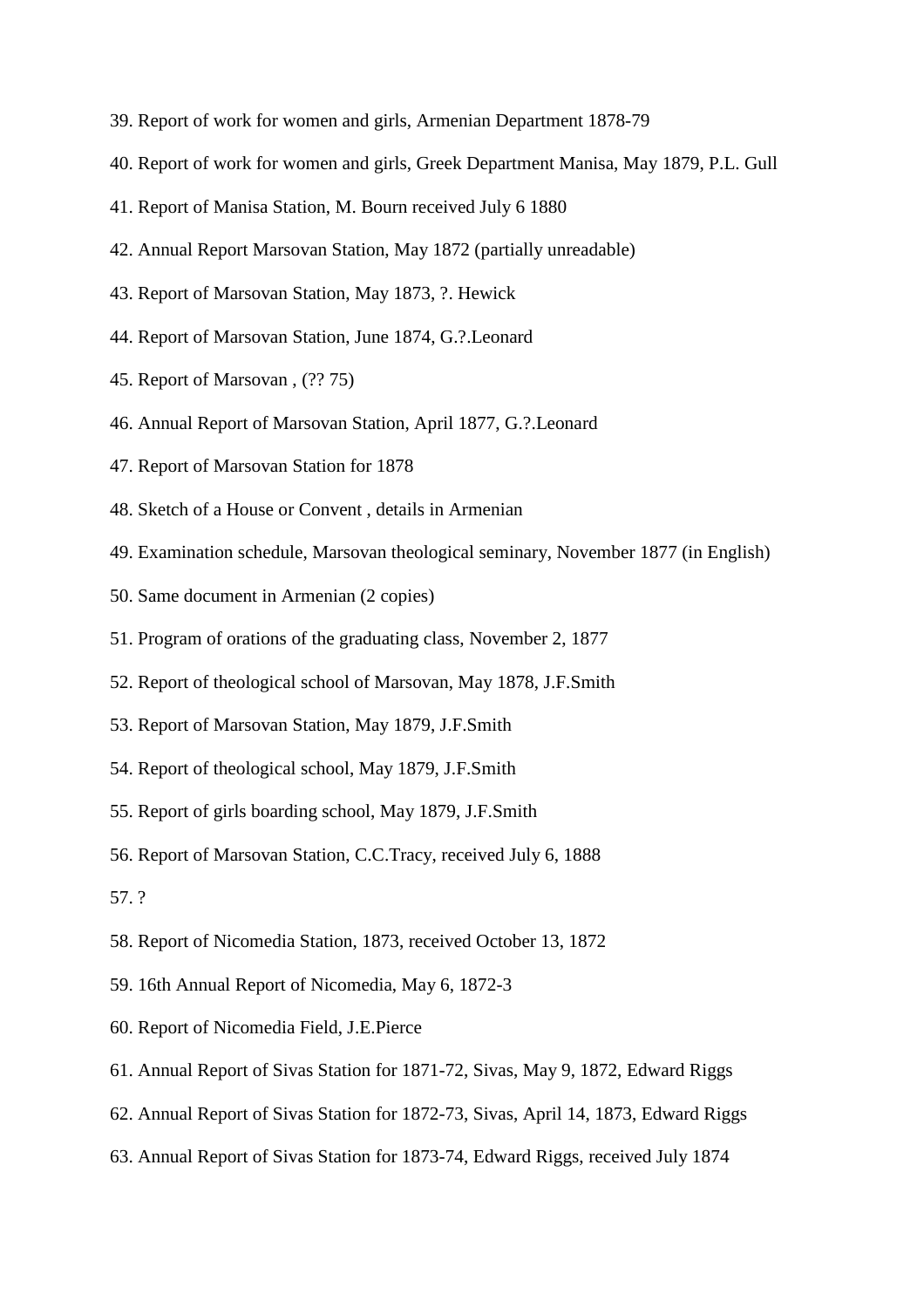- 64. Annual Report of Sivas Station for 1874-75, Sivas, April 17 1875,Edward Riggs
- 65. Annual Report of Sivas Station for 1875-76, May 24, 1876, A.W.Hubbard
- 66. Annual Report of Sivas Station for 1876-77, Sivas, May 1, 1877, A.W.Hubbard
- 67. Letter, April 19, 1877, Horace Mayward to A.G.Clark (?), Constantinople
- 68. Report of Sivas Station, 78, May 6, 1878, Sivas, J.Perry
- 69. Annual Report of Sivas Station, May 1879-80, A.W.Hubbard
- 70. Report of Sivas Station, May 1879-80, J.Perry
- 71. Report of Sivas Station, April 1879-80, Sivas, may 1 1880, J.Perry

72. (Document), "Reasons for the establishment of a medical school in the Interior of Turkey" by H.S.West and M.D. of Sivas, Asia Minor, received April 5 1872

- 73. Annual Report of Medical Department, received July 10 1872,1871-72
- 74. Report of Medical Department of Sivas Station, H.S.West, M.D.Cesaria, April 20 1875
- 75. Letter to D. Clark march 16 1875 (several authors.)
- 76. Statement of work in Smyrna by H. S. West may 25 1878.
- 77. Smyrna Report for 1878-79. May 7 1879 Maria A.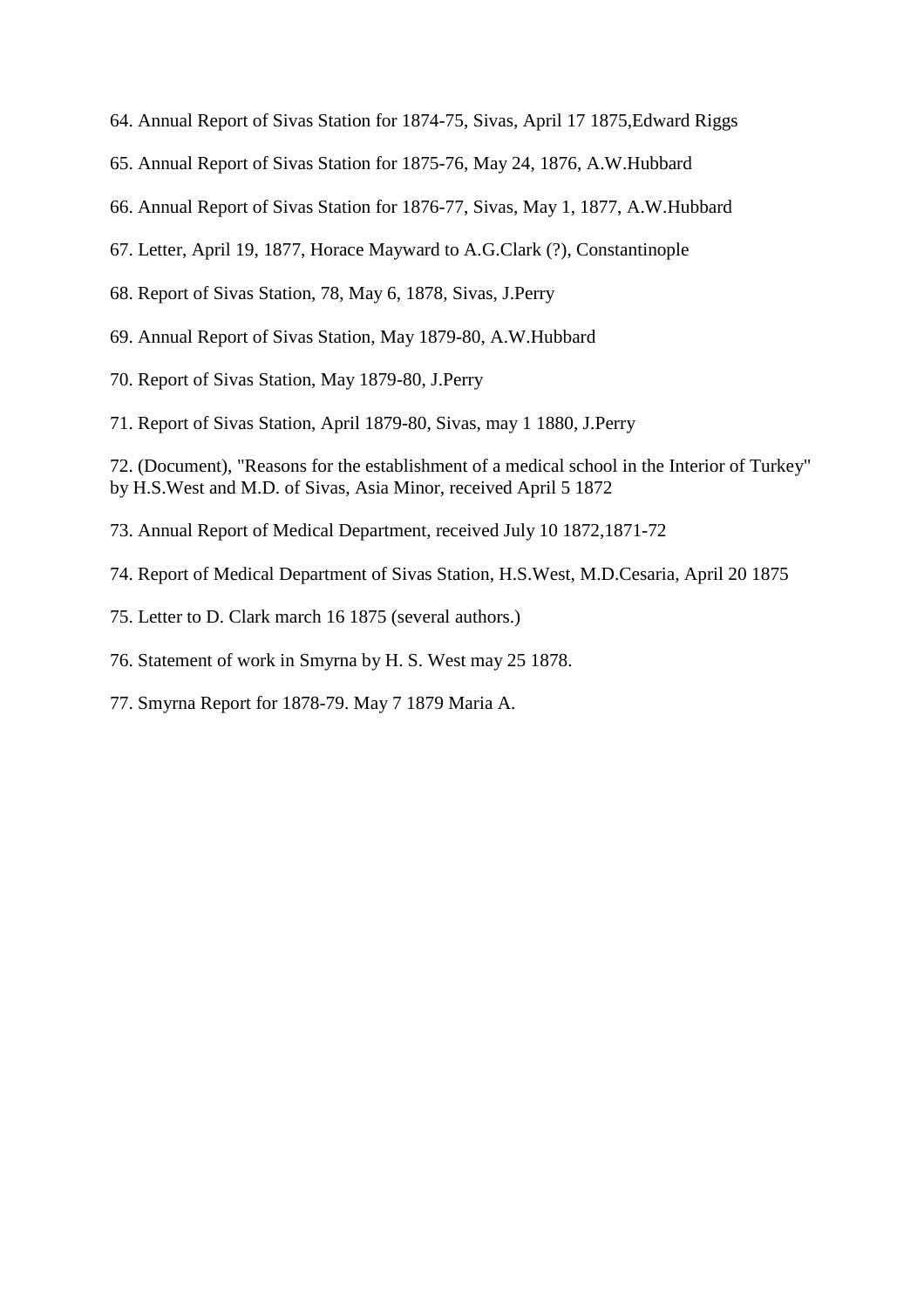# SUBMITTED BY: Anil Kayalar

SUBMITTED TO: Department of History

PROJECT TERM: June 2003

**BIBLIOGRAPHICAL AND PHYSICAL INFORMATION**  DOCUMENT TYPE: Microfilm.

REFERENCE: BV 2410.A4 1984 Reel 590

DEGREE OF READIBILITY: Readable (R), Partially Readable (PR), Hardly Readable (HR), Not Readable (NR)

CONTENT: Papers of the ABCFM ABC 16: The Near East 1817-1919 Unit 5 Reel 590 16.9.3: Western Turkey Mission VOL. 6

VOL. 6 WESTERN TURKEY MISSION 1870-1880 Letters [Part 1: B]

List of the names that has letters in this section of the ABCFM papers; R; pp.  $1-2^{\lfloor \frac{1}{2} \rfloor}$ 

Letters ( Generally R, rarely HR, scarcely NR; addressed to Rev. Clark):

- By Baldwin, Theodore A., first letter dated 05.15 1872, last one dated 06.24.1880; pp. 3-78.
- · By Mrs. Baldwin, T. A., first letter dated 04.12.1875, last one dated 07.8.1875; pp. 79- 89.
- · By Barrows, John O., first letter dated 02.08.1872, last one dated 09.25.1880; pp. 85- 243.
- By Bartlett, Lyman, first letter dated 01.05.1872, last one dated 1874; pp. 243-380.
- · By Mrs. Carmelia Bartlett, dated 02.23.1880; pp. 382-384.
- · By Bliss, Edwin E., first letter dated 08.30.1872, last one dated 10.12.1880; pp. 385- 633.
- · By Bliss, Edwin M., dated 05.12.1880; pp. 635-636.
- · By Bliss, Flavia S., first letter dated 07.23.1873; pp. 637-662.
- · By Bliss, Isaac G., first letter dated 02.05.1873; pp. 663-682.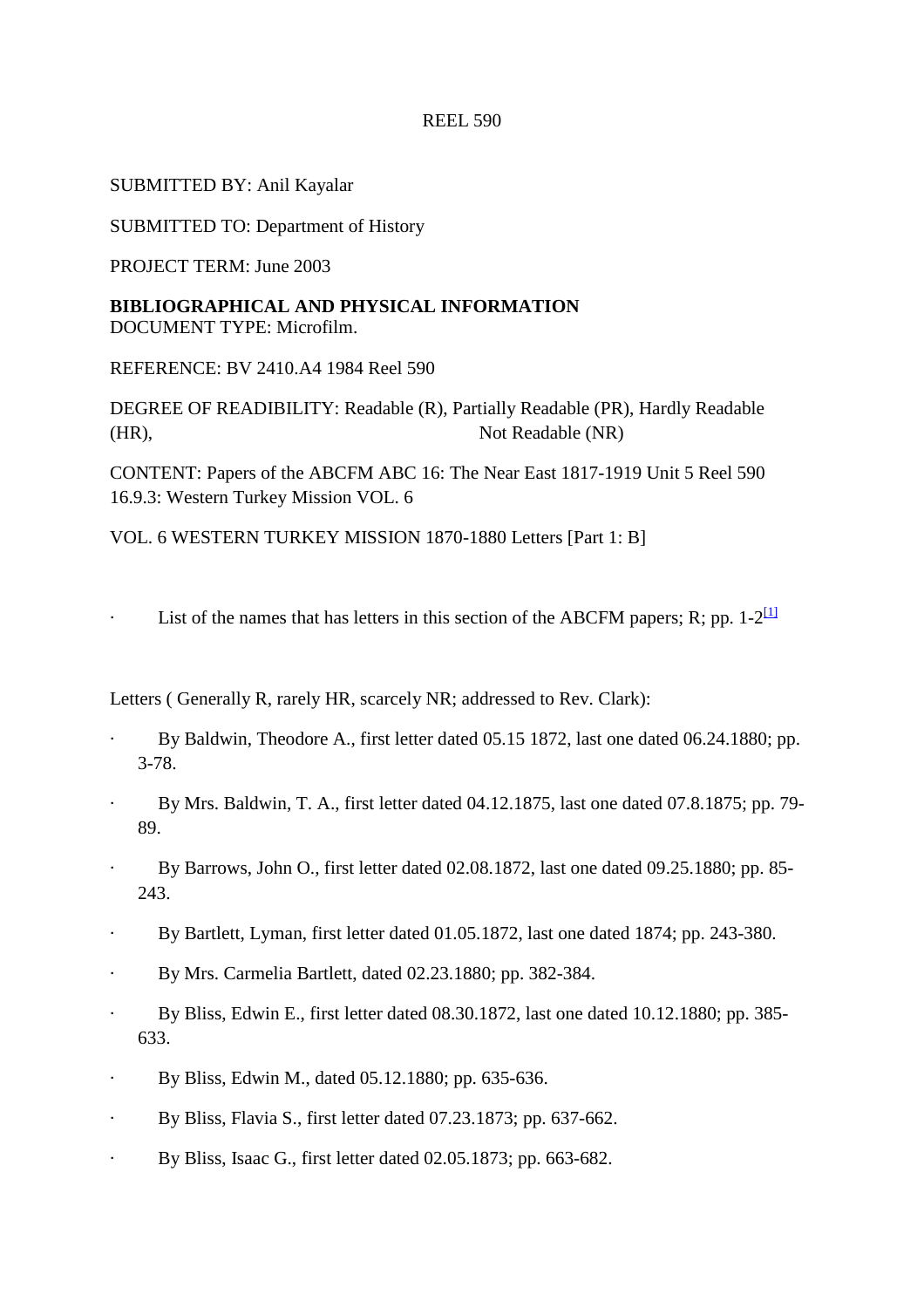- · By Bowen, Marcellus, first letter dated 01.12.1874, last one dated 08.14.1880; pp. 683- 821.
- · By Bowen, Mrs. Flora P., first letter dated 05.11.1874, last one dated 08.19.1880; pp. 822-901.
- · By Brooks, Charles H., first letter dated 05.20.1874, last one dated 05.15.1880; pp. 902-968.

 $\frac{11}{2}$  Microfilm pages (frames)!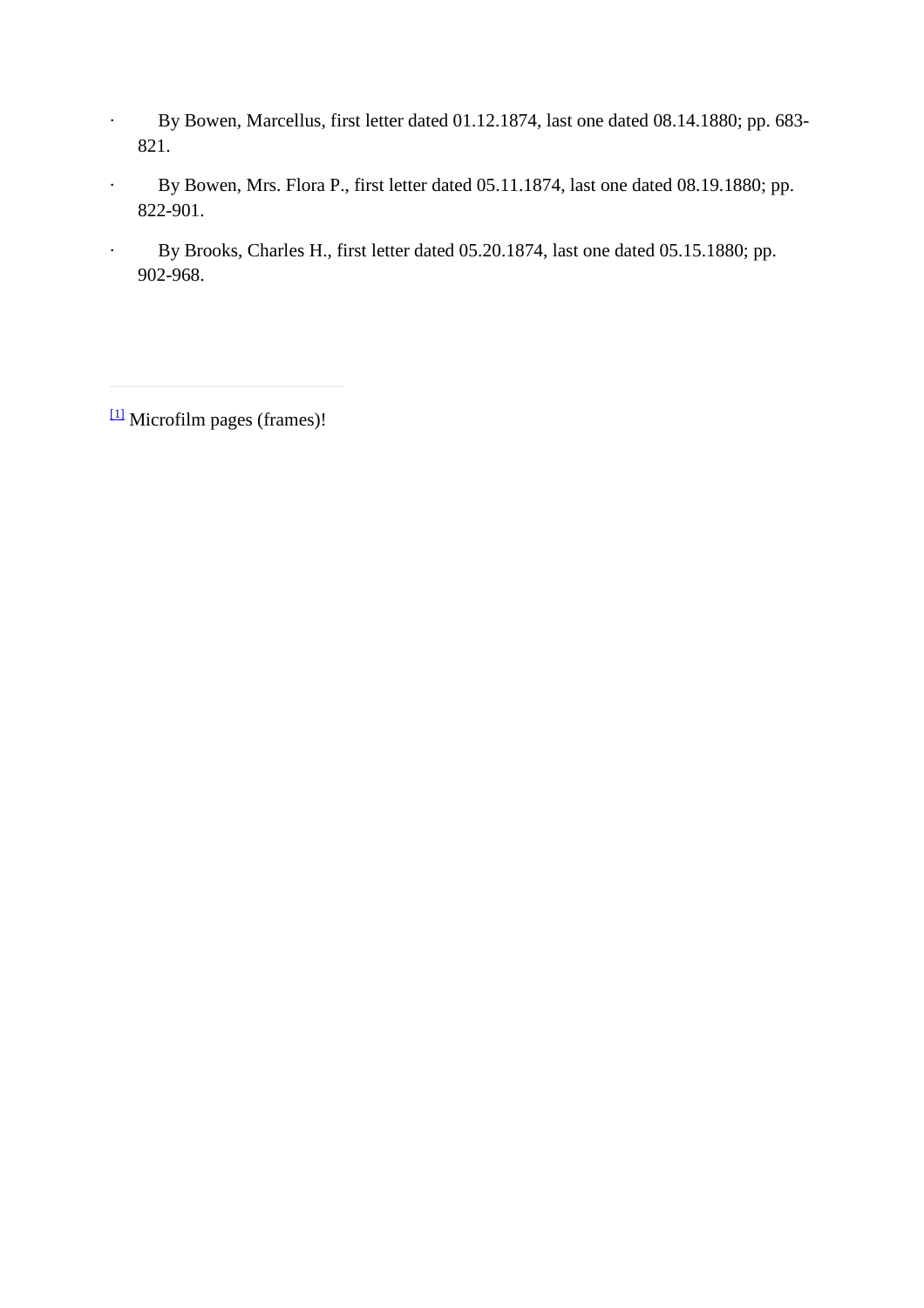Submitted by: Mariya Kiprovska Submitted to: Department of History Project term (month, year): May 2003 Bibliographical and physical information Document type: microfilm Reference no. **BV2410.A4 1984**, Reel **591** Degree of readability: R, HR, UR, PR (e.g. readable, partially readable, hardly readable, unreadable)

16. 9. 3. Western Turkey Mission (1870-1880)

Vol. 6; Part 2

Letters: B-F

Part 2: C-F

### **Letters to Dr. M. G. Clark (Secretary of ABCFM):**

### **1) Letters from Clashe Ursula:**

- dating from 1872 (Hardly Readable)

# **2) Letters from Sarah A. Glasson:**

- dating from 1874, 1876, 1880 (Unreadable)

#### **3) Letters from Lyndok J. Granford:**

- dating from 1878, 1879, 1880, 1881, 1882, 1883 (HR & Unr.)

(some letters were written from Smyrna and Manisa)

### **4) Letters from Miss P. L. Gull:**

- dating from 1873, 1874, 1875, 1876, 1877, 1878, 1880 (HR & Unr.)

#### **5) Letters from Myron J. Denis:**

- dating from 1879 and 1880 (Unreadable)

### **6) Letters from Henry O. Dwight:**

- letters from Constantinople, dating from 1872, 1873, 1874, 1875, 1876, 1877, 1878,

#### 1879, and 1880 (HR & Unr.)

- Constantinople News Notes from 1875, 1876 (totally Unr.)

- Supplement and News Notes from 1877 (PR)

- News Notes Annual Meeting extra from 1878 (PR)

# **7) Letters from Laura Faruham:**

- dating fvrom 1874, 1876, 1877, 1878, 1880 (Unr.)

#### **8) Letters from Wilson A. Farnsworth:**

- dating from 1872, 1873, 1874, 1875, 1876, 1877, 1878, 1879 (PR & Unr.)

### **9) Letters from James L. Howle:**

- dating from 1878 and 1879 (PR & Unr.)

#### **10) Letters from Eliza Fritcher:**

- dating from 1873 and 1874 (Readable)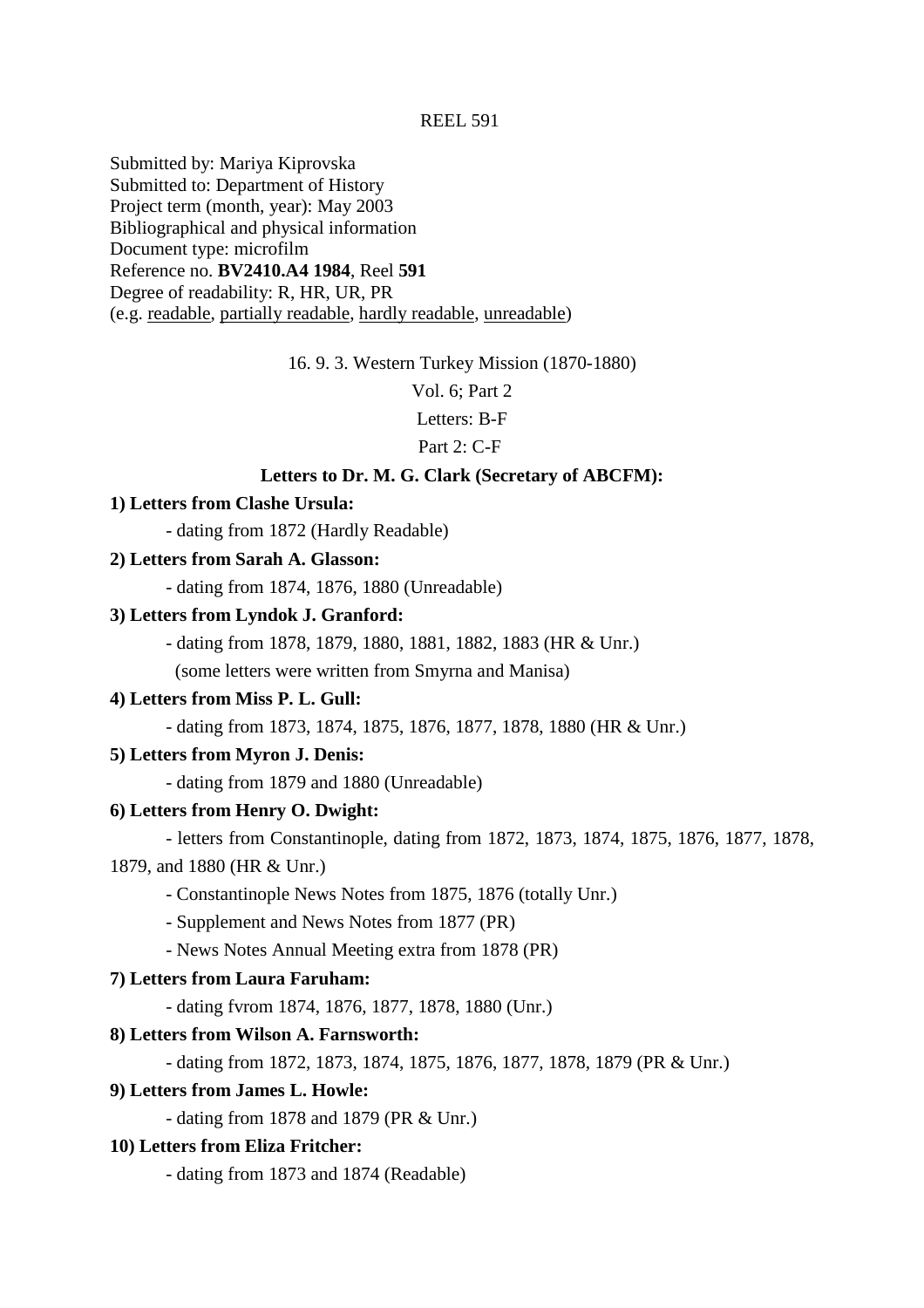Submitted by: Mariya Kiprovska Submitted to: Department of History Project term (month, year): May 2003 Bibliographical and physical information Document type: microfilm Reference no. **BV2410.A4 1984**, Reel **592** Degree of readability: HR, UR (e.g. readable, partially readable, hardly readable, unreadable)

> Western Turkey Mission (1870-1880) Vol. 7; Part 1 Letters: G-R Part 1: G-L

### **All of the Letters are addressed to Dr. M. G. Clark (Secretary of ABCFM):**

- **1) Letters from Elizabeth Gilles** [1-15] **2) Letters from Ardelle Griswold –** [6-14]
- **3) Letters from Rev. G. K. Greene** [15-66]
- **4) Letters from Cyrus Hamlin** [67-88]
- **5) Letters from Gev. F. Herrich** [89-146]
- **6) Letters from Mrs. Herrich** [137]
- **7) Letters from Milan Hitchcock** [147-235]
- **8) Letters from Mrs. Hitchcock** [167, 187, 236, 237, 238]
- **9) Letters from Albert Hubbard** [239-257]
- **10) Letters from Mrs. Hubbard** [258]
- **11) Letters from Julius J. Leonard** [259-304]
- **12) Letters from Charlotte L. Noyes** [305-319]
- **13) Letters from Justin Parsons** [320-396]
- **14) Letters from Mrs. Parsons** [307 and 398]
- **15) Letters from Electra C. Parsons** [399 and 400]
- **16) Letters from Ellen G. Parsons** [401-404, 406-415]
- **17) Letters from Harriet G. Parsons** [405]
- **18) Letters from Mary M. Patrick** [416-428]
- **19) Letters from Henry J. Perry** [429-442]
- **20) Letters from F. Pettibone** [443-536]
- **21) Letters from John E. Pierce** [537-544]
- **22) Letters from Harriet S. Powers** [545-566]
- **23) Letters from Julia A. Rappley** [567-626]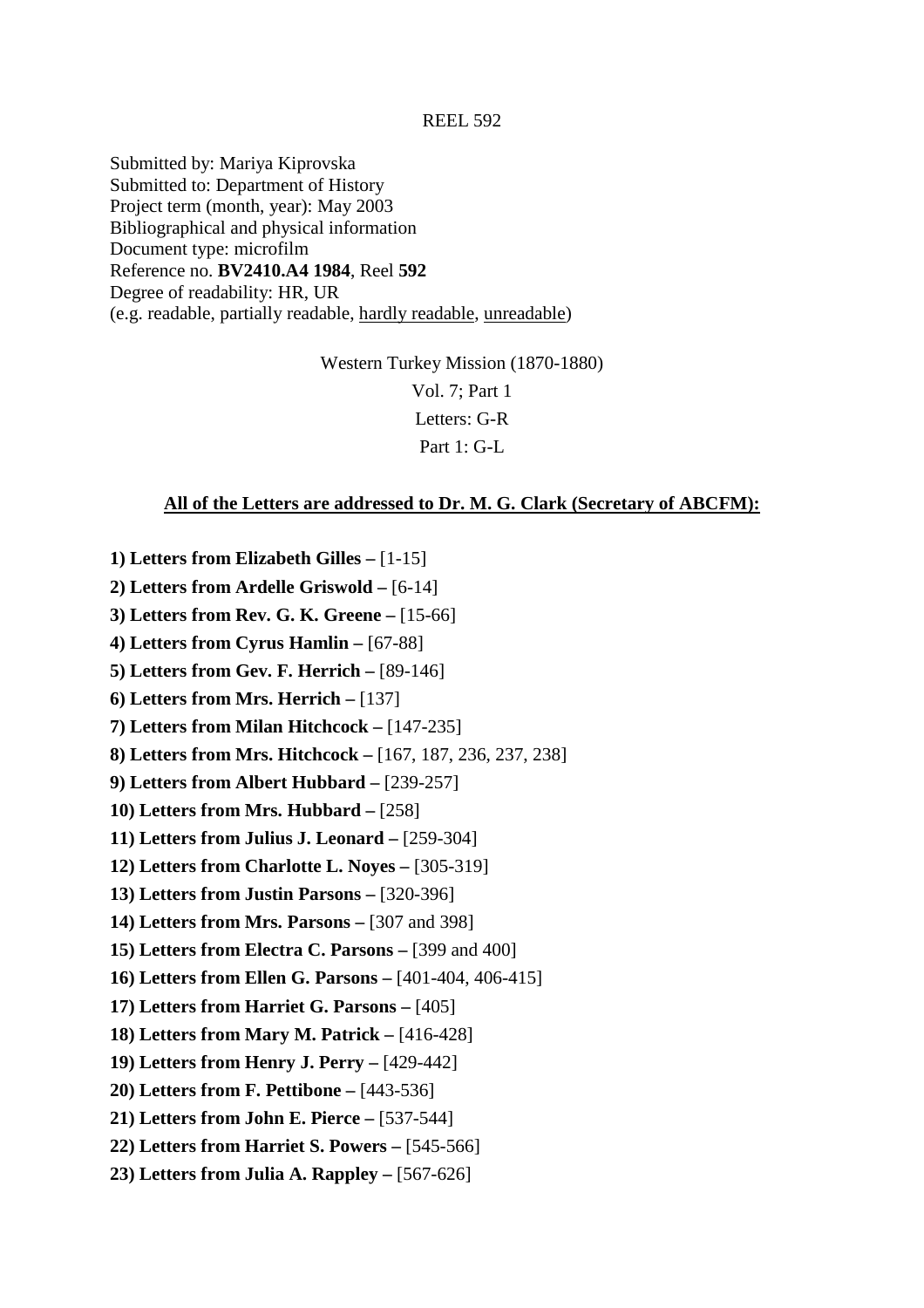- **24) Letters from Sanford Richardson** [627-686]
- **25) Letters from Mrs. S. Richardson** [675, 687-689]
- **26) Letters from Edward Riggs** [690-726]
- **27) Letters from Elias Riggs** [727-743]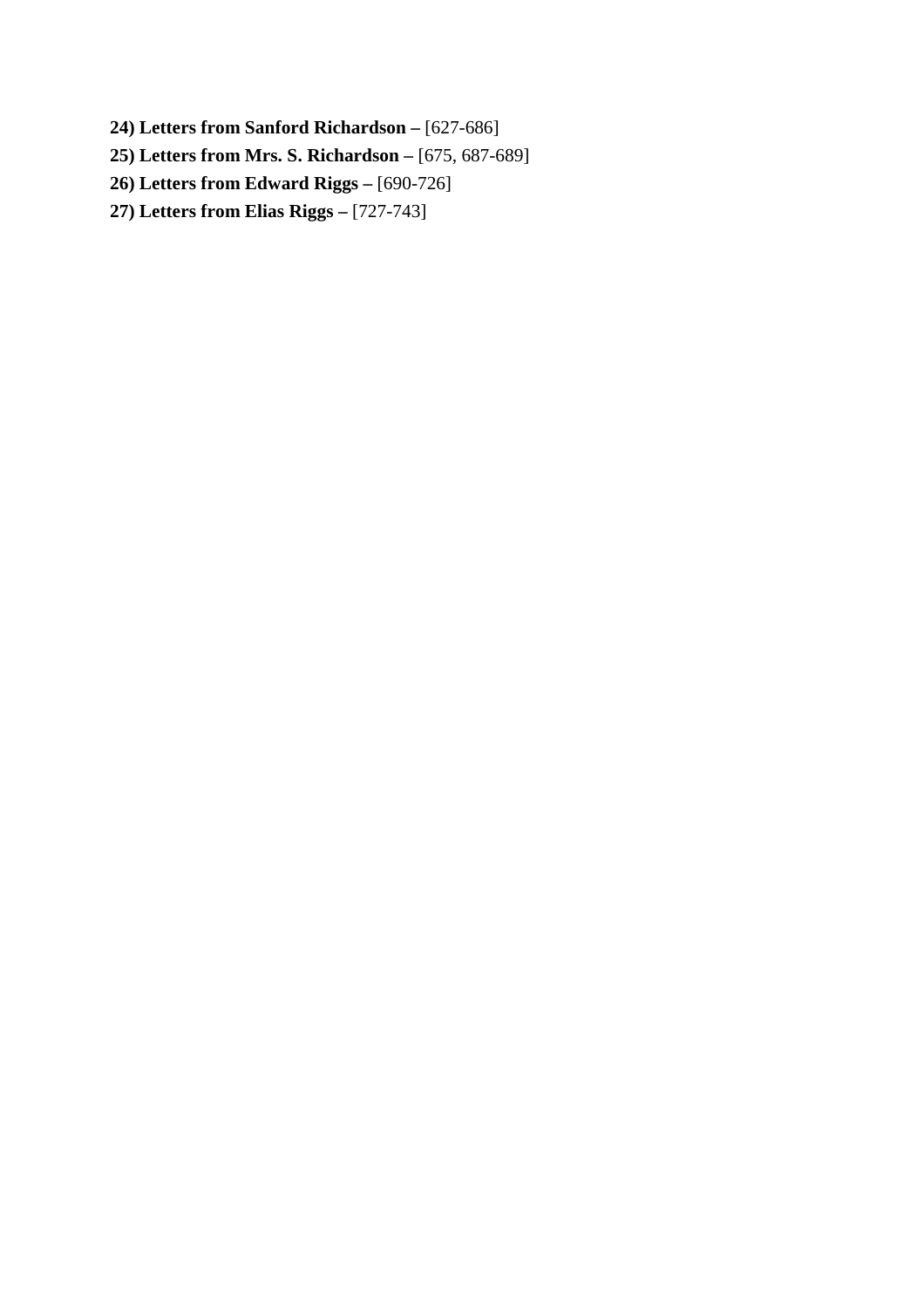SUBMITTED BY: Bahar Gursel

SUBMITTED TO: department of History

PROJECT TERM: November 1999

# BIBLIOGRAPHICAL AND PHYSICAL INFORMATION

DOCUMENT TYPE: Microfilm

REFERENCE: BV 2410. A4 1984 reel [599]

DEGREE OF READIBILITY: readable and partially readable

CONTENT: These are letters mostly wriiten to rev. N. G. Clark

- 1. Noyes, Charlotte L. pp. 1-27
- To s. B. Saneal, Binghampton, Aug 22, 1872, readable
- To rev. Clark, Binghampton, aug 29, 1872, readable
- To an unknown receiver, Brusa, aug 13, 1874, partially readable
- To the committee of ABCFM, cambridgeport, feb 8, 1876, partially readable
- 1. Parsons, Austin W., pp. 28-200
- To Rev. Clark, Nicomedia, feb 1, 1872- Bardezag, march 23, 1878(including 2 plans and 3 maps of northwestern Anatolia), partially readable
- To rev. Prane,(copy), bardezag, march 23, 1878, readable
- To rev. Clark, Bardezag, apr 29, 1878- march 2, 1890, readable
- 1. Parsons, E. G., Ellen G., Harriet G., pp. 201-244
- To rev. Clark, Birmington, dec 26, 1872- Northampton, june 14, 1882, partially readable
- 1. Patrick, Mary M., pp. 245-276
- To Rev. Clark, Constantinople, apr 24, 1878- Constantinople, sept 23, 1880, mostly unreadable
- 1. Perry, Henry J., (for early letters see Central Turkey files) pp. 277-348
- To rev. Clark, Sivas, nov 6, 1876- Sivas, march 21, 1877, hardly readable
- To B. Barnum, Sivas, oct 31, 1877, hardly readable
- To Rev. Clark, Sivas, jan 28, 1878- Sivas, aug 1880, partially readable
- 1. Pettibone, Isa Fayatte, pp. 249-577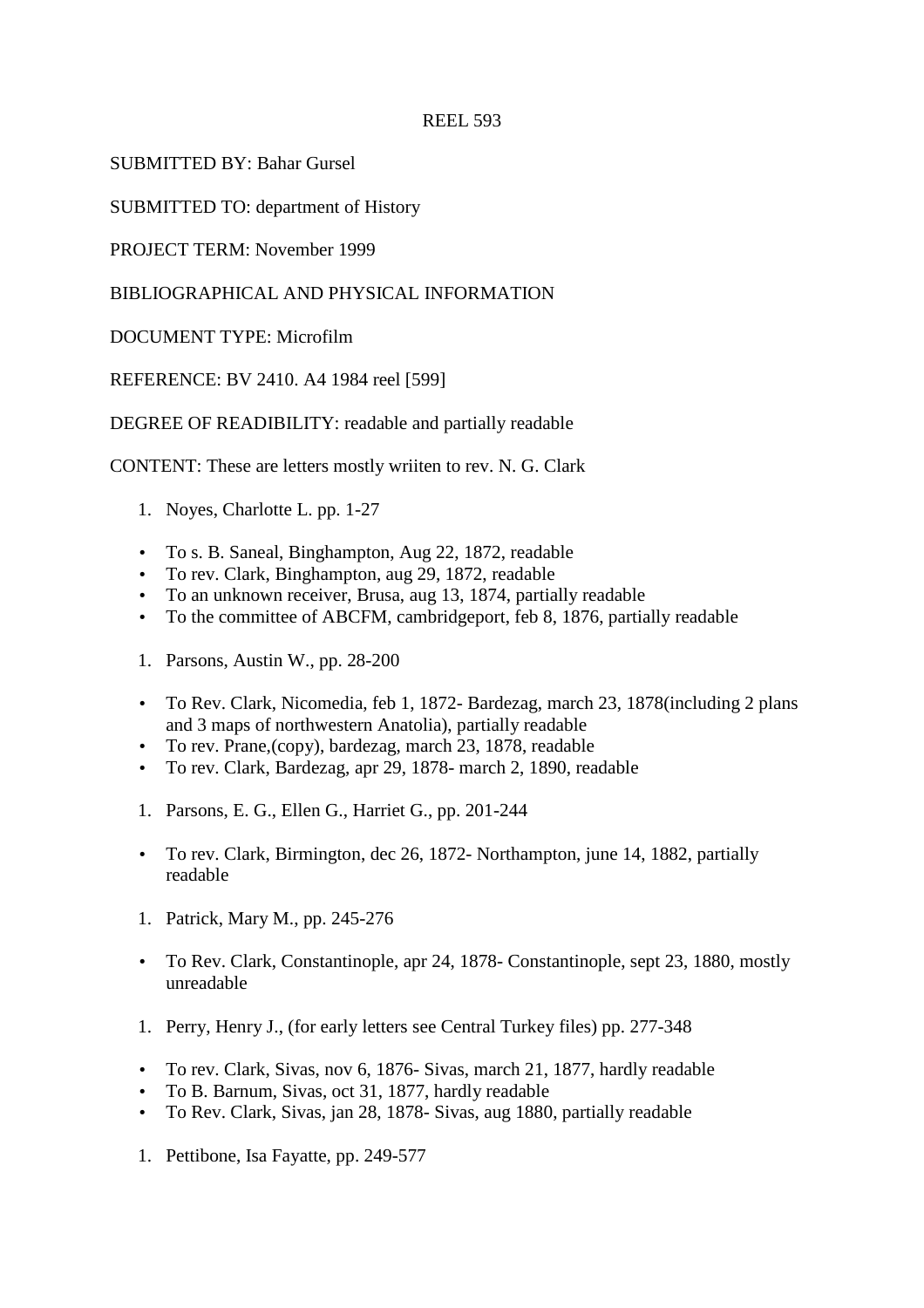- To an unknown reader, Constantinople, jan 30, 1872, readable
- To Rev. Clark, Constantinople, feb 12, 1872- Cons., dec 21, 1874(inc. a cable message), readable
- To Rev. Worcester, Cons., feb 8 and 9, 1875, hardly readable
- To Edward W. Gilman, Constantinople, march 30, 1875, readable
- To Rev, Clark, apr 7, 1875, readable
- To Rev, Worcester, Constantinople, apr 19, 1875, readable
- To Rev. Clark, Cons., apr 20, 1875- Cons., feb 26, 1880, partially readable
- To Rev. Hamlin, Constantinople, march 5, 1880, readable
- To Rev. Clark, Constantinople, march 5, 1880- sept 10, 1880, hardly readable
- 1. Pierce, John E., pp. 518-544
- to rev. Noren, Monmouth, apr 13, 1878, hardly readable
- To Rev. Clark, Bardezag, jan 10, 1879- Ismid, aug 20, 1880, partially readable
- 1. Powers, Harriet G., pp. 545-608
- To Rev. Clark, Magnesia, feb 3, 1876- march 27, 1880, mostly unreadable
- 1. Rappleye, Julia A., pp. 609-782
- To Rev. Clark, Constantinople, sept 9, 1872- Oakland, apr 4, 1880(including a cable message), partially readable
- 1. Richardson, Sanford, pp. 783- 925
- To Rev. Clark, Brusa, apr 26, 1873- aug 23, 1873, readable
- To Rev. Hatchovak, Brusa, oct 25, 1873, readable
- To Rev. Clark, Brusa, oct 3, 1873- july 28, 1874, readable
- To Rev. Hathchovak, Brusa, oct 25, 1873, readable
- To rev. Clark, Brusa, march 7, 1874- dec 16, 1874, readable
- To rev. Worcester, Brusa, feb 18, 1875, readable
- To rev. Clark, Brudsa, june 2, 1875- St. Johnsburg, dec 21, 1880(inc. a plan), partially readable
- 1. Riggs, Edward, pp. 926-1032
- To Rev. Clark, Sivas, feb 27, 1872- Const., march 25, 1872, partially readable
- To rev. Wheeler, Sivas, apr 11, 1872, hardly readable
- To Rev. Clark, Sivas, apr 9, 1872- Marsovan, july 2, 1880, partially readable
- 1. Riggs, Elias D. D., pp. 1033-1046
- To rev. Clark, Constantinople, feb 14, 1872- july 11, 1874, readable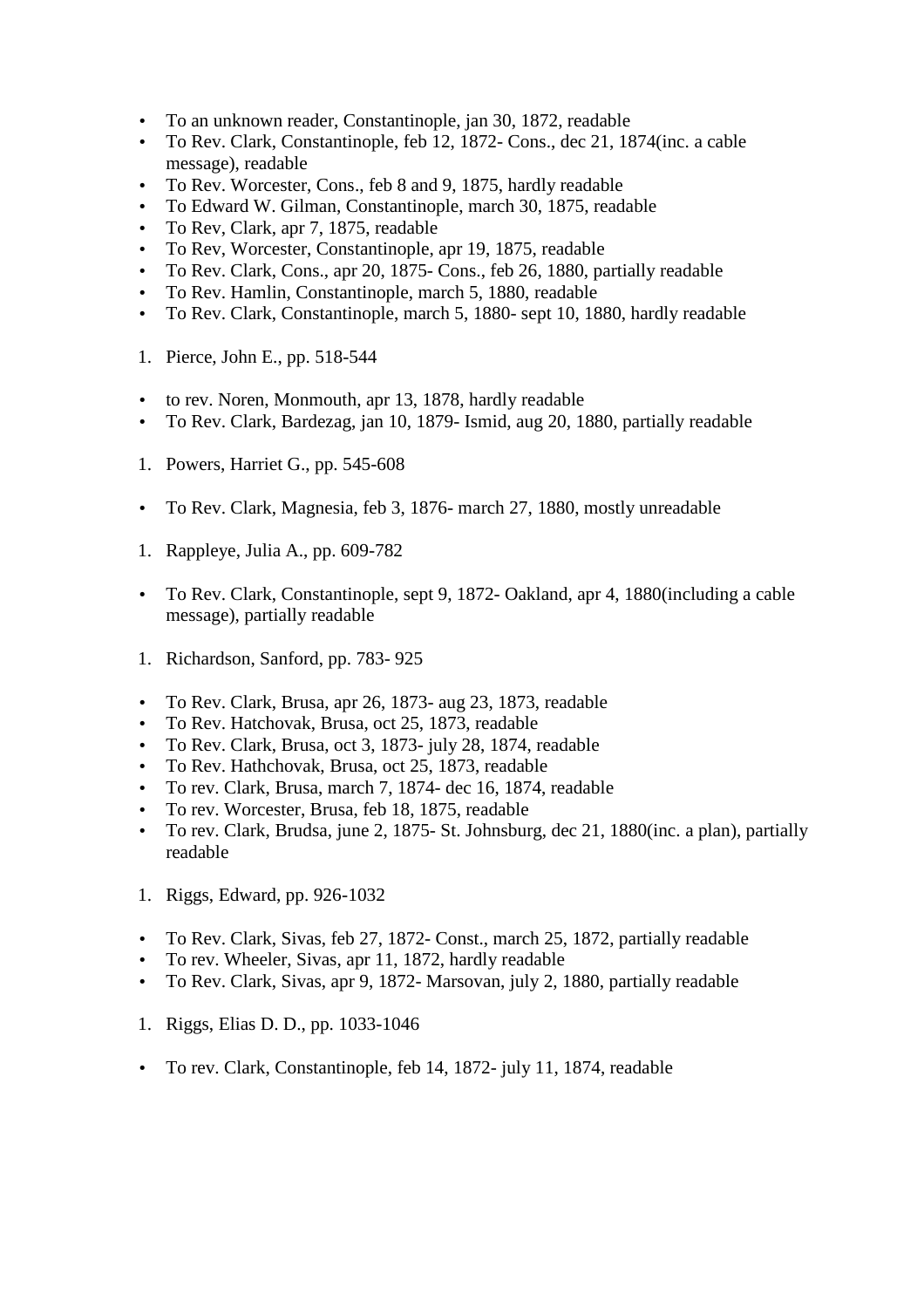# SUBMITTED BY: Bahar Gursel

SUBMITTED TO: The Department of History

PROJECT TERM: December 1999

# PHYSICAL AND BIBLIOGRAPHICAL INFORMATION:

# DOCUMENT TYPE: Microfilm

# REFERENCE NUMBER: BV 2410.A4 1984 Reel 594

# LETTERS:

- 1. Schaeffer, rev. H. G. pp.1-13
- To Rev. Clark fron New york, apr 19, 1878- may 19, 1880, readable
- To Rev. Clark, from New york, dec 19, 1877, readable
- 1. Scheineld, Benjamin P. D., Mrs. Susan M. , pp. 14-105
- To Rev. Clark from Brusa, june 6, 1870, readable
- To Rev. Clark from Yenujek, feb 17, 1872, readable
- To Rev. Clark from Brusa, march 15, 1872-sept 2, 1872, readable
- To Rev. Clark from N.Y., nov 6, 1872, partially readable
- To Rev. Clark from New Britain, nov 16, 1872-dec ? 1872, readble
- To Rev. Clark from New Haven, aug 15, 1873
- To Rev. Clark from Firmingham, jan 13, 1873, readable
- To Rev. Clark from Rewtonville, feb 1, 1873, readable
- To Rev. Clark from Perth, apr 30, 1873, readable
- To Rev. Clark from N.Y., may 8, 1873, readable
- To Rev. Clark from Brooklyn, may 24, 1873, readable
- To Rev. Clark from Firmingham, june 12, 1873, readable
- To Rev. Clark from West Newton, July 2, aug 20, 1873, readable
- To Rev. Clark from Amherst, nov 11, 1873, readable
- To Rev. Clark from Glasgow, dec 18, 1873, readable
- To Rev. Clark from Constantinople, jan 13, 1874, readable
- To Rev. Clark from Marsovan, march 16, 1874-nov 20, 1874, readable
- Ti\o Rev. Clark from New Britain, dec 23, 1874, readable
- To Rev. Clark from Innsbruck, july 21, oct 15, 1875, readble
- To Rev. Clark from New Britain, jan 11, 1876, readable
- To Rev. Clark from Hensburg, apr 3, 1876, readble
- To Rev. Claark, rec. june 5, 1876, unreadable
- To Rev. Clark, aug 24, 1876, unreadable
- To Rev. Clark from New Britain, march 21, march 31, 1977, unreadable
- • To Rev. Clark from Worcester, apr 11, 1877, unreadable
- To Rev. Clark rec. sept 22, 1877, unreadable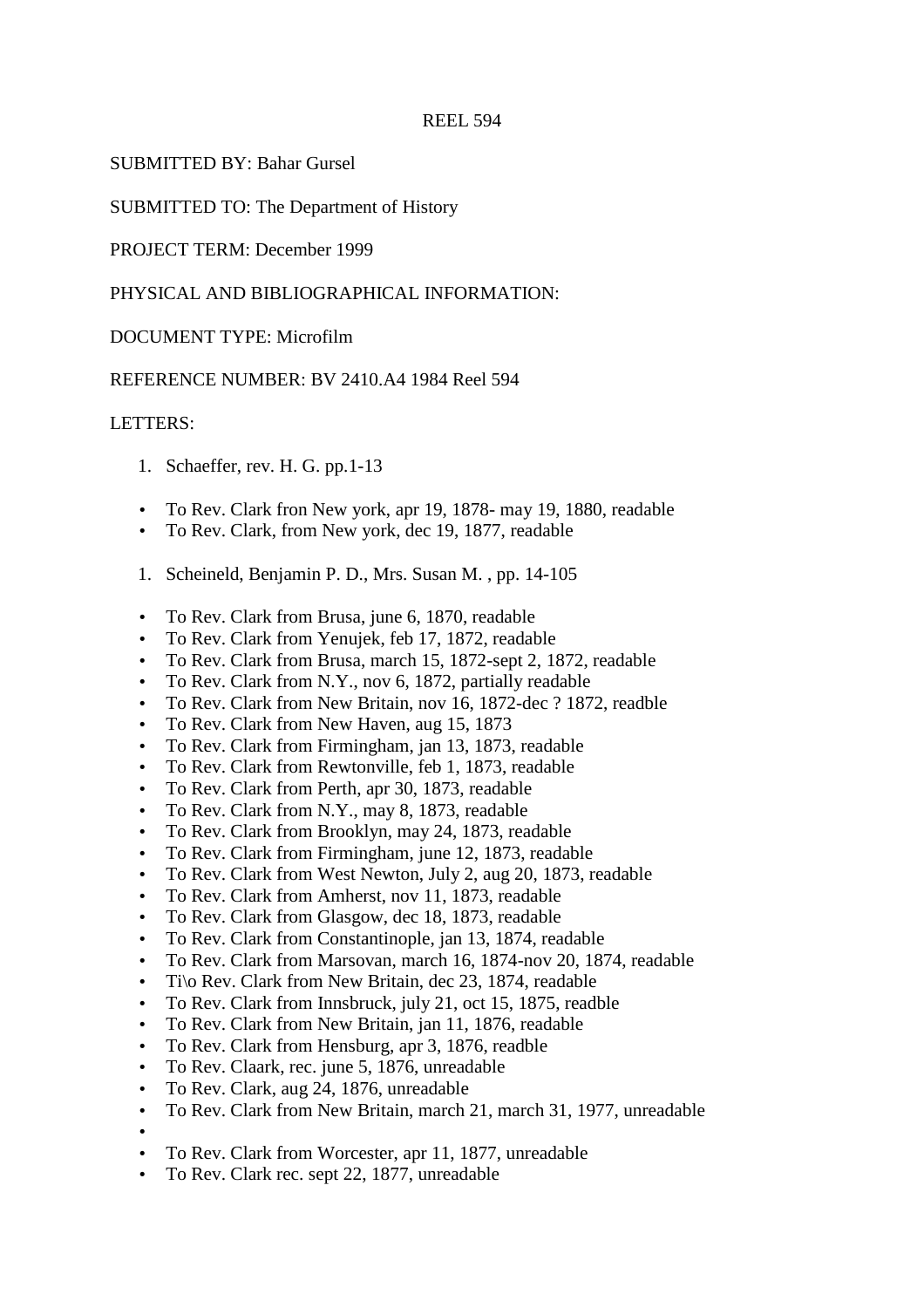- To rev. Clark from Bethlehem, jul 8, 1878, uunreadable
- To Rev. Clark jan 30, 1880, unreadable
- To Rev. Clark, Pera, may 9, 1880, unreadable
- 3) Shearman, Julia A., pp.  $106$  137
- To Rev. Clark from Brusa, jan 18, 1872 apr 27, 1872, readable
- To Rev. Clark on the Danube, may 5, 1872, readable

To Rev. Clark from:

- Boston, june 11, 1872, readable
- Lucerne, july 17, 1872, readable
- Florence, nov 8, 1873, hardly readable
- Rome, nov 13, 1873, hardly readable
- 1. Smith, John H., pp. 138-196
- To Rev. Clark, Marsovan, march 27, apr ?, 1872, readable
- To the committee of ABCFM and to the western Turkey mission, Marsovan, may 15, 1872, readable

To rev. Clark from:

- Marsovan, feb 12, 1873, readable
- Castleton, july 5, 1873, readable
- Madison, feb 16, may 2, 1874, unreadable and readable
- Castleton, june 5, 1874, readable
- N.Y., nov 6, 1874, readable
- Middleton, rec. jan 18, 1875, unreadable
- Marsovan, aug 20, 1875-aug 13, 1880, hardly readable, partially readable and the final ones are readable
- Madison, dec 4, 1873, readable
- 1. Spaulding, William A., pp. 197-236

To Rev. Clark from:

- Nicomedia, feb 5, 1872-march 18, 1873, hardly readable and unreadable
- Baghedjuk, july 23, 1873, readable
- Constantinople, oct 15, 1873, readable
- From baghedjuk, aug 29, 1873-sept 21, 1873, readable
- Constantinople, oct 4, oct 6, 1873, unreadable and readable
- Dec 25, 1873, unreadable

6) Slaver, Daniel, pp. 237-

• To Dr. Great from Armenia, june 23, 1875, readable

To Rev. Clark from:

• Armenia, 7/10/1875, readable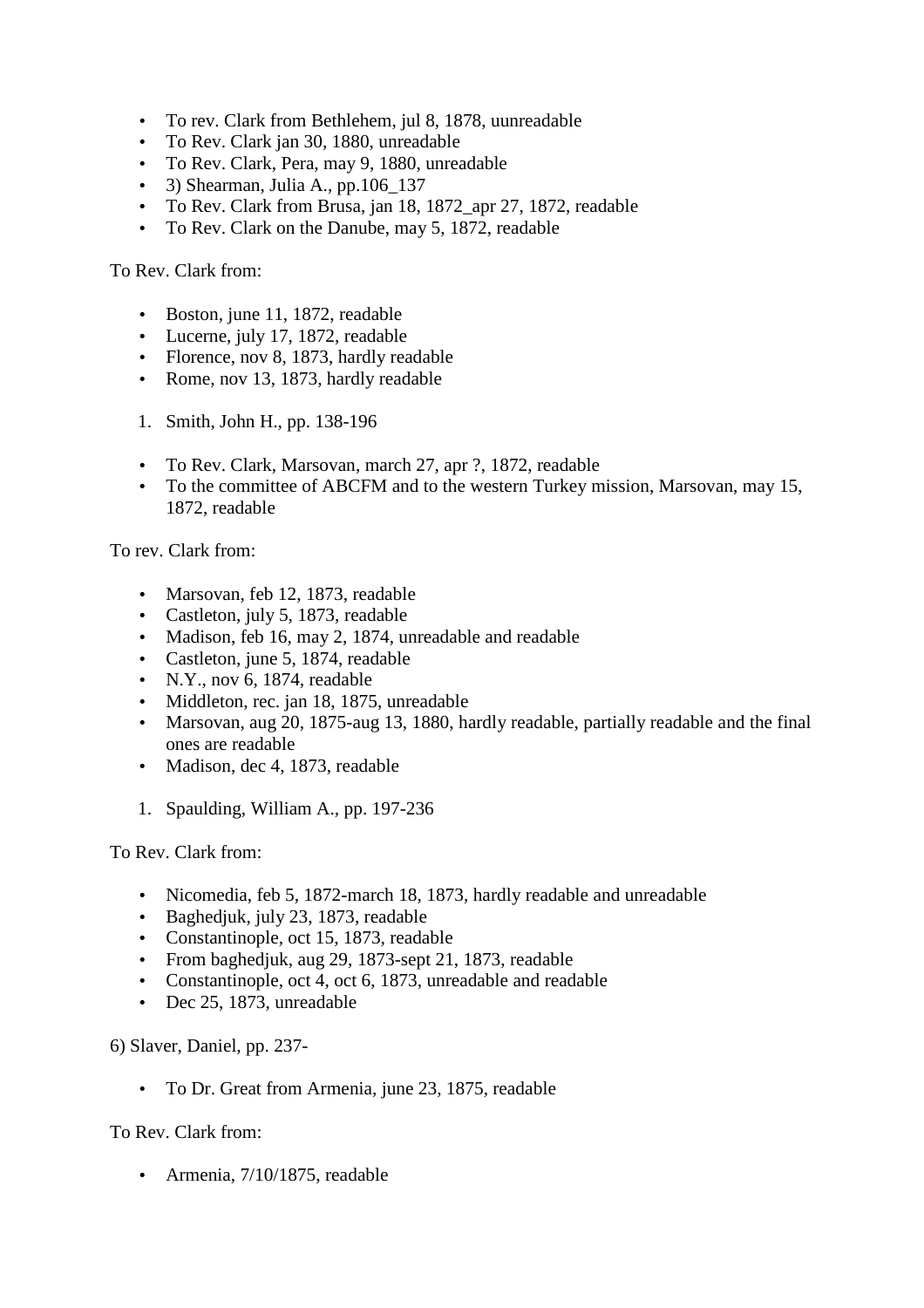- From Orland, 9/5/1875, partially readable
- Ceserea, march 9, 1876, readble
- From Talas, jan 9, 1878, readable
- Yozgat, sept 12, 1877, readable
- Talas, july 15-july 30, 1878, last one is unreadable
- Ceserea, july 31, march 3, 1879, readable
- Talas, may 27, 1879-oct 7, 1879, readable
- Eastborne near London, 7/21/1880, readable
- London, july 9, 1880, readable

7) Steams, Charles G., pp.276-

To Rev. Clark from:

- Westhamford, july 14-aug 23, 1875, readable
- Athens, March 3, 1876, readable
- Manisa, july 28, 1876-march 16, 1877, readable
- Constantinople, may 4, 1877, readable
- Manisa, may 30, 1877, readable
- Smryna, aug 10, 1877, readable
- Manisa, nov 22, 1877, readable
- March 22, 1878, partially readable
- June 20, 1878
- Smyrna, sept 24, 1878, readable
- Westhardford, dec 12, 1878, readable
- To the Prudential committee, dec 18, 1878, hardly readable
- Westhardford, feb 7, may 21, 1879, readable
- Elmwood, june 18-nov 12, 1879, readable
- Manisa, feb 14, 1878, readable
- Constantinople, may 3, 1877, readable

8) Tomson, M.W.

To Rev. Clark from:

- New Haven, aug 5-oct 21, 1873, readable
- Scutari, feb 4, 1874, readable
- Constantinople, sept 6, 1876, readable
- Geneva, aug 7, 1878, readable

9) Tracy, Charles G., pp. 393-495

To rev. Clark from:

- Scutari, feb 5, 1872, readable
- Contantinople, dec 5, 1872, readable
- Scutari, june 9, 1873, readable
- Marsovan, july 25, 1873-may 6, 1875, mostly hardly and unreadable
- Constantinople, may 26, 1875, readable
- London, sept 15, 1875, readable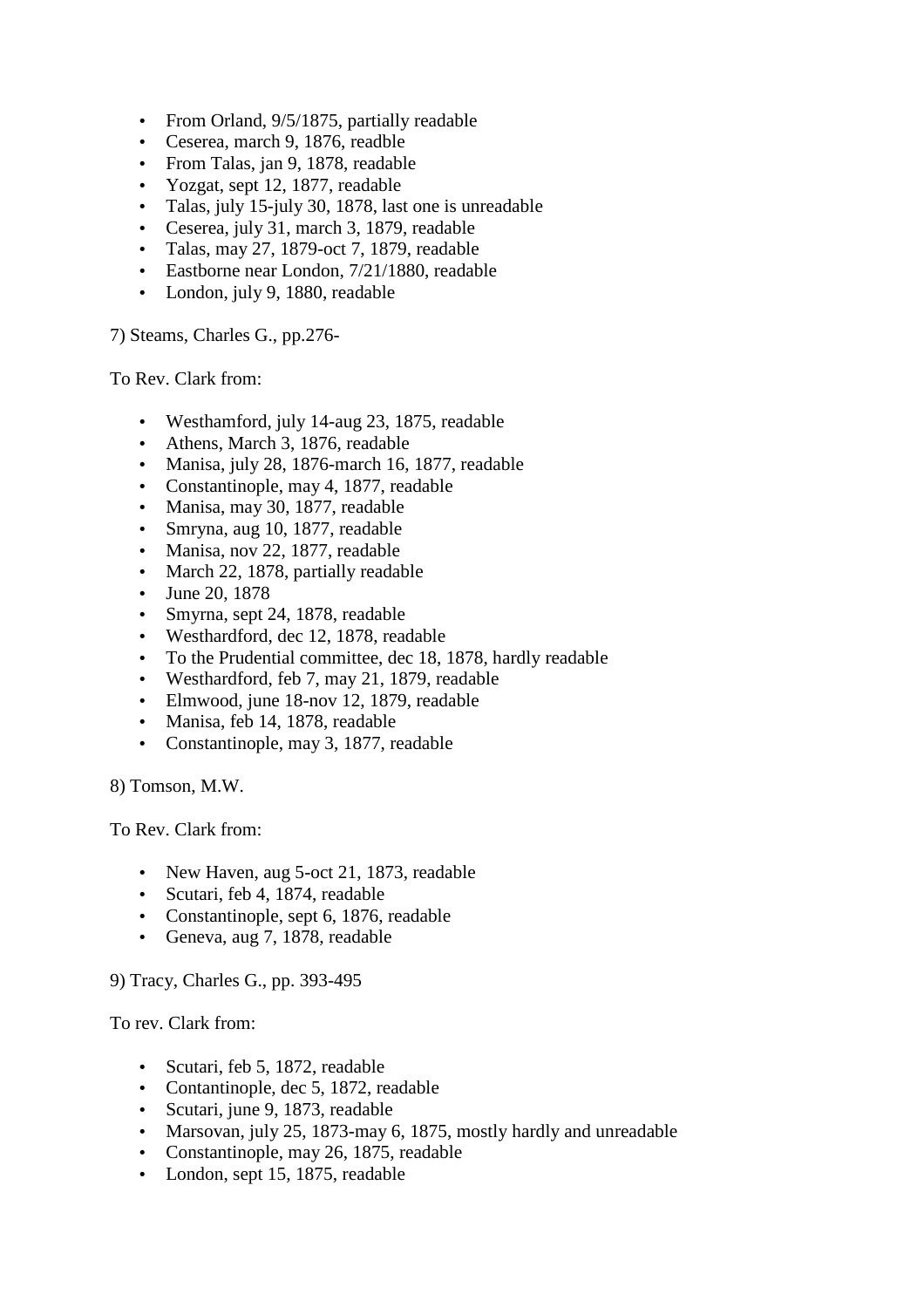- Athens, oct 16, 1875, readable
- Waverly, dec 22, 1875-oct 5, 1875, mostly hardly and unreadable
- Williamstown, Oct 16, 1877, readable
- Waverly, nov 1, 1877, readable
- Athens, jan 2, 1878, readable
- Feb 12, 1878, partially readable
- Athens, feb 25- aug 16, 1878, readable
- N.Y., sept 7, 1878, unreadable
- ? 1878, unreadable
- Marsovan programs and notes, march 22, 1879, partially readable
- Marsovan, may 20, july 26, 1879, readable
- Rec. march 26, 1879, unreadable
- Amasia, march 12, 1880, partially readable

11) Wadsworth, May l. M.D., pp.496-502To rev. Clark from:

• Constantinople, nov 13, 1872-jan 8, 1873, first one is hardly readable

11) Washburn, george, pp.503-531

To rev. Clark from:

- Constantinople, apr 10, 1873, readable
- Britain, may 11, 1873, readable
- Constantinople, dec 28, 1875-may 22, 1879, readable
- The Atrocities in Bulgaria, partially readable
- Middleboro, aug 10, 1880, hardly readable

12) Washburn, fannie E.

To rev. Clark from:

• Marsovan, dec 13, 1872-july 9, 1880, mostly readable

13) West, henry L. M.D., Mrs. Lattie M.

To rev. Worcester from Sivas, jan 7, 1872, hardly readabler

• To rev. Pattibone, Sivas, feb 20, 1872, hardly readable

To Rev. Clark from:

- Constantinople, may 30, 1872, readable
- Sivas, nov 18, 1872-dec 29, 1875, readable
- Hornellsville, june 30-oct 23, 1876, hardly and unreadable
- Elmira, feb 2, 1877-june 29, 1879, readable

14) West, Maria, A.

• To rev. Clark from Worthester, sept 30, 1873, readable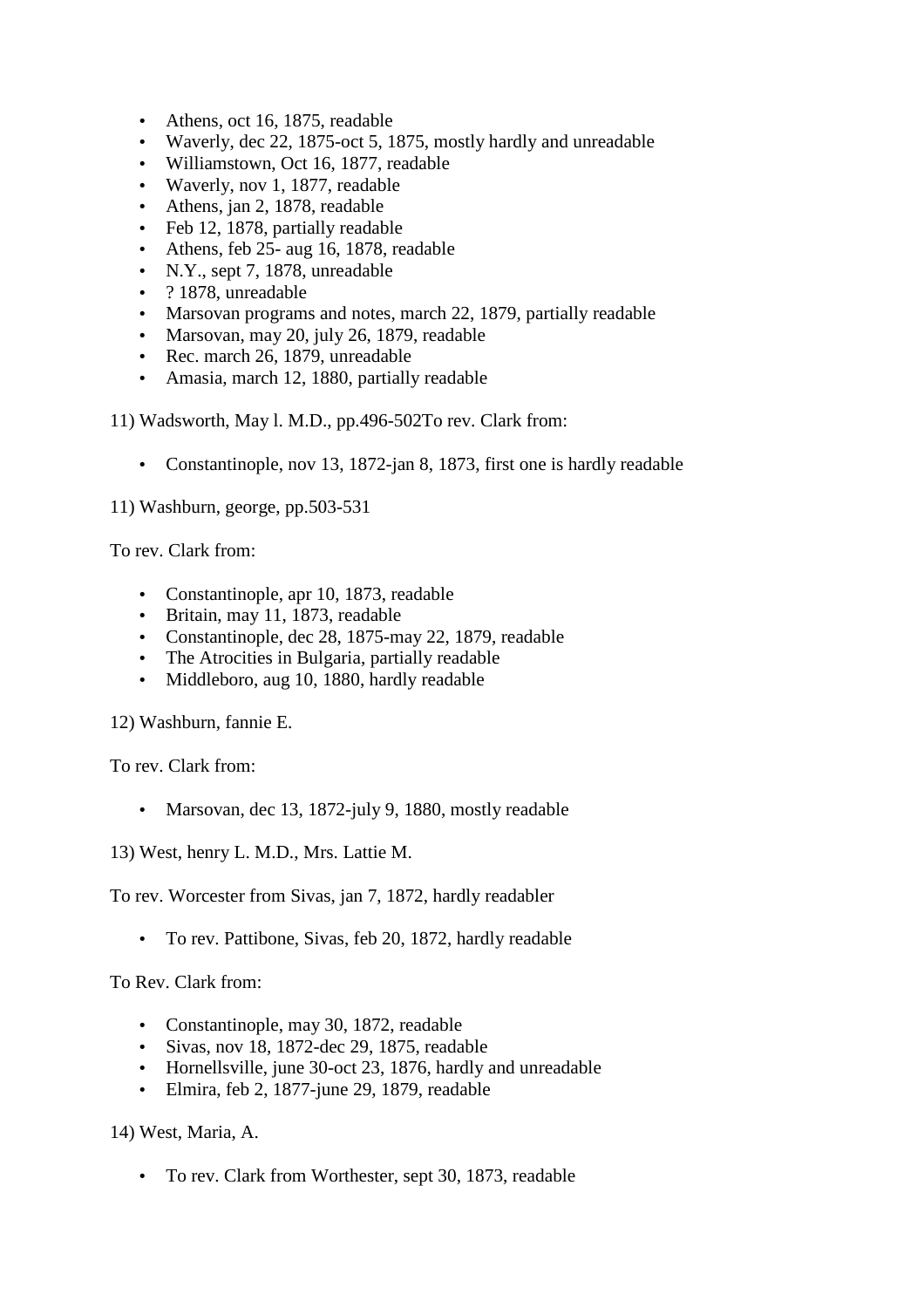Brooklyn, march 2, 1875, readable

• To Rev. Worcester july 15, Polmyra, dec 12, 1875, hardly readable

To rev. Clark from:

- Cambridge, jan 8-jan 29, 1876, partially and unreadable
- Rec. feb 15, 1877, partially readable
- N.Y., feb 15, 1876, readable
- Rec. march 22, 1876, unreadable
- Rec. apr 1, 1876, partially readable
- Rec. apr 17, 1876, partially readable
- London, apr 5, 1876, readable
- Mediterrenean Sea, apr 29, 1876, hardly readable
- Unreadable
- ? 9 1876, partially readable
- unreadable
- rec. july 3, 1876, unreadable
- unreadable
- rec. dec 8, 1876, unreadable
- dec 3, 1876, partially readable
- To rev. Worcester. Smyrna, may 20, 1877, readable
- Smyrna, feb 3, 18777-oct 3, 1878, motly hardly readable and unreadable, also includes a confidential letter
- Memorandum, readable
- Mildmay Park, oct 29, 1878, readable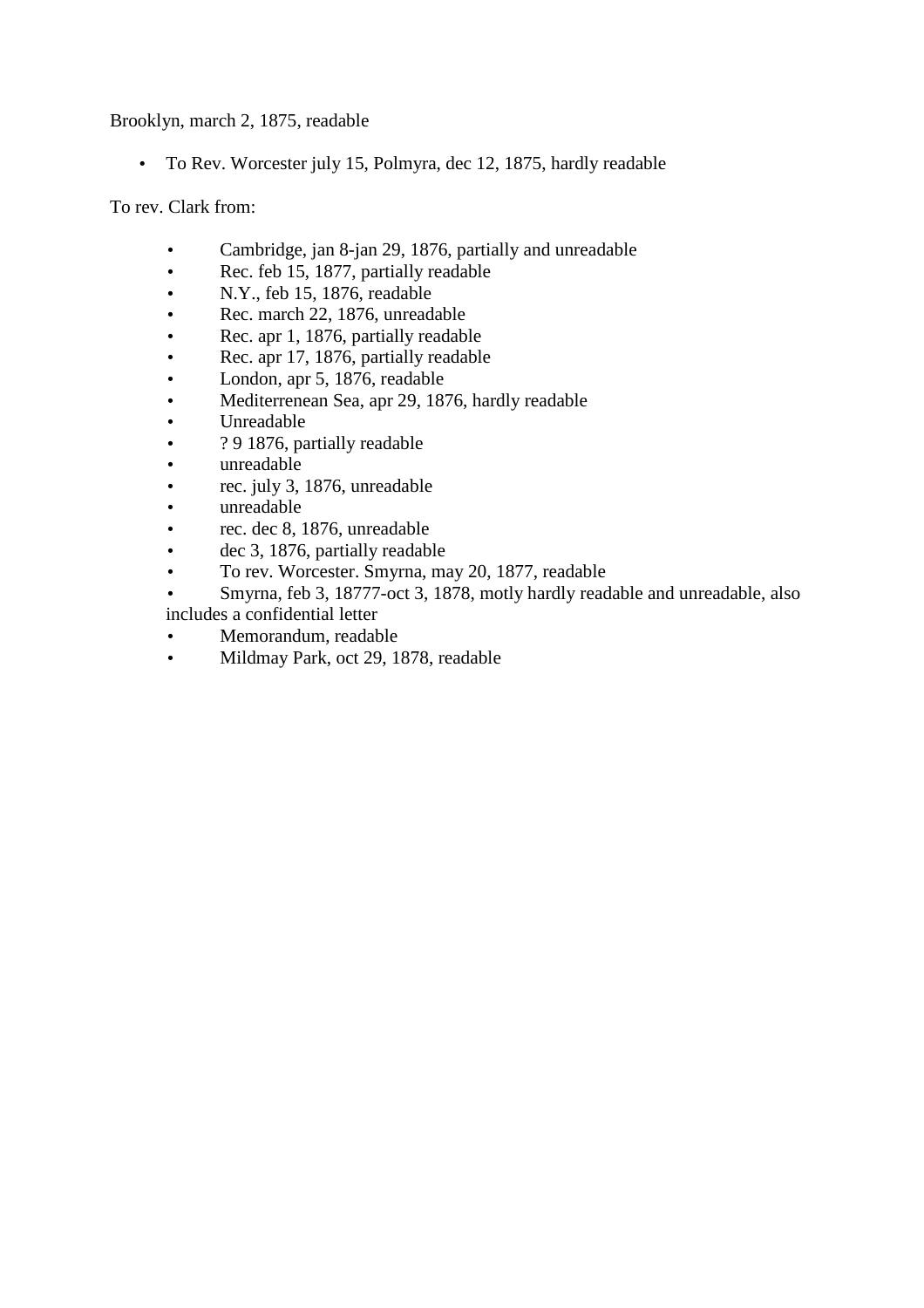Submitted by: Mariya Kiprovska Submitted to: Department of History Project term (month, year): May 2003 Bibliographical and physical information Document type: microfilm Reference no. **BV2410.A4 1984**, Reel **595** Degree of readability: R, HR, UR (e.g. readable, partially readable, hardly readable, unreadable)

> Western Turkey Mission (1870-1880) Letters: S-W, Miscellaneous Part 2: We-Wo, Miscellaneous

# **Almost all of the Letters are addressed to Dr. M. G. Clark (Secretary of ABCFM):**

### **1) Letters from Miss Maria West to Dr. Clark (HR)**

- from November 6, 1878
- November 13, 1878
- January 25, 1879
- February 27, 1879
- until September 10, 1880

# **2) Letters from Mrs. Kate P. Williams to Dr. Clark (HR)**

- May 22, 1873
- May 31, 1879

### **3) Letters from George W. D. Wood (R)**

- Letter to Miss Deremus from October 13, 1868
- Letters to Dr. Clark: from January 18, 1872; throughout 1873; the whole 1874, 1875,

1876, 1877, 1878, several from 1879, and throughout 1880.

### **4) Letters from Mrs. Sarah Wood to Dr. Clark – (absolutely unreadable)**

**5) Letters from M. D. Kalopothakes to Dr. Clark**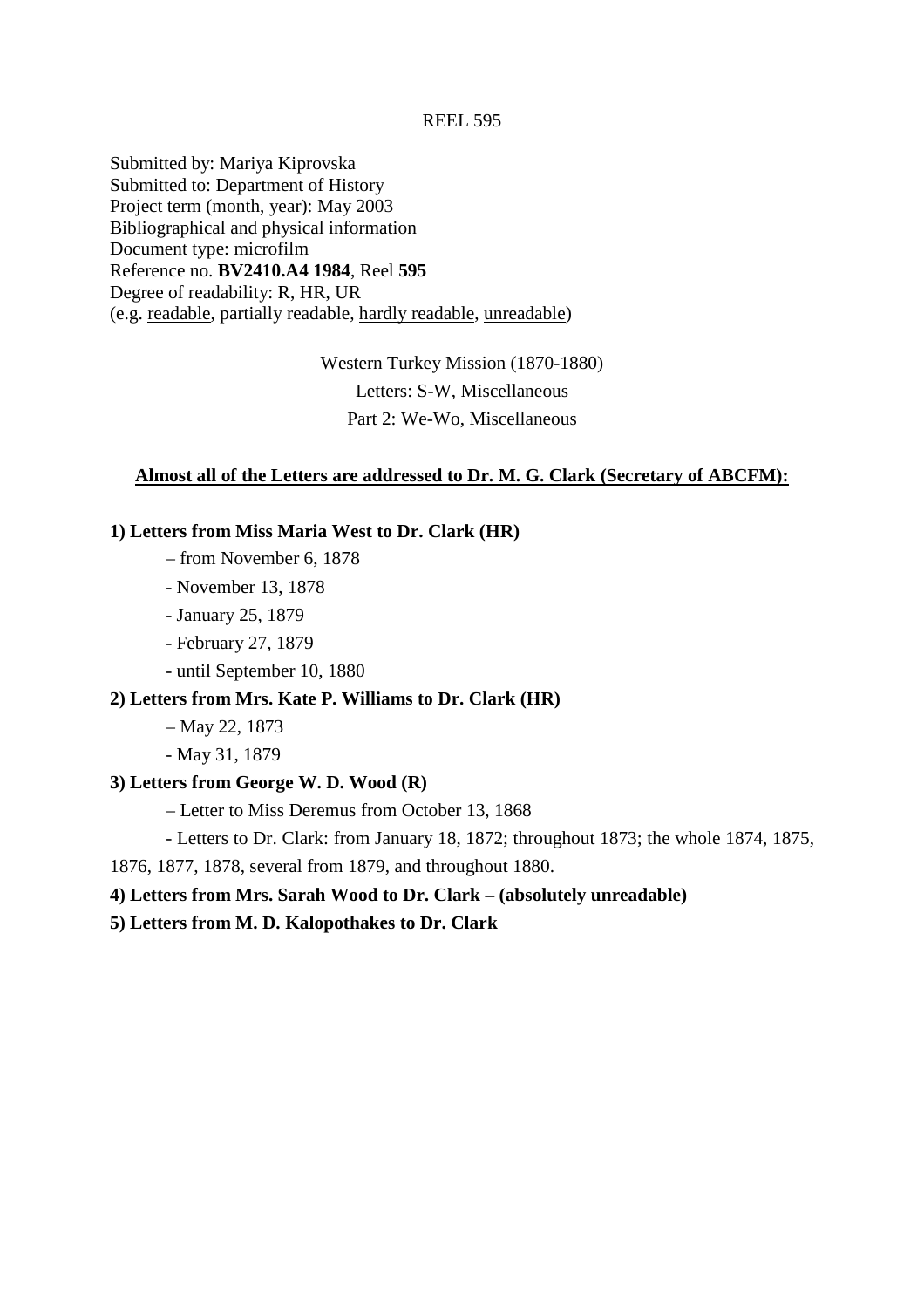SUBMITTED BY: Bahar Gursel

SUBMITTED TO: Department of History

PROJECT TERM: February 2000

DOCUMENT TYPE: Microfilm

REFERENCE NUMBER: BV 2410.A4 1984 reel 596

PHYSICAL INFORMATION:

I) MINUTES OF ANNUAL MEETINGS, ETC.:

\*Minute of the 40th annual meeting of the mission of Western Turkey,

Constantinople, may 17-june 3 1881, readable

\*Minute of the 41st meeting, Constantinople, may 16-june 30 1882,

readable

\*To Rev. M., Contantinople, july 2 1883, hardly readable

\*Minute of the42nd meeting, Constantinople, may 15-june 2 1883, readable

\*Minute of the43rd meeting, Constantinople, may 20-june 7 1884, readable

\*Minute of the 41st meeting, Constantinople, may 21-june 8 1882,

partially readable

\*Minute of the 43rd meeting,Constantinople, may 21-june 6 1884,partially

readable

\*con. ad Interum votrs, rec. apr 23 1885, partially readable

\*Minute of the 44th meeting, Constantinople, may 5-16 1885, readable

\*Minute of the meeting, may 1885, hardly readable

\*Report of standing committee on theological seminary 1885, ending date:

nov 17 1884, readable

\*Minute of the 45th meeting, Constantinople, may 18-june 2 1886, readable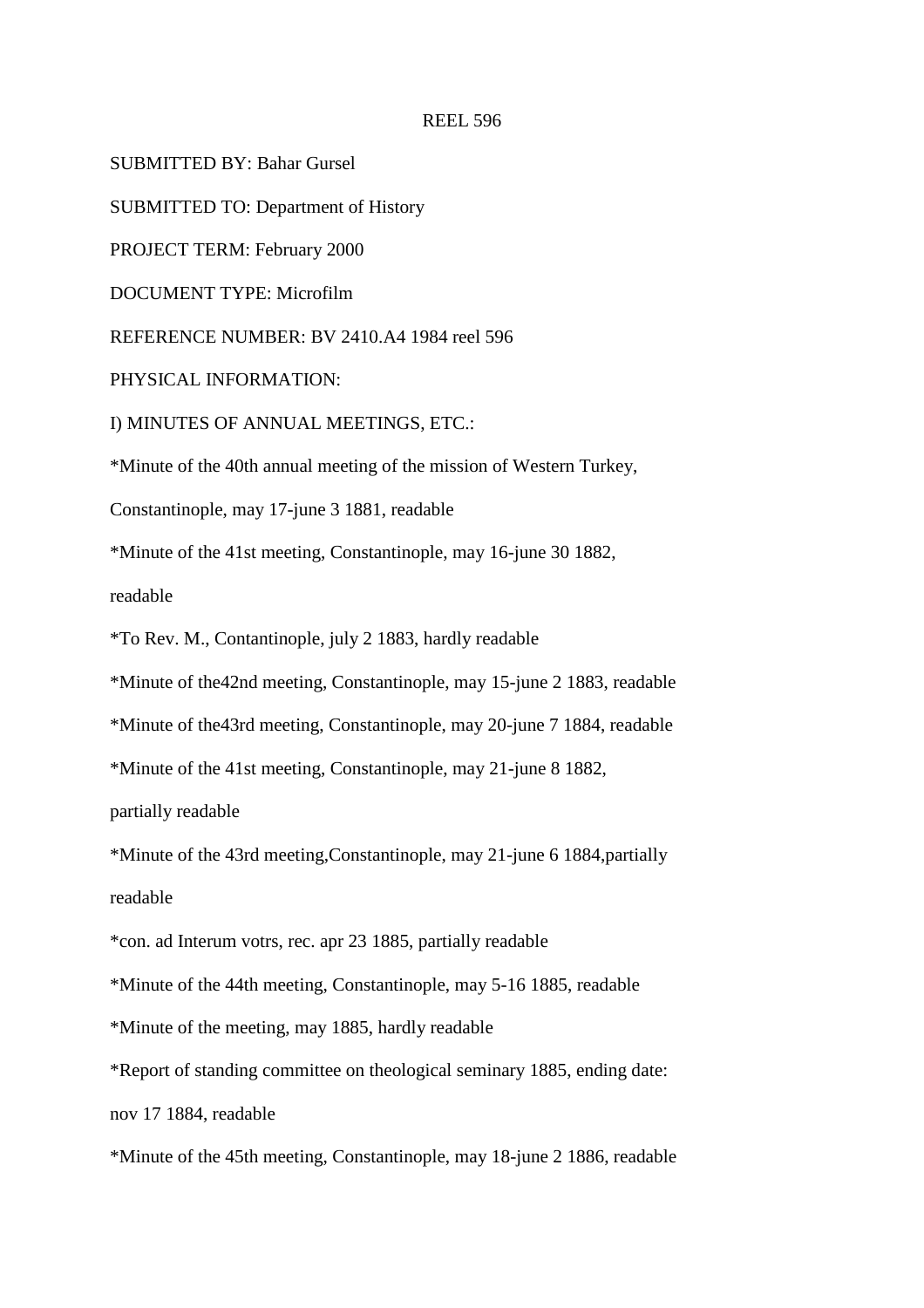\*Plan for better organization&more successful operation of the Bible Distribution, readable

\*Minute of the 46th meeting, Constantinople, may 17-28 1887, readable \*Minute of the 47th meeting, Constantinople, may 8-may 23 1888, readable \*To the members of the prudential committee of the American world commissionaries foreign missions, Constantinople, may 1888, readable \*Minute of hte 48yh meeting, Marsovan, july 11-22 1889, readable

### II) MISSION LETTERS:

\*To Rev. Clark, Constantinople, july 2 1881, readable

\*To Rev. Clark, Ceserea, dec 30 1881, partially readable

\*To Rev. Clark, Constantinople, may 1882, partially readable

\*To Rev. Clark, Constantinople, may 13 1885, readable

#### III)ESTIMATES:

\*Estimates of Western Turkey mission for 1882, rec. june 27 1881,

partially readable

\*Estimates for 1883, rec. july 10 1882, readable

\*Estimates for 1883, special list, rec. june 25 1883, readable

\*Estimates for 1884, rec. july 9 1883, readable

\*Estimates for 1886, june 20 1885, readable

\*Letter to Clark, Constantinople, may 22 1885, readable

\*Special estimate for 1885, june 8 1885, readable

\*To Rev. Clark, New Jersey, oct 19 1885, readable

\*Estimates for 1886, rec. june 8 1885, readable

\*To Rev. Clark, N.J.,oct 19 1885, readable

\*Estimates for 1887, rec. july 28 1886, readable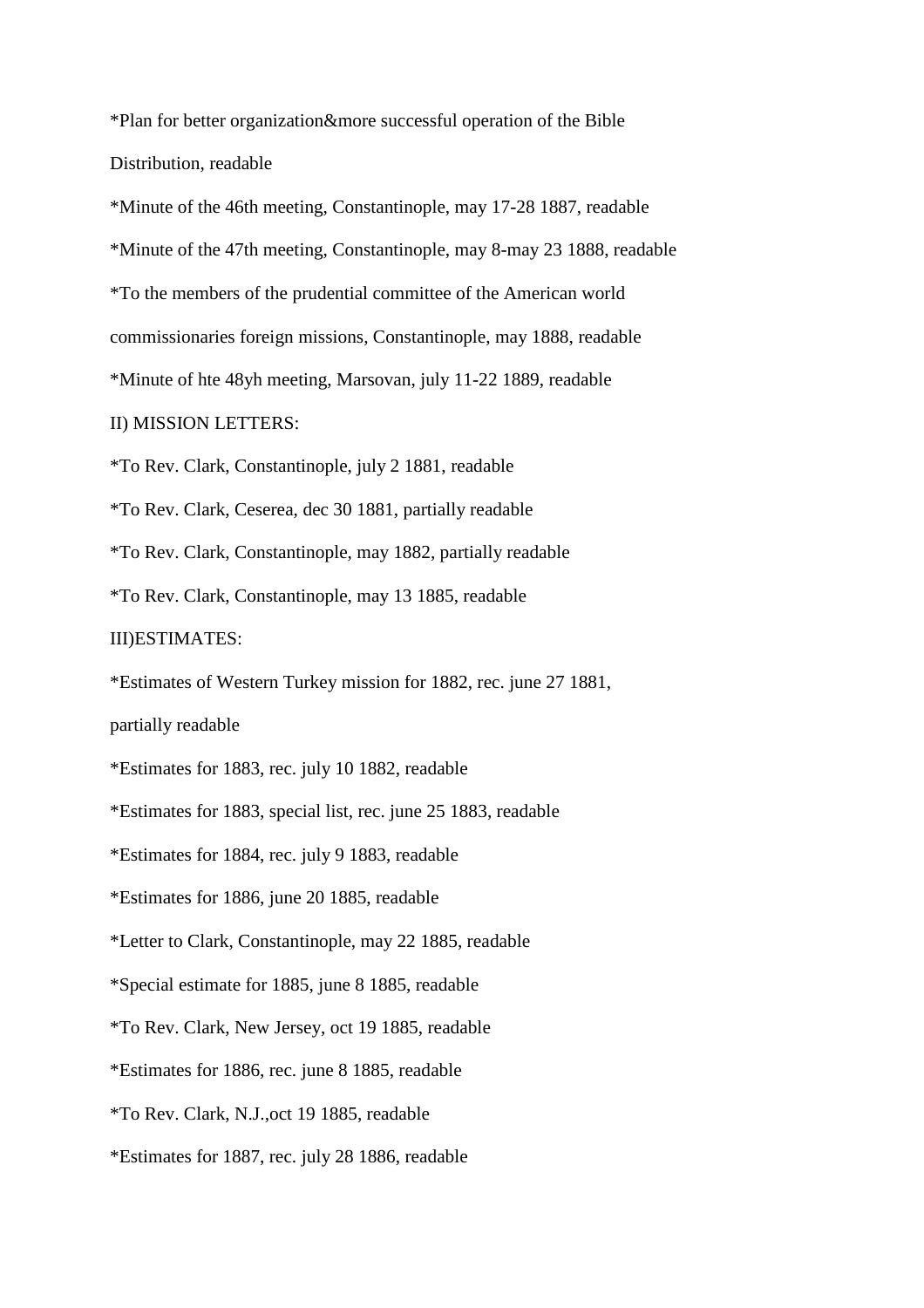\*Estimates for 1888, may 21 1888, readable

\*Estimates for 1889

\*To Rev. Smith, Smyrna, june 21 1888, readable

IV) TABULAR VIEWS:

\*Annual tabular view for 1880, nb. 1, rec. june 25 1881, readable

\*Tabular view for 1882, nb. 2, rec. july 2 1882, readable

\*Tabular view for 1881, nb. 2, july 10 1882, readable

\*5 unreadable pages

\*Tabular view for 1883, nb. 1, july 10 1882, readable

\*Tabular view for 1883, rec. july 10 1884, readable

\*Tabular view for 1883, nb. 2, aug 3 1883, readable

\*Tabular view for 1884, rec. july 27 1884, partially readable

\*Tabular view for 1885, june 22 1886, partially readable

\*Tabular view for 1886, rec. jluy 23 1887, readable

\*Summary report of the Western Turkey mission, 1887, readable

\*Tabular view for 1887, rec. june 26 1888, readable

\*Tabular view for 1888, dec 31 1888, readable

\*To Clark, Constantinople, oct 3 1887, from J. K. Greene, readable

\* report

\*Data for a discussion of the financial q. of Western Turkey mission, 1888,

hardly readable

\*Tabular view for 1889, Trebizond, apr 29 1890, readable

### V) GOVERNMENT CORRESPONDENCE:

\*To Clark, dept. of state,Washington, oct 8-aug 18 1880, readable

\*To W. Blane, U.S. Consulate General, oct 25 1881, readable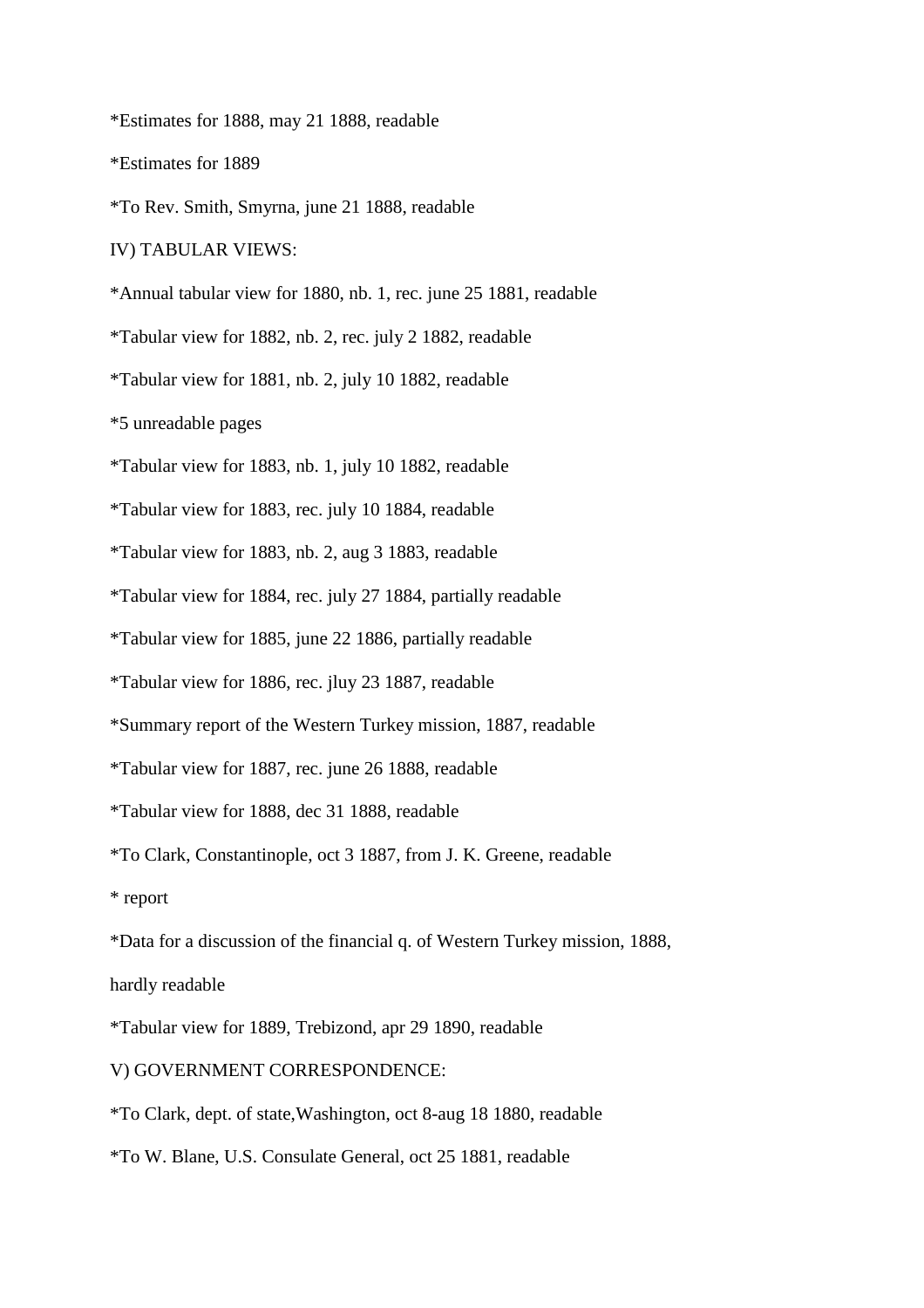\*To the secr. of the Ame. board of foreign missions, dept. of state, Washington,

nov 17 1881, readable

- \*To Rev. Clark, dept. of state, Washington, dec 6 1881-july 10 1884, readable
- \*To Rev. E. W. Gilman, dept of state, Washington, dec 5 1884, readable
- \*To Rev. Clark, dec 22 1884
- \*From Daniel Lamont, Washington, aug 3 1885, readable
- \*To Rev. Clark, aug 17,dec 23 1885 and march 11 1886, readable
- \*To Lamont, june 11 1887, jan 13 1889, readable
- \*To dept. of state, jan 26-feb 24 1887, readable
- \*aug 6 1887, hardly readable
- \*To Mr. Barnes, Constantinople, aug 6 1887, readable

\*sept 7 1887(?)

- \*to dept. of state, oct 14 1887, readable
- \*To Rev. Clark, dept. of state, nov 2 1887, readable
- \*To Rev. Smith, dept. of state, jan 31, 1888(feb 1), readable
- \*To Rev. Clark, dept. of state, Washington, may 24 1888, readable
- To Rev. Smith, dept. of state, Washington, nov 20-dec 7 1888, readable
- VI) REPORTS ADABAZAR:
- \*Memorandum, march 1 1882, readable
- \*To Rev. Clark, Adabazar High School, feb 14, 1887, readable
- \*A Report of the Armenian Girls' High School at Adabazar, july 21 1887,

readable

- \*Adabazar Armenian Girls' High School, hardly readable
- VII) REPORTS BARDEZAG
- \*To Rev. Pierce, Chicago, june 18 1886, readable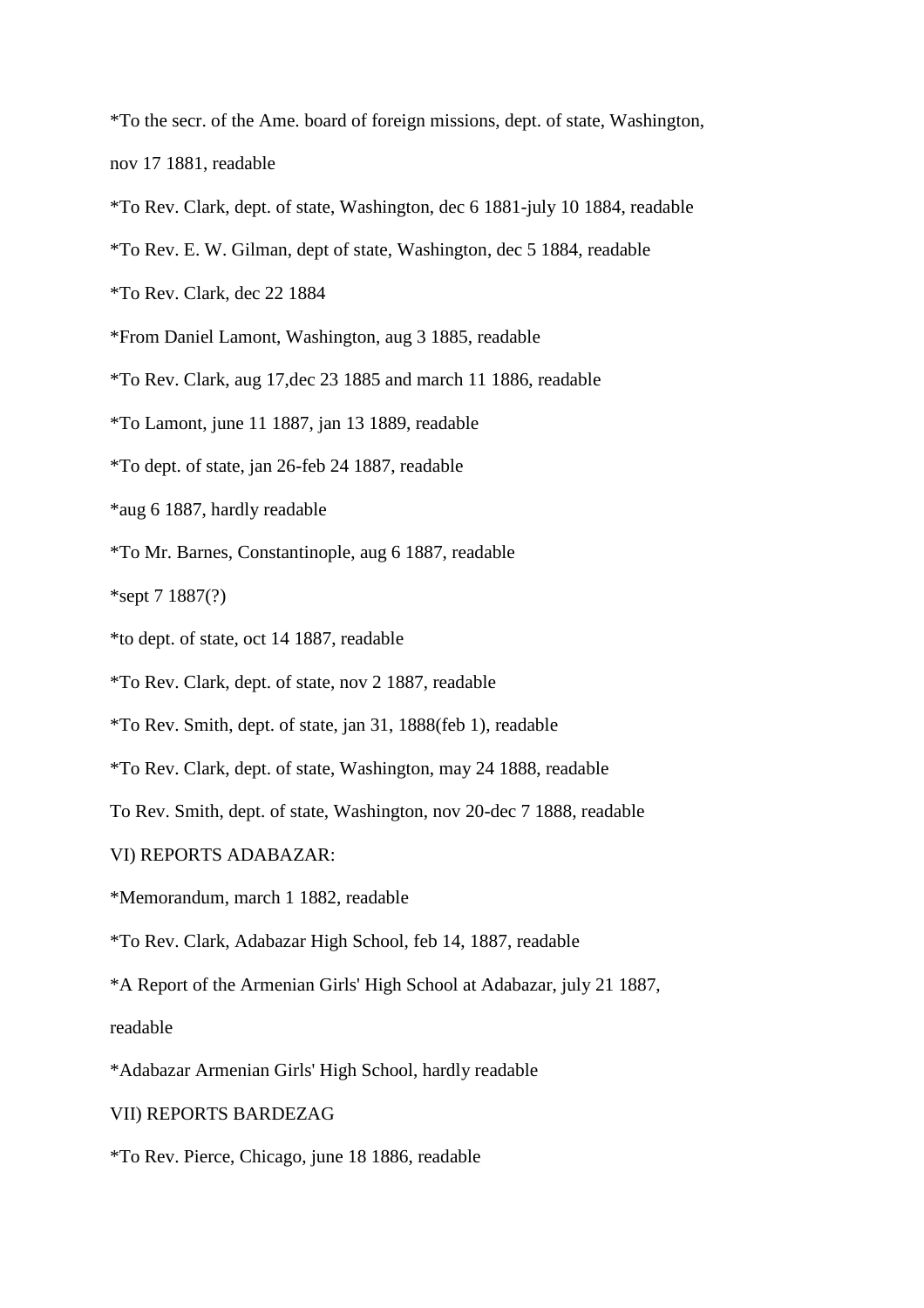\*To Blatchford, Constantinople, may 22, 25 1886, readable

\*Statement of expenses of industrial department, Bardezag High School, from

sept 1885 to may 1886, readable

\*Extract from the m. of annual meeting, june 1886, readable

\* Blatchford, Chicago, june 15 1886, readable

\*To Rev. Clark, Chicago, from Blatchford, july 8 1886, readable

\*Students..., 6 pgs., unreadable

VIII) REPORTS BRUSA STATION:

\*Report for 1880-1, rec. june 17 1882, partially readable

\*Report for 1882-3, partially readable

\*Report for 1883-4, rec. july 1 1884, readable

\*Report for 1883-4

\*Report for 1884-5, rec. june 15 1885, partially readable

\*Report for 1885-6

\*Visitation of Broussa Orphanage, readable

\*May 1887, unreadable, rec. june 22, 1887

\*Report of Miss Culk for annual meeting, may 8 1888, unreadable

\*Report of Brusa School, 4 pgs., unreadable

\*Annual meeting, Marsovan, july 1889, hardly readable

#### IX) REPORTS CESEREA STATION:

\*Rec. june 25, 1887, 16 pgs.

\*Report for 1881, partially readable

\*Report for 1882, rec. june 25 1883, readable

\*Report of the Girls' Boarding School at Talas, rec. july 23 1883, readable

\*Report for 1883-4, rec. july 1 1884, readable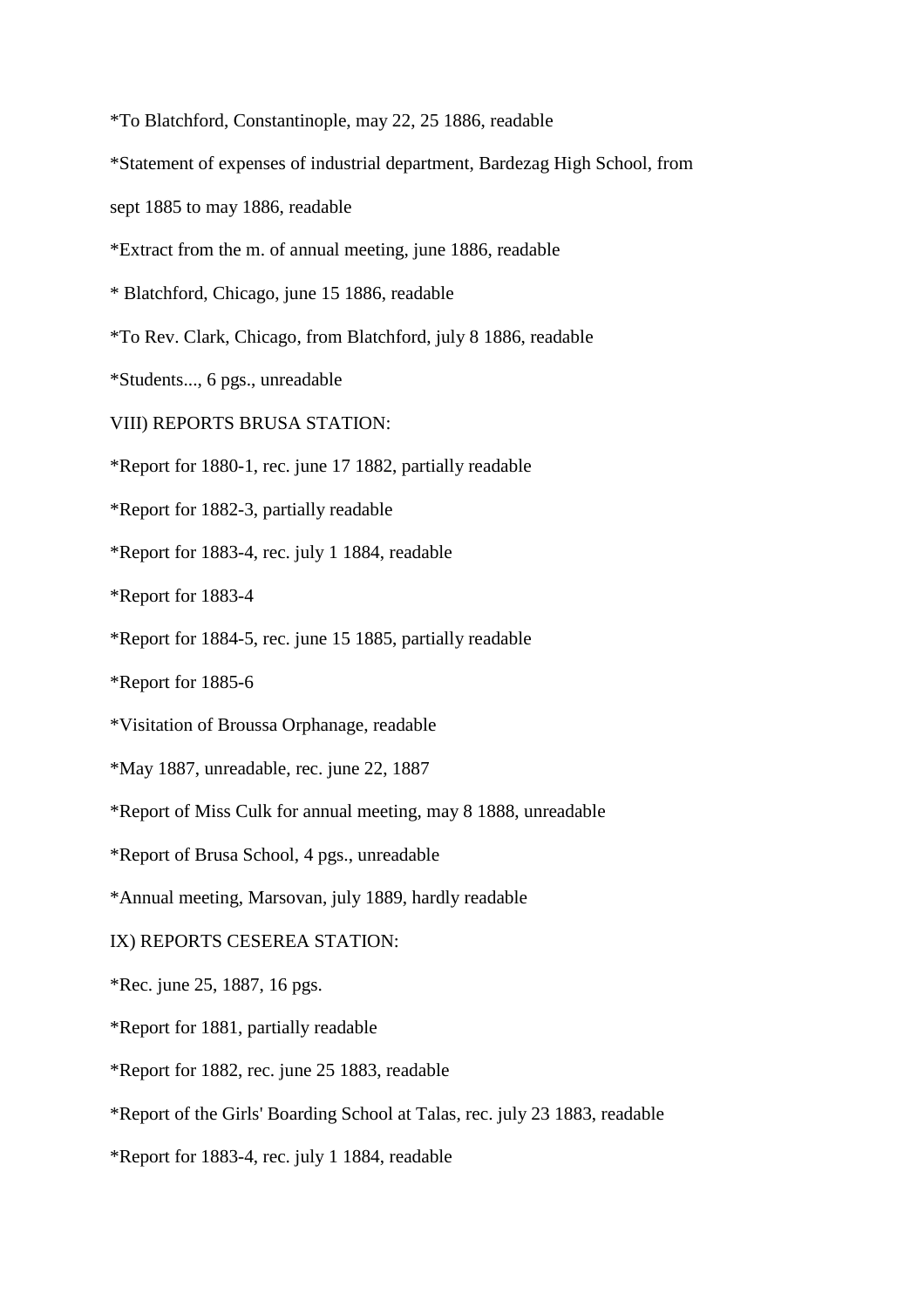\*Report for 1884-5, apr 18 1885, readable

\*Report for 1885-6, rec. june 22 1886, readable

\*Report for 1886, rec. june 20 1887, readable

\*Report for 1997, rec. june 11 1888, readable

\*Report for 1888-9, june 26, 1889, readable

X) REPORTS CONSTANTINOPLE STATION:

\*Translation, Bebek, jan 28 1881, rec. apr 18 1881, readable

\*Report of M. Library 1881, rec. june 25 1881, readable

\*Women Work in Constantinople, rec. june 25 1881, readable

\*Report for 1881

\*Report, rec. july 18 1881, readable

\*Report for 1882, rec. june 26 1882, readable

\*Written by Miss Schneider, Gedik Pasha, may 5 1883, hardly readable

\*Report for 1883, rec. july 30 1883, readable

\*App. for 1883, rec. aug 1883, readable

\*Report for 1884

\*Report for 1885, may 5 1885, readable

\*Circular

\*Constantinople Evangelical Association

\*Program of annual closing exercise of Robert College

\*Report for 1886, 25 pgs.

\*Report for 1887, rec. june 14 1887, readable

\*A retrospect of Evangelical work in Constantinople, 1881-7, may 1887,

readable

\*A. in Greece Turkish of Evangelical services in Constantinople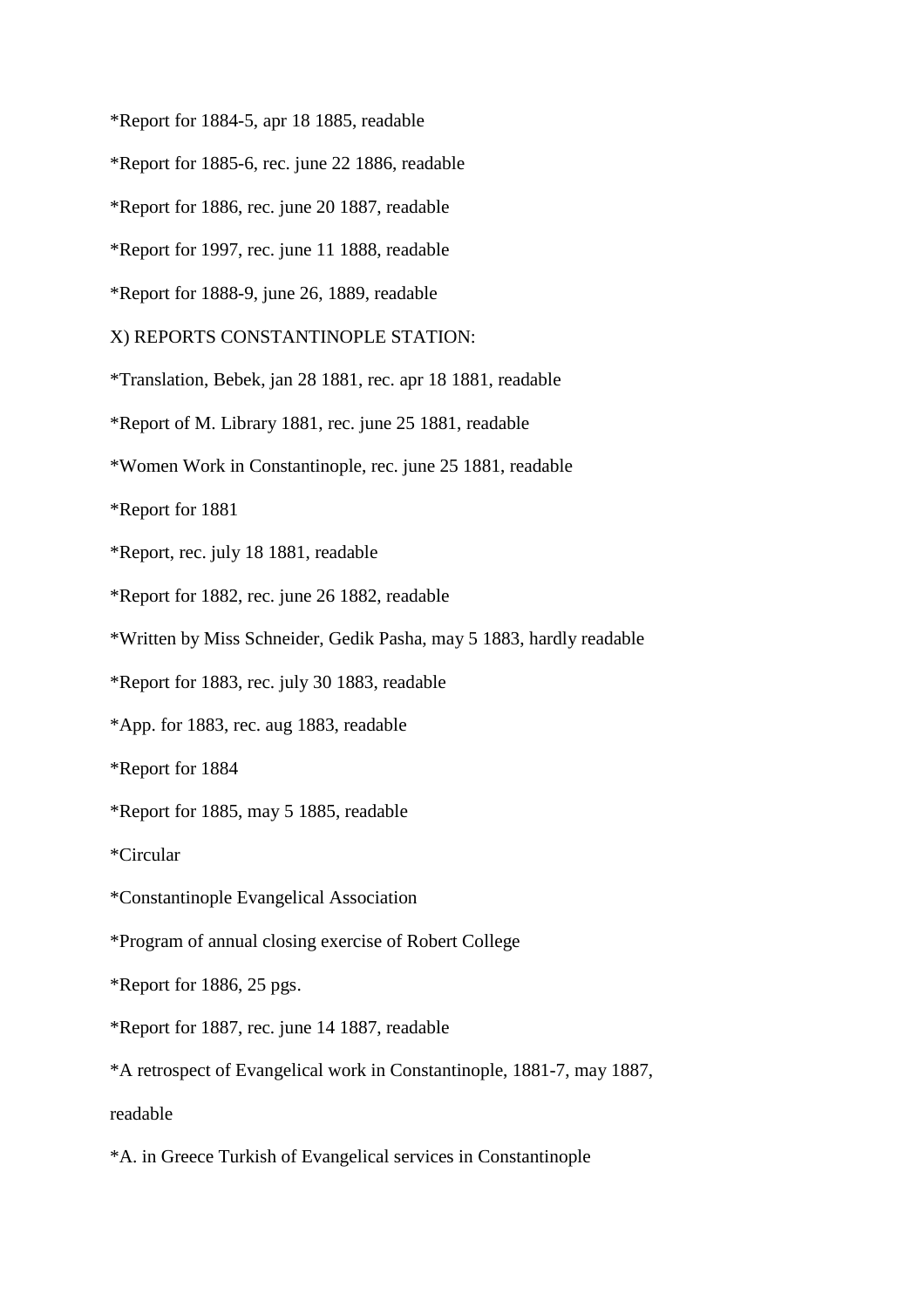\*Religious Services, 3 pages, readable

\*Report for 1888, rec. june 11 1888, readable

\*Evangelical..., rec. sept 22 1888, unreadable

\*To rev. Smith, Constantinople, june 11 1889, readable

\*Report of 1888-9

\*One Man Power

- \*The American School, Scutari
- \*The American School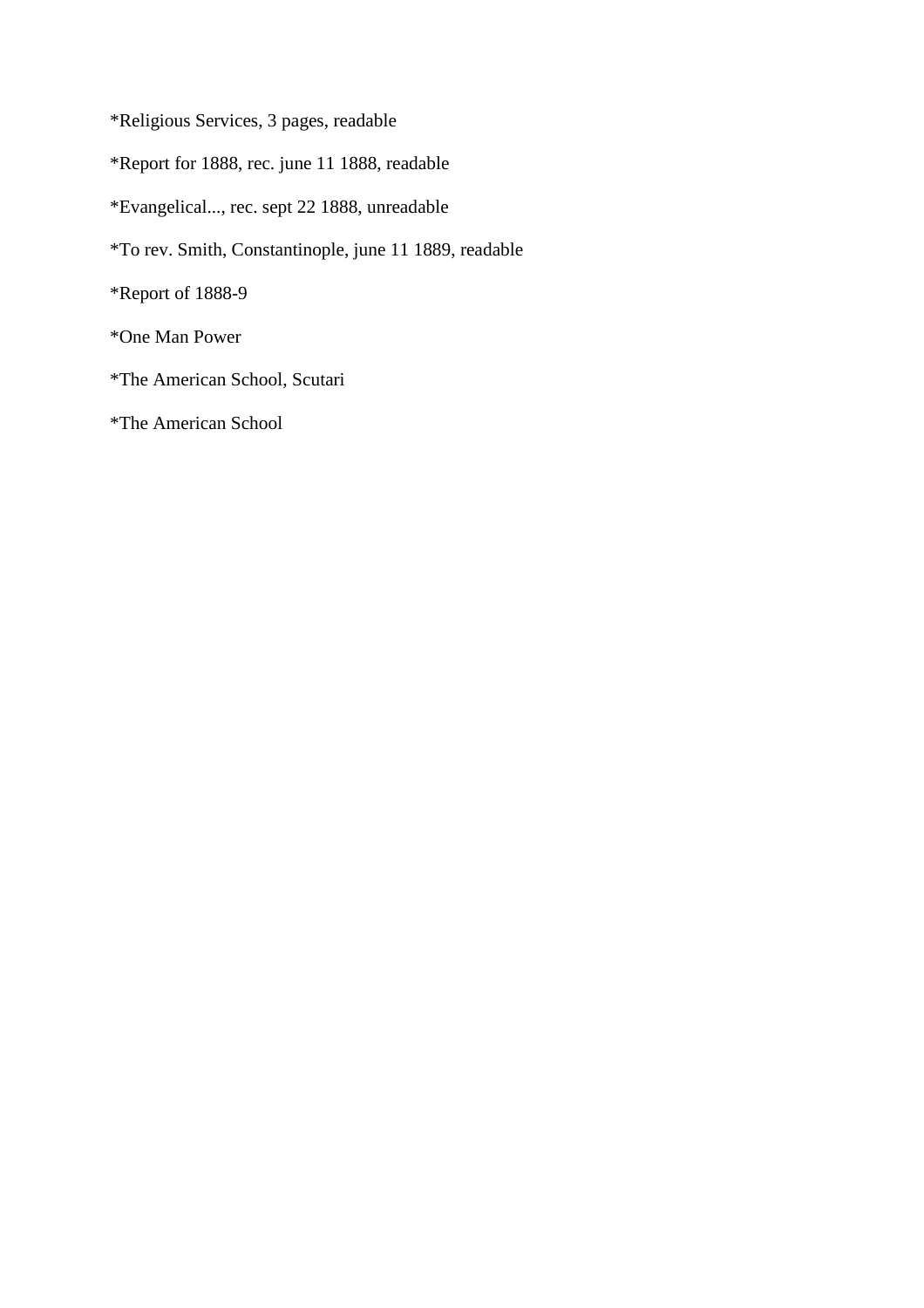Submitted by: Mariya Kiprovska Submitted to: Department of History Project term (month, year): May 2003 Bibliographical and physical information Document type: microfilm Reference no. **BV2410.A4 1984**, Reel **597** Degree of readability: R, HR, UR (e.g. readable, partially readable, hardly readable, unreadable)

Western Turkey Mission (1880-1889)

Volume 10

**Documents** 

Reports

**1) Manisa Station Reports** [1-2]

**2) Marsovan Station Reports** [3-14; 92]

**3) Marsovan Theological Seminary Reports** [15-23; 38]

**4) Marovan Church** [9]

**5) Anatolia College** [24-29; 31; 32]

**6) Pontus Evangelistic Association** [8]

**7) Nicomedia Reports** [33-42]

**8) Sivas Station Reports** [43-63]

**9) Women's work in Sivas** [48; 53; 54; 57; 59; 61]

**10) Kara Hisar portion in Sivas** [51; 46]

**11) Smyrna Station Reports** [64-93]

**12) Smyrna School** [68; 70; 72; 74; 80]

**13) Greek Alliance** [84-91]

**14) Plan of Smyrna Girls School** [93]

**15) Trebizond Station Reports** [14-102]

**16) Western Turkey Mission's Publication Department** [103-111]

**17) Letters from Natives** [112-134]

**18) Miscellaneous** [135-181]

**19) Le Monde, translation of letter fro Jerusalem** [147]

**20) Famme Relief** [148]

**21) A Report of Avedapav** [150]

**22) The Need of Evangelical Literature in Turkey** [151]

**23) Native Christians of Brusa, June 1882** [149]

**24) Letters from Russell, C. T.** [158]

**25) Minasian Pamphlet** [158]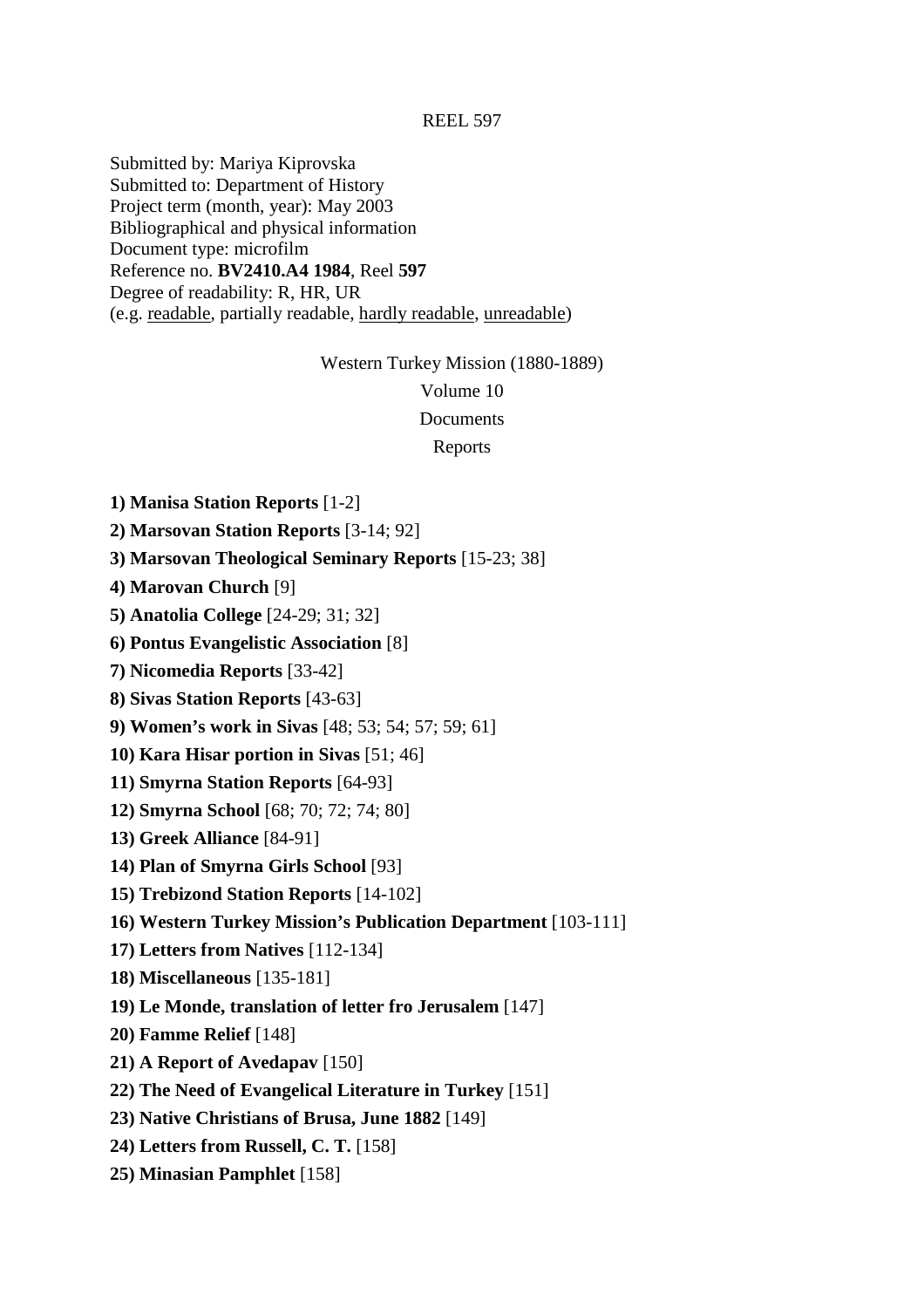- **26) Letter fro Bliss, Edwin M.** [159]
- **27) Protection for Missionaries in Turkey** [160]
- **28) American Turkish Papers** [161-162]
- **29) Extract of the letter from Wood, Rev. G.** [164]
- **30) Passports in Turkey, Extract from** *Boston Journal* [166]
- **31) Letter from Aiken, Chas A.** [167]
- **32) Letter from Le Pontiff XIII** [168]
- **33) Mooradian, Bishop Melkesedez, letter to Leo XIII** [169]
- **34) Assadorian, A. S., letters** [170-172]
- **35) Protestantism or Gregorianism** [172]
- **36) Sultan and Religious Communities** [173]
- **37) Pera Church (report)** [174]
- **38) Extract from** *Express***, concerning Turkish Treaty of 1889** [175]
- **39) Levant Herald** [176]
- **40) The Tattler** [177]
- **41) News** [178]
- **42) Circular Notes, Trebizond** [179]
- **43) The Comet** [180]
- **44) Appraisement, Controversy** [181]
- **45) "Christian Standard", Americans among Armenians** [182]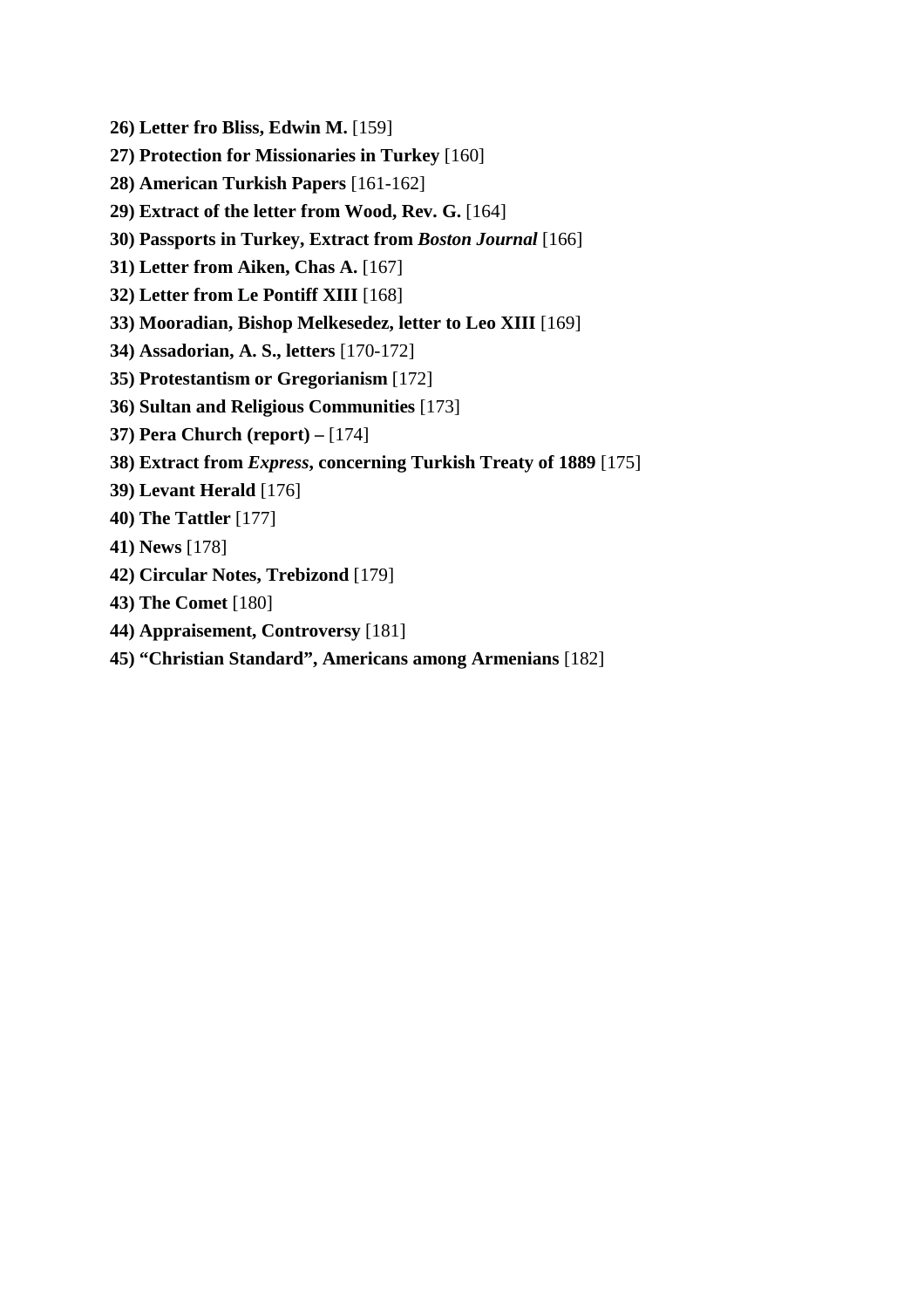Submitted by: Grigor Boykov Submitted to: Department of History Project term (month, year): March 31, 2003 Bibliographical and physical information Document type: microfilm Reference no. **BV2410.A4 1984**, Reel **598** Degree of readability: T, R, PR, HR, UR (e.g. typed, readable, partially readable, hardly readable, unreadable)

> Papers of the American Board of Commissioners for Foreign Missions ABC 16: The Near East 1817-1919 Unit 5 Reel 598 16.9.3. Western Turkey mission 1880 - 1889 Vol. 11 Part 1

Letters from Thes Ap. Baldwin to Clark Sep. 21, 1880 HR Nov. 26, 1880 HR Feb. 22, 1881 R June 6, 1881 R Jan. 27, 1882 R Feb. 3, 1882 R July 5, 1883 R Apr. 24, 1884 R Aug. 6, 1884 R Aug. 1, 1885 R June 4, 1886 R Aug. 30, 1886 R Oct. 30, 1886 R Apr. 8, 1887 R Nov. 26, 1887 R Dec. 15, 1887 HR Letters from Thes Ap. Baldwin to Smith Jan. 23, 1888 R Feb. 8, 1888 R Feb. 28, 1888 R Oct. 3, 1888 R Letter from Mrs. Mathilda Baldwin to Clark Feb. 20, 1883 R Letters from H. S. Barnum to Clark June 2, 1885 HR

Sep. 2, 1885 R March 15, 1886 R Oct. 30, 1886 R Apr. 26, 1887 R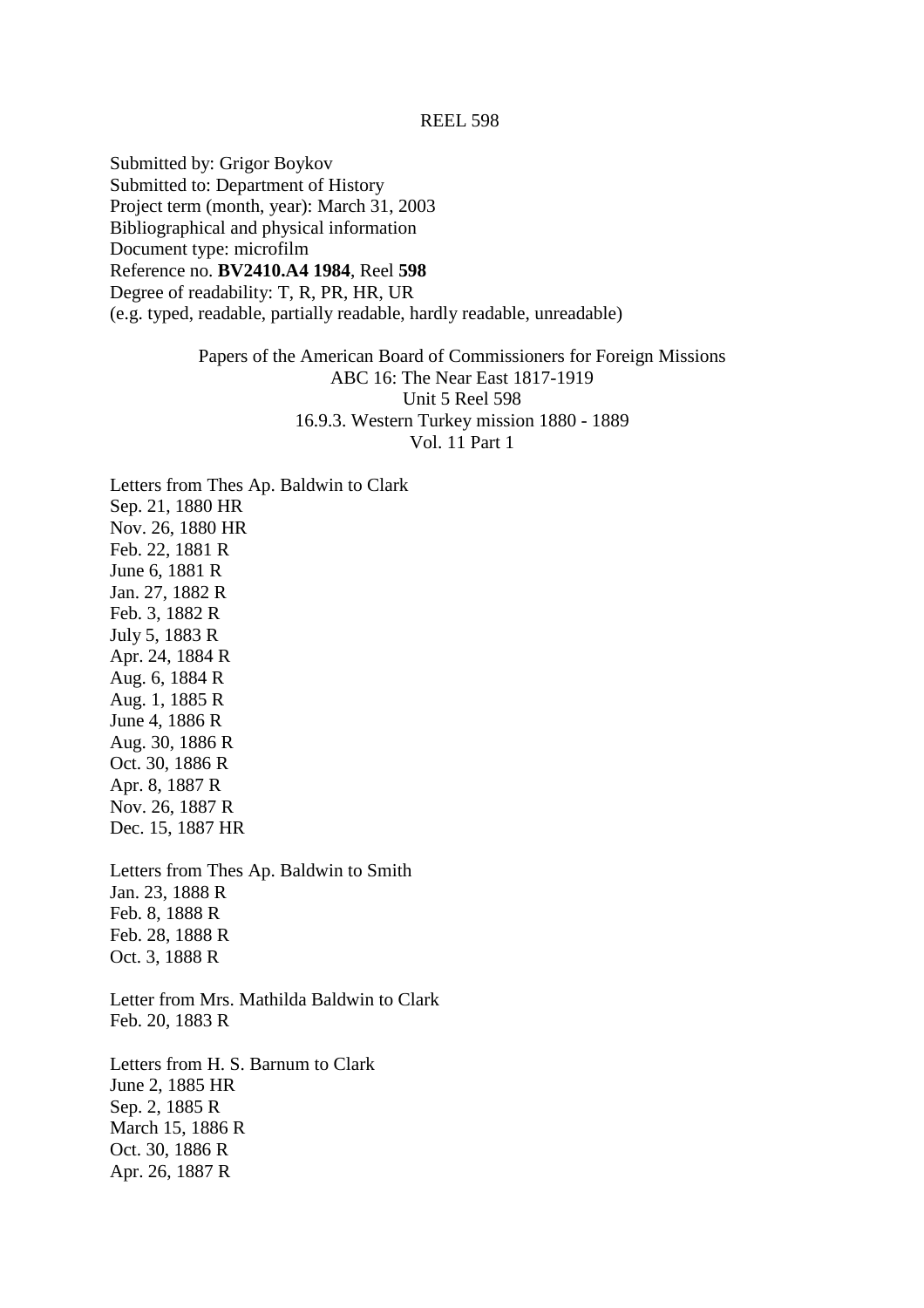Oct. 14, 1887 R Dec. 2, 1887 R Letters from H. S. Barnum to Smith Sep. 29, 1988 R May 6, 1889 T Letters from F. Cl. Barrows to Clark --- UR --- UR Feb. 9, 1881 R Apr. 6, 1881 R Apr. 8, 1881 R Apr. 12, 1881 R Aug. 1, 1881 R Sep. 10, 1881 R Dec. 3, 1881 R Dec. 20, 1881 R Oct. 16, 1884 R Dec. 6, 1881 R Letters from Lyman Bartlett to Clark July 4, 1881 R ---UR Sep. 20, 1881 R Nov. 28, 1881 R Jan. 2, 1882 R Apr. 4, 1882 R July 18, 1882 R Feb. 13, 1883 R Feb. 27, 1883 R Apr. 1, 1884 R June 6, 1884 R Sep. 1, 1885 R Letters from Lyman Bartlett to Judson Smith Oct. 6, 1885 R Nov. 2, 1885 R Dec. 10, 1885 R Jan. 6, 1886 R May 10, 1886 R Aug. 21, 1886 R Sep. 17, 1886 R Aug. 20, 1887 R Dec. 16, 1887 R Jan. 26, 1888 R Feb. 27, 1888 T June 21, 1888 T Aug. 24, 1888 T Sep. 19, 1888 R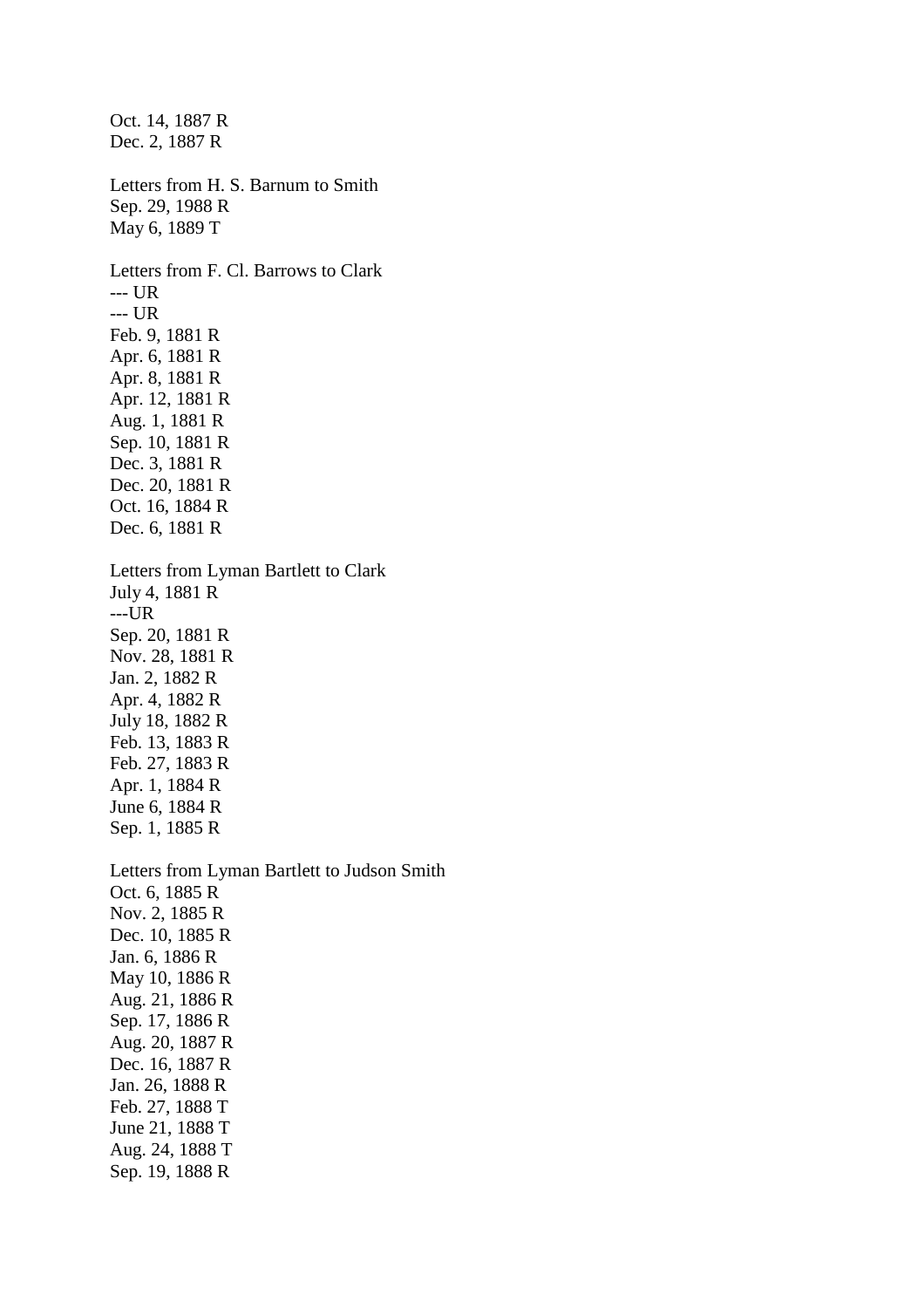May 3, 1889 R June 22, 1889 R Dec. 24, 1889 R Letters from Mrs. Bornelia Bartlett to Clark ---UR May 14, 1885 R

Oct. 16, 1885 R Dec. 11, 1885 R Oct. 16, 1886 R

Letters from Miss Nellie Bartlett to Clark March 28, 1883 R June 12, 1884 R June 24, 1884 R

Letters from Miss Susan Blake to Clark ---UR May 12, 1881 R Oct. 21, 1882 R March 18, 1883 R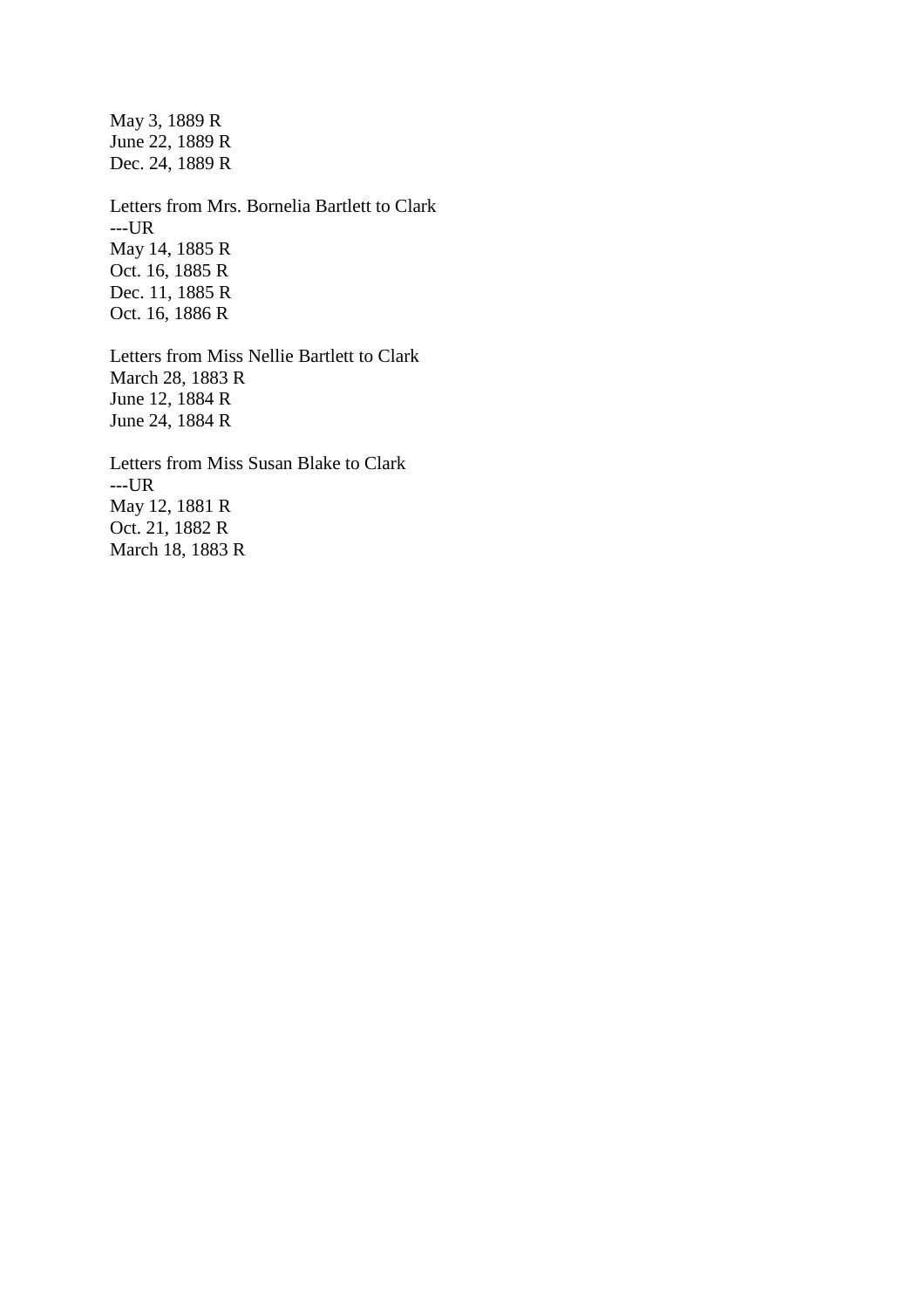#### TEBETA AYLIN GEDELEÇ

#### DOCUMENT TYPE: Microfilm

ACCESION NUMBER: BV2410. A4 1984 Reel 599

TERM: November 1999

READABILITY DEGREE: Readable, R Partially readable, PR Hardly readable, HR Unreadable, UR.

## LETTERS:

1. From Rev. E.E. Bliss to Dr. Clark: From 5 October 1881 to 7 December 1888, PR. From Rev. E.E. Bliss to Rev. Alden: From 5 August 1884 to 28 October 1886, PR. From Rev. E.E. Bliss to Judson Smith: From 3 December 1887 to 17 June 1889, R.

2) From Rev. Isaac to Dr. Clark:From 2 July 1881 to 14 September 1886, HR.

From Rev. Isaac to Rev. Alden:From 12 February 1884 to 11 December 1884, HR.

3) From Rev. Bowen to Dr. Clark:From 1 January 1881 to 8 January 1886, HR.

From Rev. Bowen to the editor of Kerigma: 17 December 1883, HR.

From Rev. Bowen to Dr. Crawford: 27 March 1884, HR.

4) From Mrs. Flora P. Bowen to Dr. Clark:From 23 October 1880 to May 1883, HR

5) From Miss Mary G. Brewer to Judson Smith:From 24 November 1889 to 12 October 1889, R.

6) From Rev. Elias H. Brooke to Dr. Clark:From 9 September 1880 to 30 September 1887, PR.

From Rev. Elias H. Brooke to Judson Smith: From 29 November 1887 to 29 October 1889, PR.

7) From Miss Mary G. Brooks to Dr. Clark. From 29 August 1884 to 14 September 1886, HR.

From Miss Mary G. Brooks to Rev. Alden:From 11 November 1886 to 28 January 1887, HR.

8) From Miss Fannie E. Burrage to Dr. Clark: From 24 April 1880 to 11 January 1887, HR.

From Miss Fannie E. Burrage to Judson Smith: 12 March 1888, R.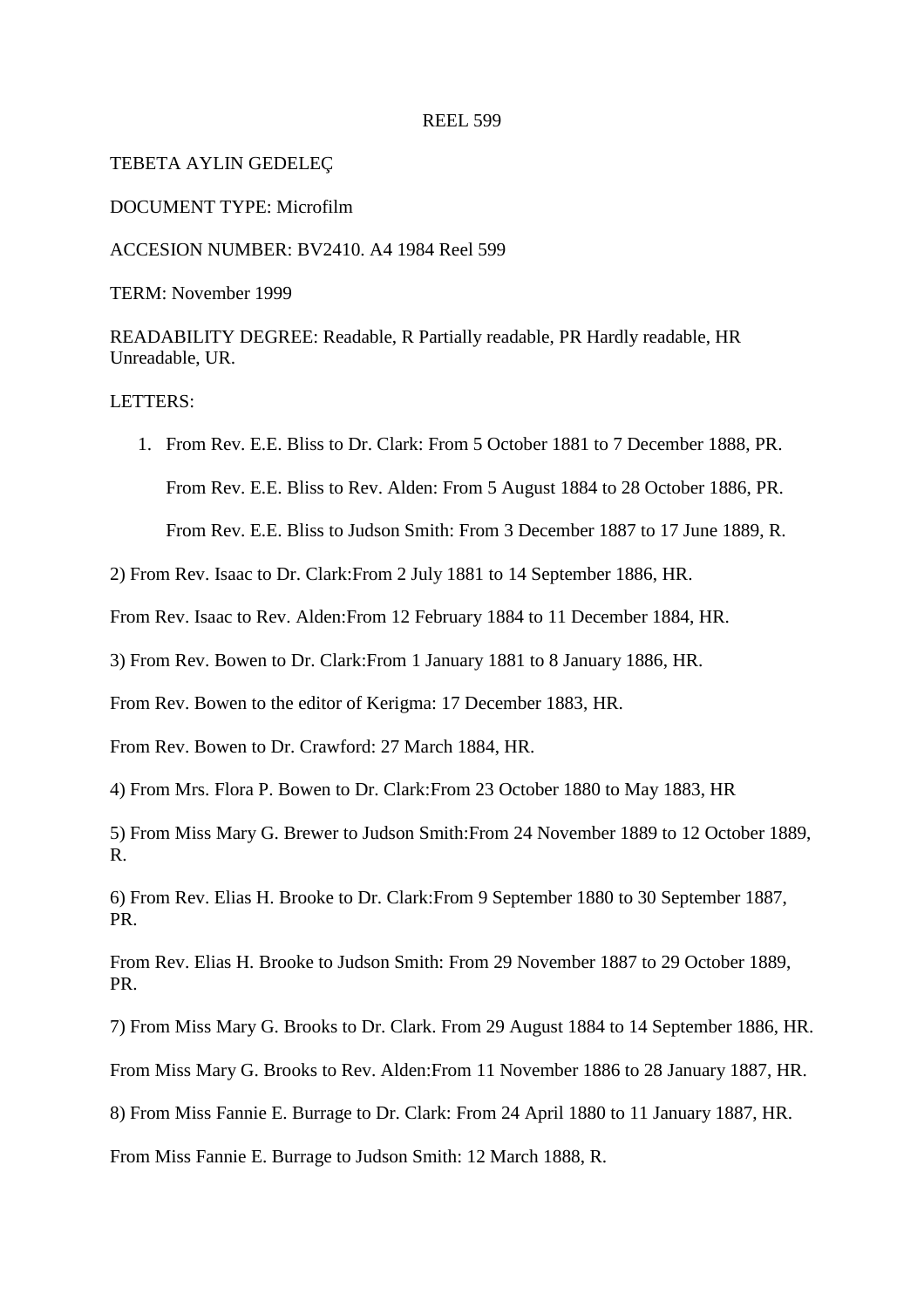TEBETA AYLİN GEDELEÇ

MONTH: DECEMBER 1999

DOCUMENT TYPE: MICROFILM

CALL NUMBER: BV2410.A4 1984 REEL 600

Readability: R readable, PR partially readable, HR hardly readable, UR unreadable

LETTERS

- 1) Laura B. Chamberlain 1-22
- 2) Miss Sarah Glosson 23-40
- 3) Rev. George Constantine 41-92
- 4) Rev Lyndon Crawford 93- 121
- 5) Miss Phoebe Gull 122-138
- 6) Mrs. Isabella Davis 139-144
- 7) M. Davis 145
- 8) Miss Isabel Dodd 146-154
- 9) Rev. Van Dodd 155-197
- 10) Mrs. Mary Dodd 198
- 11) Rev. Dwıght 199-314
- 12) Rev. Henry Dwight 315-459
- 13) Mrs. Della Dwight 460-461
- 14) Rev. F. English 462-483

## **LETTERS**

- 1) From Laura B. Chamberlain to Dr. Clark: From 6 November 1879 to 6 April 1887, HR
- To Judson Smith: From 21 March 1888 to 31 December 1888, HR
- 2) From Miss Sarah Glosson to Dr. Clark: 29 September 1885, UR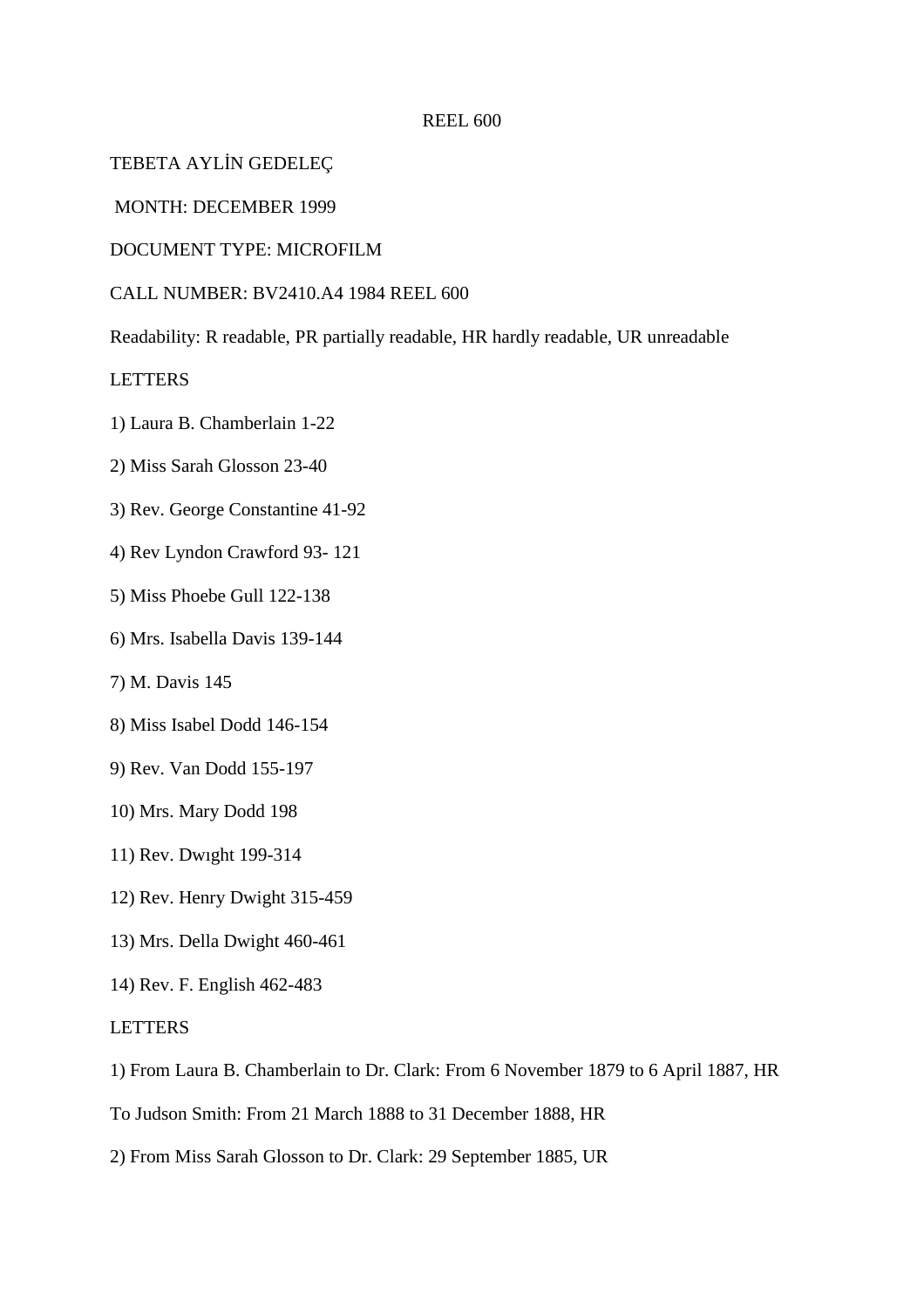To Judson Smith: From 30 January 1887 to 20 December 1887, UR

- 3) From Rev. George Constantine to Dr. Clark: From 5 February 1881 to 22 November 1888, HR
- To Dr. Greene: 16 June 1882, HR
- To Judson Smith: From 29 March 1888 to 5 July 1889, HR
- To Dr. Sedon: From September 1884 to 8 May 1885, HR
- 4) From Rev. Lyndon Crawford to Dr. Clark: From 22 April 1884 to 20 October 1887, HR
- To ABCFM: 23 May 1884, HR
- To Dr. Alden: 2 August 1884, HR
- To Judson Smith: From 30 January 1888 to 30 September 1889, HR
- 5) From Miss Phoebe Gull to Dr. Clark: From 19 May 1881 to 8 January 1889, HR
- 6) From Mrs. Isabella Davis to Dr. Clark: From 13 May 1882 to 17 September 1882, HR
- 7) From M. Davis: 7 December 1881, UR
- 8) From Miss Isabel Dodd to Dr. Clark: From 16 June 1882 to 7 February 1887, UR
- To Judson Smith: 8 March 1889, HR
- 9) From Rev. Van Dodd to Dr. Clark: From 1 September 1884 to 10 December 1887, HR
- To Dr. Alden: !9 April 1886, PR
- To S. Hard: From 20 October 1886 to 12 May 1889, HR
- To Judson Smith: From 24 January 1888 to 2 December 1889, PR
- To Miss Millen Carruth: 29 September 1889, R
- 10) From Miss Mary Dodd to Dr. Clark: 5 July 1884, HR
- 11) From Rev. Dwight to Dr. Alden : From 14 March 1884 to 11 June 1888, HR
- To Dr. Clark: From 26 March 1884 to 10 November 1887, HR
- To Judson Smith. From 21 November 1887 to 19 September 1889, PR
- 12) From Rev. Henry Dwight to Dr. Clark: From 16 August 1881 to 7 October 1887, PR
- To Dr. Alden: 26 July 1883, HR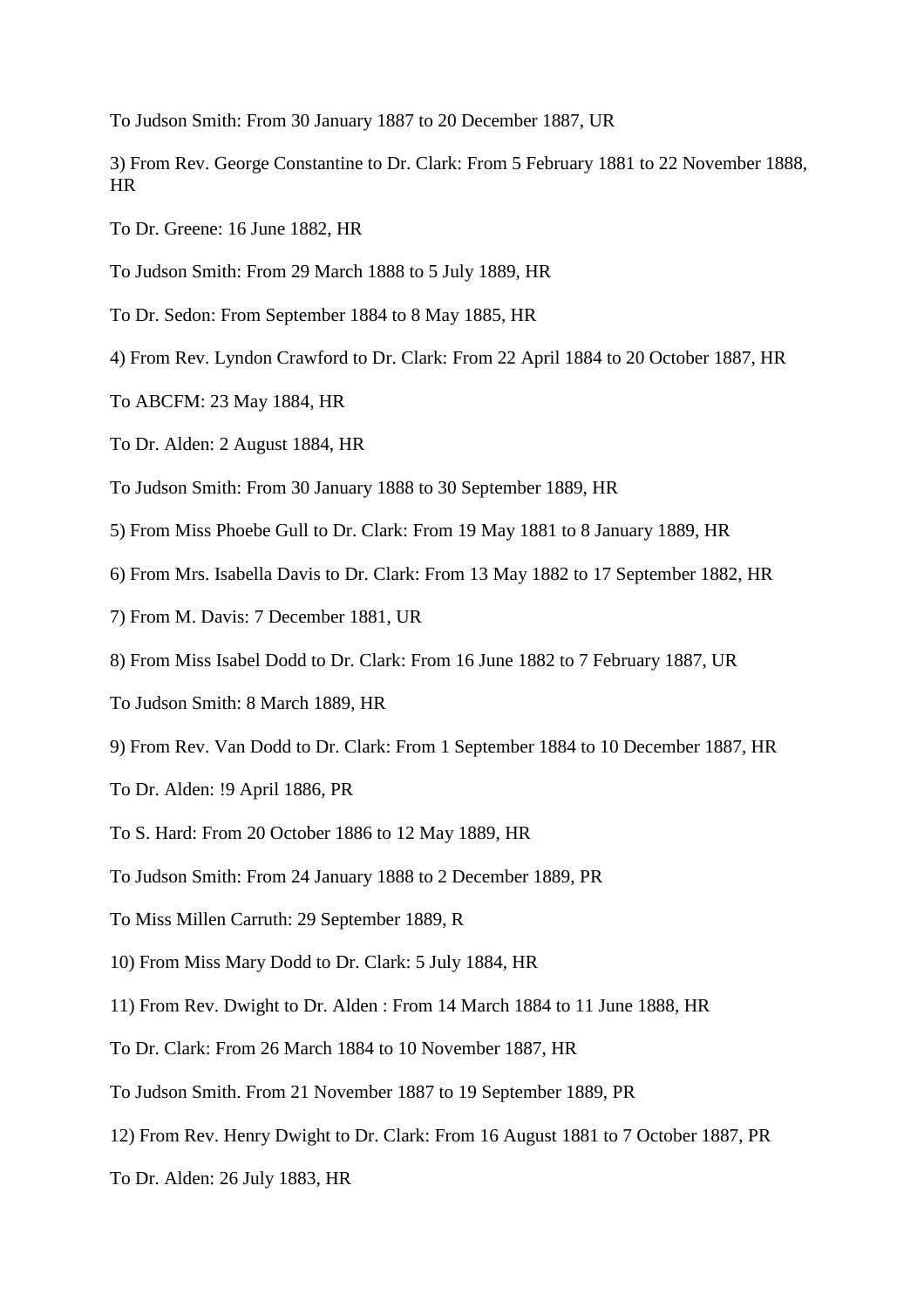- To Judson Smith: From 17 December 1887 to 17 December 1889, PR
- To Presidential Committee of American Board 19 February 1889, PR
- 13) From Miss Della Dwight to Dr. Clark: HR
- 14) From Rev. F. English to Dr. Clark: From 26 August 1887 to 25 October 1887, HR
- To Judson Smith: From 9 December 1887 to 27 November 1889, HR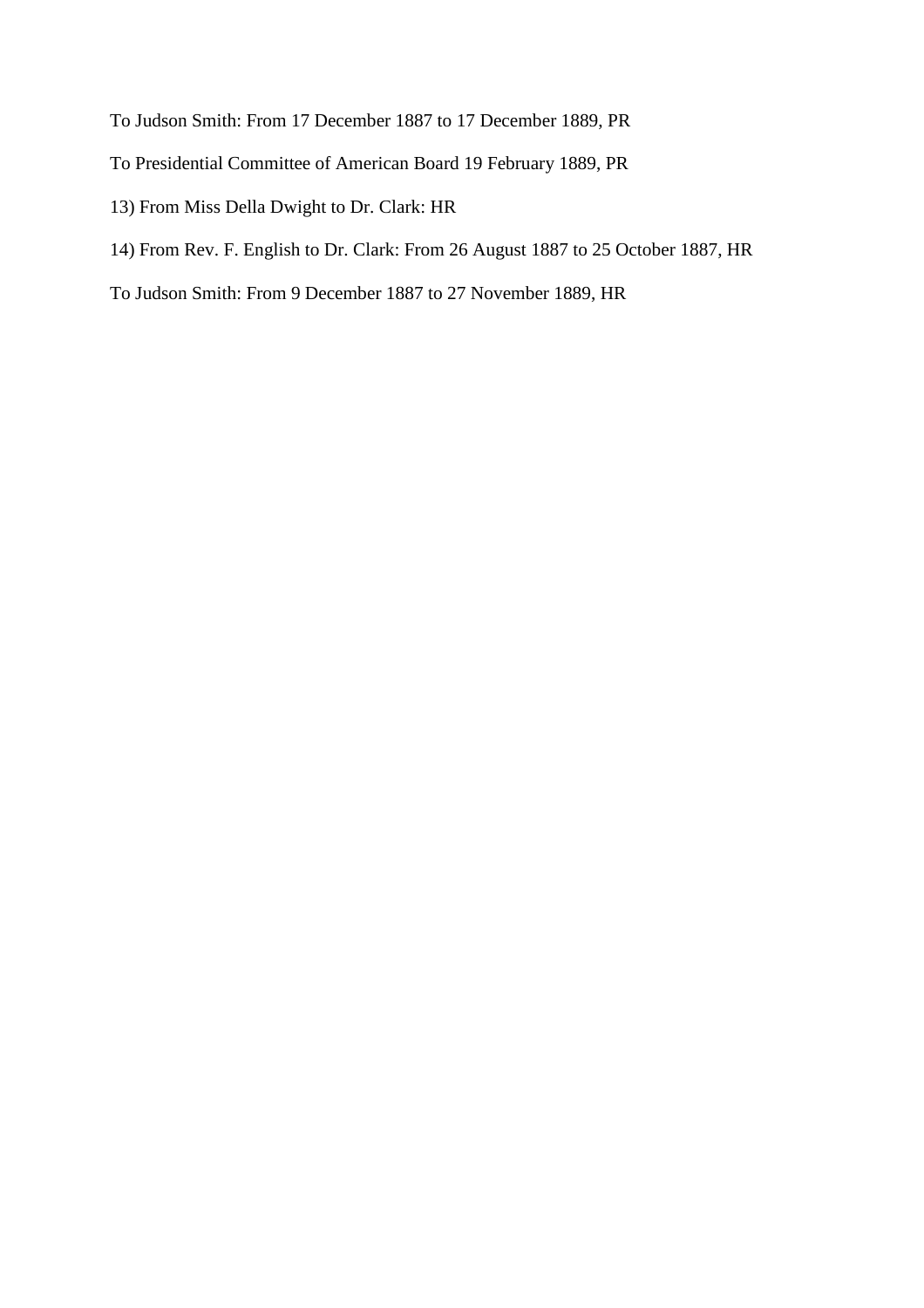TEBETA AYLİN GEDELEÇ

MONTH: JANUARY 2000

DOCUMENT TYPE: MICROFILM

CALL NUMBER: BV2410.A4 1984 REEL 601

Readability: R readable, PR partially readable, HR hardly readable, UR unreadable

LETTERS

- 1) Laura Farnsham 1-23
- 2) Rev. W Farnsworth 24-113
- 3) Mrs. Farnsworth 114-115
- 4) Miss Ellen Farnsworth 116-120
- 5) Flora Farnsham 121-123
- 6) Rev. James Fowle 124-181
- 7) Mrs. Carrie Fowle 182-185
- 8) Miss Eliza Fitcher 186-194
- 9) Rev. Americus Fuller 195-214
- 10) Miss Martha Gleason 215-226
- 11) Rev. Joseph K. Greene 227-325

## LETTERS

- 1. From Laura Farnsham to Dr. Clark: From 22 January 1881 to 18 July 1887, HR To Dr. Alden: 8 March 1886, HR To Judson Smith: 1 October 1889, R
- 2. From Rev. W. Farnsworth to Dr. Clark: From 3 November 1880 to 9 March 1888, HR To Mr. Garabed Gregorian Yozgat : 26 April 1887, R 23 May 1887, R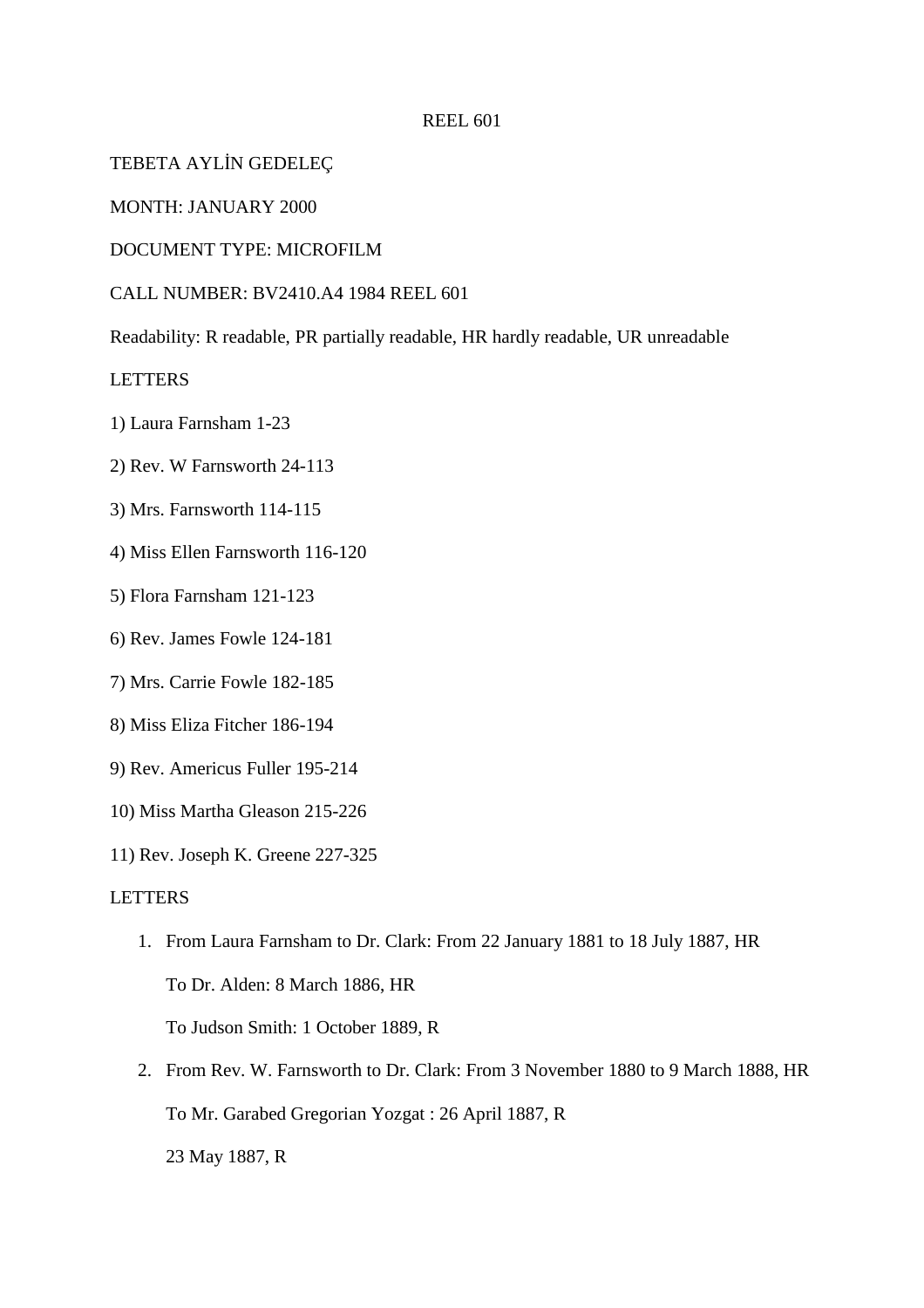To Dr. Alden: From 27 June 1887 to 24 October 1888, HR

To Judson Smith: From -- to 30 December 1889, HR

- 3. From Mrs. Farnsworth to Dr. Clark: From 1886 to 1888, HR
- 4. From Miss Ellen Farnsworth to Dr. Clark: From 19 March 1886 to 12 June 1886, PR
- 5. From Flora Farnsham to Dr. Alden: 13 July 1883, PR

To Judson Smith: 17 January 1889, PR

6. From Rev. James Fowle to Dr. Clark: From 15 March 1881 to 7 November 1887, HR

To Dr. Alden: 19 April 1887, HR

To Judson Smith: From 27 December 1887 to 30 December 1889, HR

- 7. From Mrs. Carrie Fowle to Dr. Clark: UR
- 8. From Miss Eliza Fitcher to Dr. Clark: From 11 September 1883 to 24 July 1888, HR
- 9. From Rev. Americus Fuller to Dr. Clark: From 17 October 1885 to 21 August 1887, HR
- 10. From Miss Martha Gleason to Dr. Clark: From 7 December 1879 to 10 November 1886, HR
- 11. From Rev. Joseph Greene to Dr. Clark: From 14 September 1880 to 9 November 1887, HR

To Dr. Alden: From 27 June 1883 to 25 July 1883, HR

To Mr. Arvazian: 7 July 1884, PR

To Judson Smith: From 27 December 1887 to 27 November 1889, PR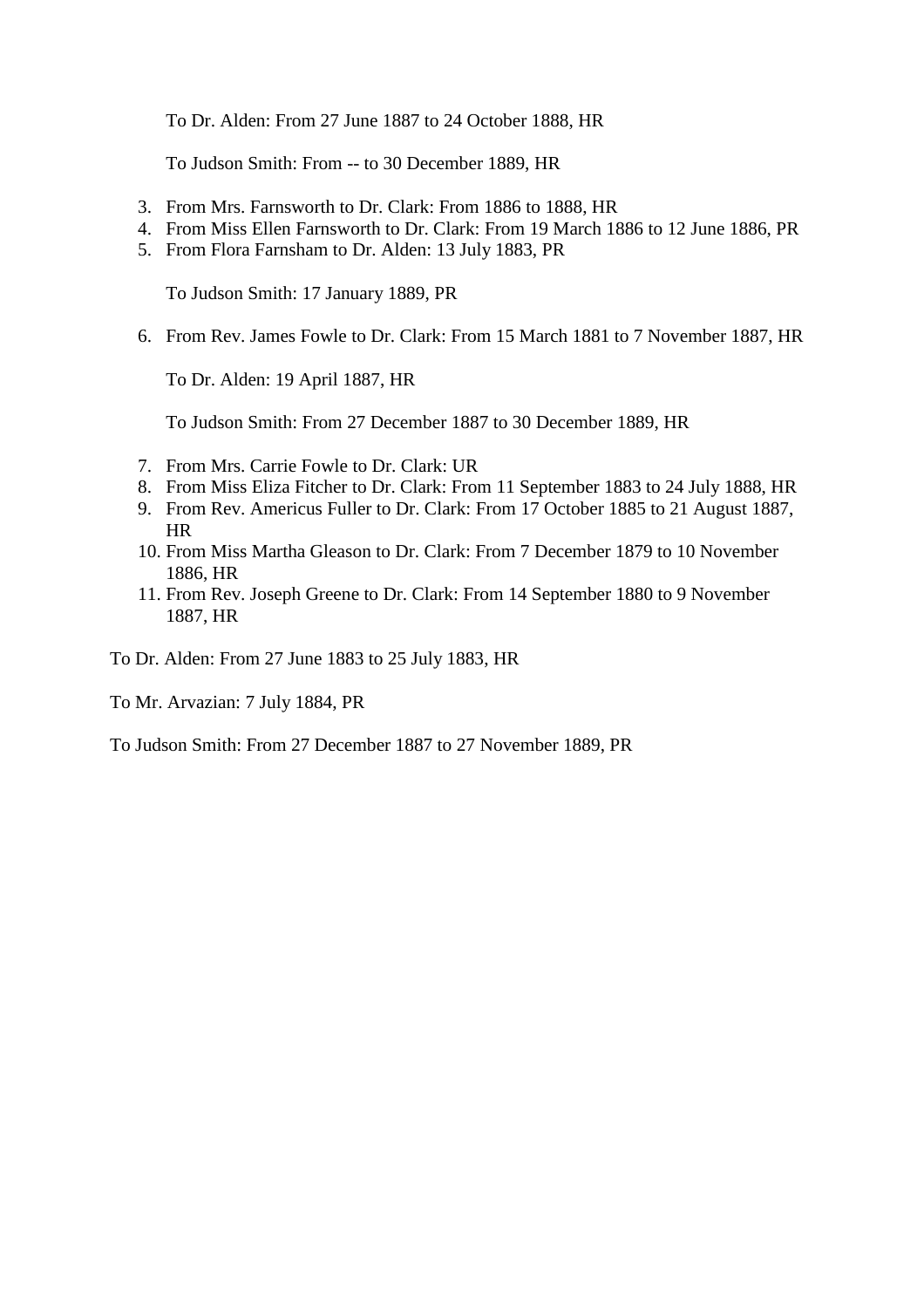# TEBETA AYLIN GEDELEC

Term: February 2000

Document Type: Microfilm

Call Number: BV2410.A4 1984 Reel 602

Degree of Readability: Readable R, Partially Readable PR, Hardly Readable HR, Unreadable UR.

LETTERS

- 1)Miss Clara Gamlin, 1-17
- 2) Rev. Goerge Gerrick, 18-116
- 3) Rev. Hitchock, 117-161
- 4) Rev. Hubbard, 162-224
- 5) Miss Anna B. Jones, 225-227
- 6) Miss Lizzie Kirstland, 228-232
- 7) Miss Clarissa Lawrence, 233-249
- 8) Miss Martha Lawrance, 250
- 9) Rev. Leonard, 251-278
- 10) Miss Agnes Loud, 279-294
- 11) Miss Emily McCallum, 295-306
- 12) Rev. James MacNaughton, 307-335
- 13) Mrs. Rebecca MacNaughton, 336-350
- 14) Miss Melvin, 351
- 15) Mrs. Fannie Newell, 362-383
- 16) Miss Susan Almstead, 384-390
- Photographs from Sivas, 209
- Humphrey Vol5 408 WJ, 81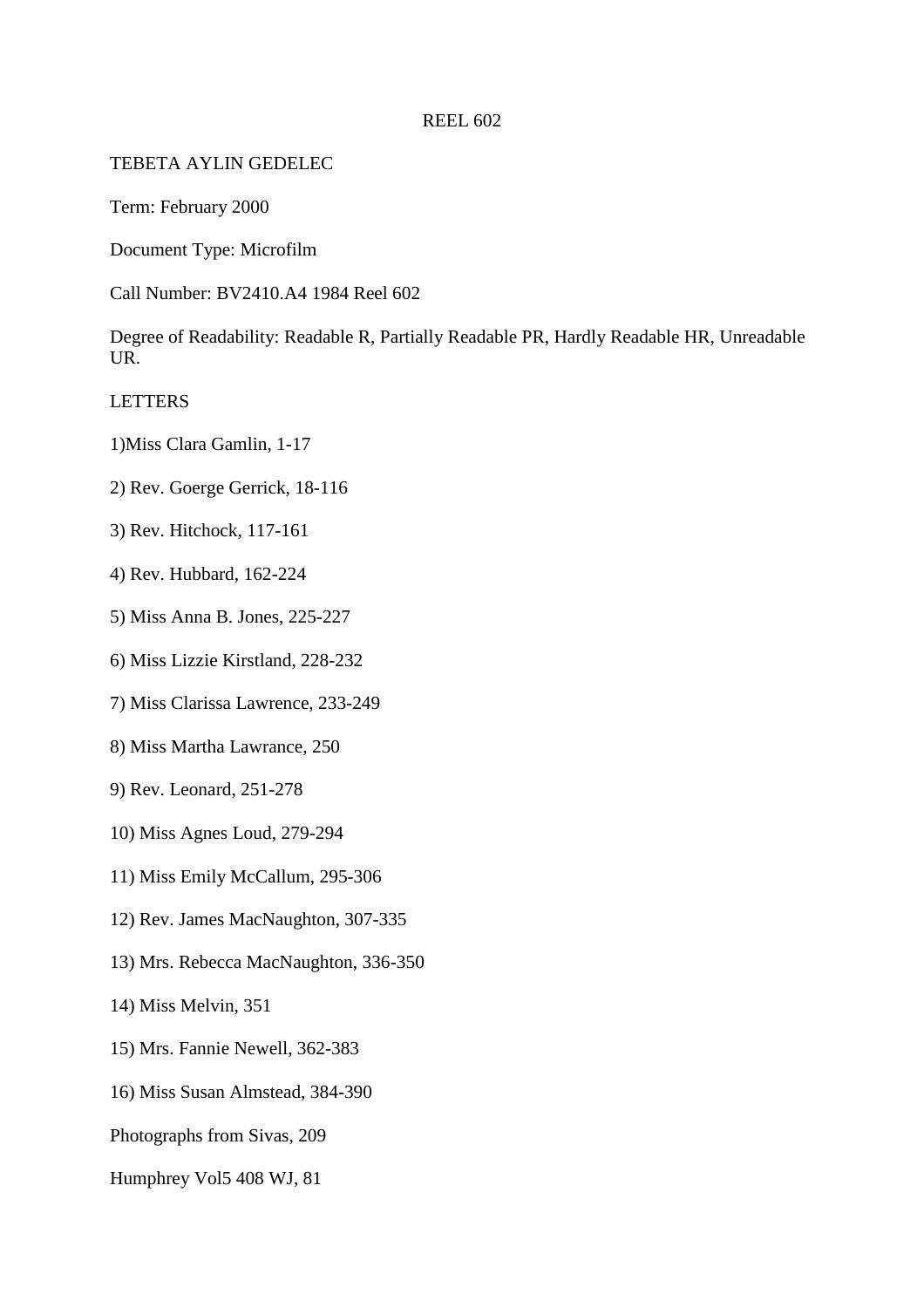Jingrizian G. letter from Vol4 407 WJ, 399

Le Monde extract from Vol2 405 WJ, 147

Mangazarian WW Vol2 405 WJ, 141

Nimasiani Pamphlet Vol2 405 WJ, 158

Noradian Bishop Vol 2 405 WJ 169

MacGovern Vol 4 407 WJ

1. From Clara Gamlin to Dr. Clark: from 3 January 1978 to 23 May 1887, HR.

To Judson Smith: from 24 July 1888 to 15 January 1889, PR.

2. FromRev. George Gerrick to Dr. Clark: from 28 September 1880 to 6 November 1889, HR.

To Dr. Alden: from 12 March 1881 to 11 May 1886, HR.

To Pettibone 15 October 1883, HR.

To Judson Smith: from 12 December 1889 to 20 December 1889, HR.

From Thompson to Gerrick 22 November 1882, R.

3. From Rev. Hitchock to Dr. Clark: from 16 September 1880 to 28 November 1884, PR.

To Dr. Alden 25 November 1882, HR.

4. From Rev Hubbard to Dr. Clark: from 21 September 1880 to 7 September 1887, HR.

To Judson Smith: from 18 January 1888 to 29 September 1889, PR.

To Ward :2 February 1889, HR.

To Dr. Strong :16 May 1889, HR.

- 5. From Anna B. Jones to Judson Smith: from 4 December 1889 to 26 December 1889, UR.
- 6. From Lizzie Kirstland to Judson Smith: from 14 September 1889 to 27 December 1889, UR.
- 7. From Miss Clarissa Lawrence to Dr. Clark: from 12 November 1879 to 21 May 1886, UR.

To Judson Smith: from 20 October 1888 to 19 November 1889, HR.

- 8. Miss Martha Lawrence to Dr. Clark: 26 May 1881, HR.
- 9. From Rev. Leonard to Dr. Clark: from 4 October 1880 to 3 May 1886, HR.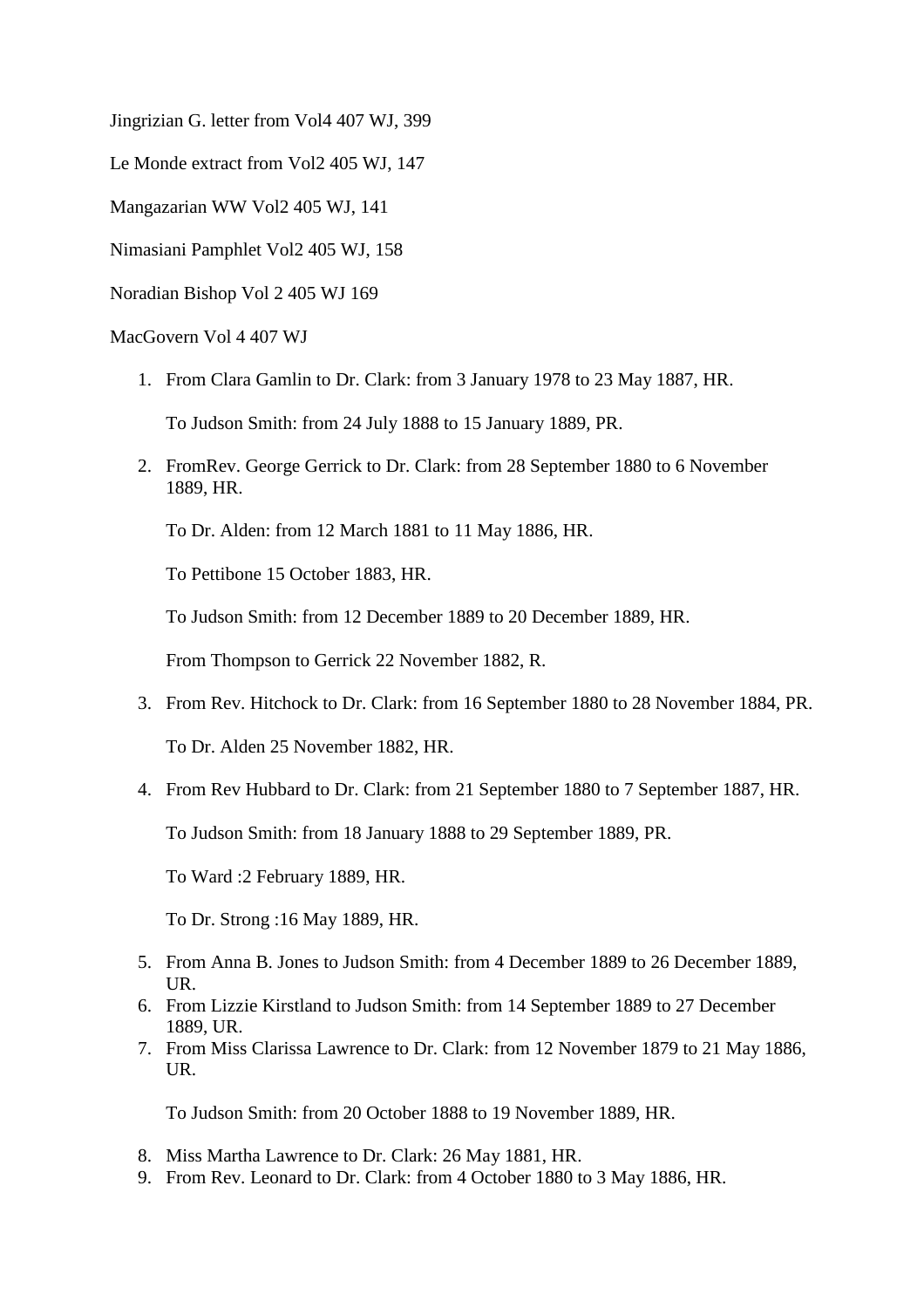To Alden: 14 December 1882, HR.

10. From Miss Agnes Loud to Dr. Clark: from 5 June 1882 to 9 December 1887,HR.

To Alden: 6 November 1883,HR.

To Judson Smith: from 8 July 1889 to 12 October 1889, HR.

11. From Miss Emily MacCallum to Dr. Clark. From 18 November 1882 to 31 January 1884, HR.

To Smith: from 18 February 1888 to 9 October 1889, HR.

12. From Rev. James MacNaughton to Dr. Clark: from 25 February 1887 to 16 July 1889,PR.

To Smith: from 24 November 1887 to 5 December 1889, PR.

13. From Mrs. Rebecca MacNaughton to Hard: 4 July 1885, UR.

To Clark: from 31 August 1885 to 26 February 1888, UR.

To Smith: from 4 February 1888 to 26 February 1888, UR.

- 14. From Miss Melvin to Smith.: 13 January 1888, R.
- 15. From Miss Fannie Newell to Clark: from 19 October 1882 to 12 November 1887, HR.

To Alden :from 8 January 1884 to 26 August 1889, HR.

To Smith: from 31 December 1887 to 19 December 1889, HR.

16. From Miss Susan Almstead to Smith: from 16 August 1889 to 11 November 1889, HR.

31 July 1889,UR

8 August 1889, UR.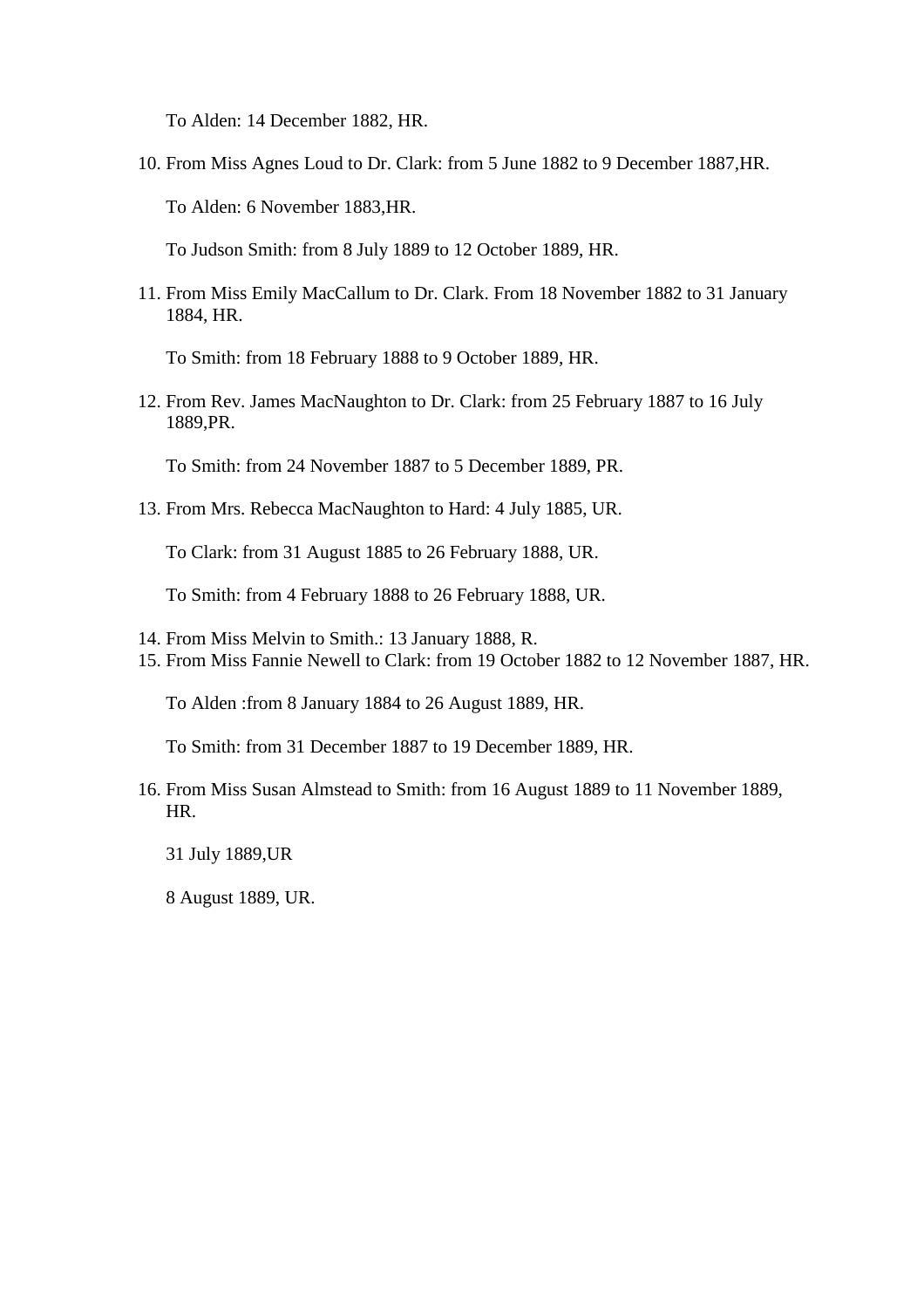Submitted by: Grigor Boykov Submitted to: Department of History Project term (month, year): April 31, 2003 Bibliographical and physical information Document type: microfilm Reference no. **BV2410.A4 1984**, Reel **603** Degree of readability: T, R, PR, HR, UR (e.g. typed, readable, partially readable, hardly readable, unreadable)

> Papers of the American Board of Commissioners for Foreign Missions ABC 16: The Near East 1817-1919 Unit 5 Reel 603 16.9.3. Western Turkey mission 1880 - 1889 Vol. 15

Letters from Miss Mary Page to Clark Nov. 6, 1881 R Feb. 14, 1882 R Sep. 23, 1882 R Feb. 10, 1883 R June 22, 1883 UR Oct. 30, 1883 R Dec. 31, 1883 R Feb. 16, 1884 R Aug. 15, 1884 R Sep. 13, 1884 R July 31, 1886 R Aug. 2, 1889 R Letters from W. P. Parmelle to Clark Jan. 10, 1884 R July 8, 1884 R Feb. 15, 1884 R Apr. 3, 1884 R Apr. 21, 1884 R Aug. 9, 1884 R Oct. 18, 1884 R Dec. 12, 1884 R Jan. 3, 1885 R Jan. 27, 1885 R March 15, 1885 R June 19, 1885 R July 22, 1885 R Oct. 3, 1885 R Dec. 19, 1885 R Jan. 8, 1886 R Feb. 15, 1886 R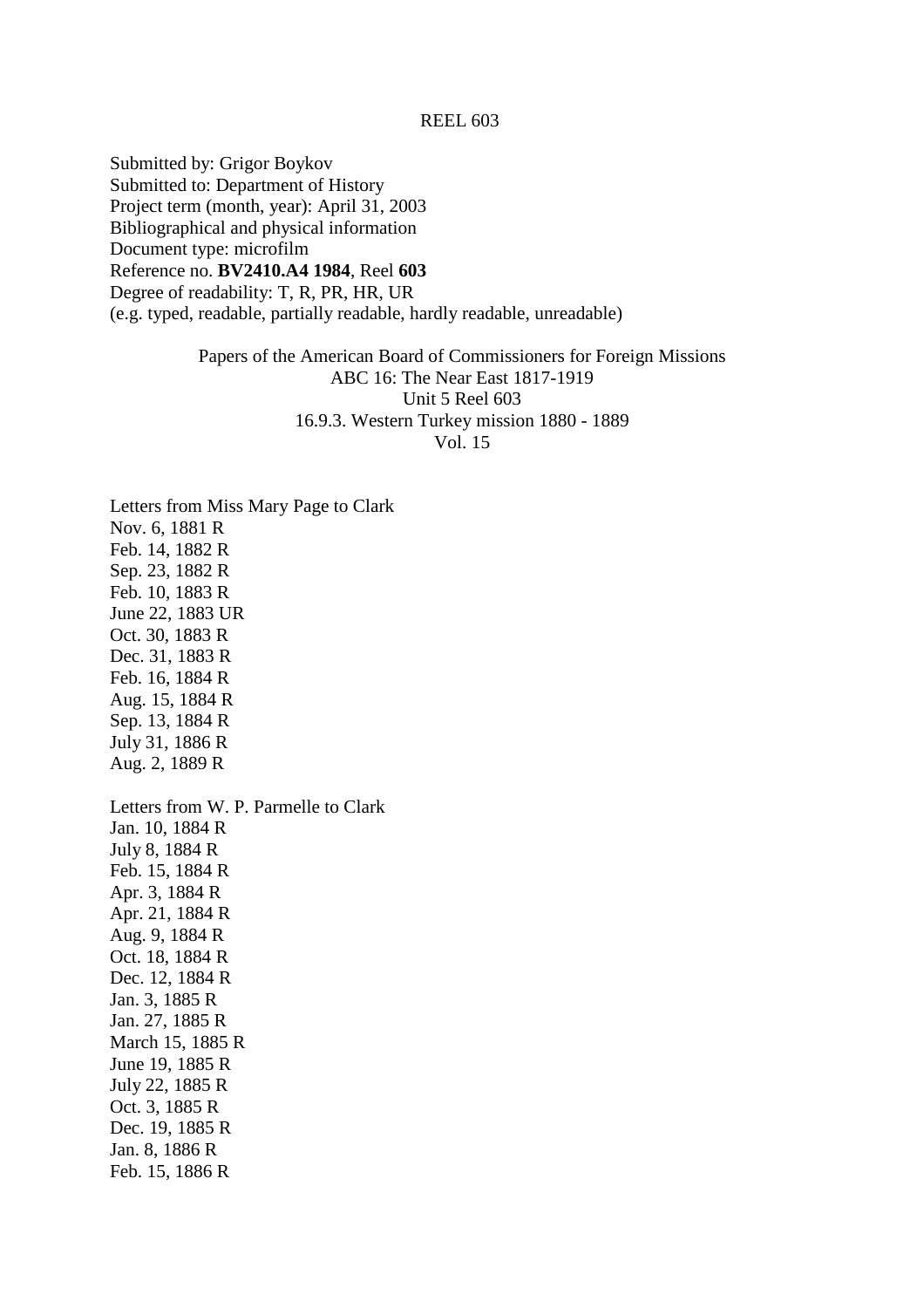May 12, 1886 R Aug. 12, 1886 R Dec. 12, 1886 T Jan. 20, 1887 T Jan. 20, 1887 T Apr. 4, 1887 T June 25, 1887 T Aug. 26, 1887 T Oct. 4, 1887 T Oct. 5, 1887 T Dec. 3, 1887 T Letters from W. P. Parmelle to Smith Jan. 31, 1888 T June 29, 1888 T Jan. 3, 1889 T March 26, 1889 T Aug. 27, 1889 T Oct. 12, 1889 T Letters from Miss Julia Parmelle to Clark Nov. 24, 1884 R Jan. 12, 1884 R Letters from Mrs. F. Parson to Clark Sep. 21, 1880 R Dec. ?, 1880 UR Dec. 3, 1881 R Feb. 24, 1884 R May 27, 1885 R June 6, 1885 R Sep. 17, 1887 R Dec. 16, 1887 R Dec. 14, 1889 R Letters from Fred Parson to Clark June 1, 1881 R Sep. 12, 1883 R Letters from Miss Lella Parson to Clark Aug. 29, 1881 R Sep. 24, 1884 R July 11, 1885 R July 14, 1885 R July 12, 1886 R Letters from Miss Mary Patrick to Clark May 29, 1881 R Apr. 26, 1886 R May 8, 1889 UR Nov. 4, 1889 UR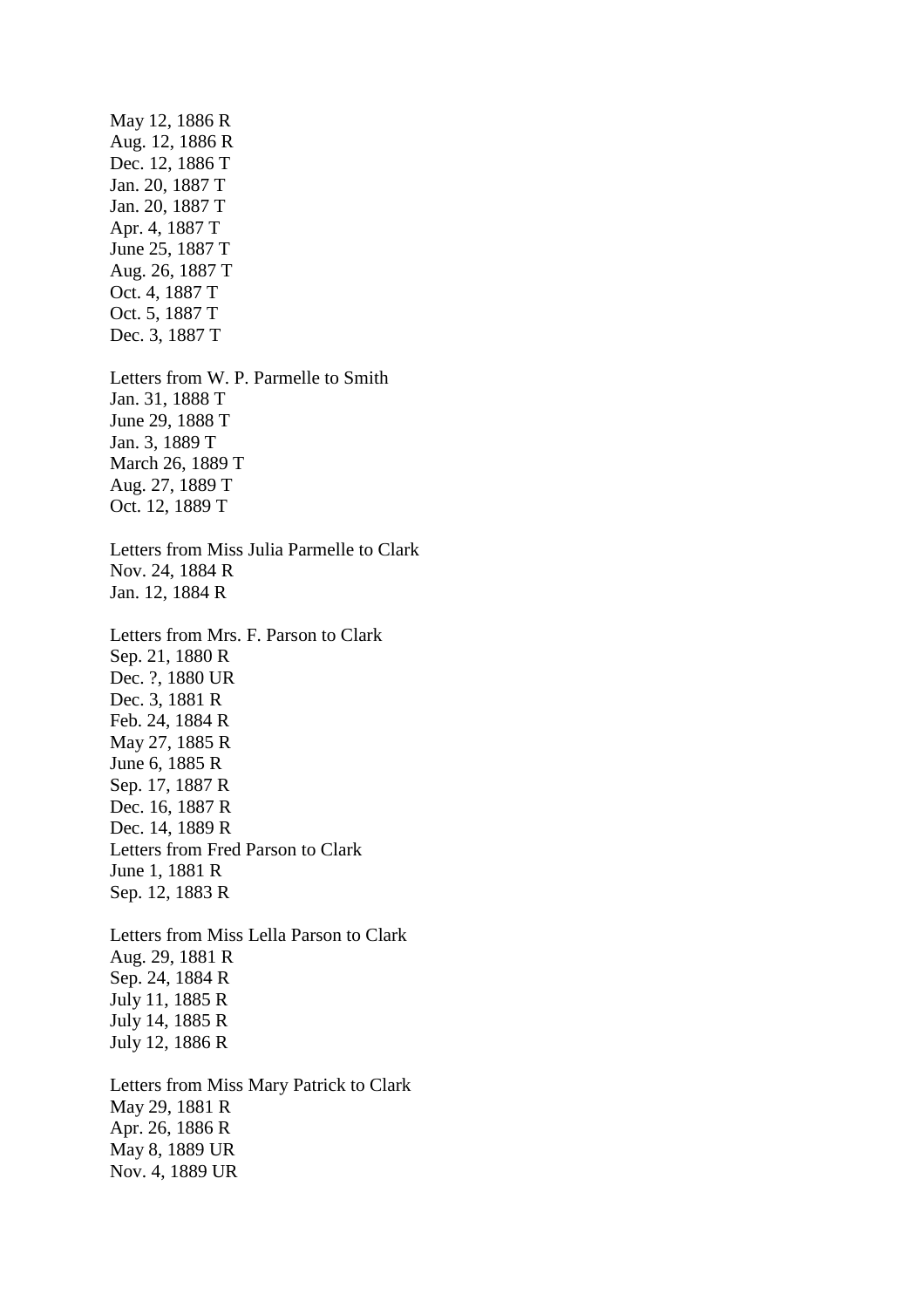Letters from W. W. Peet to Clark May 10, 1881 R June 17, 1881 R Sep. 30, 1881 R Dec. 13, 1882 R Jan. 23, 1884 R Sep. 17, 1884 R Dec. 29, 1884 R March 25, 1885 R May 23, 1885 R Aug. 17, 1885 R March 12, 1886 R May 11, 1886 R June 6, 1886 R March 25, 1886 R Nov. 29, 1886 T Dec. 4, 1886 T March 22, 1887 T Apr. 9, 1887 R May 16, 1887 R June. 27, 1887 R Jan. 18, 1888 T Feb. 7, 1888 T March 3, 1888 T July 25, 1888 T Letters from H. Perry to Clark Feb. 5, 1881 R March 18, 1881 R Oct. 25, 1881 R Dec. 22, 1881 R Jan. 22, 1882 R Sep. 14, 1882 R Jan. 3, 1883 R Jan. 15, 1883 R Jan. 17, 1884 R May 10, 1884 R Oct. 2, 1884 R Feb. 16, 1885 R Sep. 2, 1885 R Apr. 16, 1886 R May 30, 1887 R June 4, 1887 R Letters from F. Pettibone to Clark May 25, 1880 R Oct. 26, 1880 R Jan. 4, 1881 R

Feb. 4, 1881 R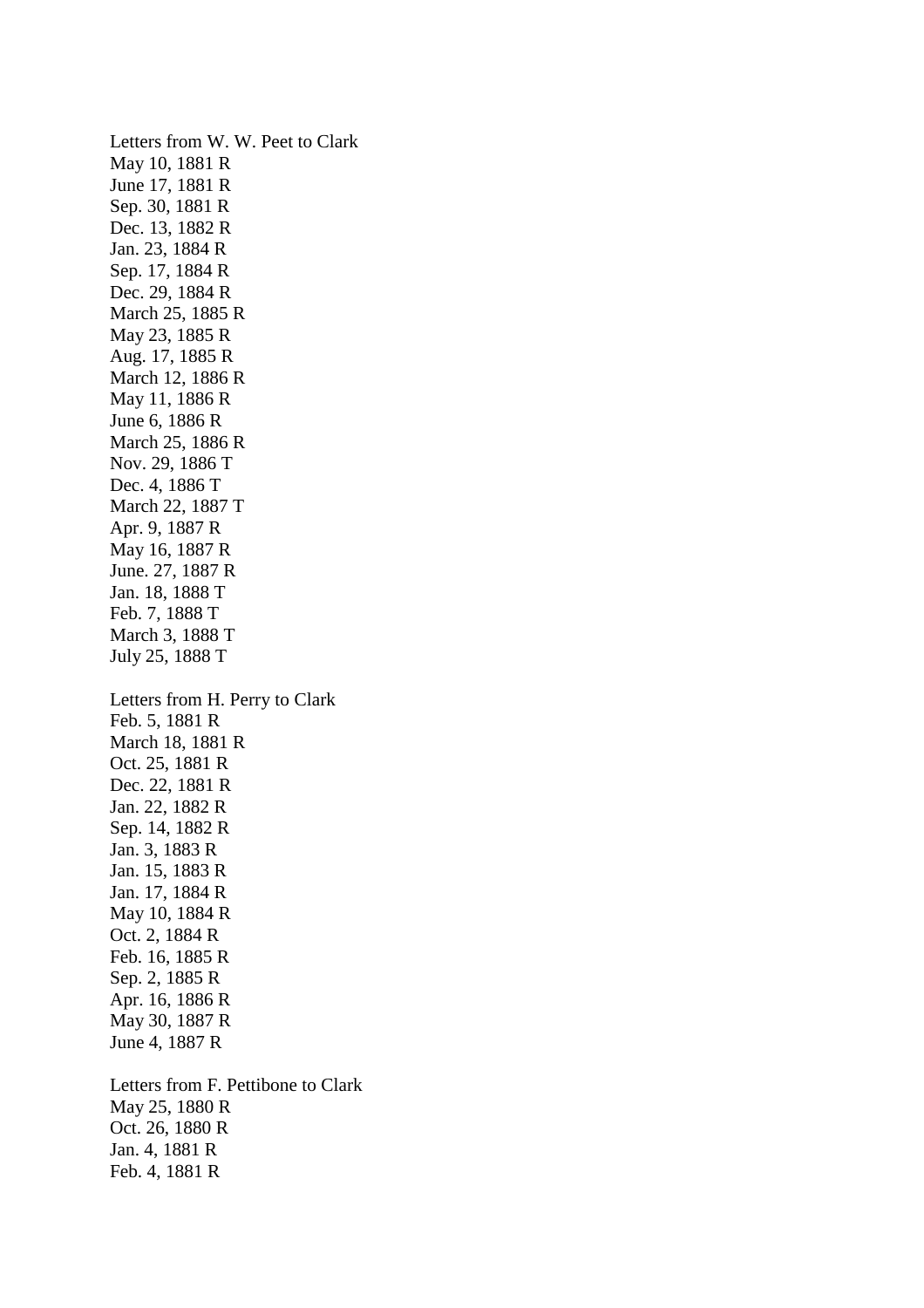March 24, 1881 R Aug. 29, 1881 R June 10, 1882 R Aug. 1, 1882 R Dec. 20, 1882 R Jan. 29, 1883 R Feb. 21, 1884 R Oct. 7, 1884 R Jan. 4, 1885 R Oct. 17, 1885 R Dec. 30, 1887 R Dec. 10, 1889 R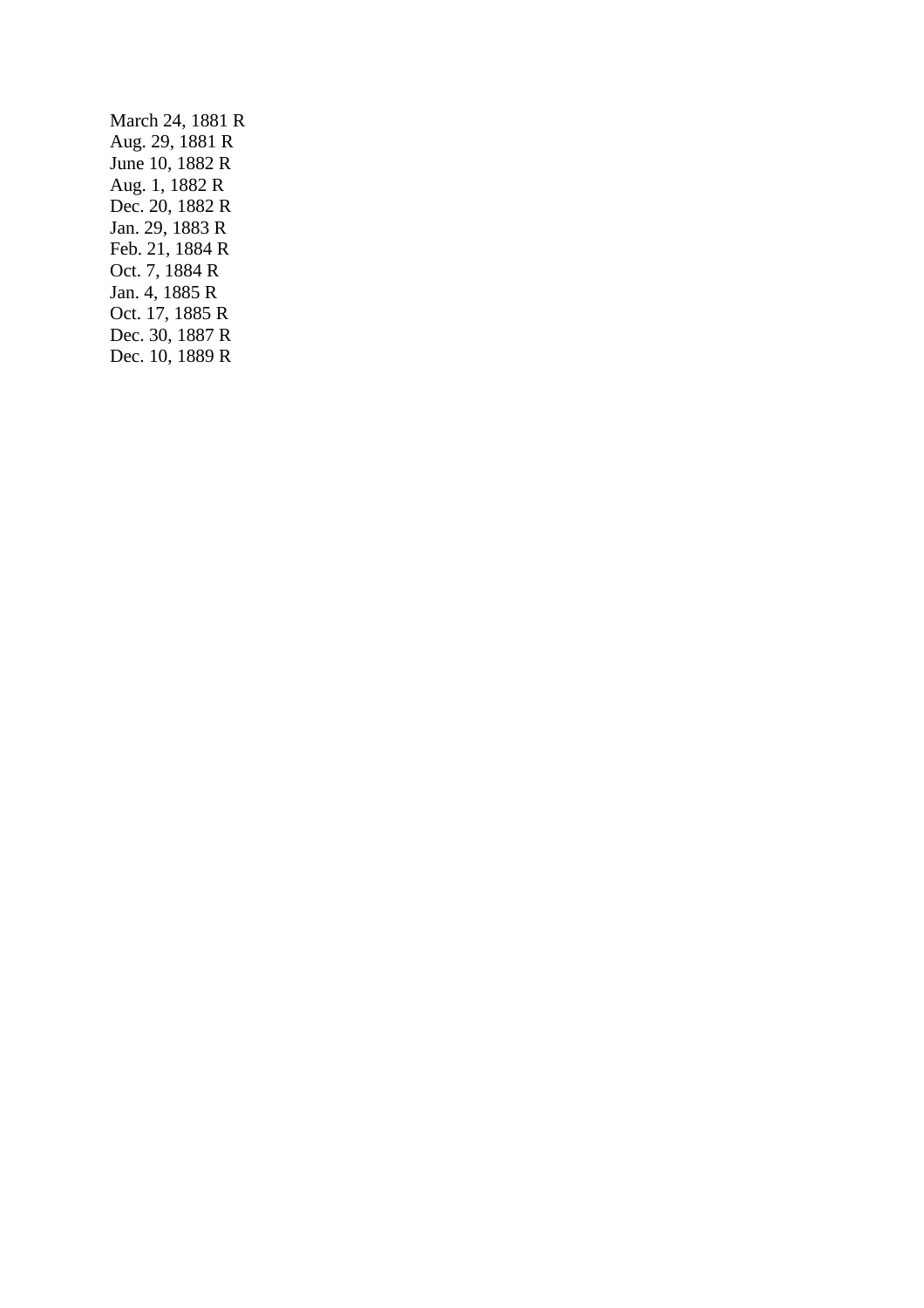Submitted by: Grigor Boykov Submitted to: Department of History Project term (month, year): May 31, 2003 Bibliographical and physical information Document type: microfilm Reference no. **BV2410.A4 1984**, Reel **604** Degree of readability: T, R, PR, HR, UR (e.g. typed, readable, partially readable, hardly readable, unreadable)

> Papers of the American Board of Commissioners for Foreign Missions ABC 16: The Near East 1817-1919 Unit 5 Reel 604 16.9.3. Western Turkey mission 1880 - 1889 Vol. 16

Letters from John Pierce to Clark Nov. 22, 1880 R Aug. 20, 1881 R Dec. 14, 1881 R Nov. 20, 1882 R June 7, 1883 R July 21, 1883 R Nov. 12, 1884 R Feb. 25, 1885 R Aug. 13, 1885 HR Nov. 20, 1885 R Sep. 4, 1886 R Feb. 3, 1887 R Sep. 20, 1887 R Jan. 2, 1888 R Oct. 9, 1888 UR

Letters from John Pierce to Smith Jan. 25, 1889 R Feb. 13, 1889 R Nov. 1, 1889 R Nov. 19, 1889 R

Letter from Miss Ida Pierce to Clark Aug. 2, 1884 UR

Letter from Miss Ida Pierce to Smith Oct. 19, 1889 R

Letter from Stanford Richardson to Clark Nov. 5, 1881 R Sep. 1, 1882 UR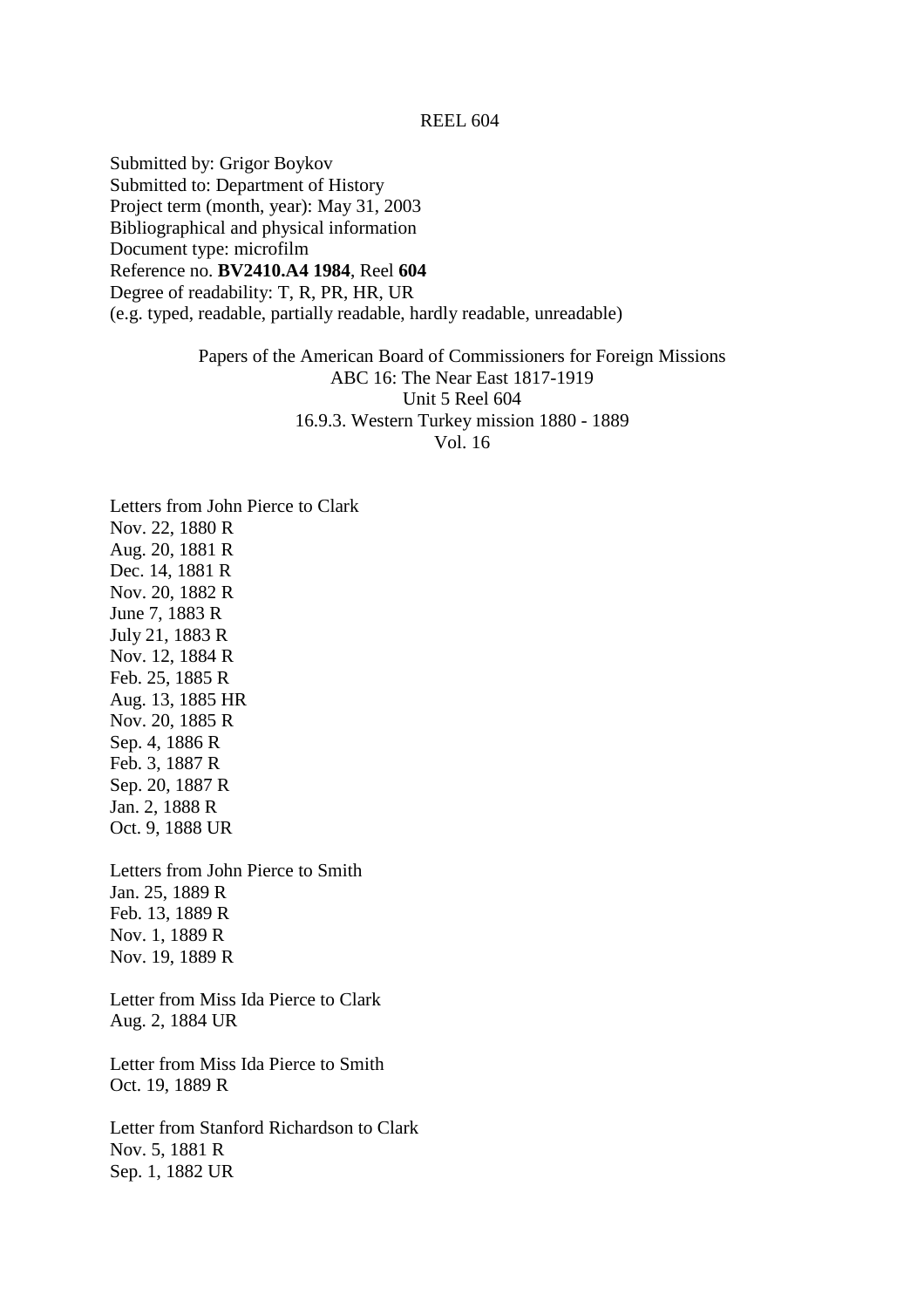Letters from Edward Riggs to Clark Dec. 28, 1880 R Feb. 6, 1882 HR Feb. 5, 1883 R Feb. 14, 1883 R Feb. 4, 1884 R Nov. 24, 1884 R Jan. 19, 1885 R Apr. 28, 1885 R Nov. 5, 1885 R Dec. 8, 1885 R Jan. 6, 1886 R Apr. 7, 1886 R Aug. 9, 1886 R Sep. 6, 1886 R March 4, 1887 R Sep. 25, 1888 R Letters from Edward Riggs to Smith Feb. 25, 1889 R March 4, 1889 R Apr. 5, 1889 R Nov. 22, 1889 R Letter from Mrs. Sarah Riggs to Clark March 13, 1882 UR Letters from Elias Riggs to Clark May 13, 1882 R Oct. 19, 1882 R Nov. 7, 1882 R Letters from Mrs. S. Schneider to Clark Jan. 4, 1881 UR June 6, 1881 PR Feb. 22, 1883 R May 9, 1885 R Dec. 5, 1886 UR Letters from James Seclye to Clark Oct. 23, 1883 R May 21, 1884 R Oct. 15, 1884 R Feb. 7, 1887 R Oct. 3, 1887 R Nov. 11, 1887 R

Letters from James Seclye to Smith Jan. 13, 1888 R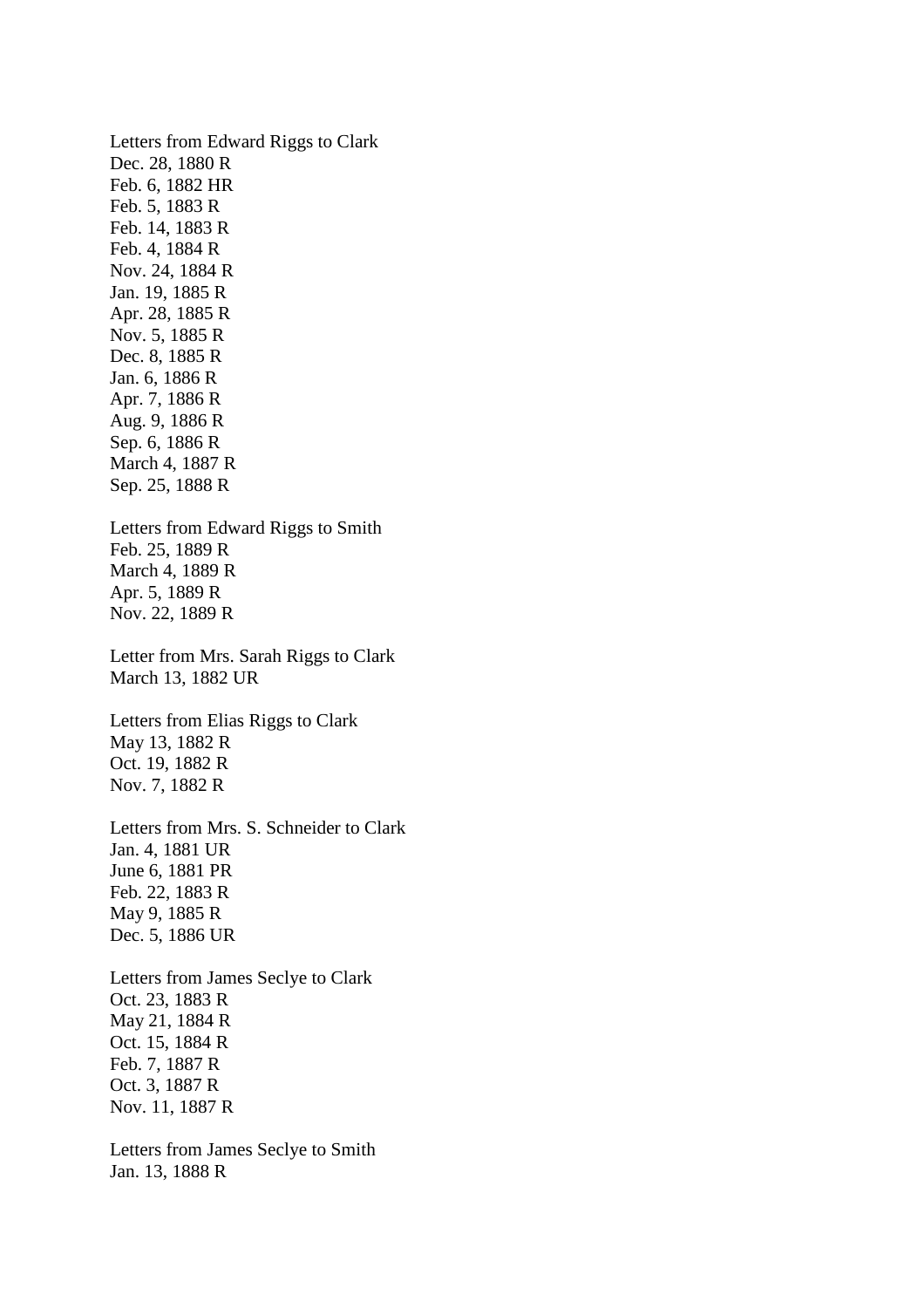Jan. 30, 1888 R Nov. 2, 1888 R Aug. 3, 1889 R Letters from Miss Marion Sheldon to Clark Sept. 8, 1886 UR Nov. 5, 1886 R Letter from Miss Bertha Smith to Clark Sep. 24, 1887 R Letters from Miss Bertha Smith to Clark July 13, 1889 R Aug. 13, 1889 R Dec. 16, 1889 R Letters from John Smith to Clark Feb. 8, 1881 R Feb. 22, 1881 R Oct. 29, 1881 R Sep. 10, 1883 R Apr. 11, 1884 R Dec. 11, 1884 R June 12, 1885 R Aug. 11, 1885 R Jan. 6, 1886 T Nov. 2, 1886 R June 16, 1887 R Letters from John Smith to Smith Dec. 13, 1887 R Jan. 9, 1888 R May 15, 1888 R Feb. 5, 1889 R

May 14, 1889 R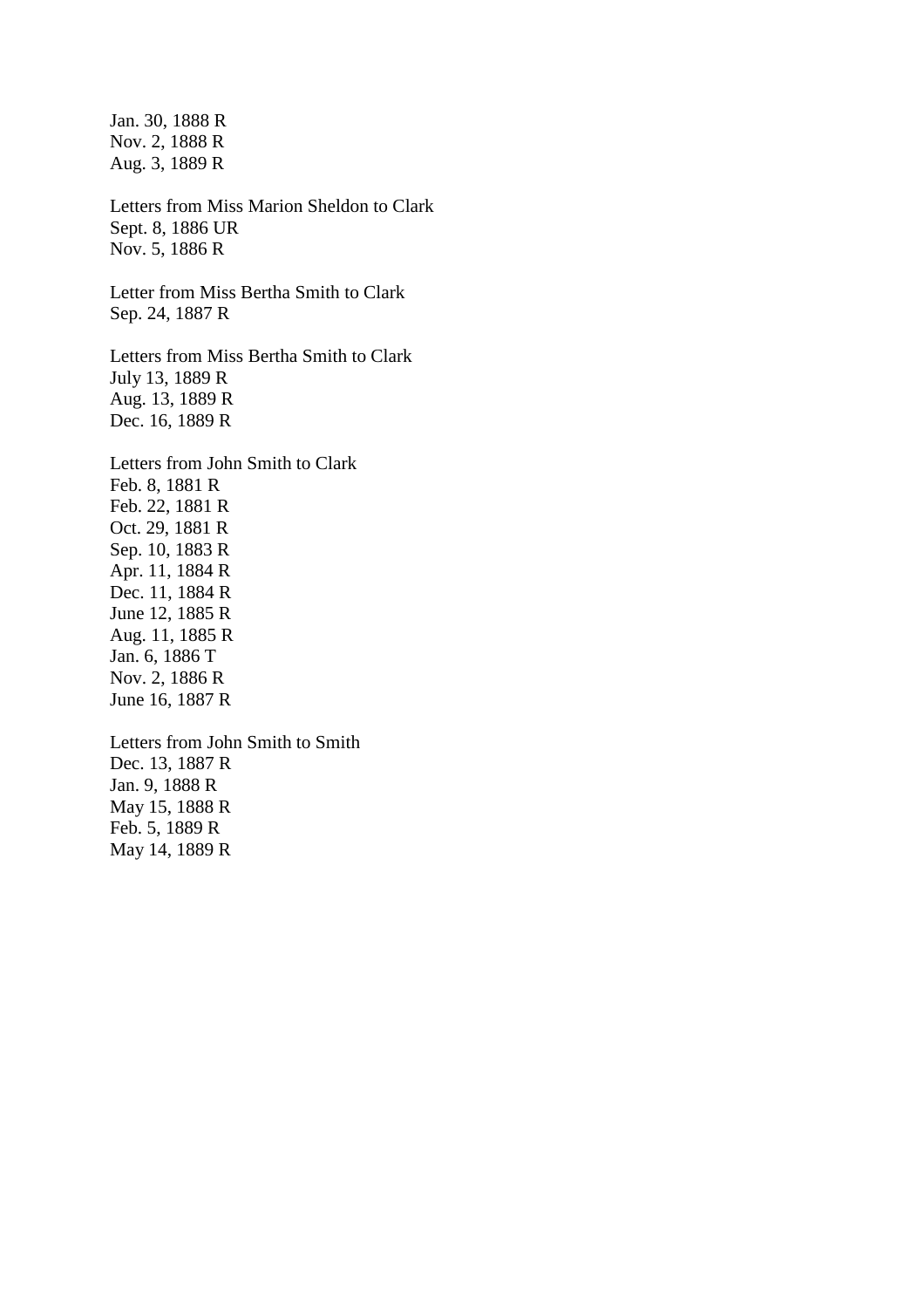Submitted by: Grigor Boykov Submitted to: Department of History Project term (month, year): June 30, 2003 Bibliographical and physical information Document type: microfilm Reference no. **BV2410.A4 1984**, Reel **605** Degree of readability: T, R, PR, HR, UR (e.g. typed, readable, partially readable, hardly readable, unreadable)

# Papers of the American Board of Commissioners for Foreign Missions ABC 16: The Near East 1817-1919 Unit 5 Reel 605 16.9.3. Western Turkey mission 1880 - 1889 Vol. 17

Letters from Chas Tracy to Clark Oct. 11, 1880 R Nov. 16, 1880 R Dec. 31, 1880 R July 21, 1881 R Nov. 1, 1881 R May 8, 1884 T Feb. 16, 1885 T May 29, 1885 T July 10, 1885 T June 14, 1886 T Jan. 25, 1887 T Letters from Chas Tracy to Smith Dec. 30, 1887 T Oct. 22, 1888 T

Dec. 15, 1888 T Dec. 18, 1888 T Jan. 16, 1889 T May 24, 1889 T Sep. 13, 1889 T Nov. 6, 1889 T

Letters from Mrs. M. Tracy to Clark Oct. 5, 1880 R Oct. 15, 1881 R

Letters from Miss Olive Twichell to Clark Jan. 23, 1879 R Feb. 18, 1879 R March 15, 1879 R Jan. 27, 1881 UR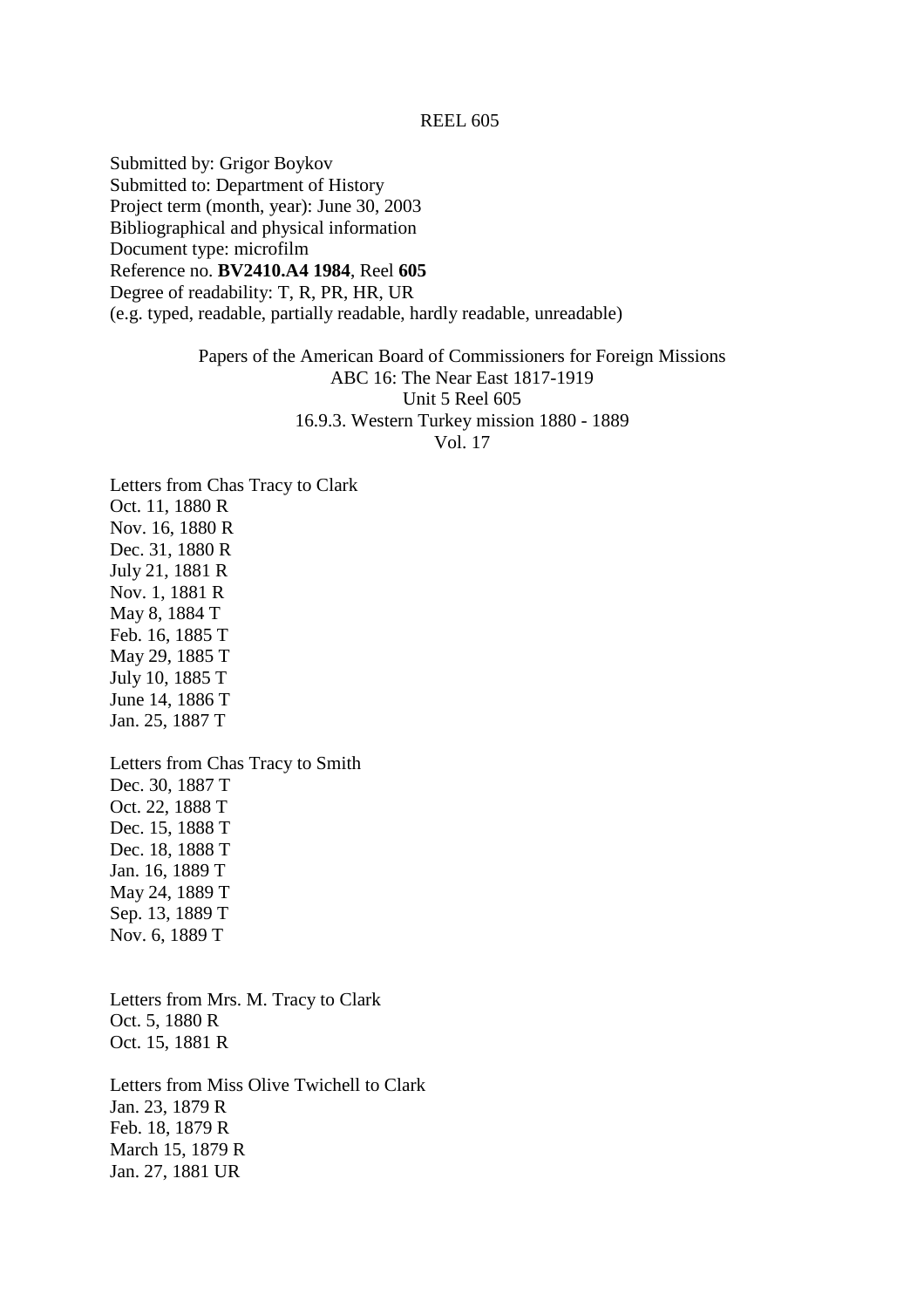Jan. 30, 1882 R March 6, 1883 R Sep. 6, 1883 R Oct. 15, 1886 R Letters from Miss Olive Twichell to Smith Oct. 20, 1882 R Jan. 1, 1883 R March 18, 1885 R Sep. 2, 1885 R Aug. 24, 1887 R Letters from Miss Warra West to Clark May 22, 1884 R May 30, 1884 R Feb. 9, 1886 R Sep. 8, 1886 R Feb. 3, 1888 R March 7, 1888 R Letters from Mrs. Kate Williams to Clark Feb. 9, 1882 R July 21, 1882 UR Sep. 11, 1883 R March 22, 18824R Letters from George Wood to Clark Oct. 11, 1880 R Oct. 18, 1880 R Dec. 1, 1880 R Dec. 8, 1880 R Dec. 23, 1880 R Jan. 12, 1881 R Jan. 12, 1881 R Apr. 8, 1881 R Oct. 25, 1881 R Jan. 23, 1882 R Feb. 8, 1882 R Aug. 15, 1882 R Sep. 22, 1882 R Jan. 22, 1883 R Feb. 8, 1883 R Sep. 15, 1883 R Jan. 21, 1884 R Aug. 25, 1884 R Jan. 25, 1885 R June 3, 1885 R July 15, 1885 R Aug. 1, 1885 R

Dec. 4, 1885 R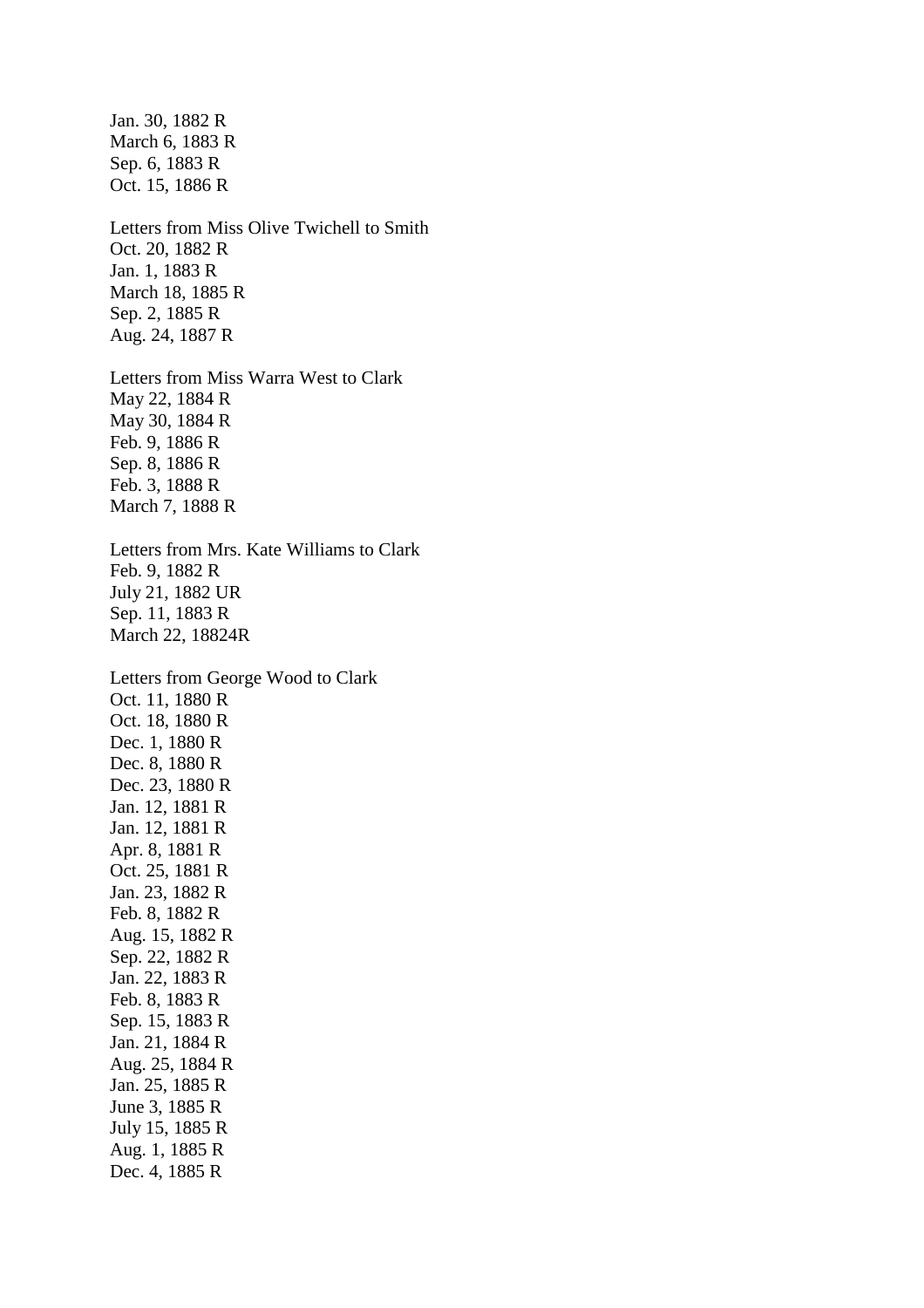Apr. 1, 1886 R July 2, 1886 R

Letter from Miss Wary Wright to Clark March 23, 1881 R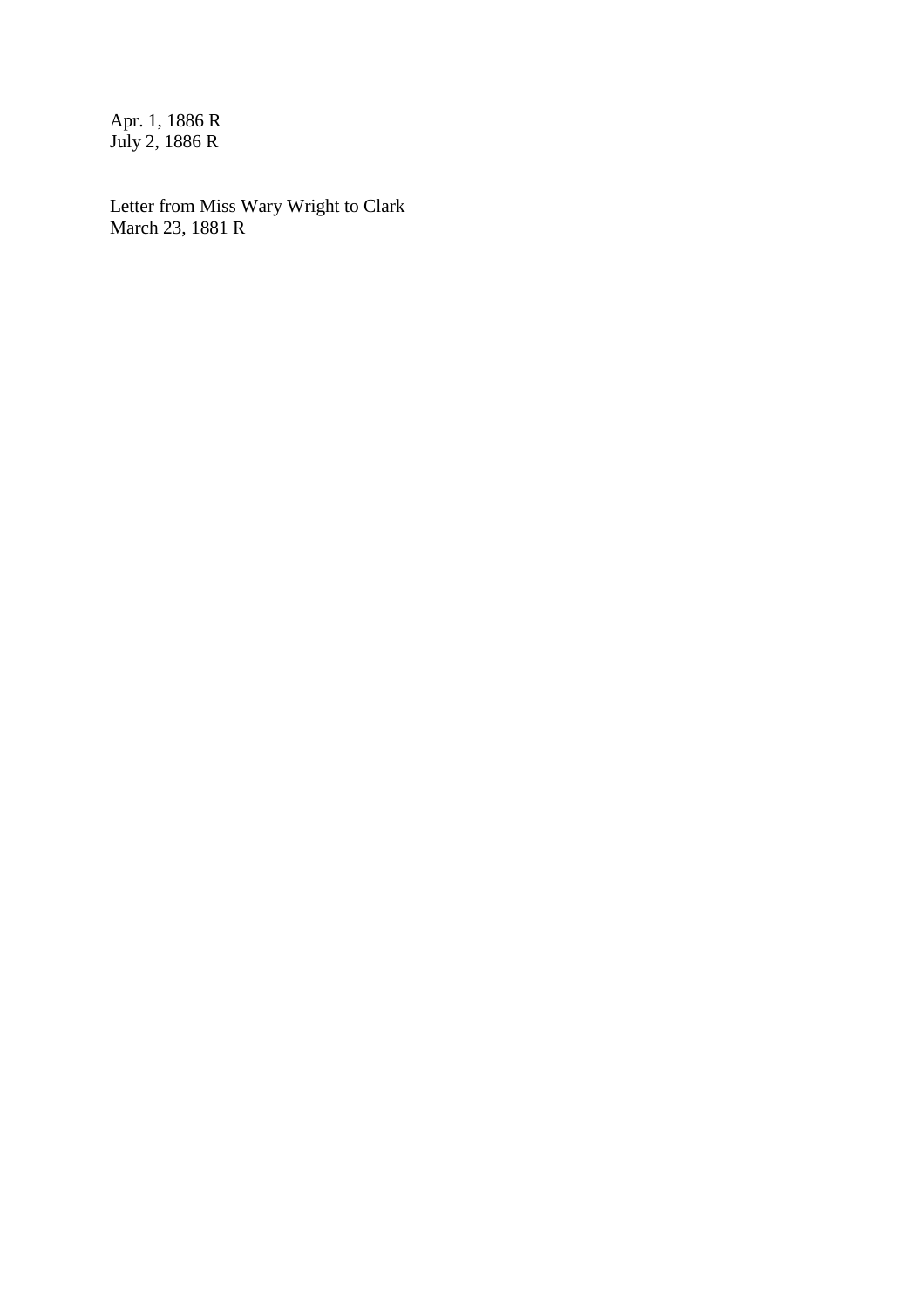| Submitted by                                                 | : Cemal Alpgiray Bölücek     |  |
|--------------------------------------------------------------|------------------------------|--|
| Submitted to                                                 | : Department of History      |  |
| Project term (month, year)                                   | : June 2005                  |  |
| Bibliographical and physical information                     |                              |  |
| Document type                                                | : microfilm                  |  |
| Reference no.                                                | : BV 2410. A4 1984. Reel 606 |  |
| Degree of readability:                                       |                              |  |
| (T: typed and readable, R: readable, PR: partially readable, |                              |  |
| HR: hardly readable, UR: unreadable)                         |                              |  |
|                                                              |                              |  |

Papers of the American Board of Commissioners for Foreign Missions ABC-16 The Near East 1890-1899 Unit 5 Reel 606 16.9.3. Western Turkey Mission Vol. 18

Annual Reports and Documents:

| 0001-0003 | Table of Contents (R)                                                        |
|-----------|------------------------------------------------------------------------------|
| 0004-0013 | Report of the Broussa Station, 1889-1890, 18 pages (R)                       |
| 0014-0027 | Report of the Cesarea Station, 1889, 26 pages (R)                            |
| 0028-0030 | Report of the Cesarea Station, 1889, 4 pages (PR)                            |
| 0030-0043 | Constantinople Station Report, 1889-1890, 26 pages (R)                       |
| 0044-0047 | Report of the Nicomedia Station, 1889, 6 pages (HR)                          |
| 0047-0048 | Report of the Boys' High School – Bardazag, 1890, 2 pages (R)                |
| 0049-0061 | Report of the Marsovan Station, 1890, 24 pages (PR)                          |
| 0061-0062 | - Report of Marsovan Girls Boarding School, 3 pages (R)                      |
| 0063-0069 | Annual Report – Sivas Station, 1890, 7 pages (R)                             |
| 0070-0085 | Smyrna Station – Annual Report, 1889-1890, 21 pages (T) (R)                  |
| 0085-0090 | Annual Report of Trebizond Station, 1889-1890, 11 pages (R)                  |
| 0091-0094 | Report of the  Department, 1890, 4 pages (HR)                                |
| 0095-0104 | Report of the Broussa Station - For Annual Meeting at Constantinople, 1891,  |
|           | 18 pages $(R)$                                                               |
| 0105-0123 | Report of the Cesarea Station, 1890-1891, 19 pages (PR)                      |
| 0124-0144 | Report of the Constantinople Station for the Year Ending, 1891, 40 pages (R) |
| 0144-0153 | Report of Nicomedia Station, 1890-1891, 19 pages (R)                         |
| 0154-0164 | Annual Report – Marsovan Station, 1890-1891, 21 pages (R)                    |
| 0165-0167 | - Annual Report – Marsovan Theological Seminary, 1890-1891, 4 pages (R)      |
| 0168      | - Marsovan Theological Seminary – Syllabus, June 1891, 1 page (R)            |
| 0169      | - Anatolia Collage – Course of Study, May 1891, 1 page (R)                   |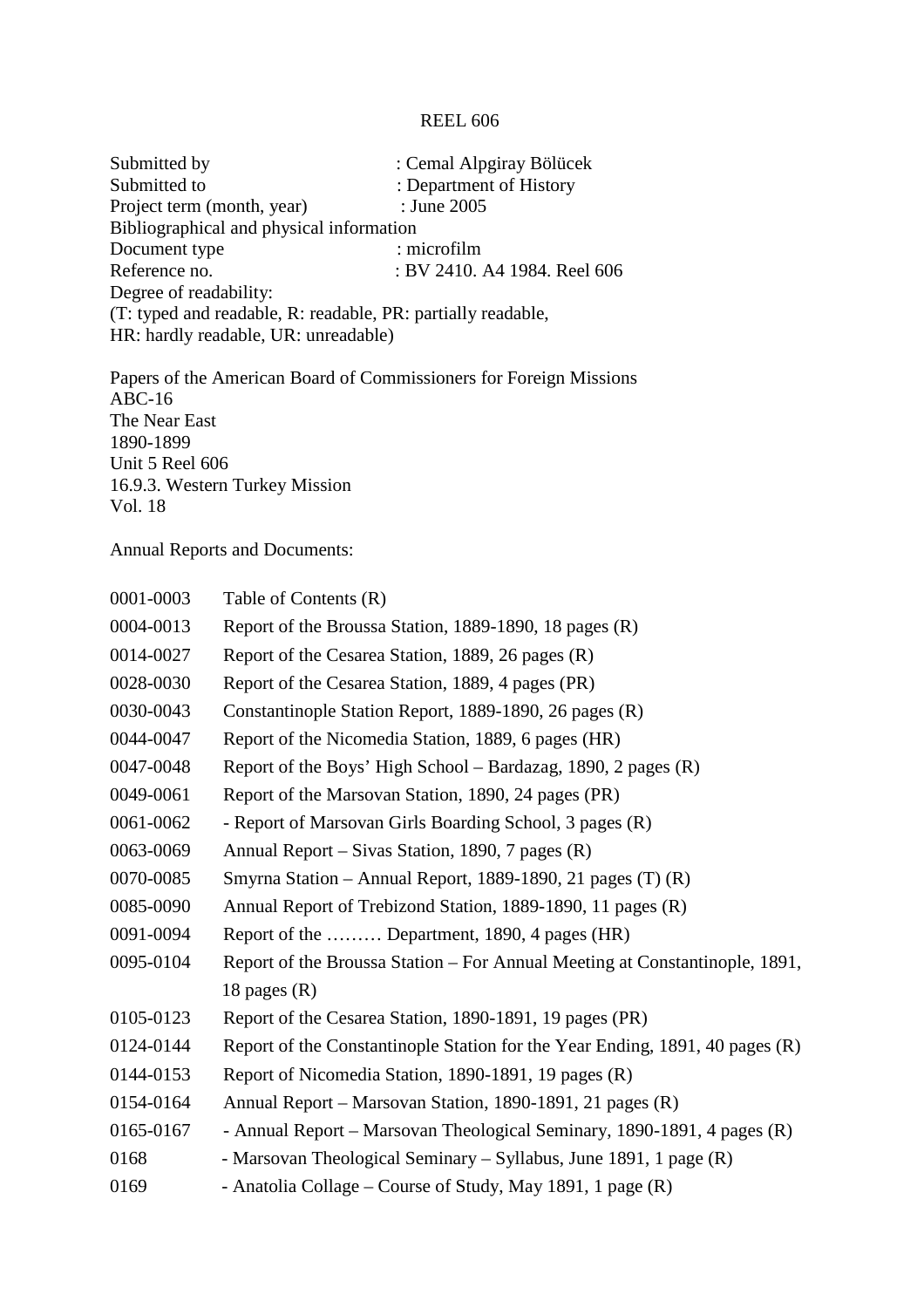- 0170-0178 Annual Report Sivas Station, 1891, 9 pages (T)
- 0179-0188 Smyrna Station Annual Report, 1890-1891, 18 pages (R)
- 0189-0192 Report of the Greek Evangelical Alliance, 1890, 6 pages (PR)
- 0192-0198 Annual Report of Trebizond Station, 1890-1891, 12 pages (PR)
- 0198-0206 Report of the Brousa Station, 1891-1892, 16 pages (PR)
- 0207-0229 Report of Cesarea Station, 1891, 23 pages (PR)
- 0230-0231 American College for Girls Report of the President, 1892, 2 pages (T)
- 0232-0239 Report of Constantinople Station, 1891-1892, 15 pages (T)
- 0241-0263 Annual Report Marsovan Station, 1891-1892, 23 pages (R)
- 0264-0265 Announcement for Anatolian College Examination and Commencement, June 1892, 2 pages (PR)
- 0266-0269 Sivas Station Annual Report, 1892, 6 pages (R)
- 0269-0278 Report of Smyrna Station, 1891-1892, 18 pages (PR)
- 0279-0287 Report of the Greek Evangelical Alliance, 1891-1892, 12 pages (R)
- 0287-0292 Annual Report of Trebizond Station, 1891-1892, 11 pages (PR)
- 0293-0307 Report of Broussa Station For Annual Meeting at Constantinople, 1893, 15 pages  $(R)$
- 0308-0311 American School for Girls Broussa [annual report], 1893, 7 pages (PR)
- 0312-0317 The Educational Work in the Brussa Station [report], 1893, 10 pages (PR)
- 0317-0330 Annual Report of Cesarea Station, 1892, 27 pages (R)
- 0331-0332 Second Annual Report of the Cesarea Dispensary, 1892, 3 pages (T)
- 0333-0356 Report of the Constantinople Station, 1893, 46 pages (R)
- 0357-0368 Report of the American College for Girls, 1893, 12 pages (T)
- 0369-0381 Report of the Marsovan Station, 1893, 24 pages (HR)
- 0381-0387 Report of Committee in regard to work among Greek-speaking Greeks, 1893, 12 pages (PR)
- 0387-0391 Sivas Station Report, 1892-1893, 8 pages (R)
- 0391-0394 "A Tour in Sivas Villages," by A. W. Hubbard, July 10, 1893, 7 pages (R)
- 0395 A letter from A.W. Hubbard to Dr. Smith (July 31, 1893), 1 page (R)
- 0396-0410 Report of Smyrna Station, 1892-1893, 23 pages (R)
- 0410-0418 Report of the Greek Evangelical Alliance (including an annual balance sheet), 1892, 14 pages (R)
- 0419-0424 Annual Report of Trebizond Station, 1892-1893, 10 pages (R)
- 0424-0426 Trebizond Annual Report, 1892-1893, 4 pages (HR)
- 0426-0432 [unreadable pages]
- 0432-0440 Report of the Broussa Station, 1893, 16 pages (PR)
- 0440-0459 Report of Cesarea Station, 1893-1894, 20 pages (R)
- 0460-0461 Catalogue of the Cesarea Kindergarten, January 1894, 3 pages (R)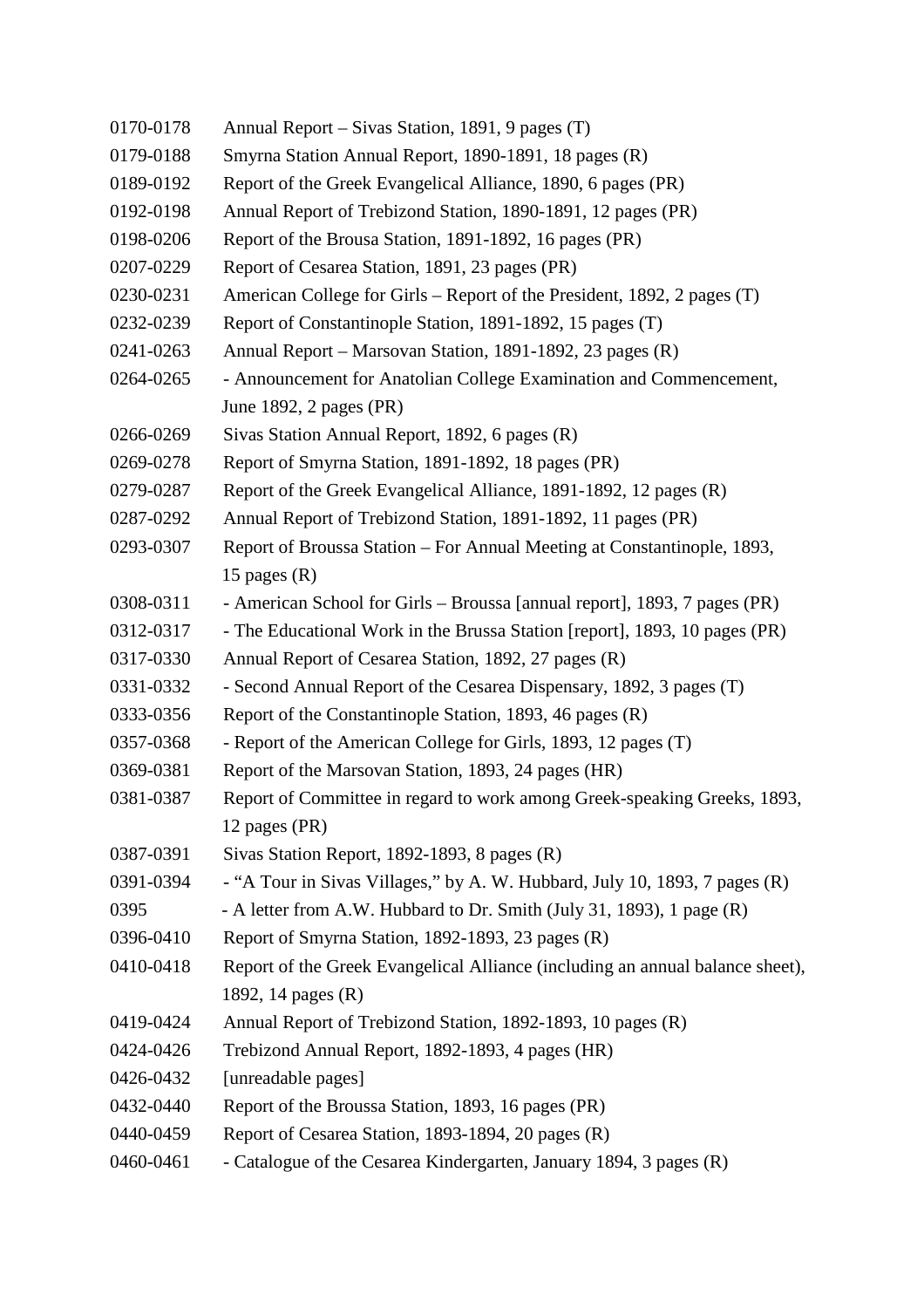| 0462-0476 | Report of Constantinople Station, 1893, 29 pages (PR)                        |
|-----------|------------------------------------------------------------------------------|
| 0477-0483 | Report of Marsovan Station, 1893-1894, 7 pages (T)                           |
| 0484-0490 | Annual Report of Sivas Station, 1893-1894, 11 pages (R)                      |
| 0492      | - Boys' School Memorandum, 1 page (R)                                        |
| 0493-0500 | Smyrna Station Annual Report, 1893-1894, 8 pages (T)                         |
| 0501-0506 | Annual Report of the Trebizond Station, 1893-1894, 11 pages (R)              |
| 0507-0514 | Report of Broussa Station for the Annual Meeting of the Western Turkey       |
|           | Mission at Constantinople, May 15, 1895, 14 pages (R)                        |
| 0515-0527 | Annual Report of Cesarea Station, 1894, 25 pages (R)                         |
| 0528-0557 | Report of the Constantinople Station for the Year Ending, 1895, 30 pages (T) |
| 0558-0559 | - American College for Girls - Constantinople [annual report], May 14, 1895, |
|           | 2 pages $(T)$                                                                |
| 0560-0569 | Annual Report – Marsovan Station, 1894-1895, 10 pages (T)                    |
| 0570      | - Annual Report of the Mission Theological Seminary - Marsovan, 1894-1895,   |
|           | 1 page $(T)$                                                                 |
| 0571      | - Course of Study of Marsovan Girls' Boarding School, 1 page (R)             |
| 0572-0577 | Report of Sivas Station, 1894, 11 pages (PR)                                 |
| 0578-0584 | Smyrna Station Annual Report, 1894-1895, 12 pages (R)                        |
| 0585-0592 | Annual Report of Trebizond Station, 1894-1895, 14 pages (R)                  |
| 0593-0604 | Annual Report of Cesarea Station, 1895, 22 pages (PR)                        |
| 0604-0618 | Report of the Constantinople Station for the Year Ending, 1896, 29 pages (R) |
| 0619-0626 | - Nicomedia Section of the Constantinople Station Report, 1896, 15 pages (R) |
| 0627-0636 | Report of Marsovan Station, 1896, 10 pages (T)                               |
| 0637-0645 | Report of the Smyrna Station, 1895-1896, 17 pages (PR)                       |
| 0646-0648 | - High School for Boys – Smyrna Annual Report, 1895-1896, 4 pages (R)        |
| 0648-0651 | - Report of the American School for Girls – Smyrna Session, 1895-1896,       |
|           | 6 pages $(R)$                                                                |
| 0651-0661 | Annual Report of Trebizond Station, 1895-1896, 21 pages (PR)                 |
| 0662-0669 | Report of Broussa Station, 1896-1897, 15 pages (R)                           |
| 0670-0675 | Report of Cesarea Station, 1896-1897, 11 pages (R)                           |
| 0676      | Report of the Constantinople Station, 1896-1897, 21 pages (T)                |
| 0697      | - Monthly Report of Scriptures Issued by the American Bible Society from the |
|           | Bible House – Constantinople, 1896, 1 page $(R)$                             |
| 0698-0720 | Marsovan Station Report, 1897, 22 pages (T)                                  |
| 0721-0724 | Report of Sivas Station, 1896, 7 pages (R)                                   |
| 0725-0731 | Annual Report – Smyrna Station, [date unavailable] (R)                       |
| 0732-0739 | certain notes about Greek villages including Fatsa region, 8 pages (HR)      |
| 0740-0752 | Report of Brousa Station, 1897-1898, 13 pages (T)                            |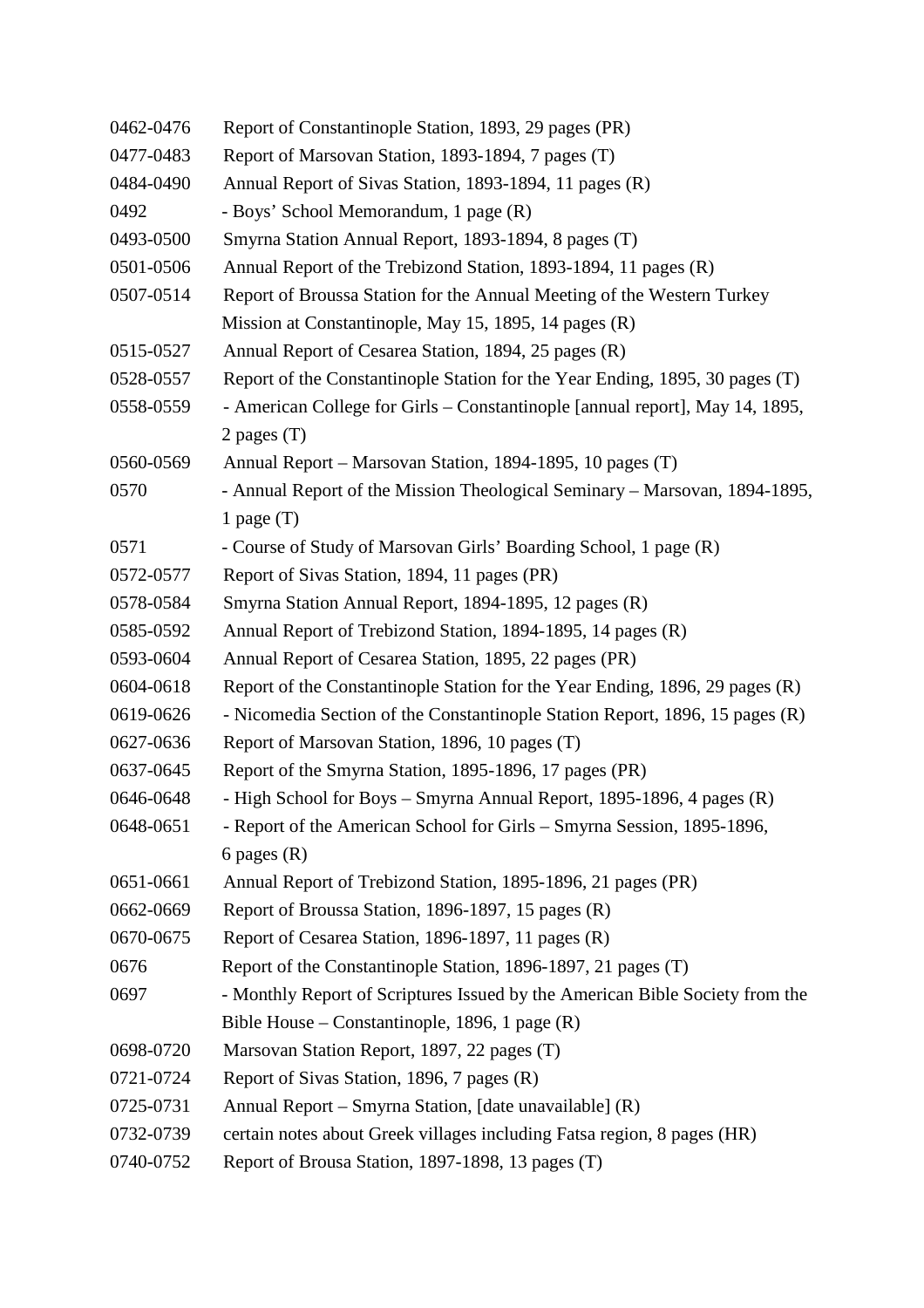| 0753-0760 | Semi-annual Report of Cesarea Hospital (including financial statements and a |
|-----------|------------------------------------------------------------------------------|
|           | letter from J. L. Fowle to Dr. Smith), 9 pages (T) (PR)                      |
| 0761-0778 | Report of Constantinople Station, 1897-1898, 18 pages (PR)                   |
| 0779-0787 | - The Nicomedia Portion, 8 pages (T)                                         |
| 0787-0788 | - The Bardezag Orphanage for Boys, 1897-1898, 2 pages (T)                    |
| 0788-0790 | - Bithynia High School Annual Report, 1897-1898, 3 pages (T)                 |
| 0791-0799 | Marsovan Station [annual report], 1897-1898, 9 pages (R)                     |
| 0800-0802 | Report of Sivas Station, 1898, 5 pages (R)                                   |
| 0803-0807 | - Report of the Orphanage in Sivas, 1897, 5 pages (HR)                       |
| 0808-0817 | Smyrna – Western Turkey Mission Report, 1897-1898, 18 pages (PR)             |
| 0818-0824 | Annual Report of Trebizond Station, 1897-1898, 7 pages (PR)                  |
| 0825-0834 | Brousa Station Report, 1898-1899, 10 pages (T)                               |
| 0835-0860 | Report of the Cesarea Station, 1899, 26 pages (PR)                           |
| 0861-0884 | Report of the Constantinople Station, 1898, 24 pages (PR)                    |
| 0885-0887 | Annual Report of Cesarea Hospital, 1898, 4 pages (T)                         |
| 0888-0889 | The Bardezag Orphanage for Boys – Bardezag – Nicomedia, 2 pages (UR)         |
| 0890-0891 | - an anonymous letter about the Bardezag Orphanage, 1898, 2 pages (PR)       |
| 0892-0911 | Report of Marsovan Station [date unavailable], 15 pages (T) (R)              |
| 0912-0929 | Report of Sivas Station, 1898-1899, 19 pages (PR)                            |
| 0930-0936 | Smyrna Station Annual Report, 1898-1899, 7 pages (T)                         |
| 0937-0946 | Annual Report of the Trebizond Station, 1898, 10 pages (T)                   |
| 0947-0955 | Annual Report of Cesarea Station, 1899, 17 pages (PR)                        |
| 0956-0957 | Annual Report of Cesarea Hospital, 1899, 4 pages (T)                         |
| 0958-0966 | Annual Report of Constantinople Station, 1899-1900, 16 pages (PR)            |
| 0966-0974 | - "Silent Preachers of the Turkey Missions," Henry Otis                      |
|           | Dht, Constantinople, 1899, 9 pages (T)                                       |
| 0975-0988 | Report of Marsovan Station [date unavailable], 13 pages (PR)                 |
| 0989-0996 | Report of Sivas Station, 1899, 15 pages (PR)                                 |
| 0997-1001 | Smyrna Station Annual Report, 1899-1900, 5 pages (T)                         |
| 1002-1005 | Annual Report of Trebizond Station, 1899-1900, 4 pages (T)                   |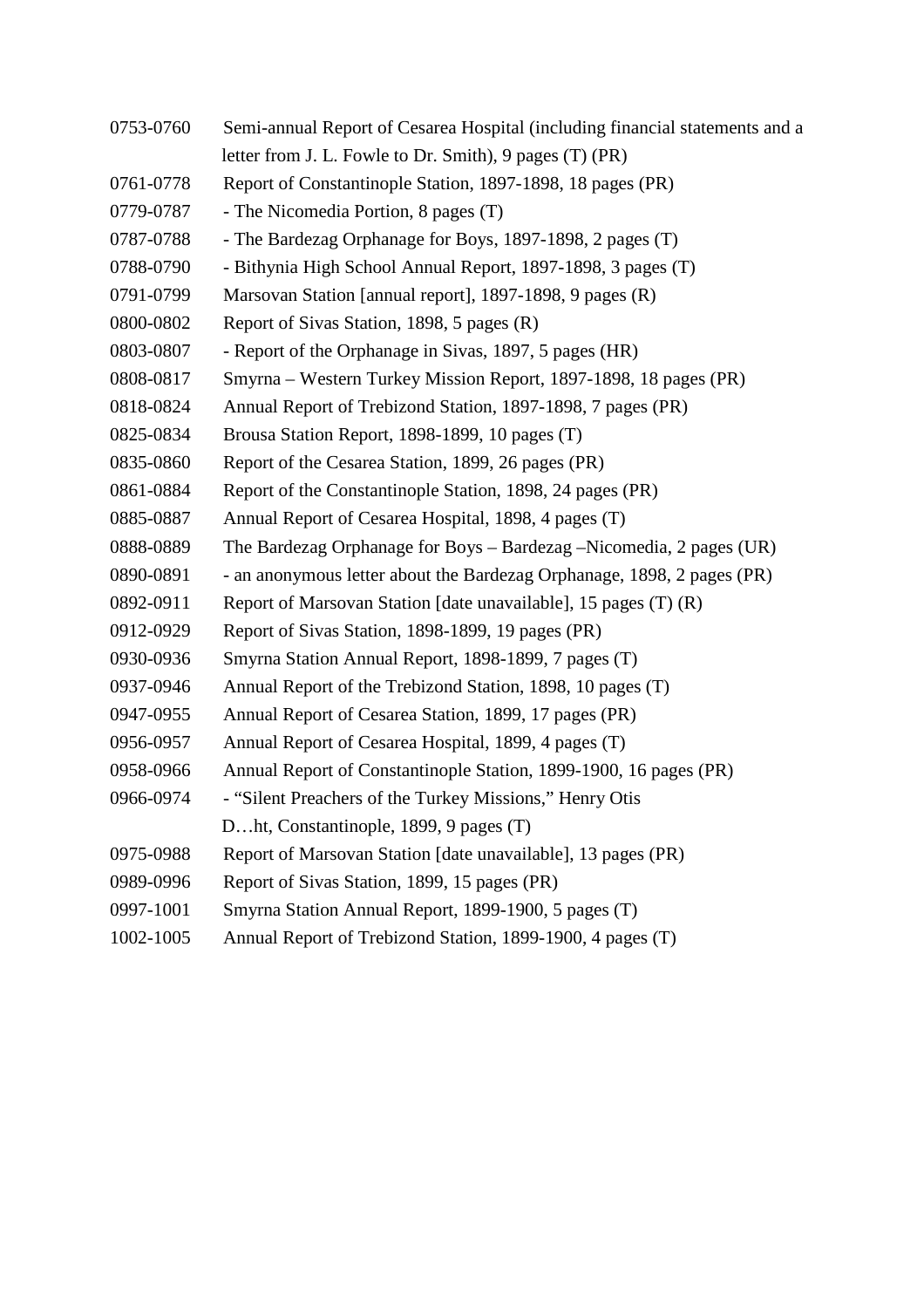## SUBMITTED BY: Bahar Gursel

SUBMITTED TO: Department of History

PROJECT TERM: June 1999

## BIBLIOGRAPHICAL AND PHYSICAL INFORMATION

## DOCUMENT TYPE: Microfilm

REFERENCE NUMBER: BV 2410.A4 1984 Reel 607

DEGREE OF READIBILITY: Documents (partially readable), minutes (hardly readable), tabular views (readable)

#### **CONTENT**

Unit 5 volume 19 16.9.3: Western Turkey Misssion

### **DOCUMENTS**

### I-LETTERS

- 1. From Edward Riggs and F. English to Rev. Judson Smith, date: June 4, 1890 18-25
- 2. From Joseph Greene to Rev. J. Smith, date: June 1, 1891, received: june 25 26-32
- 3. Frm W. F. English to the head of mission, date may, 1891, partially readable, 41-42
- 4. From Constantinople, date: May 27, 1892, unreadable, 54-59
- 5. From Mary Patrick and Gr. F. GArrick to Rev. J. Smith, date: may 27, 1895, 115-119
- 6. From G. F. Harrick , unreadable, 121-122
- 7. From Mary Perry, Constantinople, date: May 23, 1899, hardly readable, 134-140
- 8. From W.W. Peel to Rev. J. Smith date: july 11, 1895, 403-404
- 9. From G. F. Harrick to his brother mr. Harrick, date: Nov 19, 1898, rec.: dec 14, 450
- 10. From Cha. H. Brooks, Wm. F. English to Rev. J. Smith, date: June 1, 1899, rec.: june 24534-537
- 11. From J. K. Greene and Hary Drough to rev. J. Smith, date: May 31, 1899, rec.: June 24, hardly readable, 544- 547

12-From J. K. Greene and W. W. Peel to Rev. J. Smith, date: June 1, 1899, rec.; june 16, hardly readable, 548-550

13-translation of a letter from a Greek colpolter to Mr. Dwight, date: jan 3, 1896, 594

14-From K. Tashchian and K. Dombalian to Rev. J. Smith, Date: feb 1, 1896, rec.: feb 25, 595-597

15-To Philip Currie, date: march 30, 1896, rec.:april 22, unreadable, 602-603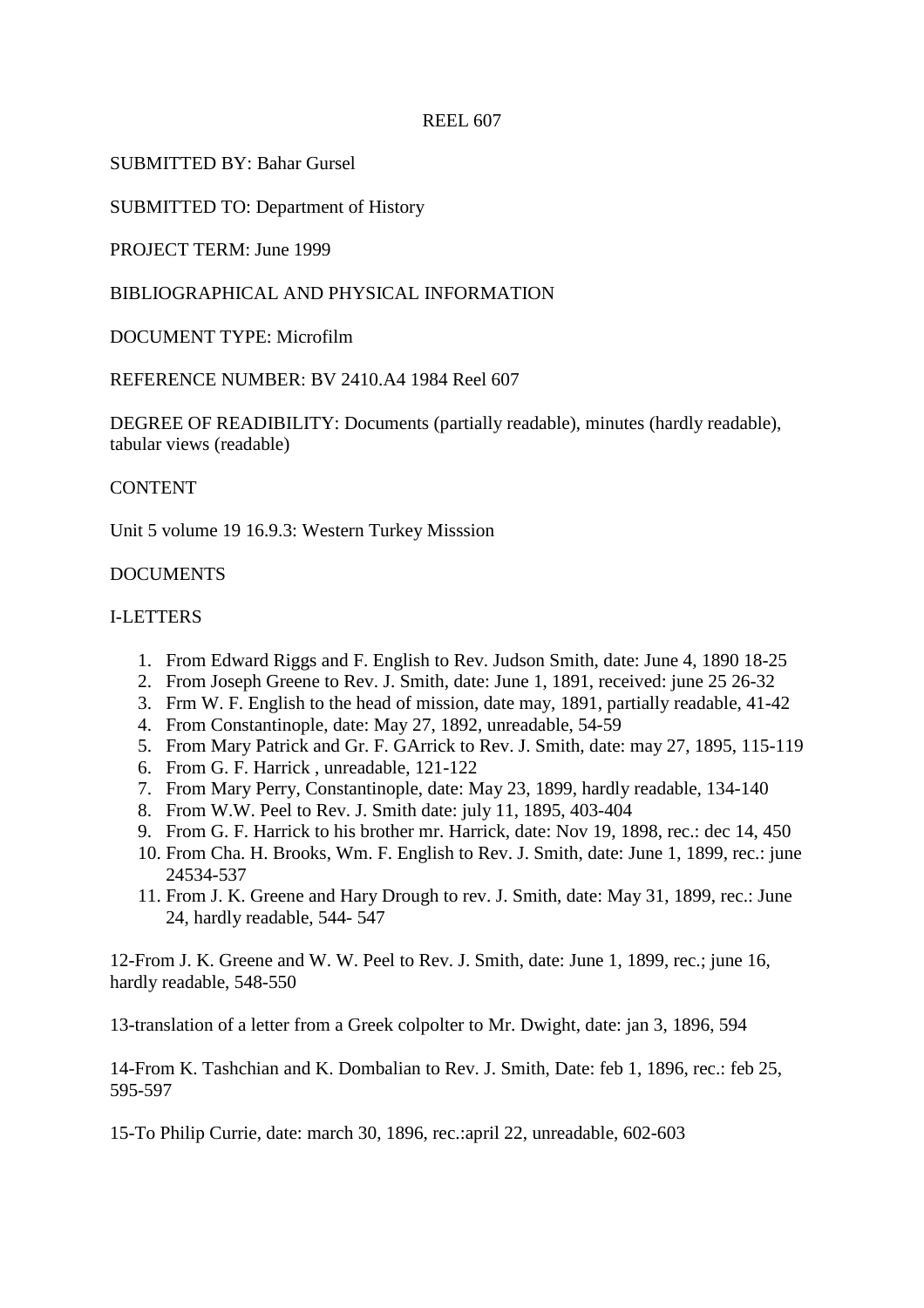16-From mr. Olney to to M. O. Dwight, (copy of correspondence), date: dec 31, 1896, rec.:feb 1, 604-606

17-From Edward and Sarah Riggs, Charles G. and Myra P. Tracy, G.E. and Esther White and Francis G. Gage to Rev. J. Smith, date: march 4, 1897, rec.:june 30, 607-609

18-From G.E. White and Francis C. Gage to Rev. J. Smith, date: oct 19, 1897, rec.: nov 13, 620

From P. M. Noughton to Rev. J. Smith, date: sept 16, 1898, rec.: oct 6

19-To Mr. Tracy, date: march 29, 1892, unreadable

20-From Mr. Tracy to Mr. Herrick, date: aaug 9, 1892, rec.: aug 10, hardly readable

21-From Herrick, Smith, Riggs and White, (translation, Anatolia College), date: feb 5, 1893, rec.: may2

22-To Rev. J. Smith, date: sept 30, 1895, partially readable

23-To Rev. J. Smith, date: dec 7, 1895, rec.: jan 6, 1896, partially readable

24-From Dwight to A. W. Farrell, date: jan 4, 18

25-From Dwight , date: may 27, 1899, rec.: apr 4

**ESTIMATES** 

1-Esstimates of Anatolia College, unreadable, 141-142

- 2-Estimates of western misssion, 1890, partially readable, 143-154
- 3-Estimates of 1892, readable, 188-203
- 4-Estimates for Anatolia College 1892-1893, hardly readable, 253-255
- 5-Estimates of 1894, readable, 276-288
- 6-Estimates for 1895, readable, 307-321
- 6-Estimates for 1896, readable, 340-354
- 8-Estimates for 1897, readable, 355-367
- 9-Estimates for 1898, 403
- 10-Estimates for 1899, rec.: aug 22, 1898, hardly readable, 433-449
- 11-Estimates for 1900, hardly readable, 487-50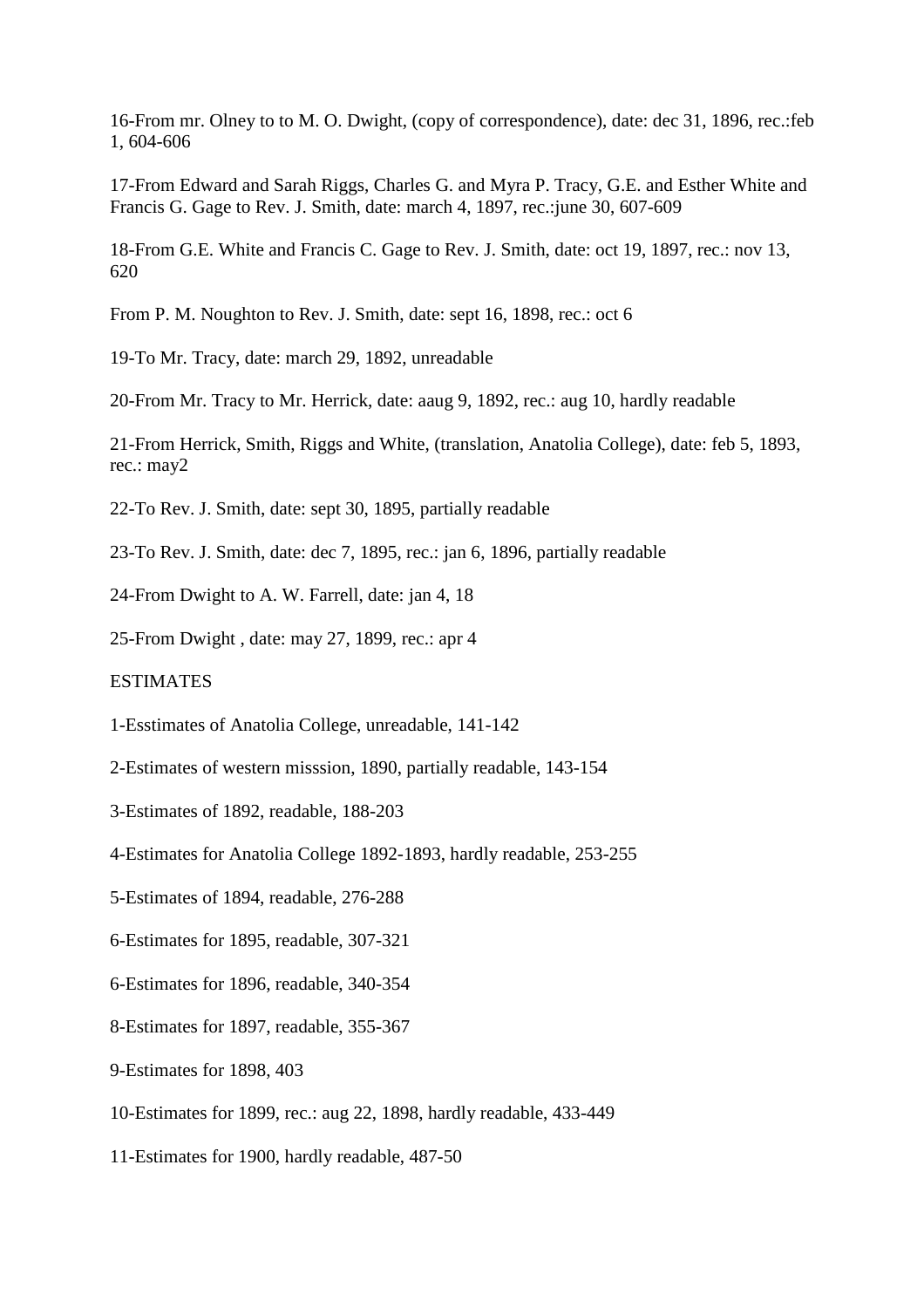#### FINANCIAL STATMENTS

1-1899-1900, 1900-1901, 503-506

2-Cesarea, about june 1854, date: dec 31, 1899, 506-509

3-Constantinople, about 1831, date: dec31, 1899, 510-513

4-Nicomedia, date: aug 1, 1900, 514-517

Marsovan, about 1852, date: may 1900, 518-521

6-Sivas, about 1857, date: dec 31, 1899, 522-525

7-Smryna, date: june, 1900, 526-529

8-Central Turkey Mission, 1899, partially readable, 530-533

#### MEMORANDUM

1-Memorando for travellers to Constantinople, partially readable, 6621

Memorandum A, B, C, D, E, date: feb 2, 1893, filed: apr 19, 37 pages, hardly readable

3-Memorandum of Kachian and Somoian, date: march 31, 1893, rec.: may 20, hardly readable, 4 pages

4-Special supplementary memorandum from G. Harrick, date: apr 19, 1893, partially readable, 7 pages

5-From C. A. S. Dwight, private memorandum on schools, Constantinople, date: jan 4, 1896, rec.: apr 14

NEWS NOTES

News notes starting with Volume 10, number 31, date: march 4, 1890 ending with april 1, 1897, partially and hardly readable

### OTHER DOCUMENTS

1-Technological seminary, Constantinople, june 3, 1893, 79-80

2-Circular notes, Trebizond, 1892, unreadable, 224-230

3-Report of the committee of investigaton onto the rcent troubles in Trebizond church and community, 538-543

4-Translation of instructions issued by the Sublime Porte in reference to schools and chapels, date: may 3, 1892, 573-574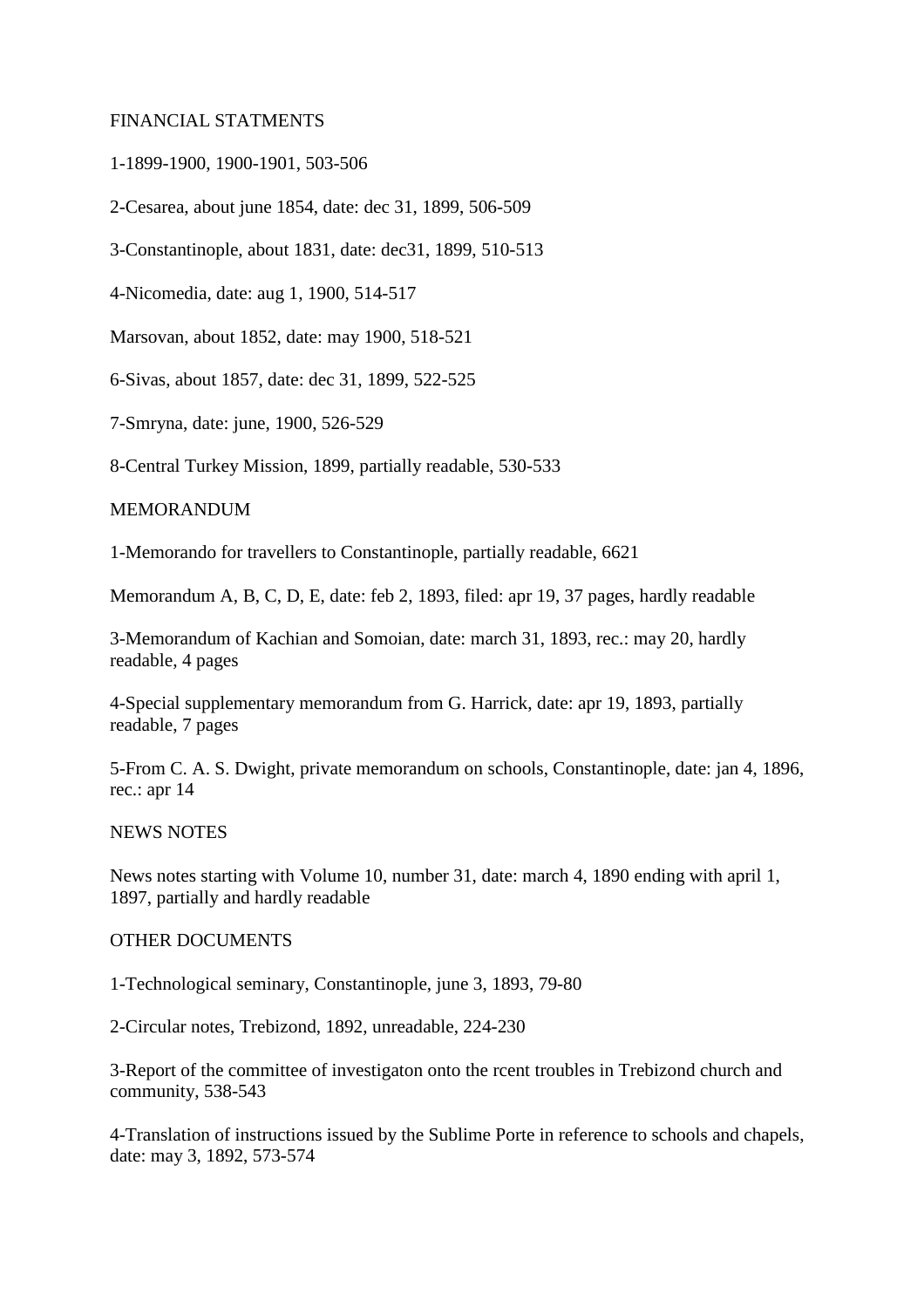5-From executive committee in Bithnyia: Henry O. Dwight, George F, Harrick and J.K. Greene, rec.: june 14, 1892

6-Document, Marsovan, from G. F. Harrick and C. Greene, date: aug 9, 1892

7-The Armenian Prisoners, rec.: dec 21, 1893, partially readable, 583-587

8-The Church at Gedik Pasha, Stamboul, rec.: oct 21, 1895, 591-593

9-A voice from the valley of the shadow of death, date: nov 3, 1896, 597-601

10-Concerning work for orphans, from G. Harrick, Dwight and D. Marden, date: june 10, 1897, 601

11-The massacre of Sivas, hardly readable

12-Through the western Turkey mission, Sivas, from Mary H. Perry and G. Harrick, date: june 30, 1897, rec.: july 26

13-Marsovan Theological Seminnary, june 1897, partially readable

14-From Rachoian and Farchian, Anatolia College, Marsovan, partially readable

15-Cooperation in Anatolia College, from C. C. Tracy, date: may 27, 1892, 647-657

Anatolia College Directors Statement, july 1892, rec.: nov 1, hardly readable, 665-672

17-Plan of Girls Boarding School, Marsovan 1892, date: feb 13, 1893

18-Missionaries of Marsovan, hardly readable, 14 pages

19-Paper copy, Marsovan , date: feb 3, 1893, filed: apr 19, hardly readable

20-Plan of Premises of the ABCFM Station at Marsovan, date: aug 28, 1893, partially readable

Plan of Girls Boarding School, Marsovan, rec.: june 23, 1894

22-Report from Tracy White, Anatolia College, Marsovan, date: june 1897 3 pages

23-Document, Marsovan, date: feb 17, 1896, hardly readable

24-Massacres in Armenia, date: march 25

25-Armenian Horrors, date: sept 15, 1895

26-Copy from The Evening Post, date: oct 22, 1896

27-Summary of the account of the Armenian Relief Funds, Sivas, date: april 13, 1900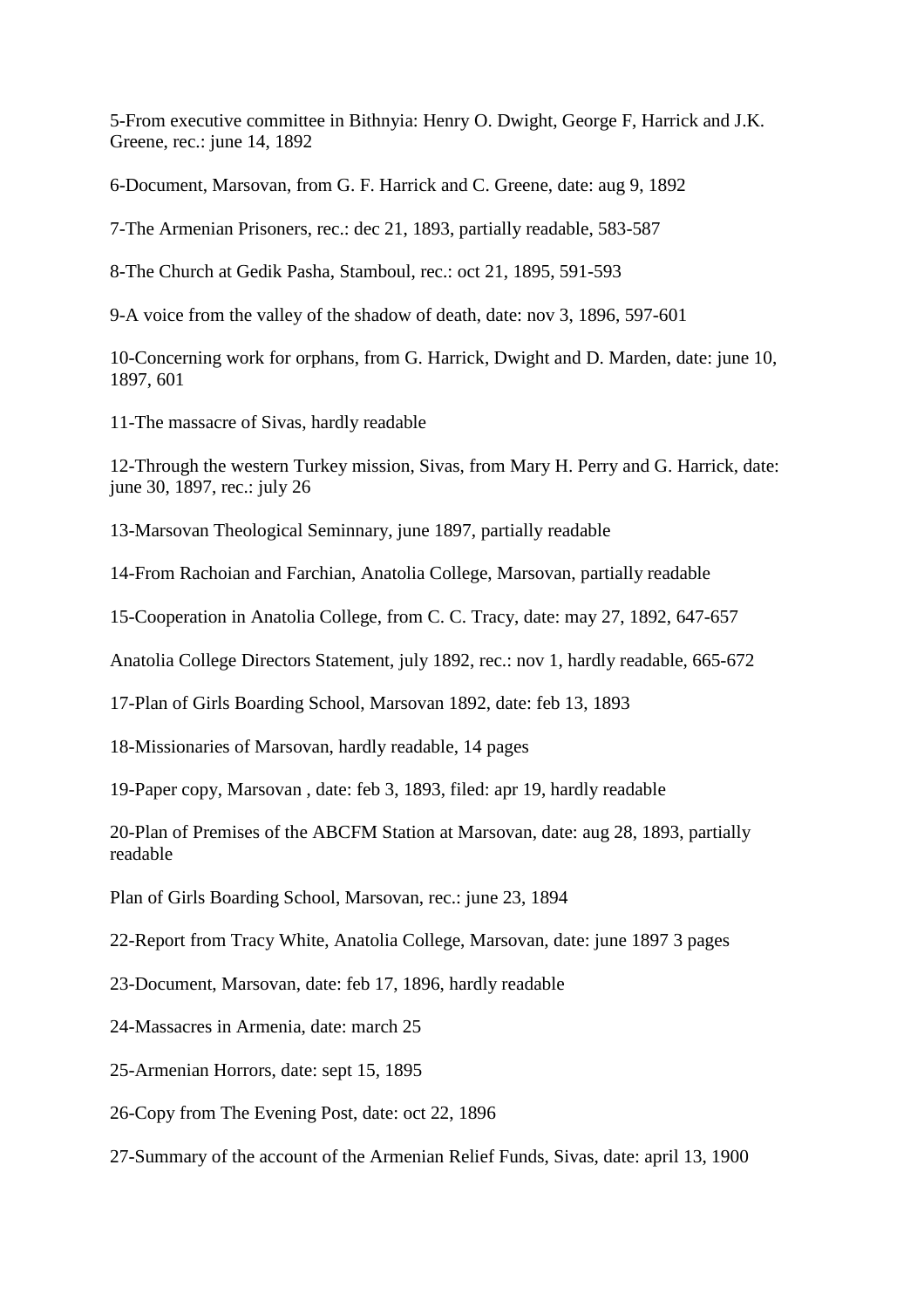## MINUTES

1-May 30-june 1, 1891, 32-38

2-May 17-27, 1892, 44-51

3-May 23-June 5, 1893, 61-76

4-May 1894, 85-101

5-May 15-23, 1895, 102-113

6-Minutes of the  $50<sup>th</sup>$  annual meetings, 124

7-July 1897, 125-130

8-Minutes of the 58th meeting, may 17, 1899, 131-133

# TABULAR VIEWS

Tabular views of Brubsa, Cesarea, Constantinole, Nicomedia, Marsovan, Sivas and Trabzon with tabular view summaries from the year 1891 to 1897 from pages 168 to 432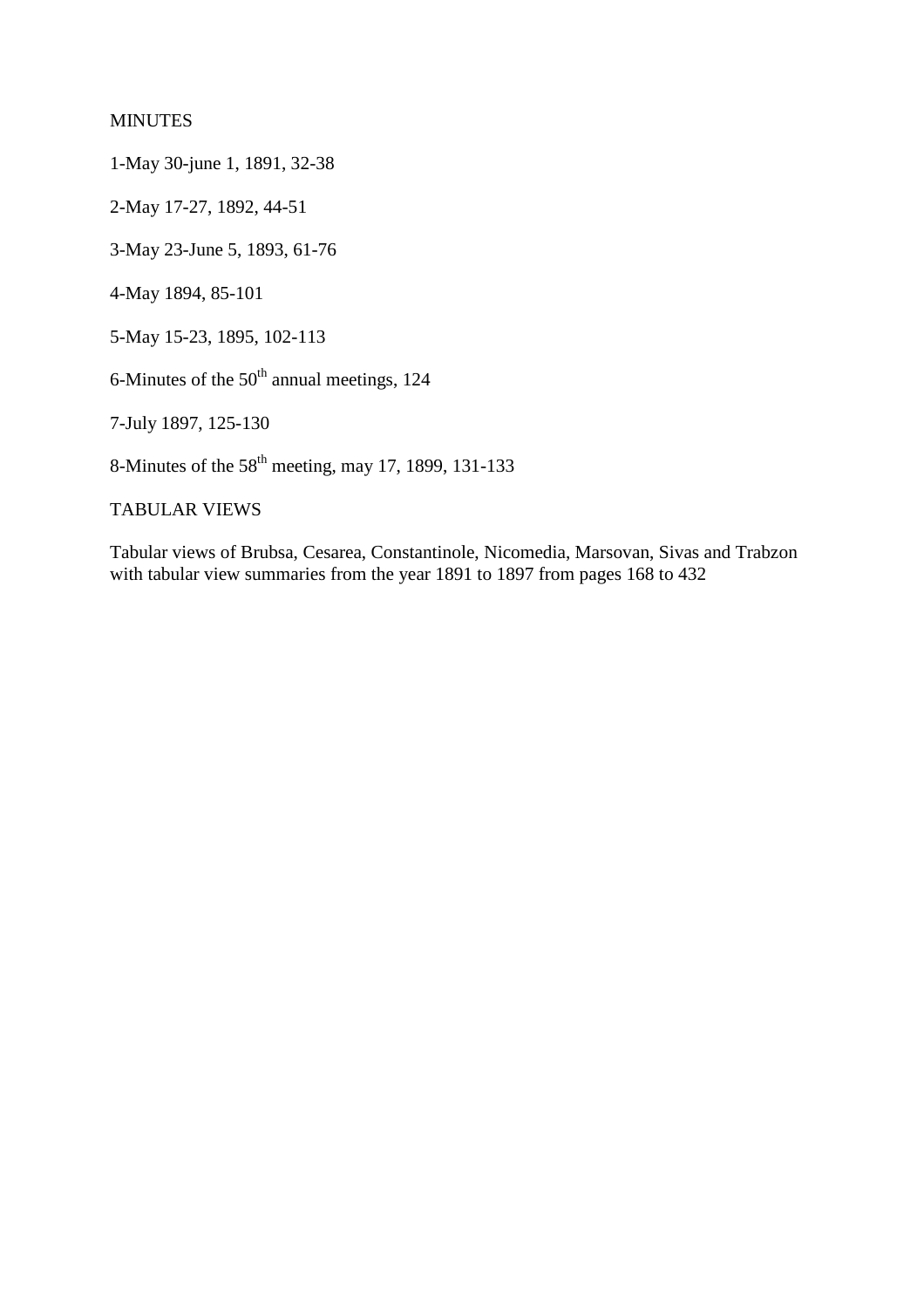SUBMITTED BY: Bahar Gursel

SUBMITTED TO: Department of History

PROJECT TERM: July 1999

BIBLIOGRAPHICAL AND PHYSICAL INFORMATION

DOCUMENT TYPE: Microfilm

REFERENCE: BV 4210.A4 1984 Reel 608

DEGREE OF READIBILITY: Letters (partially readable

CONTENT: In this document there are letters written by different people. These letters are in chronological order and there are also two cable messages

I. LETTERS

1-Rev. Theodore A. Badwin 1-25

Sent to Rev. Judson Smith between the dates Brusa july 20, 1889- Brusa, August 19, 1895

Readable and hardly readable, pp. 1-90

2-Mrs. Mathuilda J. Baldwin 26

Sent to Rev. Judson Smith, July 26, 1892

Hardly readable, pp. 91-95

3-Miss A. M. Barker 27-38

Sent to Rev. J. Smith between the dates March 29, 1894-March 12, 1896

Hardly readable and readable

pp. 96-125

4-Rev. H. B. Barnum 39-85

Sent to Rev. J. Smith between the dates from Constantinople, March 29, 1890-October 14, 1899

Hardly readable

pp. 126-214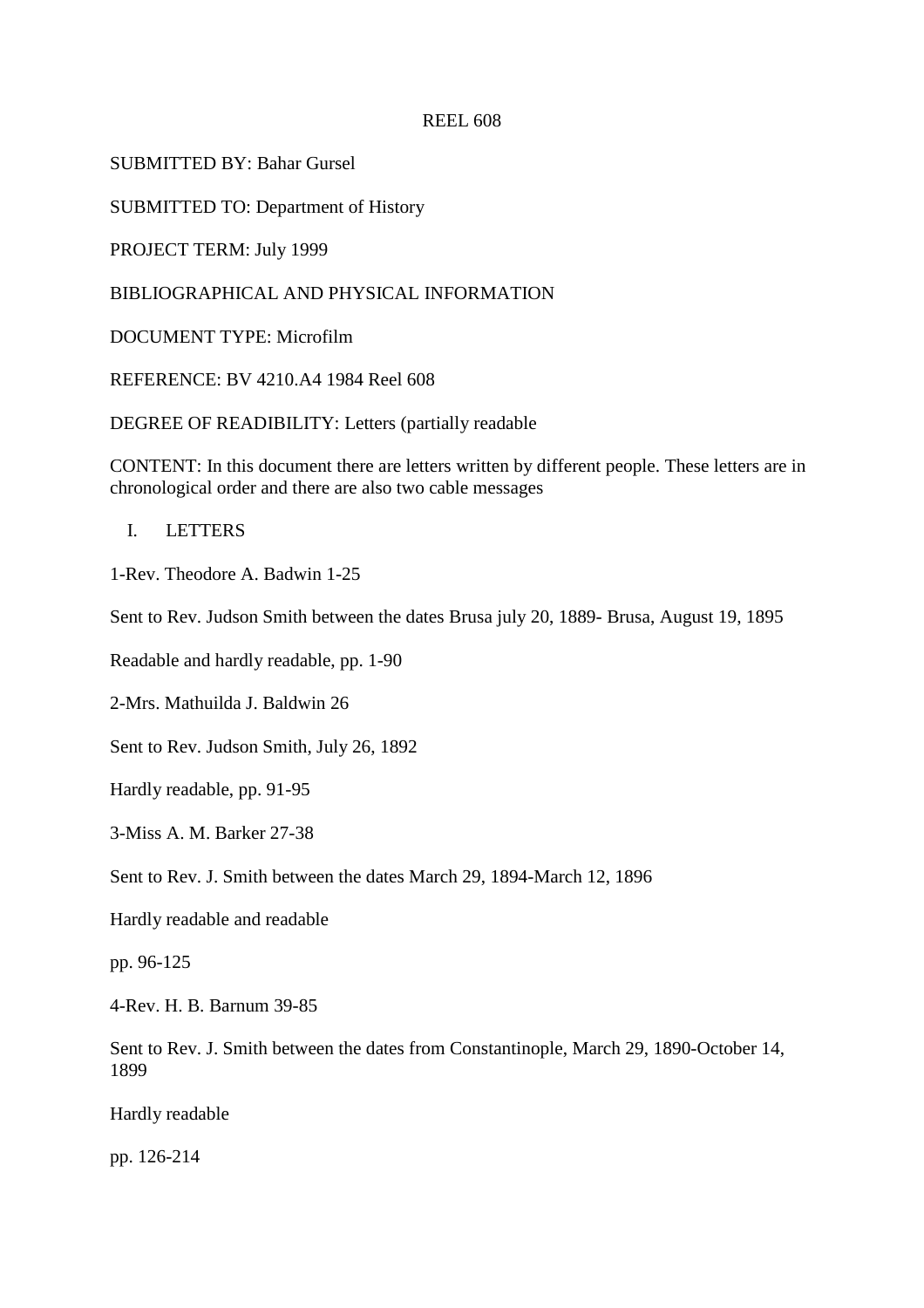5-Rev. Lyman Bartlett 86-198

• To Rev. J. Smith Springfield, Mass, january 7, 1890- October 21, 18

### Partially readable

• To J. L. Barton, D.D. May 2-may 17 1898

#### Readable

\*To Rev. C. H. Daniels, May 24 1898-June 8, 1898

#### Readable

• To J. L. Barton Medford, June 10, 1898

### Readable

• To C. H. Daniels Medford, June 17, 1898

### Readable

• To J. L. Barton between June 20-July 6 1898

# Readable

• To Rev. J. Smith from New York, July 29, 1898

#### Readable

• To J. L. Barton from Springfield, August 4, 1898

### Partially readable

• To Re. J. Smith, from Springfield, August 8, 1898- Smryna, February 6,1899

## Readable

### pp. 214-462

- 6-Mrs. Gormelia G. Bartlett 199-202
- To Rev. J. Smith, from Northfield, May 8, 1890-Smyrna, June 13, 1891

### Hardly readable

### pp. 463-475

7-Miss Aellie S. Bartlett 203-222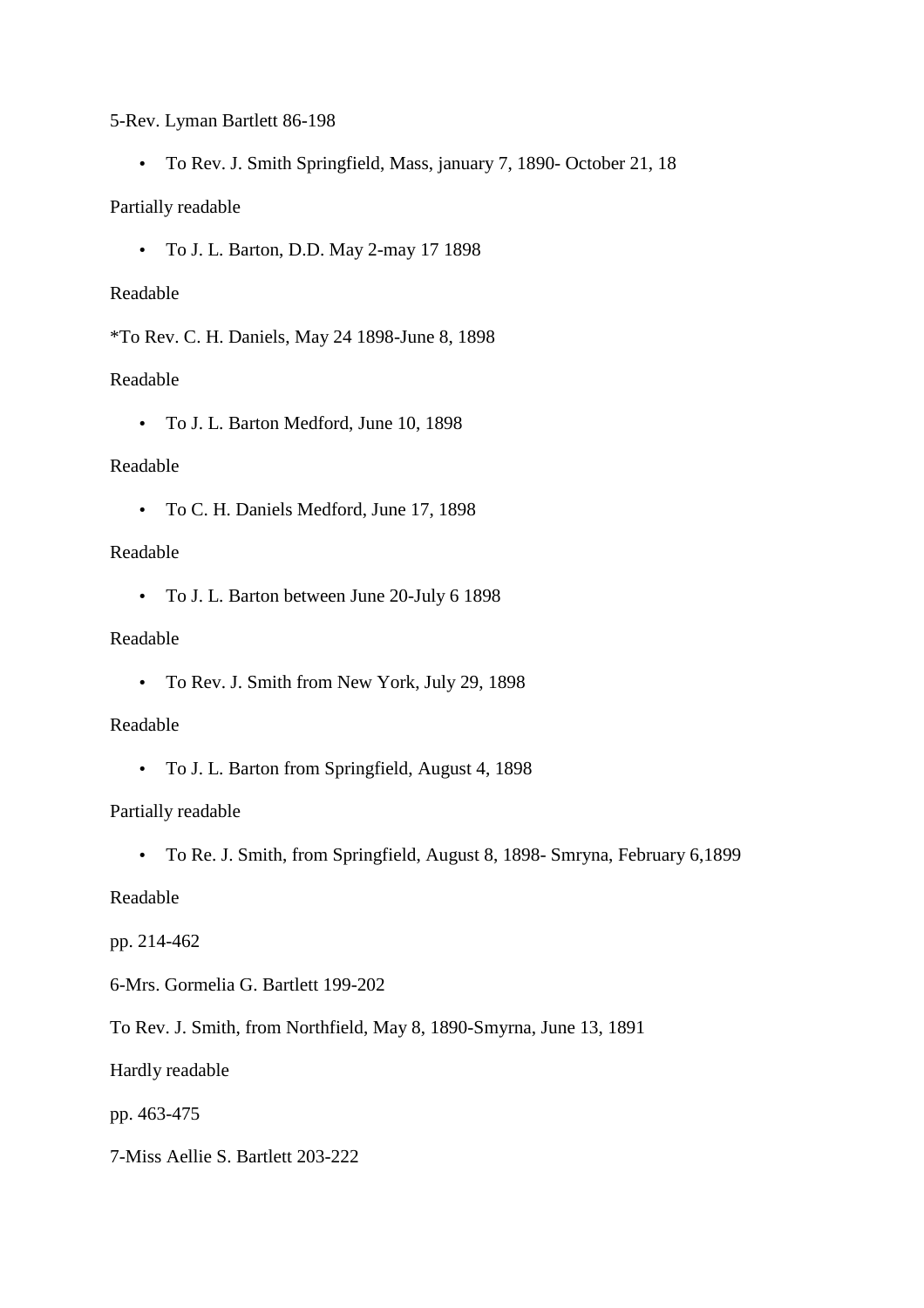• To Rev. Smith, from Medford April 21, 1890-Boston, June 9, 1897

Partially readable

• To Rev. Daniels, from Springfield, August 4, 1898-August 28, 1898

Partially readable

• To Rev. J. Smith, from Springfield, November 14, 1898- Smyrna, February 6, 1899

Hardly readable

pp. 476-534

8-Mrs. Isabella H. P. Bliss 223-224

• To Mr. And Mrs. Clark, Scufari, May 13, 1892

Readable

• To Rev. Smith, Scufari, July 29, 1892

Readable

• There are two copies for these letters.

pp. 535-550

9-Mrs. Mary E. Brewer 225-239

• To Rev. Smith, Sivas, May 31, 1890-Oct 27, 1897

Partially redable

• To Rev. Barton, Sivas, April 13, 1898

Readable

• To Rev. Smith, Northfield, August 2, 1899-Turkey, November 9, 1899

Readable

pp. 551-587

10-Rev. Charles H. Brooks 240-249

To Rev. Smith Constantinople, February 27, 1890-May 6, 1892

Readable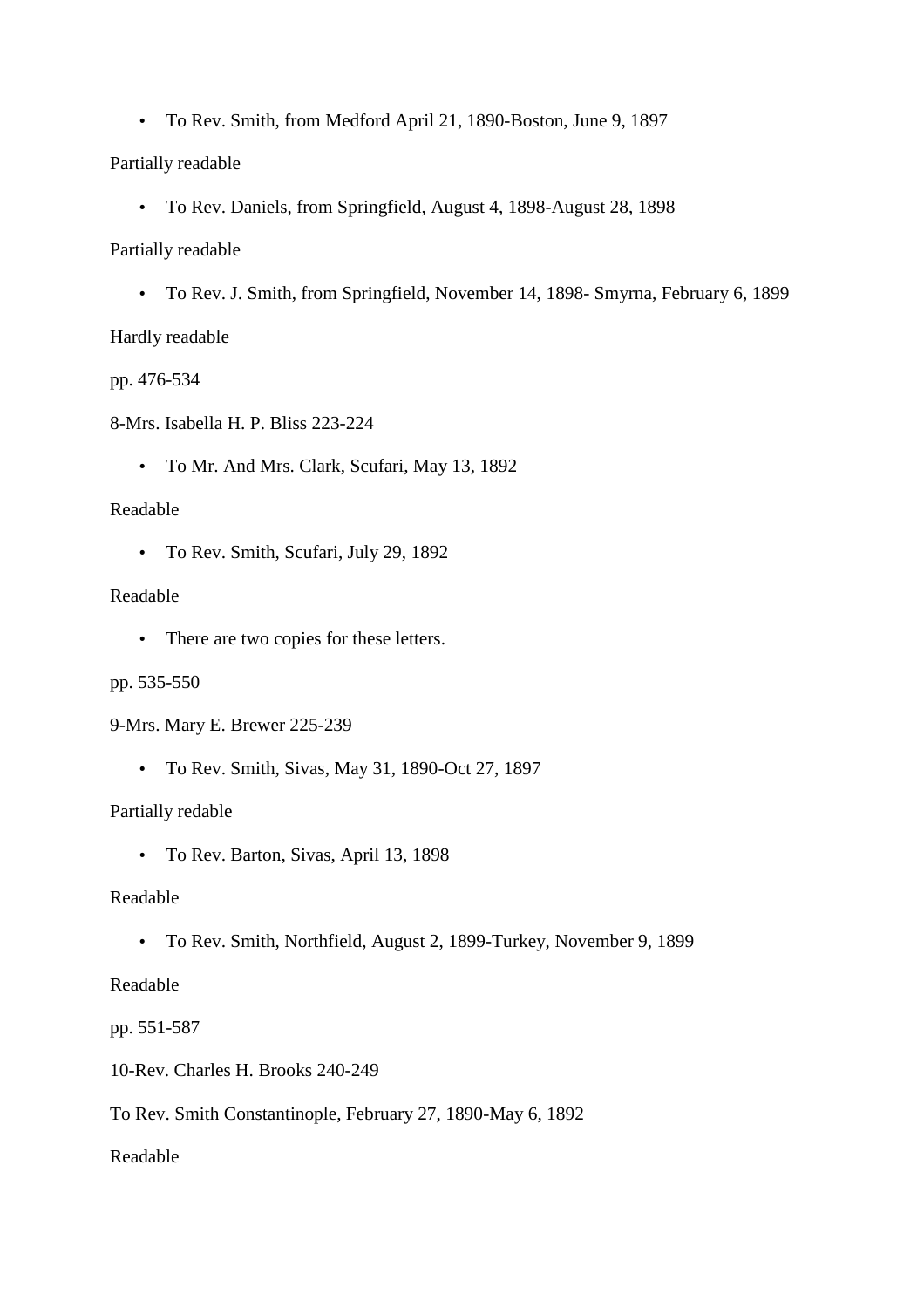#### pp. 588-605

11-Miss Fannie E. Burrage 250-257

To Rev. Smith, Chicago, 18..-Yalas, January 18, 1897

Partially readable

• To Dr. E. E. Strong, Cesarea, November14, 18..

Readable

• To Rev. Smith, Ceserea, December 18, 1899

Readable

pp. 606-625

12-Thomas Carrington M.D. 258-268

To Re. J. Smith, Phi., June 11, 1897-Constantinople, October 12, 1899

Readable

pp. 626-652

13-Mrs. Phoebe Carroington 269-270

To Rev. Barton, October 11, 1899

Readable

pp. 653-666

14-Miss Laura B. Chamberlain 271-274

To Rev. Smith, Mass, November 30,1891

Hardly readable

667-678

15-Rev. Robert Chambers 275-351

• To Rev. Alden, August 23, 1890

Hardly readable

• To Rev. Smith, Ohio, October 6, 1891-bardezag, july 29,1893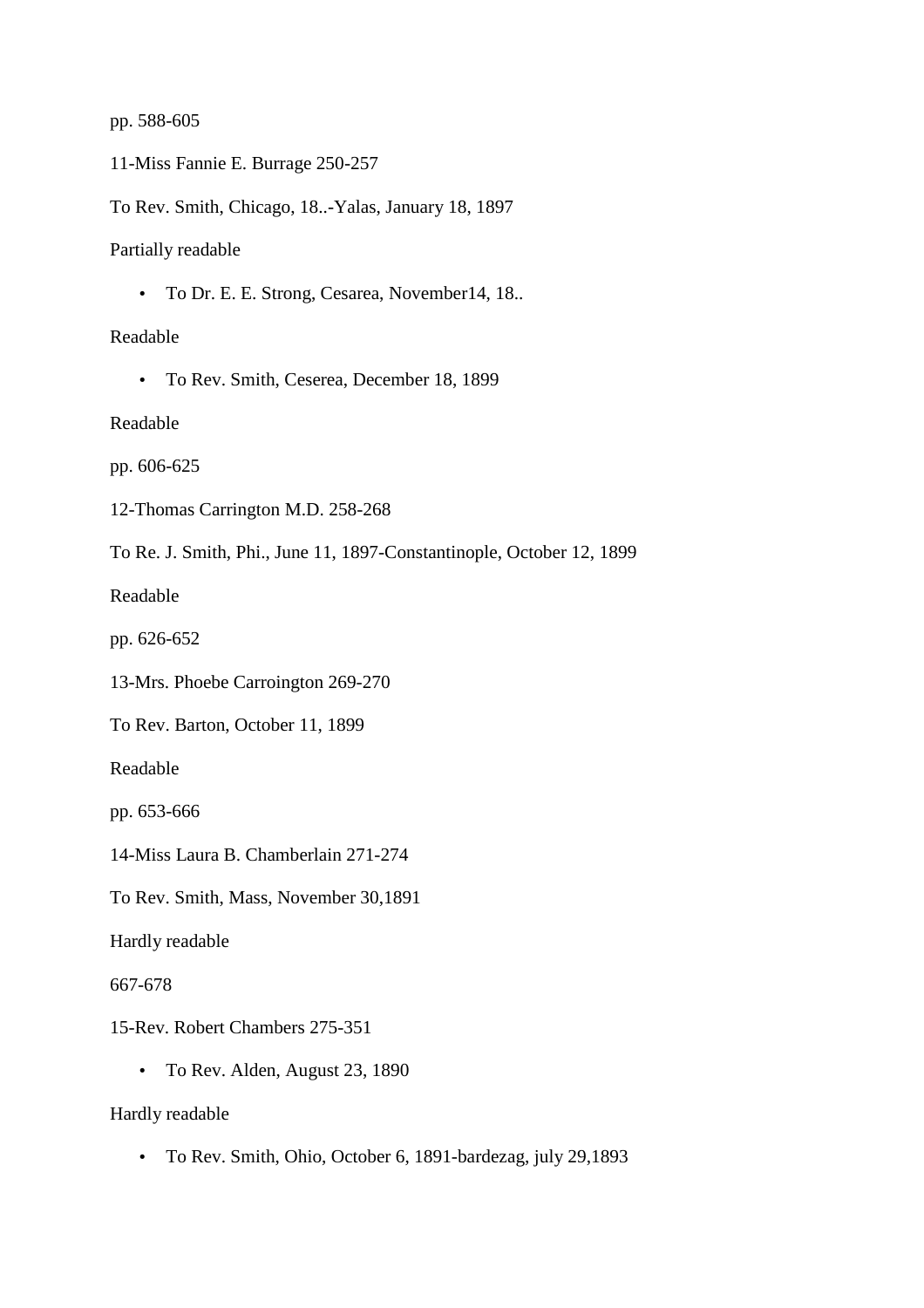## Partially readable

• To Rev. Daniels, Bardezag, October 10, 1893

## Readable

• To Rev. Smith, Bardezag, October 23, 1893-July 8, 1894

## Readable

• To Rev. Daniels, Constantinople, February 19, 1894

## Readable

• To Rev. Smith, Bardezag, Feb 24, 1894-London, May 26, 1894

## Readable

• To Rev. Daniels, Edinburg, June 2, 1894

## Readable

• To Rev. Smith, Glasgow, June 8, 1894-Bardezag, Dec 18, 1894

# Readable

• To rev. Daniels, Bardezag, Dec 19, 1894-Jan 17, 1895

### Readable

• To Rev. Smith, bardezag, Jan 25, 1895

### Readable

• To Rev. Daniels, Bardezag, Feb 14, 1895

# Readable

• To Rev. Smith, Bardezag, March 23, 1895

## Readable

• To Rev. Daniels, Constantinople, April 3, 1895

## Readable

• To Rev. Smith, Constantonple, June 17- Aug 22 1895

# Readable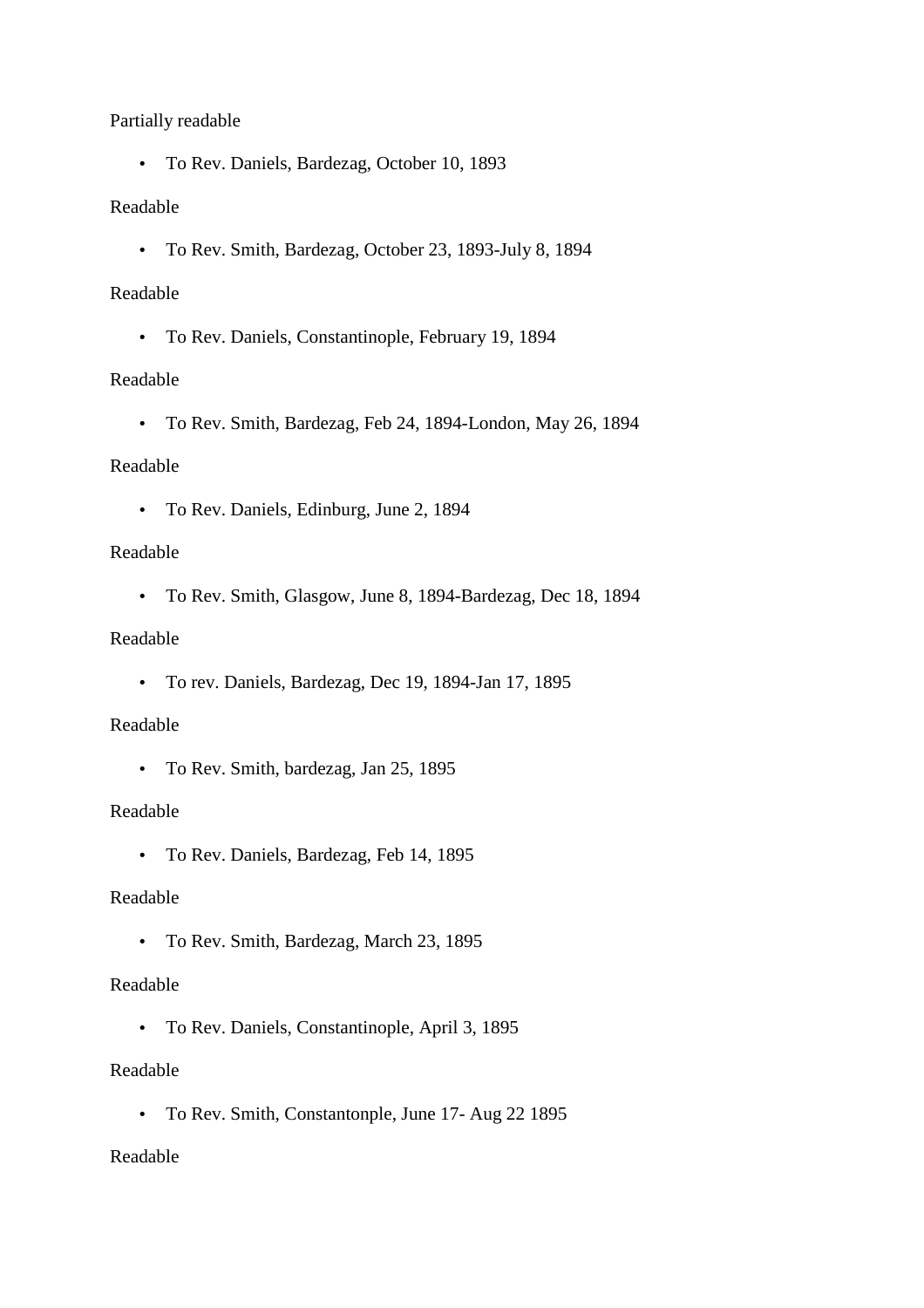• To Rev. Daniels, Bardezag, Oct 10.1895

# Readable

• To Rev. Smith, Bardezag, Oct 10, 1895-Dec 10, 1896

## Partially readable

• To Rev. Daniels, December 17, 1896

# Readable

• To Rev. Smith, Bardezag, Apr 9, 1897

## Readable

• To Rev. Daniels, Bardezag, May 19, 1897

## Readable

• To Rev. Smith, Bardezag, June 3, 1897

## Readable

• To Rev. Daniels, Bardezag, July 29, 1897

### Readable

• To Rev. Smith, Constantinople, Oct 5, 1897-Bardezag, March 17, 1898

### Readable

• To Rev. Daniels, Bardezag, Aug 3, 1898

## Readable

• To Rev. Smith, Constantinople, Sept 3, 1898-Bardezag, Sept 28,1899

# Partially readable

# pp. 679-812

- 16-Mrs. Bessie Chambers 352
- To Miss Bay, Bardezag., Sept 2, 1899

Readable

pp. 813-819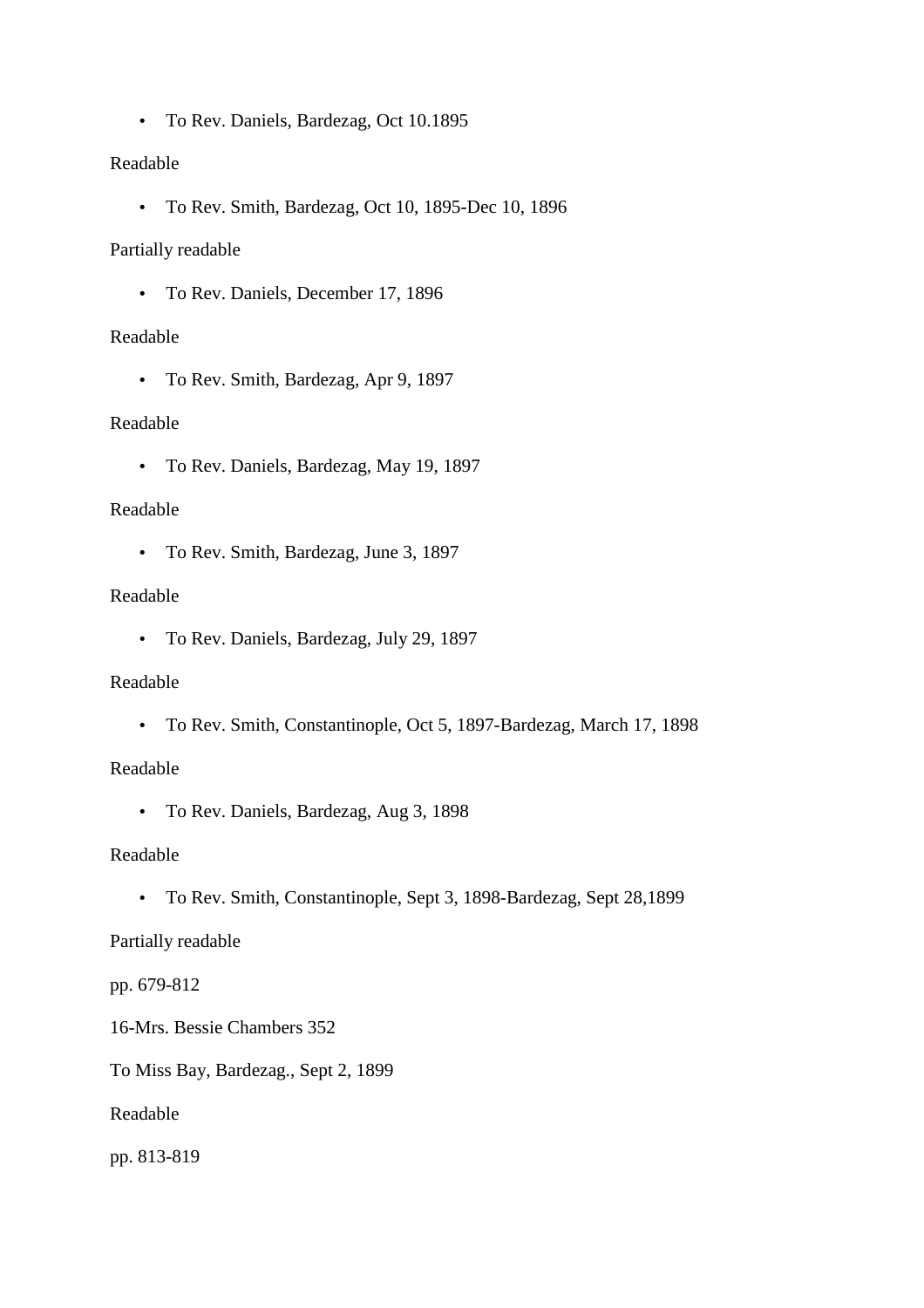17-Miss Sarah A. Closson 353-354

To Rev. J. Smith, Talas, Jan 1-Jan 20, 1890

Unreadable

pp. 820-824

18-Rev. George Constantine 355-359

To Rev. J. Smith, Smyrna, Jan 2, 1890-Athens, Feb 12, 1891

Readable

pp. 825-836

19-Rev. L. S. Crawford 360-400

• To Dr. Alden, Brusa, feb 24, 1890

#### Partially readable

• To Rev. Smith, Brusa, Apr 28-Sept 1890

## Readable

• To Dr. Pettibone, Brusa, Feb 18, 1891

#### Readable

• To Rev. Smith, Brusa, Feb 18, 1891-Trebizond, Aug 10, 1896

### Partially readable

• To Rev. Barton, Trebizond, Nov 4, 1896

#### Readable

• To Rev. Smith, Trebizond, March 19, 1897-…

# Unreadable

• To Rev. Barton, Trebizond, July 17, 1897

## Readable

• To Rev. Smith, Trebizond, Aug 28, 1897

### Readable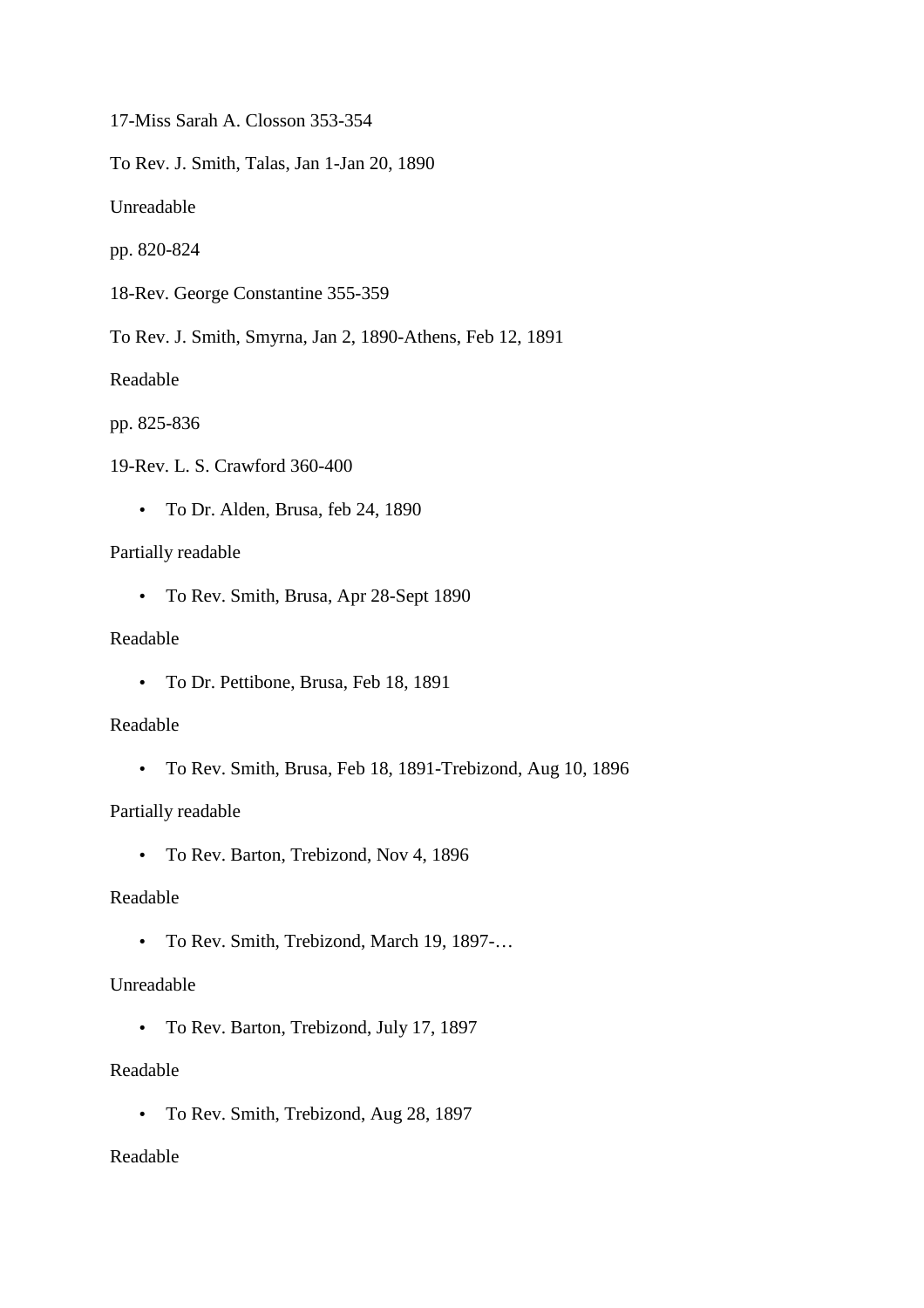• Jan 5, 1898

## Hardly readable

• To Rev. Smith, St. Anderon, Sept 18-Sept 26 1898

### Readable

• To Rev. Daniels, Boston, Oct 18, 1898

## Readable

• To Rev. Smith, Auburdale, Dec 6, 1898

## Readable

• To Rev. Daniels, Auburdale, Dec 13, 1898

## Readable

• To Rev. Smith, Greenfield, June 27-Auburdale, Dec 26, 1899

Readable

pp. 837-929

20-Mrs. S. Crawford 401-403

To Rev. Judson Smith, July 28, 1891-Brusa, Aug 6, 1892

Readable

pp. 930-936

21-Miss Phoebe L. Cull 404-418

To Rev. Judson Smith, Brusa, jan 21, 1890-Constantinople, Feb 1, 1898

Partially readable

II)CABLE MESSAGES

Two cable messages from Rev. Bartlett , Jan 3 and Aug 1893

Readable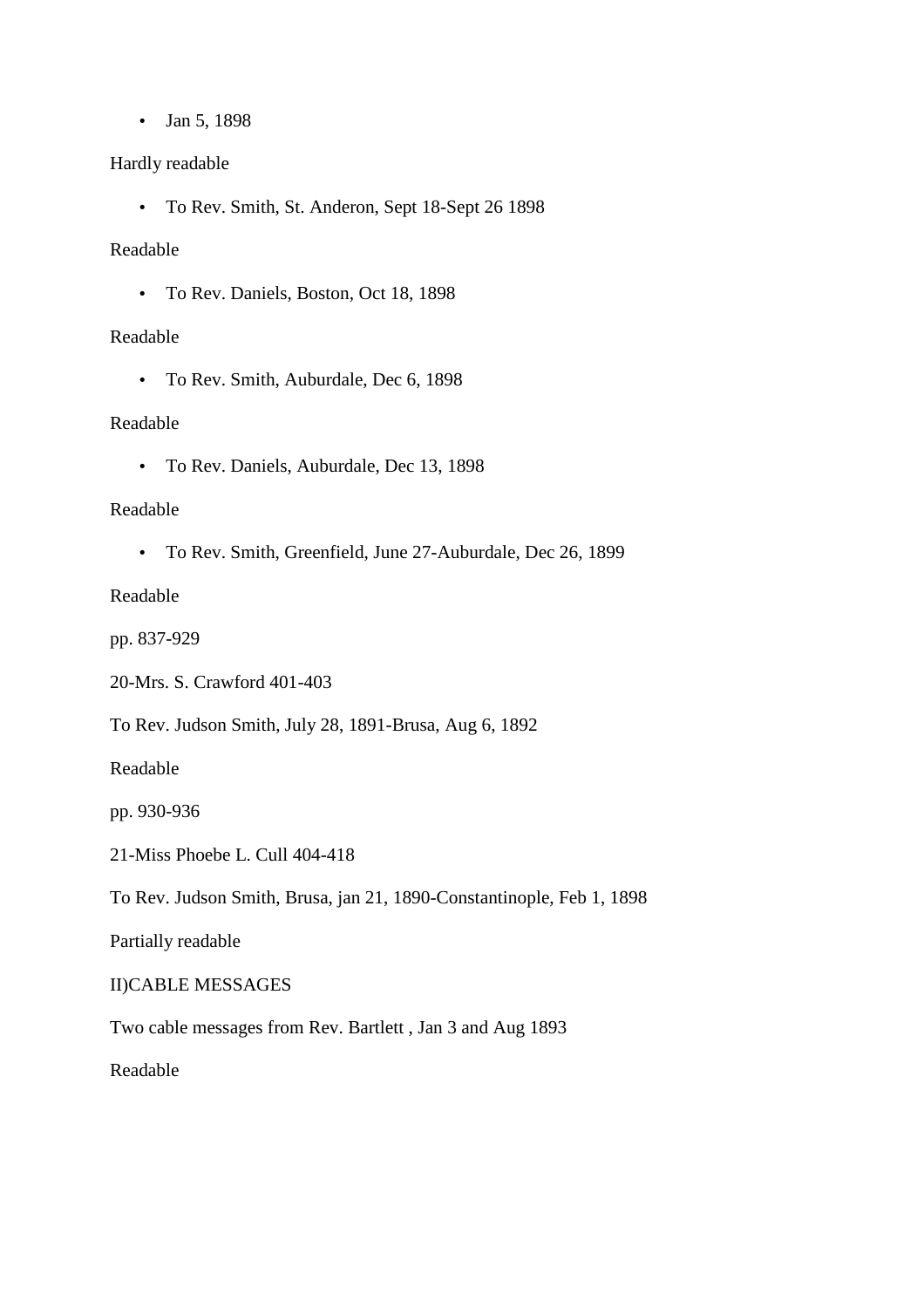SUBMITTED BY: Bahar Gursel

SUBMITTED TO: Department of History

PROJECT TERM: August 1999

## BIBLIOGRAPHICAL AND PHYSICAL INFORMATION

DOCUMENT TYPE: Microfilm

REFERENCE: BV 2410.A4 1984 Reel 609 Unit 5 Vol. 21

DEGREE OF READIBILITY: Readable and partially readable

CONTENT: There are letters written by four different people to other persons in chronological order. Letter 145 is lacking.

- I. Rev. Wm. S. Dodd, M.D., 1-83 pp.1-251
	- To Rev. Smith, Talas, feb 3, 1890-Vienna, nov 28, 1890, readable
	- To the members of the committee of the interim, dec 17, 1890(received), readable
	- To Rev. Smith, Vienna, jan 19, 1891-may 23, 1892, readable
	- To the members of Cesarea Dispensary, Talas, july 18, 1892, readable
	- To Rev. Smith, Talas, Aug 20, 1892, partially readable
	- To Miss Comth, Talas, Aug 20, 1892, partially readable
	- To Rev. Smith, Talas, Aug 22, 1892-oct 2, 1893, readable
	- Account of medical department of Cesarea St., 1893, readable
	- To Loughton s. Word, dec 11, 1893
	- To Rev. Smith, Talas, jan 13, 1894-july 23, 1894, readable
	- To Rev. C. H. Daniels, oct 8, 1894, redable
	- To Rev. Smith, Talas, jan 21, 1895-Bloomfield, mar 8, 1897, readable
	- To Rev. Daniels, Bloomfield, mar 30, 1897, readable
	- To Rev. Smith, Bloomfield, mar 30, 1897-july 1, 1897, readable
	- To rev. Daniels, Bloomfield, july 10, 1897, readable
	- To Rev. Smith, aug 16, 1897-Talas, nov 1, 1897, readable
	- To the Christian Endeavor Societies in New Jersey, Cesarea, nov 17, 1897, readable
	- To Rev. Daniels, Talas, feb 7, 1898-may 16, 1898
	- To Rev. Smith, Talas, July 20, 1898-aug 25, 1898, readable
	- An appeal to the Christian Public, aug 1, 1898, readable
	- To Rev. Smith, Talas, oct 10, 1898-Cesarea, jan 21, 1899
	- Operations performed at Cesarea Hospital, feb 21, 1898(received), hardly readable
	- To Rev. Smith, Constantinople, sept 6, 1898-aug 1, 1899
	- Missionary searches at Cesarea
- I. Miss Isabel F. Dodd, 84-90, pp. 252-273
	- To Rev. Smith, Constantinople, jan 9, 1891\_Boonton, aug 2, 1892, partially readable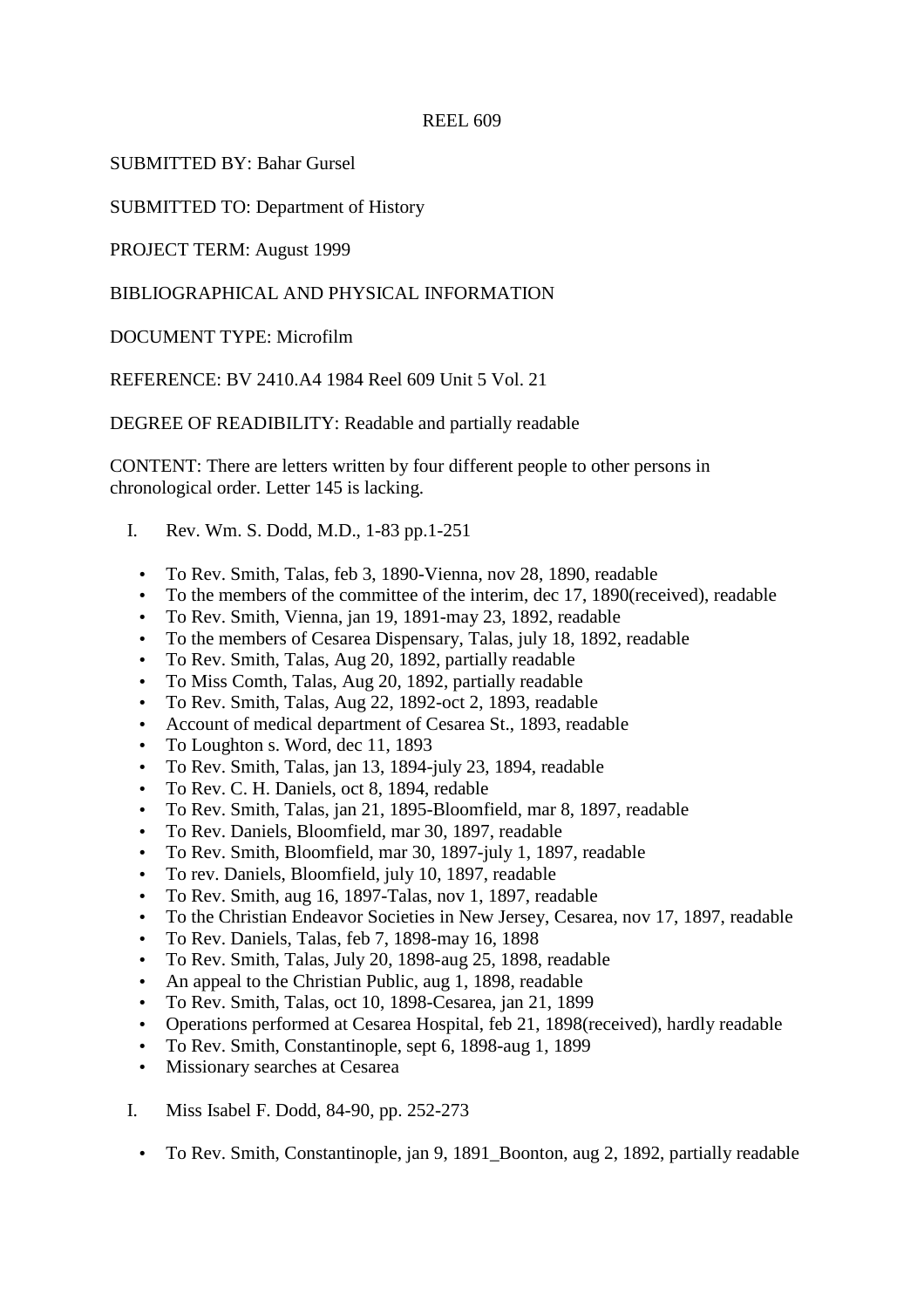- I. Rev. Charles A. S. Dwight, 91-117, pp. 274-353
	- To Rev. Smith, Constantinople, mar 5, 1890-New Jersey, nov 9, 1893, partially readable
	- To the prudential committee of the American Board of com. For foreign missions, New Jersey, nov 9, 1893, readable
- I. rev. Henry O. Dwight, 118-462, pp. 354 till the end
	- Memorandum of the interferences of the Book Trade of Americans in Turkey, hardly readable
	- To Rev. Smith, Constantinople, apr 7, 1890-sept 21, 1891, partially readable
	- Notes upon relations with Turkey, sept 21, 1891, 27 pgs., readable
	- To Rev. Smith, sept 28, 1891-oct 19, 1891
	- To Solomon Hirsch, oct 21, 1891, readable
	- To Rev. Smith, oct 20, 1891-july 22, 1892
	- To the trustees for the Ame. College for girls at Constantinople, july 22, 1892, readable
	- To Rev. Smith, July 23, 1892-apr 8, 1893, readable
	- The treaty rights of Ame. Missionaries in Turkey, apr 8, 1893, 21 pgs., radable
	- To Rev. Smith, apr 1893-feb 8, 1894, partially readable
	- To the secretary of state, feb 8, 1894, readable
	- To Rev. Smith, feb 17-july 6, 1894, readable
	- Destinations against Protestants in religious priveleges, 15 pgs., hardly readable
	- To Rev. Smith, july10, 1894, readable
	- To Rev. Daniels, sept 6-19, 1894, hardly readable
	- To Dr. Barton, sept 25-oct 19, 1894, readable
	- To Rev. Daniels, oct 26, 1894, readable
	- To Dr. Barton, oct 31-nov 10, 1894, readable
	- To Rev. Smith, nov 17, 1894-jan 3, 1895, readable
	- To Dr. Barton, jan 7, 1895, readable
	- To Rev. Smith, jan 8-jan 15, 1895, readable
	- To Rev. H. O. Dwight, jan 16, 1895, readable
	- To Rev. Smith, jan 19-feb 2, 1895, readable
	- To Dr. Barton, feb 3, 1895
	- To Rev. Smith, feb 7-feb 14, 1895, readable
	- To Dr. Barton, feb 15, 1895, readable
	- To Rev. Smith, feb 23-apr 13, 1895, readable
	- To Dr. Barton, apr 29, 1895, readabl; e
	- To Rev. Smith, confidential, apr 29-june 5, 1895, readable
	- To a. W. Tenell, june 31, 1895, readable
	- To Rev. Smith, june 26, 1895, readable
	- To Rev. Dwight, june 25, 1895, readable
	- To Dr. Barton, june 26, 1895, readable
	- To Rev. Smith, july 3-nov 15, 1895, readable
	- Cable message, nov 16, 1895, readable
	- To Bro. Christie, nov 16, 1895, readable
	- Cable message, nov 19, 1895, readable
	- Circular, oct 26, 1895, readable
	- Cable message, nov 29, 1895, readable, 2 copies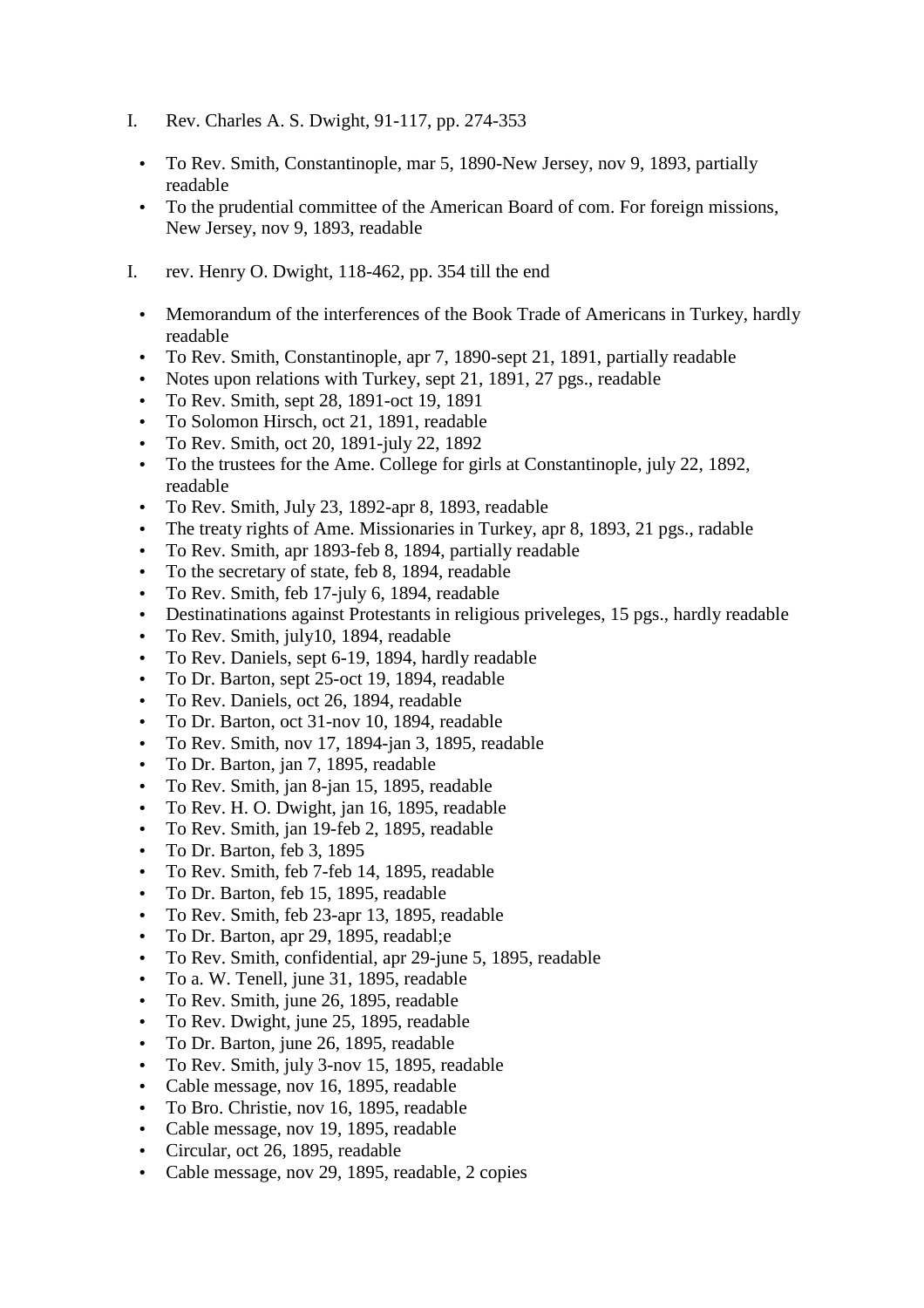- To Rev. Smith, nov 22-dec 12, 1895, readable
- Cable message, dec 22, 1895, readable, 3 copies
- American mission in Turkey and their protection, 7 pgs., hardly readable
- To Rev. Smith, dec 21, 1895-jan 13, 1896, readable
- Cable message, jan 26, 1896, readable
- To Rev. Smith, feb 13-Montpelier, apr 18, 1896, readable
- To Dr. barton, Montpelier, apr 19, 1896, readable
- To rev. Smith, Montpelier, apr 20-25 1896, readable
- To Rev. Dwight, Boston, apr 25, 1896, readable
- To rev. Smith, Phi., apr 28-N. Y., may 4, 1896, readable
- To Dr. Barton, N.Y., may 4, 1896, readable
- To Rev. Smith, may 5, 6, 1896, readable
- To Richard Olrey, sec. Of state, N.Y., may 6, 1896, readable
- To Rev. Smith, N.Y., may 8-14, 1896, readable
- To Dr. Barton, may 16, 1896, readable
- To Rev. Smith, N.Y., may 16-London, may 23, 1896, readable
- To Dr. Barton, may 23, 1896, readable
- To Rev. Smith, Constantinople, june 2-july 20, 1896, partially readable
- To A. W. Terrell, july 27, 1896
- To Rev. Smith, aug 3-12, 1896, partially readable
- To Terrell, aug 13, 1896, unreadable
- To Rev. Smith, aug 17-19, 1896, readable
- To Terrell, aug 20, 1896, hardly readable
- To Rev. Dwight, aug 17, 1896, readable
- To Rev. Smith, aug 21-sept 14 1896, readable
- To Rev. Dwight, sept 16, 1896, readable
- To Rev. Smith, sept 17-nov 27, 1896, readable
- To Dr. Barton, dec 1, 1896, readabl;e
- To Rev. Smith, dec 4-28, 1896, partially readable
- To Rev. Dwight, dec 20, 1896, readable
- To Rev. Smith, jan 1-may 3, 1897, partially readable
- To Rev. Barton, june 12, 1897, readable
- To Rev. Smith, june 28-nov 16, 1897, readable
- To Dr. Barton, nov 22, 1897, readable
- To Rev. Smith, nov 23, 1897-feb 3, 1898, readable
- To Rev. Barton, feb 9-may 24, 1898, readable
- To rev. Smith, oct 31-dec 20, 1898, partially readable
- To Dr. Barton, jan 31, 1899, readable
- To Rev. Smith, feb 2-6, 1899, partially readable
- To Bro. Crawford, feb 8, 1899, readable
- To Rev. Smith, feb 6-mar 20(receieved), 1899, partially readable
- To Rev. Barton, mar 15, 1899, hardly readable
- To Mr. Plumb, Boston, apr 1, 1899, readable
- To Rev. Smith, Constantinople, apr 10-26, 1899, readable
- To Rev. Barton, apr 26, 1899, readable
- To Rev. Smith, may 9-Montpelier, sept 1, 1899, readable
- To Rev. Barton, Constantinople, sept 2, 1899, readable
- To Rev. Smith, Montpelier, sept 4-Burlington, dec 30, 1899, readable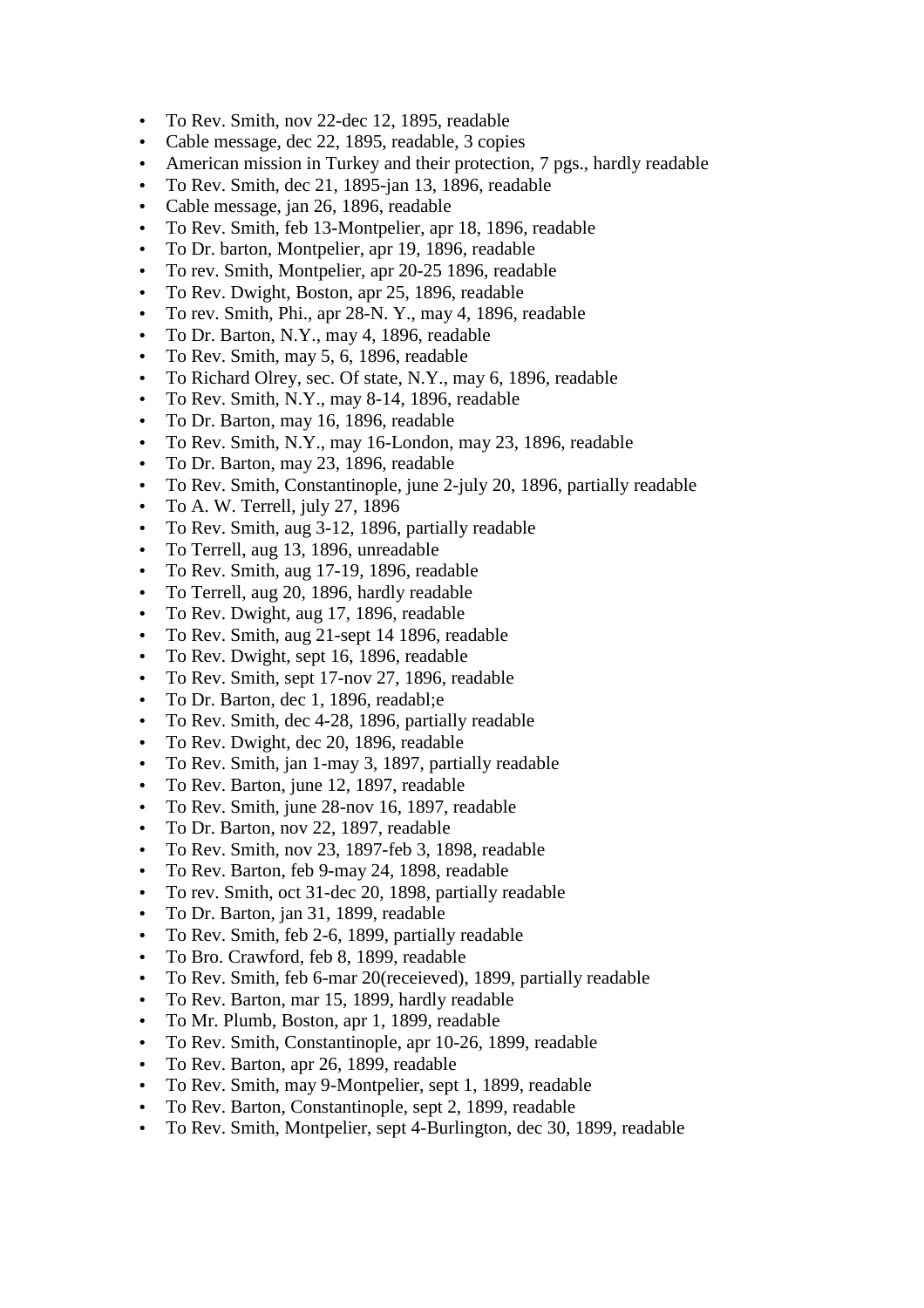SUBMITTED BY: Bahar Gursel

SUBMITTED TO: Department of History

PROJECT TERM: September 1999

CONTENT OF THE DOCUMENT

DOCUMENT TYPE: Microfilm

REFERENCE NUMBER: Reel 610 16.9.3 Volume 22

\* Thic document consists of letters written between the years 1890 and 1899. The letters are between the letters E-G.

- 1. Rev. William F. English 1-26, pp. 3-67
- To Rev. Judson Smith Sivas, feb 7, 1890-aug 1, 1890, readable
- To Rev. E. K. Arden, Sivas aug 8, 1890, readable
- To Rev. J. Smith, Sivas, oct 3, 1890- Newbery, Vermont, july 8, 1892, partially reaable
- 1. Miss Laura Fernham 27-43, pp. 70-117
- To Rev. J. Smith, Adabazar, nov 18, 1890-march 18, 1891, hardly readable
- To the Women's Board of Missions, Adabazar, june 25, 1891, readable
- To Rev. J. Smith, Newcastle, oct 26, 1891-Adabazar, jan 31, 1899, partially readable
- 1. Rev. W. A. Farnsworth 44-127, pp. 119-384
- To rev. J. Smith, Ceserea, feb 13, 1890- may 3, 1890, hardly readable
- To Blurse, june 5, 1890, hardly readable
- To Rev. J. Smith, Ceserea, june 4, 1890- jan 7, 1892, partially readable
- To Rev. E. E. Strong, Ceserea, feb 22, 1892, hardly readable
- To Rev. J. Smith, Ceserea, march 9, 1892- may 12, 1892, partially readable
- To the committee of ABCFM, Istanos, aug 26, 1892, readable
- To Rev. J. Smith, Ceserea, oct 18, 1892- Talas, july 20, 1894, partially readable
- To Rev. Daniels, Ceserea, sept 3, 1894- oct 4, 1894, readable
- To Rev. J. Smith, Bible House, nov 26, 1894, readable
- Telegraph message, dec 15, 1894, readable
- To Rev. J. Smith, dec 19, 1894- Lawrenceville, oct 26, 1896, readable
- To Rev. Daniels, Mass., nov 20, 1896, readable
- To Rev. J. Smith, nov 24, 1896- jan 16, 1897, readable
- To Rev. Daniels, Lawrenceville, apr 28, may 11, 1897, readable
- To Rev. J. Smith, N.Y., june 7, 1897- Glen., june 17, 1897, readable
- To Rev. Daniels, Glen., june 17, 19, 1897, readable
- To Rev. J. Smith, Vt., july 21, 1897- Ceserea, dec 21, 1897, readable
- To Rev. E. E. Strong, Ceserea, may 16, 1898- oct 22, 1898, partially readable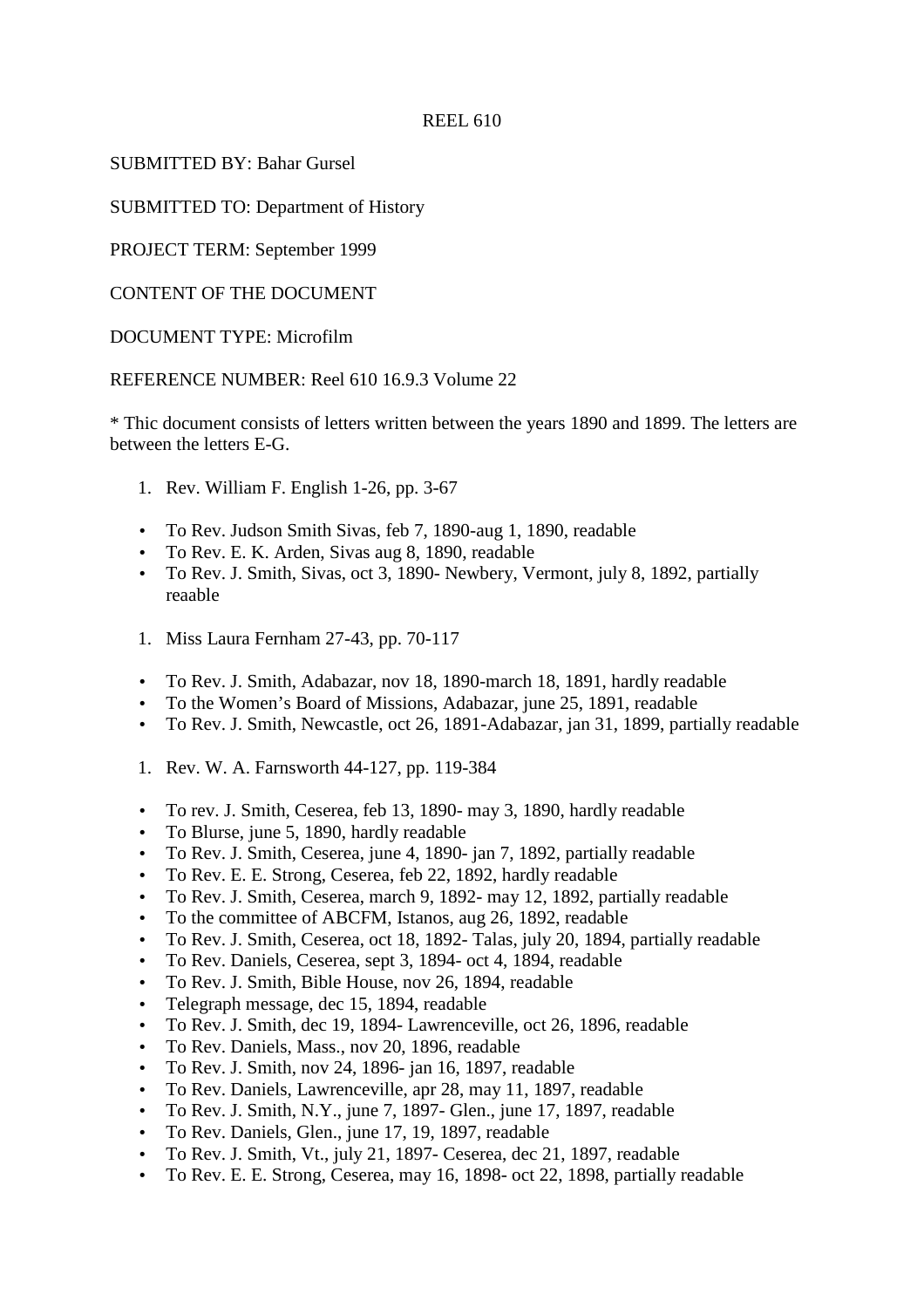- To Rev. J. Smith, Ceserea, jan 16, 19, 1899, readable
- To Rev. Barton, Ceserea, feb 1, 1899, readable
- To Rev. J. Smith, Ceserea, june 13, 1899- aug 10, 1899, readable
- To Rev. Barton, Ceserea, sept 13, 1899, readable
- To To Rev. J. Smith, Ceserea, oct 20, 1899- dec 20, 1899, readable
- 1. Miss Florence a. Fensham 128-137, pp. 386-410
- To Rev. J. Smith, Geneva, july 15, 1890- sept 28, 1893, partially readable
- To Miss Child, march 19, 1897, readable
- 1. Rev. James L. Fowle 138-209, pp. 412-574
- To Rev. J. Smith, Talas, feb 16, 1890- oct 27, 1890, hardly readable
- To To L. L. Ward, Ceserea, jan 12, 1891, hardly readable
- To Rev. J. Smith, Talas, apr 13, 1891- Bible House, may 24, 1892, readable
- To the Committee and the Interim of the WJM, Ceserea, sept 12, 1892, readable
- To Rev. J. Smith, Ceserea, oct 31, 1892- feb 28, 1893, readable
- Memorandum, march 16, 1893(rec.), readable
- To Rev. J. Smith, Ceserea, may 8, 1893, readable
- To the committee of the American Board, june 23, 1893(filed), readable
- To Rev. J. Smith, Ceserea, june 5, 1893- july 9, 1894, readable
- To Rev. Daniels, Ceserea, aug 20, 1894- oct 15, 1894, readable
- To Rev. J. Smith, Morovan, dec 18, 1894- jan 3, 1898, readable
- To Rev. Barton, Woburn, march 10, 1898- apr 8, 1898, readable
- To rev. Daniels, Cliftonsprings, june 11, 1898- Woburn, oct 31, 1898, readable
- To Rev. J. Smith, Woburn, march 13, 15, 1898, readable
- To rev. Daniels, banton, apr 15, 1898, readable
- To rev. J. Smith, Woburn, june 13, 19, 1899, readable
- To Rev. Daniels, Woburn, july 21, 28, 1899, readable
- To Rev. J. Smith, Woburn, oct 9, 1899- Cliftonsprings, oct 19, 1899, readable
- 1. Mrs. Caroline p. Fowle 210,211, pp. 576-579
- To rev. J. Smith, Woburn, may 31, 1894 and apr 29, 1897, readable
- 1. Miss Eliza Fritcher 212-215, pp. 580-594
- To Rev. J. Smith, Marsovan, jan 24, 1892- Auburndale, nov 2, 1893, partially readable
- 1. Miss Frances C. Gage 216-246, pp. 595-702
- To Rev. J. Smith, St. Paul, feb 2, 1892- Briton, dec 16, 1899, partially readable
- 1. Miss Lydia Gile 247-250, pp. 703-716
- To Rev. J. Smith, Mass., june 19, 1890- Scutari, oct 6, 1890, hardly readable
- 1. Miss M. J. Gleeson 251-263, pp. 717-763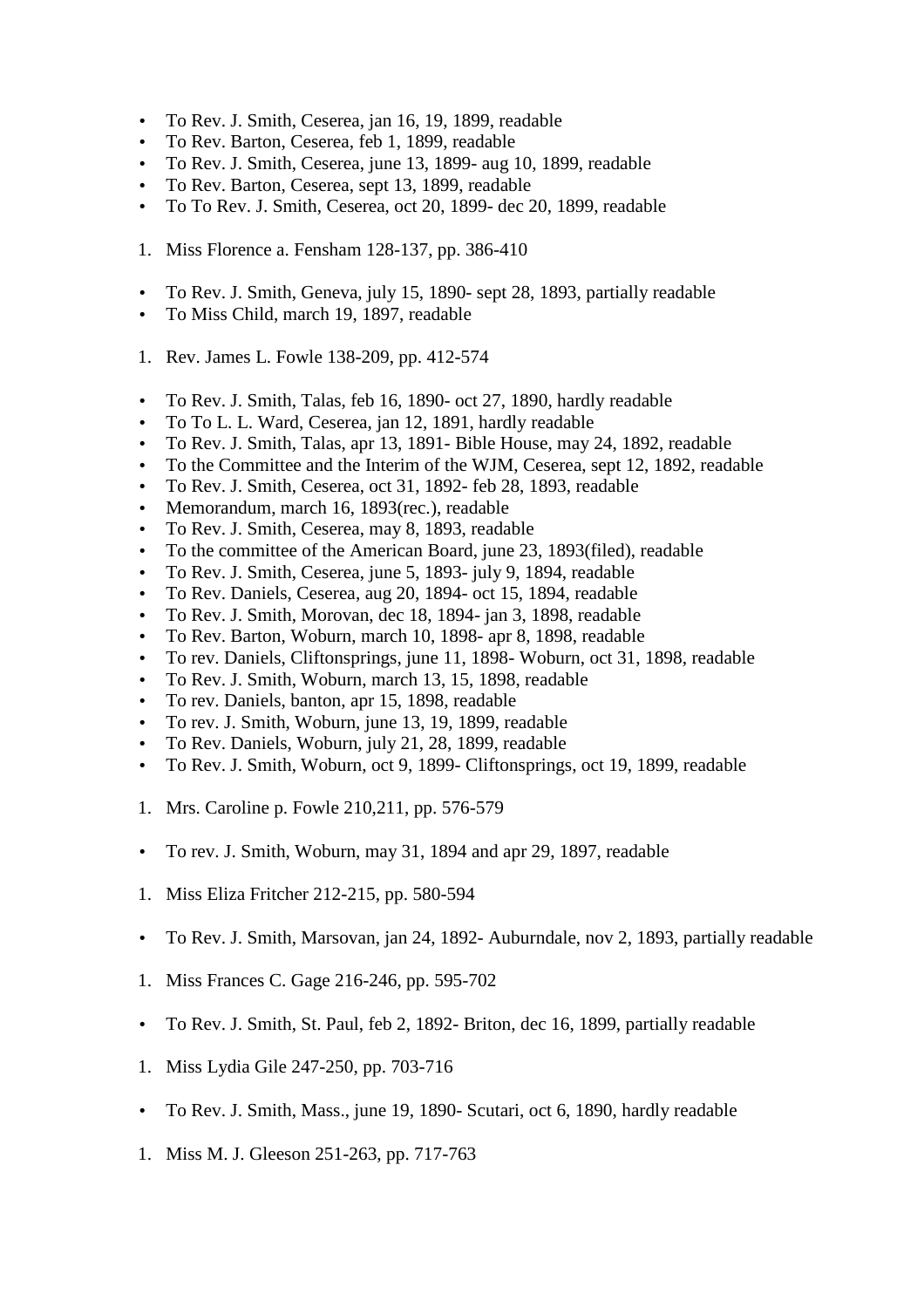- To Rev. J. Smith, Northampton, march 26, 1891- dec 30, 1896(rec.), partially readable
- To the sec. Of state, Hasskaug, dec 21, 1896, hardly readable
- To rev. J. Smith, Hass., dec 31, 1896, readable
- To Rev. barton, Bible House, may 17, aug 11, 1898, readable and partially readable
- 1. rev. Joseph K. Greene 264-410, pp. 764-1228
- To Rev. J. Smith, Constantinople, jan 2, 1890- july 9, 1891, readable
- The reply of Adabazar, aug 26, 1891(filed), 14 pp.
- To rev. J. Smith, Pera, july 10, 1891- Cons., dec 15, 1891, readable
- To rev. Clark, Constantinople, dec 23, 1891, readable
- To Re. J. Smith, Cons., march 22, 1892- jan 5, 1893, readable
- To Dr. Edwin Blair, (?)
- Monthly record of the Union churches at Constantinople
- To Rev. J. Smith, Cons., march 29, 1893- july 14, 1894, readable
- To Rev. barton, Cons., july 24, 1894, readable
- To Rev. Daniels, Cons., sept 25, 1894- nov 13, 1894, readable
- To Rev. J. Smith, dec 5, 1894(rec.)- Boston, dec 4, 1894, readable
- To Rev. Barton, dec 16, 1894, jan 26, 1895, hardly readable
- To Rev. J. Smith, Wash., marc 11, 1895- Oberlin, apr 9, 1895, readable
- To Rev. Barton, apr 19, 1895, readable
- To "dear Sir" (?), Chester, apr 20, 1895, readable
- To Rev. J. Smith, Oakpark, may 30, 1895- Wisconsin, july 1, 1895, readable
- To Rev. Daniels, Boston, july 20, 1895, readable
- To Rev. J. Smith, Boston, july 24, 1895, readable
- To Rev. Barton, Oakpark, aug 8, 1895, readable
- To Rev. J. Smith, Leizig, oct 26, 1895- nov 4, 1895, readable
- The massacres in Turkey in oct and nov 1895, dec, 1895(rec.), 19 pp., readable
- To Rev. J. Smith, Cons., nov 8, 1895- apr 8, 1896, readable
- To Rev. Barton, Cons., may 6, 1896, readble
- To Rev. J. Smith, Cons, 21, 1896- jan 28, 1897, partially readablr
- To Rev. Barton, Cons., jan 29, 1897, readable
- To Rev. E. E. Strong, cons., feb 2, 1897, readable
- To Rev. Daniels, Cons., apr 14, 1897, readable
- To Rev. Barton, Cons., apr 20, 1897, readable
- To Rev. J. Smith, Cons., oct 8, 1897, readable
- To Rev. Barton, oct 8, 1897, feb 1, 1898, readable
- To Rev. Daniels, feb 24, 1898, readable
- To Rev. barton, Cons, july 8, 1898, readable
- To Rev. J. Smith, Cons., oct 22, 1898- apr 13, 1899, readable
- To Miss Zimmer, Bible House, may 19, 1899, readable
- To Rev. J. Smith, Cons., june 10, 1899- nov 10, 1899, readable
- To Rev. Barton, Cons., nov 24, 1899, readable
- To Rev. J. Smith, Cons., dec 15, 1899, readable
- 1. 410 (?)
- To Rev. J. L. Barton, Cons., may 20, 1896, readable
- 1. Miss Florence Grinswald 411-435, pp. 1233 till the end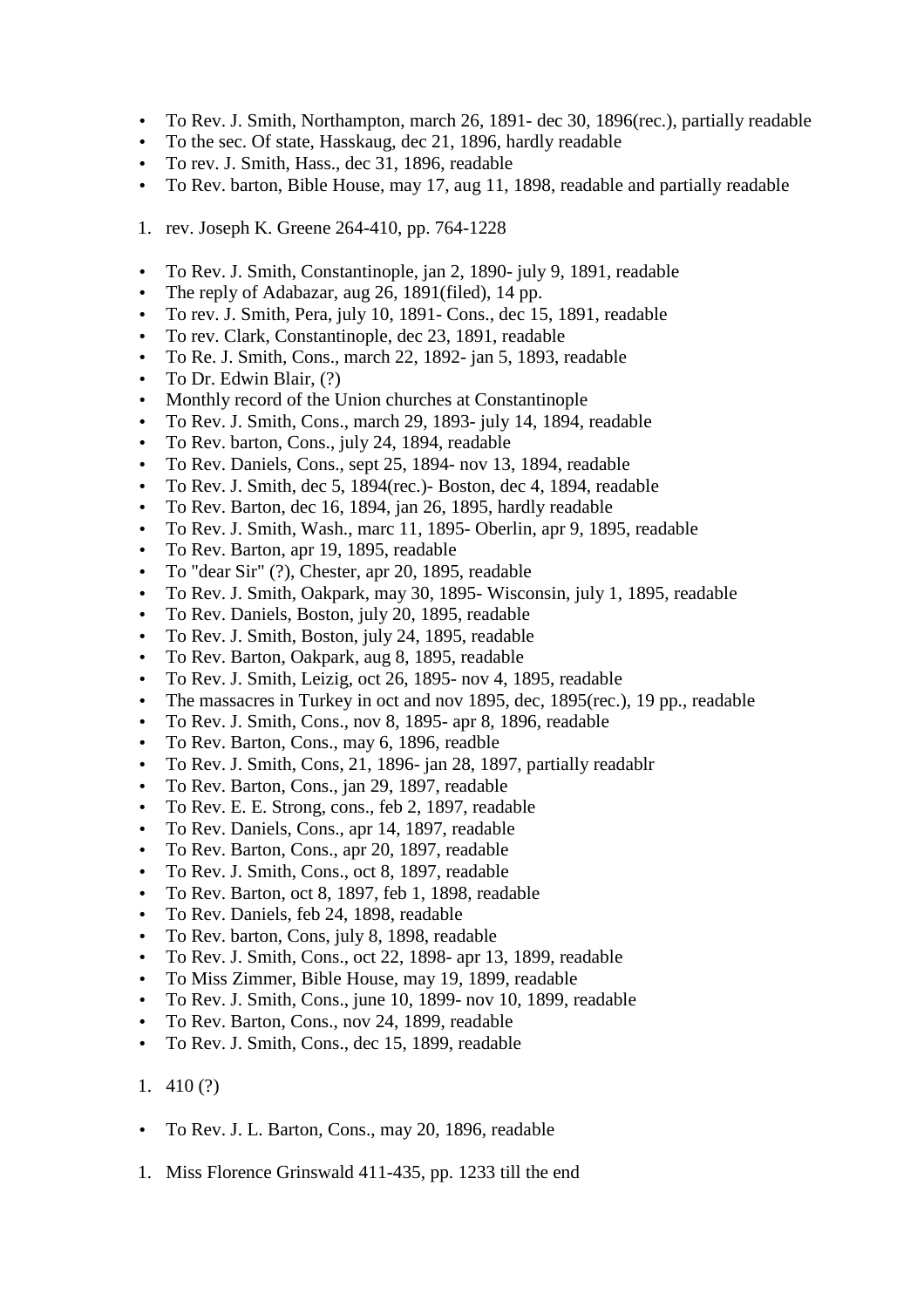- To Rev. J. Smith, Guilford, july 20, 25, 1891, readable
- To Miss Child, Guilford, july 30, 1891, readable
- To Rev. J. Smith, Guilford, aug 15, 1891- Windsor, nov 7, 1898, partially readable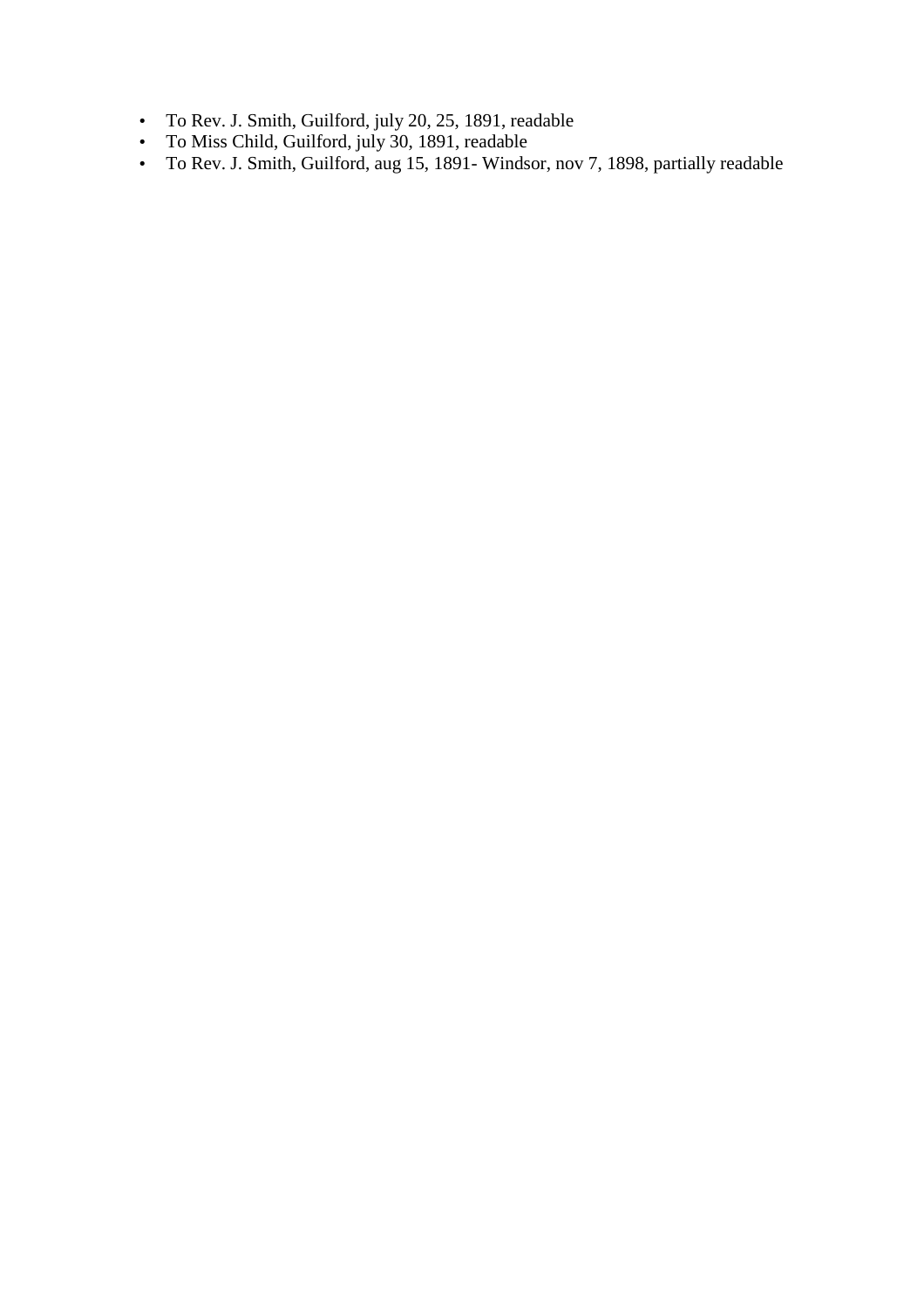# SUBMITTED BY: TEBETA AYLIN GEDELEC

SUBMITTED TO: DEPARTMENT OF HISTORY

TERM: JUNE 1999

DOCUMENT TYPE: MICROFILM

REFERENCE NUMBER: BV.2410.A4 1984 REEL 611

DEGREE OF READIBILITY: READABLE= R, PARTIALLY READABLE= PR, HARDLY READABLE= HR, UNREADABLE= UR

DOCUMENT TYPE: LETTERS

GYRME HAMLIN 1

SARAH H. HARLOW 2-14

OECAR S. HEIZER 15-19

GEORGE F. HERRICK 20-281

MRS. HELEN M. HERRICK 282-304

MARIA HOFFMAN 305

A.W. HUBBARD 306-399

MRS. EMMA R. HUBBARD 398-400

SUSIE G. HYDE 401-419

††††††††††††††††††††††††††††††††††††††††††††††††††††††††††††††††††††††††††† †††††††††††††††††††††††††††††††††††††††††††††††††††††††††††††††††††††††††† †††††††††††††††††††††††-

††††††††††††††††††††††††††††††††††††††††††††††††††††††††††††††††††††††††††† ††††††††††††††††††††††††††††††††††††††††††††††††††††††††††††††††††††††††††† ††††††††††††††††††††††

B7C756}

B7C756}

ABCFM PROJECT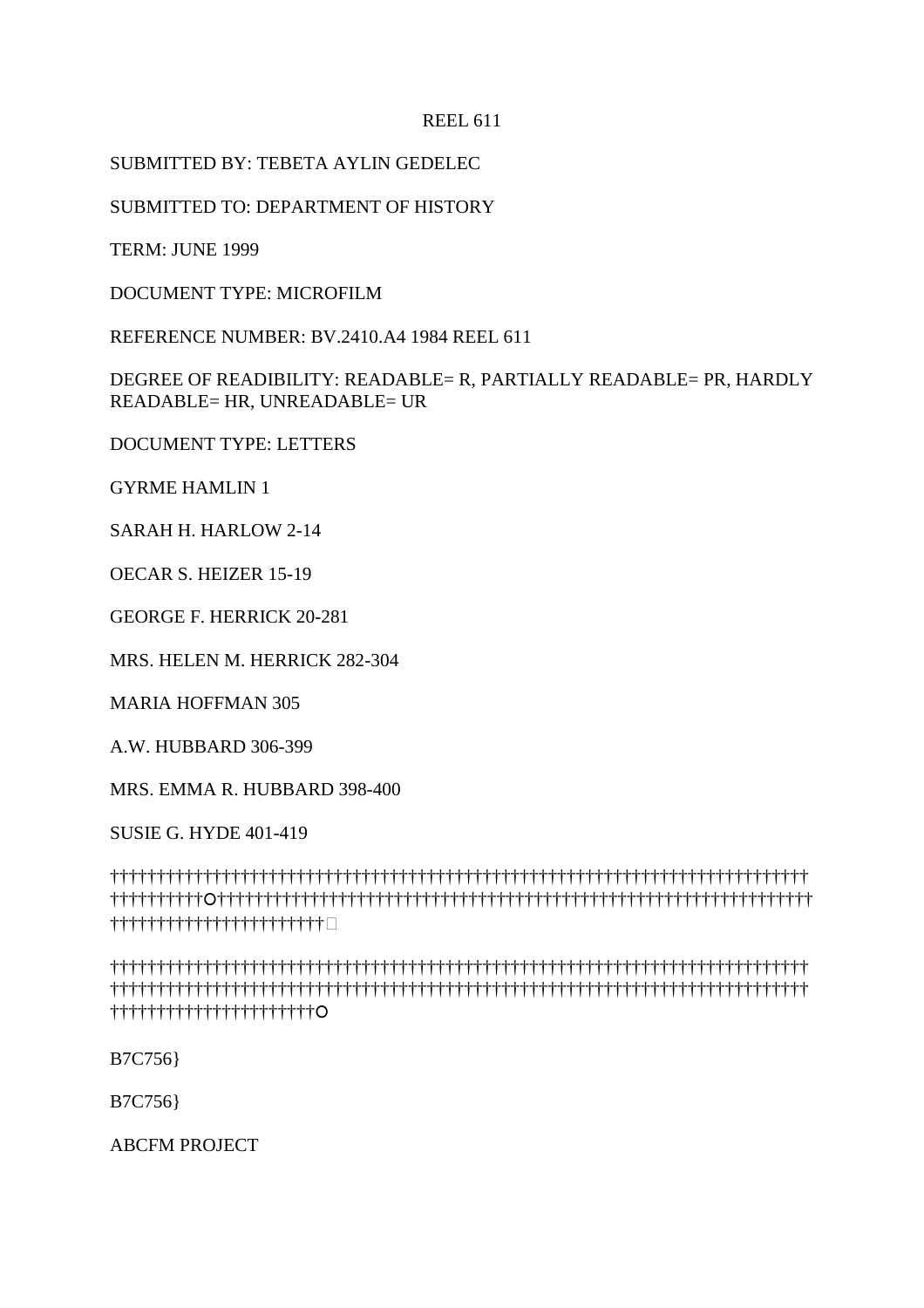†剐䩏䍅⁔ ††††††††††††††††††††††††††††† †倠佒䕊呃††††††††††††††††††††††††††††††Ḁ †偒佊䕃吠††††††††††††††††††††††††††††† Ḁ kurs@bcc Normal.dot kurs@bcc Microsoft Word 8.0 UR George F. Herrick to Judson Smith 10 February 1890, HR George F. Herrick to Judson Smith 3 March 1890 PR George F. Herrick to Judson Smith 30 April1890 PR George F. Herrick to Judson Smith 11 April 1890 HR George F. Herrick to Clark 14 April 1890,PR George F. Herrick to Judson Smi( ) G F Herrick to J. Smith 21 August 1891 Samsun HR G F Herrick to J. Smith 21 October 1891 HR G F Herrick to J. Smith 5 April 1892 Marsovan PR G F Herrick to J. Smith 6 April 1892 R G F herrick to J. Smith 27 May 1892 HR Ú圀@堀¨堀 PR Herrick to Barton 12 August 1897 HR 15 Aug 1897 HR 20 Aug 1897 PR Herrick to Smith 26 Aug 1897 HR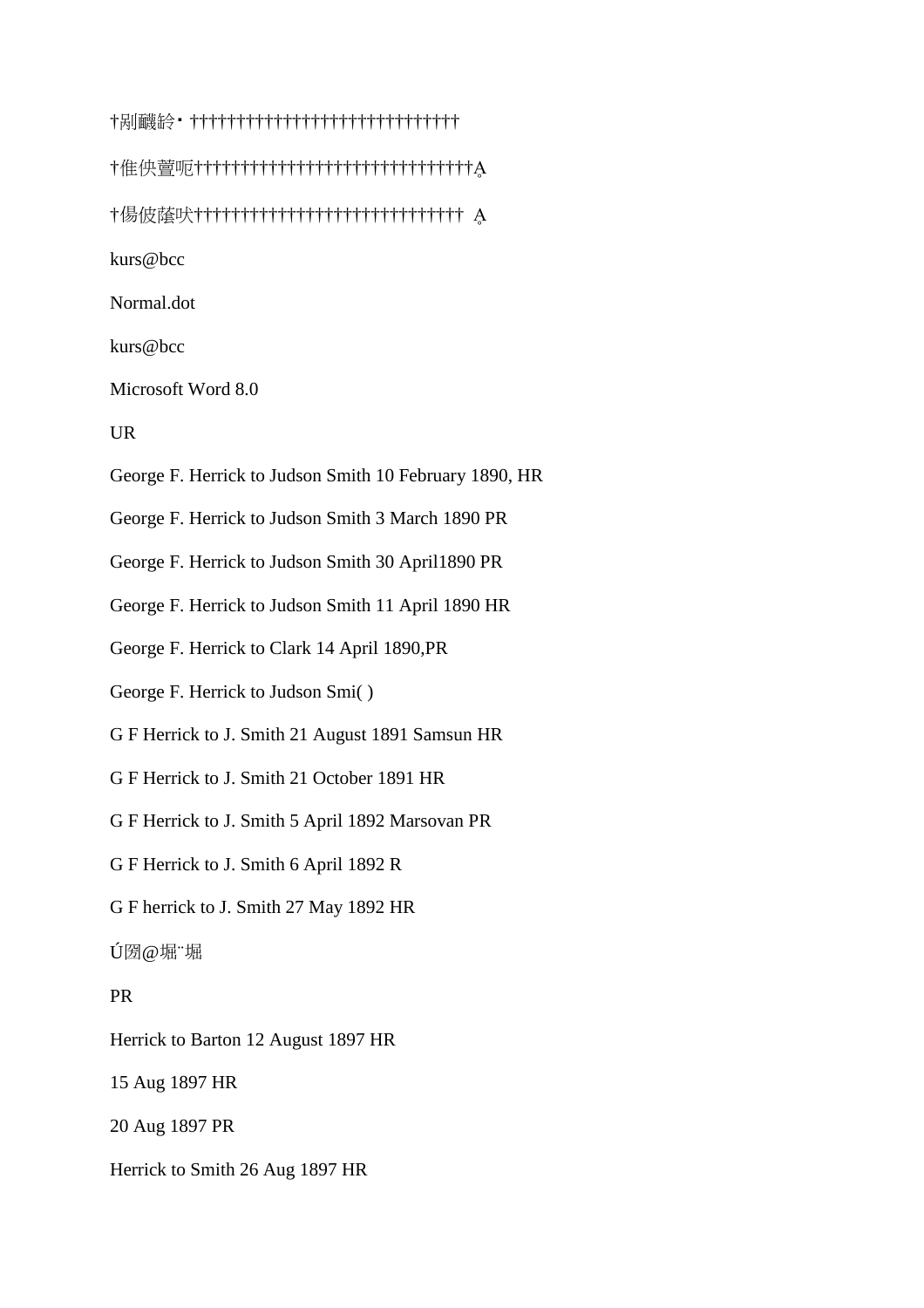- 9 Sep 1897 R
- 13 Sep 1897 HR
- 15 Sep 1897 PR
- 28 Sep 1897 PR
- 30 Sep 1897 HR
- 21 Oct 1897 HR
- of American Mission in Turkey 12 April 1899 Constantinople , UR
- 4) Pages 20- 281
- George F. Herrick to Judson Smith , UR
- George F. Herrick to Judson Smith 10 January 1890 , HR
- George F. Herrick to Judson Smith 16 January 1890,th 5 May 1890, HR
- George F. Herrick to Judson Smith 12 May 1890 Buffalo, HR
- G F Herrick to J. Smith 4 July 1894 PR
- G F Herrick to J. Smith 2 August 1894 PR
- G F Herrick to Daniels 17 August 1894 PR
- G F Herrick to Daniels 17 September 1894 HR
- G F herrick to J. Smith 29 Auugust 1894 R
- G F Herrick to J> Smith 5 November 1894 PR
- G F Herrick to J.Smith 10 December 1894 R
- G F Herrick to J. Smith 22 December 1894 R
- G F Herrick to J Smith 3 January 1895 R
- G F Herrick to J Smith 10 January 1895 HR
- G F Herrick to J. Smith 28 February 1895 HR
- G F Herrick to J. Smith 11 March 1895 HR
- G F Herrick to James Fawle To the committee of interim , Constantinople 11 March 1895 UR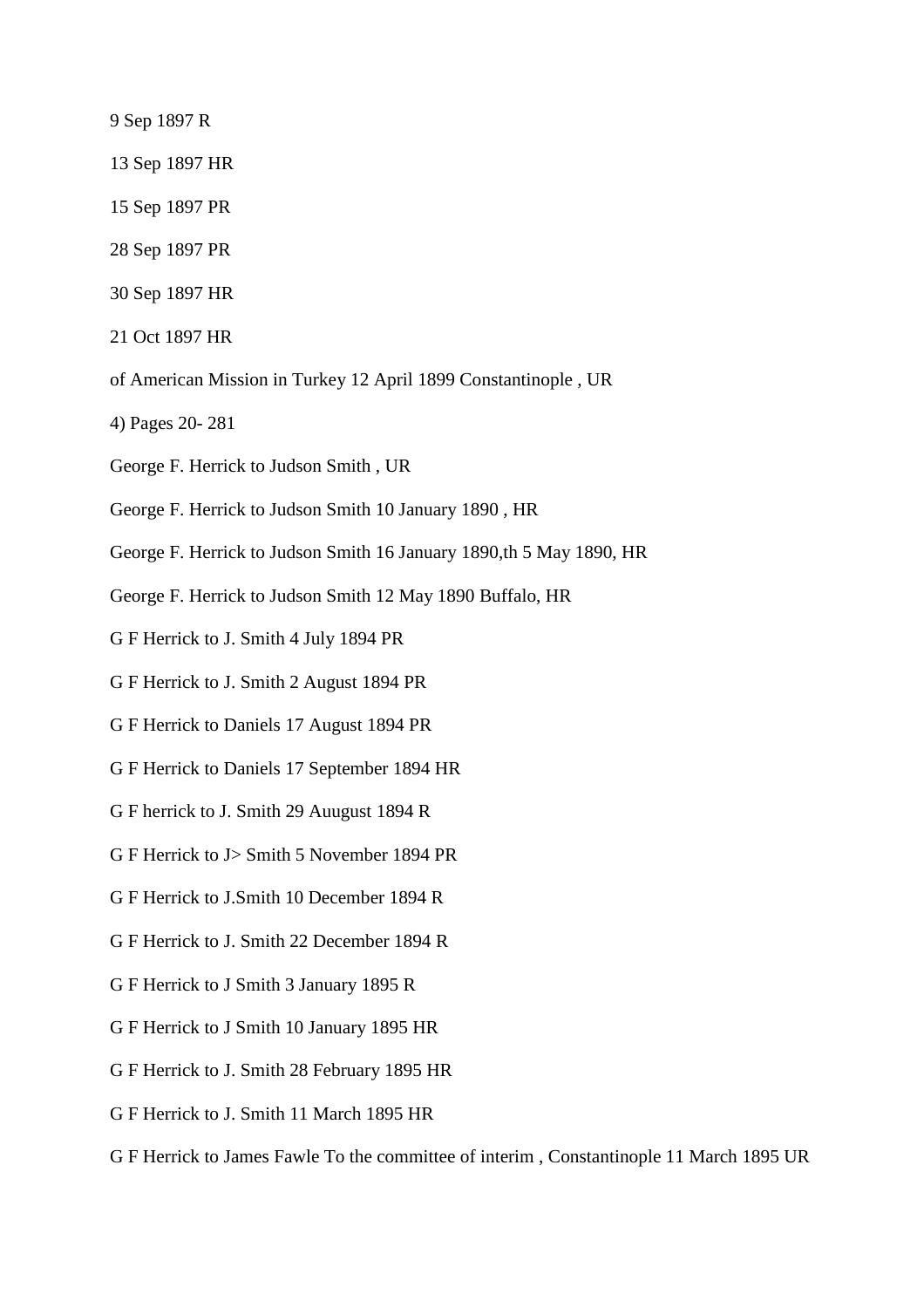- G F Herrick to J.Smith 16 March 1895 R
- G F Herrick to J. Smith 2 April 1895 Constantinople PR
- G F Herrick to J> Smith 6 May 1895 R
- G F Herrick to J. Smith 24 May 1895 R
- G F Herrick to J. Smith 30 May 1895 UR
- G F Herrick to J. Smith 31 May 1895 HR
- G F Herrick to J> Smith 5 June 1895 R
- G F Herrick to J. Smith 17 June 1895 R
- G F Herrick to J. Smith 28 June 1895 R
- G F Herrick to J. Smith 17 August 1895 PR
- G F Herrick to J. Smith 24 Sepptember 1895 R
- G F Herrick to J. Smith 8 October 1895 PR
- G F Herrick to J. Smith 19 October 1895 HR
- G F Herrick to J. Smith 5 November 1895 PR
- G F Herrick to J.Smith 20 November 1895 R
- An Appeal ( p398) 29 November 1895 HR
- GF Herrick to J> Smith 12 November 1895 HR
- G F Herrick to J. Smith 2 December 1895 HR
- G F Herrick to J> Smith 9 Deecmber 1895 HR
- G F Herrick to J> Smith 12 December 1895 R
- G F Herrick to J> Smith 23 December 1895 R
- GF Herrick to J. Smith 24 December 1895 HR
- G F Herrick to J.Smith 7 January 1896 PR
- G F Herrick to J. Smith 13 January 1896 PR
- G F Herrick to J. Smith 27 Januarry 1896 PR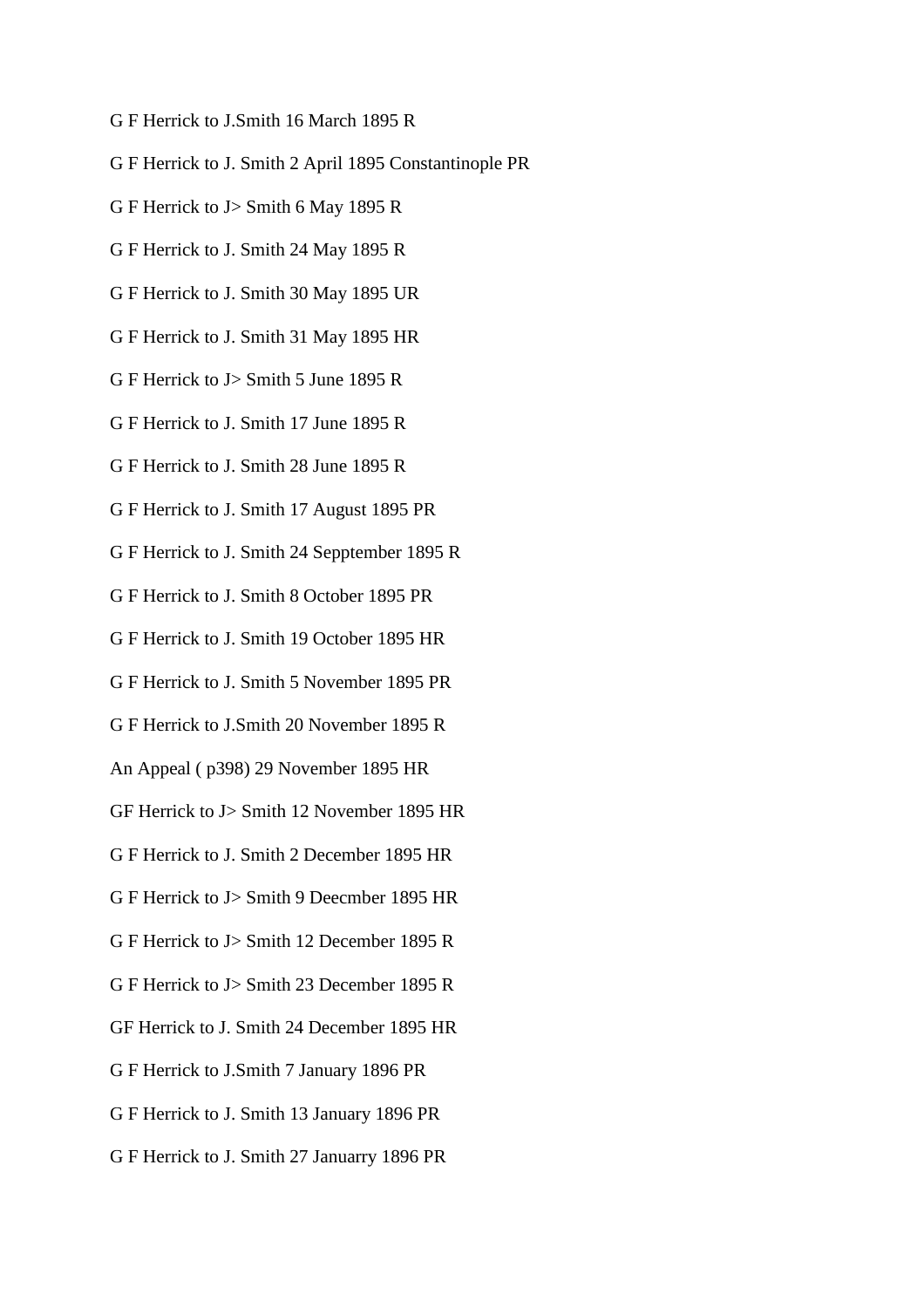G F Herrick to J Smith 30 January 1896 HR

Herrick to J. Smith : 5 aPRIL 1896 pr

10 April 1896 UR

G F Herrick to J. Smith 28 May 1892 HR

G F Herrick to J. Smith 18 July 1892 London HR

Document UR

G f Herrick to J. Smith 4 August 1892 New York HR

G F Herrick to J smith 5 August 1892 UR

G F Herrick to J. Smith 19 Augus George F Herrick to Judson Smith 31 May 1890 UR

George F Herrick to Judson Smith 18 June 1890 UR

George F Herrick to Judson Smith 24 June 1890 UR George F Herrrick to Judson Smith 30 June 1890 HR

George F Herrick to Judson Smith 8 July 1890 PR

G F Herrick to J Smith 17 July 1890 UR

G F Herrick to J Smith 29 July 1890 UR

G F Herrick to J Smith 27 October 1890 London R

G F Herrick to J Smith 13 November 1890 UR

G F Herrick to J Smith 16 December 1890 Marsovan HR

G F Herrick ton J Smith 28February 1891 HR

Notes of a Vacation Tour HR

G F Herrick to J Smith 3 April 1891 HR

G F Herrick to J Smith 11 May 1891 Marsovan HR

G F Herrick to J Smith 14 June 1891 Marsovan HR

Marsovan Document R 8 pages

6 April1896 HR

13 September 1896 HR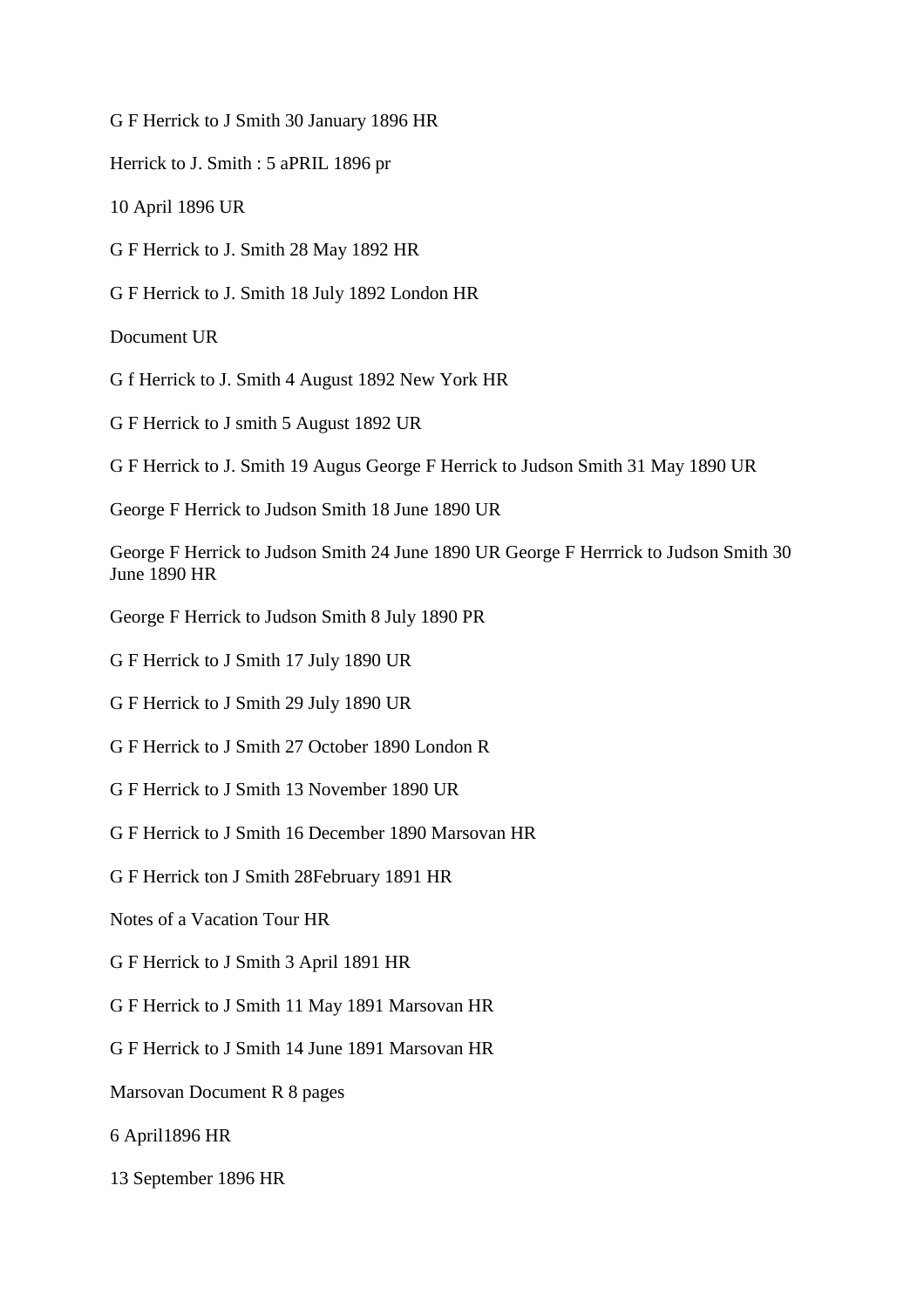- 18 September 1896 HR
- 29 September 1896 HR
- 29 September 1896 UR
- 6 October 1896 PR
- 20 October 1896 HR
- 5 November 1896 HR
- 6 November 1896 HR
- 10 November 1896 R
- 12 November 1896 R
- 8 December 1896 UR
- 12 December 1896 HR
- 14 December 1896 HR
- 29 December 1896 UR
- Herrick to 2 Nov 1897 HR
- 8 Nov 1897 UR
- 10 Nov 1897 UR
- 7 Dec 1897 HR
- Herrick to Smith 3 Jan 1898 UR
- Herrick to Barton 11 Jan 1898 UR
- 14 Feb 1898 R
- Herrick to Smith: 8 March 1898 UR
- 5 Apr 1898 UR
- 7 Apr 1898 UR
- Herrick to Barton 19 Aug 1898 UR
- 26 Aug 1898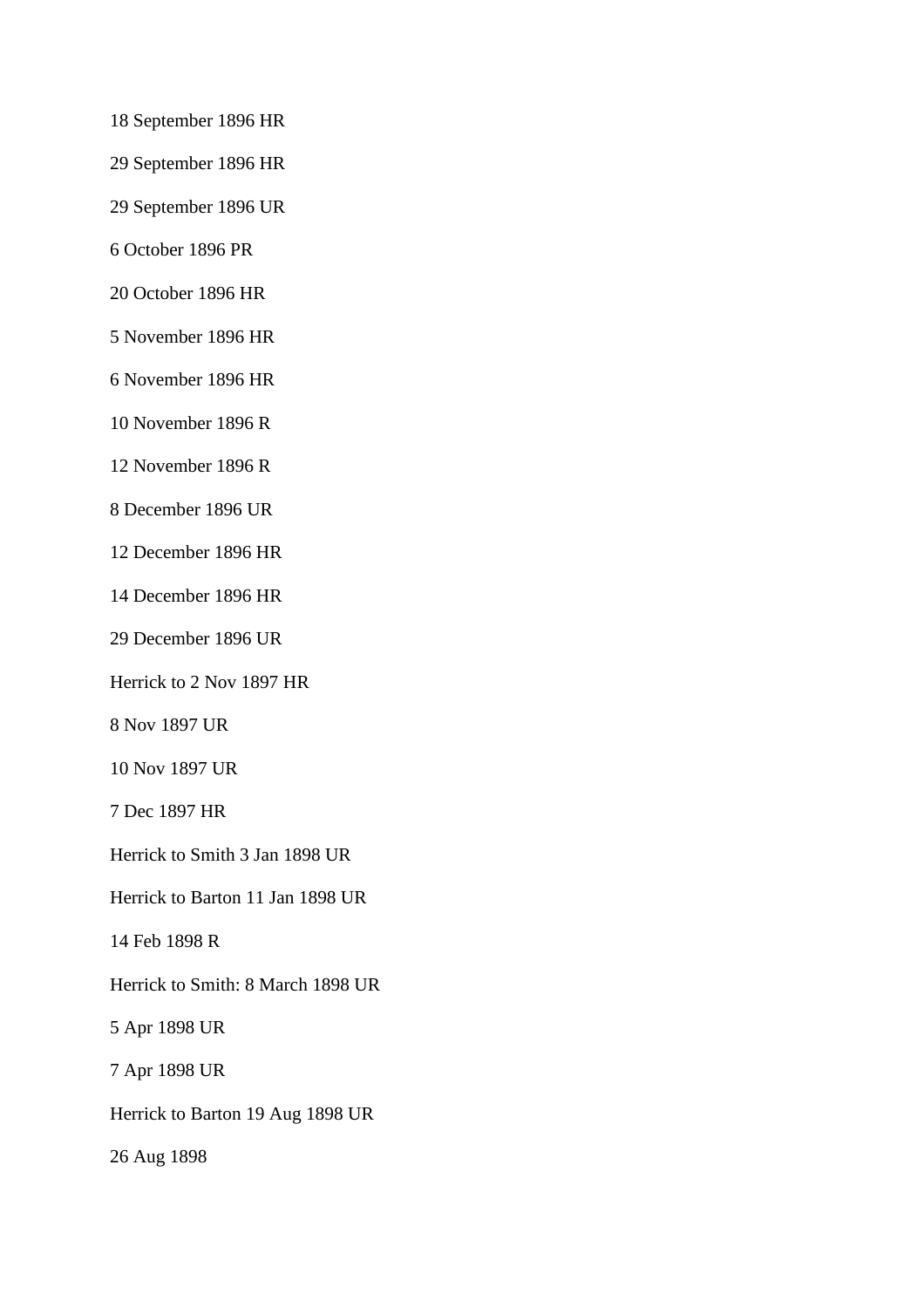1) Gyrme Hamlin Lexington 12 september 1891 to Judson Smith , HR page 1

2) Pages 2-14 Sarah H. Harlow 21 March 1893 , UR

Sarah H. Harlow 29 March 1893, UR

Sarah H. Harlow May , UR

Sarah H. Harlow 13 July UR

Herrick to Smith 2 Sep 1898 HR

Herrick to Barton 3 Sep 1898 HR

Herrick to Smith 4 Oct 1898 HR

8 Oct 1898 PR

30 Dec 1898 R

Herrick to Smith 19 Jan 1899 R

7 Feb 1899 PR

8 Feb 1899 Pr

21 Feb 1899 Ur

24 Feb 1899 Pr

7 Maarch 1899 UR

Copy of Resolution 27 Feb 1899

24 Mardch 1899 UR

11 Apr 1899 UR

13 Apr 1899 R

to Barton 16 May 1899 UR

to Smith 23 May 1899 UR

to Barton 6 June 1899 UR

14 June 1899 UR

to Smith 24 June 1899 UR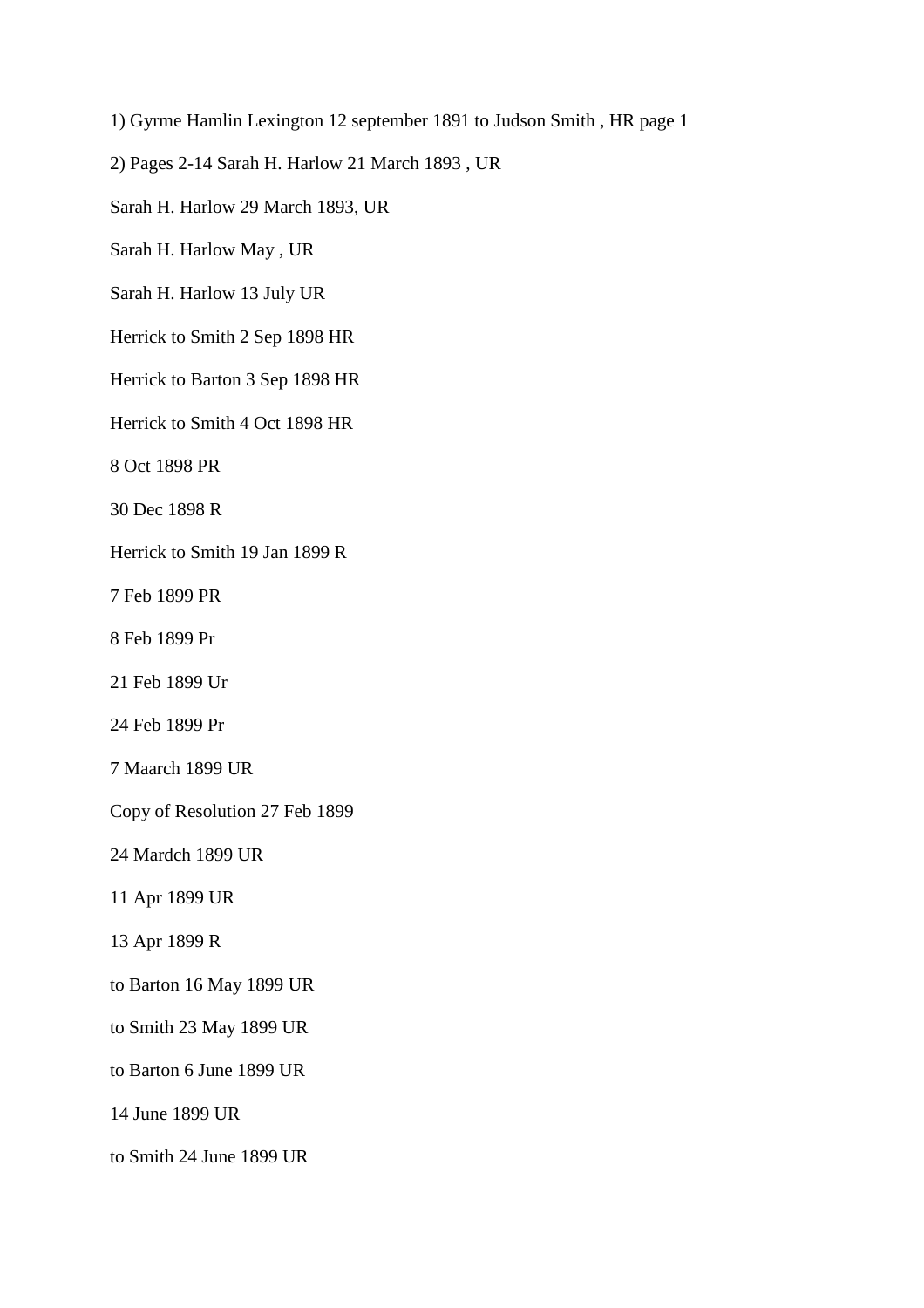4 July 1899 UR

7 July 1899 R

31 july 1899 HR

1 Aug 1899 HR

to Barto

1) Gyrme Hamlin Lexington 12 september 1891 to Judson Smith , HR page 1

2) Pages 2-14 Sarah H. Harlow 21 March 1893 , UR

Sarah H. Harlow 29 March 1893, UR

Sarah H. Harlow May , UR

Sarah H. Harlow 13 July UR

Herrick to Smith 2 Sep 1898 HR

Herrick to Barton 3 Sep 1898 HR

Herrick to Smith 4 Oct 1898 HR

8 Oct 1898 PR

30 Dec 1898 R

Herrick to Smith 19 Jan 1899 R

7 Feb 1899 PR

8 Feb 1899 Pr

21 Feb 1899 Ur

24 Feb 1899 Pr

7 Maarch 1899 UR

Copy of Resolution 27 Feb 1899

24 Mardch 1899 UR

11 Apr 1899 UR

13 Apr 1899 R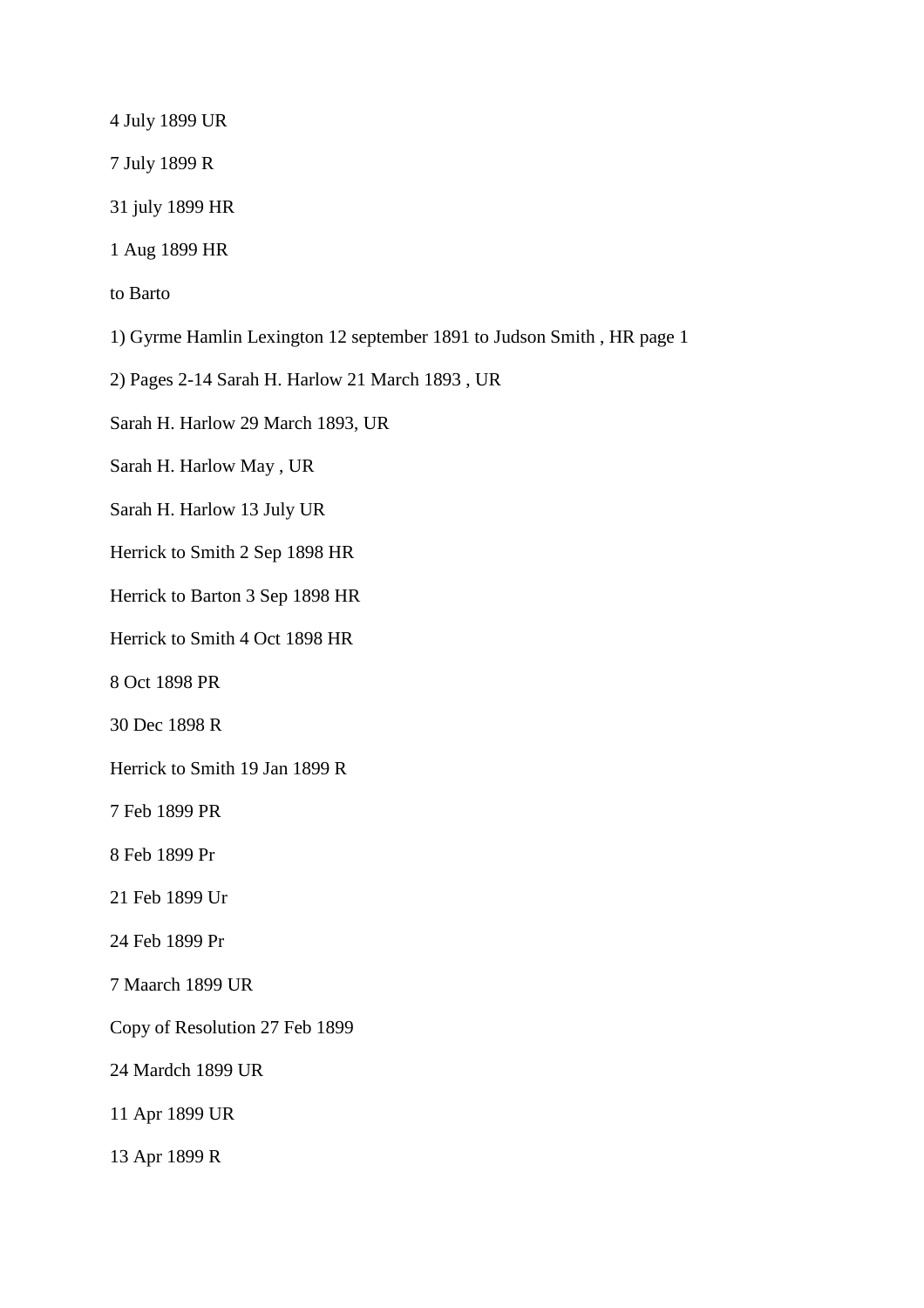to Barton 16 May 1899 UR

to Smith 23 May 1899 UR

to Barton 6 June 1899 UR

14 June 1899 UR

to Smith 24 June 1899 UR

- 4 July 1899 UR
- 7 July 1899 R
- 31 july 1899 HR

1 Aug 1899 HR

to BartoЀ

1893, UR

- Sarah H. Harlow 20 July 1893, UR
- Sarah H. Harlow 11 August 1893, UR
- Sarah H. Harlow 17 August 1893, UR
- Sarah H. Harlow 23 August 1893, UR
- Sarah H. Harlow 18 October 1893, UR
- Sarah H. Harlow 2 October 1895 to Judson Smith PR
- Sarah H. Harlow 8 February 1896 to Judson Smith PR
- Sarah H. Harlow 3 March 1896 to Judson Smith PR
- Sarah H. Harlow 11 March 1896 to Judson Smith PR

3) Pages 15- 19

Office of WW Treasurer

- G F Herrick to J. Smith 25 May 1893 UR
- G F Herrick to J. Smith 6 June 1893 HR
- G F Herrick to J> Smith 9 June 1893 PR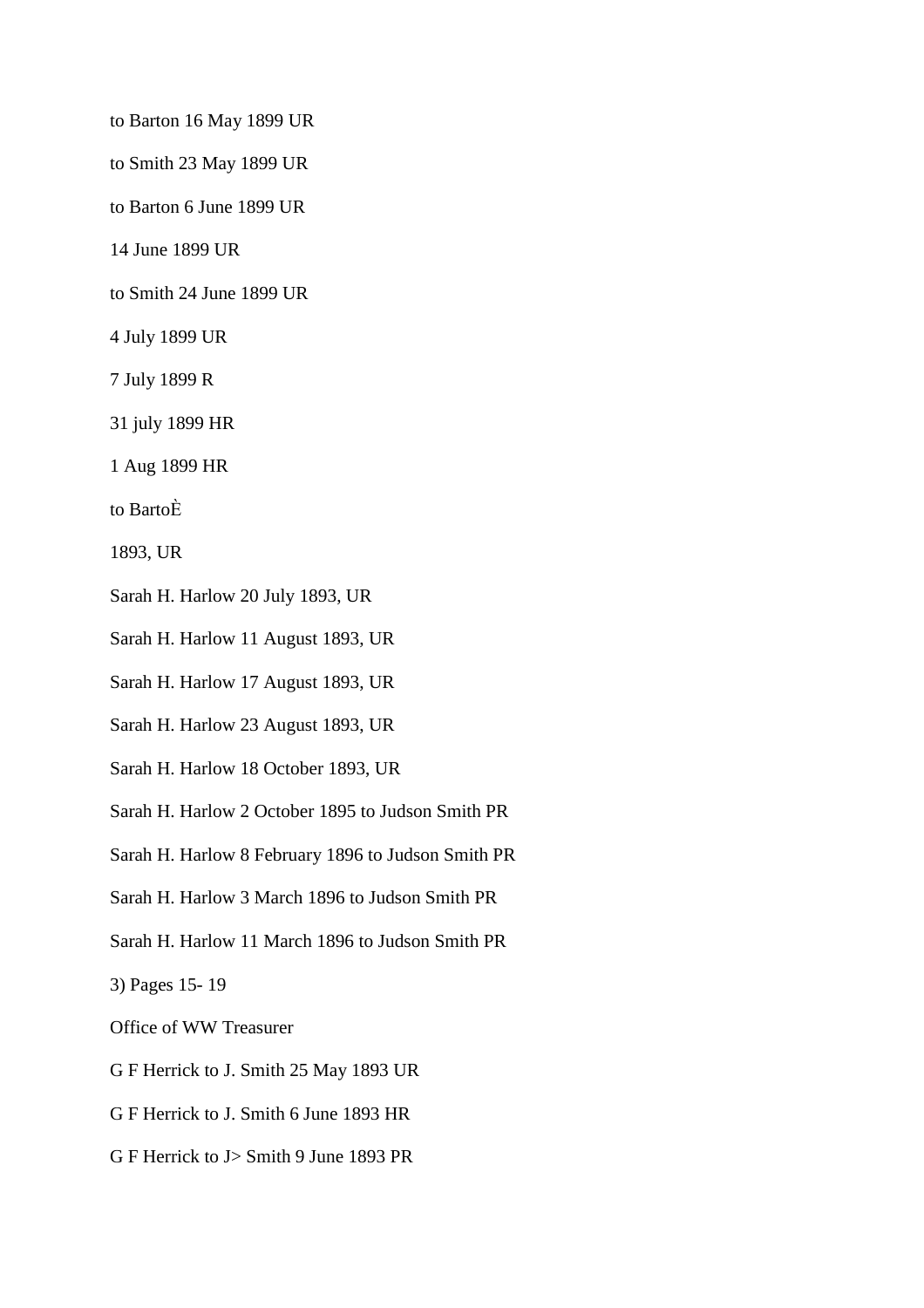- G F Herrick to J. Smith 17 June 1893 UR
- G F Herrick to J. Smith 24 June 1893 UR
- G F Herrick to J> Smith 17 June 1893 copy of tt 1892 UR
- G F Herrick too J. Smith 20 August 1892 UR
- G F Herrick to J. Smith 24 August 1892 UR
- G F Herrick to J. Smith 7 September 1892 UR
- G F Herrick to J. Smith 23 September 1892 Anatolia College HR
- G F Herrick to Garabed Thomamian 23 September 1892 Pr
- G F Herrick to J Smith 25 October 1892 UR
- G F Herrick to J. Smith 20 December 1892 UR
- G F Herrick to David Pitham 4 February 1893 HR
- G f Herrick to J Smith 8 February 1893 HR
- G F Herrick to J. Smith 20 March 1893 Samsun HR
- G F Herrick to J. Smith 24 March 1893 Constantinople PR
- G F Herrick to J. Smith 28 March 1893 HR
- G F Herrick to J. Smith 1 April 1893 HR
- G F Herrick to J. Smith 3 April 1893 HR
- G F Herrick to David P. Thompson 3 April 1893 HR
- G F Herrick to David P Thompson 28 April 1893 HR
- G F Herrick to Rev. Thomasian 19 April 1893 UR
- G F Herrick to J. Smith 3 May 1893 London R
- G F Herrick to J. Smith 25 May 1893 UR
- G F Herrick to J. Smith 6 June 1893 HR
- G F Herrick to J> Smith 9 June 1893 PR
- G F Herrick to J. Smith 17 June 1893 UR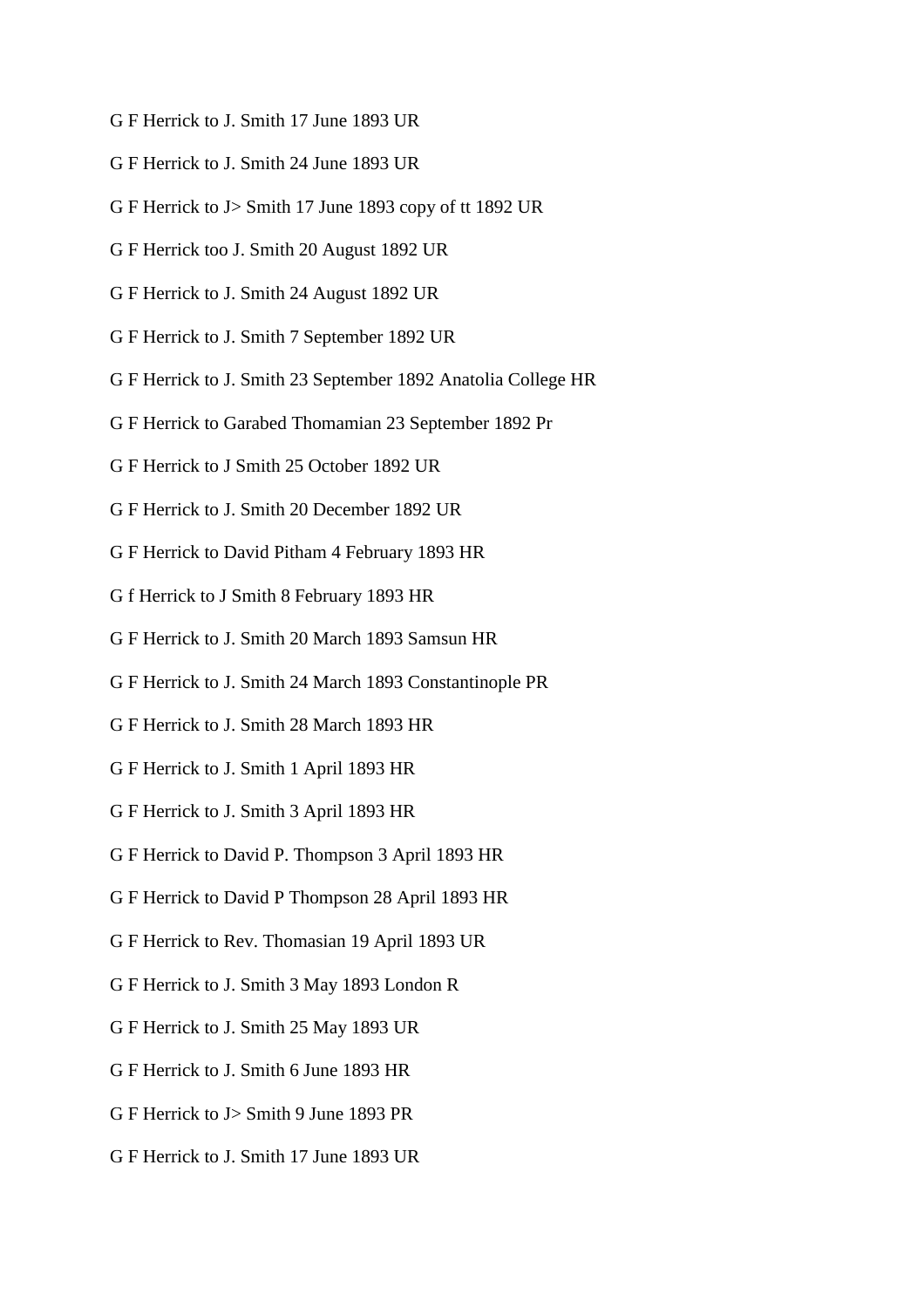- G F Herrick to J. Smith 24 June 1893 UR
- G F Herrick to J> Smith 17 June 1893 copy of tt 1892 UR
- G F Herrick too J. Smith 20 August 1892 UR
- G F Herrick to J. Smith 24 August 1892 UR
- G F Herrick to J. Smith 7 September 1892 UR
- G F Herrick to J. Smith 23 September 1892 Anatolia College HR
- G F Herrick to Garabed Thomamian 23 September 1892 Pr
- G F Herrick to J Smith 25 October 1892 UR
- G F Herrick to J. Smith 20 December 1892 UR
- G F Herrick to David Pitham 4 February 1893 HR
- G f Herrick to J Smith 8 February 1893 HR
- G F Herrick to J. Smith 20 March 1893 Samsun HR
- G F Herrick to J. Smith 24 March 1893 Constantinople PR
- G F Herrick to J. Smith 28 March 1893 HR
- G F Herrick to J. Smith 1 April 1893 HR
- G F Herrick to J. Smith 3 April 1893 HR
- G F Herrick to David P. Thompson 3 April 1893 HR
- G F Herrick to David P Thompson 28 April 1893 HR
- G F Herrick to Rev. Thomasian 19 April 1893 UR
- G F Herrick to J. Smith 3 May 1893 London R

he letter to Dwight

- G F Herrick to J. Smith 6 July 1893 HR
- G F Herrick to J. Smith 8 July 1893 UR
- G F Herrick too J. Smith 15 July 1893 PR
- G F Herrick to J. Smith 16 July 1893 HR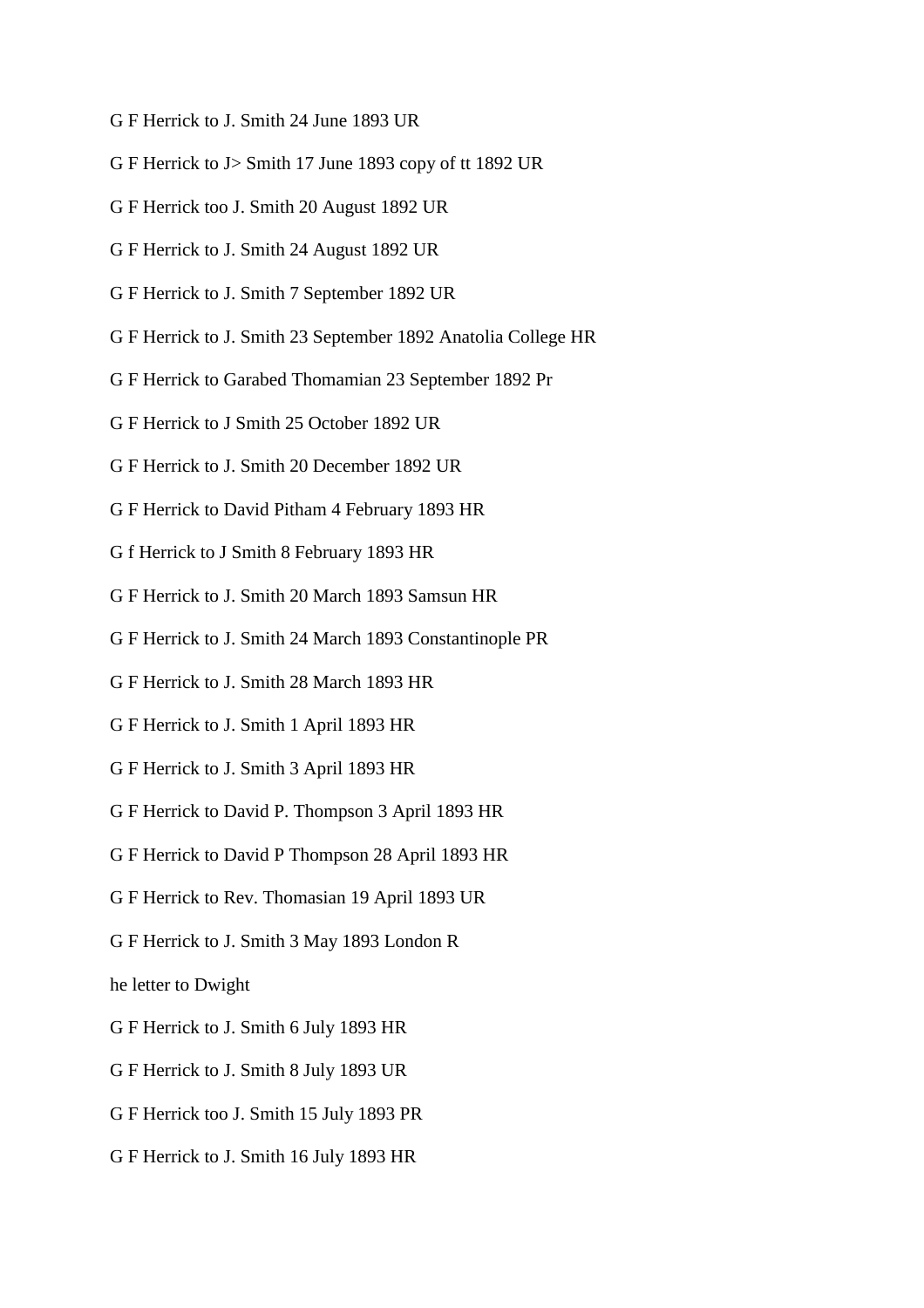G F Herrick to J. Smith 1 August 1893 HR

G F Herrick to J. Smith

he letter to Dwight

- G F Herrick to J. Smith 6 July 1893 HR
- G F Herrick to J. Smith 8 July 1893 UR

G F Herrick too J. Smith 15 July 1893 PR

- G F Herrick to J. Smith 16 July 1893 HR
- G F Herrick to J. Smith 1 August 1893 HR

G F Herrick to J. Smith

- J. Smith : 12 January 1897 HR
- 9 February 1897 HR
- 9 March 1897 PR
- 18 March 1897 UR
- 19 March 1897 UR
- 5 Aprin 26 Aug 1899 HR
- 2 Sept 1899 HR\$
- Memorandum R 16 Sep 1899
- To Smmith 15 Sep 1899 R
- To Barton 19 Sep 1899 PR
- 27 sep 1899 HR
- to Smith 6 Nov 1899 UR
- 19 Dec 1899 UR
- 29 Dec 1899 HR\$
- l 1897 UR
- 21 April 1897 HR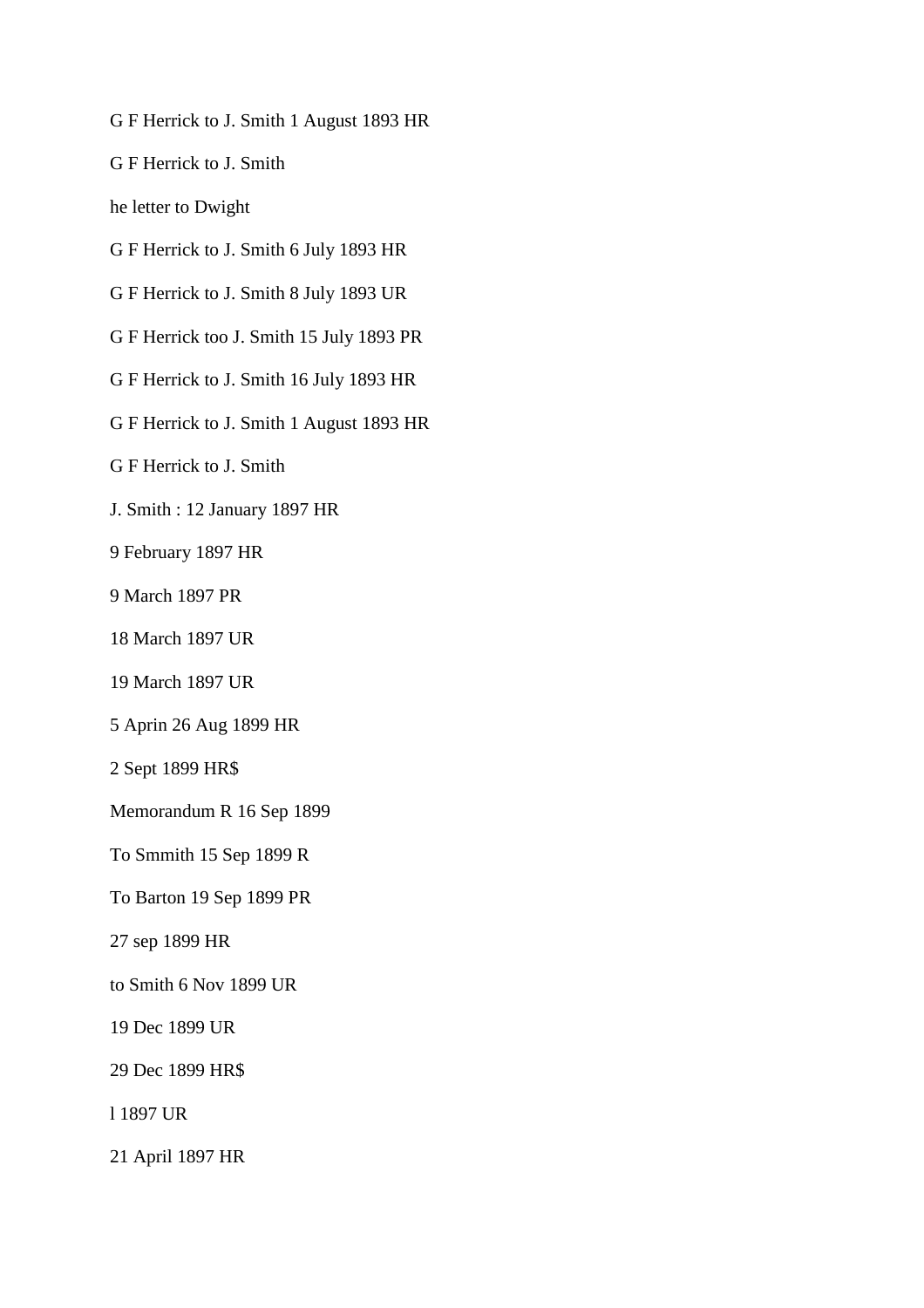4 May 1897 HR 28 May 1897 HR 8 June 1897 HR Herrick to Barton 14 June 1897 PR Herrick to J Smith 5 July 1897 R 9 July 1897 l 1897 UR 21 April 1897 HR 4 May 1897 HR 28 May 1897 HR 8 June 1897 HR Herrick to Barton 14 June 1897 PR Herrick to J Smith 5 July 1897 R 9 July 1897 Hr Committee of American R To Smith 6 March 1893 HR 15 Apr 1q893 PR 6 May 1893 PR 11 July 1893 R 6 Oct 1893 R 13 Nov 1893 R 14 Nov 1893 HR 20 Nov 1893 R 21 Nov 1893 R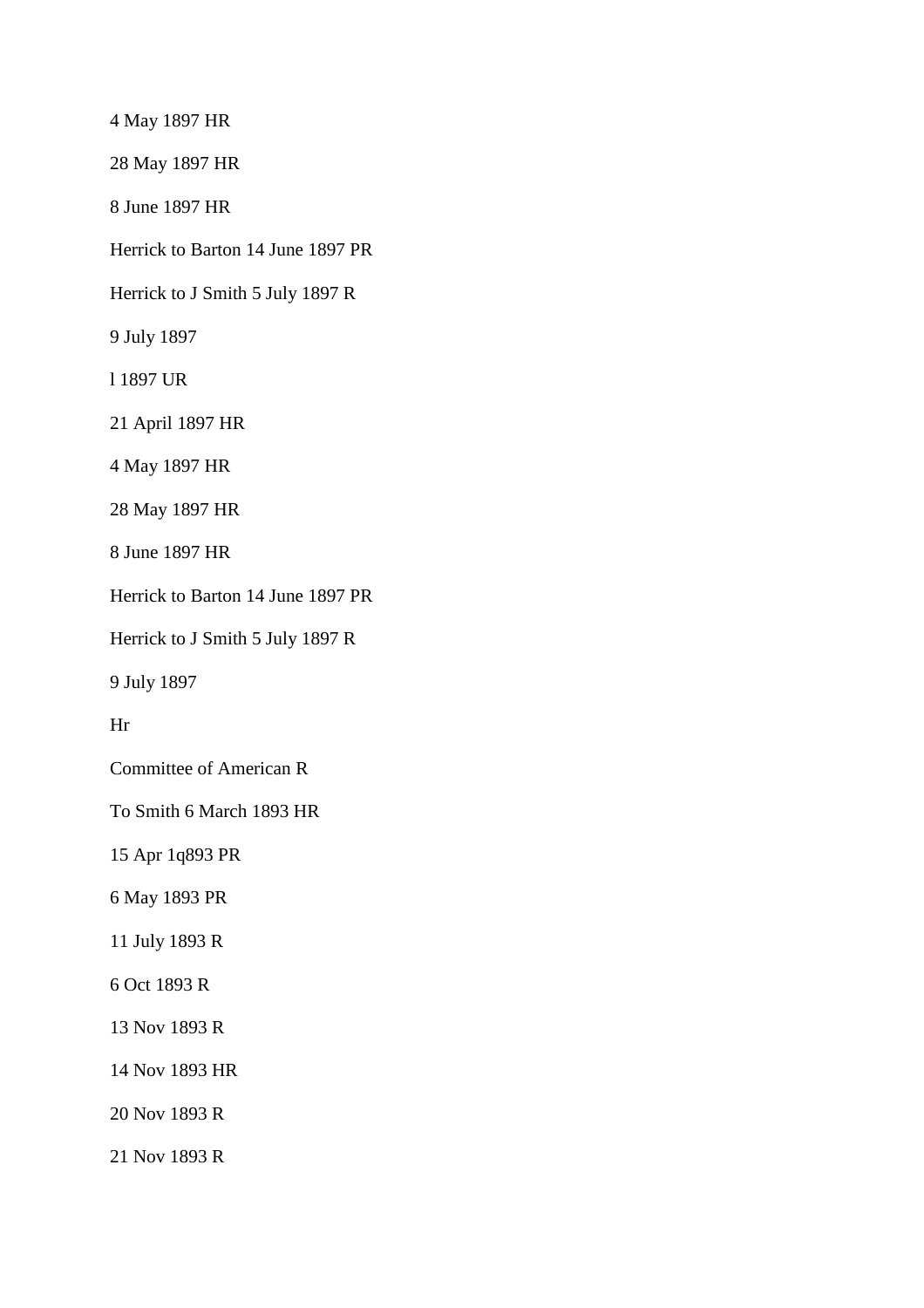20 Dec 1893 HR

7 Jan 1894 R

9 Apr 1894 R

28 Apr 1894 R

22 June 1894 R

12 Sep 1894 R

to Daniels 6 Oct 1894 PR

30 Oct 1894 R

to Barton 2 Nov 1894 HR

to Smith 19 Nov 1894 R

25 Nov 1894 HR

5 Jan 1895 PR

10 Jan 1895 to Barton 12 Jan 1895 PR

to Smith 21 Jan 1895 HR

kurs@bcc\*C:\temp\AutoRecovery save of Document1.asd

kurs@bcc\*C:\temp\AutoRecovery save of Document1.asd

kurs@bcc

kurs@bcc

A:\ABCFM PROJECT.doc

A:\ABCFM PROJECT.doc

kurs@bcc0C:\temp\AutoRecovery save of ABCFM PROJECT.asd kurs@bcc0C:\temp\AutoRecovery save of ABCFM PROJECT.asd kurs@bcc0C:\temp\AutoRecovery save of ABCFM PROJECT.asd kurs@bcc0C:\temp\AutoRecovery save of ABCFM PROJECT.asd kurs@bcc0C:\temp\AutoRecovery save of ABCFM PROJECT.asd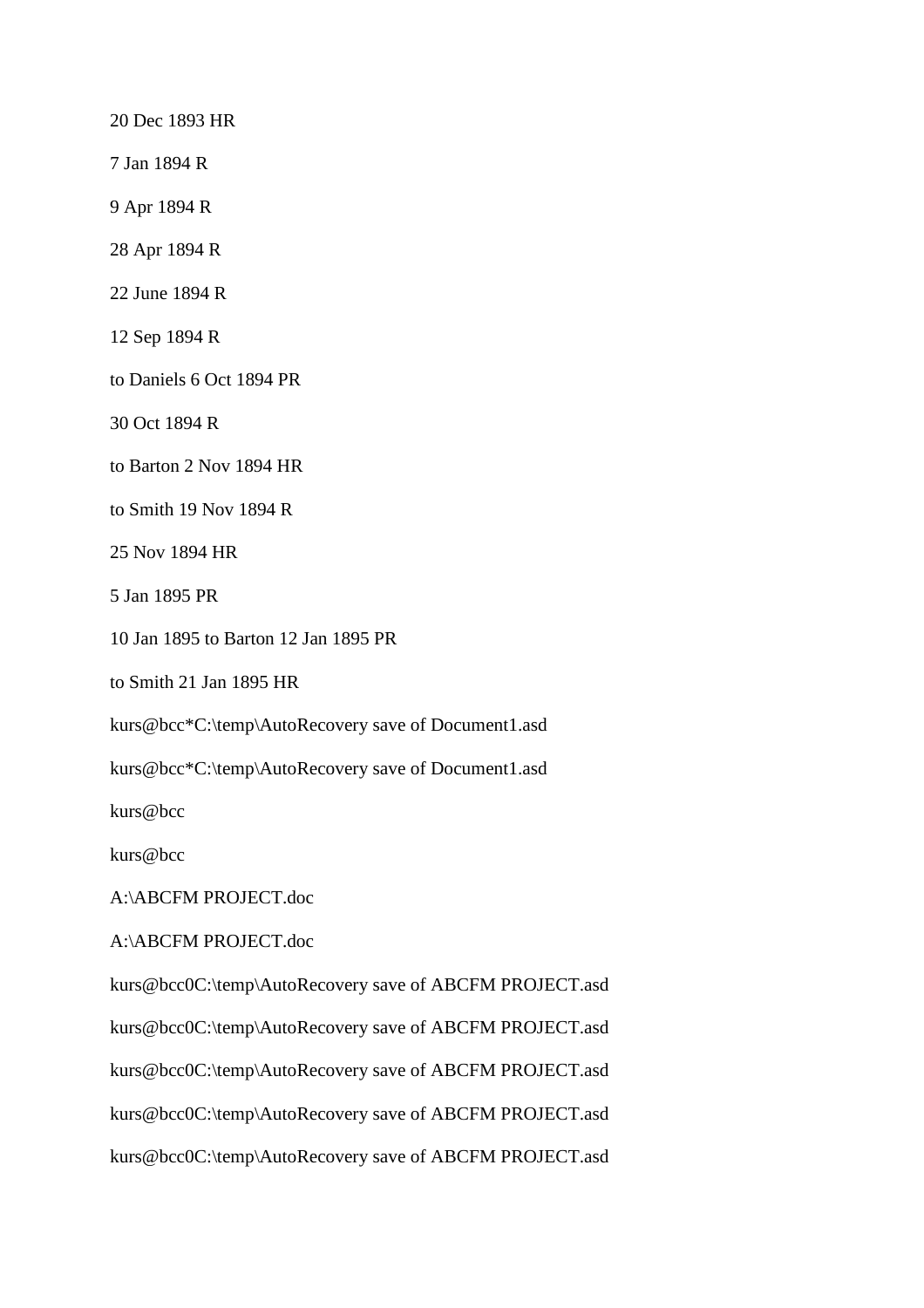kurs@bcc0C:\temp\AutoRecovery save of ABCFM PROJECT.asd kurs@bcc0C:\temp\AutoRecovery save of ABCFM PROJECT.asd kurs@bcc0C:\temp\AutoRecovery save of ABCFM PROJECT.asd kurs@bcc0C:\temp\AutoRecovery save of ABCFM PROJECT.asd kurs@bcc0C:\temp\AutoRecovery save of ABCFM PROJECT.asd kurs@bcc0C:\temp\AutoRecovery save of ABCFM PROJECT.asd kurs@bcc0C:\temp\AutoRecovery save of ABCFM PROJECT.asd kurs@bcc0C:\temp\AutoRecovery save of ABCFM PROJECT.asd kurs@bcc0C:\temp\AutoRecovery save of ABCFM PROJECT.asd kurs@bcc

kurs@bcc

A:\ABCFM PROJECT.doc

A:\ABCFM PROJECT.doc

Times New Roman

Times New Roman

Symbol

Symbol

KABCFM PROJECT

KABCFM PROJECT

kurs@bcc

kurs@bcc

kurs@bcc

kurs@bcc

29 Jan 1895 HR

13 Feb 1895 HR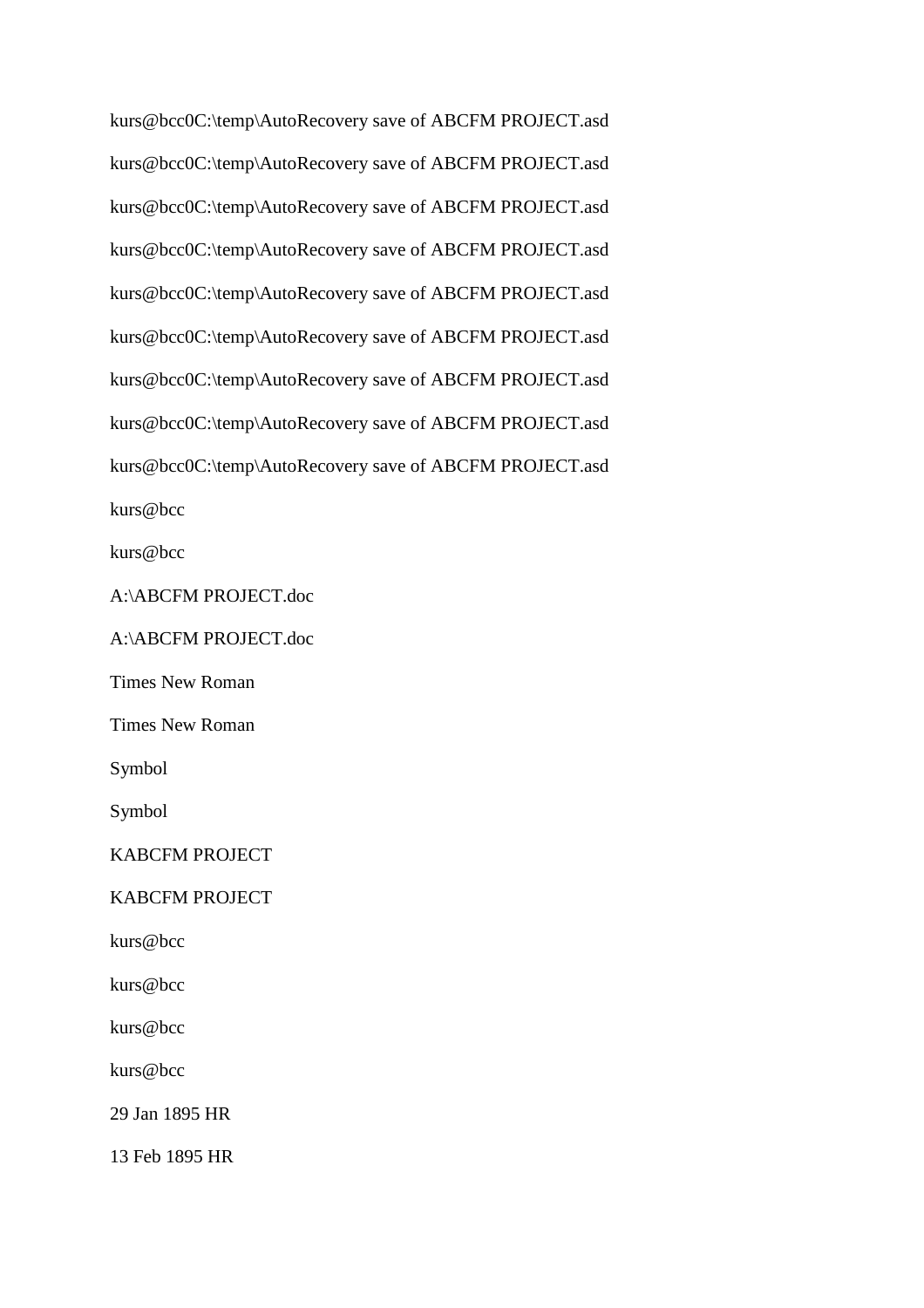9 March 1895 HR

30 March 1895 HR

8 Apr 1895 R

27 June 1896 R

2 Sep 1896 R

30 Apr 1896 PR

30 Nov PR

25 Nov 1896 Pr

19 Jan 1897 R

3 March 1897 R

23 March 18997 R

27 March 1897 PR

13 May 1897 PR

9 June 1897 HR

11 Aug 1897 R

24 Aug 1897 R

23 Oct 1897 R

27 Oct 1897 R

1 4 August 1893 UR

G F Herrick to kajayan 4 August 1893 PR

G F Herrick to J. Smith 23 August 1893 HR

G F Herrick to J. Smith 1 September 1893 UR

G F Herrick to J. Smith 9 September 1893 R

G F Herrick to J. Smith 19 September 1893 PR

G F Herrick to J. Smith 14 October 1893 PR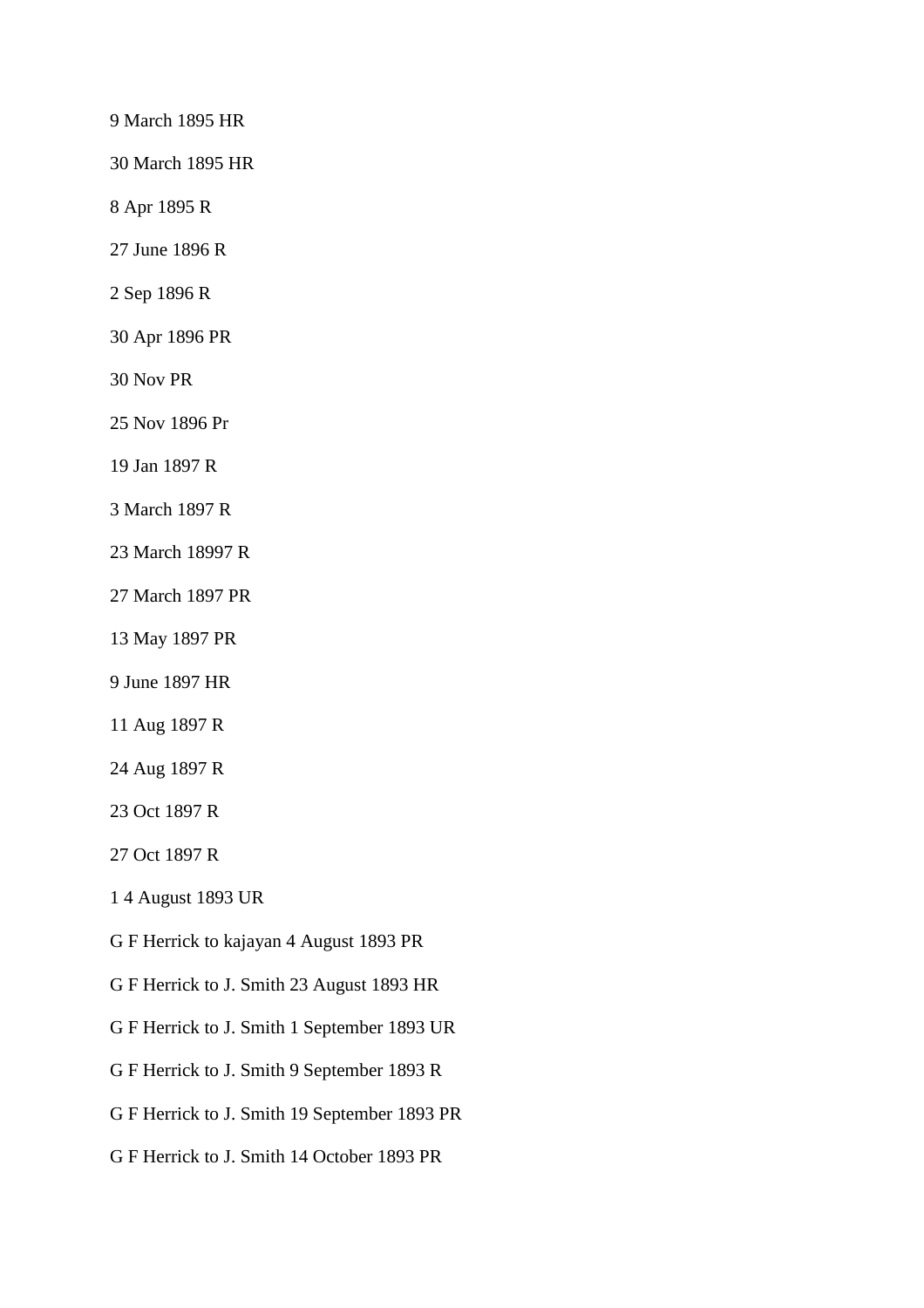- G F Herrick to J. Smith 23 October 1893 HR
- G F Herrick to J. Smith 6 November 1893 PR
- G F Herrick to J. Smith 17 November 1893 HR
- G F Herrick to J. Smith 26 January 1894 HR
- G F Herrick to J. Smith 14 February 1894 HR
- G F Herrick to J> Smith 16 February 1894 HR
- G F Herrick to J Smith 13 March 1894 PR
- G F Herrick to J. Smith 31 May 1894 PR
- G F Herrick to J. Smith 4 June 1894 HR
- 29 Jan 1895 HR
- 13 Feb 1895 HR
- 9 March 1895 HR
- 30 March 1895 HR
- 8 Apr 1895 R
- 27 June 1896 R
- 2 Sep 1896 R
- 30 Apr 1896 PR
- 30 Nov PR
- 25 Nov 1896 Pr
- 19 Jan 1897 R
- 3 March 1897 R
- 23 March 18997 R
- 27 March 1897 PR
- 13 May 1897 PR
- 9 June 1897 HR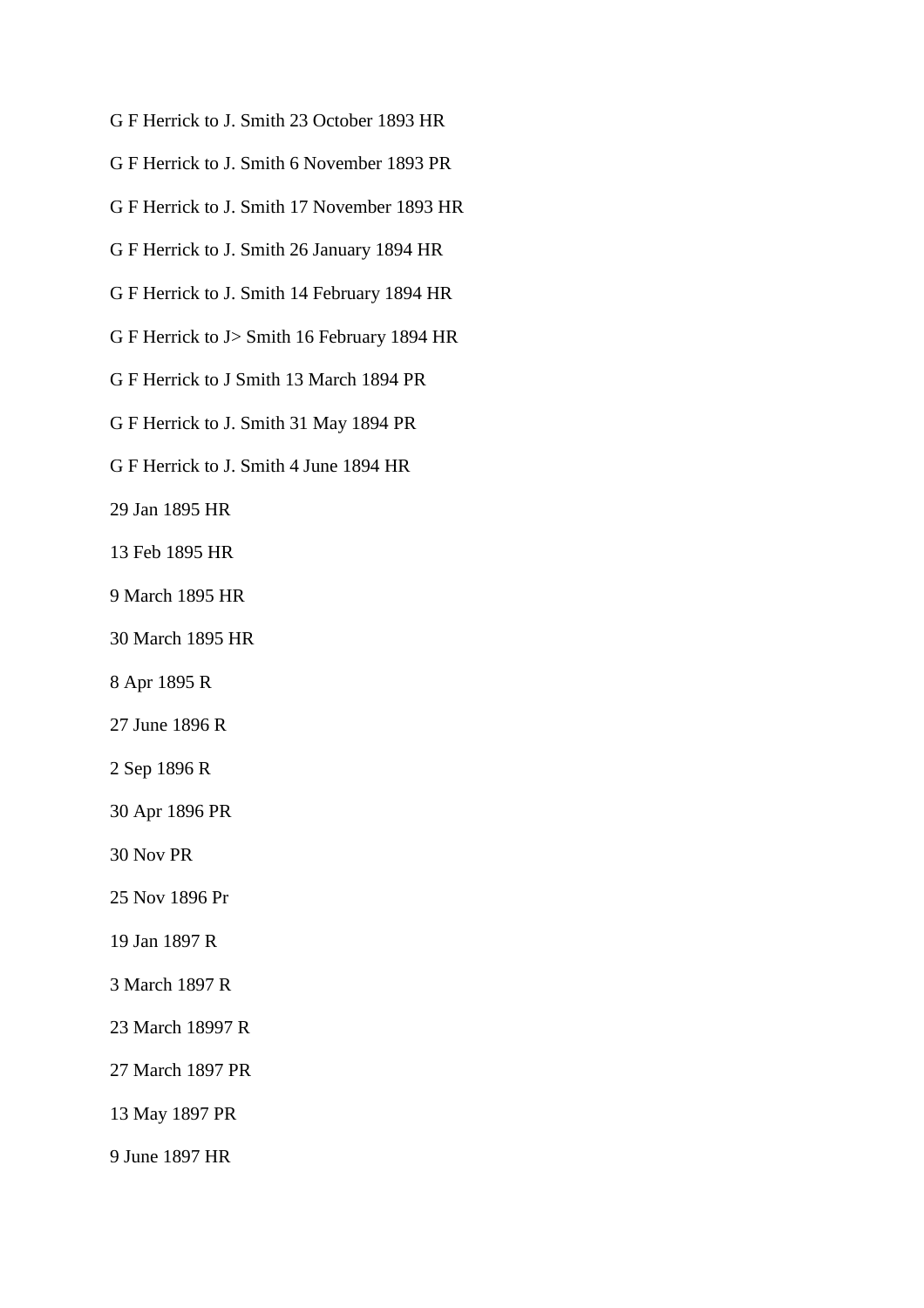- 11 Aug 1897 R
- 24 Aug 1897 R
- 23 Oct 1897 R
- 27 Oct 1897 R
- 1 4 August 1893 UR
- G F Herrick to kajayan 4 August 1893 PR
- G F Herrick to J. Smith 23 August 1893 HR
- G F Herrick to J. Smith 1 September 1893 UR
- G F Herrick to J. Smith 9 September 1893 R
- G F Herrick to J. Smith 19 September 1893 PR
- G F Herrick to J. Smith 14 October 1893 PR
- G F Herrick to J. Smith 23 October 1893 HR
- G F Herrick to J. Smith 6 November 1893 PR
- G F Herrick to J. Smith 17 November 1893 HR
- G F Herrick to J. Smith 26 January 1894 HR
- G F Herrick to J. Smith 14 February 1894 HR
- G F Herrick to J> Smith 16 February 1894 HR
- G F Herrick to J Smith 13 March 1894 PR
- G F Herrick to J. Smith 31 May 1894 PR
- G F Herrick to J. Smith 4 June 1894 HR
- MRS HELEN HERRICK ( 282- 304)
- To Smith 6 July !891 UR
- 21 Aug 1891 UR
- 14 Feb 1892 PR
- 25 March 1892 UR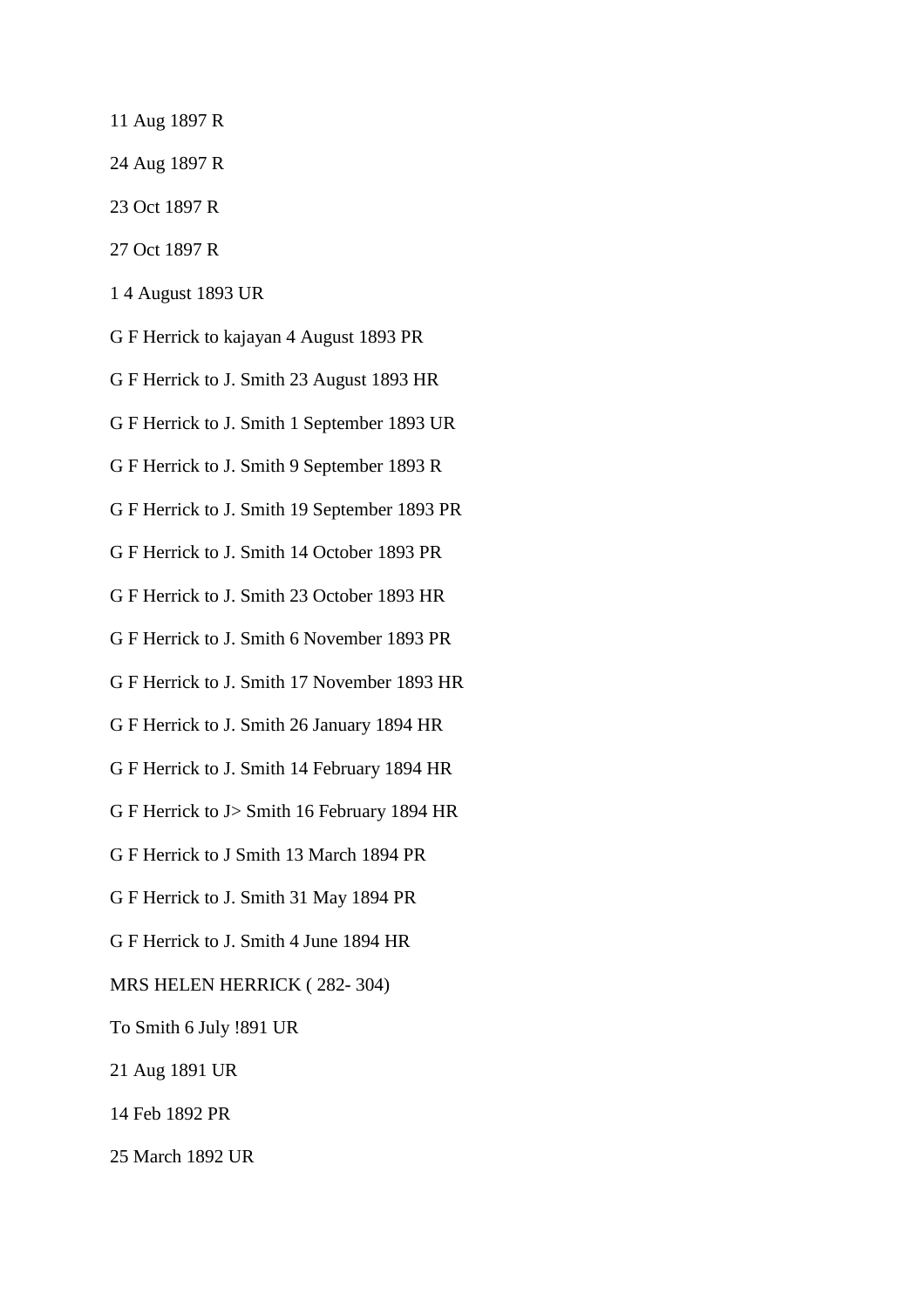29 March 1892 HR

31 March 1892 UR

10 Apr 1892 HR

21 Apr 1892 HR

30 Apr 1892 UR

4 July 1892 UR

12 July Ur

26 July 1892 UR

1 Aug 1892 UR

29 Oct 1892 UR

24 Dec 1892 R

4 May 1893 HR

1 Dec 1897 R

30 Aug 1898 R

2 Nov 1898 R

19 Dec1898 Ur

MRS EMMA R HUBBARD 398- 400

To Smith 18 Apr 1899 HR

6 July 1899 UR

to Barton 12 July 1899 Hr

SUSIE G HYDE 401-419

Normal

Normal

Heading 1

Heading 1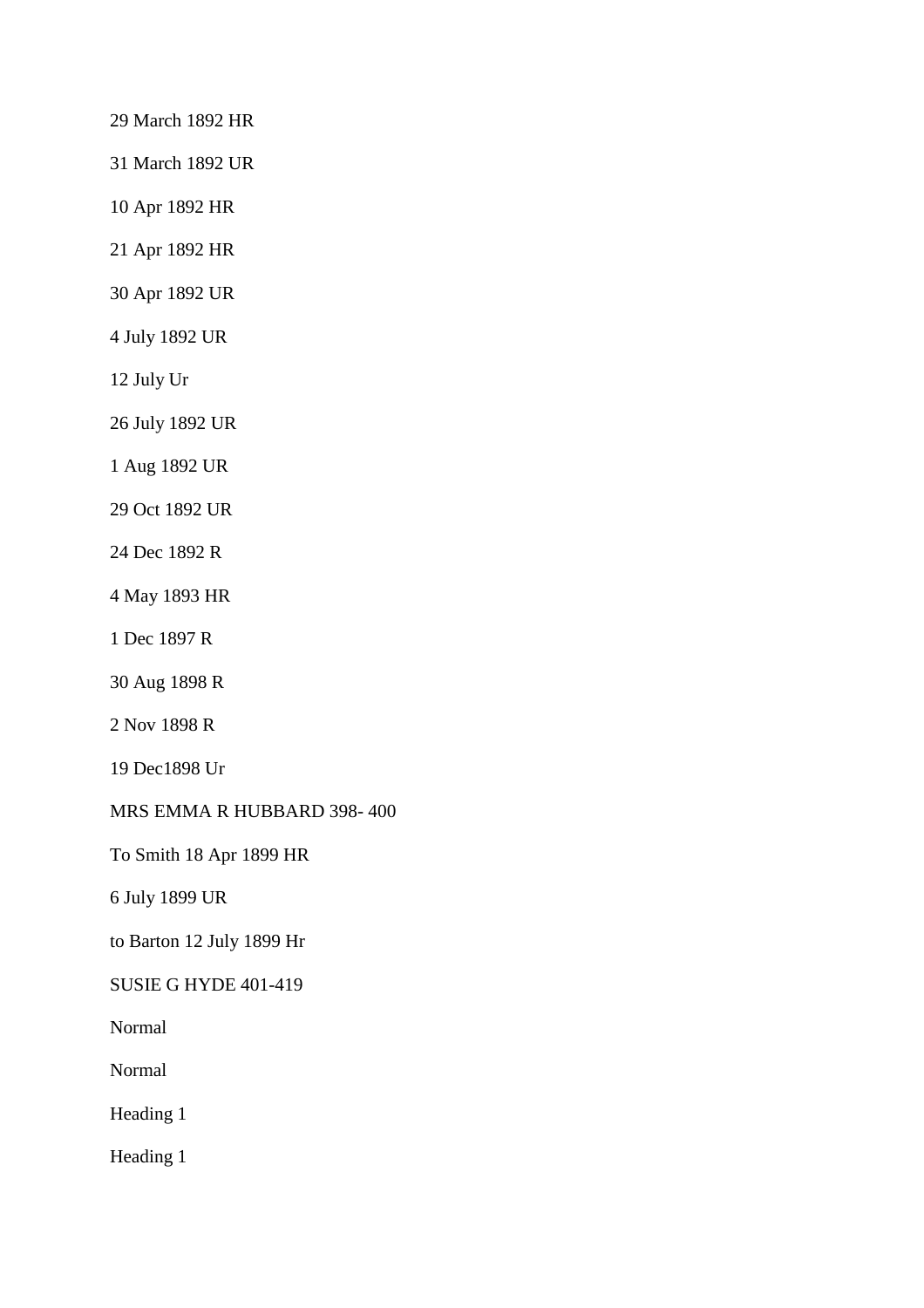Default Paragraph Font

Default Paragraph Font

To Smith 13 Apr 1891 UR

30 Apr 1891 R

28 May 1891 HR

17 July 1891 HR

28 Aug 1891 UR

1 July 1892 R

3 July 1892 HR

17 Dec 1894 HR

To Smith 13 Apr 1891 UR

30 Apr 1891 R

28 May 1891 HR

17 July 1891 HR

28 Aug 1891 UR

1 July 1892 R

3 July 1892 HR

17 Dec 1894 HR

1 Oct 1895 UR

15 July 1896 UR

25 Jan 1897 PR

20 Aug 1897 HR

2 Nov 1897 HR

3 Aug 1898 UR

8 Aug 1898 UR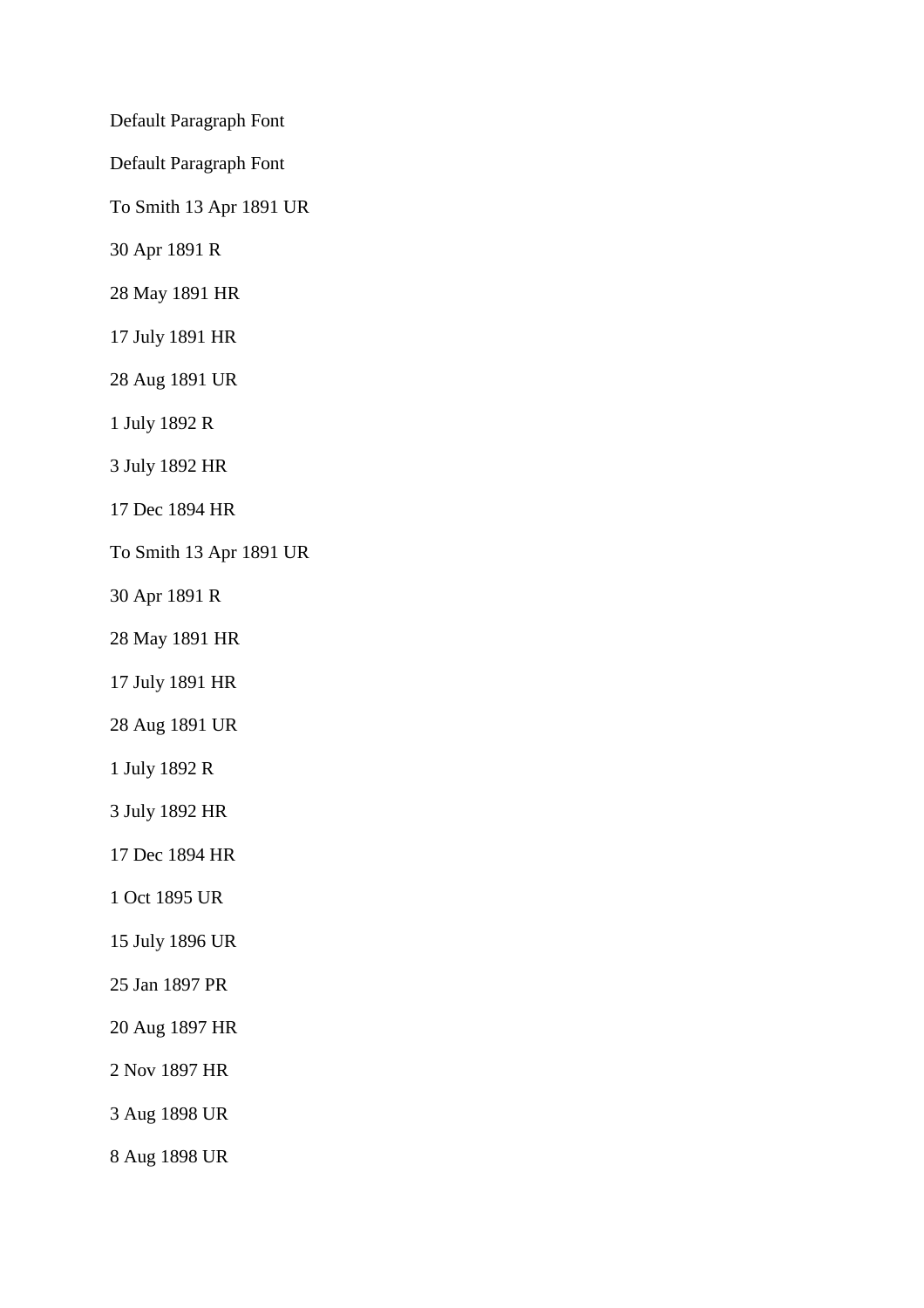19 Jan 1899 HR

17 July 1899 HR

1 Oct 1895 UR

15 July 1896 UR

25 Jan 1897 PR

20 Aug 1897 HR

2 Nov 1897 HR

3 Aug 1898 UR

8 Aug 1898 UR

19 Jan 1899 HR

17 July 1899 HR

Normal

Normal

Heading 1

Heading 1

Default Paragraph Font

Default Paragraph Font

20 Sep 1893 R

21 Feb 1895 R

12 Feb 1896n R

MARIA HOFFMAN 305

TO Rev. Daniels R

AW HUBBARD 306- 394

To Smith 4 Jan 1890 R

10 Sep 1890 PR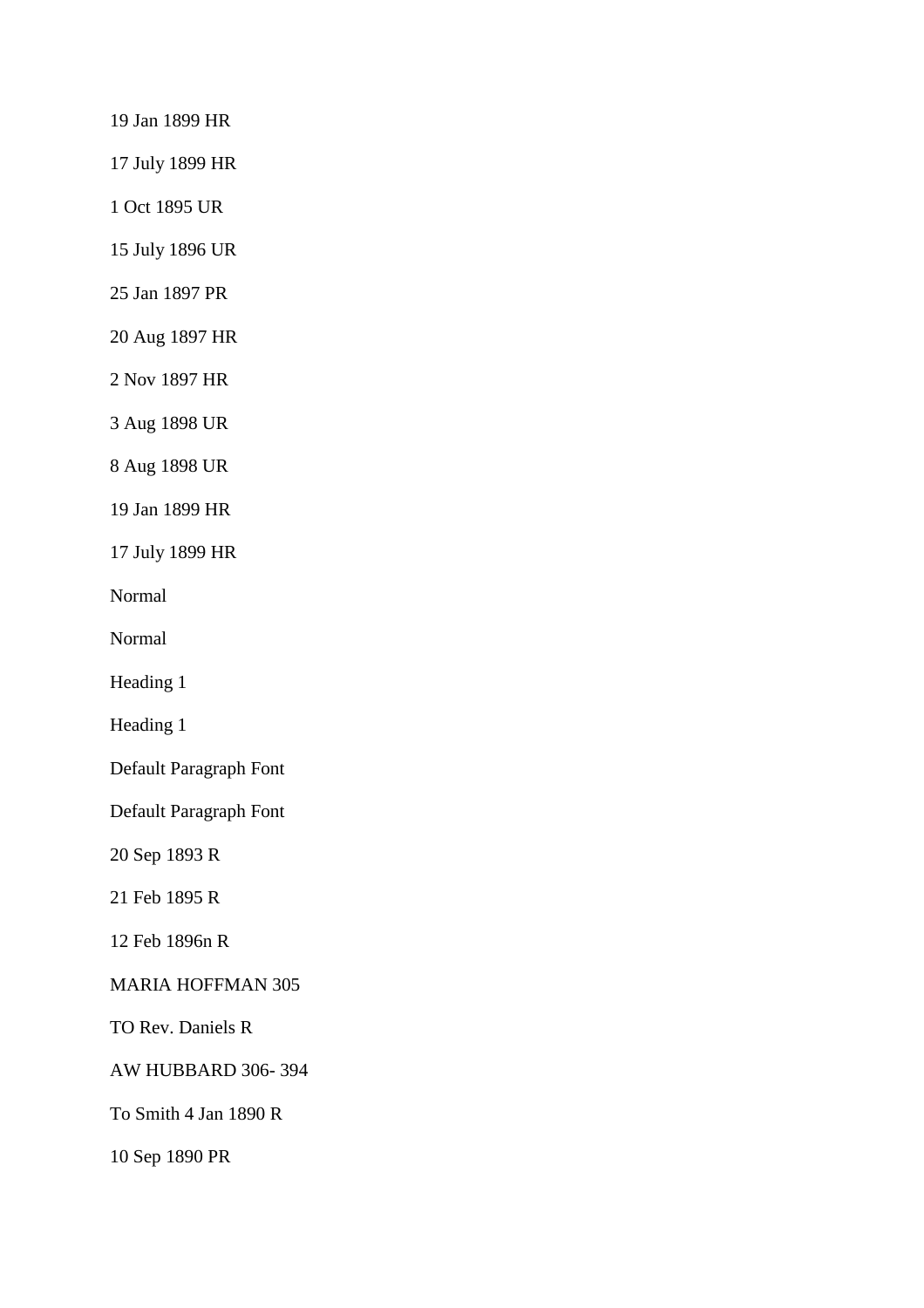26 Apr 1890 R

15 Sep 1890 R

23 Dec 1890 R

18 March 1891 R

Rev. E E Strong 3 Apr 1891 R

6 June 1891R

30 July 1891 HR

to Smith 23 Oct 1891 R

10 Dec 1891 PR

14 Dec 1891 HR

8 May 1892 HR

6 Feb 1893 hR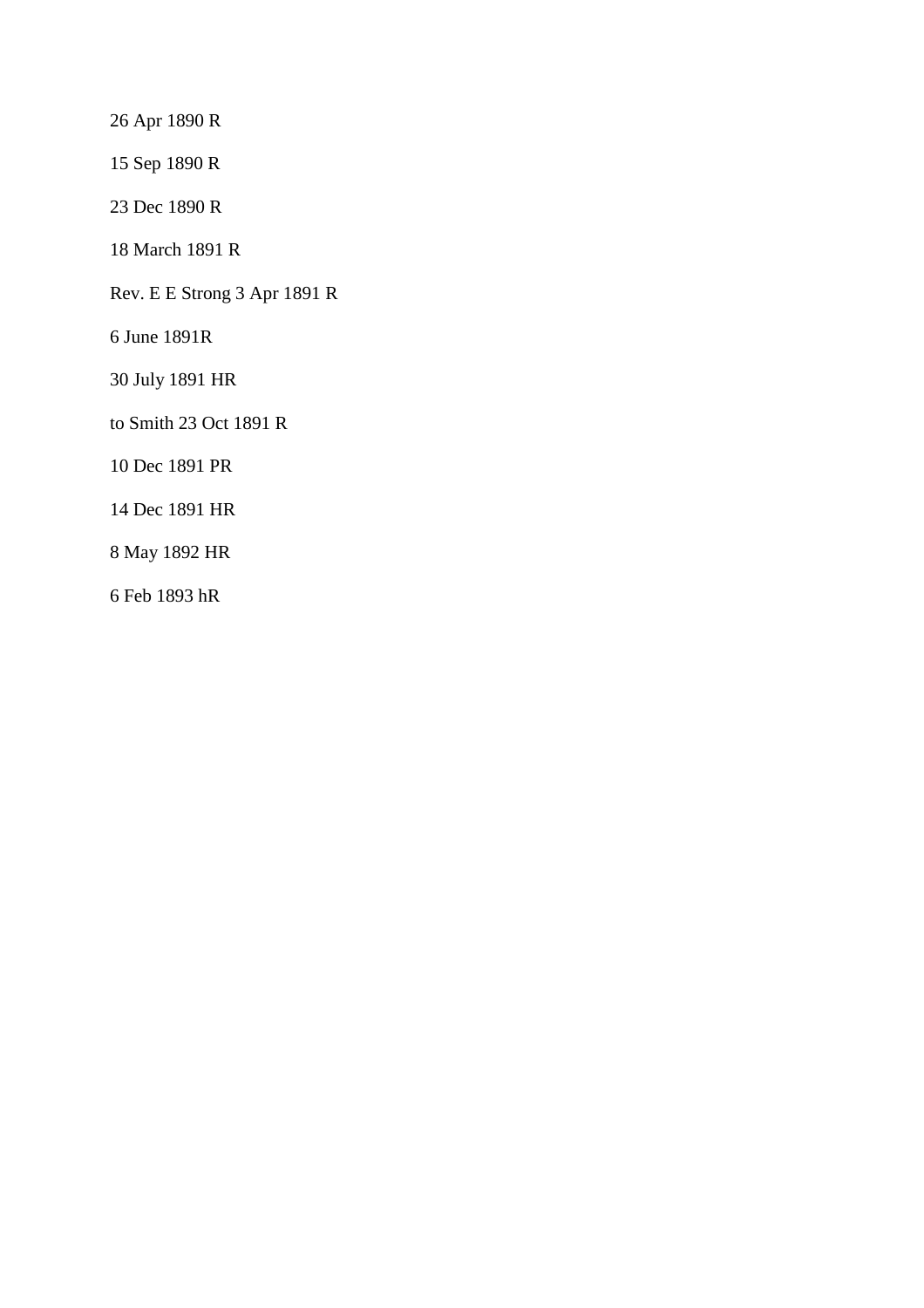#### REEL 612

SUBMITTED BY: TEBETA AYLIN GEDELEC SUBMITTED TO: DEPARTMENT OF HISTORY DOCUMENT TYPE: MICROFILM REFERENCE: BV 2410. A4 1984 REEL 612

- 1) Miss Anna B. Jones, 1-27
- 2) Miss Mary A. Kinney, 28
- 3)Miss Martha A. King, 29-42
- 4) Miss Clarissa D. Lawrence, 43-67
- 5) Miss Agnes M. Lord, 68-96
- 6) Miss Emily MacCallum, 97-128
- 7)Rev. Alexander MacLachlan, 129-170
- 8)Rev. James P. MacNaughton, 171-225
- 9) Mrs. Rebecca MacNaughton, 226-227
- 10) Mrs. Etta D. Marden 228-236
- 11) Miss Ida Hillinger, 237-265
- 12) Miss Helen E . Melvin, 266-269
- 13)Miss Mimmie B. Mills, 270-277
- 14) Miss Lora A. Nason, 278-284
- 15) Mrs. F.M. Newll, 285-302

## LETTERS

1) Miss Anna B. Jones to Dr. Judson Smith: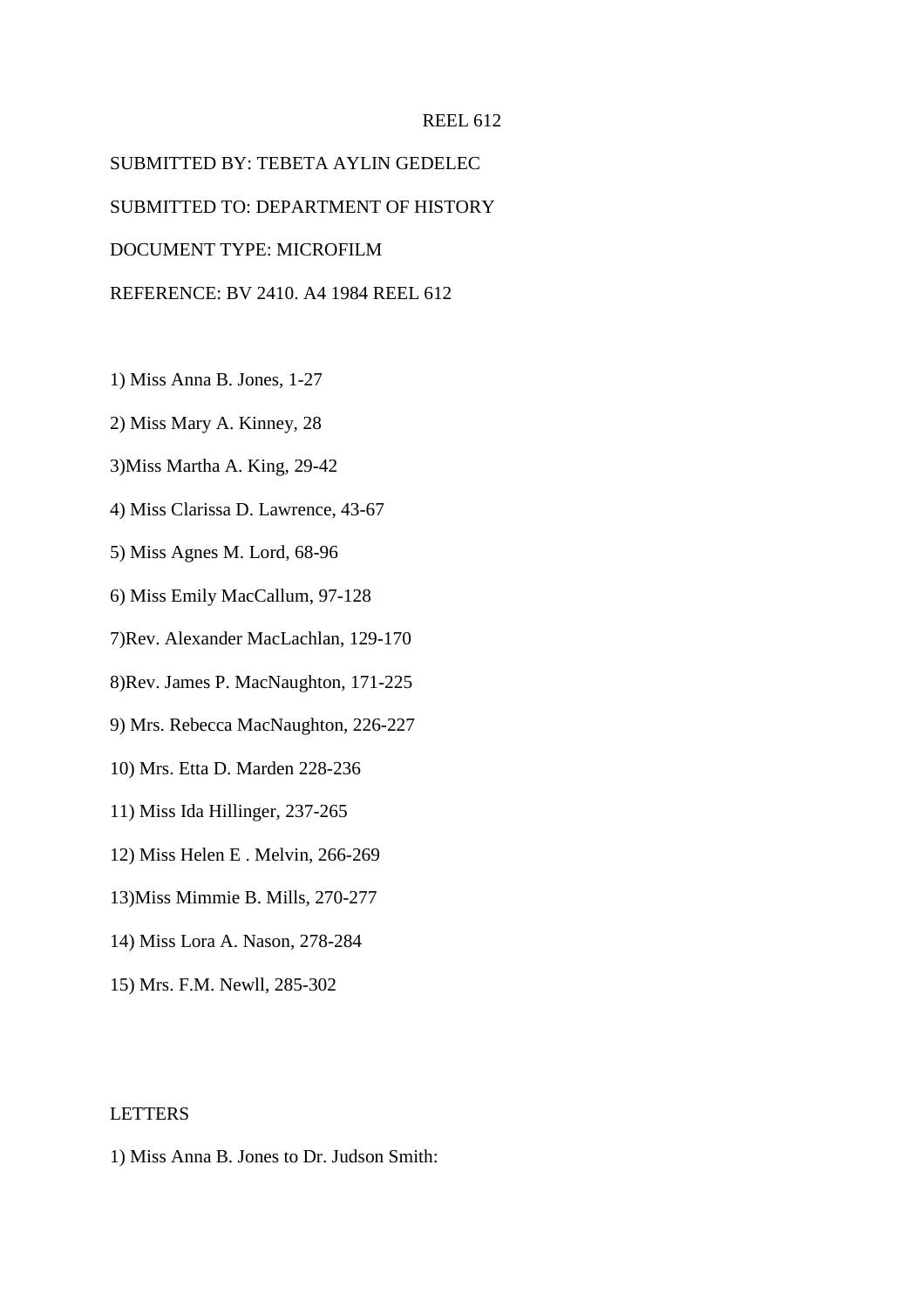From 25 April 1892 to 9 November 1899 . Documents are unreadable

2) Miss Mary E. Kinney to Judson Smith:

30 November 1899, partially readable

3) Miss Martha A. King to Judson Smith:

From 12 June 1891 to 8 February 1893, hardly readable

4) Miss Clarissa D. Lawrence to Judson Smith :

From 16 June 1890 to 2 April 1897, readable

5) Miss Agnes M. Lord to Judson Smith :

From 17 May 1890 to 19 July 1898, partially readable

6)Miss Emily MacCallum to Judson Smith :

From 19 April 1890 to 10 September 1892, partially readable

7) Rev. Alexander MacLachlan to Judson Smith :

From 24 November 1891 to 17 December 1899, hardly readable

8) Rev. James P. MacNaughton to Judson Smith :

From 14 March 1890 to 2 November 1899, prartially readable

9) Mrs Rebecca MacNaughton to Judson Smith :

From 28 April 1890 to 13 January 1891, hardly readable

10) Miss Etta D. Marden to Judson Smith :

From 2 September 1895 to 11 April 1899, partially readable

11) Miss Ida Hillinger to Judson Smith :

From 7 October 1895 to to 4 May 1898, partially readable

12)Miss Helen E. Melvin to Judson Smith :

From 15 November 1890, hardly readable

13) Miss Mimmie B. Mills to Judson Smith :

From 15 July 1897 to 29 September 1897, hardly readable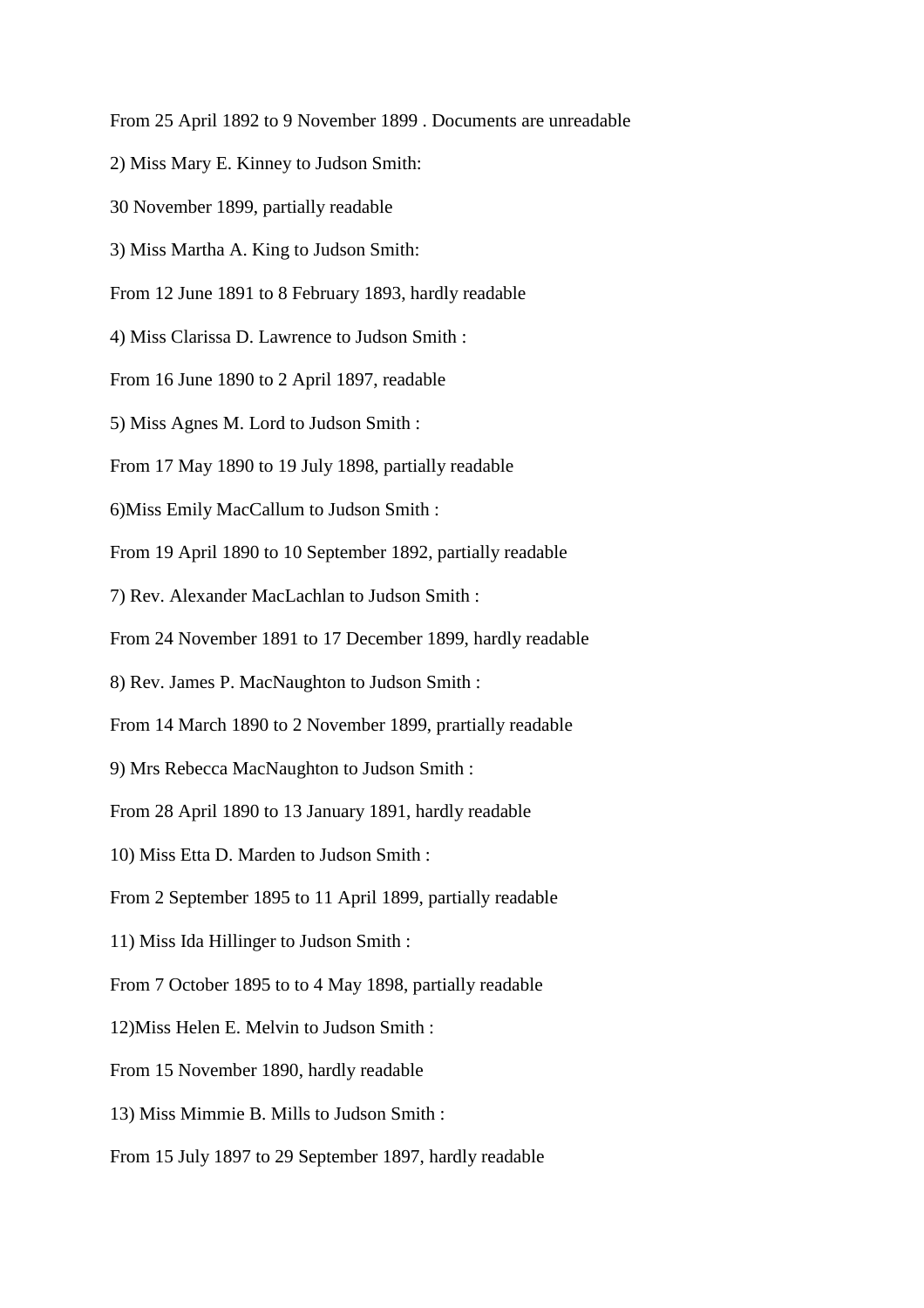14) Miss Lora A. Nason to Judson Smith :

From 11 September 1894 to 29 March 1897, hardly raeadable

15) Mrs. F. M. Newell to Judson Smith :

From 21 February 1890 to 1896, unreadable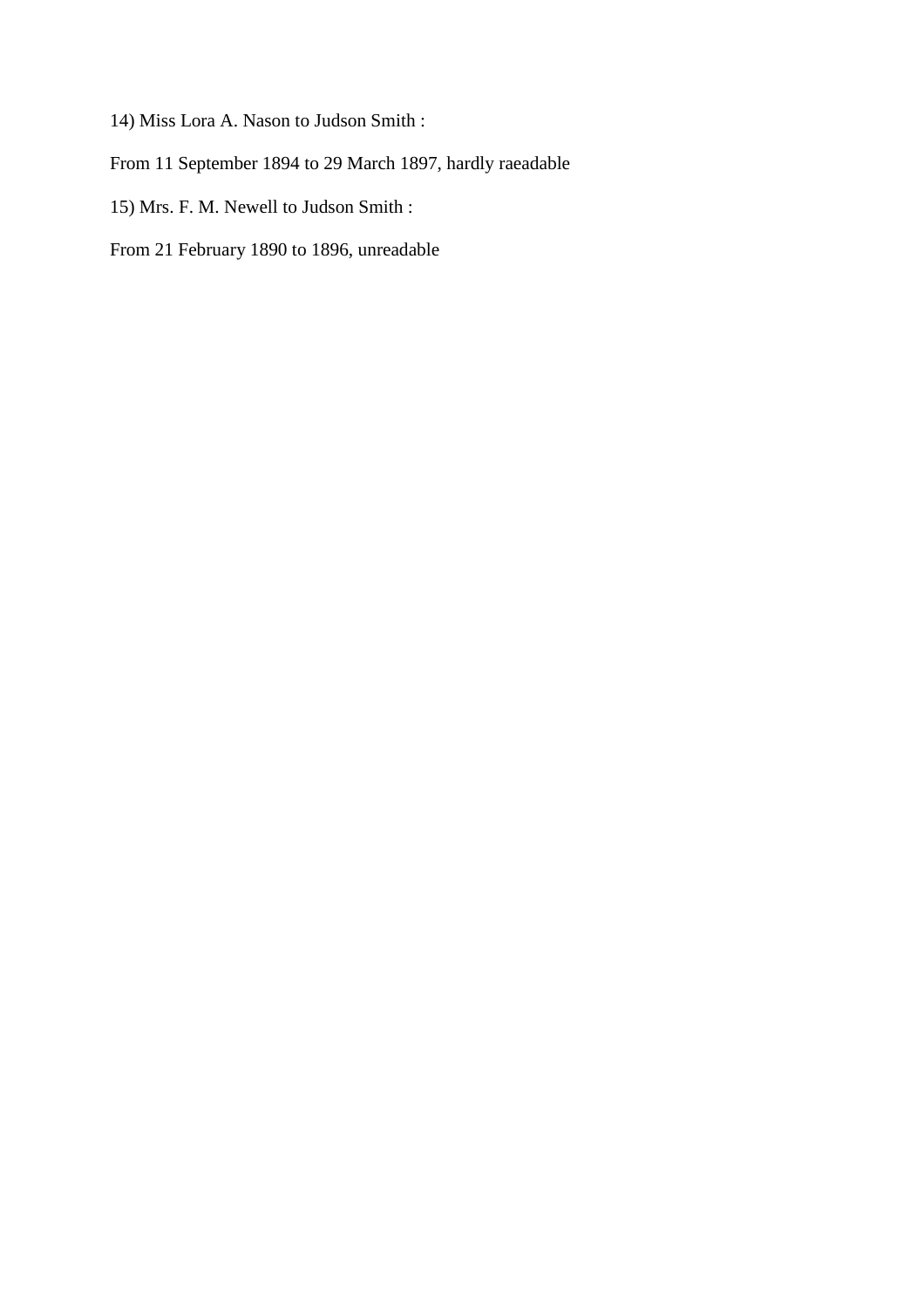### REEL 613

SUBMITTED BY: TEBETA AYLIN GEDELEC SUBMITTED TO: DEPARTMENT OF HISTORY PROJECT TERM: AUGUST 1999

DOCUMENT TYPE: MICROFILM REFERENCE: BV.2410.A4.1984 REEL 1613 DEGREE OF READABILITY: READABLE,R PARTIALLY READABLE, PR HARDLY READABLE, HR UNREADABLE, UR

LETTERS:

Mary L. Page, 1-2

M.P. Parmeleer, 3-120

Mrs. Julia F. Parmeleer, 121-150

Mrs. C.G. Parson, 151-163

Mary M. Patrick, 164-180

W.W. Peet,181-383

## LETTERS:

- 1. Mary L. Page to Judson Smith: From 30 July 1891 to 26 July 1892, R, 1-2.
- 2. M.P.Parmeleer to Judson Smith: From 25 February 1890 to 21 February 1899, R.

M.P. Parmeleer to Dr Clark: 18 August 1890, R.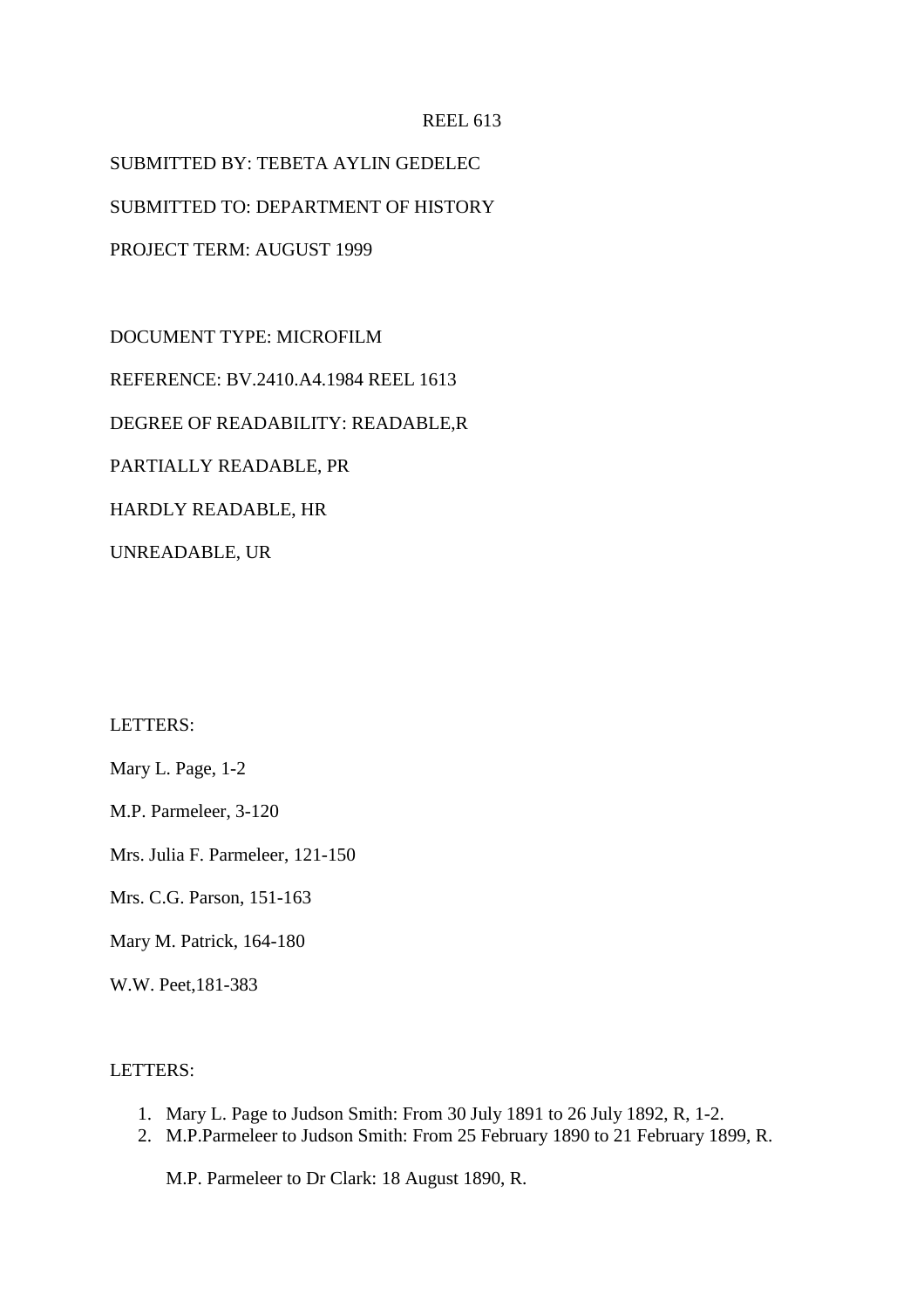M.P. Parmeleer to Dr Davids: From 31 July 1894 to 6 December 1894, PR.

M.P. Parmeleer to Dr Barton: From 13 January 1895 to 16 November 1899, HR

M.P. Parmeleer to Dr Daniels: From 13 June 1896 to 28 March 1898, R.

3-120

3) Mrs. Julia F. Parmeleer to Judson Smith: From 20 June 1890 to 2 July

1897, HR.

Mrs. Julia F. Parmeleer to Dr Daniels 21 July 1897,PR.

121-150

4)Mrs. C.G. Parson to Judson Smith: From 1 April 1890 to 19 August 1895, R, 151-163.

5) Mary M. Patrick to Judson Smith: From 30 January 1891 to 19 October 1898,PR.

Mary M. Patrick to Dr Barton: From 7 December 1897 to 24 January 1898, PR.

164-180

6) W.W. Peet to Judson Smith: From March 1890 to 17 March 1896, R.

- W. W. Peet to Dr Clark 21 May 1890, HR.
- W.W. Peet to Dr Barton: From 25 January 1895 to 21 September 1895, HR.

W.W. Peet to Dr Greene 30 October 1895, HR.

181-383.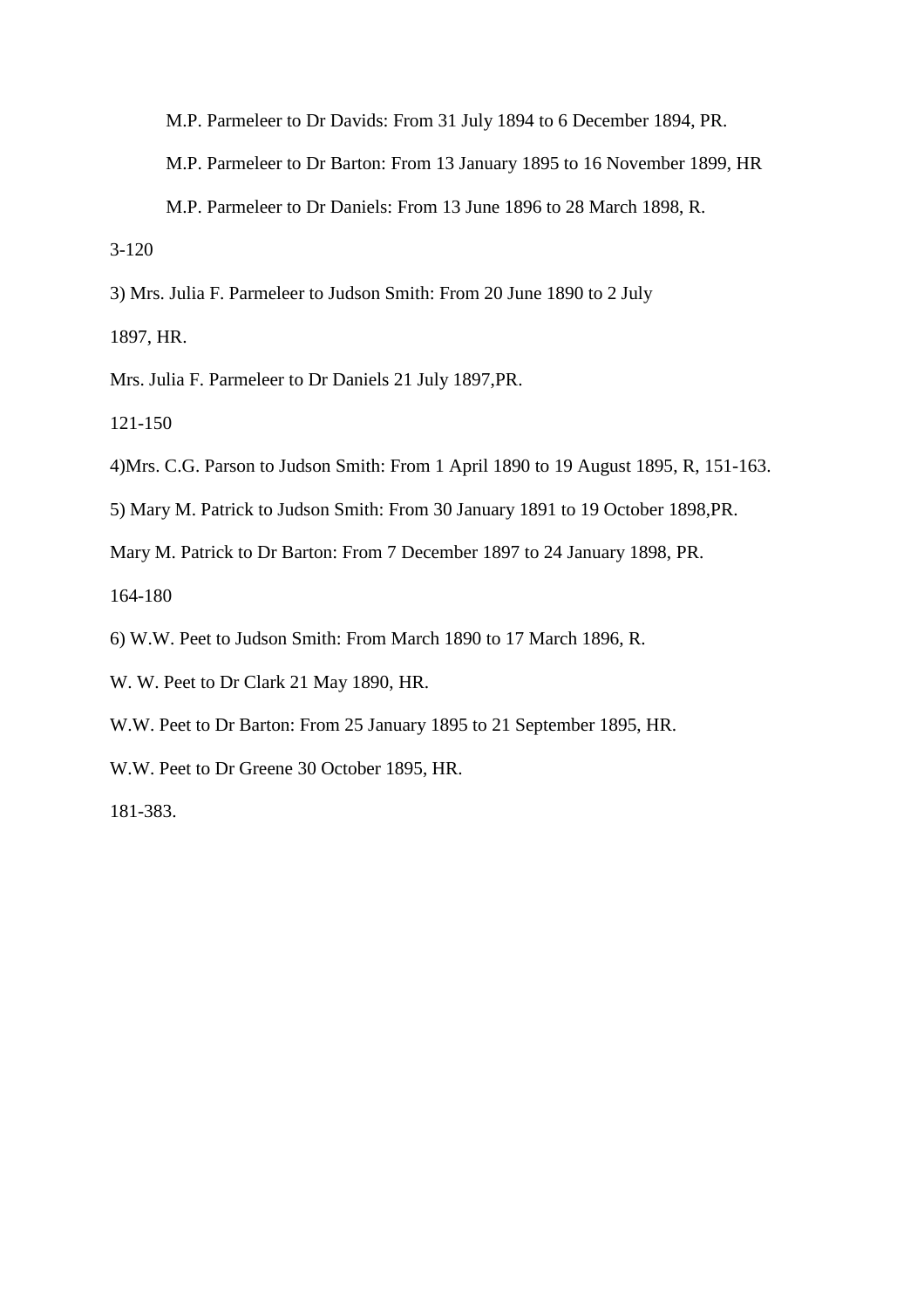#### REEL 614

### SUBMITTED BY: TEBETA AYLIN GEDELEC

#### SUBMITTED TO: DEPARTMENT OF HISTORY

## TYPE OF MATERIAL: MICROFILM

# DEGREE OF READABILITY: READABLE R, PARTIALLY READABLE PR, HARDLY READABLE HR, UNREADABLE UR.

#### MICROFILM BV 614

#### LETTERS:

1)From W.W Peet to Judson Smith: From 30 March 1896 to 10 November 1899, PR.

From W.W. Peet to Barton: From 21 April 1896 to 13 July 1899,R.

2)From Henry Perry to Judson Smith: From 27 June 1892 to 6 December 1899, PR.

From Henry Perry to Barton: 18 May 1898,PR.

3) Mrs. Mary G.H. Perry to Judson Smith: From 31 October 1893 to 20 September !899, HR.

Mrs.Mary G.H. Perry to W.A. Essery :16 December 1897, HR.

Mrs. Mary G.H. Perry to Barton: 8 July 1898 to 25 March 1899, HR.

4) From I.F. Pettibone to Judson Smith: From 17 January 1890 t0 29 October 1895, PR.

From Judson Smith to Pettibone: 10 September 1890, R.

5) From G. E. Pierce to Judson Smith : From 10 February 1890 to 25 August 1892, HR.

From G.E. Pierce to Quice 29 January 1890, HR.

6) From Claribel Platt to Judson Smith: From 11 June 1899 to 10 October 1899, HR.

7) From Else Charlotte Pohl to Judson Smith: From 21 May 1894 to 1 December 1899, HR.

From Else Charlotte Pohl to Rev. Manuels: 21 July 1894, HR

8) From Harriet G. Powers to Judson Smith: From 31 January 1891 to 13 July 1899, HR.

9) From Abi L. Preston to Judson Smith: 5 January 1891,UR.

10) From Lola W. Prince to Judson Smith: From 25 July 1891 to 21 November 1892, UR.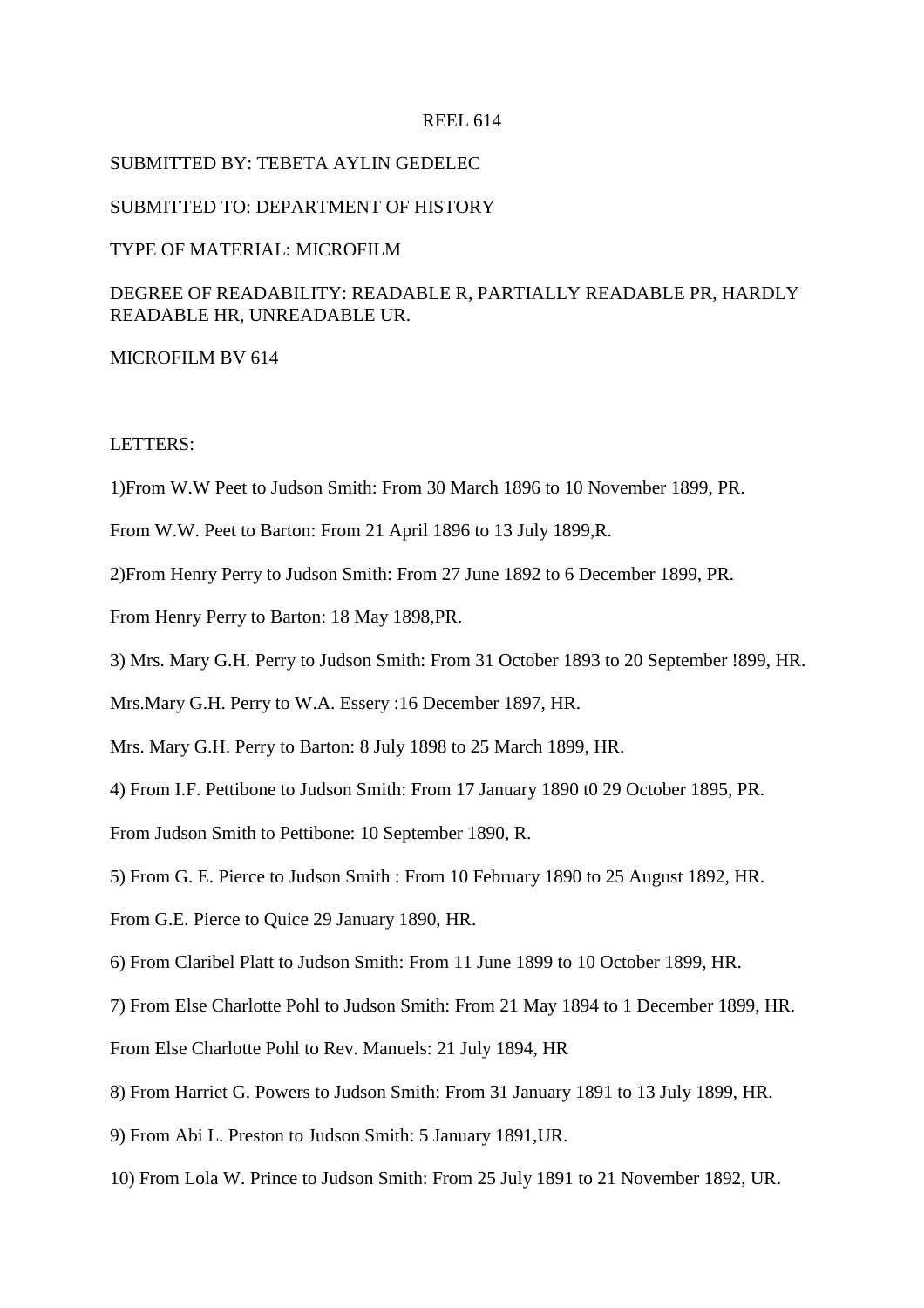### REEL 615

SUBMITTED BY: Bahar Gürsel

SUBMITTED TO: Department of History

PROJECT TERM: April 2000

REFERENCE NUMBER: BV 2410. A4 1984 Reel 615

Vol 26 Letters

#### **Riggs, Elias**

• To Rev. Smith, Constantinople

May 4, 1893, readable

Feb 2, 1894, readable

• To Rev. Barton, Constantinople, jan 31, 1896, readable

## **Riggs, Edward**

- Circular regarding the mission theological seminary, readable
- Letters to Rev. Smith:

Marsovan, feb 10, 1890, hardly readable

Constantinople, may 18, 1890, hardly readable

Marsovan: oct 21, 1890, readable

Feb 24, 1891, hardly readable

Apr 7, 1891, readable

Samsoun, june 8, 1891, readable

Constantinople, aug 10, 1891, readable

Marsovan: aug 22, 1891, readable

Nov 2, 1891, readable

May 16, 1892, readable

Aug 29, 1892, readable

Nov 26, 1892, readable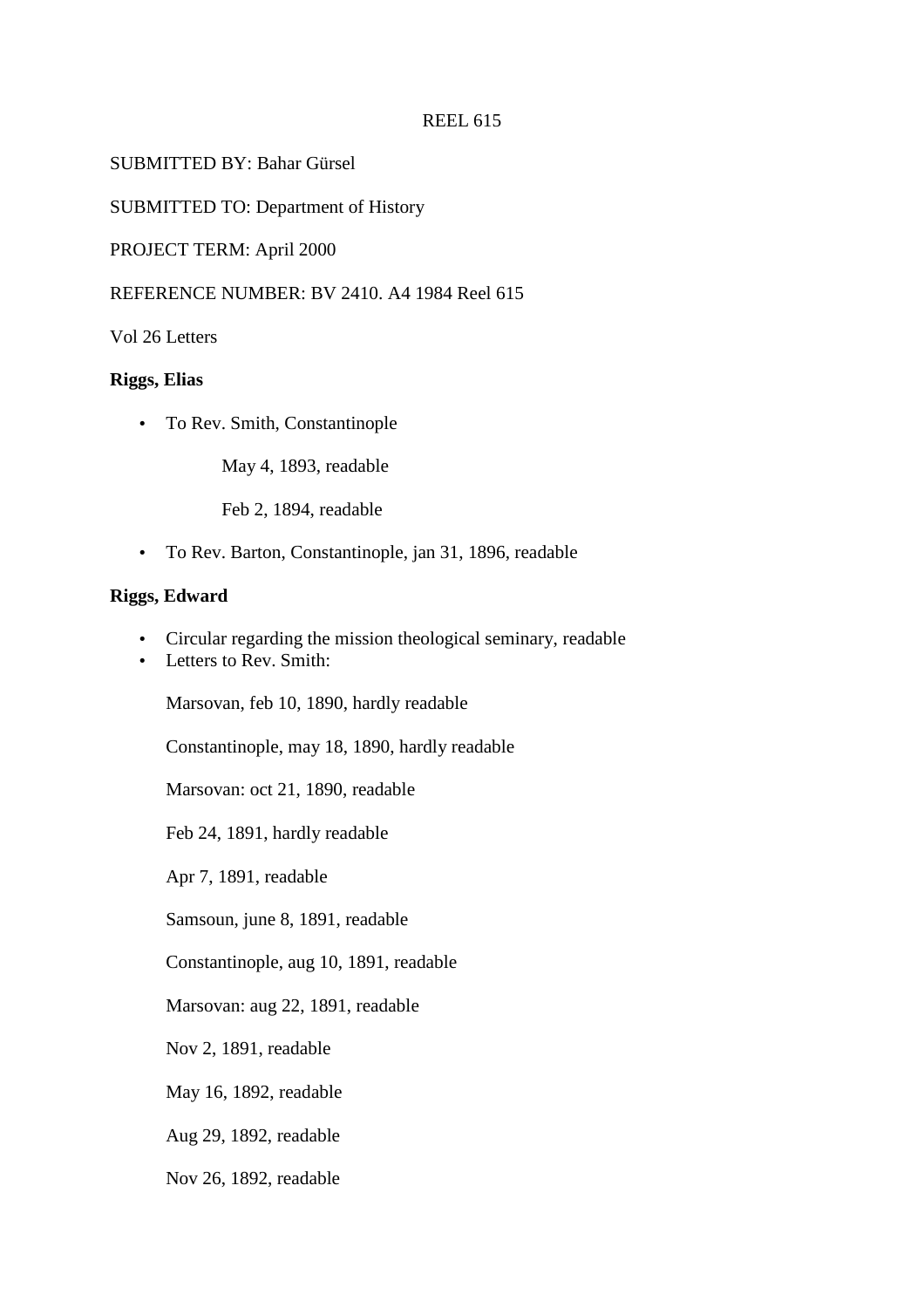- To Rev. Herrick, Marsovan, june 6, 1893, readable
- To rev. Smith, Marsovan, july 31, 1893, readable
- A short winter tour under difficulties in the Marsovan Field, 3 pgs., readable
- To Rev. Smith, Marsovan: feb 5, 1894, readable

Apr 27, 1894, readable

May 15, 1894, readable

July 12, 1894, readable

- To Rev. Barton, Marsovan, oct 1, 1894, readable
- To Rev. Smith, Marsovan: jan 28, 1895, readable

Apr 16, 1895, readable

Aug 9, 1895, readable

Oct 16, 1895, readable

Nov 23, 1895, readable

• To "Dear Henry", Marsovan: nov 23, 1895, readable

Oct 18, 1895, unreadable

• To Rev. Smith, Marsovan: jan 25, 1896, readable

March 12, 23, 30, 1896, readable

Apr 17, 1896, readable

May 16, 1896, readable

Aug 13, 1896, readable

Samsoun, nov 23, 1896, unreadable

Marsovan: dec 30, 1896, readable

Feb 2, 1897, readable

May 17, 1897, readable

Aug 11, 1897, readable

- To " Dear Friends", Marsovan, sept 25, 1897, hardly readable
- To Rev. Smith, Marsovan: sept 28, 1897, readable

Dec 4, 1897, readable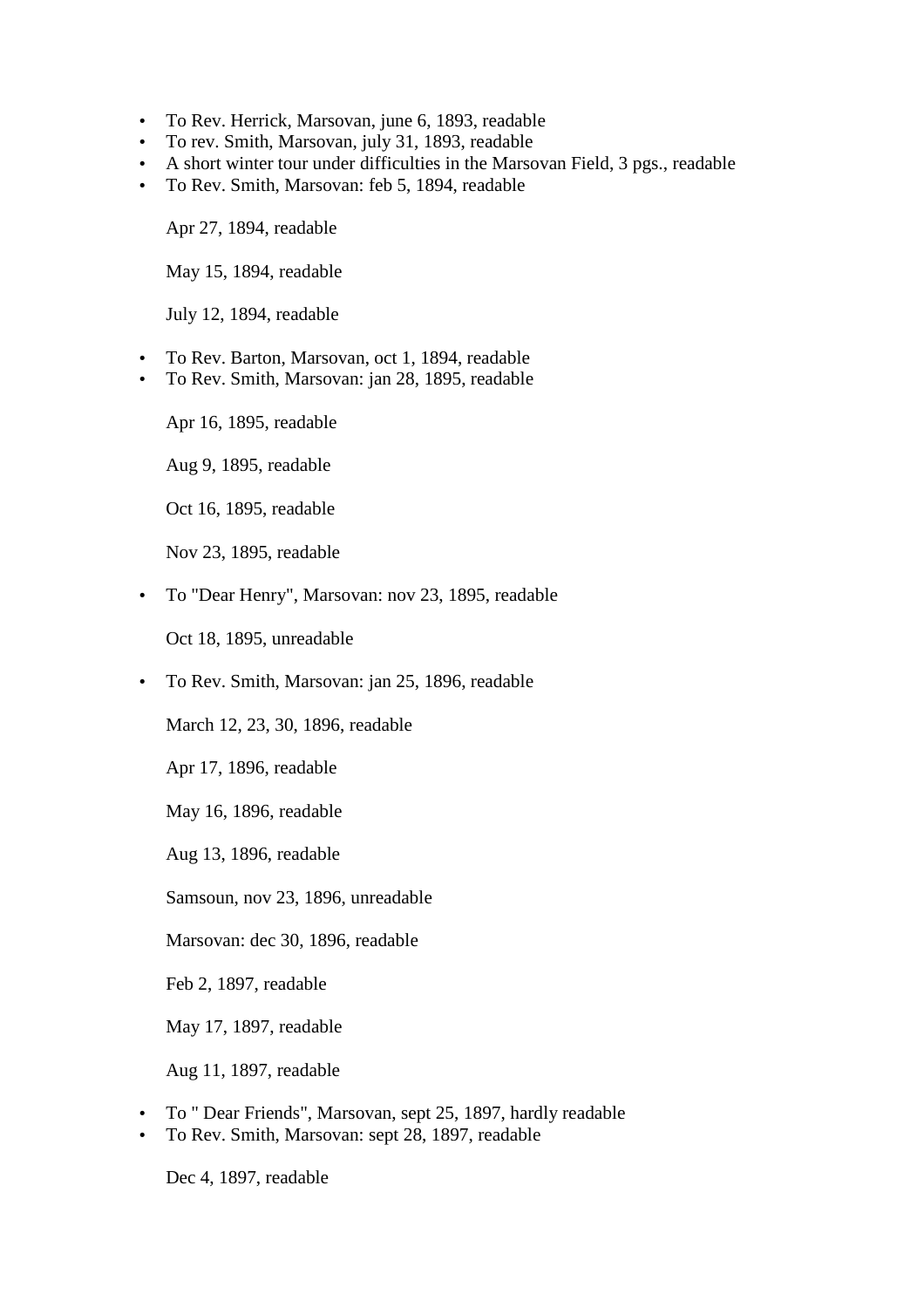Samsoun: jan 3, 1898, hardly readable

- To Rev. Barton, Marsovan: feb 12, 1898 & may 3, 1898, readable
- To Rev. Smith, Marsovan: sept 28, 1898,partially readable

Nov 8, 1898, readable

Athens: jan 24, 1899, partially readable

Marsovan: march 9, 1899, readable

May 11& 18, 1899, readable

Constantinople, aug 1, 1899, partially readable

New York City, sept 2, 1899, readable

New Jersey, sept 7, 1899, readable

Woodcliff, NY, oct 18, 1899, readable

Poughkeepsie, NY, oct 19, 1899, readable

East Aurora, NY, dec 4 & 19, 1899, readable

Auburn, dec 23, 1899, readable

• To Mr. Charles E. Skitt, Auburn, dec 23, 1899, readable

# **Riggs, Sarah D.**

• To Rev. Smith, Sivas, aug 21, 1891, readable

Constantinople, sept 26, 1893, hardly readable

Marsovan, jan 26, 1898, readable

## **Riggs, Susie D.**

• To rev. Smith, Southbridge: july 14, 1892, unreadable July 16, 1892, unreadable Rec. July 26, unreadable Marsovan: oct 8, 1892, partially readable July 15, 1893, partially readable Dec 29, 1893, partially readable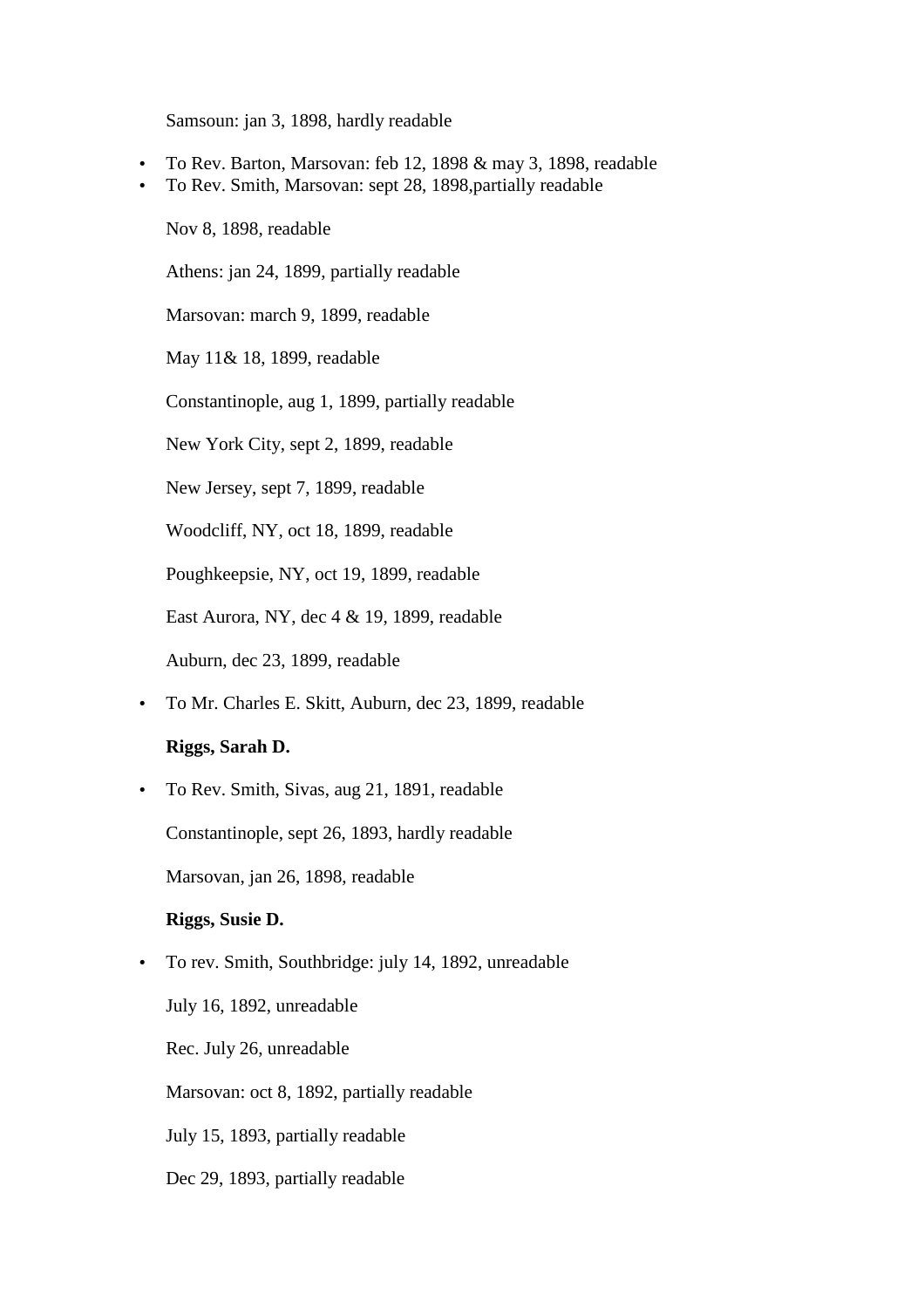Feb 5, 1894, hardly readable

Brousa, may 6, 1894, hardly readable

Marsovan: jan 28, 1895, unreadable

Feb 23, 1895, partially readable

Apr 30, 1895, unreadable

May 1895, unreadable

July 8, 1895, partially readable

Athens, july13, 1896, unreadable

Marsovan: nov 5, 1896, partially readable

Unreadable

Apr 7, 1897, unreadable

Dec 2, 1897, partially readable

## **Rueveby, D.S.**

• To Rev. Barton, Sofia, aug 13, 1895, readable

## **Saunders, Isabel**

• To Smith, filed oct 16, unreadable

Albany: 2/19/1894, partially readable

March 8, 1894, unreadable

May 10, 1894, unreadable

May 15, 1894, unreadable

7/16/1894, partially readable

Smyrna, nov 17, 1894, unreadable

Dresden, july 19, 1895, hardly readable

Constantinople, dec 27, 1895, hardly readable

Smyrna, apr 27, 1897, partially readable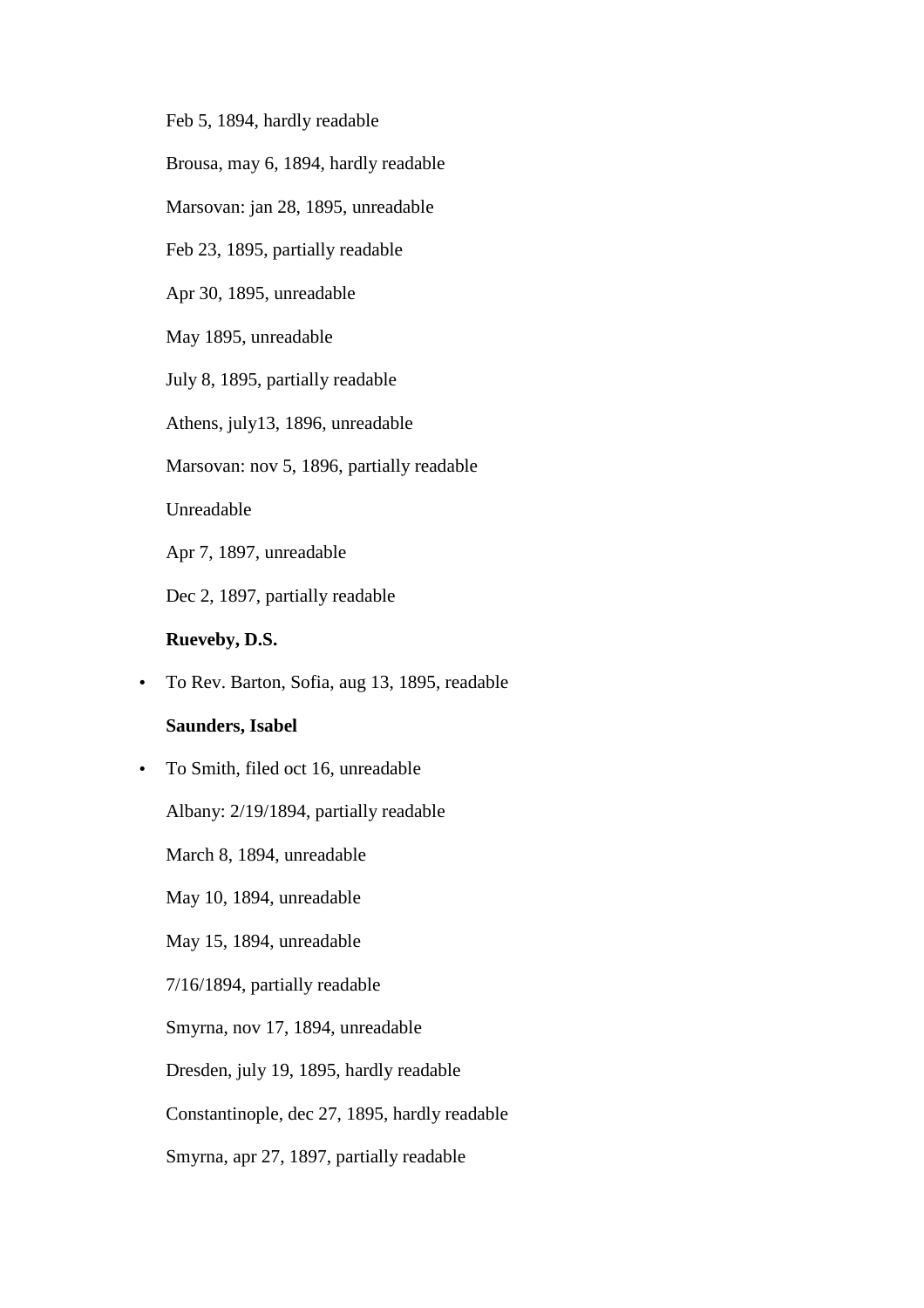Unreadable, filed nov 14, 1899

**Seelye, J. W.** 

• To Rev. Smith, Illinois: oct 27, 1890, readable

Feb 9, 1891, readable

Oct 20, 1891, readable

Phoenix, june 28, 1892, readable

## **Seelye, Laura T.**

• To Rev. Smith, Detroit: dec 14, 1893, unreadable

Dec 20 & 21, 1893, unreadable and partially readable

Filed march 17, 1894, unreadable

Detroit, march 21, 1894, partially readable

South Evanston, may 1, 7 & 14, 1894, partially and unreadable

June 15, 1894, hardly readable

London, aug 21, 1894, hardly readable

Hass Kery, dec 14, 1894, readable

Sept 23, 1894, readable

Viareggio: nov 30, 1896, readable

Feb 13, 1897, readable

Apr 30, 1897, partially readable

Bebek, aug 4, 1897, unreadable

Cesarea: oct 9, 1897, readable

July 6 & 30, 1898, readable

### **Sheldon, Marion E.**

• To Rev. Smith, Adabazar: oct 8, 1890, partially readable

July 15, 1891, partially readable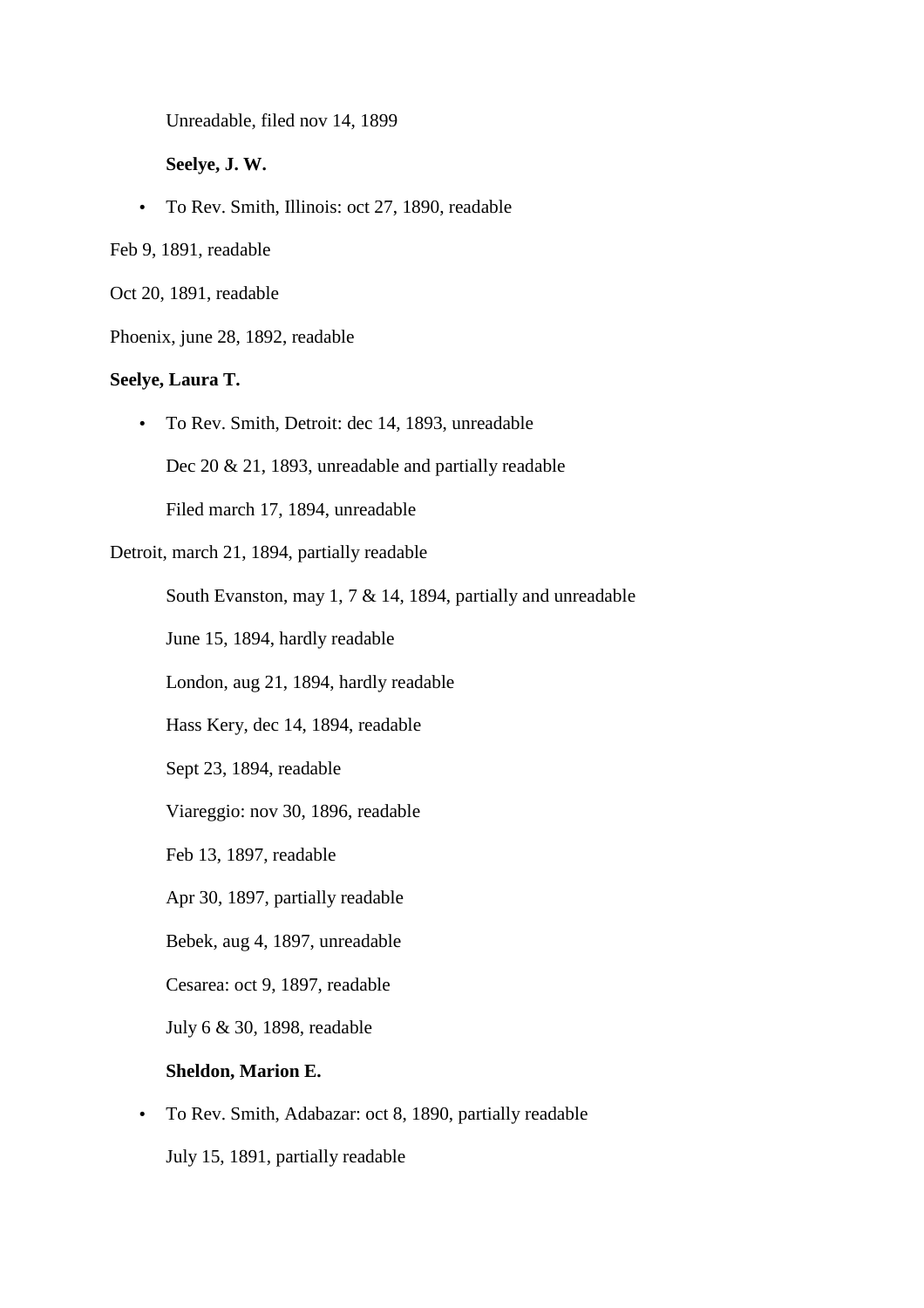- Dec 19, 1891, readable
- Feb 23, 1892, hardly readable
- Apr 5, 1893, readable
- May 31, 1894, readable
- Dec 17, 1894, readable

Oct 25, 1894, partially readable

Sea of Marmara, july 9 & 31 1895, readable and hardly readable

Adabazar: oct 13, 1897, hardly readable

March 4, 1898, redable

Massachusetts, jan 7, 1899, readable

## **Smith, J. F.**

• To Rev. Smith, Marsovan: jan 14, 1890, readable

Feb 18, 1890, readable

July 15, 1890, readable

Aug 19, 1890, unreadable

Jan 26, 1891, readable

Feb 17, 1891, readable

Apr 17, 1891, readable

Dec 21, 1891, readable

Jan 12 & 19, 1892, readable

March 8, 1892, readable

June 13, 1892, readable

Oct 7 & 8, 1892, readable

Jan 23, 1893, readable

Feb 22, 1893, readable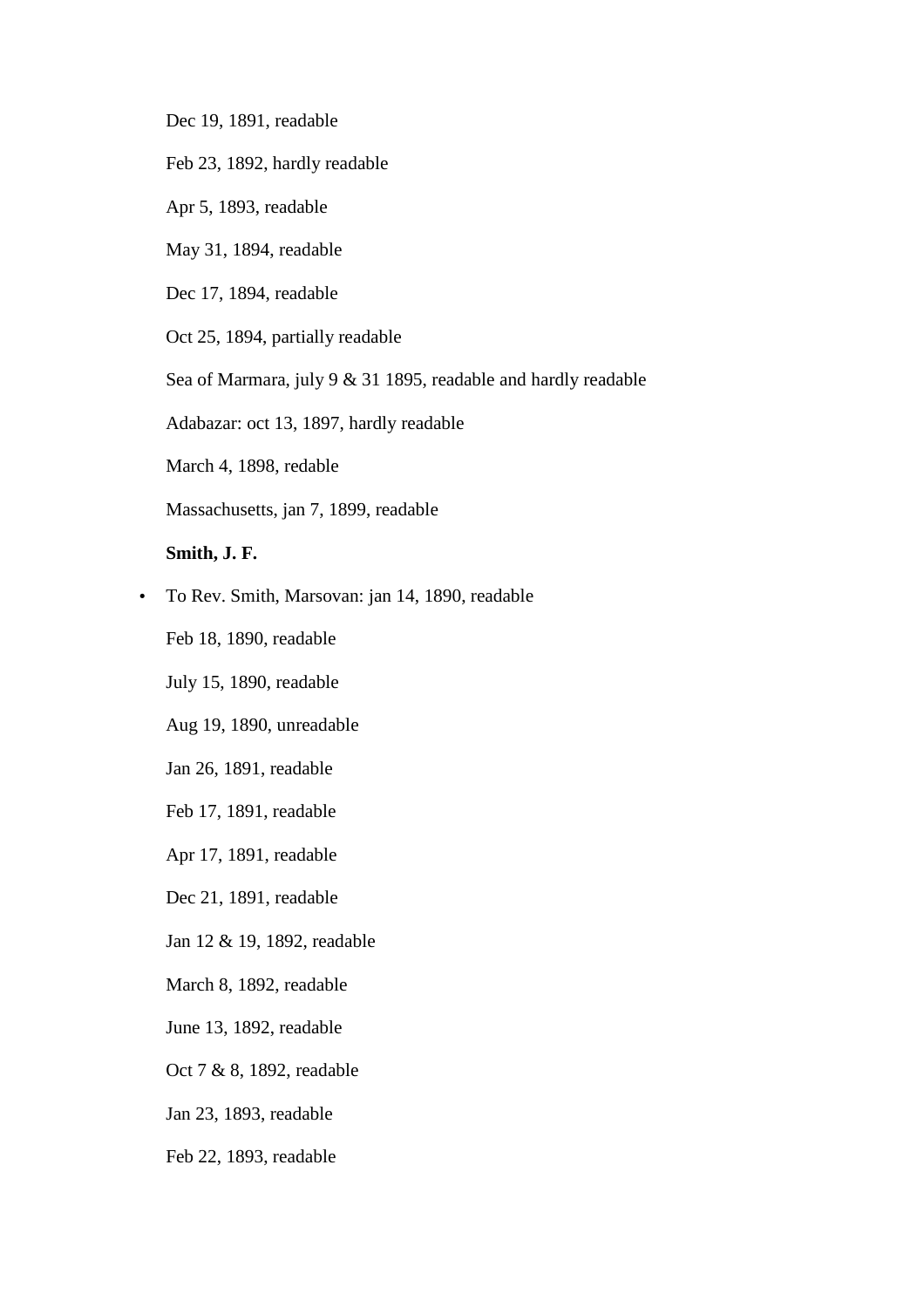June 12, 1894, readable

Jan 12, 1895, readable

Jan 15, 1895, readable

March 28, 1895, readable

July 9, 1895, readable

Jan 28, 1896, readable

Rec. Feb 25, 1896, hardly readable

#### **Smith, Sarah**

• To Rev. Smith, Brooklyn, june 10 & 22, 1896, partially redable and readable

Massachusetts, aug 7, 1896, readable

June 5, 1897, readable

July 9, 1897, hardly readable

## Aug 23, 1897, readable

May 11, 1898, readable

May 19, 1898, partially readable

June 6, 1898, partially readable

July 14, 1898, partially readable

## **Smith Ada L.**

• To Rev. Smith, Cleveland, oct 2, 1890, unreadable Smyrna: may 16, 1891, partially readable May 7, 1892, readable

July 11, 1892, hardly readable

July 16, 1892, hardly readable

# **Smith Bertha**

\* To Rev. Smith, Marsovan, feb 9, 1891 & feb 23, 1893, readable and hardly readable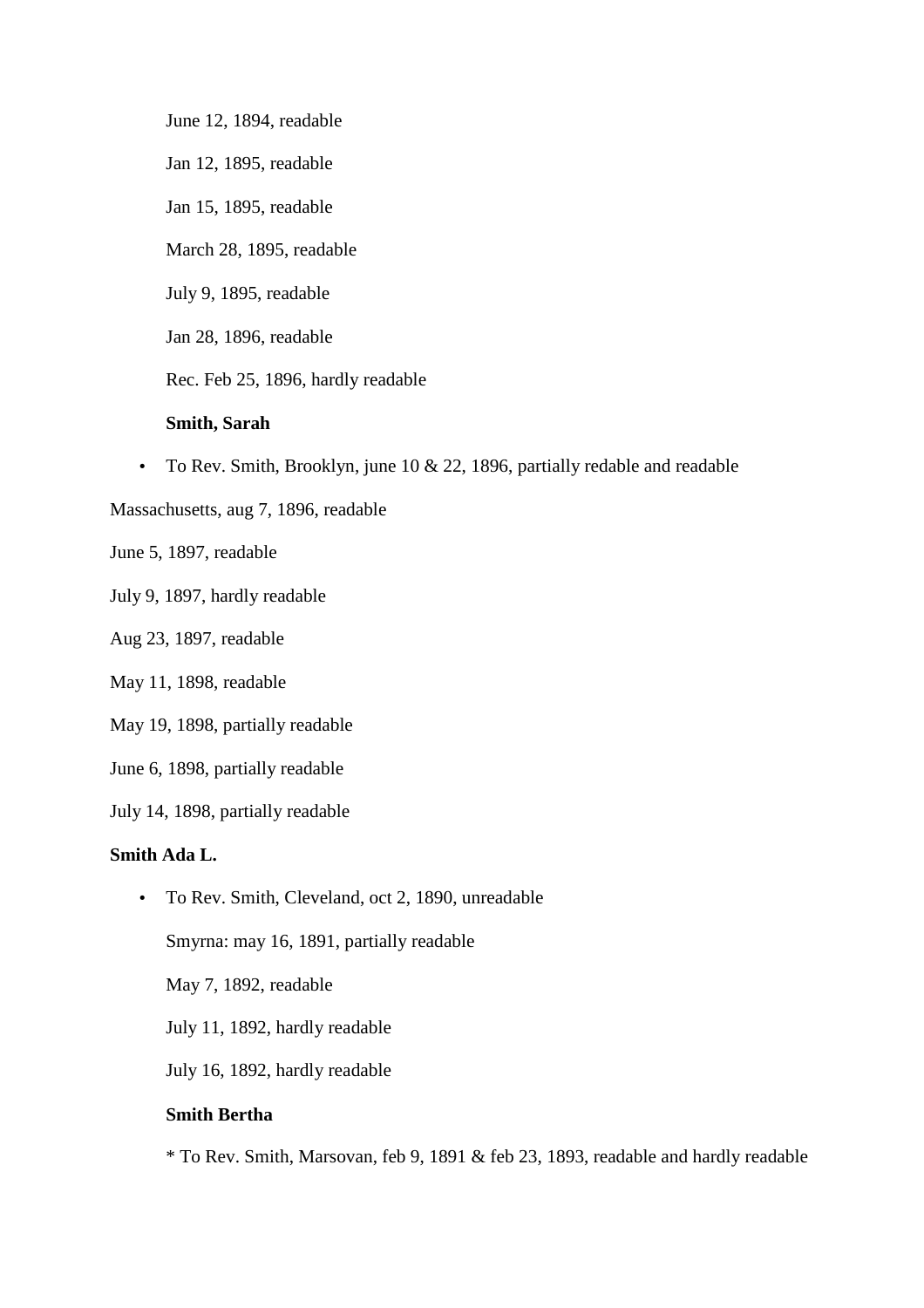#### **Smith, Jane G.**

• To Rev. Smith, Marsovan, apr 7, 1891 & feb 23, 1893, hardly and unreadable

Hartford, may 2, 1893, readable

Williamstown, may 29, 1893, unreadable

Madison, july 5, 1893, readable

## **Terrell, A. W.**

- feb 16, 1896, unreadable
- To Dwight, Constantinople, june 25, 1895, readable
- To Rev. Smith, Constantinople, feb 20, 1896, readable

# **Tracy, C. C.**

• To Rev. Smith, Marsovan: feb 17, 1890, readable

## July 17, 1890, readable

Oct 3, 1890, readable

Switzerland, jan 11, 1891, readable

March 3 & 9, 1891, readable

Apr 25, 1891, readable

Rome, june 19, 1891, readable

New York, june 20, readable

Waverly, july 4 & 18, 1891, partially readable and readable

Southfield, aug 20, 1891, readable

Athens, aug 29 & oct 7, 1891, readable

- To Rev. Kalden, Chicago, nov 19, 1891, readable
- To Rev. Smith, nov 23, 1891, readable

Chicago, dec 26, 1891, readable

Athens, jan 15, 1892, hardly readable

New York, feb 4 & 13, 1892, readable

New Jersey, may 9, 1892, unreadable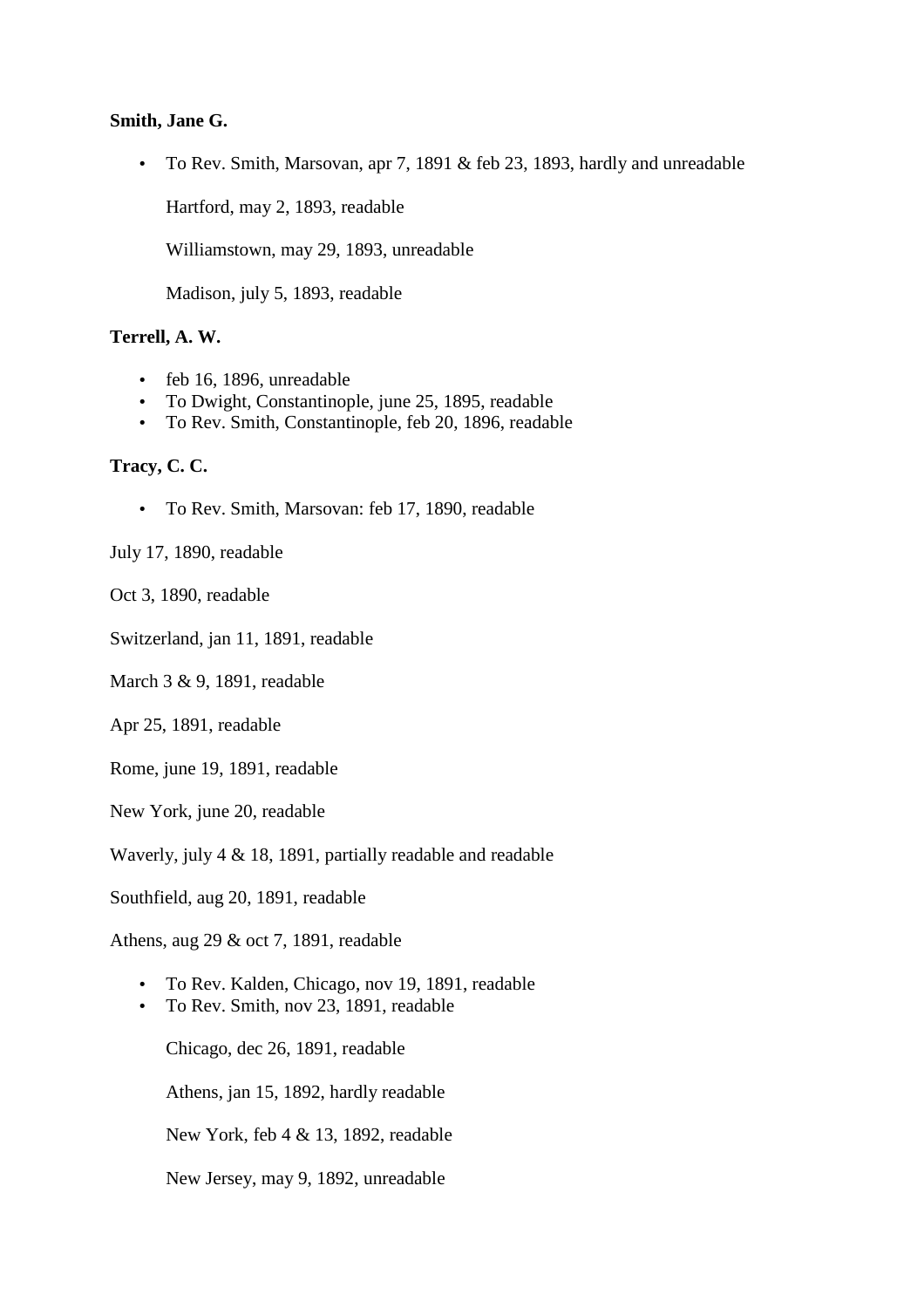- New York, may 12, july 11 & 19, 1892, readable
- Oberlin, oct 25, 1892, readable
- A word from a missionary to missionaries and their intimate friends
- Nov 1, 1892, readable
- Chicago, dec 20, 1892, redable
- Oberlin, jan 3, 4, 11 & 16, 1893, readable
- Feb 8, 14, 21, 1893, readable
- Waverly, march 18 & apr 7, 1893, hardly readable and readable
- United States Subjects in Turkey
- Minneapolis, apr 15, 1893, readable
- Oberlin: apr 25, 1893, readable
- May 1, 2 & 8(3 Letters), 1893, readable
- Waverly, may 19, 1893, readable
- Vienna, june 16, 1893, redable
- Marsovan: july 5 & 6, 1893, readable and hardly readable
- Aug 7 (2 letters) & aug 1, 1893, readable
- Rev. Julius..., unreadable
- Oct 3 & 23, 1893, readable
- Nov 28, 1893, readable
- Jan 1, 1894, readable
- Feb 8 & 13, 1894, readable
- March 5, 1894, readable
- May 21, 1894, readable
- July 21, 1894, readable
- Jan 4 & 14, 1895, readable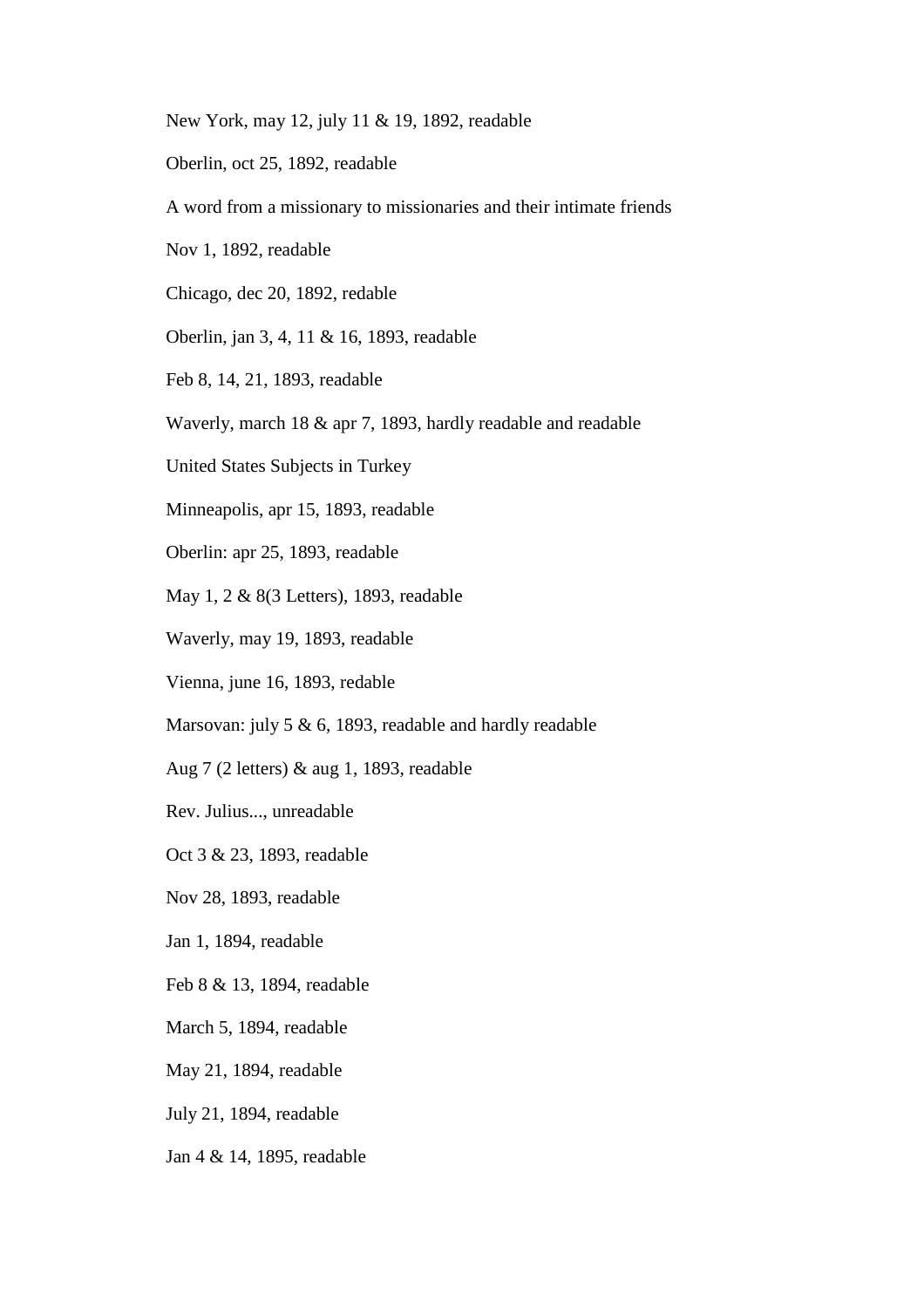Jan 29, 1895, readable

- Apr 15 & 16, 1895, readable
- Samsoun, june 6, 1896, partially readable
- Marsovan: july 8 &10, 1895, readable
- Reaching the masses, readable
- Sept 9, 10, 23, 1895, readable
- Oct 21 & 28, 1895, readable
- Dec 28, 1895, partially readable
- Jan 3, 1896, readable
- Feb 2, 1896, readable
- March 2 & 24, 1896, readable
- Apr 20, 1896, readable
- June 8, 1896, readable
- July 3, 1896(2 letters), 1896, readable
- Lousanne, aug 12, 1896, readable
- Constantinople, aug 31, 1896, readable
- Marsovan: Sept 17(2 letters), 1896, readable
- Jan 27, 1897, readable
- May 5, 1897, readable
- June 2 & 30, 1897, readable
- July 27 & 29, 1897, readable
- Dec 20 & 27, 1897, readable
	- To Rev. Barton, Marsovan, march 16, 1898, readable

The power of that Old Book

• To Rev. Smith, Constantinople, july 27, 1898, readable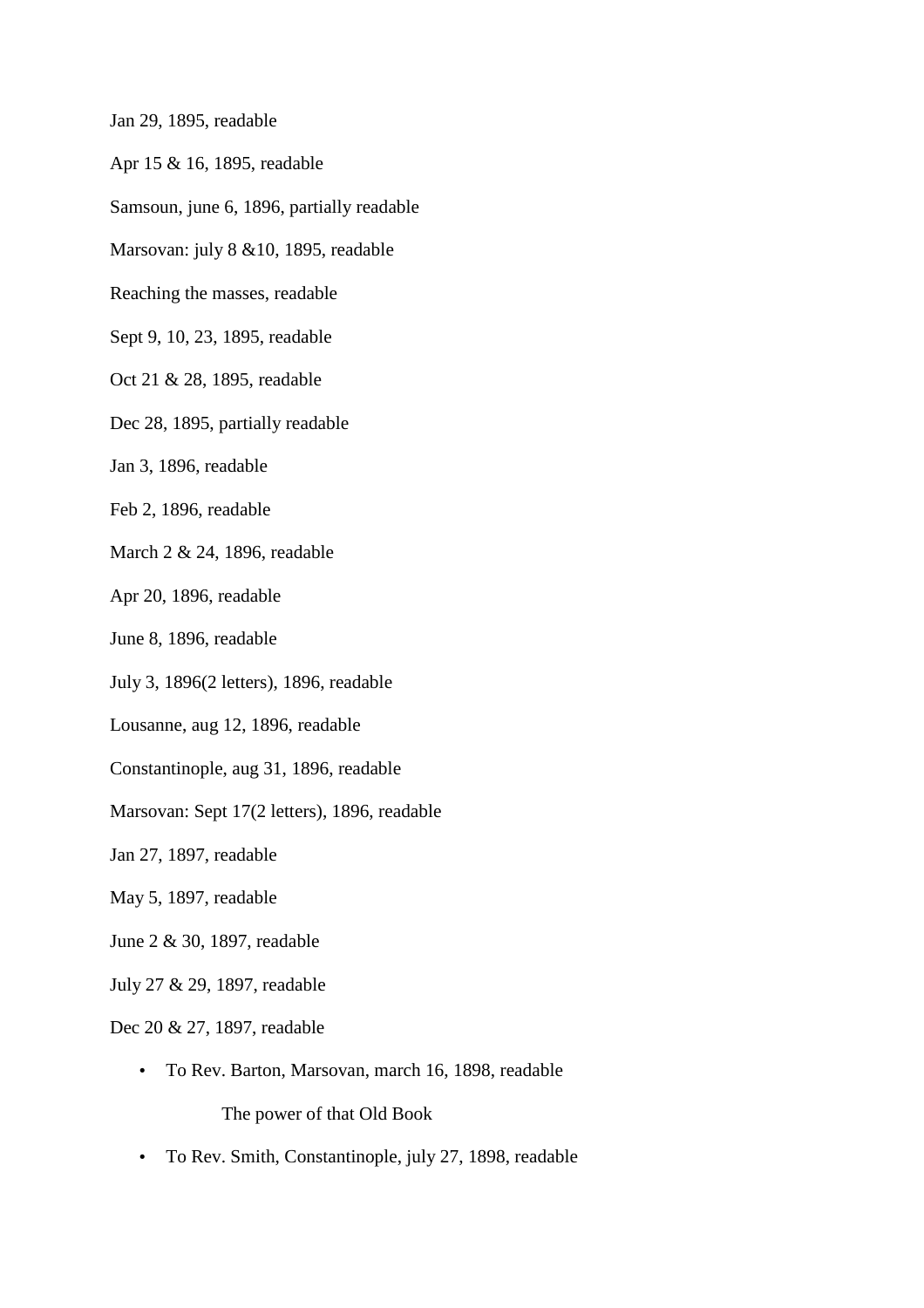Marsovan: sept 21, 1898, readable

Dec 10, 1898, readable

Jan 4(2 letters), readable

March 13, 1899, readable

Apr 12, 1899, readable

Black Sea, may 14, 1899, partially readable

- To Herrick, Marsovan, june 2, 1899, readable
- To Rev. Smith, Marsovan: june 1 & 9, 1899, readable

July 27, 1899, readable

Sept 21, 1899, readable

Nov 30, 1899, readable

# **Tracy, Myra**

• unreadable

## **Tracy, Charles H.**

• To Rev. Smith, Cleveland, july 20, 1897, hardly readable

Oberlin, aug 2, 1897, hardly readable

New York, aug 13, 1897, partially readable

## **Trowbridge, Margaret R.**

• To Rev. Smith, Scutari, apr 19, 1894 & sept 27, 1895, readable

Constantinople, june 14, 1895, readable

New York, aug 14 & 21, 1895, unreadable

Sept 21, 1895, readable

New Brunswick, oct 24 & nov 5, 1895, readable and hardly readable

Woodstock, nov 1, 1895, readable

### **Washburne, George**

• To Rev. Barton, Constantinople: feb 20, 1895, readable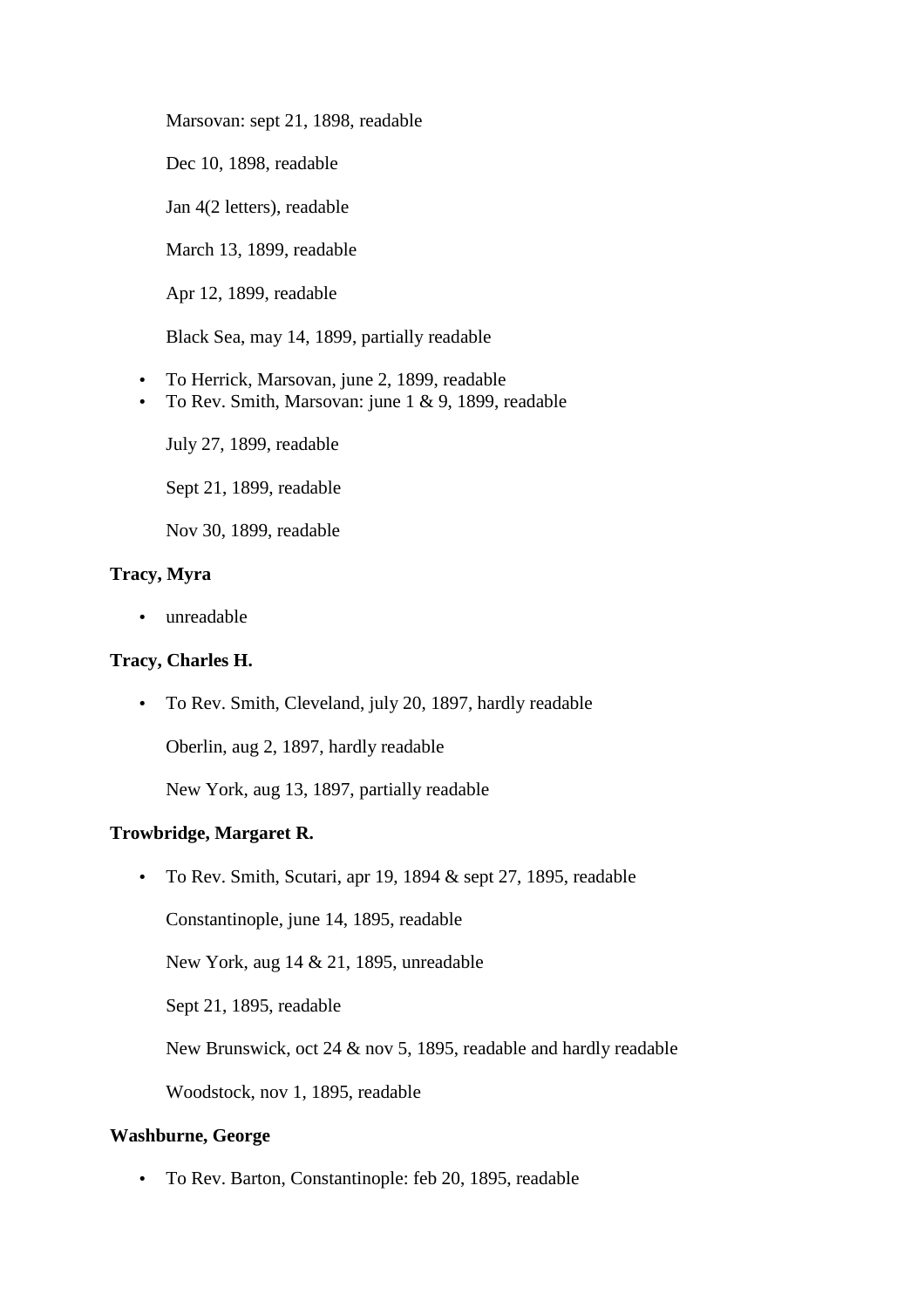Feb 24, 1898, readable

May 4, 1898, readable

Feb 8, 1899, readable

Apr 25, 1899, readable

## **West, Maria A.**

- rec. Feb 15, unreadable(2 letters)
- To rev. Smith, Iowa, may 1 & 9, 1890, partially readable and readable

Lake Bluff, 9/1/1890, hardly readable

Sept 11, 1890, readable

Marsovan: march 21, 1891, readable

May 9, 1891, readable

Oct 6, 1891, readable

June 13, 1892, readable

Aug 2, 1892, readable

Nov 14, 1892, readable

March 14, 1893, hardly readable

Samsoun, sept 18, 1893, partially readable

Marsovan: oct 7 & 17, 1894, readable

Feb 3 & 9, 1894, readable

Constantinople, may 22, 1894, readable

Marsovan: oct 22, 1894( 2 letters, one was sent to Rev. Barton),

Readable

Iowa, jan 8, 1895, partially redable

Marsovan, feb 4, 1895, readable

Apr 1, 1895, readable

June 29, 1895, readable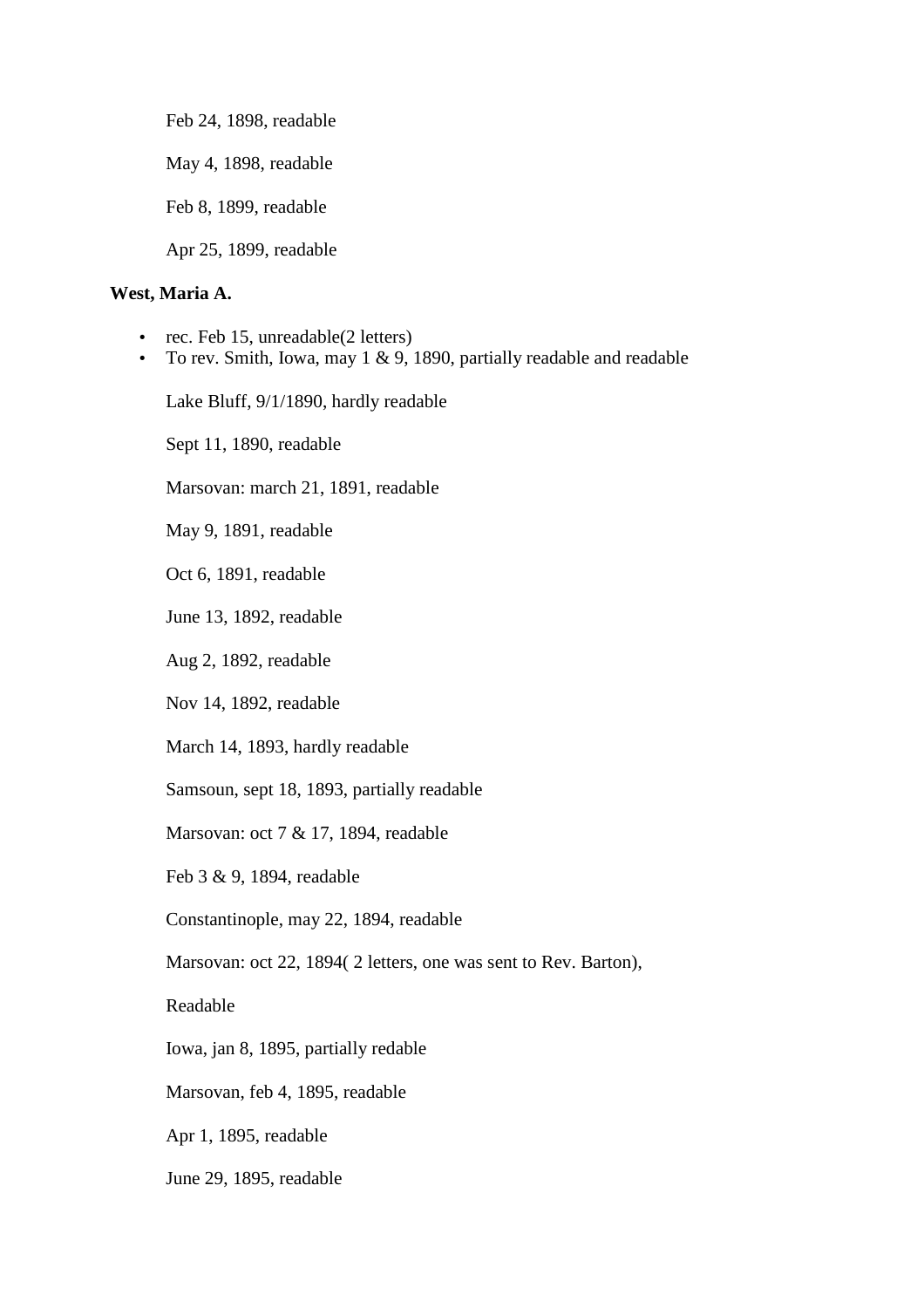- Sept 18, 1895, readable
- Nov 30, 1895, to Herrick, readable
- Jan 18, 1896, readable
- Feb 20, 1896, redable
- May 26, 1896, readable
- June 10, 1896, readable
- July 24, 1896, readable
- Aug 10, 1896, readable
- Oct 31, 1896, readable
- Dec 9, 1896, readable
- Jan 12, 1897, readable
- March 23, 1897, to Rev. Barton, readable
- June 9, 1897, readable
- July 7, 1897, readable
- Sept 13, 1897, readable
- Dec 6 & 7, 1897, readable
- Dec 14, 1897, to Rev. Barton, readable
- Jan 21, 1898, readable
- Apr 26, 1898, to Rev. Barton, readable
- Iowa: sept 17, 1898, readable
- Oct 17, 1898, readable
- Nov 25, 1898, readable
- Jan 16, 1898, readable
- Feb 16, 1899, readable
- Apr 1 & 26, 1899, readable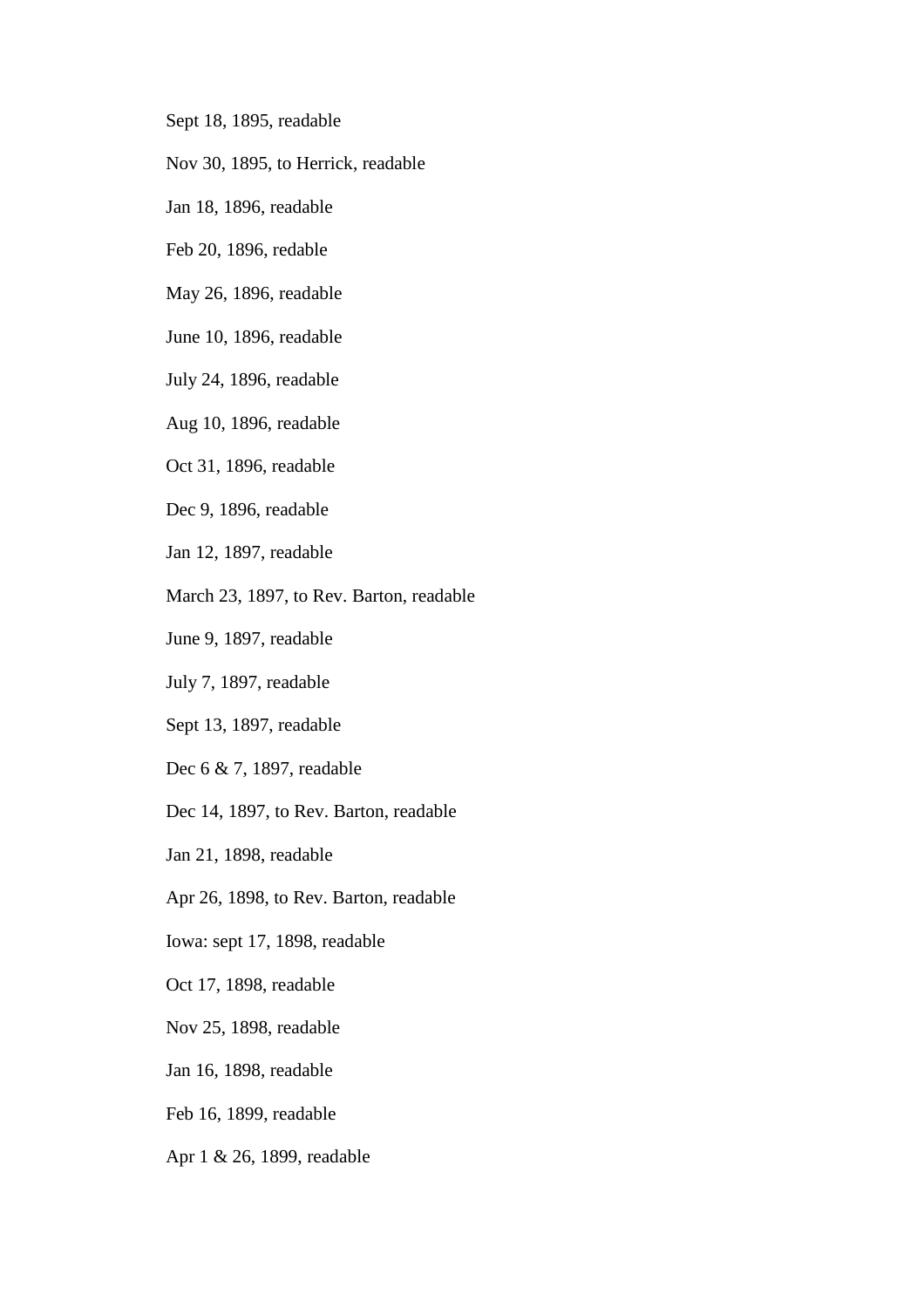Apr 26, 1899, to Rev. Barton, readable

- To Rev. Barton, New Haven, may 31, 1899, readable
- To rev. Daniels, Highbury New Park N., june 16, 1899, readable
- To Rev. Smith, Marsovan: july 13, 1899, readable

Aug 30, 1899, readable

Sept 27, 1899, readable

#### **Willard, Charlotte R.**

• To rev. Smith, Marsovan: nov 12, 1896, redable

Jan 26, 1897, readable

Oct 6, 1897, readable

London, oct 14, 1898, readable

Black sea, july 4, 1899, readable

#### **Williams, Kate P.**

• To Rev. Smith, Auburudale, march 25, 1890, readable

## **Wingate, Henry K.**

- To Dr. Alan, feb 13, 1893, readable
- To Rev. Smith, feb  $24 \&$  apr 22, 1893, readable

Minneapolis, sept 7, 1893, hardly readable

Constantinople, oct 20, 1893, readable

Trebizond, oct 28, 1893, readable

Marsovan, dec 5, 1893, readable

Cesarea: dec 26, 1893, readable

Feb 5 & 26, 1894, partially and hardly readable

Dec 31, 1894, hardly readable

March 28, 1895, readable

Apr 24, 1895, readable

Oct 14, 1895, readable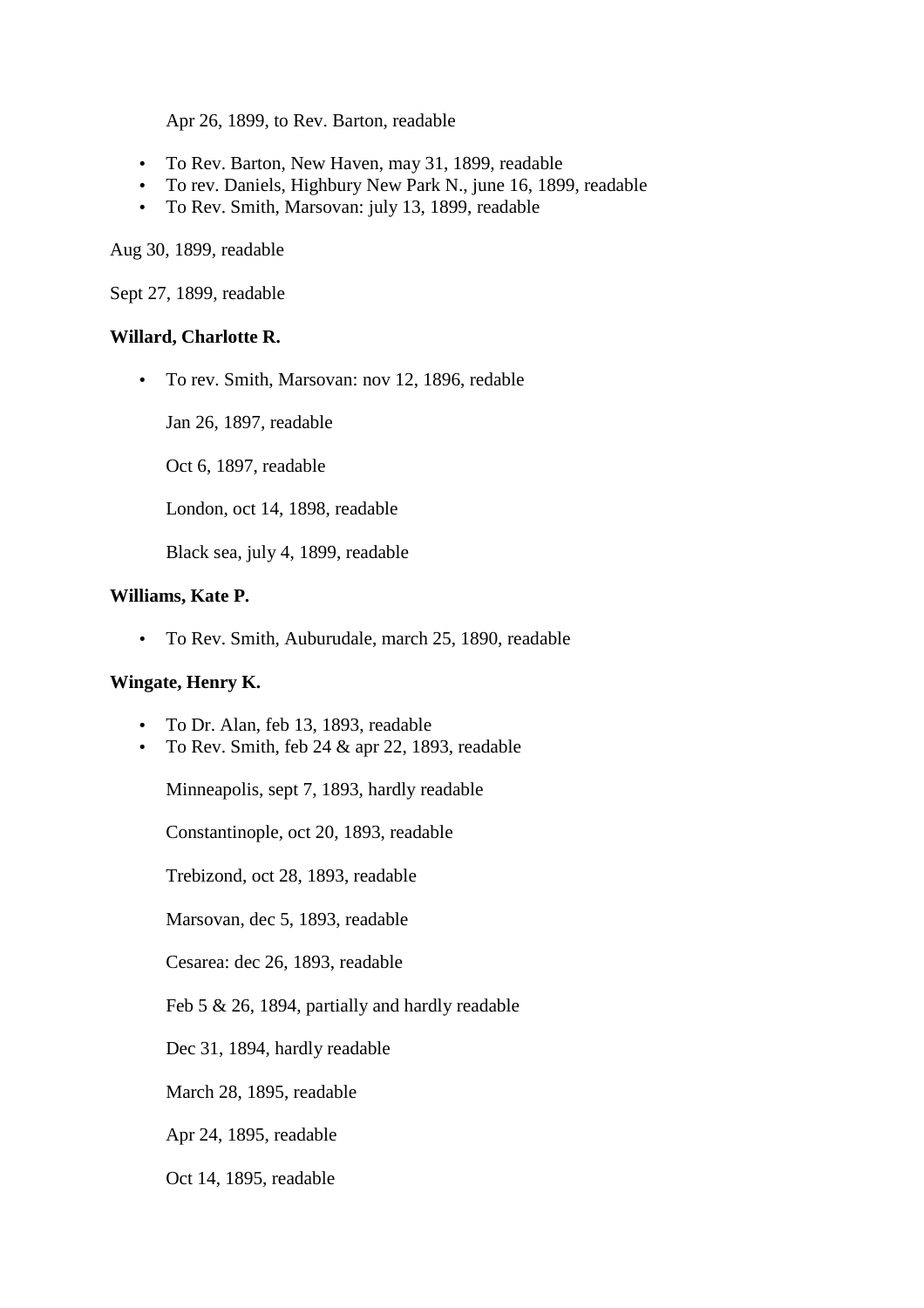Dec 4 & 10, 1895, readable

Jan 15, 1896, readable

Feb 11, 1896, readable

May 9, 1896, readable

Nov 9, 1896, readable

Feb 22, 1897, hardly readable

Feb 28, 1898, hardly readable

Oct 6, 1898, readable

Nov 14 & 21, 1898, readable

Feb 7 & 14, 1899, partially readable and readable

Apr 3, 1899, readable

June 26, 1899, readable

## **Wingate, Jane Smith**

• To Rev. Smith, Minneapolis, apr 18, 1893, readable

## **Wright, Mary P.**

• To Rev. Smith, Auburudale, jan 6, 1890, hardly readable

B.ville, june 10 & 24, 1890, unreadable

Aug 15, 1890, partially readable

Iowa, dec 30, 1890, uardly readable

Rec. Apr 3, unreadable

Cambridge, apr 21, 1891, unreadable

Norfolk, may 12, 1891, readable

# **Zimmer, Johanna**

• To Rev. Smith, Rokford Seminary, jan 18, 1890, readableü

March 3, 18 & 25, 1890, readable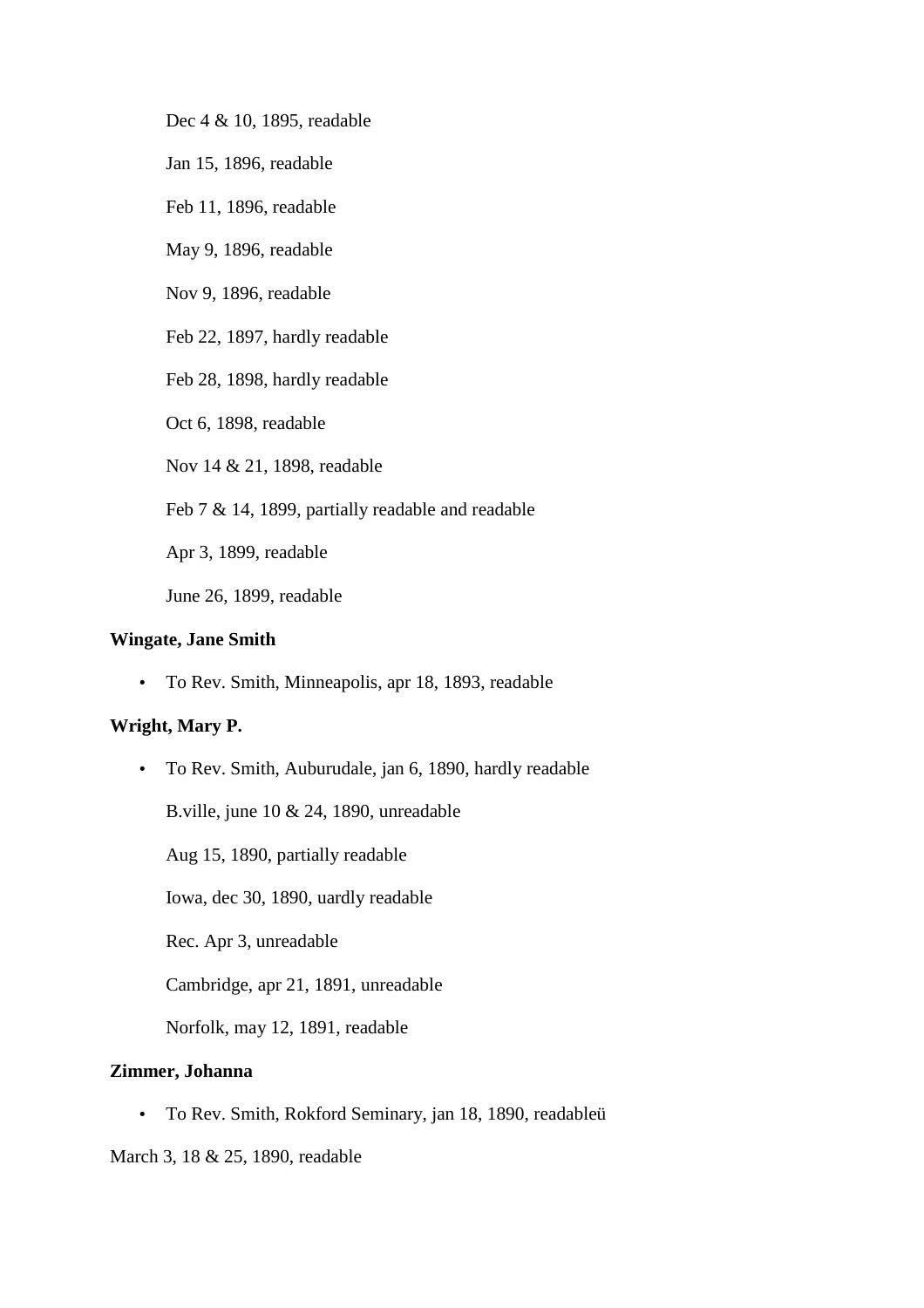May 26, 1890, readable

June 12 & 19, 1890, readable

(?), partially readable

Leipzig, aug 15, 1890, readable

Talas, sept 29, 1890, readable

Oct 6, 1890, readable

Dec 1, 1890, readable

Feb 16, 1891, readable

(?)

sept 7, 1891, readable

dec 4, 1891, readable

march 23, 1892, readable

Constantinople, march 17, 1892, hardly readable

May 31, 1892, readable

June 17, 1892, readable

July 28, 1892, readable

July 28, 1892, to Mr. Ward, readable

Scutari, to the memebers of the board of missionaries, oct 28, 1892,

Readable

Dec 16, 1892, readable

Nov 22, 1893, redable

Dec 6 & 16, 1893, readable

Feb 10, 1894, readable

Oct 2, 1895, readable

Jan 10, 1896, readable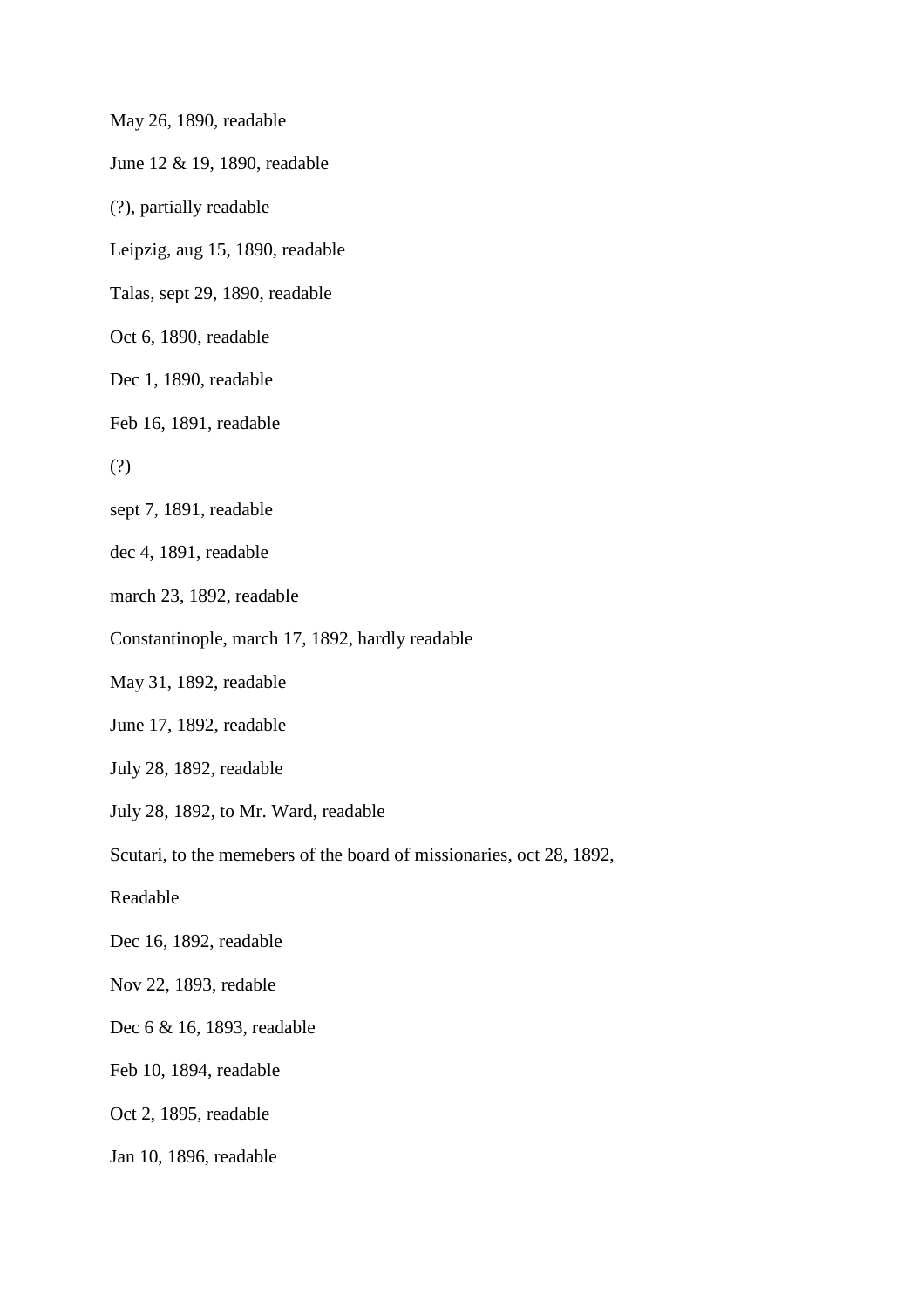Apr 13, 1896, readable Dec 12, 1896, readable Oct 24, 1898, readable May 13, 1899, readable

May 20, 1899, readable

Syracuse, oct 19, 1899, partially readable

# **Assapourian, A. G.**

- To Rev. Smith, Constantinople, dec 16, 1890, readable
- To Rev. Clark, Armenian Protestant Orphan Asylum at Brusa

Brousa, jun 3, 1890, readable

## **Baghdasorian, G.**

- To Rev. Smith, Brousa, aug 8, 1890, readable
- **K.T.D.**, Brousa, june 5, 1890, readable

**Egnatourian, A. M.,** Smyrna, jan 6, 1891, readable

**Kaloesdian, Aagopos De**, aug 14, 1890, translation of a letter in Armenian

**Rodigas**, Sivas, march 22 and nov 11, 1893, hardly readable and readable

**Makaian, Bedro**, dec 23, 1893, letter in Armenian

Unreadable letter

• Letter to Rev. Smith

# **Kutearian(?), G.**march 11, 1890

\*Sivas Prison, apr 11, 1893, readable

- Salvation Army, march 25, 1891, readable
- May 12, 1892, unreadable

# **Church Members**, to the ABCFM Committee, march 16 & 28, 1891, readable

• Supplement for ...Mesopotamia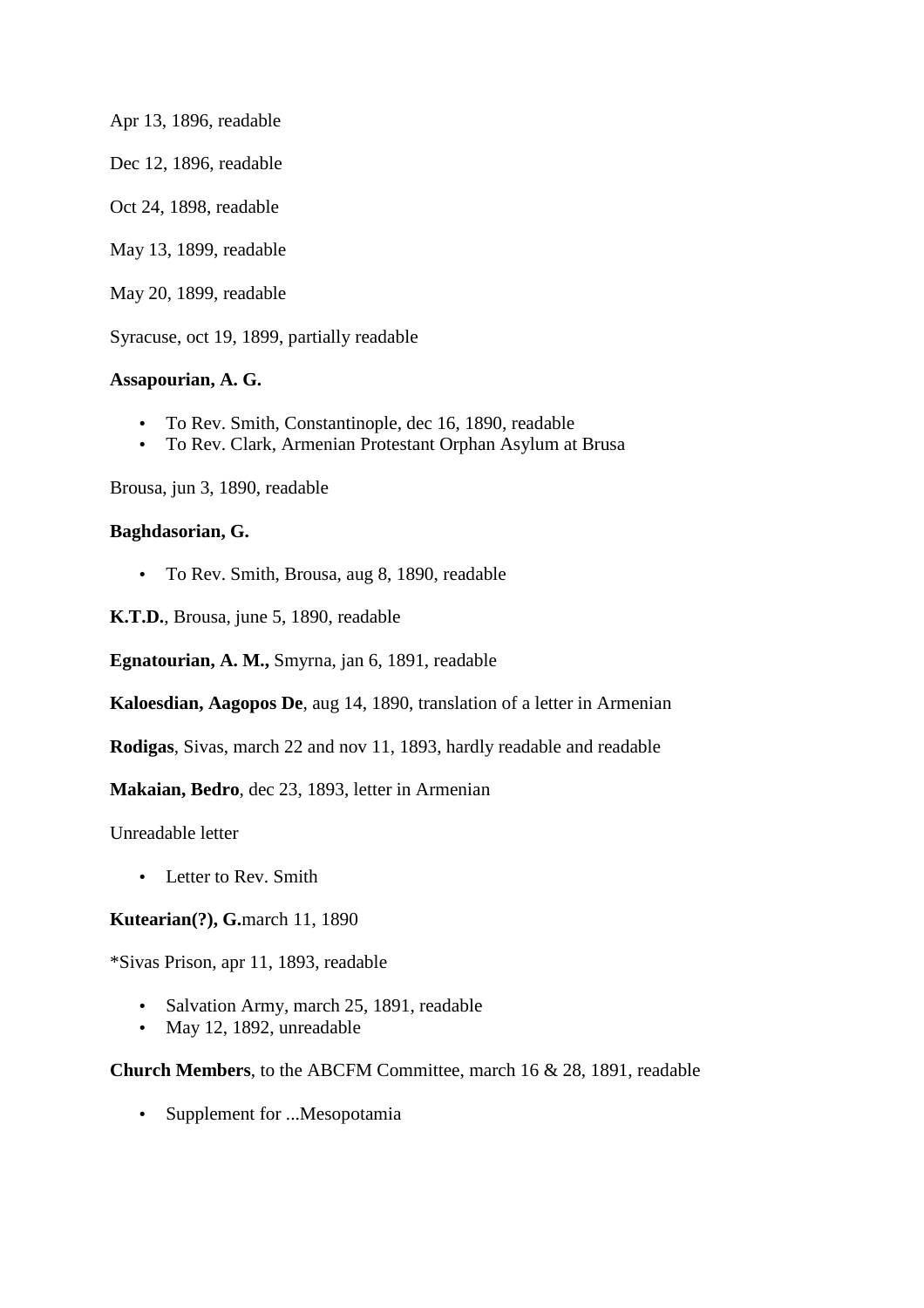#### REEL 616

SUBMITTED BY: Bahar Gursel

SUBMITTED TO: Department of History

PROJECT TERM: May 2000

REFERENCE NUMBER: BV 2410. A4 1984 Reel 616

PHYSICAL INFORMATION: Microfilm, Vol. 27, Minutes 1900-1909

- Minutes of the 60th annual meeting, Constantinople, may 15-22, 1901, readable
- Minutes of the 61st annual meeting, Smyrna, april 13-20, 1903, readable
- Minutes of the 62nd annual meeting, Constantinople, may 18-26, 1904, readable
- To Rev. Smith, from C. Riggs, Constantinople, may 26, 1904, readable
- Minutes of the 63rd annual meeting, Constantinople, apr 27-may 3, 1905, readable
- Minutes of the 64th annual meeting, Constantinople, may 16-25, 1906, readable
- Minutes of the 65th annual meeting, Constantinople, may 9-17, 1907, readable
- Minutes of the 66th annual meeting, Marsovan, july 2-9, 1908, readable
- Minutes of the Committee ad Interim, june 29-july 2, 1909, partially readable
- To Dr. Barton, Constantinople, july 5, 1900, partially readable
- To Rev. Smith, Constantinople, apr 3, 1900, partially readable

Apr 2, 1901, " "

June 8, 1901," "

Oct 26, 1901. " "

Dec 6, 1901, " "

Jan 8, 1902, hardly readable

May 3, 1902, partially readable

June 6, 2002, hardly readable

- Constantinople Christian Literature Fund, jan 1902, readable
- To Rev. Smith, Constantinople, oct 6, 1902, partially readable

Nov 3, 1902. " " Nov 7, 1902, unreadable Jan 13, 1903, " Feb 10, 1903, " June 19, 1903, readable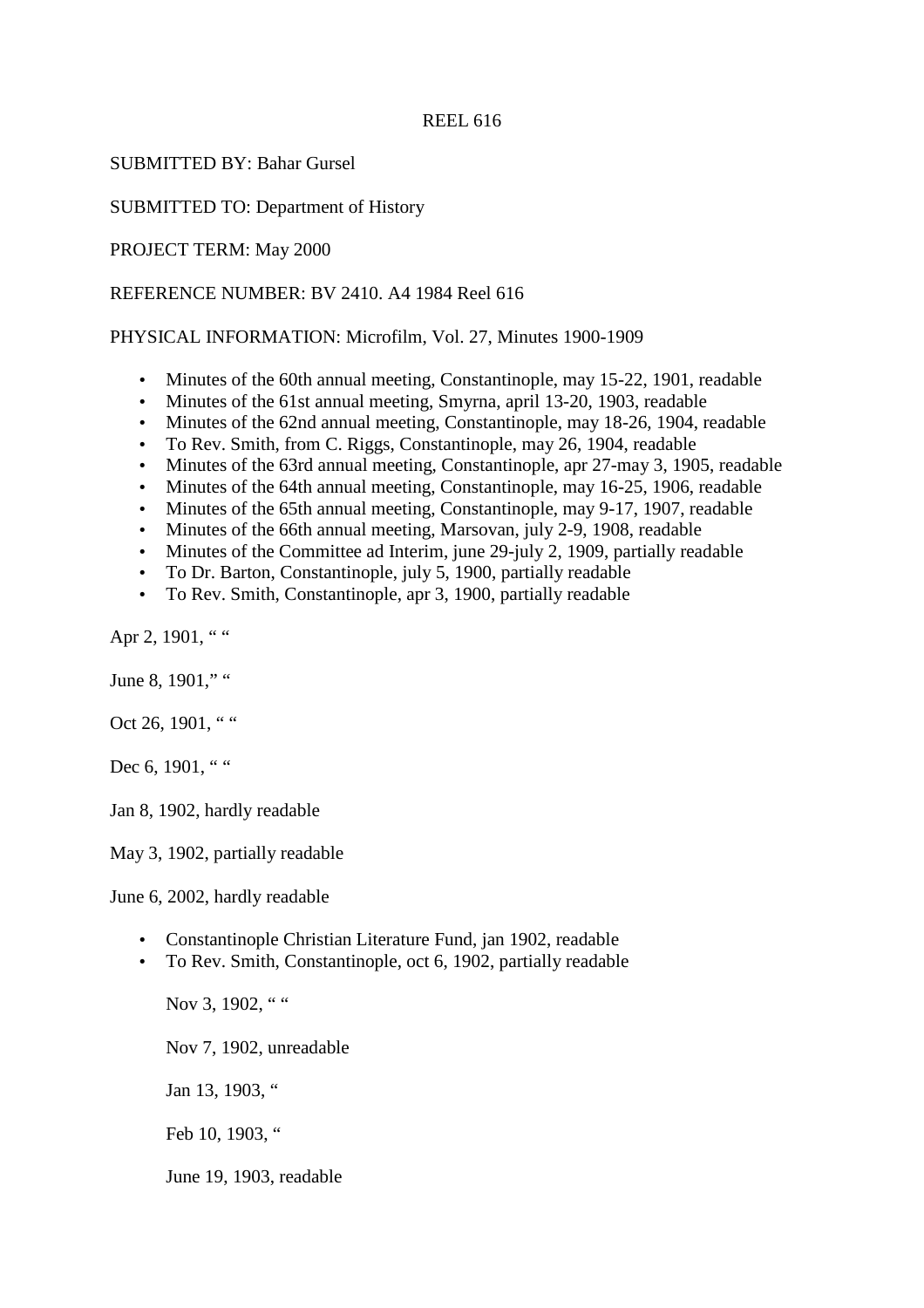Oct 6, 1903, "

- Feb 16, 1904, readable
- June 8, 1904, partially readable

Oct 26, 1904, readable

Jan 19, 105, readable

Feb 9, 1905, readable

Feb 9, 1905, partially readable

March 8, 1905, "

June 10, 1905, unreadable

July 13, 1905, "

Sept 20, 1905, readable

Nov 2, 1905, "

Dec 8, 1905, hardly readable

Jan 4, 1906, partially readable

Feb 8, 1906, hardly readable

March 8, 1906, "

Apr 26, 1906, hardly readable

June 8, 1906, readable

Sept 27, 1906, partially readable

- Committee ad Interim, Constantinople
- To Dr. Barton, Constantinople, nov 22, dec 14, 1906, partially and unreadable
- To Rev. F. Bell, Constantinople, jan 2 & feb 5, 1907, readable and partially readable
- To Dr. Strong, Constantinople, feb 12, 1907, readable
- From R. Greene, Constantinople, march 8, 1907, partially readable
- To. Rev. F. Bell, Constantinople, march 18, apr 7, june 18, july 19  $\&$  dec 14, 1907, partially and unreadable
- To Rev. Barton, Constantinople, jan 23, 1908, partially readable

March 4, 1908, " "

Apr 17, 1908, hardly readable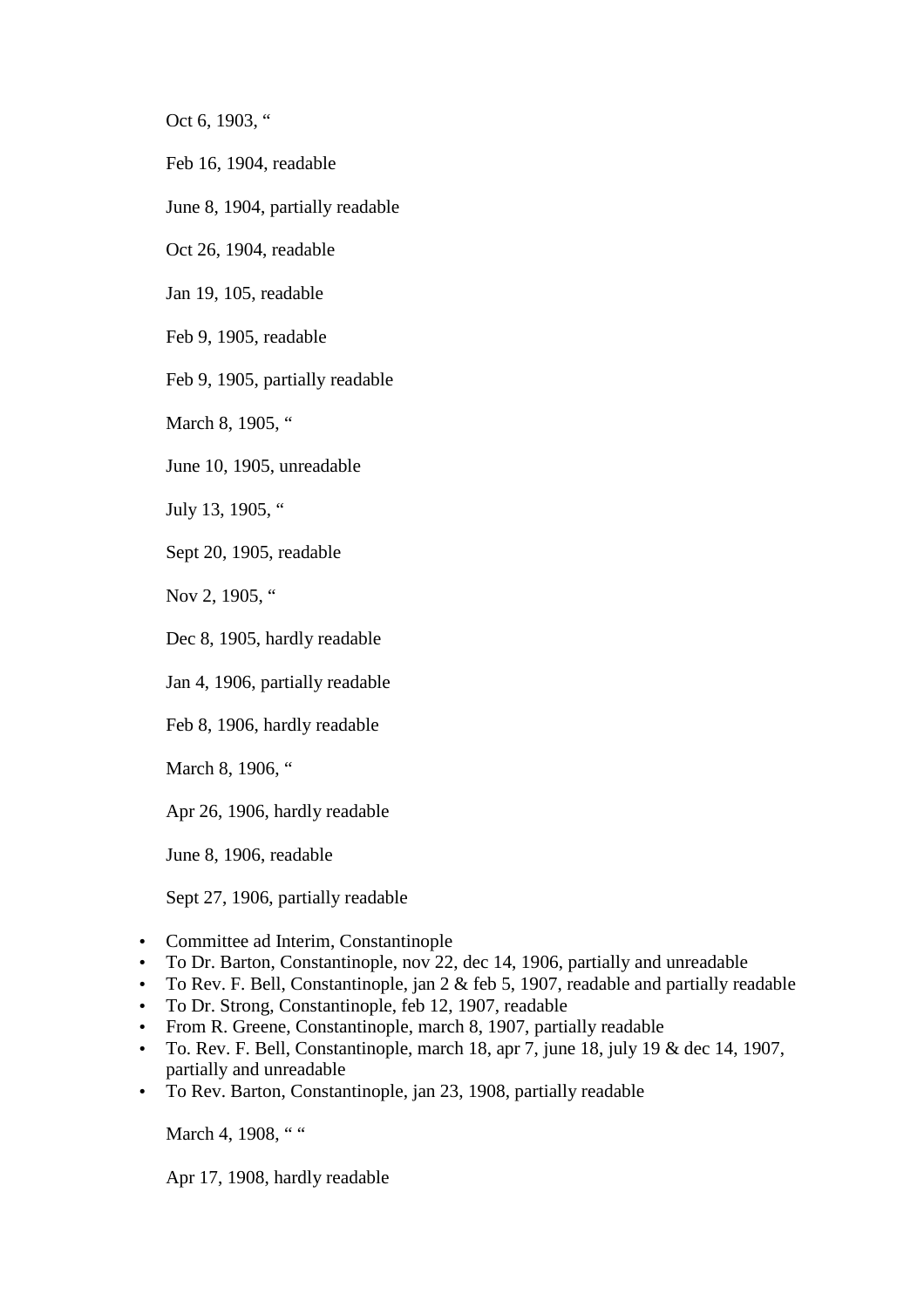May 5, 1908, partially readable

June 6, 1908, unreadable

Sept 24, 1908, partially readable

- Office of W.W. Treasurer of American Missions in Turkey, rec. Oct 7, 1908, readable
- To Rev. Barton, Constantinople, Nov 9, 1903, partially readable

Dec 15, 1903, " "

Feb 9, 1904, " "

Apr 10, 1904, readable

June 21, 1904, partially readable

Sept 2, 1904, readable

- To Dr. Derrick, Adabazar, feb 21, 1903, unreadable
- To Rev. Smith, Constantinople, sept 4, 1903 & march 21, 1900, readable
- From George F. Herrick: to the Committee ad Interim, Cesarea, may 7, 1900, readable

To Rev. Smith, Talas, dec 18, 1901, readable

Cesarea, apr 4, 1902, hardly readable

• From William S. Dodd: to Rev. Smith, Cesarea, march 3, 1903, readable

Talas, may 14, 1903, readable

Aug 27, 1903, readable

Dec 18, 1903, readable

Jan 18, 1904, readable

Constantinople, may 21, 1904, readable

Talas, jan 16, 1905, readable

- To Rev. Greene, Talas, sept 4 & oct 2, 1908, partially and hardly readable
- To Rev. Barton, Talas, nov 30, 1908, nov 18 & 20, 1909, readable
- To the Committee ad Interim, Anatolia College, Marsovan, may 30, 1900, readable
- To Rev. Smith, Constantinople, march 14, 1901, readable
- To Miss Child, Marsovan, march 7, 1901, readable
- To the Committee ad Interim, Marsovan, aug 8, 1902, readable
- To the Committee, Marsovan, oct 23, 1902, readable
- To the Prudential Committee of the American Board, Marsovan, dec 22, 1903, readable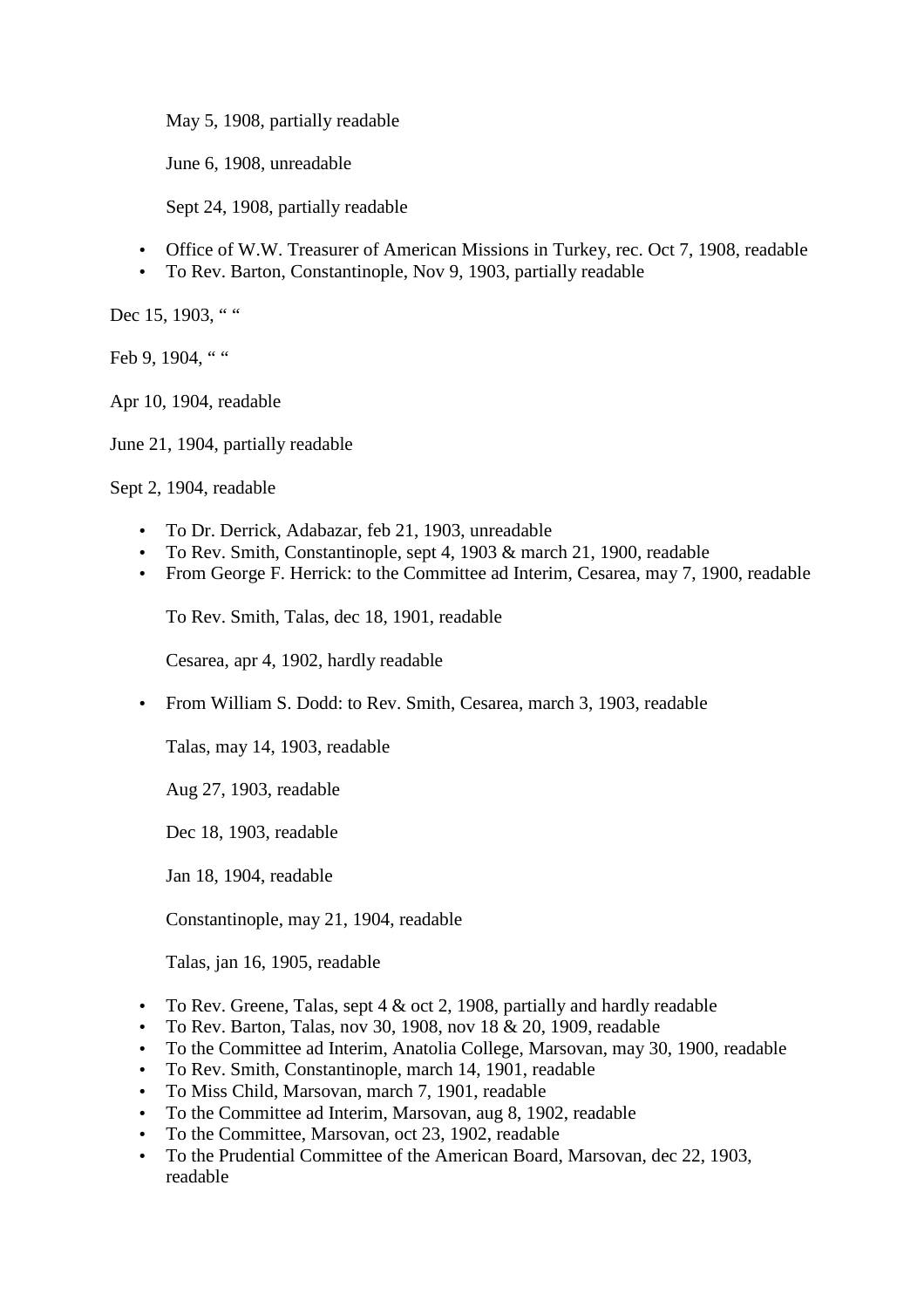- To Rev. Smith, Constantinople, may 21, 1906, readable
- Sub-Committee's report on Dr. Marden's Case, 1906, readable
- To Rev. Barton, Marsovan, feb 6, 1908, readable
- To Rev. Greene, Marsovan, oct 21, 1908, readable
- Station meeting, apr 26, 1909, readable
- To "Brother Herrick", Sivas, may 3, 1900, readable
- Sivas, jan 30, 1901
- To Rev. Smith, Sivas, jan 30, 1901, readable
- A copy of the minutes of Sivas Station, feb 28, 1901, readable
- To Rev. Smith, Sivas, nov 15, 1901, readable

March 15, 1902, (4 letters), readable

- By Ernest G. Partridge, 1902
- To Rev. Smith, Sivas, may 21 & sept 2, 1904, readable
- To the Committee ad Interim, Sivas, nov 3, 1905, readable
- To Dr. Strong, Sivas, jan 1 & Constantinople, jan 10, 1907, readable
- To Dr. Greene, Sivas, july 15, 1907, readable
- To the prudential committee of ABCFM, Sivas, feb 29, 1908, readable
- To Dr. Barton, Sivas, nov 17 & nov 21, 1908, readable
- By E. G. Partridge, dec 15, 1908, readable, rec. May 2, 1909, unreadable, rec. June 5, 1909, unreadable, rec. 1909, unreadable
- To Rev. Barton, Samsoun, june 28 & july 15, 1909, readable and partially readable

Sivas, nov 17, 1909, readable

- To F. Bell, Sivas, dec 4, 1909, readable
- To Rev. Smith, Smryna, jan 24, 1900, readable

Nov 26, 1901, readable

Jan 29, 1902, readable

Feb 1, 1904, readable

March 21, 1904, readable

Sept 22, 1904, readable

May 31, 1905, "

June 15, 1905. "

• To Rev. Barton, Sivas, dec 29, 1906, readable

Jan 19, 1907, "

July 16, 1907, "

May 1, 1907, ", rec.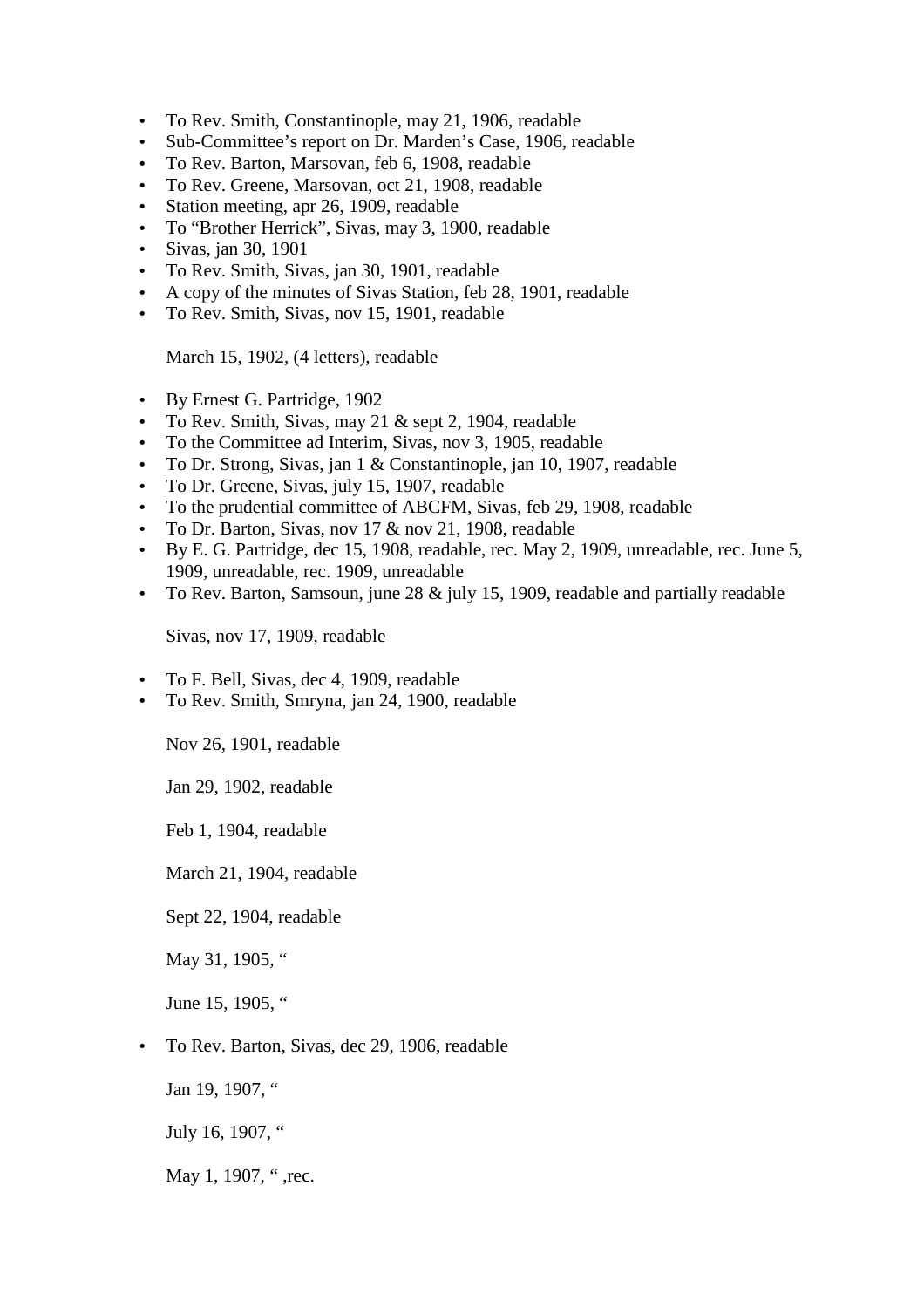Constantinople, aprl 15, 1907, readable

Smyrna, feb 18, 1908, "

- To Bell, Smyrna, apr 7, 1908, readable
- To Rev. Barton, Smyrna, dec 1, 1908 & feb 24, 1909, readable
- To the Committee ad Interim, dec 30, 1902, readable
- To F. Bell, Constantinople, may 17, 1907, readable
- To Rev. Smith, Constantinople, may 22, 1901, unreadable

Smyrna, apr 13, 1903, "

Constantinople, may 24, 1904, readable

May 31, 1904, readable

May 4, 1905, unreadable

May 25, 1906, readable

- Order of Exercise, rec. June 14, 1906, patially readable
- To Rev. Barton, Constantinople, may 17, 1907, readable

Marsovan, july 2-10, 1908, readable

July 6, 1909, readable

- Report on Language, nov 14, 1905, readable
- To Rev. Smith, Constantinople, may 28, 1906, readable
- To Rev. Barton, Constantinople, june 15, 1907 & july 15, 1908, unreadable and readable
- Report on Annual Meeting in 1906, readable
- Discussion of the report, H. Allen, may 25, 1908, readable
- Report of Committee, july 1908, readable
- M. Of the Turkey Mission, rec. Nov 23, 1908, readable
- Report of Western Turkey Mission Education Commission, july 7, 1908, readable
- To Dr. Greene, Talas, march 25, 1909, readable
- Memorandum, nov 29, 1909, partially readable
- To the members of Constantinople Station, nov 19, 1909, readable
- To the prudential Committee of the American Board, readable
- Report, readable
- Copy of 2nd paper presented by Dr. Dodd, unreadable
- Special Meeting of the Board of Trustees, New York City, jan 13, 1905, readable
- To Mr. Spears, American Christian Hospital, Talas, dec 31, 1905, readable
- To Dr. Greene, Ceserea, jan 30, 1902, partially readable
- Certificate of Incorporation, readable
- Constitution and By laws, readable
- Talas, jan 31, 1906, readable
- To Mr. Dodd, Talas, jan 31, 1906, readable
- To the Board of Trustees, Talas, feb 1, 1906, readable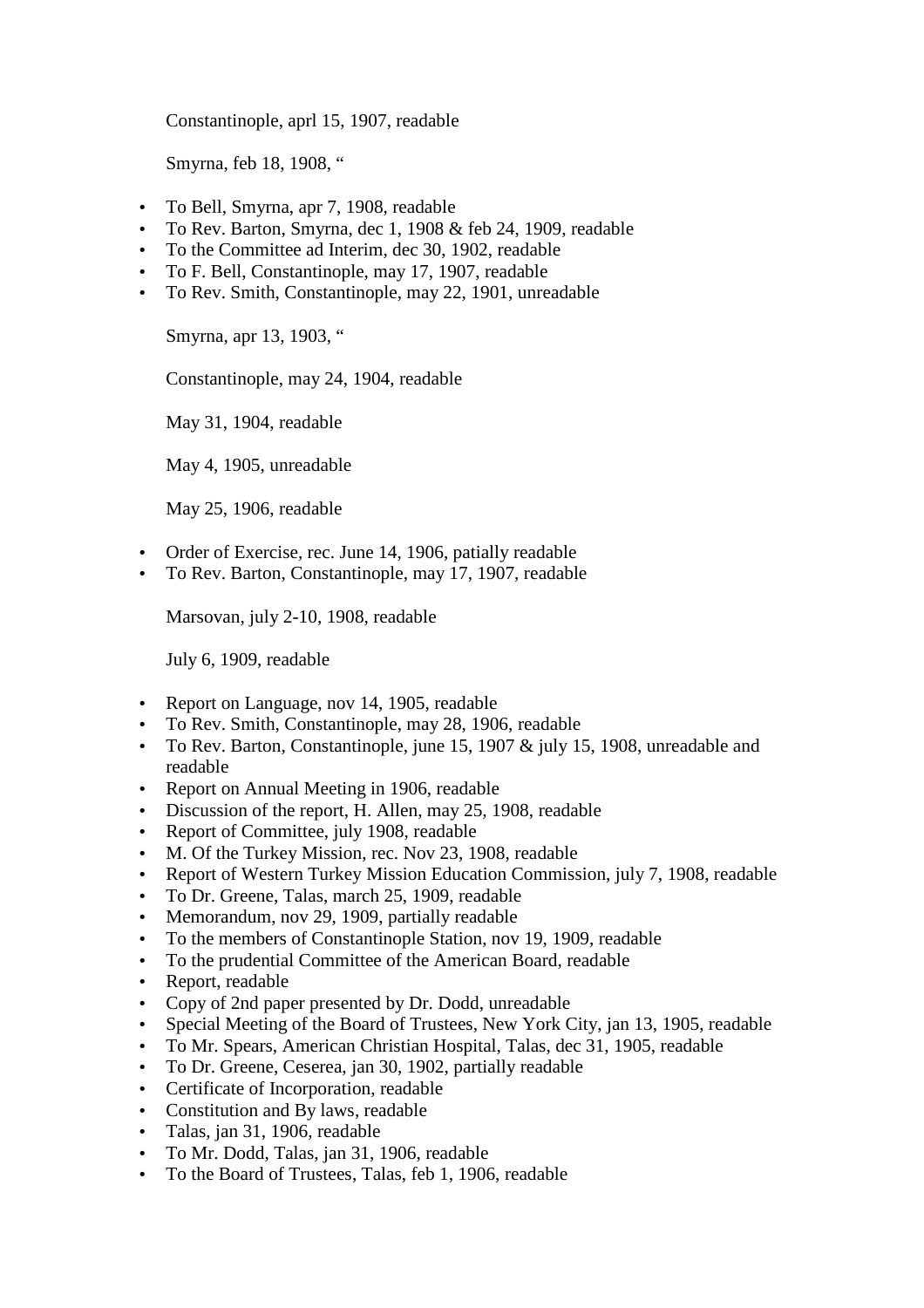- To Mr. Spears, Ceserea, feb 2, 1906, readable
- To "dear Allison", Talas, feb 2, 1906, readable
- To the Board of Trustees, Talas, feb 7, 1906, readable
- Copy of letter adopted by Ceserea Station, jan 30, 1906, readable
- To "Dear James" from William F. Dodd, Talas, feb 8, feb 15 & march 2, 1906, readable
- To Dr. Barton from American Board of Commission for Foreign Mission, New York, apr 5, 1906, readable
- To Dr. Greene from W. A. Fansworth, W. Hall, march 22 & apr 4, 1906, readable
- Memorandum, feb 26, 1906, readable
- Memorandum (Talas Hosp., Ceserea St.), unreadable
- From William Dodd, Scutari, may 4, 1906, readable
- Resolutions of the Western Turkey Mission on the Talas Hospital Question, readable
- Report, readable
- Report of sub-committee of C.A.?. on Talas Hospital Question, readable
- To Dr. Greene, Talas, feb 26, 1906, hardly readable
- To the Committee ad Interim, by W. Dodd, readable
- From J. K. Greene, Constantinople, march 9, 1902, readable
- To Rev. Greene, Talas, march 22, 1902, readable
- To the Committee ad Interim, Sivas, apr 18, 1906, readable
- Extract from letter of Dr. Shepard for W. Dodd, readable
- Nov 30, 1906, unreadable
- To Rev. Greene, march 26, 1906, hardly readable
- To Rev. Greene, Ceserea, march 31, 1906, unreadable
- To Rev. Greene, Talas, may 2, 1906, readable
- Report, may 2, 1906, readable
- To Rev. Barton, Talas, dec 24, 1908, readable
- To Rev. Greene, Karaman, feb 8, 1909, readable
- To the Protestant Congregations of the Ceserea Field, Talas, march 25, 1909, readable
- Paper, march 25, 1909, readable
- Minutes of an Informal Meeting, apr 24, 1909, readable
- Minutes of a Special Meeting, apr 30, 1909, readable
- To the Protestants, Talas, 1909, readable
- Remarks of the Funeral Services for Dr. Riggs, Scutari, jan 18, 1901, readable
- "Orientalist tells of Turk", Minneapolis Tribune, about feb 8, 1902, readable
- "On Ocean and Sea", apr 5, 1902, readable
- Turkish College Alumnae, readable
- Anatolia College, Marsovan, 1903, readable
- "Dear Friends in Jesus Christ", Brousa, rec. Dec4, 1903, readable
- Telegram, dec 3, 1903, readable
- May 30, 1903, Boston, readable
- Statement(Anatolia College), feb 16, 1904, readable
- Paper, readable
- To Evangelical Christian Workers in Turkey, Constantinople, march 2, 1905, readable
- Religious Conference in Constantinople, may 16, 1905, readable
- The 4th Self Supporting Church in the Brousa Field, june 8, 1905, readable
- From G. G. Tracy, Auburdale, march 9, 1905, readable
- Present advantages for ..., readable
- Rec. Dec 19, 1905, unreadable
- To Dr. Barton, New York, feb 26, 1906, readable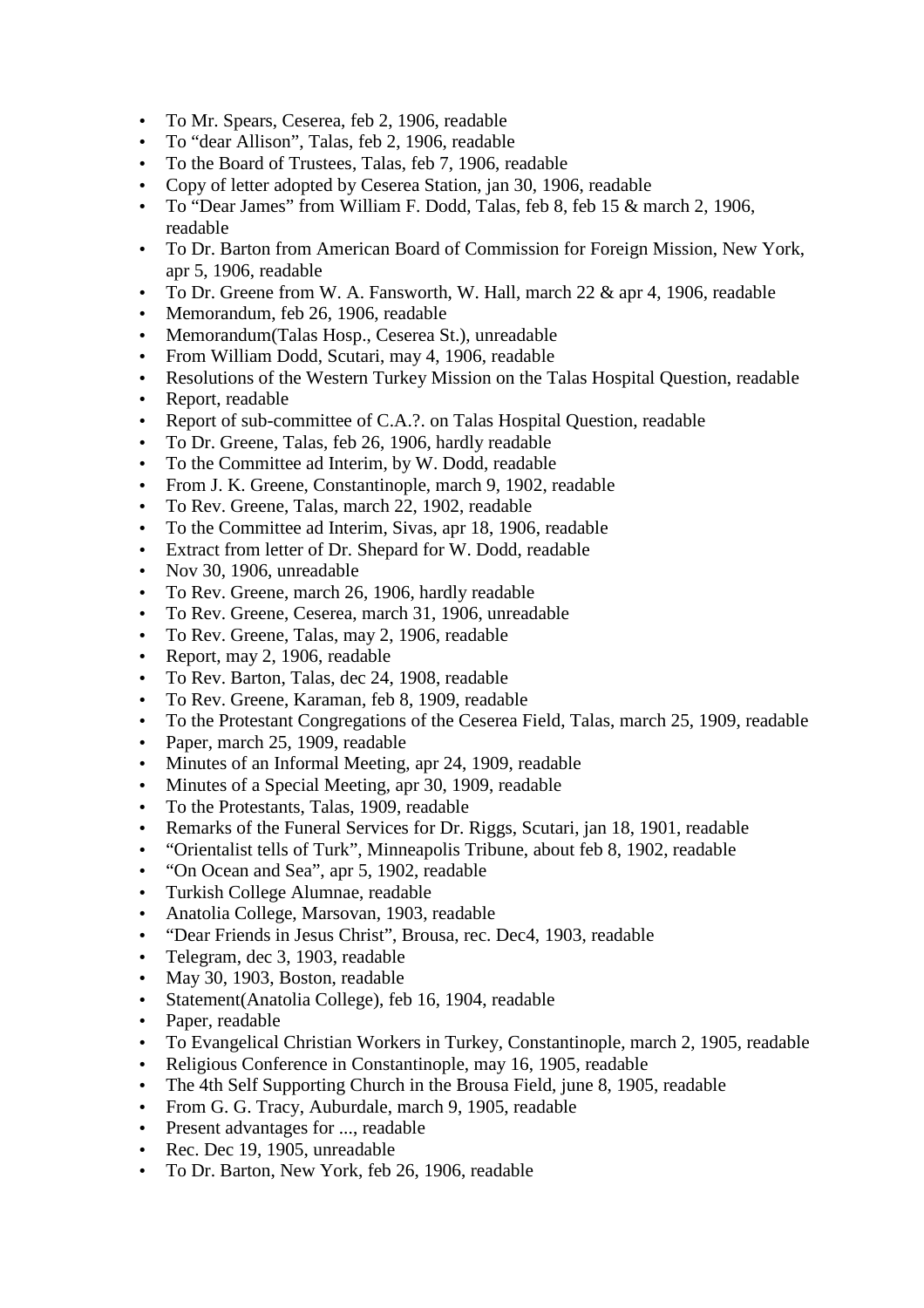- Telegram to Mr. Bingholz, jan 17, 1906, readable
- To American Minister, Beirut, jan 18, 24 & 31, 1906, readable
- Legation of the U.S., Constantinople, feb 2, 1906, readable
- To N. K. Jesup from department of State, Washington, feb 21, 1906, readable
- To Rev. Smith, Constantinople, jan 20, 1906, readable
- "New York and Old Methods", Constantinople, may 6, 1906, readable
- The Protestant Chancery, readable
- Statement Protestant Church, Constantinople, rec. Oct 21, 1905, readable
- "The Next Step", Constantinople, paper read by Herbert Allen at Annual Meeting, rec. Jan 27, 1906, readable
- Report on Conference of Greeks at Constantinople by Charles Riggs, partially readable
- Marsovan, feb 1907, partially readable
- The Translation of..., march 16, 1907, readable
- "Spiritual Inheritence", oct 1907, readable
- To Elihu Root, Boston, apr 15, 1908, readable
- The Request of American College, readable
- Copy, rec. Oct 15, 1908, readable
- From n. G. Candeyan(clerk), Constantinople, dec 21, 1908, readable
- The International Relief Committee for the Sufferers in the Vilayets of Adana and Aleppa, nov 1, 1909, readable
- Report of Mr. Fane, rec. Jan 18, 1910, readable
- "The Significance of the Turkish Revolution" by Rev. G. Washburn, readable
- The St. At Marsovan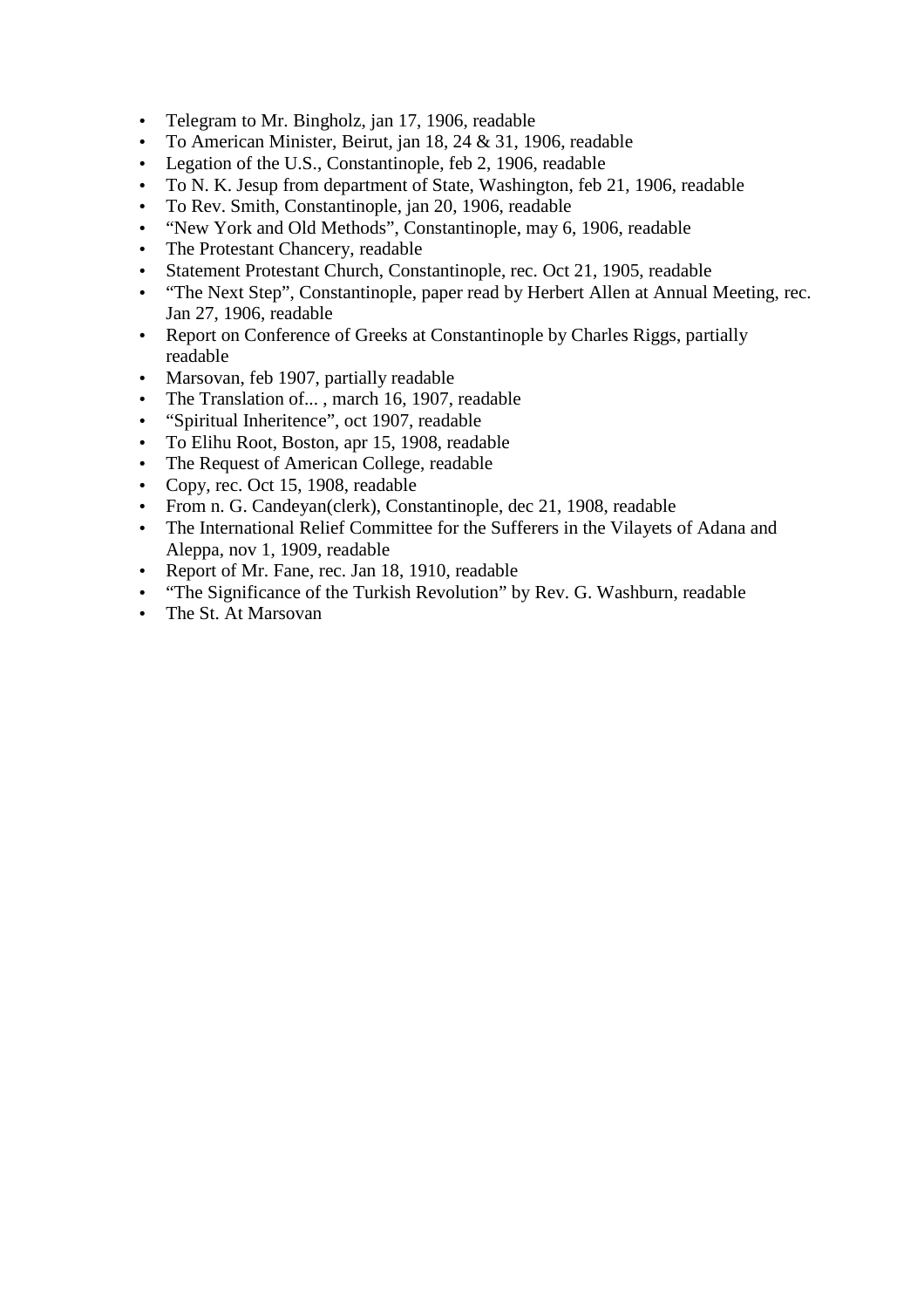# SUBMITTED BY:Bahar Gürsel

SUBMITTED TO: Department of History

PROJECT TERM: June 2000

REFERENCE NUMBER: BV 2410.A4 1984 Reel 617

## PHYSICAL INFORMATION: Microfilm

Unit 5, Vol 28, 1900-1909, Documents

- Western Turkey Mission estimates 1901, rec. Sept 21, 1900, partially readable
- Estimates 1902, readable
- Estimates 1903, readable
- Estimates 1904, partially readable
- Estimates 1905, partially readable
- Estimates 1906, partially readable
- To Rev. Judson Smith, Constantinople, rec. June 2, 1906, hardly readable
- Western Turkey Mission, Trebizond, june 8, 1906, readable
- Estimates 1907, rec. June 19, 1906, partially readable
- Estimates 1908, rec. June 7, 1907, partially readable
- Estimates 1909, partially readable
- D. of Appropriations for the year 1909, Constantinople, May 1907, readable
- Estimates 1910, rec. July 2, 1909, partially readable
- To Rev. Barton from the Office of Treasurer, Constantinople, july 12, 1909, partially readable
- Table of Statistics, Constantinople, dec 31, 1900, readable
- T. Of Statistics, Trebizond, march 1901, readable
- " " ", Sivas, dec 31, 1900, readable
- " " ", Smyrna, dec 31, 1900, readable
- " " ", Mission, dec 31, 1901, readable
- " ", dec 31, 1901, readable
- " " ", Constantinople, dec 31, 1901, readable
- " " ", Broussa, dec 31, 1901, readable
- " " ", Nicomedia, dec 31, 1901, redable
- " " ", Cesarea, dec 31, 1901, readable
- " " ", Marsovan, may 1902, readable
- " ", Sivas, dec 31, 1901, readable
- " " ", Smyrna, dec 31, 1901, readable
- " " ", dec 31, 1902, readable
- " " ", Constantinople, dec 31, 1902, readable
- " " ", Nicomedia, dec 31, 1902, readable
- " " ", Broussa, dec 31, 1902, readable
- " " ", Cesarea, dec 31, 1902, readable
- " " ", Marsovan, aprl 1903, readable
- $\bullet$  "", Sivas, dec 31, 1902, readable
- " " ", Constantinople, dec 31, 1903, readable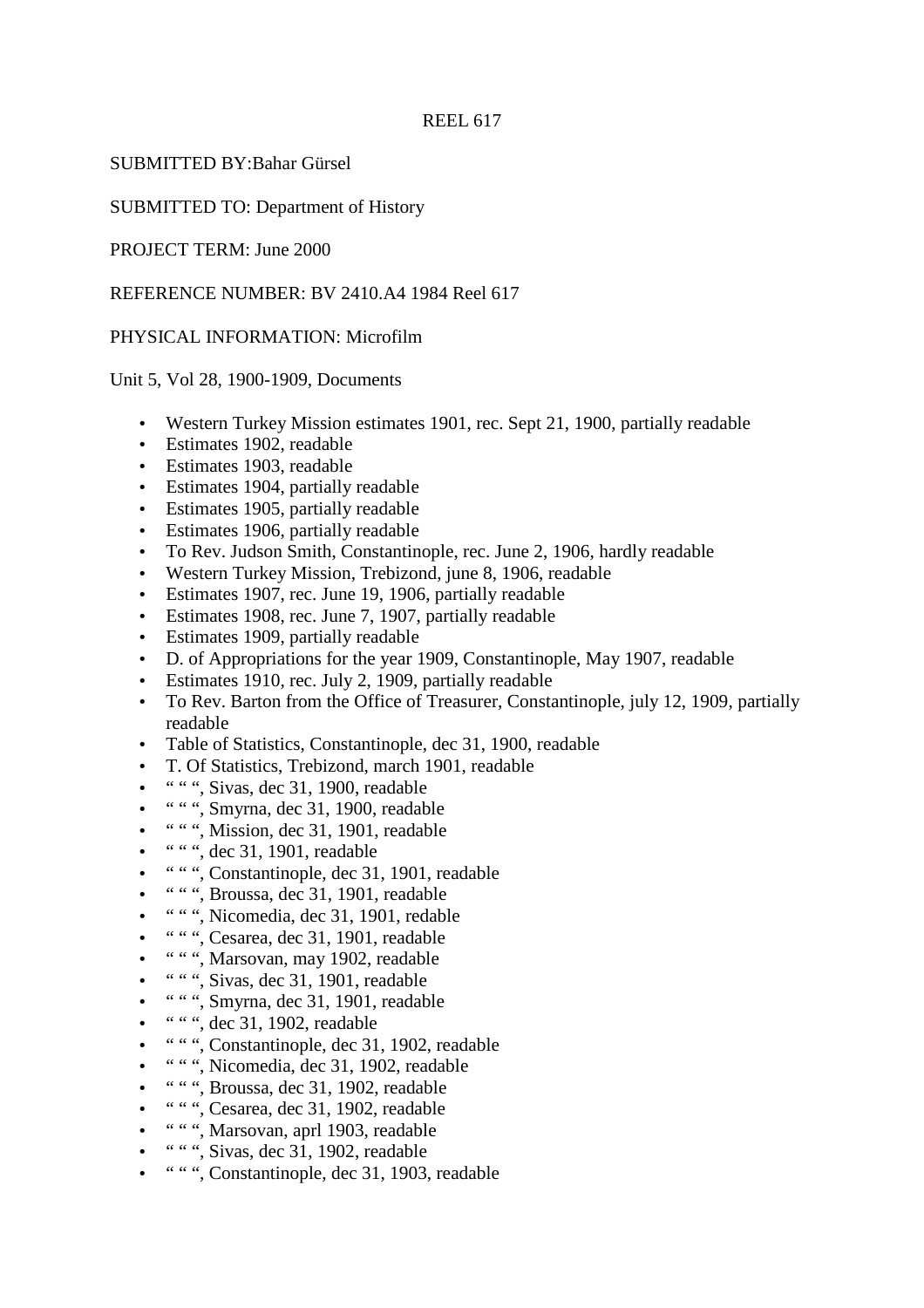- " " ", dec 31, 1903, readable
- " " ", Constantinople(Nicomedia), may 10, 1904, readable
- " " ", Cesarea, dec 31, 1903, readable
- " " ", Marsovan, dec 31, 1903, readable
- " " ", Marsovan, dec 31, 1903, readable
- " " ", Sivas, dec 31, 1903, readable
- " " ", Smyrna, dec 31, 1903, readable
- " " ", Trebizond, dec 31, 1903, readable
- " " ", dec 31, 1904, readable
- " " ", Constantinople, dec 31, 1904, readable
- " " ", Constantinople(Nicomedia), apr 29, 1905, readable
- " " ", Constantinople(Broussa), dec 31, 1904, readable
- " " ", Cesarea, dec 31, 1904, readable
- " " ", Marsovan, apr 1905, readable
- " " ", Smyrna, 1904, readable
- " " ", Trebizond, dec 31, 1904, readable
- " " ", Mission, dec 31, 1905, readable
- " " ", Constantinople, dec 31, 1905, readable
- " " ", Broussa, dec 31, 1905, readable
- " " ", Constantinople(Nicomedia), may 5, 1906, readable
- " " ", Cesarea, dec 31, 1905, readable
- " " ", Marsovan, dec 31, 1905, readable
- " " ", Sivas, dec 31, 1905, readable
- " ", Smyrna, 1905, readable
- " " ", Trebizond, dec 31, 1905, readable
- " " ", dec 31, 1906, readable
- " " ", Constantinople, dec 31, 1906, readable
- " " ", Constantinople(Nicomedia), dec 31, 1906, readable
- " " ", Broussa, dec 31, 1906, readable
- " " ", Cesarea, dec 31, 1906, readable
- " " ", Marsovan, may 19 1907 for 1906, readable
- " ", Sivas, dec 31, 1906, readable
- " " ", Smyrna, 1906, readable
- " " ", Trebizond, dec 31, 1906, readable
- " " ", Summary, dec 31, 1906, readable
- " " ", Constantinople, dec 31, 1907, readable
- " " ", Nicomedia, dec 31, 1907, readable
- " " ", Broussa, dec 31, 1907, readable
- " " ", Cesarea, dec 31, 1907, readable
- " " ", Marsovan, june 1908, readable
- " " ", Sivas, dec 31, 1907, readable
- " "", Smyrna, 1907, readable
- " " ", Trebizond, dec 31, 1907, readable
- " " ", Summary, dec 31, 1908, readable
- " " ", Constantinople, dec 31, 1908, readable
- " " ", Nicomedia, dec 31, 1908, readable
- " " ", Broussa, dec 31, 1908, readable
- " " ", Cesarea, dec 31, 1908, readable
- " " ", Marsovan, dec 31, 1908, readable
- " " ", Sivas, dec 31, 1908, readable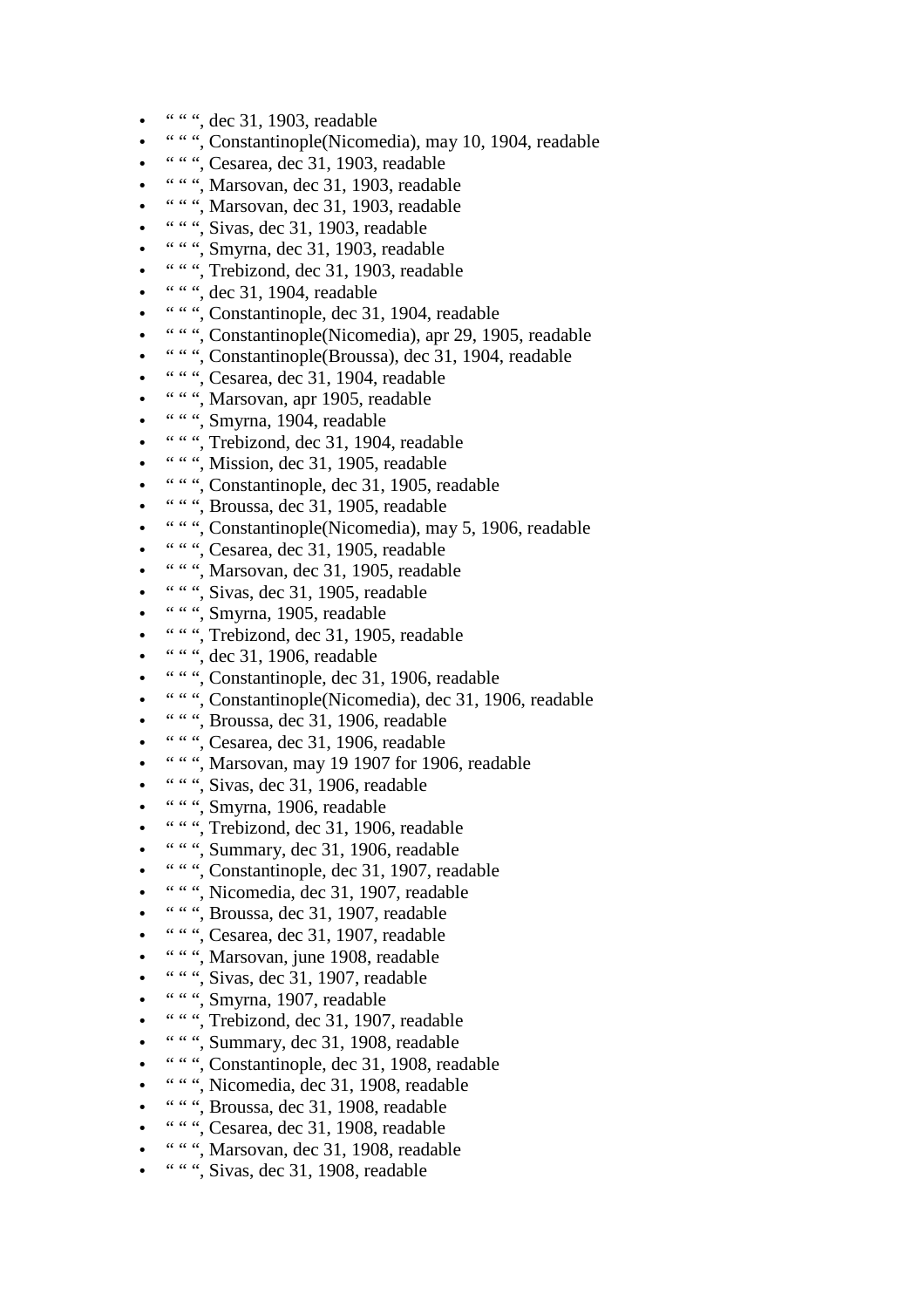- " " ", Smyrna, dec 31, 1908, readable
- " " ", Summary, dec 31, 1909, readable
- " " ", Constantinople, dec 31, 1909, readable
- " " ", Nicomedia, dec 31, 1909, readable
- " " ", Broussa, dec 31, 1909, readable
- " " ", Cesarea, dec 31, 1909, readable
- " " ", Marsovan, feb 17, 1910 for 1909, readable
- " " ", Sivas, dec 31, 1909, readable
- " "", Smyrna, 1909, readable
- " " ", Trebizond, dec 31, 1909, readable
- Cable Message, Boston, june 6, 1900, readable
- " ", Boston, july 31, 1900, readable
- " ", Yenidjami, july 31, 1901, readable
- " ", Yenidjami, oct 20, 1902, readable
- " ", Paris, nov 18, 1902, readable
- $\bullet$  ", Wien, aug 9, 1903, readable
- " ", Yenidjami, sept 19, 1903, readable
- " ", Wien, sept 25, 1903, readable
- " ", Yenidjami, nov 11, 1903, readable
- " ", Constantinople, nov 16, 1903, readable
- $\bullet$  ", nov 19, 1903, readable
- "", Wien, nov 19, 1903, readable
- " ", Philoppople, readable
- " ", Yenidjami, feb 22, 1904, readable
- " ", Yenidjami, apr 9, 1904, readable
- " ", Yenidjami, nov 16, 1904, readable
- " ", Mahmoudpacha, feb 22, 1905, readable
- " ", New York, march 21, 1906, readable
- " ", Philoppople, march 22, 1905, redable
- " ", Philoppople, aprl 8, 1905, readable
- " ", Waverly, apr 10, 1905, readable
- " ", Samsoun, july 1, 1905, readable
- " ", Philoppople, nov 9, 1905, readable
- " ", London, oct 15, 1906, readable
- " ", Mahmoudpasha, jan 29, 1907, readable
- " ", Plavdiv, march 9, 1908, readable
- " ", Plavdiv, may 12, 1908, readable
- " ", Yenidjami, aug 14, 1908, readable
- " ", Constantinople, oct 13, 1908, readable
- " ", Yenidjami, apr 30, 1909, readable
- " ", Yenidjami, july 9, 1909, readable
- " ", Constantinople, july 27, 1909, readable
- " ", Stambul, oct 23, 1909, readable
- " ", Stambul, oct 23, 1909, readable
- Annual report for Constantinople, 1900-01, readable
- Annual report for Broussa, 1900-01, partially readable
- Orphanage for boys, Bardezag, readable
- Report for Nicomedia, apr 30, 1901, readable
- The Spiritual Work in Constantinople, 1901-02, readable
- Report of Gedik Pasha, 1901-02, readable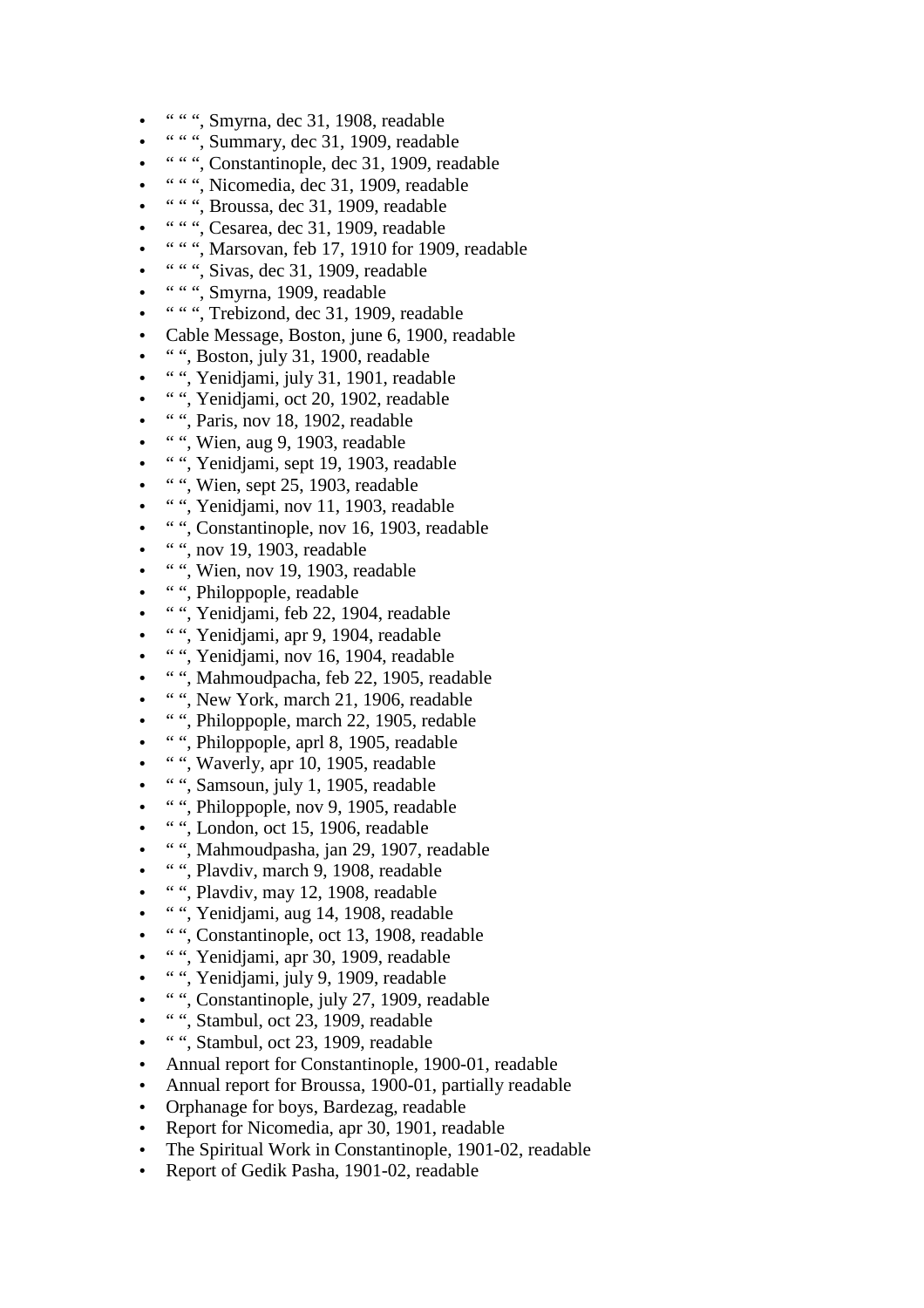- Report of Nicomedia, 1901-02, readable
- Report of Broussa, 1901-02, readable
- Report of West B. Orphanage, readable
- Bardezag, march 15, 1902, readable
- The Evangelical Work in Constantinople, 1902-03, readable
- Report of Gedik Pasha, 1902-03, readable
- Report of Nicomedia, 1902, readable
- Report of Broussa, 1902-03, readable
- Annual report of Constantinople, 1903-04, readable
- Report of American College for Girls, Constantinople, 1903-04, readable
- Adabazar School in 1903, readable
- Report of Broussa, 1903-04, readable
- Report of Girls School, Broussa, 1903-04, readable
- Annual report of Nicomedia, 1903-04, readable
- Report of Constantinople, 1904-05, readable
- Report of Broussa, 1904-05, readable
- Nicomedia, readable
- Annual report of Nicomedia, 1904-05, readable
- Report of Constantinople, 1905-06, readable
- American School for girls at Broussa, 1905-06, readable
- Report of the Broussa Field, 1905-06, readable
- Translation of a letter, Adabazar, aug 21, 1906, readable
- Report of the Armenian Girls' High School of Adabazar for 1905-06, readable
- The Bardezag Orphanage for Boys, Miss Newman, 1905-06, readable
- Nicomedia station report, may 10, 1906, readable
- Copy of report of the burning of 1st hospital building, Constantinople, aug 30, 1906, readable
- Constantinople Station report, 1906-07, readable
- The Evangelical Churches, readable
- Report of Gedik Pasha for 1906-07, readable
- The Broussa Field, readable
- The Nicomedia Field, 1906-07, readable
- Copy of report describing 2nd hospital building, Constantinople, dec 29, 1906, readable
- Copy of 1st annual report, American hospital and training school for nurses in Constantinople, feb 11, 1907, readable
- Report of the Constantinople station, 1907-08, readable
- The report of the Bible House Turkish preaching services, 1907, Rev. H. K. Krikorian, readable
- Work Among the Greeks, Rev. C. T. Riggs, readable
- Report of the Broussa Field, 1907-08, Rev. T. A. Baldwin, readable
- Report of the Gedik Pasha mission, 1908, readable
- The treasury department and political affairs the office staff, 1907, readable
- The political department, readable
- Constantinople, statistical statement, readable
- Report of the Constantinople Station, 1908-09, readabkle
- Bible House Work by Rev. H. K. Krikorian, readable
- Report of work at Hasskoy, readable
- Report of the American school gedik Pasha, readable
- Report of Nicomedia sub-station, 1908, readable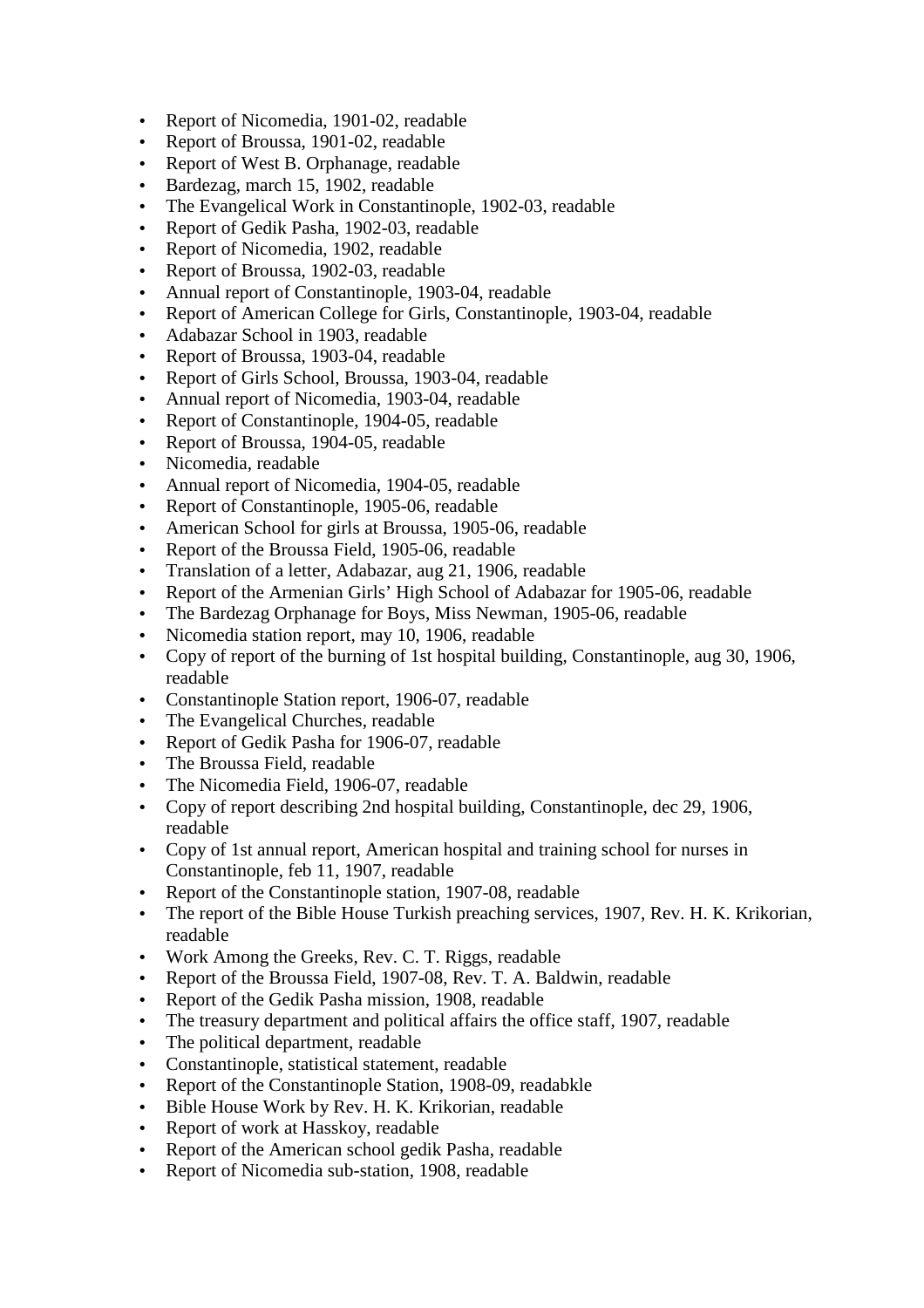- Broussa report for the year 1908, readable
- Report of American school for girls, Broussa, readable
- To Rev. Judson Smith, Topğeka, jan 3, 1900, readable
- Western Turkey Mission, Publication department, income, readable
- The Avedapar, reported by Dr. Barnum, 1900-01, readable
- The treasury and book report, readable
- The publication department by Dr. Herrick, 1900-01, readable
- Report of the publication department, 1901-02, readable
- Report of the publication department, 1902-03, readable
- Printing for 1902, readable
- Report for publication department, 1902-03, partially readable
- Report for publication department, 1903-04, readable
- The Jubilee of the Avedapar, by Rev. Greene, Constantinople, feb 3, 1905, readable
- Summary of printing for the year 1904-05, readable
- Report of the publication department of three missions for 1905, readable
- Report of the publibcation department, 1905, readable
- To Rev. Barton, Constantinople, jan 6, 1906, readable
- To Rev. Judson Smith, Constantinople, may 30, 1906, readable
- Report of the publication department for 1906, readable
- Report of the publication department for 1907, unreadable
- The Avedapar and Angeliaphoros, 1907-08, readable
- Monthly S., publication department, Constantinople, 1905-08, readable
- To Missionaries, Ğreachers, Teachers and Others, a report of an appeal, aug 1, 1908, readable
- To Dr. Barton, Bible House, may 18, 1909, readable
- Report of the publication department for 1908, readable, supplement to the report, readable
- A statement with reference to the Avedapar and the book department, rec. Apr 2, 1909, readable
- Diagram showing complete cost and incomes of the weekly and monthly Avedapar, readable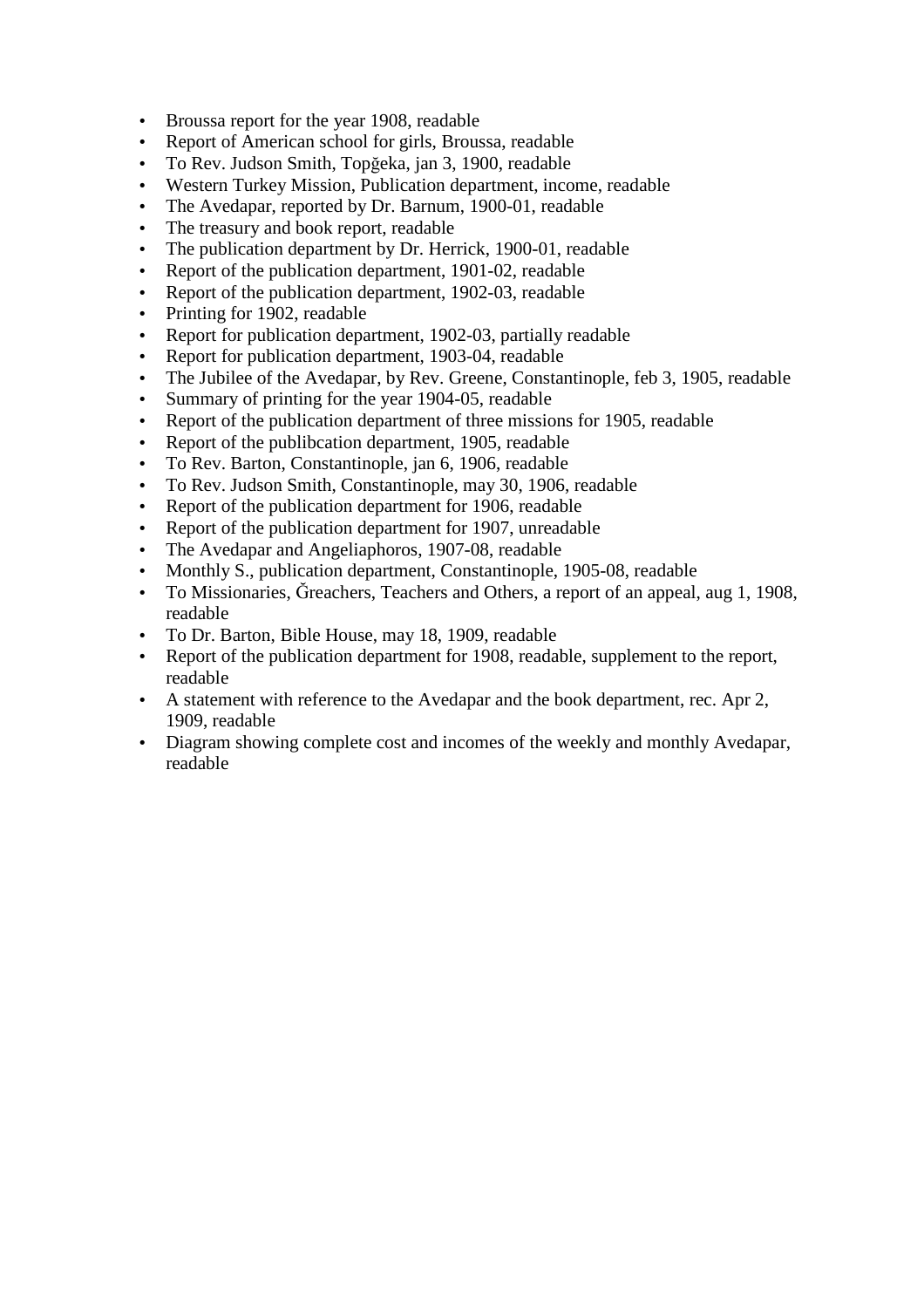## PROJECT TERM: July 2000

SUBMITTED BY: Bahar Gürsel

SUBMITTED TO: Department of History

REFERENCE NUMBER: BV 2410.A4 1984 Reel 618

## PHYSICAL INFORMATION: Microfilm

Vol 29. 1900-1909

Documents, reports

- 1900, report of Cesarea station, readable
- Cesarea station 20th century F. Estimates, readable
- Annual report of Cesarea hospital, 1900, readable
- Evangelistia, Cesarea, 1900-01, readable
- Letter to Rev. Smith, Cesare station, Talas, june 28, 1902, readable
- Annual report for Cesarea, 1902-03, readable
- The American school for boys, Talas, 1902-03, unreadable
- The Americam mission, gifts receieved since jan 1, 1903, readable
- American School for boys, Bible 6 course study, 1902-03, readable
- Report of Cesarea station, 1903-04, readable
- The American mission, gifts received since july 1, 1903, readable
- American school for boys, financial statement for 1903-04, readable
- Annual report for Cesarea, 105-05, readable
- Western Turkey mission, Cesarea station, dec 1905, readable
- Annual report for Cesarea, 1905-06, readable
- Annual report of Cesarea station for 1906-07, readable
- The American school for boys, Talas, 1906-07, readable
- Report of American school for girls, Talas, 1908-09, readable
- The American school for boys, june 16, 1909, readable
- Cesarea kindergarten report, 1908-09, readable
- Cesarea report outstations, 1908-09, readable
- Marsovan station annual report, 1901, readable
- Girls' board of school, Marsovan, rec. July 29, 1901, readable
- From Marsovan answers to Pre. Caper's inquiries, 1901, readable
- Report of Marsovan station, 1901-02, readable
- The Marsovan church, 1901-02, readable
- Marsovan medical, 1901-02, partially readable
- Annual report of Marsovan station, 1902-03, readable
- Report of the mission, theological seminary in Maesovan, 1902-03, readable
- Marsovan station report, may 1904, readable
- Annual report of Marsovan station, april 1905, readable
- Marsovan theological seminary, annaul report, year ending april 1905, readable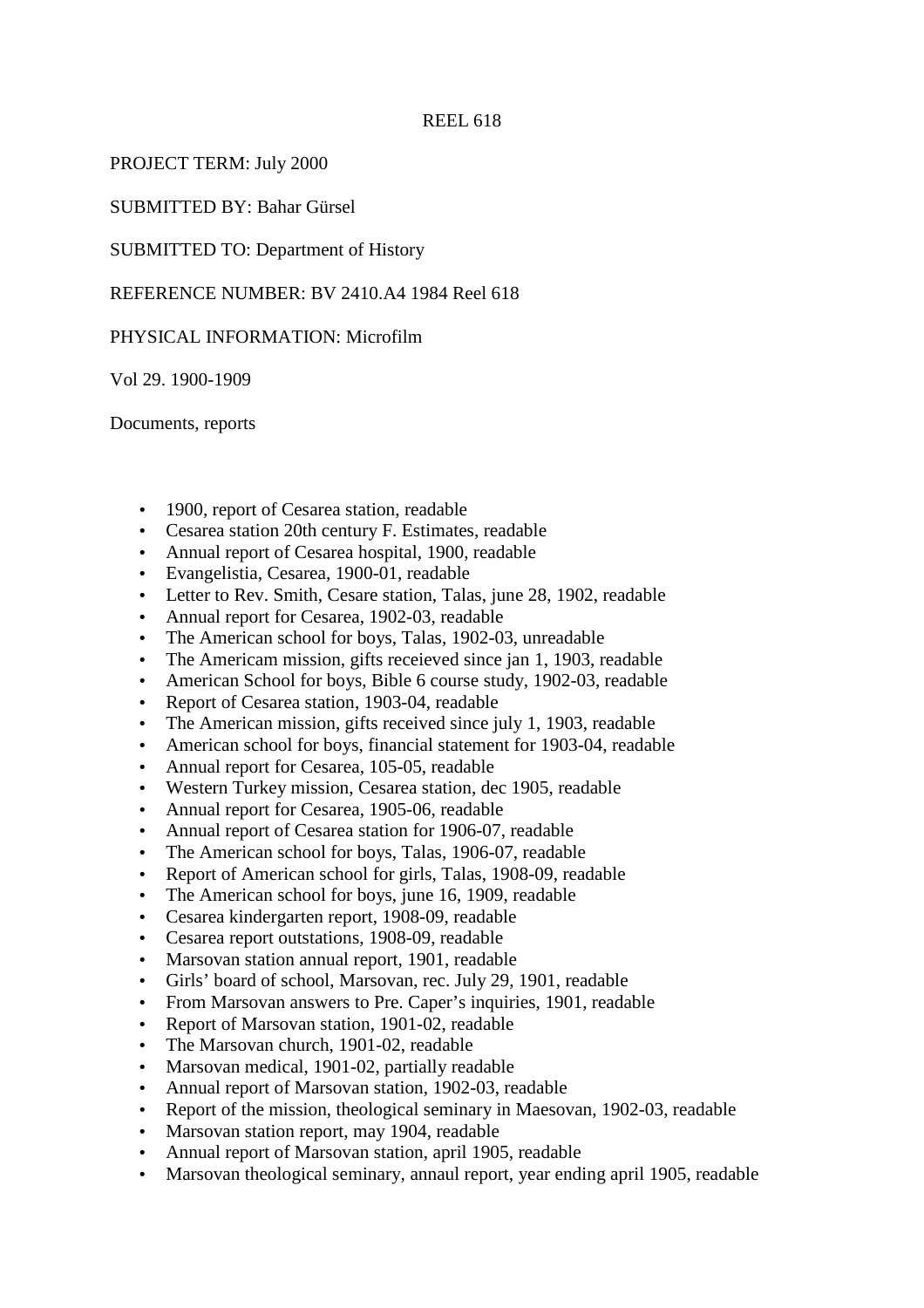- Annual report of Marsovan station, 1905-06, readable
- Annual report of the mission theological seminary at Marsovan, 1905-06, readable
- Report of Marsovan station, 1906-07, readable
- Development of Anatolia College, growth in 20 years-The widening river, 1906-07, readable
- Marsovan station annual report, 1907-08, readable
- Report of Marsovan station, 1908-09, readable
- Anatolia College hospital report, 1908-09, partially readable
- Anatolia College surgical operations, 1908-09, hardly readable
- Report of Anatolia College, rec. July 24, 1909, readable
- The Wickes industrial self-help, readable
- Girls' boarding school, Marsovan, 1908-09, readable
- Annual report of Marsovan theological seminary, 1908-09, readable
- Report of Sivas station, 1900 to april 1901, partially readable
- Growth of ABCFM work in the city of Sivas, 1875-1900, hardly readable
- A building plan(?), readable
- Sivas station, readable
- Report of Sivas station, 1901-may 1902, readable
- Sivas normal school, june 2, 1902, partially readable
- Report of Sivas station for 1902-03, readable
- Report of Sivas station, 1903 to may 1904, partially readable
- The Sivas sunday school, 1903-04, hardly readable
- Sivas station report, 1904-05, readable
- Medical work, Sivas, july 1, 1905-june 30, 1906, readable
- Work for boys in Sivas station, 105, readable
- Report of Sivas station, year ending may, 1907, readable
- Medical work, Sivas, 1906-07, readable
- Report of Sivas, may 1907-may 1908, readable
- Report of Sivas, may 1908-june 1909, readable
- The Fall medical work of Sivas, 1908, readable
- Report of medical work, Sivas, 1908-09, readable
- Smyrna station annual report, 1900-01, readable
- International college, Smyrna, Turkey, readable
- Smyrna station, 1901, readable
- Annual report of smyrna station, 1902-03, readable
- Brief history of International college, 1903, readable
- Annual report smyrna station, 1903-04, readable
- Annual report of International College, Smyrna, 1903-04, partially readable
- Smyrna annual report, 1904-05, readable
- International College, annual financial statement, to june 30, 1905, readable
- International College, annual report, june 30, 1904-june 30, 1905, readable
- Report for Smyrna station, 105-06, readable
- International College, annual report, june 30, 1905-june 30, 1906, readable
- Annual financial statement, june 30, 1905-june 30, 1906, readable
- The annual report of International College, july 1, 1906-june 30, 1907, readable
- International College, financial statement, 1906-07, readable
- Report of Smyrna station, 1907-08, partially readable
- Annual report of the International College, Smyrna, june 30, 1908, readable
- International College, board of(?) officers, march 5, 1908, readable
- Smyrna annual report, 1908-09, readable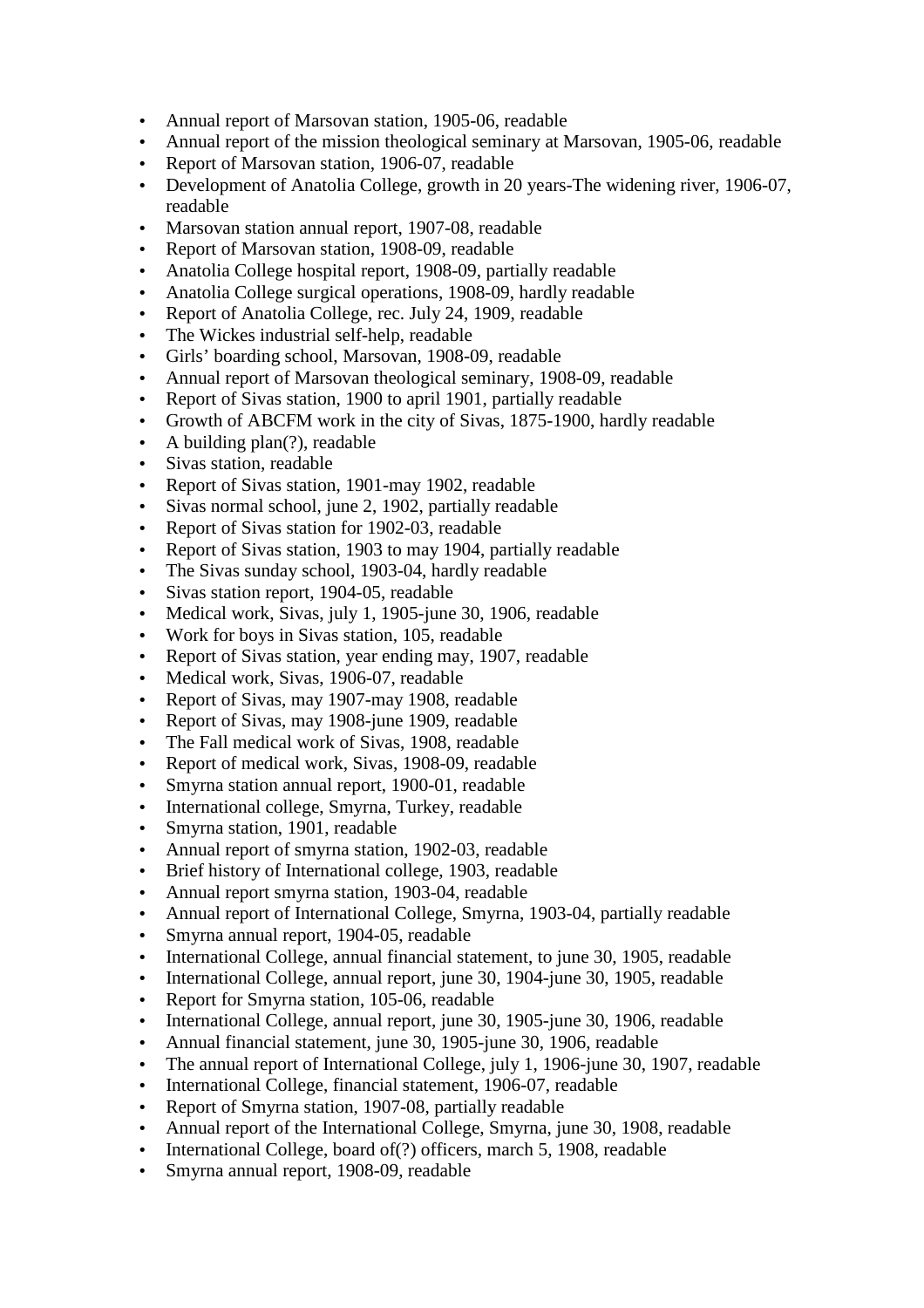- Annual report, International College, july 24, 1909, readable
- Financial statement, july 1, 1908-june 30, 1909, readable
- Annual report of Trebizond station, 1900, hardly readable
- Annual report of Trebizond station, 1901-02, readable
- Report of Trebizond station at the annual meeting hold at Constantinople, may 18-

## 26, 1904, readable

- Report of Trebizond station for annual meeting, 1904-05, readable
- Report of Trebizond station annual meeting, 1905-may 15, 1906, readable
- Unreadable document
- Comparative cost of living in trebizond, 1887-1907, readable
- Report of Trebizond station for annual meeting, 1907-08, readable
- Letter from Miss Annie T. Allen, Brousa, Turkey, oct 15, 1903, partially readable

Nov 21, 1903, partially readable

To Rev. Smith, june 11, 1904, readable

To Rev. Barton, may 8, 1909, readable

June 26, 1909, partially readable

- To Rev. Barton, the Armenian colonial council of America, NY, feb 24, 1903, readable
- From Rev. Herbert Allen to Rev. Barton, july 10, 1903, readable

July 26, 1903, readable

Aug 15, 1903, unreadable

Naples, Italy, aug 23, 1903, readable

To Rev. Smith, Bardezag, sept 17, 1903, readable

Nov 11, 1903, readable

To Chambers, Constantinople, feb 28, 1904, readable

To Rev. Barton, feb 29, 1904, readable

To Smith, march 1, 1904, readable

Bardezag, july 13, 1904, readable

To Rev. Barton, Bardezag, march 21, 1905, readable

To Rev. Smith, " june 24, 1905, readable

Constantinople, jan 31, 1906, unreadable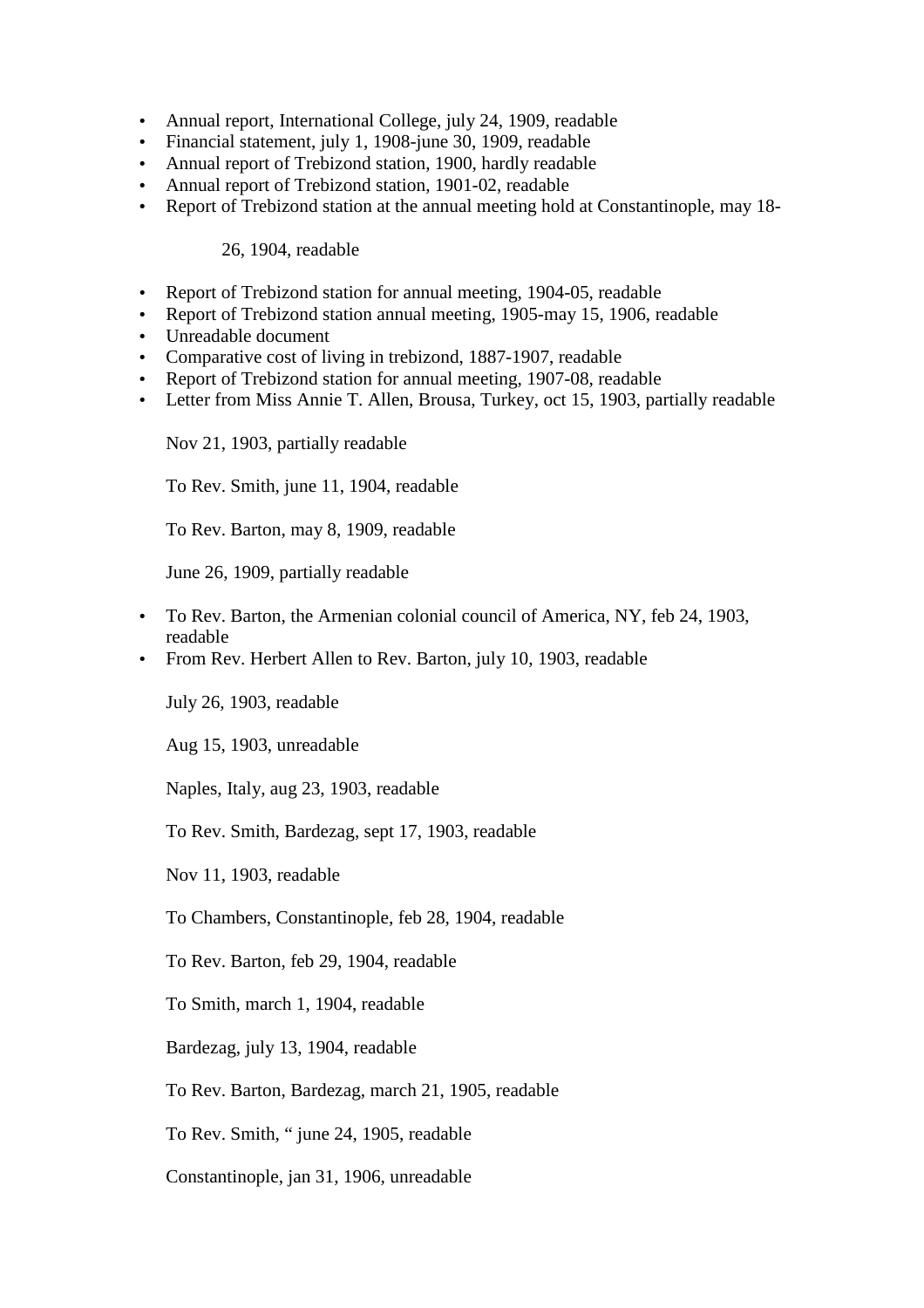- To Rev. Barton, Constantinople, feb 6, 1906, readable
- To Rev. Smith, " feb 18, 1906, readable
- To Rev. Barton, " april 19, 1906, readable
- " " june 13, 1906, readable
- Constantinople, june 1906, hardly readable
- To Rev. Barton, Constantinople, july 5, 1906, readable
- " Bible House, Constantinople, july 10, 1906, readable
- aug 24, 1907, hardly readable
- To Rev. Barton, Constantinople:
- -jan 13, 1908, readable
- -feb 7, 1908, readable
- -may 26, 1908, readable
- -june 23, 1908, readable
- -aug 6, 1908, partially readable
- -aug 7, 1908, readable
- -aug 24, 1908, hardly readable
- -sept 3, 1908, readable
- The Askabe incident, readable
- To Rev. Barton, Constantinople, sept 3, 1908, readable
- " " sept 17, 1908, partially readable
- " " sept 18, 1908, readable
- " " oct 27, 1908, readable
- " Bible House, Constantinople, march 8, 1909, readable
- " " oct 23, 1907, readable
- " " dec 3, 1907, readable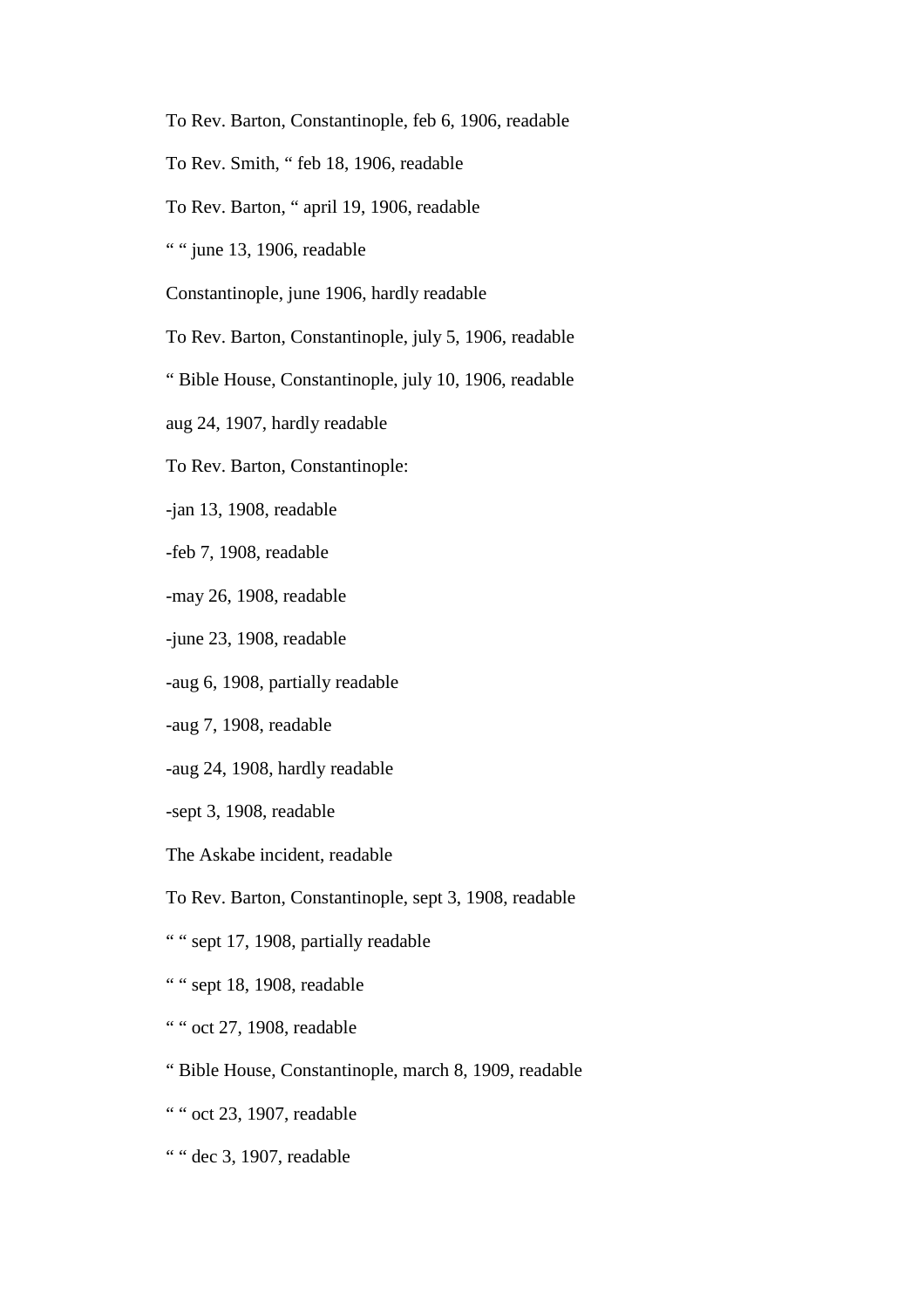- " " jan 6, 1908, readable
- " " feb 4, 1908, readable
- " " feb 6, 1908, readable
- " NY, june 5, 1908, readable
- " Auburdale, sept, 1908, readable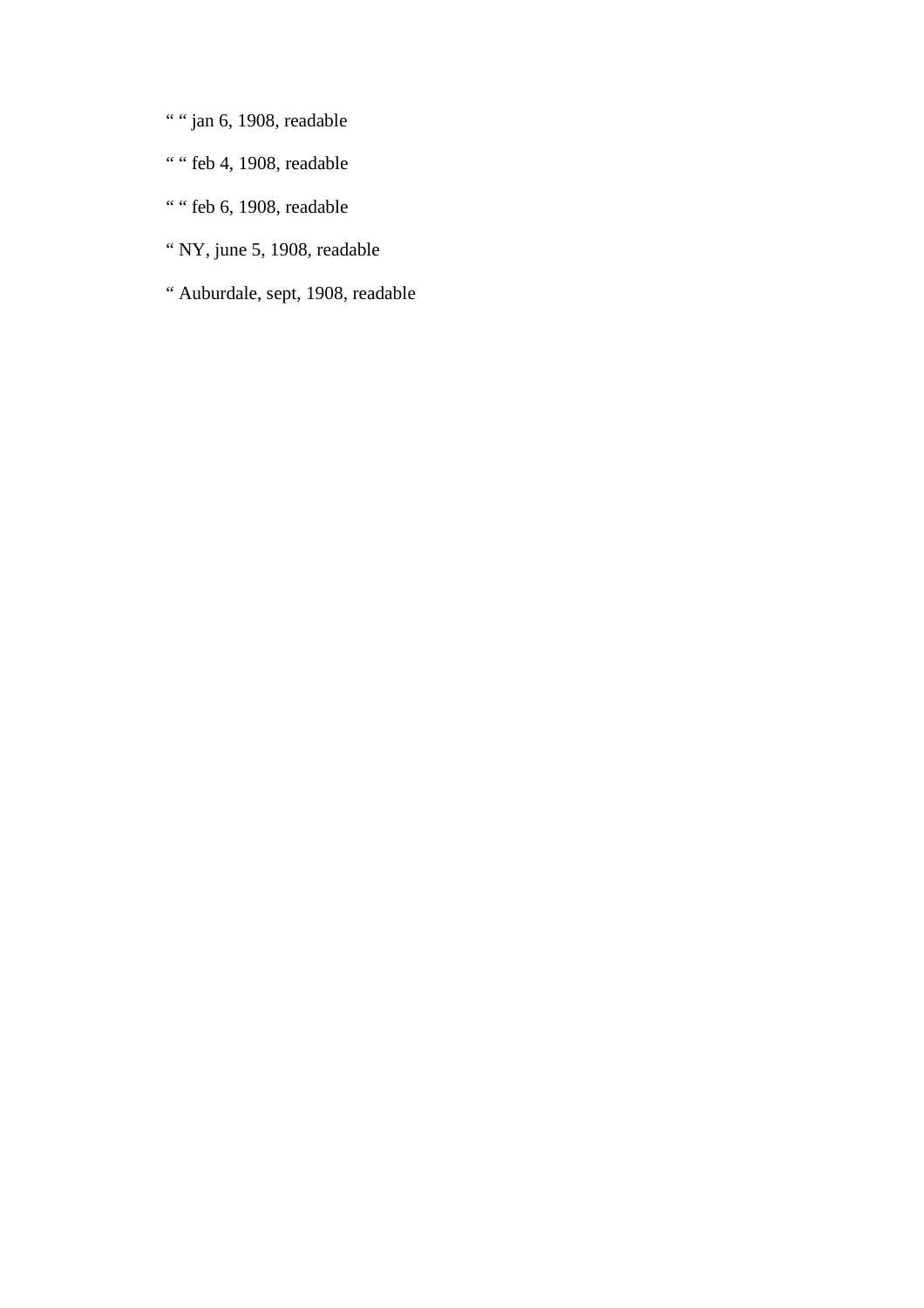Documenting the Content of the Microfilm Collection concerning the American Board of Commissioners for Foreign Missions upon the Near East, 1817-1919 by the Department of History

Submitted to: Department of History

Submitted by: Tebeta Aylin Gedeleç

Project Term: April 2000

Type of Document: Microfilm

Reference Number: BV2410.A4 1984 Reel 619

Degree of Readability: Readable R, Partially Readable PR, Hardly Readable HR, Unreadable UR.

## LETTERS

- 1. Rev. Theodore Baldwin, 1-50
- 2. Miss Barber, 51-59
- 3. Rev. Barnum, 60-103
- 4. Rev. Lyman Bartlett, 104-129
- 5. Miss Mary Brewer, 130-132
- 6. Rev. Brewster, 133
- 7. Miss Burrage, 134-141
- 8. Thomas Carrington, 142-187
- 9. Mrs.Carrington, 188-189
- 10. Rev. Chambers, 190-198
- 11. Rev. Robert Chambers, 199-280
- 12. Rev. Robert Chambers Jr., 281
- 13. Rev. Clark, 282-309
- 14. Rev. , 310-311
- 15. Lillian Cole, 312-321
- 16. Rev. Crawford, 322-358
- 17. Miss Phoebe Cull, 359-363
- 18. Miss Cushmaw, 364-386

#### **Letters**

1. From Baldwin to Smith: from 21 March 1900 to 17 January 1906, PR.

To Wiggin: 20 July 1903, R.

To Barton: from 31 January 1906 to 23 April 1909, R

From WW Peet, Barnum, Allen and Greene to Baldwin: 24 July 1908, R.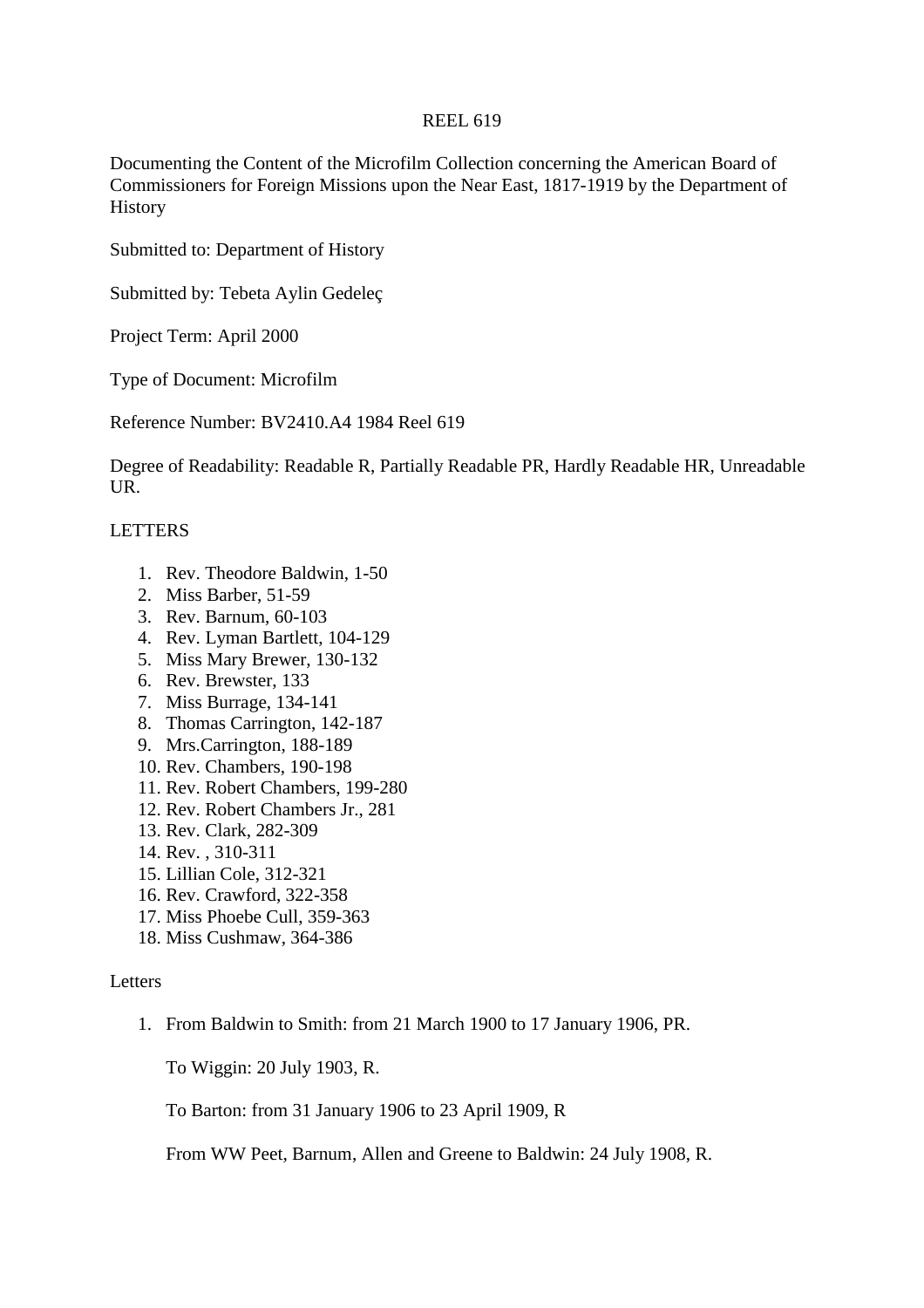To Peet, Barnum, Allen, Greene: 31 July 1908, R

- 2. From Miss Barber to Smith: from 31 January 1901 to 28 May 1905, HR. To Barton: from 21 July 1908 to 20 January 1909, HR. To Rev. Bell: from 28 July 1908 to 7 Janury 1909, UR.
- 3. From Rev. Barnum to Smith: from 6 March 1900 to 6 February 1906, HR.

To Daniels: 12 August 1901, HR.

To Barton: 14 June 1902 to 22 November 1909, HR.

To Bell: 6 May 1907, HR.

4. From Rev. Bartlett to Smith: 30 January 1900 to 10 September 1904, HR.

To Strong: from 21 February 1905 to 19 October 1905, HR.

To Barton : 24 October 1905, HR.

- 5. From Miss Brewer to Smith: from 26 June 1900 to 14 January 1902, HR.
- 6. From Rev. Brewster to Barton: 8 September 1905, HR.
- 7. From Fannie Burrage to Smith: 29 July 1901 to 27 August 1904, PR.

To Barton: from 6 February 1908 to 3 June 1908, PR.

To Bell: 27 March 1908, PR.

8. FromThomas Carrington to Smith: from 8 March 1900 to 16 February 1906, HR.

To Miss Childs: 6 March 1901, HR.

To Miss Holt: 16 May 1903, HR.

To Barton: from 15 September 1903 to 17 February 1909, PR.

To Committee ad Interim of the Western Turkey Mission: 4 January 1904, R.

To Strong: 23 February 1905, PR.

- 9. From Mrs. Carrington to Smith: 29 October 1900, UR.
- 10. From Rev. Chambers to Strong: 4 February 1908, HR.

To Bell: 3 September 1908, HR.

To Barton: from 24 September 1908 to 29 September 1909, HR.

Article attached to the letter: Five American Women are Threathened with Torture.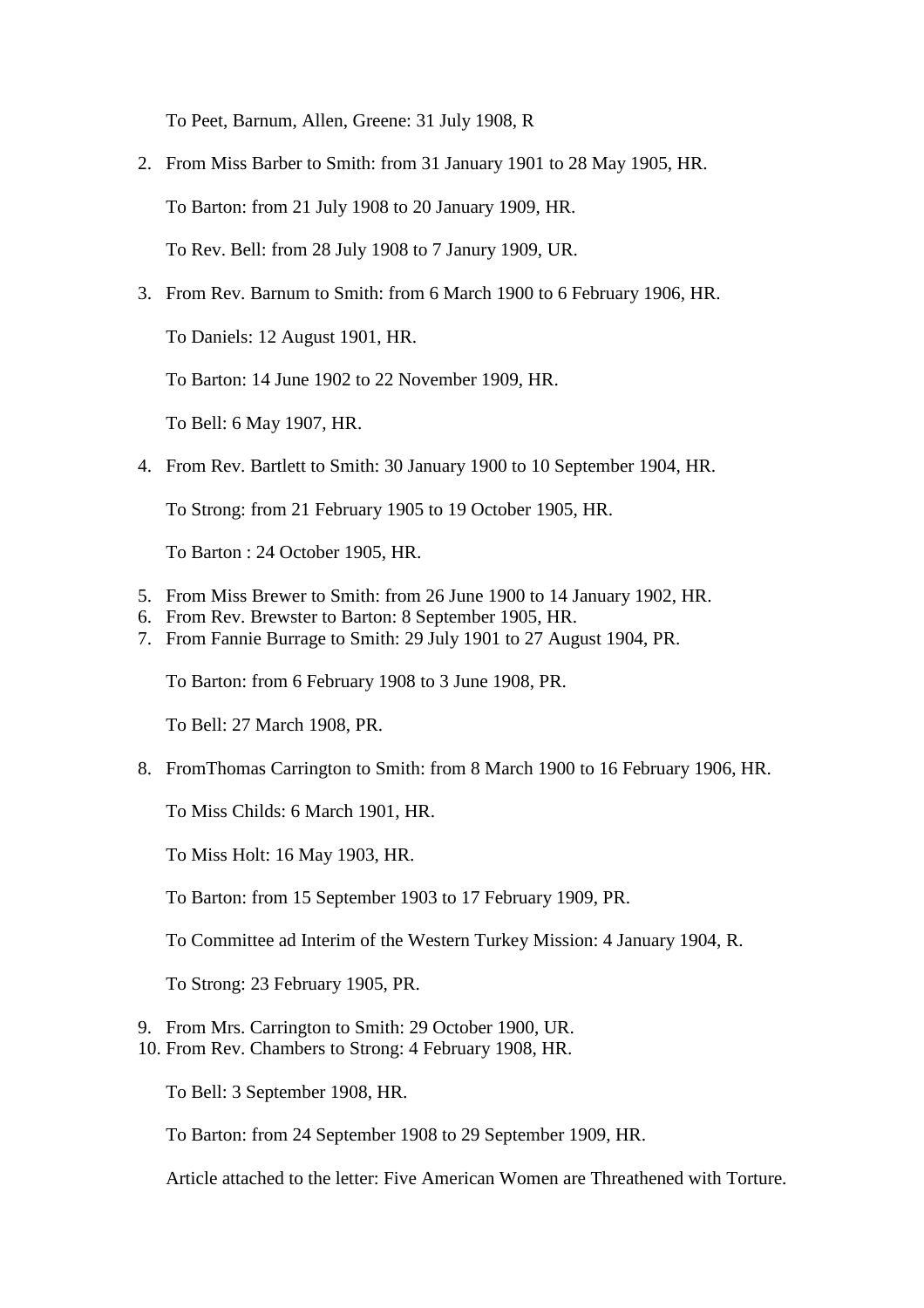11. From Rev. Robert Chambers to Smith: from 24 January 1900 to 6 April 1905; PR.

To Daniels: from 26 July 1900 to 19 April 1902, PR.

TO Barton : from 30 October 1906 to 12 September 1908, PR.

To Bell: from 21 January 1907 to 28 July 1908, HR.

To Strong: from 5 April 1907 to 11 March 1909, HR.

To WW Peet: 19 August 1908, PR.

- 12. From Chambers Jr. To Smith: 16 July 1908, UR.
- 13. From Rev. Clark to Smith: 13 December 1902, HR.

To Barton: from 15 August 1906 to 28 July 1909, PR.

To Prudential Committee: 4 June 1907 and 7 October 1907, R.

To Bell: 3 December 1909, HR.

14. From Rev. To Smith: 26 October 1904, HR.

To Barton: 23 March 1908, HR.

15. From Cole to Bell: 15 April 1907, UR.

To Barton: 9 October 1907, UR.

16. From Rev. Crawford to Smith: from 28 July 1903 to 9 February 1906, HR.

To Barton: 21 July 1906 to 2 September 1909, HR.

To Greene: 2 February 1907, HR.

To Bell: 13 June 1907 to 14 September 1907, HR.

To Wiggin: 7 May 1908, HR.

From Mrs. Crawford to Barton: from 12 August 1908 to 24 July 1909, HR.

To Bell: 18 December 1908, HR.

- 17. From Phoebe Cull to Smith: from 3 May 1901 to 13 February 1903, HR. To Barton: 22 June 1906, UR.
- 18. From Miss Cushmaw to Davids: 2 July 1900, UR.

To Smith: from 10 October 1901 to 6 July 1903, UR.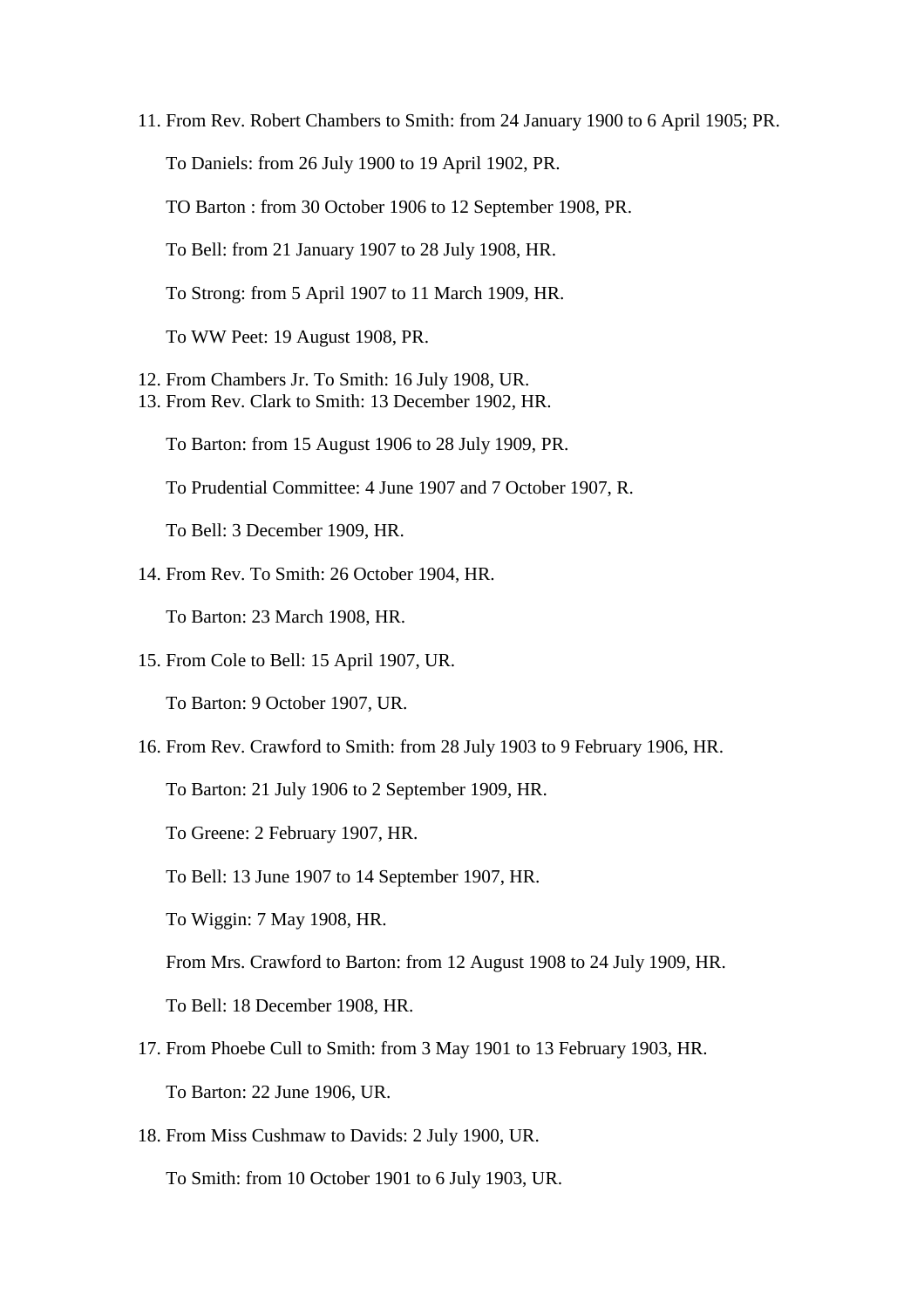To Barton: 11 October 1906, HR.

To Patton: 15 January 1909, R.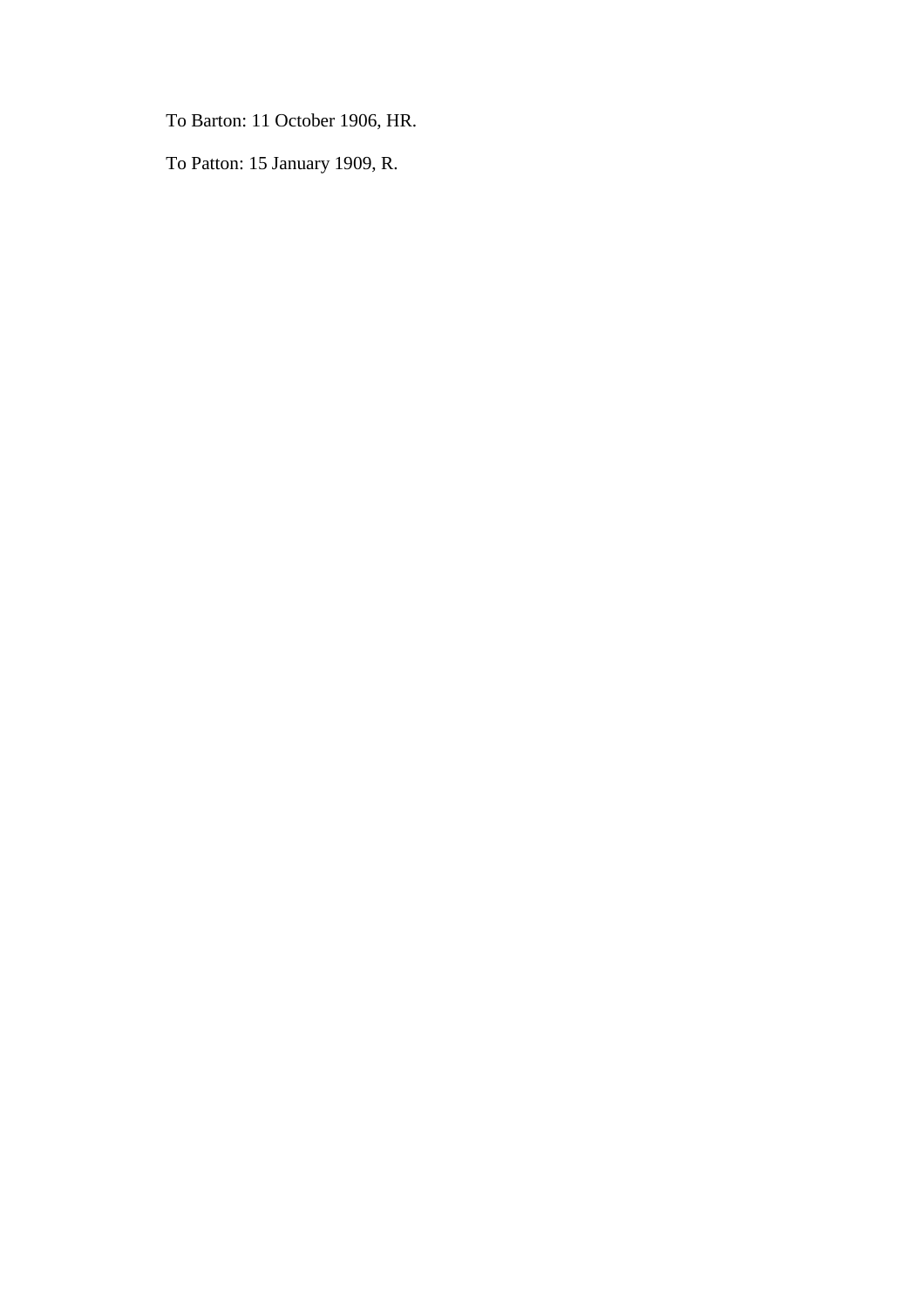Submitted by: Tebeta Aylin Gedeleç

Submitted to: Deparment of History

Project term: May 2000

Type of Document: Microfilm

Reference number: BV2410.A4 1984 Reel 620

Degree of Readabililty: Readable R, Partially Readable PR, Hardly Readable HR, Unreadable UR.

## LETTERS

- 1. Dr. William Dodd, 1-106
- 2. Miss Isabel Dodd, 107-112
- 3. Miss Adelaide S. Dwight, 113-137
- 4. Rev. Henry O. Dwight, 138-203
- 5. Miss Laura Ellsworth, 204-206
- 6. Rev. Theodore Elmer, 207-222
- 7. Miss Laura Farnham, 223-227
- 8. Dr. W. Farmworth, 228-261
- 9. Miss Florence Farnham, 262-265
- 10. Rev. & Mrs. Ferguson, 266
- 11. Miss M. Myrtle Foote, 267
- 12. Rev. Fowle, 268-356
- 13. Miss Mary C. Fowle, 357-361

#### LETTERS

1. From Dr. William Dodd to Judson Smith: from 10 January 1900 to 2 June 1906, R.

To Dr. Harriek: 7 February 1900, R.

To Daniels: from 12 July 1900 to 7 December 1900, R.

To Barton: from 8 June 1906 to 9 December 1909, PR.

To Dr. Patton: from 29 August 1906 to 2 September 1907, PR.

To Dr. Strong: from 31 January 1907 to 27 April 1907, PR.

To Blanchard: 28 February 1908, R.

To Bell: 25 May 1908, R.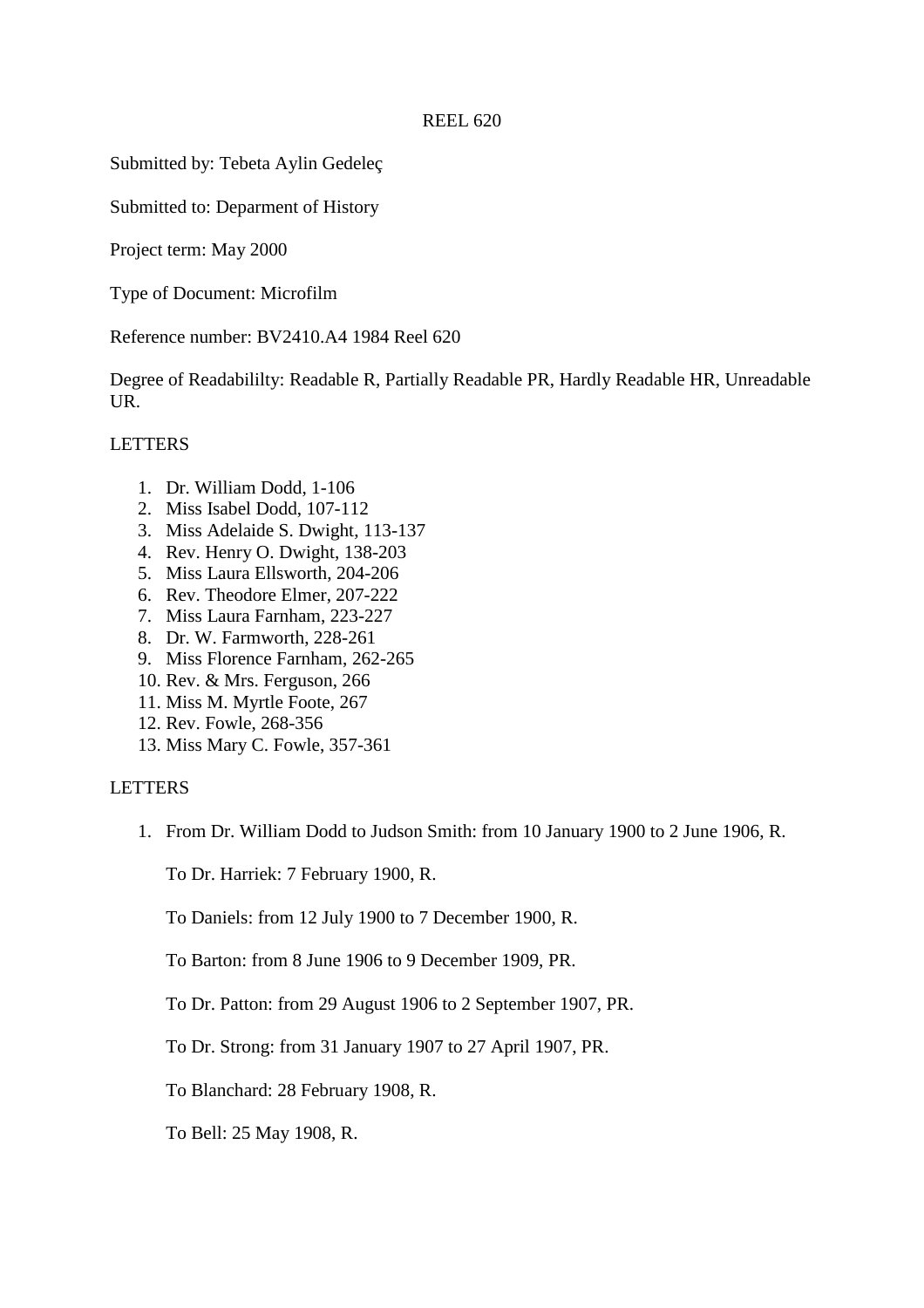To American Mission Caesarea Turkey, Organization of Church at Gemerek, 27 October 1903, R.

To the Board of Trustees of the American Christian Hospital, 29 December 1908, R.

To the Friends of Caesarea Station, 19 November 1909, R.

2. From Miss Isabel Dodd to Smith: 30 July 1903, R

To Barton: from 17 October 1908 to 27 October 1909, HR.

3. From Miss Adelaide S. Dwight to Smith: from 13 November 1901 to 18 December 1905, HR.

To Strong: 29 December 1905, HR.

To Barton: from 4 June 1906 to 27 February !909, HR.

To Bell: from 18 June 1907 to 14 May 1909, HR.

4. From Rev. Henry O. Dwight to Smith: from 2 January 1900 to 13 April 1903, PR.

To Barton: from 24 March 1900 to 30 June 1902, HR.

To Daniels: 7 June 1902, R.

To Strong: 25 November 1905, PR.

- 5. From Miss Laura Ellsworth to Smith: 23 June 1900 to 8 September 1900, PR. To Barton: 21 August 1900, PR.
- 6. From Rev. Theodore Elmer to Smith: from 2 September 1905 to 4 July 1906, R. To Barton: 22 March 1906 to 18 November 1909, R. To Bell: 3 october 1907, R.
- 7. From Miss Laura Farnham to Smith: 27 April 1901, HR.

To Barton: 14 October 1908, HR.

To Strong: 15 December 1905, HR.

- 8. From Dr. W. Farmworth to Smith: from 8 May 1900 to 15 August 1903, PR. To Strong: from 4 April 1901 to 23 June 1902, HR.
	- To Barnum: 18 September 1902, PR.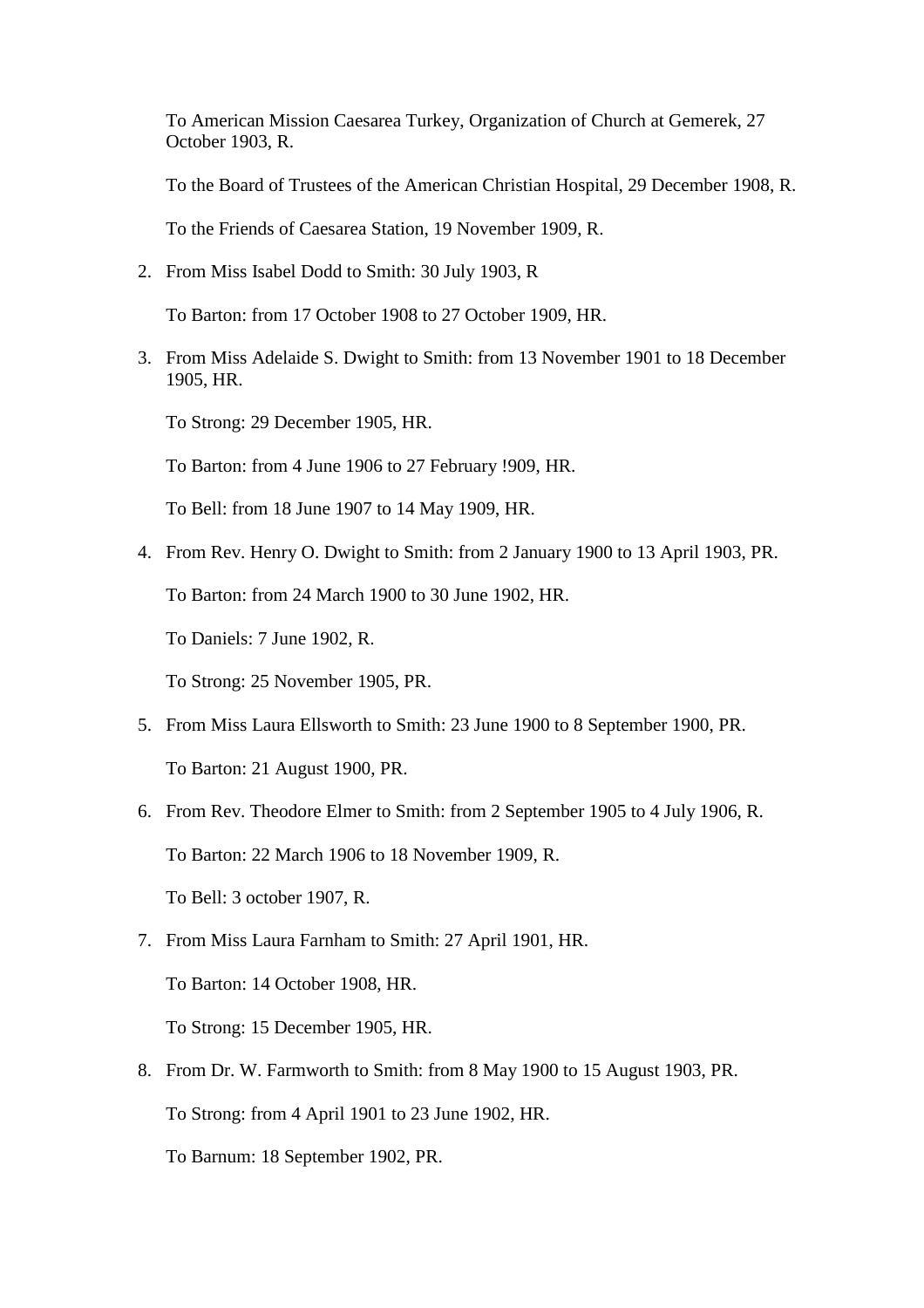To Greene: 1 July 1903, PR.

To Barton: from 13 April 1905 to 23 December 1909, HR.

9. From Miss Florence Farnham to Miss Stanwood

To the Trustees of the American College for Girls: 30 January 1904, R.

To Barton: 20 July 1904, HR.

To Smith: 10 May 1905, HR.

- 10. From Rev. & Mrs. Ferguson to Bell: 26 September 1909, HR.
- 11. From Miss Myrtle Foote to Smith: 19 January 1903, HR.
- 12. From Rev. Fowle to Smith: from 4 January 1900 to 21 July 1904, PR.

To Barton: from 7 February 1903 to 11 November 1909, PR.

To Strong: from 18 January 1907 to 11 March 1907, HR.

To Bell: from 21 March 1907 to 24 May 1909, PR.

To the First Congregational Church Woburn, 1 January 1909, R.

To Dr. Norton: 20 December 1909, R.

13. From Miss Mary Fowle to Barton: 25 June 1906, HR.

To the Committee ad Interim, Western Turkey Mission Constantinople, 3 February 1907, R.

To Strong: from 13 July to 25 July 19? ,HR.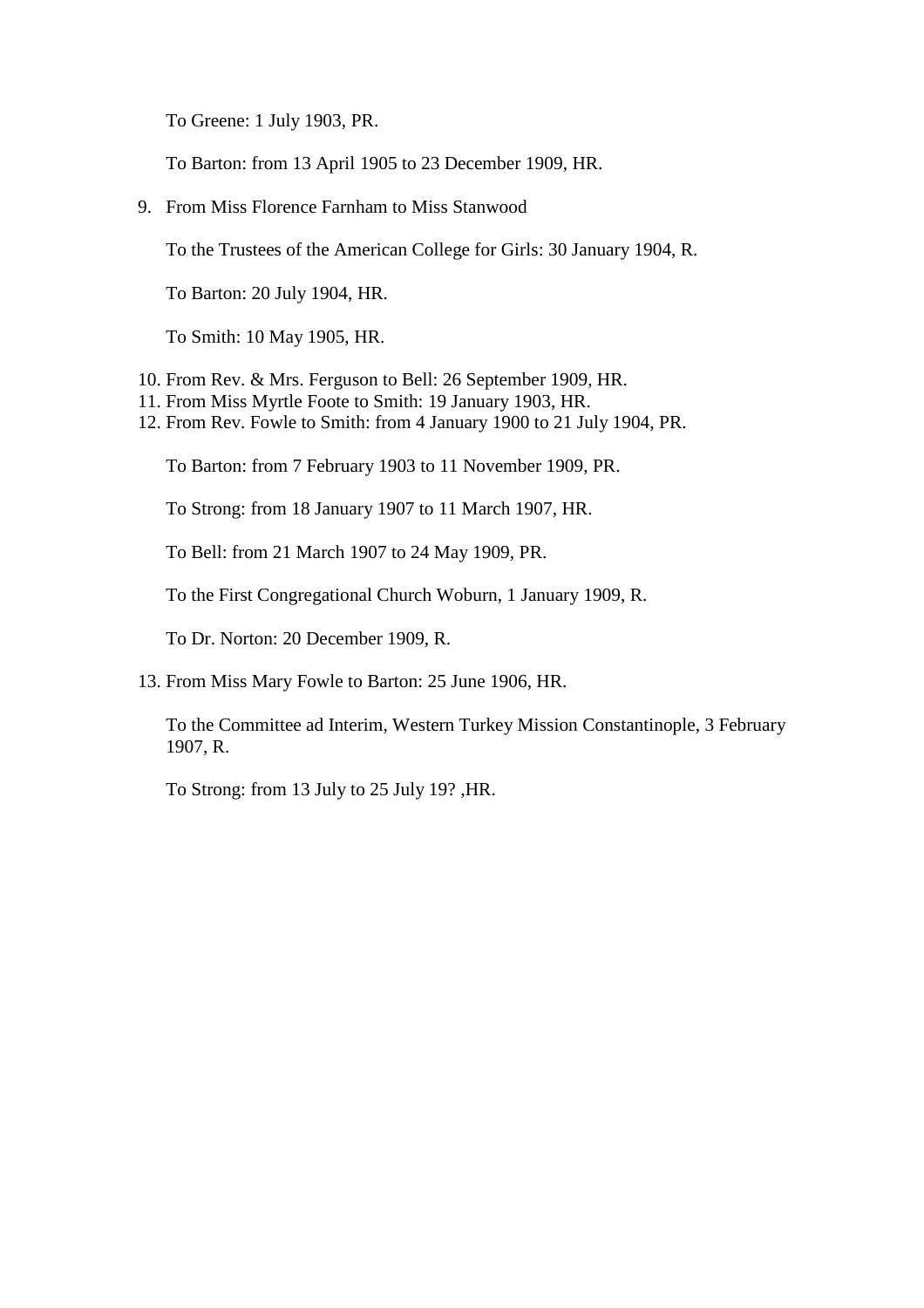Submitted by : Elif Bayraktar Submitted to : The Department of History Project term : April 2005

# **Bibliographical and physical information**

Document type: Microfilm Reference no.: BV2410.A4 1984 Reel

| R         | : Readable           |
|-----------|----------------------|
| <b>HR</b> | : Hardly Readable    |
| UR        | : Unreadable         |
| <b>PR</b> | : Partially Readable |
|           |                      |

Papers of the ABCFM Unit 5 Reel 621 16.9.3.: Western Turkey Mission Vol. 32 1900-1909

Letters: G-HA

| $3 - 5$   | From Miss Frances Gage to Dr. Smith, Jan 2, 1900, R  |
|-----------|------------------------------------------------------|
| $5 - 6$   | From Gage to Smith, Salem, Mar 30, 1900, R           |
| $8 - 11$  | From Gage to Smith, Aug 14, 1900, R                  |
| $12 - 13$ | From Gage to Smith, Danvers Center, July 23, 1900, R |
| $14-15$   | From Gage to Smith, Boston, Dec 12, 1901, R          |
| 16        | From Gage to Smith, July 10, 1902, Danvers Center, R |
| 17-19     | From Gage to Smith, Sep 24, 1902, R                  |
| $20 - 21$ | From Gage to Smith, Aug 13, 1902, R                  |
| $22 - 24$ | From Gage to Barton, July 22, 1902, R                |
|           |                                                      |
| $25 - 27$ | From Mary Graffam to Smith, Sivas, March 29, 1902, R |
| 27-29     | From Graffam to Smith, Sivas, June 28, 1902, R       |
| 30        | "Expanses of Sivas Girls' School, 1902"              |
| $30 - 34$ | From Graffam to Smith, Sivas, Oct 22, 1902, R        |
|           |                                                      |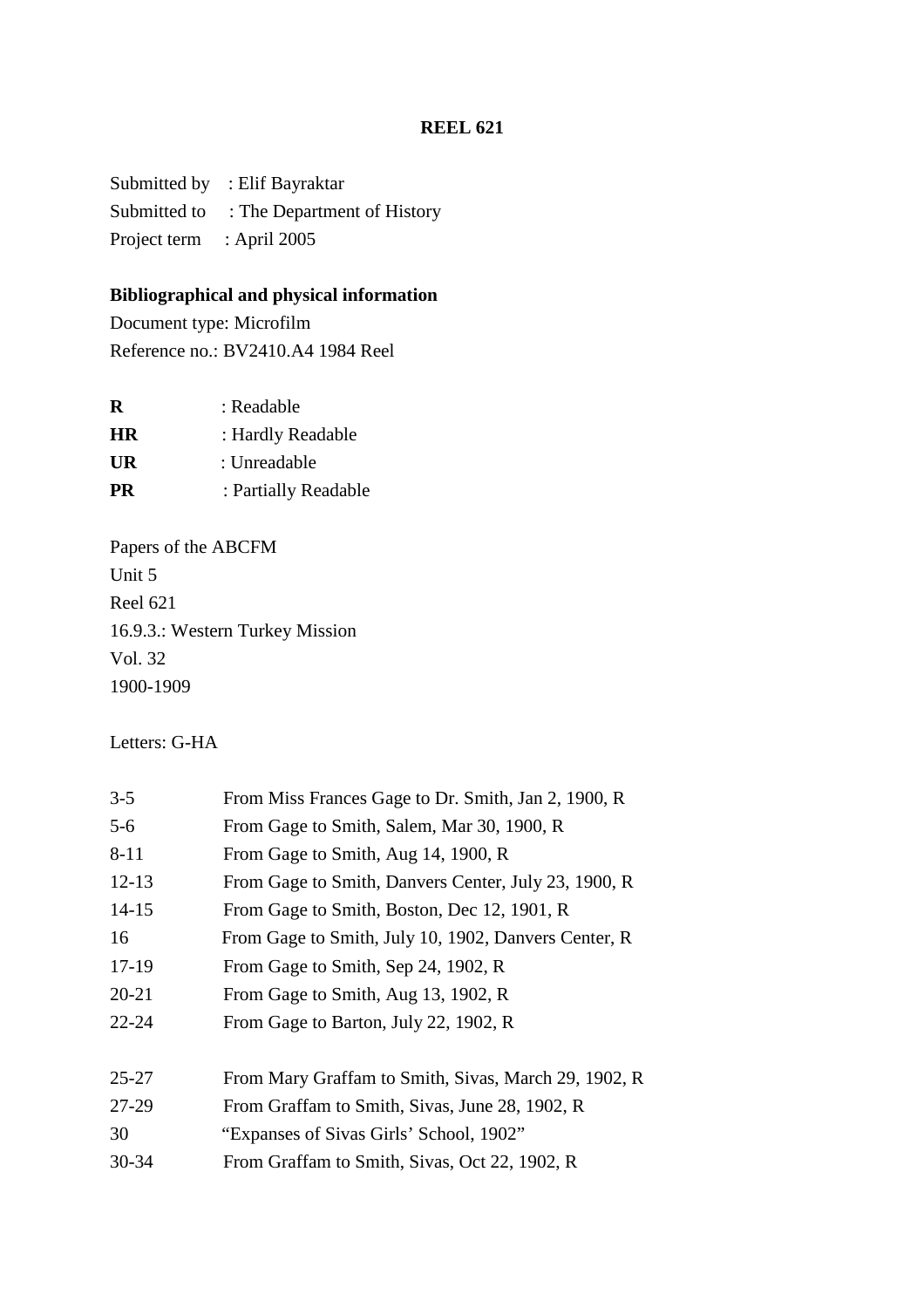| 34-35     | <b>UR</b>                                                                         |
|-----------|-----------------------------------------------------------------------------------|
| $37 - 40$ | From Graffam to Smith, Sivas, Apr 22, 1903, R                                     |
| $41 - 46$ | From Graffam to Smith, May 26, 1903, R                                            |
| 46        | From Graffam to Smith, Sivas, Oct 7, 1903, R                                      |
| 47-49     | From Graffam to Smith, July 12, 1903, HR                                          |
| 49-51     | From Graffam to Smith, Aug 26, 1903, HR                                           |
| 51-53     | From Graffam to Smith, Constantinople, Aug 13, 1903, R                            |
| 53-54     | From Graffam to Smith, Sivas, June 3, 1904, R                                     |
| 55-56     | From Graffam to Smith, Karahisar, Oct 29, 1904, R                                 |
| 57        | From Graffam to Smith, Sivas, Nov 4, 1905, HR                                     |
| 58-60     | From Graffam to Barton, Sivas, Aug 31, 1904, R                                    |
| $60 - 62$ | From Graffam to Lamson, Sivas, Aug 31, 1906, R                                    |
| 63        | From Graffam to "Friends", Sivas, Oct 14, 1907, HR                                |
| 64-69     | From Graffam to Smith, Sivas, Aug 7, 1905, R                                      |
| 70-71     | From C.F. Gates to Smith, Passadena, March 4, 1902, R                             |
| 72-74     | From Gates to Barton, Switzerland, Jan 17, 1903, R                                |
| 75-77     | From Gates to Barton, Switzerland, Jan 21, 1903, R                                |
| 77-79     | From Gates to Barton, Switzerland, Mar 3, 1903, R                                 |
| 79-81     | From Gates to Barton, Switzerland, May 30, 1903, R                                |
| 81-82     | From Gates to Barton, Robert College, Constantinople, Oct 24, 1903, R             |
| 83        | From Gates to Barton, Constantinople, Dec 4, 1903, R                              |
| 84-85     | From Gates to Barton, Constantinople, Jan 4, 1904, R                              |
| 87        | From Gates to Barton, Constantinople, May 10, 1904, R                             |
| 88-89     | From Gates to Barton, Constantinople, Oct 7, 1904, HR                             |
| 90        | From Gates to Barton, Constantinople, Mar 6, 1905, PR                             |
| 91-93     | From Gates to Barton, Smyrna, International College, Apr 17, 1908, R              |
| 93-95     | From Gates to Barton, Constantinople, Apr 12, 1902, UR                            |
| 96        | From Gates to Barton, Constantinople, Jan 30, 1904, R                             |
| 97-99     | From W.W. Pen to Gates, Constantinople, Jan 27, 1903, R                           |
| 101-102   | From Dana K. Getchell to Dr. Smith, Dec. 17, 1903, R                              |
| 103-104   | From Dana K. Getchell to Dr. Smith, Marsovan, received Mar 31, 1904, R            |
| 106-114   | From Dana K. Getchell to Dr. Smith, Marsovan, Anatolia College, Oct 3,<br>1905, R |
| 116-118   | From Dana K. Getchell to Dr. Strong, Marsovan, Oct 29, 1907, R                    |
| 119-121   | From Miss M.J. Gleason to Dr. Smith, McJudoes Falls, Nov 8, 1900, R               |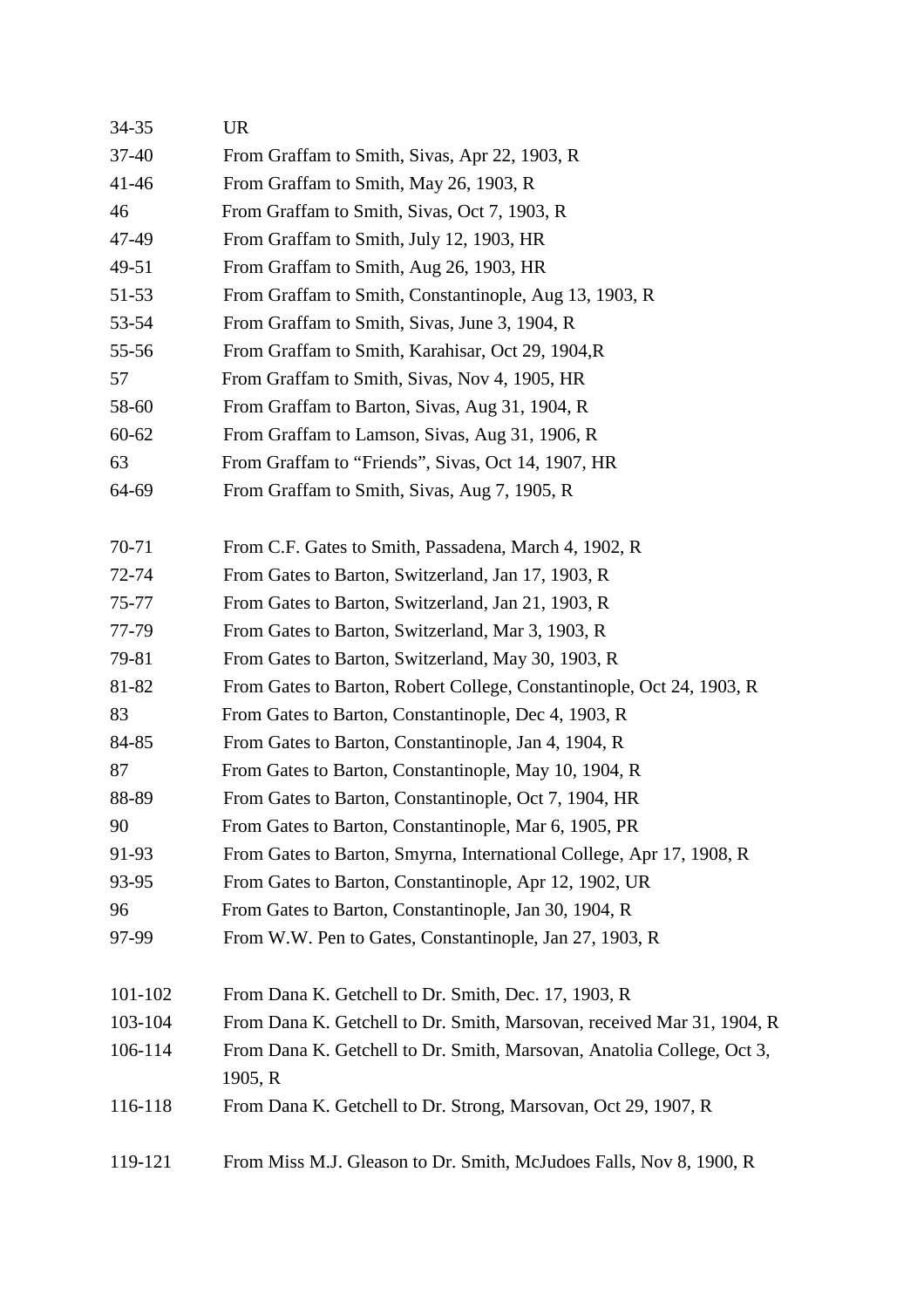| 123-124 | From Gleason to Smith, Northampton, Feb 6, 1902, R                                       |
|---------|------------------------------------------------------------------------------------------|
| 125-126 | From Gleason to Smith, Northampton, Mar 3, 1902, HR                                      |
| 127-128 | From Gleason to Smith, Northampton, Apr 20, 1902, R                                      |
| 130-131 | From M.L. Graffam to Barton, Sivas, Feb 24, 1908, HR                                     |
| 132     | From Graffam to ?, incomplete text                                                       |
| 133     | <b>UR</b>                                                                                |
| 134-135 | From Joseph K. Greene to Rev. C.H. Daniels, Constantinople, Mar 17, 1900,<br>$\mathbf R$ |
| 135-18  | From Greene to Smith, Sep 28, 1900, Constantinople, R                                    |
| 138-139 | From Greene to Smith, May 28, 1901, Constantinople, R                                    |
| 140     | From Greene to Smith, R                                                                  |
| 141-144 | From Greene to Smith, July 2, 1901, R                                                    |
| 144-148 | From Greene to Smith, Constantinople, Mar 13, 1902, R                                    |
| 148-150 | From Greene to Smith, Constantinople, Apr 15, 1902, R                                    |
| 150-152 | From Greene to Smith, Constantinople, May 27, 1902, R                                    |
| 153-155 | From Greene to Smith, Constantinople, July 18, 1902, R                                   |
| 155-156 | From Greene to Smith, Constantinople, Aug 13, 1902, R                                    |
| 157-158 | From Greene to Smith, Constantinople, Aug 21, 1902, R                                    |
| 158-159 | From Greene to ?, PR                                                                     |
| 160-161 | From Greene to Smith, Constantinople, Apr 28, 1903, R                                    |
| 163-164 | From Greene to Smith, Constantinople, May 5, 1903, R                                     |
| 165-166 | From Greene to Smith, Constantinople, July 9, 1903, R                                    |
| 166-170 | From Greene to Smith, Vienna, Sep 11, 1903, R                                            |
| 171-173 | From Greene to Smith, Constantinople, Sep 25, 1903, R                                    |
| 173-175 | From Greene to Barton, Constantinople, Sep 30, 1903, R                                   |
| 175-177 | From Greene to Smith, Constantinople, Nov 3, 1903, R                                     |
| 177-179 | From Greene to Smith, Constantinople, Dec 9, 1903, R                                     |
| 179-181 | From Greene to Smith, Constantinople, 1903, R                                            |
| 182     | From Greene to Smith, Constantinople, Jan 15, 1904, R                                    |
| 183-185 | From Greene to Smith, Constantinople, Feb 3, 1904, R                                     |
| 185-188 | From Greene to Smith, Constantinople, Feb 24, 1904, PR                                   |
| 189-191 | From Greene to Smith, Constantinople, Mar 2, 1904, R                                     |
| 191-192 | From Greene to Smith, Constantinople, Apr 2, 1904, R                                     |
| 193-194 | From Greene to Smith and Friends, Constantinople, Apr 10, 1904, R                        |
| 195     | From Greene to Smith, R                                                                  |
| 195-198 | From Greene to Smith, Constantinople, May 4, 1904, PR                                    |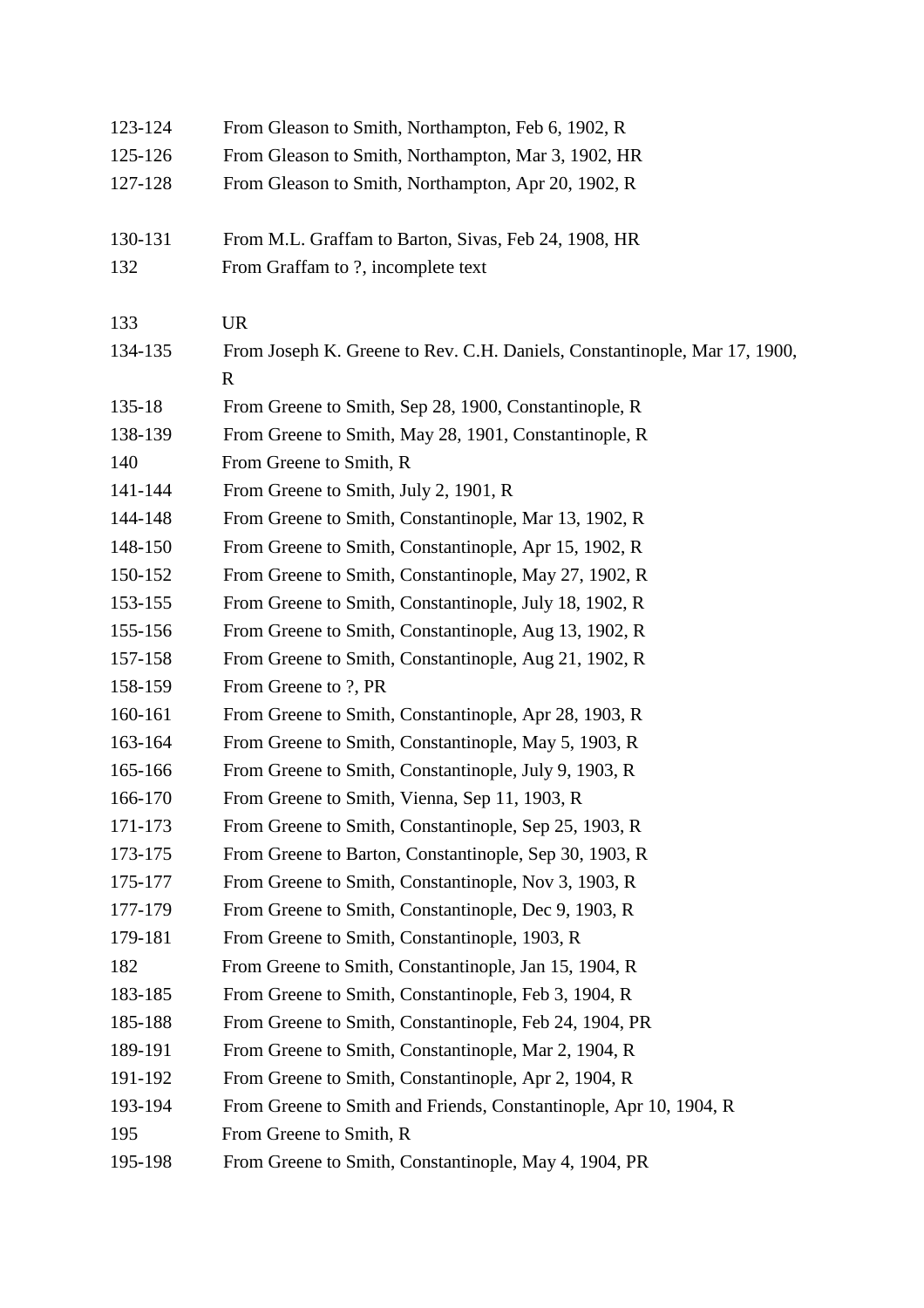| 198-199 | From Greene to Barton, Constantinople, Apr 13, 1909, R                |
|---------|-----------------------------------------------------------------------|
| 200-204 | From Greene to Barton, Constantinople, Apr 14, 1909, R                |
| 204-206 | From Greene to Barton, Constantinople, Apr 15, 1909, R                |
| 206-208 | From Greene to Barton, Constantinople, Apr 16, 1909, R                |
| 208-211 | From Greene to Barton, Constantinople, Apr 17, 1909, R                |
| 211-214 | From Greene to Barton, Constantinople, Apr 19, 1909, R                |
| 214-216 | From Greene to Barton, Constantinople, Apr 20, 1909, R                |
| 216-219 | From Greene to Barton, Constantinople, Apr 21, 1909, R                |
| 219-221 | From Greene to Barton, Constantinople, Apr 22, 1909, R                |
| 221-223 | From Greene to Barton, Constantinople, Apr 23, 1909, R                |
| 223-226 | From Greene to Barton, Constantinople, Apr 26, 1909, R                |
| 226-229 | From Greene to Barton, Constantinople, Apr 27, 1909, R                |
| 229-231 | From Greene to Barton, Constantinople, Apr 29, 1909, R                |
| 231-236 | Greene's report, Constantinople, Apr 28, 1909, R                      |
| 237-240 | From Greene to Barton, Constantinople, Apr 29, 1909, R                |
| 240-242 | From Greene to Barton, Constantinople, Apr 30, 1909, R                |
| 242-244 | From Greene to Barton, Constantinople, May 1, 1909, R                 |
| 244-247 | From Greene to Barton, Constantinople, May 4, 1909, R                 |
| 247-249 | From Greene to Barton, Constantinople, May 5, 1909, R                 |
| 250-252 | From Greene to Barton, Constantinople, May 6, 1909, R                 |
| 252-253 | From Greene to Barton, Constantinople, May 7, 1909, R                 |
| 253-256 | From Greene to Barton, Constantinople, May 11, 1909, R                |
| 256-258 | From Greene to Barton, Constantinople, May 12, 1909, R                |
| 258     | From Greene to Barton, Constantinople, May 14, 1909, HR               |
| 259-261 | From Anna B. Jones to Dr. Greene, Gedikpasha, Constantinople, May 14, |
|         | 1909, R                                                               |
| 263-267 | From Greene to Barton, Constantinople, May 14, 1909, R                |
| 267-270 | From Greene to Barton, Constantinople, May 18, 1909, R                |
| 270-272 | From Greene to Barton, Constantinople, May 19, 1909, R                |
| 273-275 | Two lists of martyred pastors, preachers, and delegates, R            |
| 275-276 | From Greene to Barton, Constantinople, May 21, 1909, PR               |
| 276-278 | From Greene to Barton, Constantinople, May 28, 1909, R                |
| 278-281 | From Greene to Barton, Constantinople, June 24, 1909, R               |
| 281-282 | From Greene to Barton, Constantinople, June 25, 1909, R               |
| 283-284 | From Greene to Barton, Constantinople, July 10, 1909, PR              |
| 284-285 | From Greene to Barton, Germany, July 20, 1909, R                      |
| 286-289 | From Greene to Barton, Bruckenburg, Germany, July 28, 1909, R         |
| 290-292 | From Greene to Barton, Germany, Aug 14, 1909, R                       |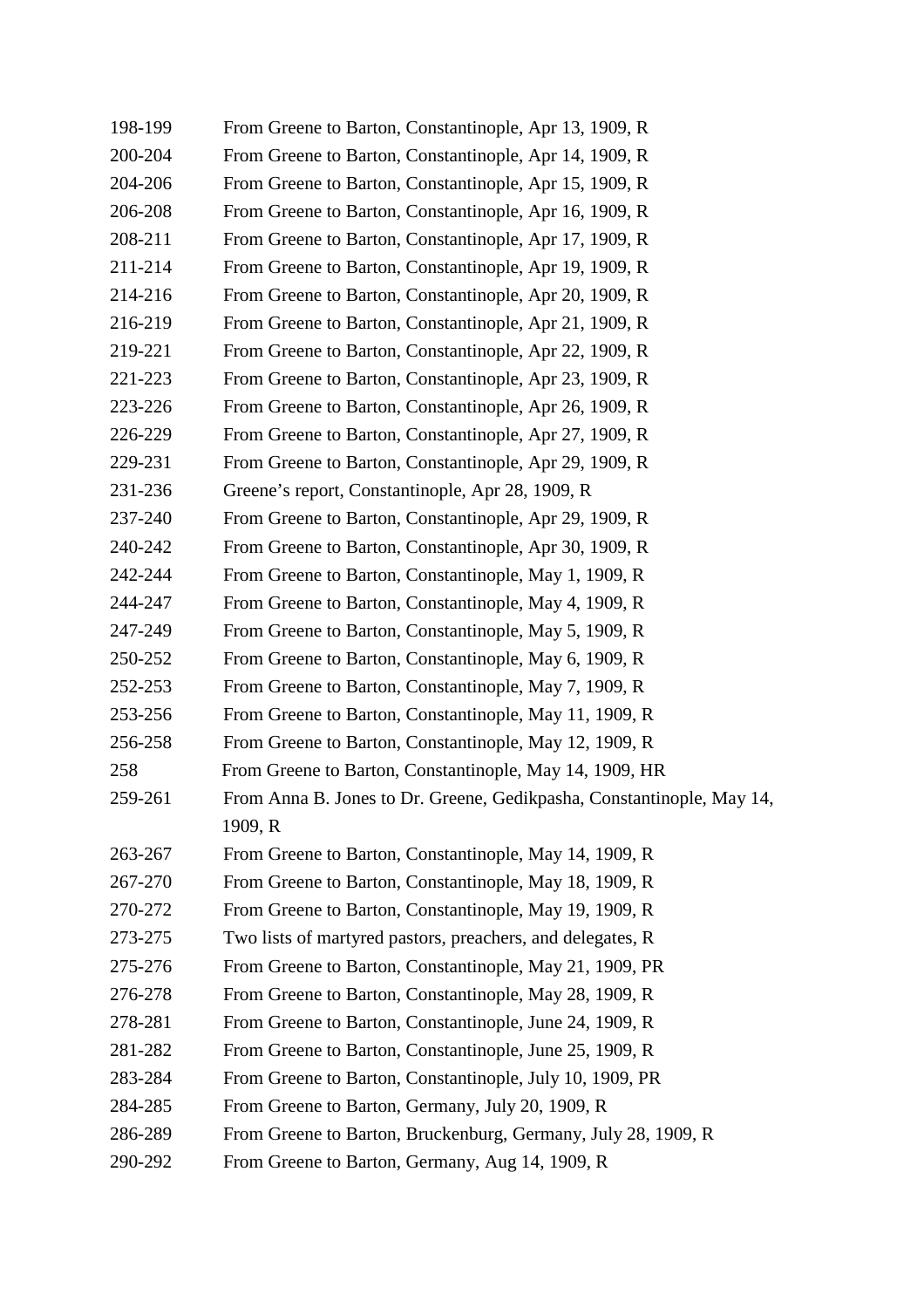| 292-293 | From Greene to Barton, Constantinople, HR                          |
|---------|--------------------------------------------------------------------|
| 294-296 | From Greene to Barton, Constantinople, Sep 18, 1909, R             |
| 296-297 | From Greene to Barton, Constantinople, Sep 22, 1909, R             |
| 297-300 | From Greene to Barton, Constantinople, Oct 14, 1909, R             |
| 300-304 | From Greene to Barton, Constantinople, Oct 20, 1909, R             |
| 305-307 | "Balkan" in Ottoman script, R                                      |
| 308-314 | From Greene to Barton, Constantinople, Oct 27, 1909, PR            |
| 314-315 | From Greene to Barton, Constantinople, Nov 5, 1909, PR             |
| 315-316 | From Greene to Barton, Constantinople, Nov 18, 1909, PR            |
| 316-317 | From Greene to Barton, Constantinople, Nov 23, 1909, R             |
| 318-321 | From Greene to Barton, Constantinople, Nov 29, 1909, R             |
| 321     | From Greene to Barton, Bebek, Constantinople, Nov 30, 1909, R      |
| 322-326 | From Greene to Barton, Constantinople, Dec 16, 1909, PR            |
| 326-327 | From Greene to Mr. Bell, Constantinople, Dec 29, 1909, R           |
| 327-329 | From Greene to Mr. Bell, Constantinople, Dec 29, 1909, R           |
| 330-332 | From Mrs. Greene to Barton, Ripon Wis., July 22, 1908, R           |
| 332-337 | From Miss Griffiths to Dr. Smith, Mar 22, 1904, R                  |
| 338-339 | From Miss Griffiths to Dr. Smith, May 12, 1904, UR                 |
| 340-342 | From Miss Charlotte Halsey to Dr. Smith, Smyrna, 1901, UR          |
| 343-347 | From Miss Halsey Dr. Smith, Smyrna, received Mar 17, 1902, PR      |
| 348-351 | From Miss Halsey to Barton, Constantinople, Nov 5, 1908, R         |
| 351-352 | From Miss Halsey to Barton, Constantinople, Apr 6, 1909, R         |
| 353     | From Miss Halsey to ?, Gedikpasha, Constantinople, May 17, 1909, R |
| 355-356 | From Cyrus Hamlin to Barton, Jan 14, 1900, R                       |
| 356-358 | From Cyrus Hamlin to ?, PR                                         |
| 359     | From Cyrus Hamlin to Barton, R                                     |
| 360     | From Mary E. Hamlin to Barton, Lexington, Mar 28, 1900, R          |
| 361-362 | From Cyrus Hamlin to Barton, London, Mar 13, 1900, R               |
| 363-366 | From Mrs. Mary Hamlin to Dr. Strong, Lexington, Feb 25, 1902, HR   |
| 367-370 | From J.K. Greene to Barton, Constantinople, Sep 17, 1908, R        |
| 371-374 | From Greene to Barton, Constantinople, Sep 21, 1908, R             |
| 376-378 | From Greene to Barton, Constantinople, Sep 24, 1908, R             |
| 378-381 | From Greene to Barton, Constantinople, Sep 25, 1908, PR            |
|         |                                                                    |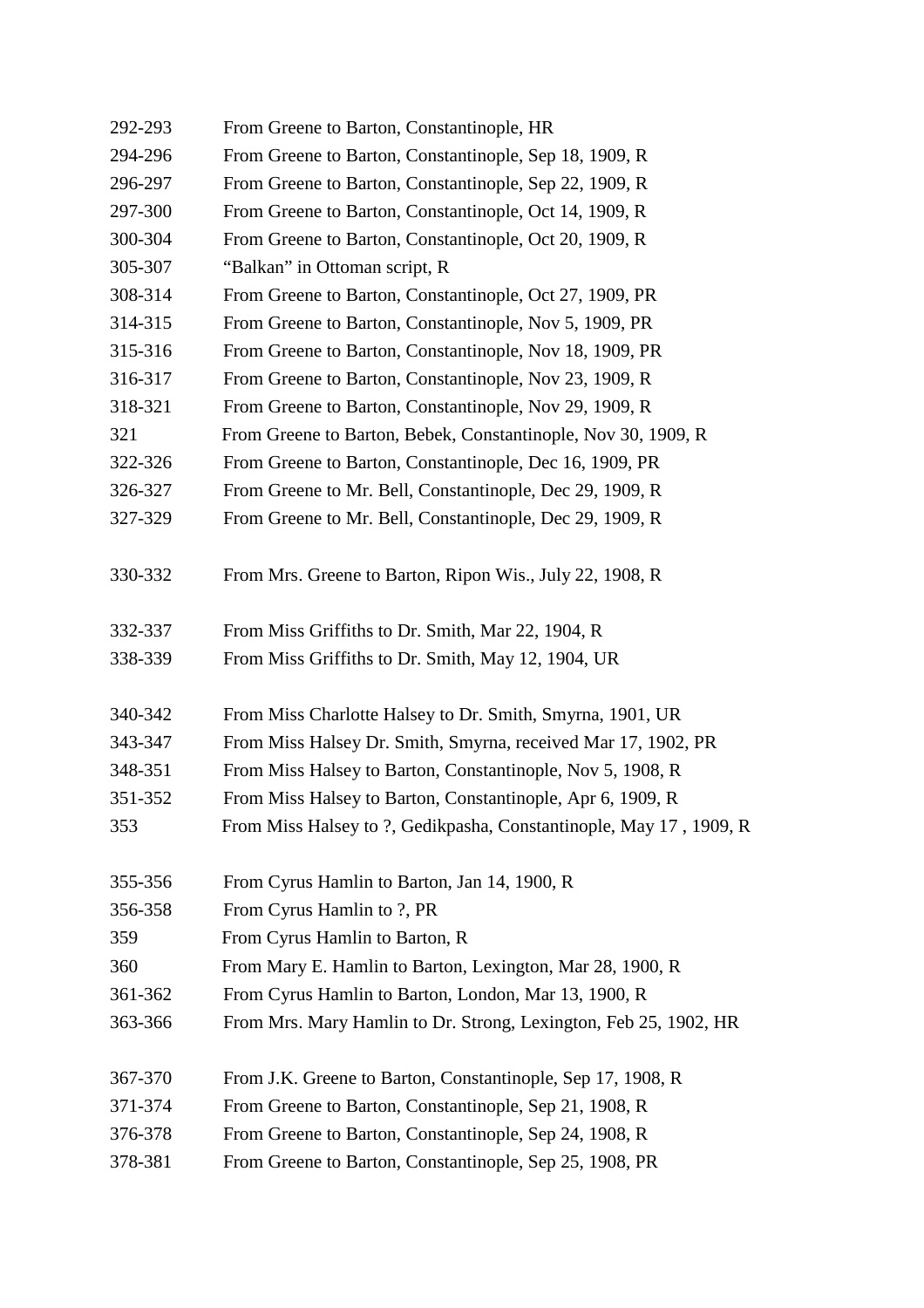| 381-384 | From Greene to Barton, Constantinople, Sep 26, 1908, R                     |
|---------|----------------------------------------------------------------------------|
| 384-386 | From Greene to Barton, Constantinople, Sep 28, 1908, R                     |
| 387-392 | From Greene to Barton, Constantinople, Oct 9, 190?, PR                     |
| 392-394 | From Greene to Barton, Constantinople, Oct 21, 1908, PR                    |
| 394     | From Greene to Barton, Constantinople, Oct 23, 1908, R                     |
| 395-397 | From Greene to Barton, Constantinople, Oct 28, 1908, PR                    |
| 398     | From Greene to Bell, Constantinople, Nov 3, 1908, R                        |
| 399-401 | From Greene to Barton, Constantinople, Nov 8, 1908, R                      |
| 401-402 | From Greene to Barton, Constantinople, Nov 12, 1908, R                     |
| 402     | "Consignment from the Book Department, Bible House, to Mr. James Barton,   |
|         | on account of Boston Station", Constantinople, Nov. 11, 1908, R            |
| 403-409 | From Greene to Barton, Constantinople, Dec 1, 1908, PR                     |
| 409-412 | From Greene to Barton, Constantinople, Dec 10, 1908, R                     |
| 412-415 | Translation of a letter addressed by Mr. Nigophoseian to Rev. Baldwin, Nov |
|         | 29, 1908, R                                                                |
| 416     | From Greene to Barton, Constantinople, Dec 18, 1908, R                     |
| 417-421 | "The opening of the Turkish Parliament" by Greene, Constantinople, Dec 18, |
|         | 1908, R                                                                    |
| 422-424 | From Greene to Barton, Constantinople, Dec 22, 1908, R                     |
| 424-425 | From Greene to Barton, Constantinople, Dec 28, 1908, PR                    |
| 425-428 | From Greene to Barton, Constantinople, Jan 6, 1909, PR                     |
| 428-429 | From Greene to Barton, Constantinople, Jan 7, 1909, PR                     |
| 429-433 | From Greene to Barton, Constantinople, Jan 12, 1909, R                     |
| 433-434 | From Greene to Barton, Constantinople, Jan 20, 1909, PR                    |
| 434-437 | From Greene to Barton, Constantinople, Jan 21, 1909, R                     |
| 437-439 | From Greene to Barton, Constantinople, Jan 25, 1909, R                     |
| 440-442 | From Greene to Barton, Constantinople, Jan 26, 1909, R                     |
| 442-444 | From Greene to Barton, Constantinople, Jan 29, 1909, HR                    |
| 444     | From Greene to Barton, Constantinople, Feb 9, 1909, R                      |
| 445-450 | From Greene to Barton, Constantinople, Feb 13, 1909, R                     |
| 450     | From Greene to Barton, Constantinople, Feb 16, 1909, R                     |
| 451-453 | From Greene to Barton, Constantinople, Feb 17, 1909, R                     |
| 453-454 | Announcement of co-partnership, Bindelaub & Baldwin, 1909 in English and   |
|         | in German                                                                  |
| 454-455 | Letter of Greene to his sons, reply to their congratulations of his        |
|         | 50 <sup>th</sup> anniversary in Turkey, Feb 22, 1909, Constantinople.      |
| 456-459 | From Greene to Barton, Constantinople, Feb 25, 1909, R                     |
| 459     | From Greene to Bell, Constantinople, Feb 25, 1909, R                       |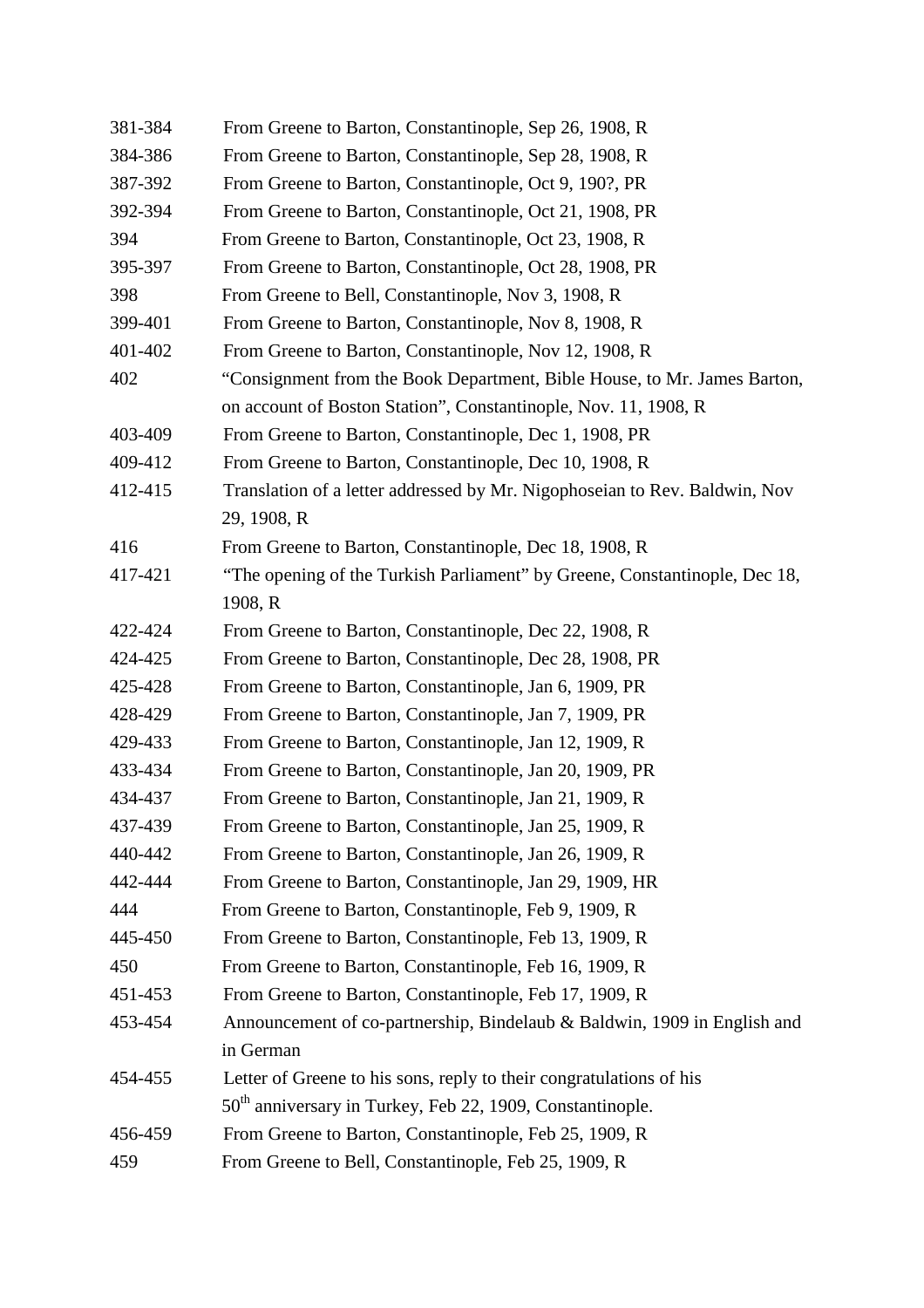| 460     | From Greene to Barton, Constantinople, Mar 1, 1909, R       |
|---------|-------------------------------------------------------------|
| 461-463 | From Greene to Barton, Constantinople, Mar 6, 1909, R       |
| 464     | From M. Naughton to Greene, Smyrna, Mar 8, 1909, R          |
| 466-467 | From Greene to Barton, Constantinople, Mar 9, 1909, R       |
| 467-471 | From Greene to Barton, Constantinople, Mar 27, 1909, R      |
| 471-473 | From Greene to Barton, Constantinople, Mar 31, 1909, R      |
| 473-477 | From Greene to Barton, Constantinople, Apr 1, 1909, R       |
| 477-479 | From Greene to Barton, Constantinople, Apr 6, 1909, PR      |
| 479-487 | From Greene to Barton, Constantinople, Apr 7, 1909, R       |
| 487-488 | From Greene to Barton, Constantinople, May 28, 1904, R      |
| 488-489 | From Greene to Barton, Constantinople, Jan 7, 1904, R       |
| 490-491 | From Greene to Mr. Niggin, Constantinople, July 11, 1904, R |
| 491-493 | From Greene to ?, Constantinople, July 15, 1904, UR         |
| 493     | From Greene to Mr. Niggin, Germany, Apr 1, 1904, R          |
| 494-496 | From Greene to Smith, Constantinople, Sep 11, 1904, R       |
| 496-498 | From Greene to Smith, Constantinople, Oct 10, 1904, R       |
| 499-500 | From Greene to Smith, Constantinople, Nov 8, 1904, R        |
| 501-503 | From Greene to Smith, Constantinople, Dec 8, 1904, PR       |
| 503-507 | From Greene to Smith, Constantinople, Jan 24, 1905, R       |
| 507-509 | From Greene to Smith, Constantinople, Jan 26, 1905, R       |
| 509-511 | From Greene to Smith, Constantinople, Feb 10, 1905, HR      |
| 511-512 | From Greene to Smith, Constantinople, Feb 22, 1905, HR      |
| 512-513 | From Greene to Smith, Constantinople, Apr 13, 1905, HR      |
| 513-514 | From Greene to Smith, Constantinople, May 10, 1905, HR      |
| 514-516 | From Greene to Smith, Constantinople, May 13, 1905, PR      |
| 516-517 | From Greene to Smith, Constantinople, May 15, 1905, R       |
| 517-518 | From Greene to Smith, Constantinople, May 17, 1905, R       |
| 518-519 | From Greene to Smith, Constantinople, June 8, 1905, R       |
| 520-521 | From Greene to Smith, Constantinople, July 1, 1905, R       |
| 521     | From Greene to Smith, Constantinople, Oct 10, 1905, R       |
| 522-524 | From Greene to Smith, Constantinople, Nov 14, 1905, HR      |
| 525     | "Report of the Committee" by Greene, Dec 14, 1905, R        |
| 526     | From Greene to Smith, Constantinople, Dec 20, 1905, R       |
| 527     | From Greene to Smith, Constantinople, Jan 23, 1906, R       |
| 528-529 | From Greene to Barley, Constantinople, Mar 8, 1906, HR      |
| 529-530 | From Greene to Smith, May 23, 1906, R                       |
| 531     | From Greene to Barton, Constantinople, June 1, 1906, PR     |
| 532-533 | From Greene to Smith, Constantinople, June 1, 1906, PR      |
|         |                                                             |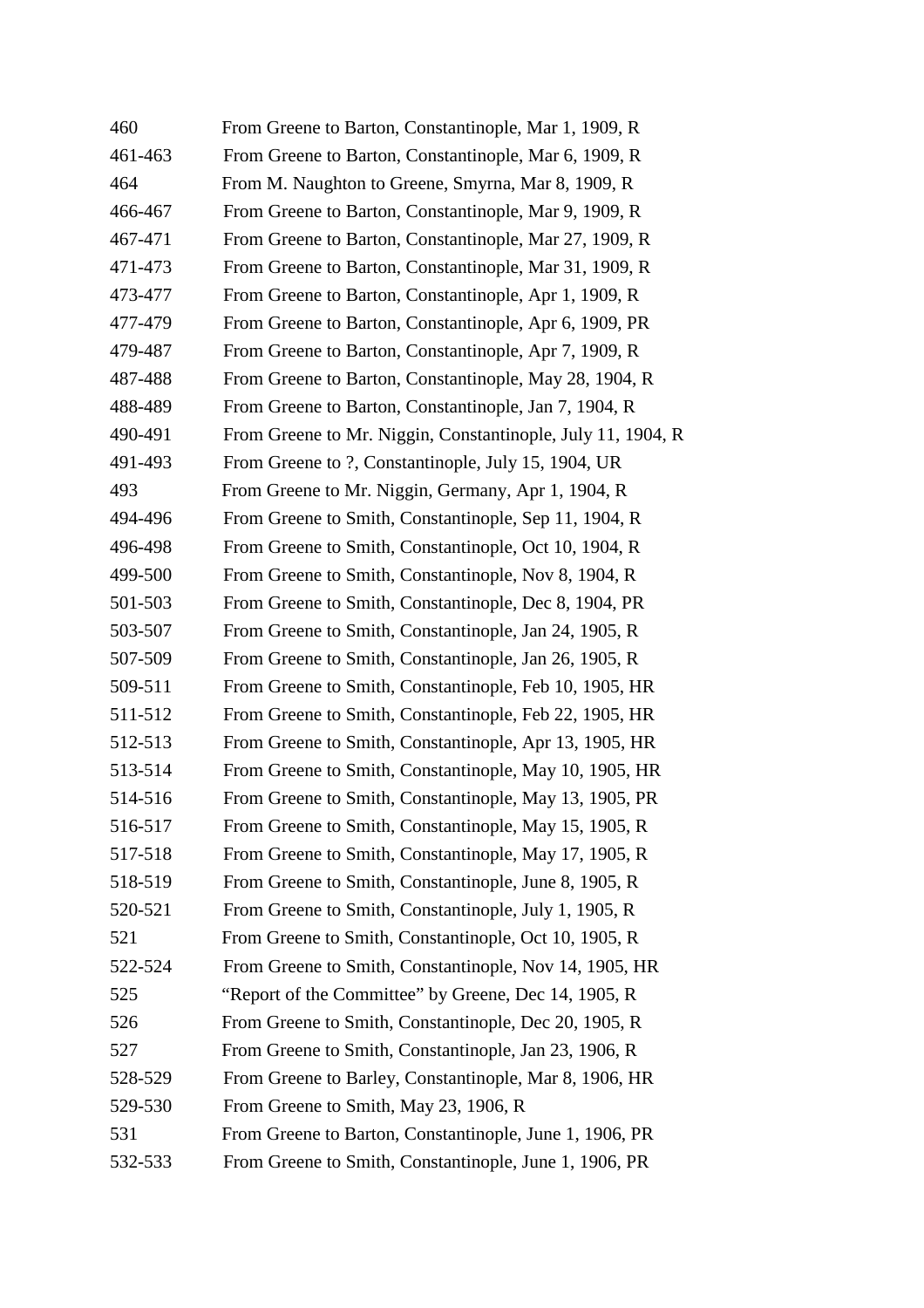| 533-534 | From Greene to ?, Constantinople, June 1906, PR                              |
|---------|------------------------------------------------------------------------------|
| 534-535 | From Greene to Barton, Constantinople, June 12, 1906, HR                     |
| 535-536 | From Greene to Smith, Constantinople, July 8, 1905, R                        |
| 536-538 | From Greene to Barton, Constantinople, July 11, 1906, PR                     |
| 538-541 | From Greene to Barton, Bavaria, July 24, 1906, R                             |
| 541-543 | From Greene to Barton, Constantinople, Sep 15, 1906, R                       |
| 543-545 | From Greene to Smith, Constantinople, Oct 30, 1906, HR                       |
| 545-546 | From Greene to Barton, Constantinople, 1906, PR                              |
| 547-549 | From Greene to ?, Constantinople, Jan 7, 1907, UR                            |
| 549     | From Greene to ?, Constantinople, Jan 17, 1907, UR                           |
| 550-551 | From Greene to ?, Constantinople, Jan 29, 1907, PR                           |
| 552-553 | From Greene to ?, Constantinople, Mar 23, 1907, HR                           |
| 553     | Letter of a doctor from the American Hospital and Training School for Nurses |
|         | in Constantinople, to the Committee ad interim of the Western Turkey         |
|         | Mission, mar 16i 1907, R                                                     |
| 554     | From Greene to ?, Constantinople, Apr 15, 1907, R                            |
| 555-557 | From Greene to Dr. Patton, Constantinople, May 22, 1907, R                   |
| 558-559 | From Greene to ?, Constantinople, May 20, 1907, PR                           |
| 559-564 | From Greene to brethren, Constantinople, May 31, 1907, R                     |
| 564-565 | <b>UR</b>                                                                    |
| 566-570 | From Tashjian to Greene, Mar 28, 1907, presented by Xenophon Moschou,        |
|         | Minister of Greek Congregation, Smyrna                                       |
| 571-575 | From Greene to Rev. Bell, Constantinople, July 5, 1907, PR                   |
| 576-577 | From Greene to Rev. Bell, Switzerland, Aug 10, 1907, R                       |
| 578-580 | From Greene to Barton, Oberland, Switzerland, Aug 1907, R                    |
| 581-584 | From Greene to Barton, Constantinople, PR                                    |
| 584-586 | From Greene to Barton, Constantinople, Nov 26, 1907, HR                      |
| 586-587 | From Greene to Barton, Constantinople, 1907, PR                              |
| 587-588 | From Greene to Barton, Constantinople, Dec 17, 1907, R                       |
| 588-590 | From Greene to Barton, Constantinople, Dec 19, 1907, R                       |
| 591     | From Greene to Barton, Constantinople, Dec 23, 1907, R                       |
| 592-595 | From Greene to Barton, Constantinople, Jan 3, 1908, PR                       |
| 595-598 | From Greene to Barton, Constantinople, Feb 4, 1908, R                        |
| 598-599 | From Greene to Barton, Constantinople, Feb 7, 1908, R                        |
| 599-603 | From Greene to Barton, Constantinople, Feb 13, 1908, PR                      |
| 603     | From Greene to Barton, Constantinople, Feb 20, 1908, R                       |
| 604-607 | From Greene to Barton, Constantinople, July 18, 1908, PR                     |
| 608-609 | From Greene to Barton, Constantinople, July 20, 1908, PR                     |
|         |                                                                              |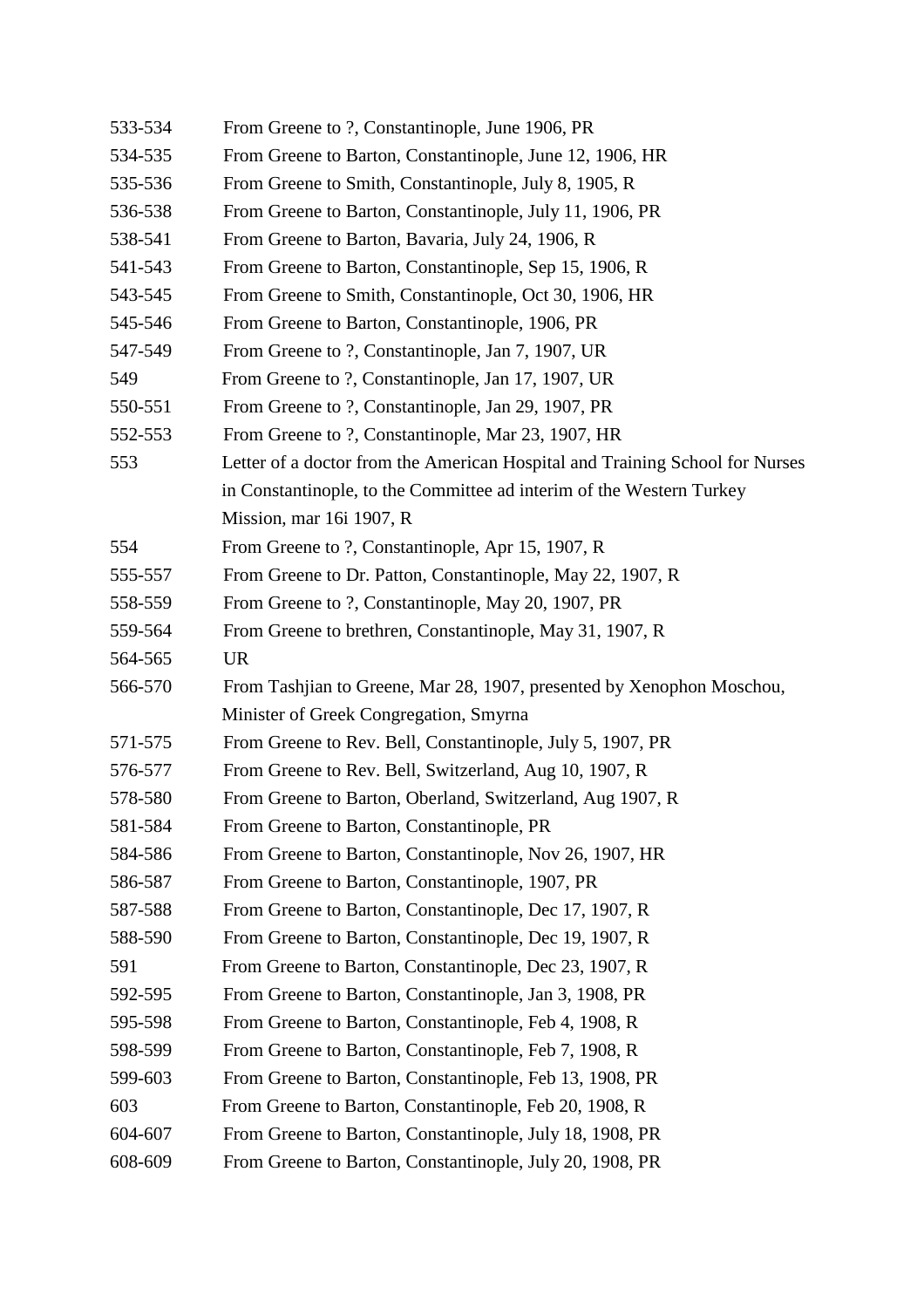| 610-611 | A telegram                                                            |
|---------|-----------------------------------------------------------------------|
| 612-613 | UR                                                                    |
| 614-617 | From Greene to Barton, Bulgaria, Aug 1, 1908, R                       |
| 617-622 | From Greene to Barton, Bulgaria, Aug 5, 1908, R                       |
| 622-624 | From Greene to Barton, Bulgaria, Aug 30, 1908, R                      |
|         |                                                                       |
| 624-626 | From Miss Mary Graffam to Dr. Smith, Constantinople, Sep 24, 1901, HR |
| 627-628 | From Miss Mary Graffam to Dr. Smith, Sivas, Oct 19, 1901, R           |
| 629-630 | From Miss Mary Graffam to Dr. Smith, Sivas, Dec 18, 1901, R           |
| 631-633 | From Miss Mary Graffam to Dr. Smith, Sivas, Feb 16, 1902, R           |
|         |                                                                       |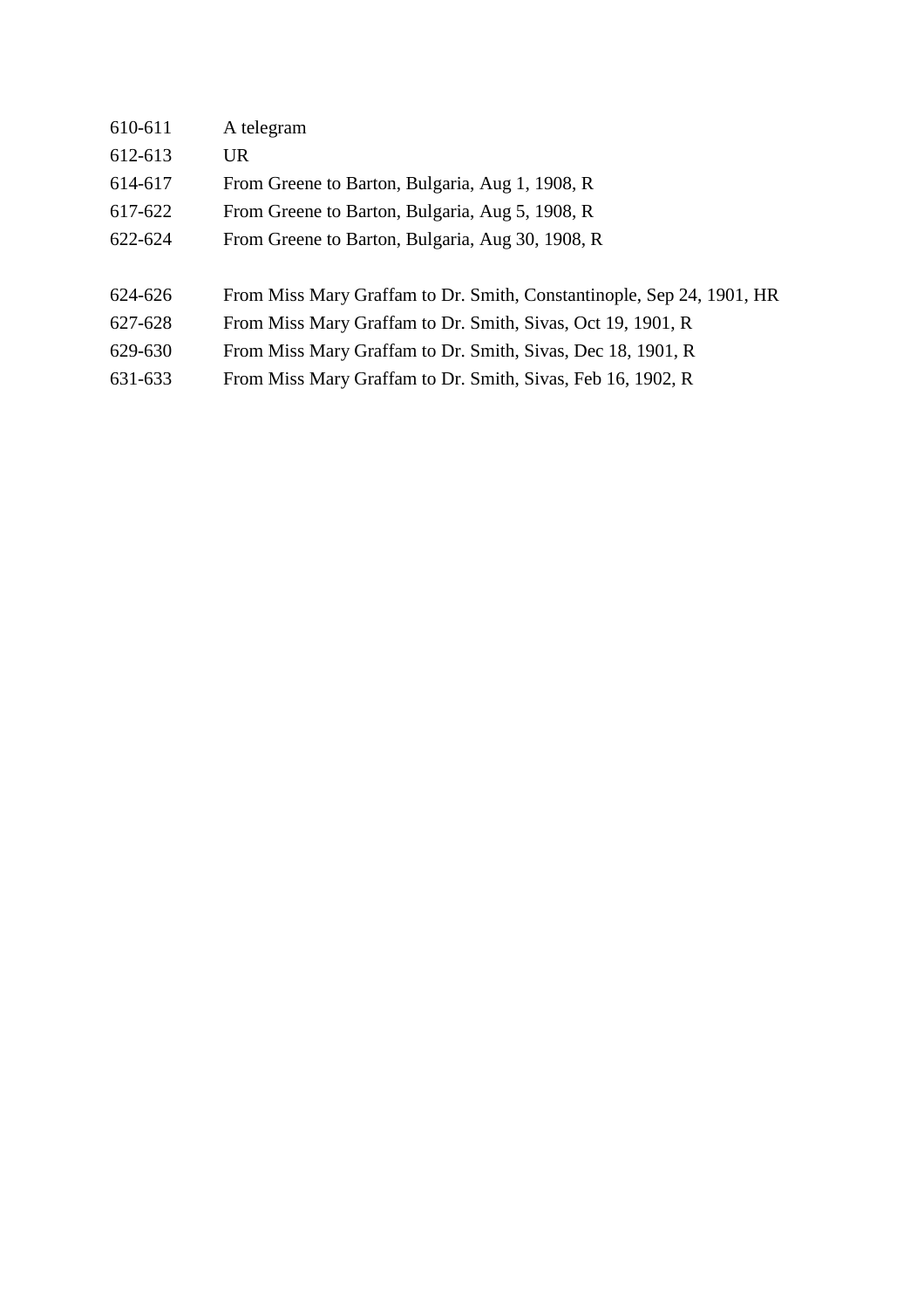Submitted by : Elif Bayraktar Submitted to : The Department of History Project term : May 2005

# **Bibliographical and physical information**

Document type: Microfilm Reference no.: BV2410.A4 1984 Reel 622

| R         | : Readable           |
|-----------|----------------------|
| HR.       | : Hardly Readable    |
| UR        | : Unreadable         |
| <b>PR</b> | : Partially Readable |
|           |                      |

Papers of the ABCFM Unit 5 Reel 622 16.9.3.: Western Turkey Mission Vol. 33 1900-1909 Letters: HE-K

| $3-4$     | From Oscar Heizer to Dr. Barton, Constantinople, Jan 6, 1900, UR |
|-----------|------------------------------------------------------------------|
| $5 - 7$   | <b>UR</b>                                                        |
| 8         | From Heizer to Smith, Constantinople, Aug 31, 1900, HR           |
| 9         | UR                                                               |
| $11 - 12$ | From Heizer to Dr. Barton, Constantinople, Sep 29, 1905, R       |
| $14 - 15$ | From Heizer to Barton, Constantinople, Aug 1, 1906, R            |
| 17        | To Heizer, Istanbul, June 30, 1906, R                            |
|           |                                                                  |
| 18-21     | From Herrick to ?, UR                                            |
| 23        | <b>UR</b>                                                        |
| $25 - 26$ | From Herrick to ?, UR                                            |
| 28-29     | From Herrick to ?, Constantinople, Jan 26, 1900, UR              |
| $31 - 33$ | ?, Constantinople, Fe 8, 1900, UR                                |
| 34-37     | From Herrick to Barton, Constantinople, Feb 13, 1900, PR         |
| 39        | To Barton, Constantinople, UR                                    |
|           |                                                                  |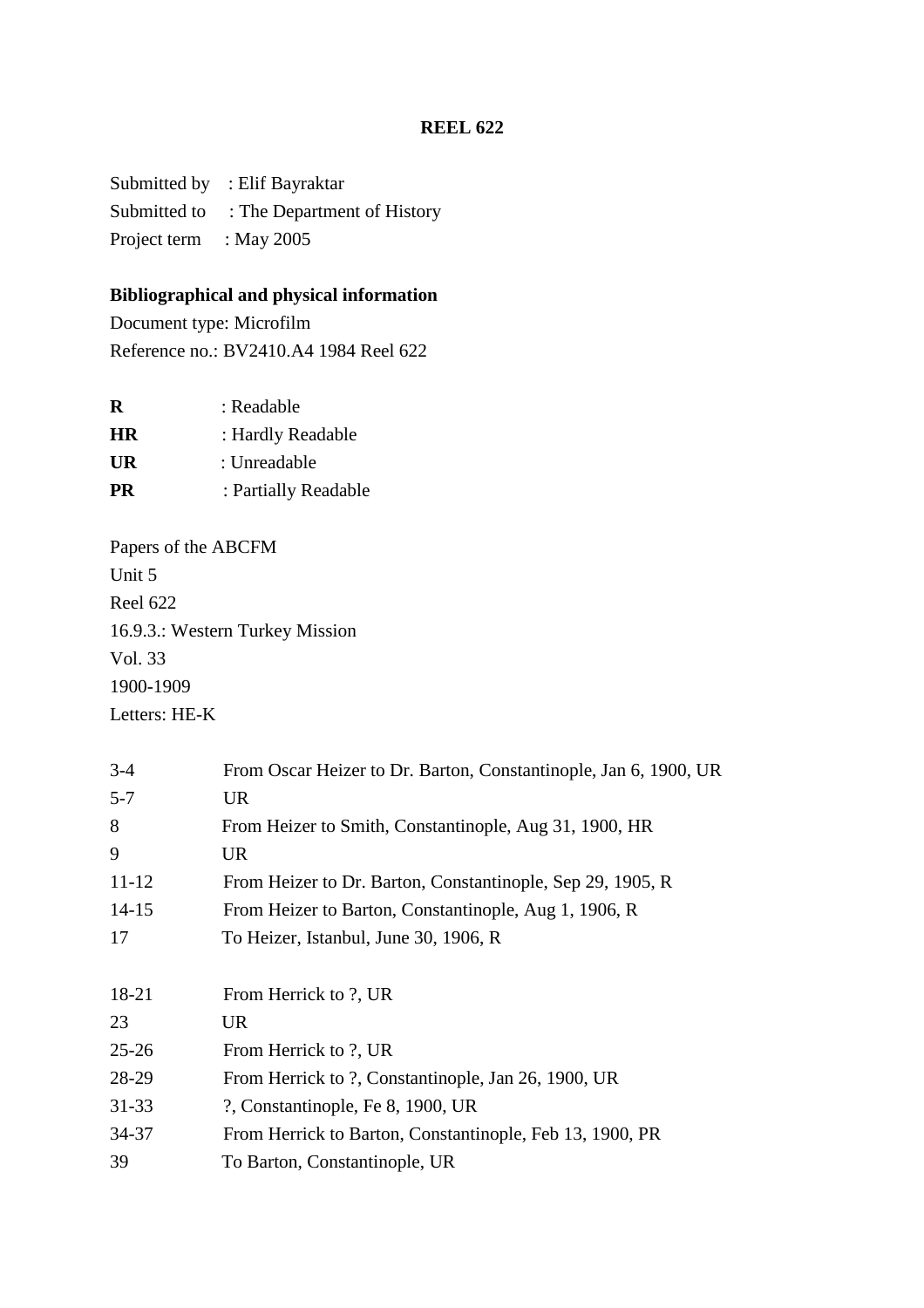| 41        | From A. Gates to Herrick, Harpoot, Feb 18, 1900, R          |
|-----------|-------------------------------------------------------------|
| $42 - 46$ | From Herrick to Dr. Smith, Constantinople, UR               |
| 48        | From Herrick to Smith, Constantinople, Mar 8, 1900, R       |
| 50-51     | From Herrick to Barton, Constantinople, Mar 10, 1900, R     |
| $52 - 55$ | From Herrick to Smith, Constantinople, Mar 20, 1900, PR     |
| 57-58     | <b>UR</b>                                                   |
| 60        | From Herrick to Smith, Constantinople, Mar 23, 1900, R      |
| $62 - 67$ | From Herrick to Smith, Constantinople, Apr 4, 1900, PR      |
| 69-71     | From Herrick to Smith, Constantinople, Apr 18, 1900, PR     |
| 73-77     | From Herrick to Smith, Constantinople, Apr 23, 1900, PR     |
| 79-80     | From Herrick to Smith, Constantinople, May 5, 1900, PR      |
| 82        | From Herrick to Smith, Constantinople, June 18, 1900, PR    |
| 84        | From Herrick to Smith, Constantinople, June 20, 1900, R     |
| 85-89     | From Herrick to Smith, Dresden, Germany, July 6, 1900, R    |
| 90-95     | From Herrick to Smith, London, July 26, 1900, R             |
| 97-99     | From Herrick to Smith, England, Sep 5, 1900, R              |
| 99-101    | From Herrick to Smith, London, Oct 6, 1900, R               |
| 102-104   | From Herrick to Smith, Constantinople, UR                   |
| 106-109   | From Herrick to Smith, Constantinople, Dec 4, 1900, HR      |
|           |                                                             |
| 111       | From Herrick to Smith, Constantinople, Jan 21, 1901, UR     |
| 113       | From Herrick to Smith, Constantinople, Feb 4, 1901, R       |
| 114       | From Herrick to Smith, Constantinople, Mar 4, 1901, PR      |
| 115       | From Herrick to Smith, Constantinople, Feb 9, 1901, R       |
| 116-117   | From Herrick to Smith, Constantinople, May 27, 1901, HR     |
| 119-121   | From Herrick to Smith, Constantinople, July 24, 1901, HR    |
| 123-126   | From Herrick to Smith, Constantinople, Aug 23, 1901, HR     |
| 128-133   | From Herrick to Dr. Bright, Constantinople, Aug 28, 1901, R |
| 135-138   | From Herrick to Smith, Constantinople, Oct 8, 1901, R       |
| 140-141   | From Herrick to Smith, Constantinople, PR                   |
| 143       | From Herrick to Smith, Constantinople, Nov 8, 1901, HR      |
| 145       | From Herrick to Smith, Constantinople, Nov 15, 1901, R      |
| 147       | From Herrick to Smith, R                                    |
| 148       | From Herrick to Smith, Constantinople, Dec 12, 1901, HR     |
| 150-151   | From Herrick to Smith, Constantinople, Dec 17, 1901, R      |
| 153       | From Herrick to Smith, Constantinople, Dec 20, 1900, R      |
| 155-158   | From Herrick to Smith, Constantinople, Jan 15, 1902, R      |
| 159       | From Herrick to Smith, Constantinople, Apr 8, 1902, HR      |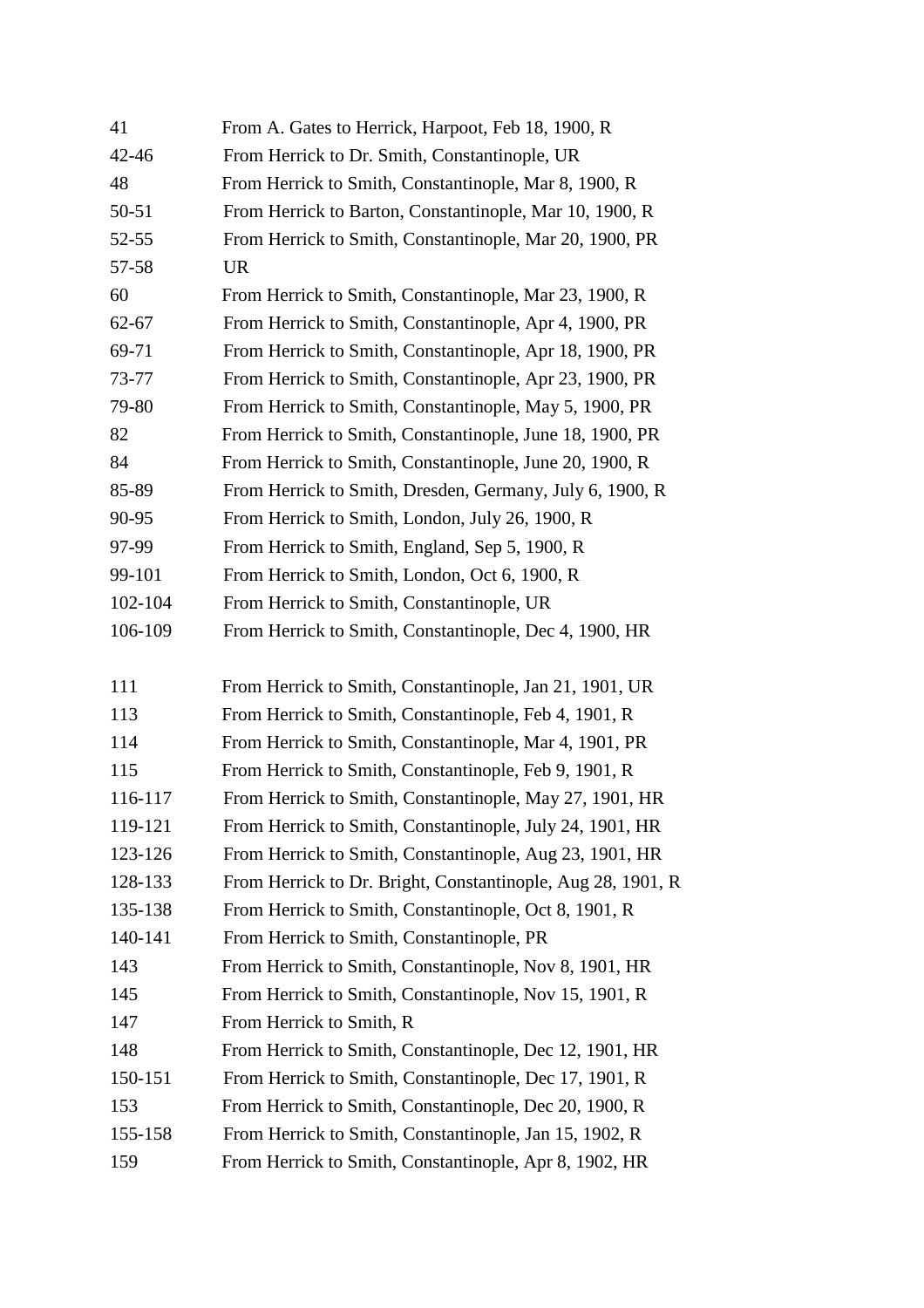| 160-161 | From Herrick to Smith, Constantinople, Apr 28, 1902, HR                   |
|---------|---------------------------------------------------------------------------|
| 163-171 | From Herrick to Smith, Switzerland, July 17, 1902, R                      |
| 173-180 | From Herrick to Smith, Constantinople, Switzerland, July 28, 1902, R      |
| 182     | From Herrick to Smith, Constantinople, Sep 17, 1902, R                    |
| 184-186 | From Herrick to Smith, Constantinople, Sep 22, 1902, R                    |
| 187     | From Herrick to Smith, Constantinople, Oct 1, 1902, R                     |
| 188-189 | From Herrick to Smith, Constantinople, Oct 17, 1902, HR                   |
| 191-198 | From Herrick to Smith, Constantinople, Jan 8, 1903, HR                    |
| 199     | From Herrick to Smith, Constantinople, Jan 26, 1903, R                    |
| 201-202 | From Herrick to Barton, Constantinople, Feb 6, 1903, R                    |
| 203     | From Herrick to Smith, Constantinople, Mar 3, 1903, HR                    |
| 204-205 | From Herrick to Smith, Constantinople, June 22, 1903, R                   |
| 207     | From Herrick to Smith, July 20, 1903, R                                   |
| 208     | From Herrick to Smith, Aug 3, 1903, R                                     |
| 209     | From Herrick to Smith, Aug 7, 1903, R                                     |
| 211-214 | From Herrick to Barton, Sep 4, 1903, R                                    |
| 216-222 | From Herrick to Smith, Oberlin, Oct 1, 1903, R                            |
| 223     | From Herrick to Smith, New York, Feb 1, 1903, R                           |
| 224     | From Herrick to Smith, New York, Nov 23, 1903, R                          |
| 225-227 | From Herrick to Barton, Chicago, Jan 9, 1904, R                           |
| 228-229 | "Silent voices to the peoples of Turkey" by George F. Herrick, NY City, R |
| 230     | From Herrick to Barton, Kansas City, Jan 16, 1904, R                      |
| 232-233 | To Smith, Rockfow Ill, Jan 22, 1904, R                                    |
| 234     | "Life Among Turks. Steady Growth of Christianity in Muslim Land" by       |
|         | Herrick, R                                                                |
| 236-237 | To Smith, NY, Feb 9, 1904, R                                              |
| 239-243 | To Smith, NY, Feb 22, 1904, R                                             |
| 245-246 | From Herrick to Smith, NY, Mar 3, 1904, R                                 |
| 248-250 | From Herrick to Smith, NY, Mar 7, 1904, R                                 |
| 252     | From Herrick to Smith, NY, Mar 22, 1904, R                                |
| 253-254 | From Herrick to Smith, NY, Apr 4, 1904, R                                 |
| 256-259 | From Herrick to Smith, Boston, Apr 11, 1904, R                            |
| 260-261 | From Herrick to Smith, NY, Apr 16, 1904, R                                |
| 262-263 | From Herrick to Smith, Apr 29, 1904, R                                    |
| 264-265 | From Herrick to Smith, NY, May 6, 1904, R                                 |
| 265     | From Herrick to Smith, NY, May 14, 1904, R                                |
| 266-267 | From Herrick to Smith, NY, May 16, 1904, R                                |
|         |                                                                           |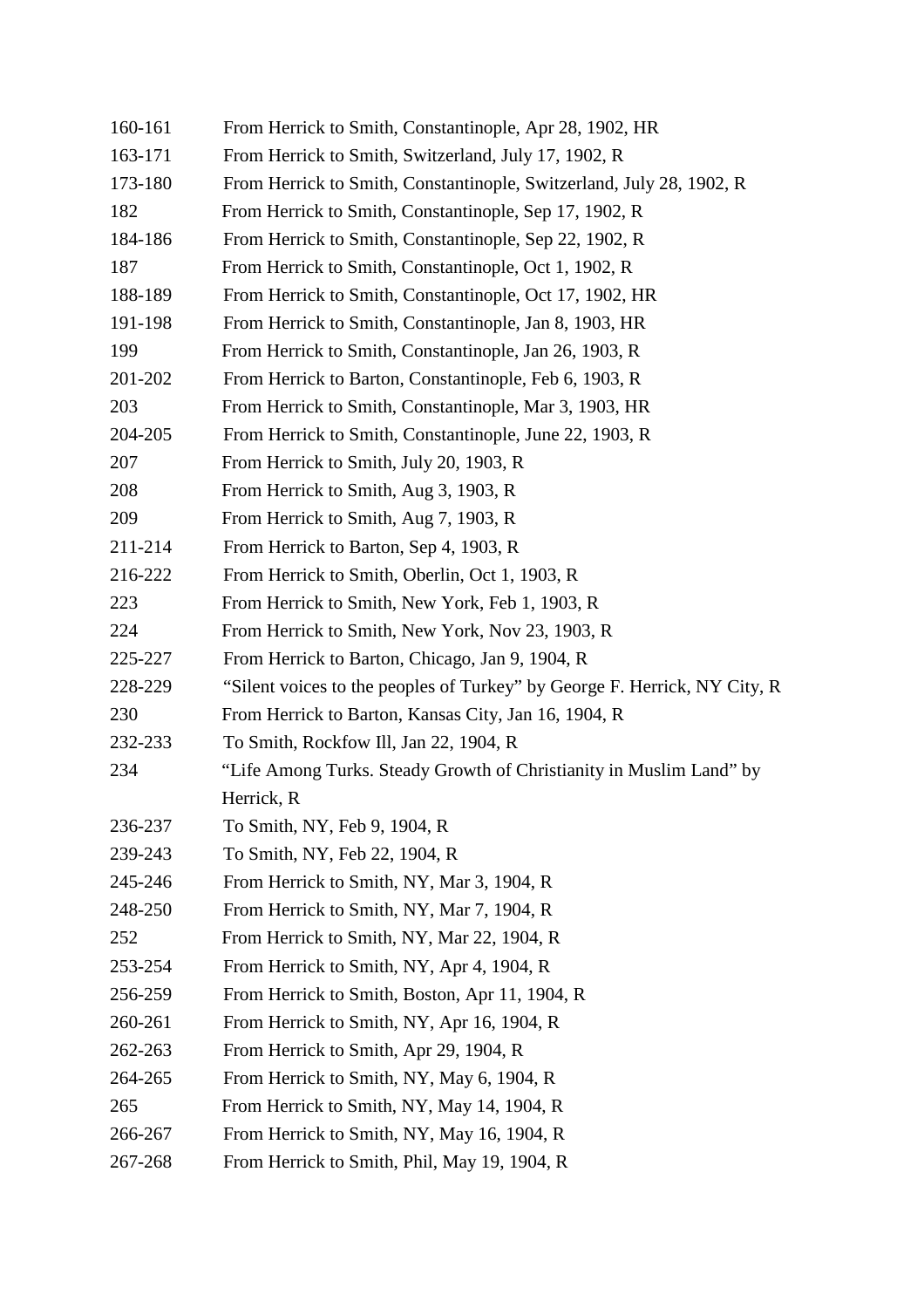| 269-271 | From Herrick to Smith, NY, May 21, 1904, R                      |
|---------|-----------------------------------------------------------------|
| 272     | From Herrick to Smith, Clifton Springs, May 31, 1904, R         |
| 273-274 | From Herrick to Smith, NY, June 17, 1904, R                     |
| 276-280 | From Herrick to Barton, NY, June 17, 1904, R                    |
| 282-283 | From Herrick to Smith, NY, June 22, 1904, R                     |
| 284-285 | From Herrick to "Brethren of the Station", NY, June 24, 1904, R |
| 287-290 | From Herrick to ?, July 15, 1904, HR                            |
| 292-293 | From Herrick to Barton, NY, July 29, 1904, R                    |
| 295-296 | From Herrick to Smith, NY, Aug 17, 1904, R                      |
| 298-299 | From Herrick to Smith, NY, Aug 19, 1904, R                      |
| 301-306 | From Herrick to Smith, NY, Aug 22, 1904, R                      |
| 307-308 | From Herrick to Smith, NY, Sep 9, 1904, R                       |
| 308     | From Herrick to Smith, NY, Feb 19, 1904, R                      |
| 309     | From Herrick to Smith, NY, Oct 5, 1904, R                       |
| 311-312 | From Herrick to Smith, NY, Oct 18, 1904, R                      |
| 313     | From Herrick to Smith, NY, Nov 4, 1904, R                       |
| 316-319 | From Herrick to Smith, NY, Feb 7, 1905, R                       |
| 320-322 | From Herrick to Barton, NY, Feb 20, 1905, R                     |
| 324-328 | From Herrick to Smith, NY, Mar 3, 1905, R                       |
| 330-332 | From Herrick to Smith, NY, Mar 31, 1905, R                      |
| 333     | From Herrick to Smith, NY, Apr 26, 1905, R                      |
| 335     | From Herrick to Smith, NY, London, May 9, 1905, R               |
| 337     | "The Appeal" by Herrick, May 9, 1905, R                         |
| 338-340 | From Herrick to Smith, London, May 28, 1905, R                  |
| 342     | From Herrick to Smith, Constantinople, June 3, 1905, R          |
| 343-344 | From Herrick to Smith, Constantinople, June 26, 1905, R         |
| 345-346 | From Herrick to Smith, Constantinople, July 17, 1905, PR        |
| 348-350 | From Herrick to Smith, Constantinople, Aug 17, 1905, R          |
| 351-354 | From Herrick to Smith, Constantinople, Dec 12, 1905, R          |
| 354     | From Herrick to Smith, Constantinople, Oct 14, 1905, R          |
| 355     | From Herrick to Smith, Constantinople, Nov 16, 1905, R          |
| 356-360 | From Herrick to Smith, Constantinople, Jan 11, 1906, R          |
| 362-364 | From Herrick to Smith, Constantinople, Jan 6, 1906, R           |
| 366-367 | From Herrick to Smith, Constantinople, Jan 16, 1906, R          |
| 369     | From Herrick to Barton, Constantinople, Mar 10, 1906, R         |
| 371-372 | From Herrick to White, Constantinople, Mar 9, 1906, R           |
| 374-380 | From Herrick to Barton, Cairo, Apr 10, 1906, R                  |
| 382     | From Herrick to Barton, Constantinople, May 30, 1906, R         |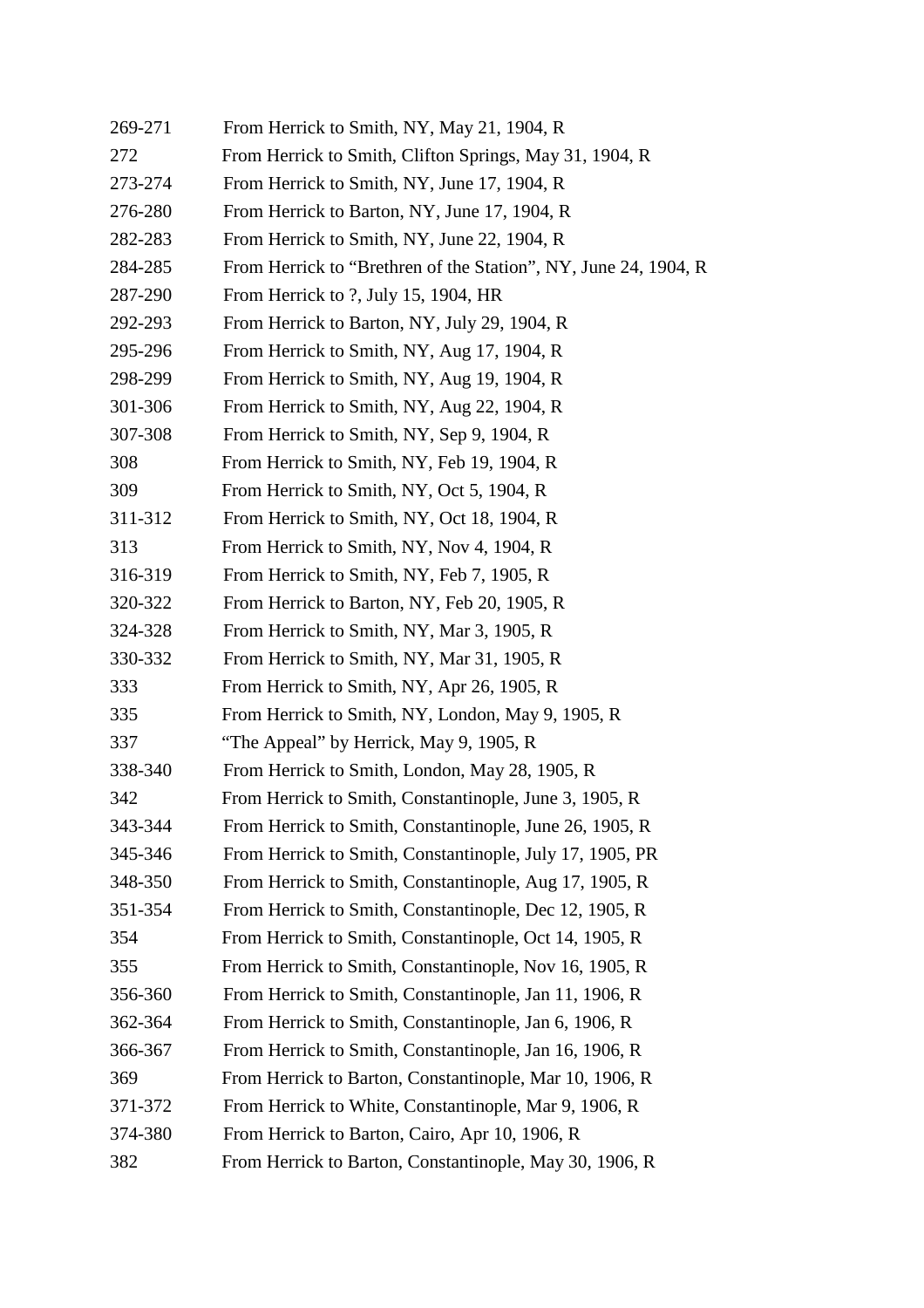| 384-391 | From Herrick to Smith, Constantinople, July 5, 1906, R                 |
|---------|------------------------------------------------------------------------|
| 392     | From Herrick to Barton, Constantinople, July 5, 1906, R                |
| 393-395 | From Herrick to Barton, Constantinople, July 21, 1906, R               |
| 397-398 | From Herrick to Barton, Constantinople, July 24, 1906, R               |
| 400     | ?, Constantinople, Robert College, July 21, 1906, R                    |
| 401-403 | From Herrick to Barton, Constantinople, Aug 7, 1906, R                 |
| 405     | From Herrick to Barton, Constantinople, Aug 28, 1906, R                |
| 407     | Text by Herrick, Constantinople, Aug 30, 1906, R                       |
| 409     | From Herrick to Barton, Constantinople, Sep 7, 1906, HR                |
| 411-412 | From Herrick to Barton, Constantinople, Oct 11, 1906, R                |
| 413     | From Herrick to Dr. Strong, Constantinople, Nov 5, 1906, R             |
| 414-415 | From Herrick to Barton, Constantinople, Constantinople, Nov 5, 1906, R |
| 416     | From Herrick to Barton, Constantinople, Nov 12, 1906, R                |
| 417-418 | From Herrick to Barton, Constantinople, Nov 23, 1906, R                |
| 420-421 | From Herrick to Barton, Constantinople, Dec 8, 1906, R                 |
| 423-426 | From Herrick to Rev. Bell, Constantinople, Jan 12, 1907, R             |
| 428     | From Herrick to strong, Constantinople, Jan 14, 1907, R                |
| 429     | From Herrick to Bell, Constantinople, Jan 17, 1907, R                  |
| 430     | From Herrick to Bell, Constantinople, Mar 12, 1907, R                  |
| 431     | From Herrick to Dr. Strong, Constantinople, Mar 14, 1907, R            |
| 432-433 | From Herrick to Barton, Constantinople, Mar 21, 1907, R                |
| 434     | From Herrick to Bell, Constantinople, May 18, 1907, R                  |
| 435-436 | From Herrick to Frank Wiggs, Constantinople, Aug 5, 1907, R            |
| 437     | From Herrick to Barton, Constantinople, Oct 1, 1907, R                 |
| 438-446 | From Herrick to Barton, Constantinople, Oct 1, 1907, R                 |
| 448-451 | From Herrick to Barton, Constantinople, Dec 10, 1907, R                |
| 453-454 | From Herrick to Barton, Constantinople, Dec 23, 1907, R                |
| 456-457 | From Herrick to Barton, Constantinople, Jan 3, 1908, R                 |
| 459-462 | From Herrick to Barton, Constantinople, Jan 13, 1908, R                |
| 464-467 | From Herrick to Barton, Constantinople, Jan 20, 1908, R                |
| 469-471 | From Herrick to Barton, Constantinople, Jan 22, 1908, R                |
| 473-475 | From Herrick to Barton, Constantinople, Jan 23, 1908, R                |
| 476     | From Herrick to Barton, Constantinople, Jan 24, 1908, R                |
| 477     | From Herrick to Barton, Constantinople, Feb 7, 1908, R                 |
| 478     | From Herrick to Barton, Constantinople, Mar 6, 1908, R                 |
| 479-480 | From Herrick to Barton, Constantinople, Apr 20, 1908, R                |
| 482-483 | ?, Constantinople, June 1, 1908, UR                                    |
| 485-491 | From Herrick to Barton, Munich, Aug 9, 1908, R                         |
|         |                                                                        |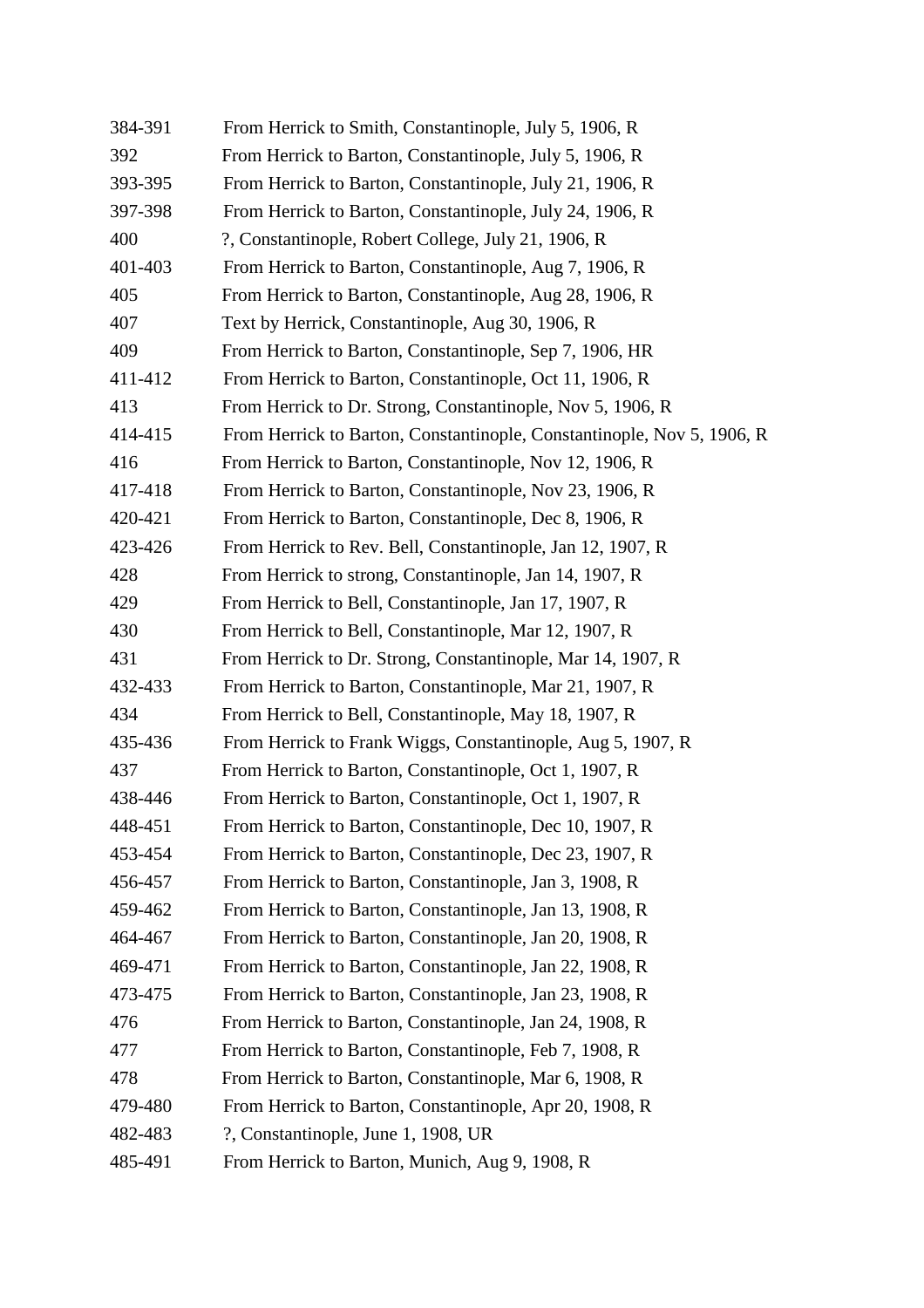| 492-495 | From Herrick to Barton, Heidelberg, Aug 26, 1908, R       |
|---------|-----------------------------------------------------------|
| 496-498 | From Herrick to Barton, Heidelberg, Sep 6, 1908, R        |
| 499-501 | From Herrick to Barton, Constantinople, Sep 25, 1908, R   |
| 503     | From Herrick to Barton, Oct 1, 1908, R                    |
| 505-510 | From Herrick to Barton, Constantinople, Oct 16, 1908, R   |
| 512     | From Herrick to Barton, Constantinople, Dec24, 1908, R    |
| 514-519 | From Herrick to Barton, Constantinople, Nov 13, 1908, R   |
| 520     | From Herrick to Barton, Constantinople, Dec 5, 1908, R    |
| 522-524 | Text by Herrick, "Christian and Mohammedan"               |
| 526     | From Herrick to Barton, Constantinople, Dec 12, 1908, R   |
| 528-529 | From Herrick to Barton, Constantinople, Dec 22, 1908, R   |
| 531-532 | From Herrick to Barton, Constantinople, Dec 29, 1908, R   |
| 534-535 | From Herrick to Barton, Constantinople, Jan 9, 1909, R    |
| 537-538 | From Herrick to Barton, Constantinople, Jan 25, 1909, R   |
| 540-543 | From Herrick to Barton, Constantinople, Feb 24, 1909, R   |
| 545     | From Herrick to Mr. Bell, Constantinople, Feb 24, 1909, R |
| 547-553 | From Herrick to Wingate, Jan 22, 1909, HR                 |
| 555-556 | From Herrick to Barton, Constantinople, Mar 6, 1909, R    |
| 558-559 | From Herrick to Barton, Constantinople, Mar 22, 1909, R   |
| 561-562 | From Herrick to Barton, Constantinople, Apr 2, 1909, R    |
| 564-570 | From Herrick to Barton, Constantinople, Apr 7, 1909, R    |
| 570     | From Herrick to Barton, Constantinople, Apr 17, 1909, R   |
| 570-572 | From Herrick to Barton, Constantinople, Apr 17, 1909, R   |
| 572-573 | From Herrick to Barton, Constantinople, Apr 20, 1909, R   |
| 574-575 | From Herrick to Barton, Constantinople, May 1, 1909, R    |
| 576-577 | From Herrick to Barton, Constantinople, May 8, 1909, R    |
| 578-580 | From Herrick to Barton, Constantinople, May 5, 1909, R    |
| 581     | From Herrick to Barton, R                                 |
| 583-585 | From Herrick to Barton, Constantinople, July 3, 1909, R   |
| 587     | From Herrick to Barton, Constantinople, July 17, 1909, R  |
| 589-592 | From Herrick to Barton, Constantinople, July 19, 1909, R  |
| 594-595 | From Herrick to Barton, Constantinople, Aug 5, 1909, R    |
| 597-598 | From Herrick to Barton, Constantinople, Aug 9, 1909, R    |
| 599-600 | From Herrick to Barton, Constantinople, Aug 23, 1909, R   |
| 602-603 | From Herrick to Barton, Constantinople, Aug 27, 1909, R   |
| 605-606 | From Herrick to Barton, Constantinople, Sep 17, 1909, R   |
| 608-609 | From Herrick to Barton, Constantinople, Sep 30, 1909, R   |
| 611-612 | From Herrick to Barton, Constantinople, Oct 11, 1909, R   |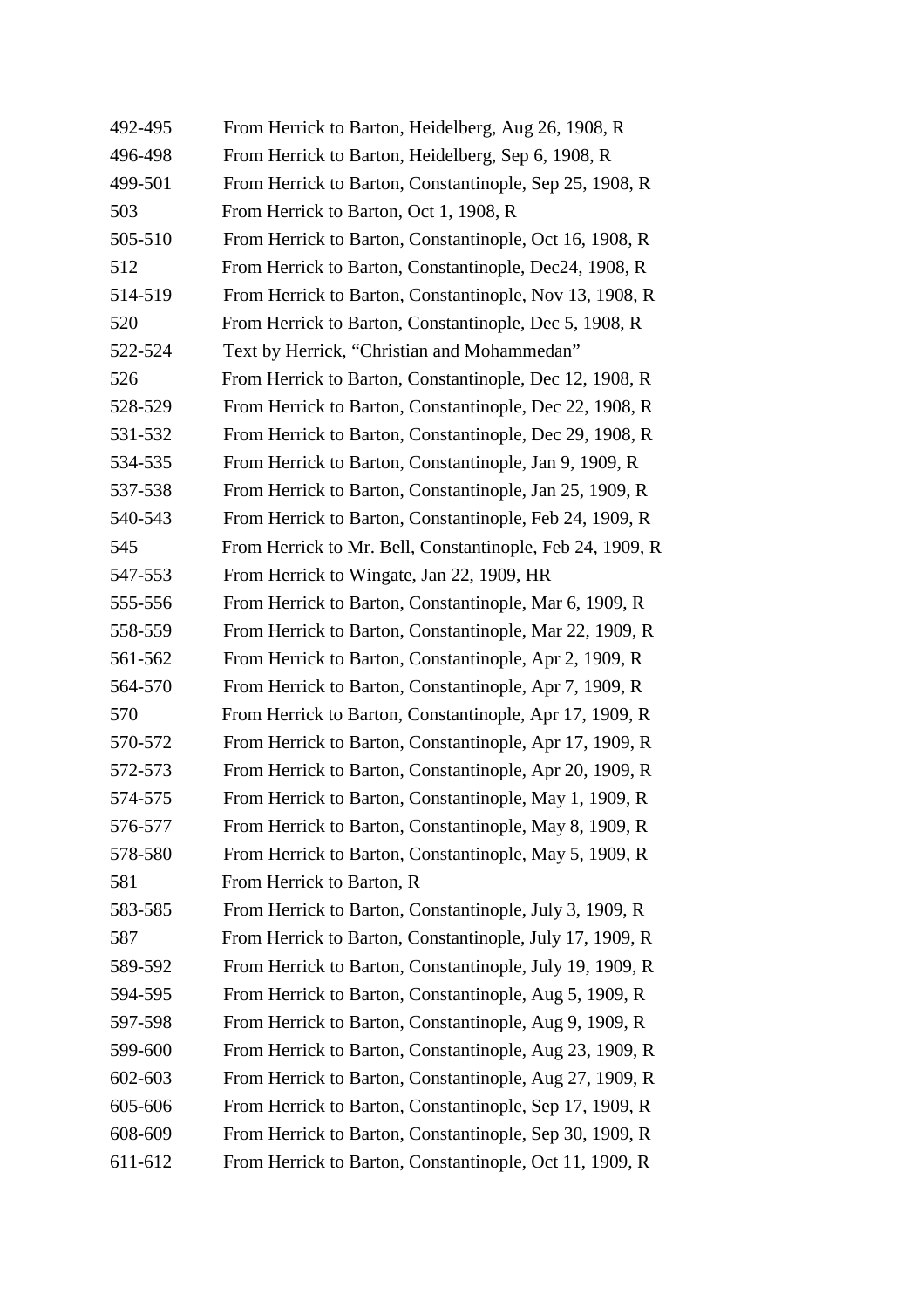| 614-616 | "The news of issuing a Turkish newspaper", by Krikorian, Constantinople,<br>Nov 8, 1909, R |
|---------|--------------------------------------------------------------------------------------------|
| 617-618 | From Herrick to Barton, Constantinople, Nov 10, 1909, R                                    |
| 619-620 | From Herrick to Barton, Constantinople, Nov 20, 1909, R                                    |
| 622     | From Herrick to Barton, Constantinople, Nov 29, 1909, R                                    |
| 624-628 | From Herrick to Barton, Constantinople, Dec 24, 1909, R                                    |
|         |                                                                                            |
| 630-633 | From Helen Herrick to Smith, Paris, June 1, 1903, R                                        |
| 634     | Extract from Mrs. Herrick, Constantinople, dated Mar 20, received Apr 5,                   |
|         | 1909, R                                                                                    |
| 635-642 | From Helen Herrick to Barton, Constantinople, Sep 18, 1909, R                              |
| 644-646 | From Miss Sophie Holt to ?, Brousa, Sep 24, 1901, HR                                       |
| 647-650 | From Sophie Holt to Smith, Brousa, Jan 20, 1903, R                                         |
| 652-654 | From Sophie Holt to Smith, Brousa, May 2, 1903, R                                          |
| 654-657 | From Sophie Holt to Smith, Brousa, May 16, 1903, R                                         |
| 659-660 | From Sophie Holt to Smith, Brousa, June 2, 1903, R                                         |
| 661-663 | From Sophie Holt to Smith, Brousa, July 5, 1903, R                                         |
| 664-666 | From Sophie Holt to Smith, July 28, 1903, R                                                |
| 666     | From Sophie Holt to Smith, Aug 9, 1903, HR                                                 |
| 667-668 | From Alden R. Hoover to Barton, Paris, Aug 1906, R                                         |
| 669-670 | From Alden R. Hoover to Barton, Paris, 10.5.1906, R                                        |
| 671-672 | From Alden R. Hoover to Barton, Paris, Nov 1, 1906, R                                      |
| 674-675 | From Alden R. Hoover to Barton, Constantinople, Nov 30, 1906, R                            |
| 677     | From Alden R. Hoover to Mr. Wiggin, Marsovan, Turkey, Feb 18, 1908, R                      |
| 679-680 | From Alden R. Hoover to Marsovan, July 8, 1909, R                                          |
| 682     | From Alden R. Hoover to Mr. Bell, Vienna, Aug 18, 1909, R                                  |
| 684-685 | From Mrs. Emma Hubbard to Smith, Sivas, May 23 1900, R                                     |
| 686-687 | From Mrs. Emma Hubbard to Dr. Daniels, Sivas, Aug 29, 1900, R                              |
| 689-691 | From Mrs. Emma Hubbard to Smith, Sivas, Nov 13, 1901, R                                    |
| 693-694 | From Mrs. Emma Hubbard to Smith, Sivas, June 8, 1902, R                                    |
| 696-698 | From Mrs. Emma Hubbard to Smith, at sea, July 1 1902, R                                    |
| 700-701 | Telegram by Emma Hubbard from Naples, July 3, 1902, R                                      |
| 702-704 | From Mrs. Emma Hubbard to Smith, Corning, NY, July 21, 1902, R                             |
| 706-708 | From Mrs. Emma Hubbard to Smith, NY, Aug 8, 1902, R                                        |
| 709-710 | From Mrs. Emma Hubbard to Smith, NY, Sep 18, 1902, R                                       |
|         |                                                                                            |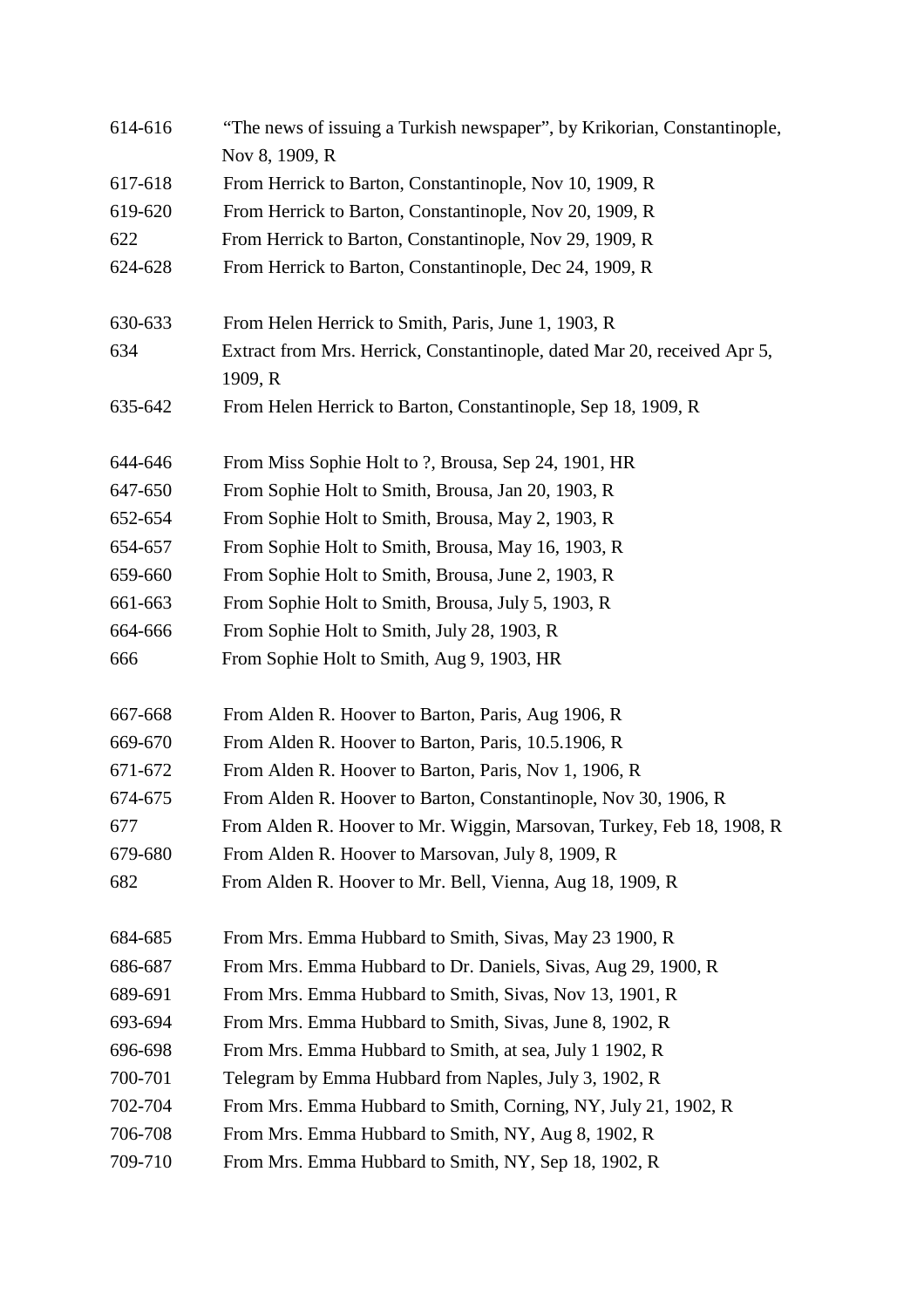| 712-713 | From Mrs. Emma Hubbard to Smith, NY, Dec 8, 1902, R                     |
|---------|-------------------------------------------------------------------------|
| 714-716 | From Mrs. Emma Hubbard to Smith, White Plains, Dec 15, 1903, R          |
| 718-719 | From Mrs. Emma Hubbard to Smith, White Plains, Aug 20, 1904, R          |
| 721-722 | From Mrs. Emma Hubbard to Smith, White Plains, Apr 9, 1904, R           |
| 724-726 | From Mrs. Emma Hubbard to Smith, White Plains, Sep 1904, R              |
| 727-729 | From Susie C. Hyde to Smith, Adabazar, Oct 19, 1901, HR                 |
| 730-732 | From H.M. Irwin to Smith, London, Oct 14, 1903, R                       |
| 734-735 | From H.M. Irwin to Smith, Constantinople, Nov 12, 1903, R               |
| 736-738 | From H.M. Irwin to Smith, Talas, Turkey, Nov 27, 1903, R                |
| 739-741 | From H.M. Irwin to Smith, Talas, Dec 31, 1903, R                        |
| 742-743 | From H.M. Irwin to Smith, Talas, Apr 6, 1904, R                         |
| 743-744 | From H.M. Irwin to Smith, Talas, July 4, 1904, R                        |
| 745-746 | From H.M. Irwin to Smith, Talas, Sep 25, 1904, R                        |
| 746-748 | From H.M. Irwin to Smith, Cesarea, Turkey, Dec 12, 1904, R              |
| 749-750 | From H.M. Irwin to Smith, Talas, June 4, 1904, R                        |
| 750-753 | From H.M. Irwin to Smith, Talas, Mar 18, 1905, R                        |
| 753-754 | From H.M. Irwin to Smith, Cesarea, Sep 4, 1906, R                       |
| 754-756 | From H.M. Irwin to Smith, Cesarea, Feb 11, 1906, R                      |
| 756-757 | From H.M. Irwin to Barton, Talas, Cesarea, Apr 9, 1906, R               |
| 757-758 | From H.M. Irwin to Barton, Cesarea, June 4, 1906, R                     |
| 758-759 | From H.M. Irwin to "Abcfm Prudential Committee in Boston", Cesarea, Apr |
|         | 9, 1906, R                                                              |
| 760-761 | From H.M. Irwin to Barton, Cesarea, Aug 19, 1906, R                     |
| 763-765 | From H.M. Irwin to Barton, Cesarea, Sep 31, 1906, HR                    |
| 765-767 | From H.M. Irwin to Bell, Talas, Jan 17, 1907, R                         |
| 767-768 | From H.M. Irwin to Dr. Patton, Cesarea, Feb 4, 1907, R                  |
| 769-770 | From H.M. Irwin to Dr. Greene, Talas, Dec 6, 1907, R                    |
| 770-771 | From H.M. Irwin to Dr. Post, Talas, Dec 6, 1907, R                      |
| 771-772 | From H.M. Irwin to Dr. Greene, Talas, Dec 11, 1907, R                   |
| 774-778 | From H.M. Irwin to Barton, Talas, Jan 23, 1908, R                       |
| 779-782 | From H.M. Irwin to Barton, Talas, Feb 6, 1908, R                        |
| 784-785 | From H.M. Irwin to Bell, Talas, Apr 24, 1908, R                         |
| 786-788 | From H.M. Irwin to Barton, Talas, May 4, 1908, R                        |
| 798-790 | From H.M. Irwin to Barton, Talas, Sep 8, 1908, R                        |
| 791-799 | From H.M. Irwin to Barton, Talas, Dec 11, 1908, R                       |
| 799-802 | From H.M. Irwin to Barton, Talas, Jan 4, 1909, R                        |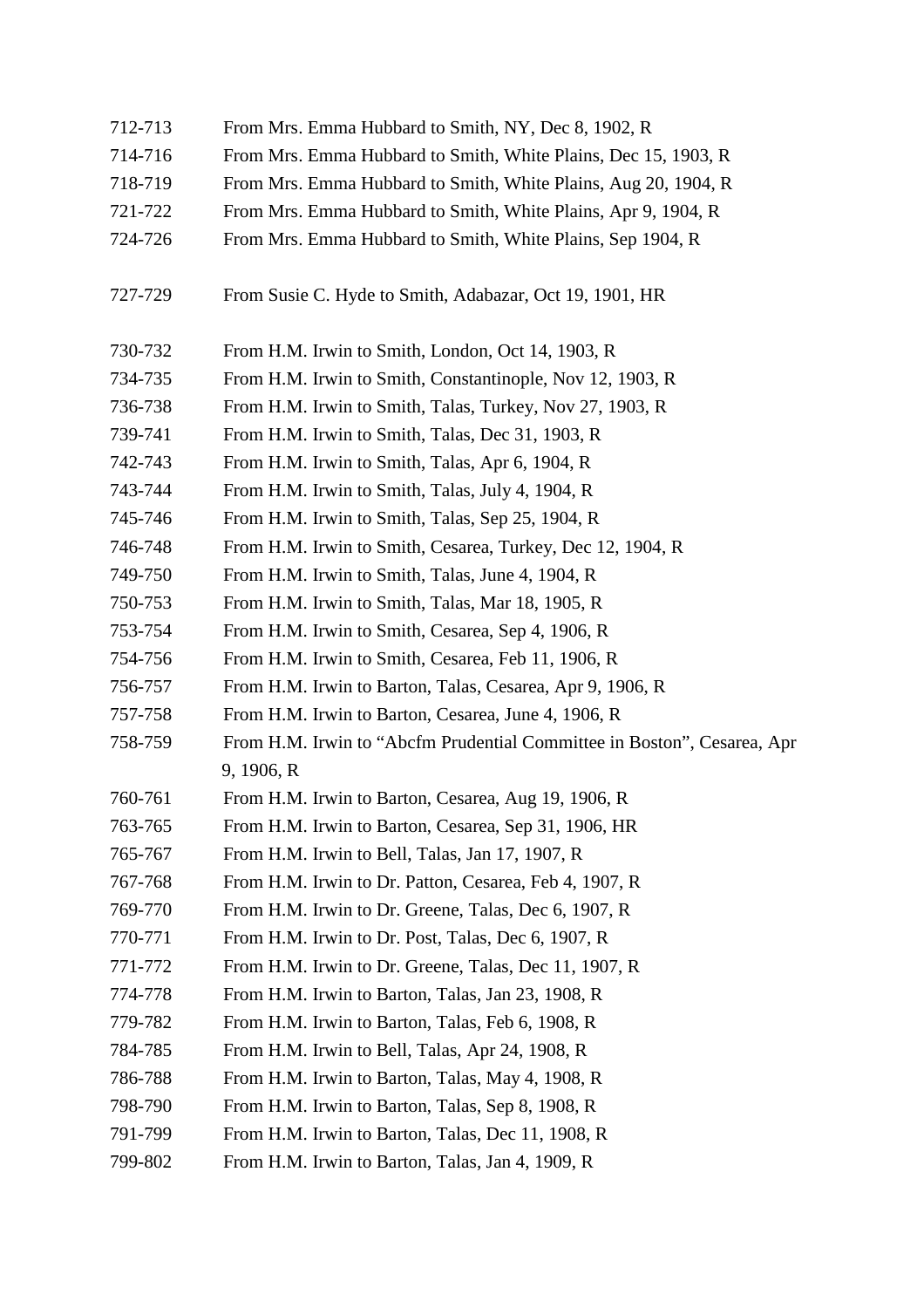| 802-809 | From H.M. Irwin to Barton, Talas, March 9, 1909, R                         |
|---------|----------------------------------------------------------------------------|
| 809-812 | From H.M. Irwin to Barton, Talas, Apr 2, 1909, R                           |
| 812-813 | From H.M. Irwin to Barton, Talas, August 28, 1909, R                       |
| 813-818 | From H.M. Irwin to Barton, Talas, August 28, 1909, R                       |
| 819     | From H.M. Irwin to Dr. Dodd, Talas, Nov 10, 1909, R                        |
| 821-827 | From H.M. Irwin to Barton, Talas, Nov 11, 1909, R                          |
| 827-829 | From H.M. Irwin to the prudential Committee, Talas, Nov 16, 1909, R        |
| 829-831 | From H.M. Irwin to Barton, Talas, Nov 18, 1909, R                          |
| 831-832 | From H.M. Irwin to Barton, Talas, Nov 20, 1909, R                          |
|         |                                                                            |
| 834-837 | From Miss Jeamie Jillson to Dr. Smith, Smyrna, Sep 28, 1904, R             |
| 838-844 | From Miss Jeamie Jillson to Dr. Smith, Smyrna, June 4, 1905, HR            |
|         |                                                                            |
| 846-855 | From Miss Anna Jones to ?, Constantinople, Mar 14, 1900, R                 |
| 856-858 | From Anna Jones to Dr. Smith, Constantinople, Aug 28, 1900, R              |
| 859-863 | From Anna Jones to Dr. Smith, Constantinople, Oct 14, 1902, R              |
| 863-864 | From Anna Jones to Dr. Smith, Constantinople, Mar 9, 1903, R               |
| 865-867 | From Anna Jones to Dr. Smith, Constantinople, June 30, 1903, R             |
| 868-873 | From Anna Jones, to Barton, Island of Proti, Marmara Sea, July 12, 1909, R |
|         |                                                                            |
| 875-877 | From Mary E. Kinsay to Dr. Smith, Adabazar, Mar 8, 1900, R                 |
| 877-879 | From Mary E. Kinsay to Dr. Smith, Roumelihissar, July 12, 1901, R          |
| 879-880 | From Mary E. Kinsay to Dr. Smith, Bardizag, Aug 24, 1903, R                |
| 881-882 | From Mary E. Kinsay to Dr. Smith, Roumelihissar, Aug 23, 1904, R           |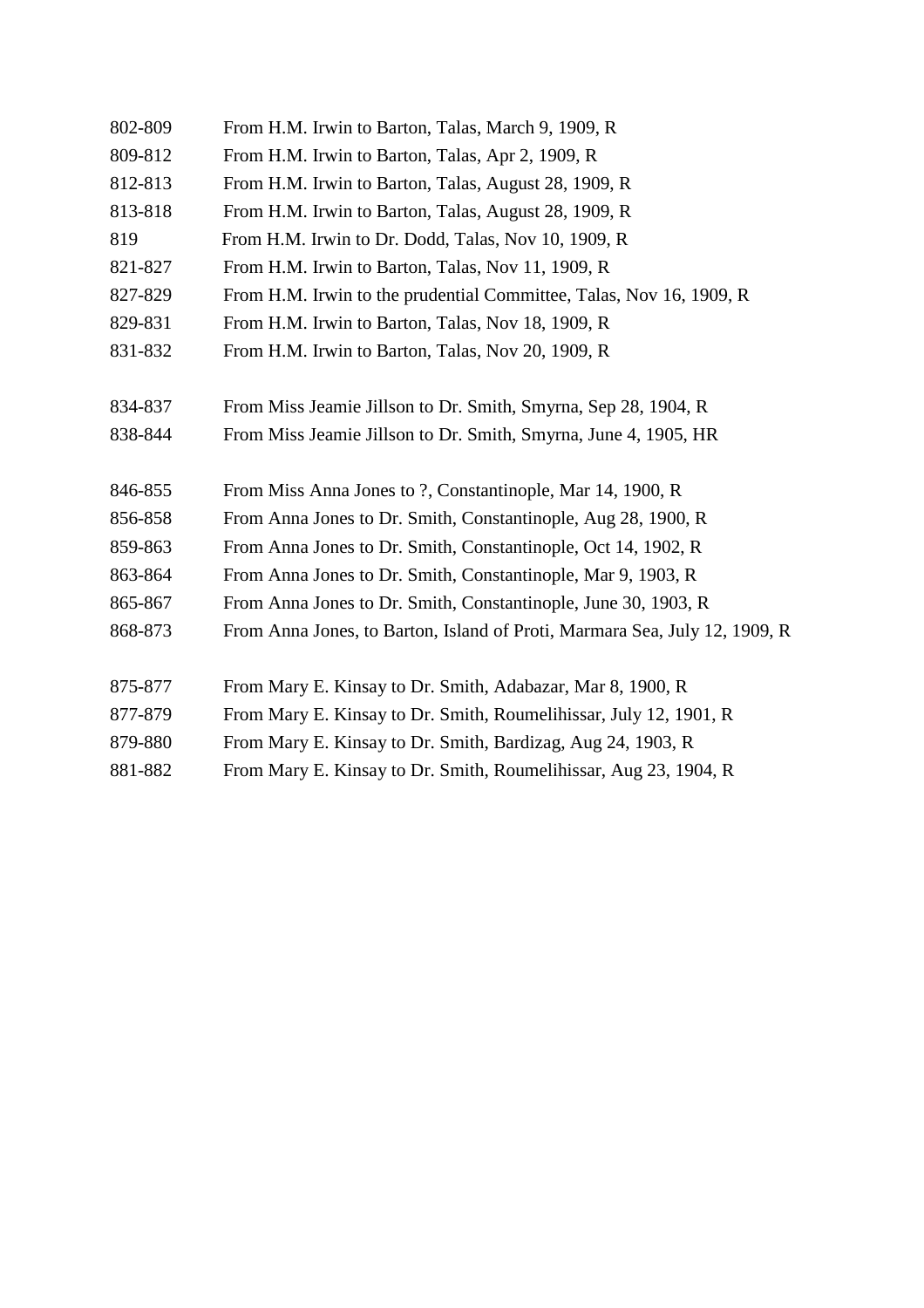Submitted to: Department of History

Submitted by: Sibel Ertürk

Project Term: April 2000

Type of Document: Microfilm

Reference Number: BV2410.A4 1984 Reel 623

Degree of Readability: Readable R, Partially Readable PR, Hardly Readable HR, Unreadable UR.

#### LETTERS

- 1. Leo C. Lake, 351-352.
- 2. Miss Claris D. Lawrence, 353-354.
- 3. Miss Stella Laughridge, 70-1-11.
- 4. Miss Emily Macallum, 12-22.
- 5. Alexander Maclahlan, 23-110.
- 6. James P. McNaughton, 111-163.
- 7. Mrs. James McNaughton, 164-170.
- 8. Mrs. Ella D. Marden, 171-180.
- 9. J. K. Marden, 181-117.
- 10. Huey H. Marden, 70-198-200.
- 11. Mamie B. Mills,78-201-203.
- 12. Gora A. Arason, 204-210.
- 13. Sophia Newnham, 211-215.
- 14. Jonny G. Noyle, 216- 217.
- 15. Susan W. Oreris, 218-221.
- 16. M. P. Parmelee, 230-240.
- 17. Julia Parmelee, 244-261.
- 18. Ernest G. Partridge, 262-350, 355-377.

19)Mrs. Ernest G. Partridge, 375-382.

20)Mary Mills Patrick, 383-408.

#### **Letters**

1)From Stella Loughridge to Dr. Judson Smith: from 27 December 1901 to 12 February 1906, R.

To Dr. James L. Barton: 30 July 1906, R.

To Mr. Bell: 11 May 1909, R.

2) From Emily Macallum to Smith: from 29 January 1901 to 25 July 1905, R.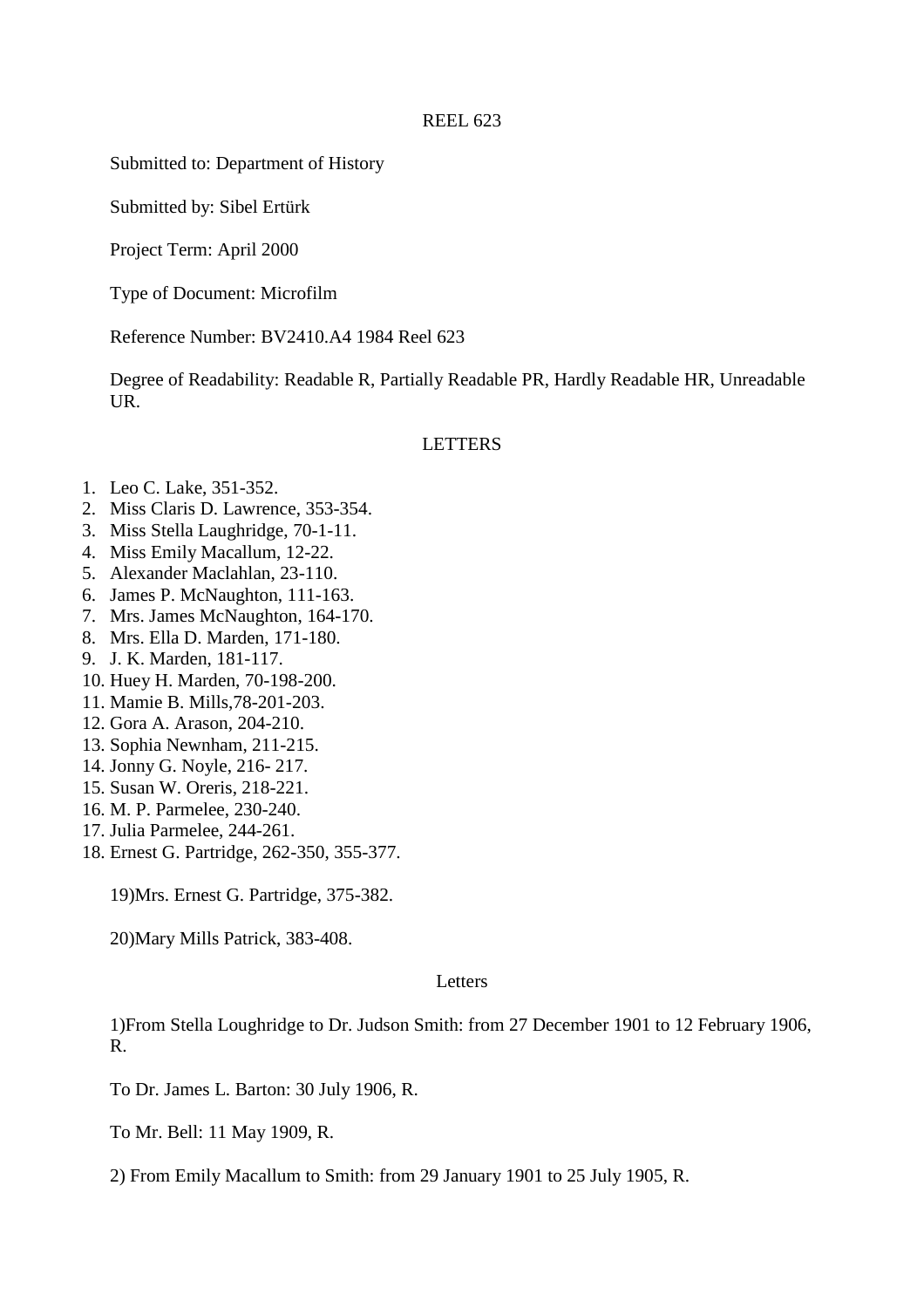- To Dr. Barton: 6 May 1908, R.
- 3) From Alexander Maclahlan to Smith: from 22 July 1908 to 6 May 1905, R.
- To Dr. Barton: from 24 April 1903 to 22 November 1909, R.
- To Mr. Bell: from 10 March 1907 to 5 May 1908, R.
- To Dr. Strong: from 11 July 1907 to 2 December 1907, R.
- To Mr. Higgins: 27 November 1908, R.
- 4) From James P. McNaughton: from 23 January 1900 to 16 May 1906, R.
- To Peet: 2 January 1904, R.
- To Barton: from 24 July 1906 to 23 July 1908, R.
- To Bell: from 19 November 1906 to 10 February 1909, R.
- To J. K. Greene: 10 June 1907, R.
- 5) From Rebecca McNaughton to Bell: from 31 August 1908 to February 1909, R.
- To Barton: 23 June 1908, R.
- 6) From Ella D. Marden to Smith:17 February 1902, R.
- To Barton: from 23 Deecember 1907 to10 February 1909, R.
- 7) From J. K. Marden to Barton: from 10 February 1900 to 15 April 1909, R.
- To Smith: from 28 August 1902 to 14 September 1905, R.
- To Bell: from 5 July 1908 to 22 November 1909, R.
- 8) From Huey H. Marden to Bell: from 22 October 1908 to 25 March 1909, R.
- 9) From M. B. Mills to Smith: from 27 May 1904 to 6 July 1905, R.
- 10) From Gora A. Arason: from 7 June 1900 to 12 June 1903, R.
- 11) From Sophia Newnham to friends: 1900, PR.
- To Smith: from 5 April 1905 to 24 May 1905, R.
- To Barton: 28 December 1906, R.
- To Strong: 21 December 1906, R.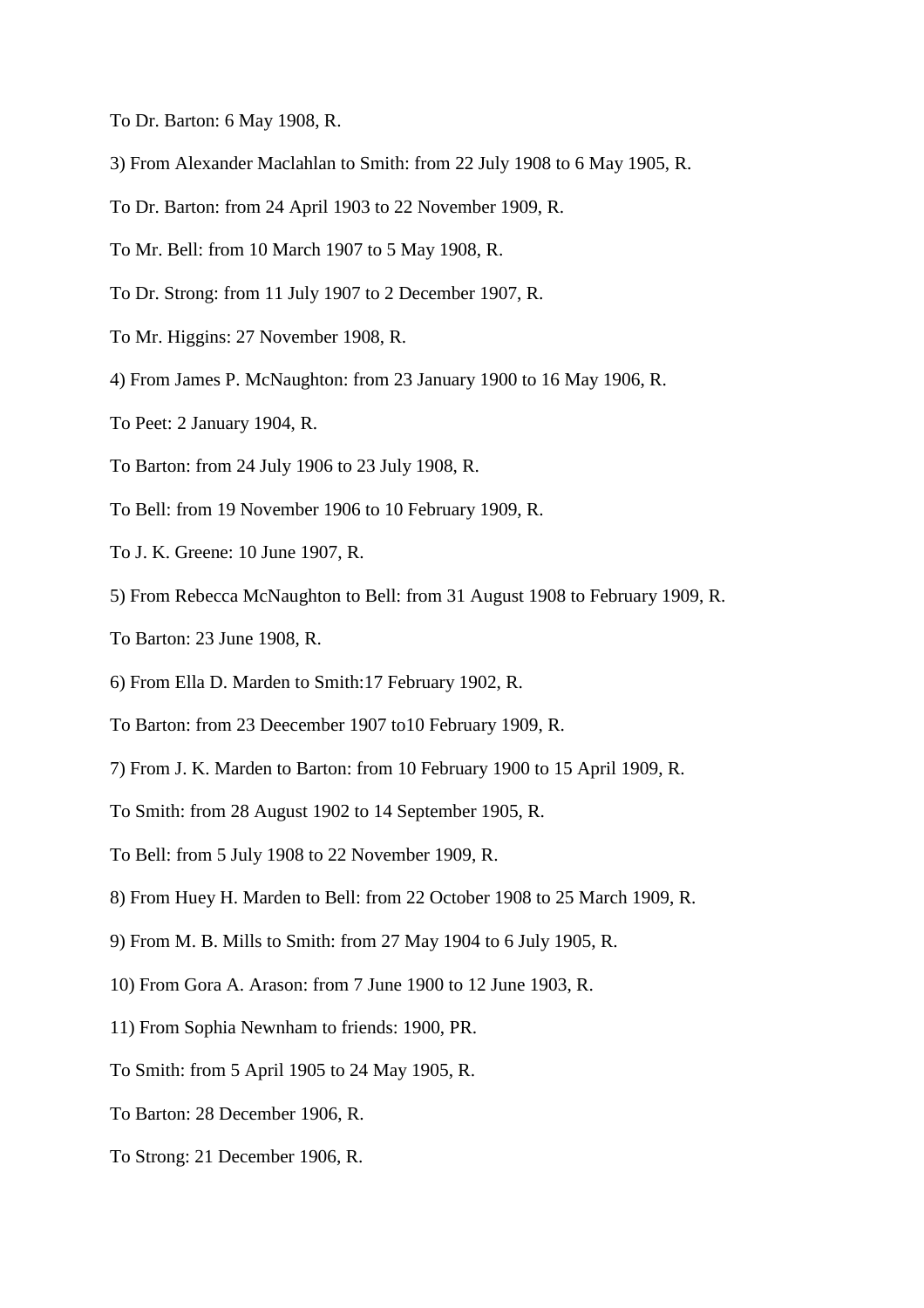12) From Jonny G. Noyle to Barton: from 3 November 1909 to 17 November 1909, R.

- 13) From Susan W. Oreris to Smithg: from 15 January 1902 to 17 August 1905, R.
- To Barton: from 2 September 1909 to 17 September 1909, R.
- 14) From M. P. Parmelee to Smith: from 1900 to 27 August 1902, PR.
- To Barton: 7 November 1900, R.
- To Dr. Strong: July 1901, PR.

Paper attached to the letter: Resolutions Passed by the Western Turkey Mission in Annual Meeting Assembled, April 1903, R

- To the Presidential Committee: 3 January 1901, R.
- 15) From Julia Parmelee to Smith: from 6 August 1901 to 23 June 1905, R.
- 16) From Ernest G. Partridge to Dr. C. H. Daniels: 20 June 1900, R.
- To Smith: from 14 November 1900 to 11 April 1906, R.
- To Strong: from 11 January 1902 to 25 July 1907, R.
- To W. W. Peet: July 1902, PR.
- To friends : from 9 October 1903 to 1909, R.
- To Barton: from 10 April 1906 to 26 October 1909, R.
- To Gilette: from 11 July 1907 to 15 July 1907, R.
- To Patton: 5 August 1907, R.
- To Bell: from 19 September 1907 to 6 December 1909, R.
- To Alumni and friends of Sivas Normal School: 17 June1909, R.
- 17)From Mrs. Ernest G. Partridge to Smith: from 30 October 1900 to 11 November 1903, R.
- To Strong: 21 March 1902, R.
- 18)From Leo Lake to Enoch F. Bell: 3 August 1908, R.
- 19) From Clara D. Lawrence to Strong: from 23 May 1907 to 14 June 1909, R.
- 20) From Mary Mills Patrick to Barton: from 12 February 1900 to 6 April 1909, R.
- To Smith: from 25 February 1900 to 8 January 1906, R.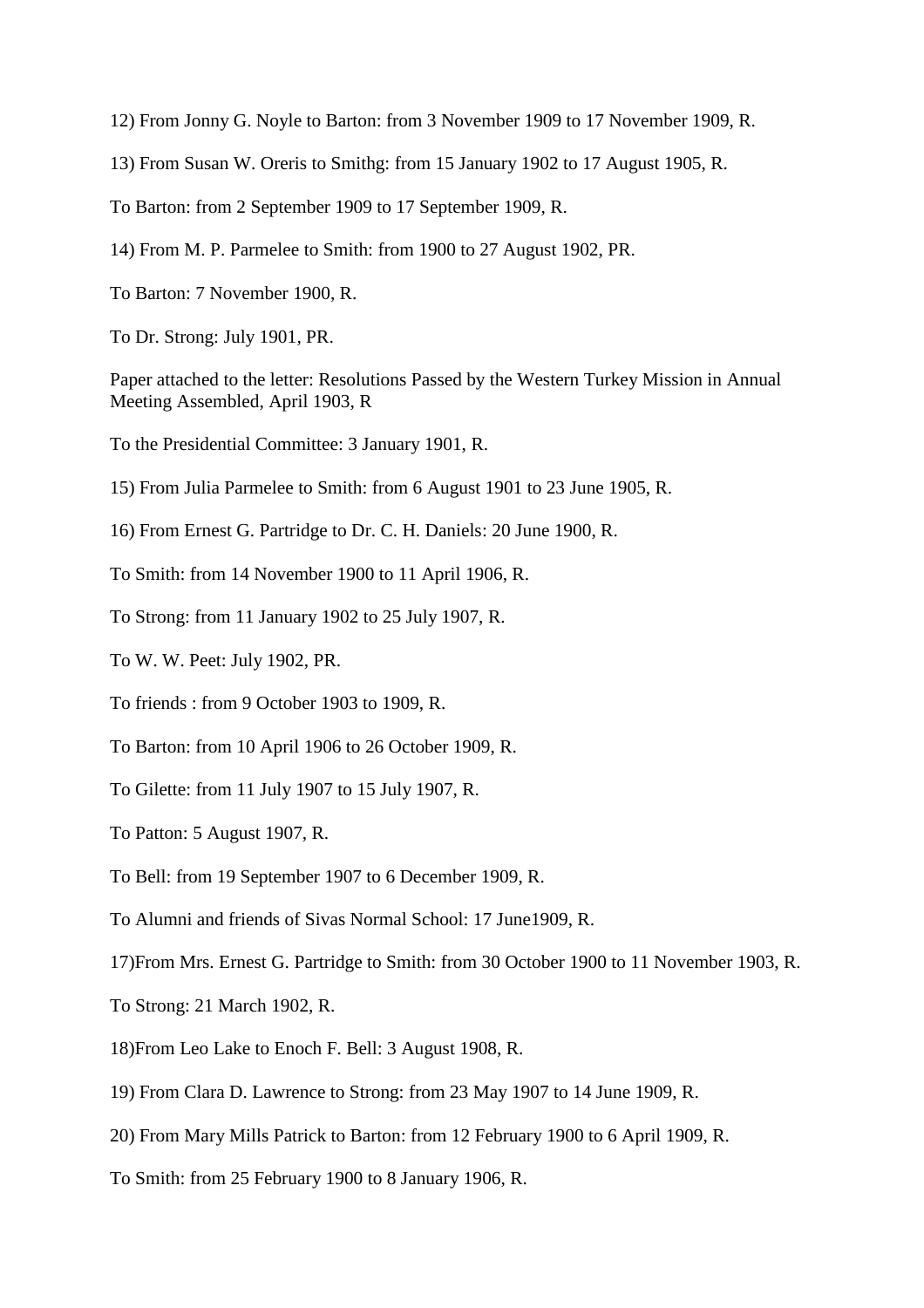Submitted to: Department of History

Submitted by: Sibel Ertürk

Project Term: May 2000

Type of Document: Microfilm

Reference Number: BV2410.A4 1984 Reel 624

Degree of Readability: Readable R, Partially Readable PR, Hardly Readable HR, Unreadable UR.

# LETTERS

Peet ( January 1900- December 1904).

1. From Peet to Smith: from 18 January 1900 to 28 December 1904, R.

Article attached to the letter: In Great Peril.

To Barton: from 21 January 1901 to 27 December 1904, R.

Articles attached to the letters: Russia and the Armenians; Distress in Macedonia; The Macedonian Relief Fund; The Condition of Armenia.

To Spencer Eddy: from 29 November 1901 to 9 December 1901, R.

To Washburn: 23 May 1902, R.

To Dr. Dodge: from 9 January 1903 to 12 June 1903, HR.

To John E. A. Leishman: from 2 March 1903 to 1 October 1904, R.

To Dr. Strong: 13 March 1903, R.

To Charles E. Clarke: 7 April 1903, R.

To Hampson: 31 July 1903, R.

To Miss Shattack: 25 September 1903, R.

To Wiggin: 21 November, 1903, R.

To Post: from 17 November 1903 to 22 October 1904, R.

To Freyer: 30 November 1903, R.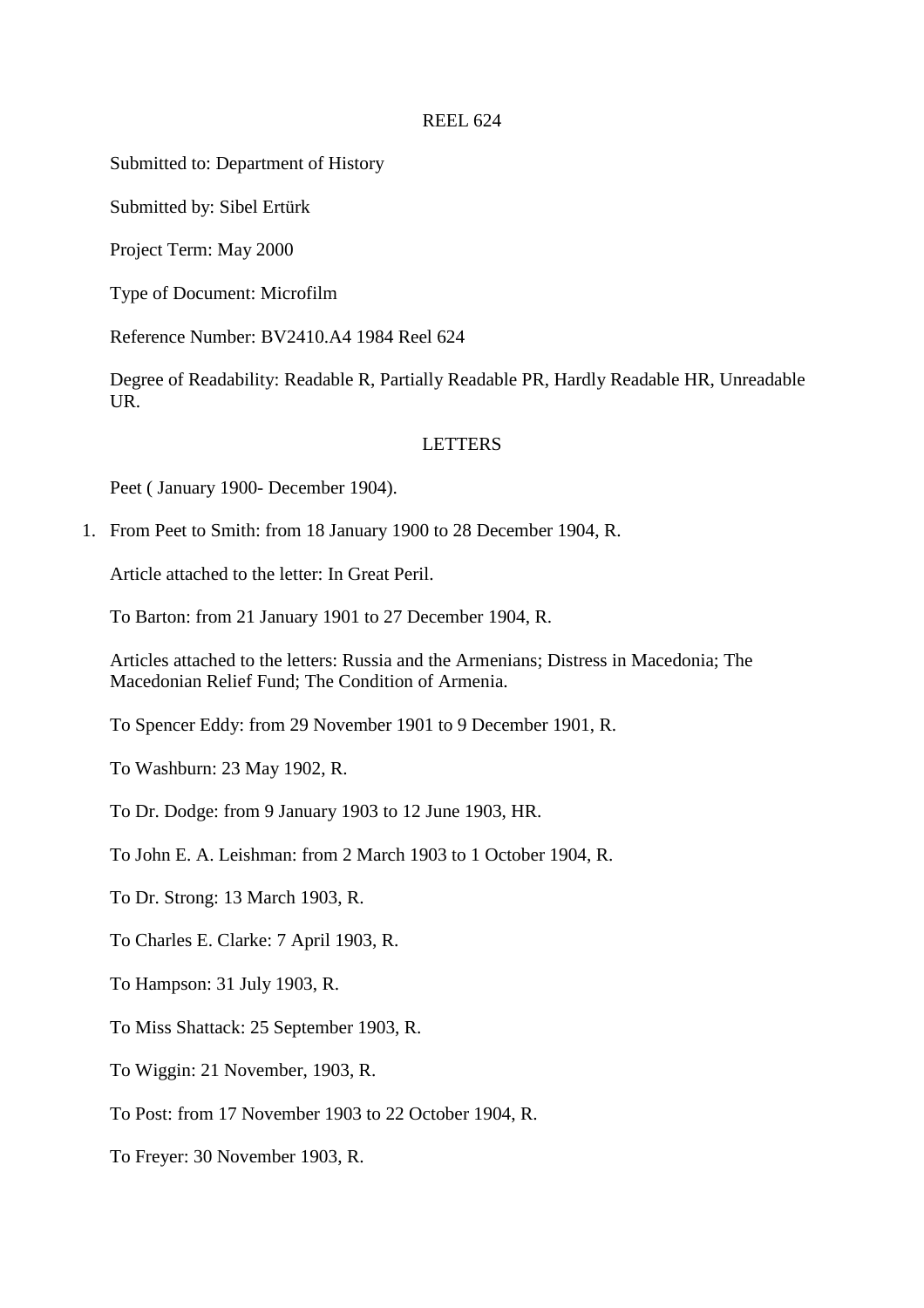To Dr. Klopsch: 11 April 1904, R.

To Mr. Mott: 12 April 1904, R.

To Merrill: 22 June 1904, R.

To Miss Wingate: 22 December 1904, R.

To Peter Augustus Jay: from 16 December 1904 to 19 December 1904, R.

- 2. From C. F. Gates to Peet: 4 July 1901, R.
- 3. From L. O. Lee to Peet: 5 July 1901, R.
- 4. From P. Knapp to Peet: 4 July 1901, R.
- 5. From Chambers to Peet: from 5 December 1901 to 6 December 1901., R.
- 6. From A. Baldwin to Peet: 3 March 1902, R.
- 7. From J. Henry House to Peet: 27 May 1902, R.
- 8. From Ernest C. Partridge to Peet: 4 June 1902, R.
- 9. From Wilo A. Jewett to Peet: 4 June 1902, R.
- 10. From J. W. Raird to Peet: 15 September 1902, R.
- 11. From John E. A.Leishman to Peet: from 25 February 1903 to 29 September 1904, PR.
- 12. From L. Bond to Peet: 23 March 1903, R.
- 13. From H. L. Underwood to Peet: 11 April 1903, R.
- 14. From J. R. Mott to Peet: 15 June 1903, R.
- 15. From H. N. Barnum to Peet: from 9 July 1903 to 4 September 1903, R.
- 16. From George B. Post to Peet: 4 December 1903, R.
- 17. From Noel Euxton to Peet: 8 January 1904, R.
- 18. From L. S. Crawford to Peet: 22 June 1904, R.
- 19. From F. D. Shephard to Peet: 3 July 1904, R.
- 20. From R. M. Cole to Peet: 16 August 1904, R.
- 21. From Peter Augustus Jay to Peet: from 25 October 1904 to 17 December 1904, R.
- 22. From W. B. Brooks to Peet: 20 December 1904, R.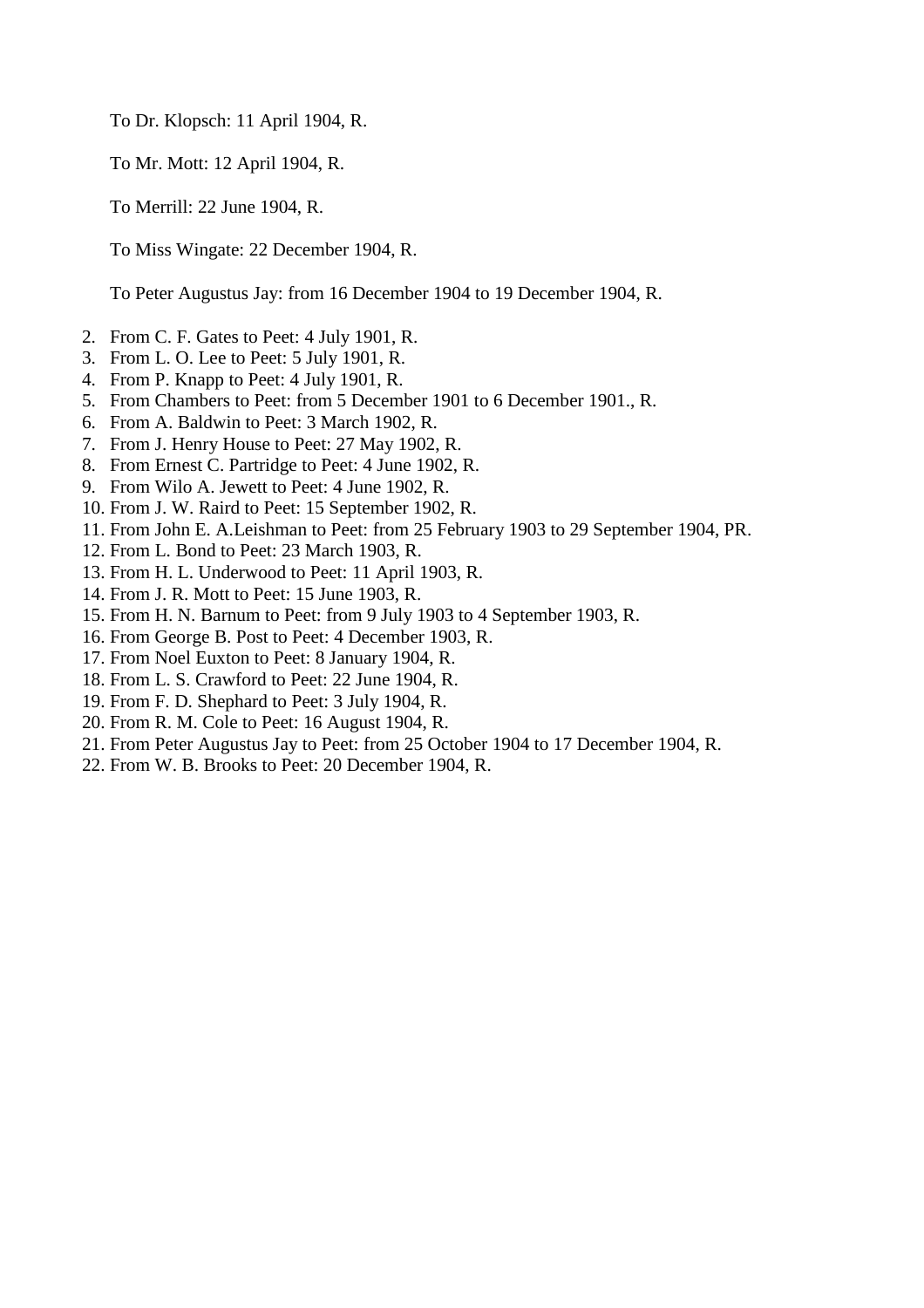Submitted to: Department of History

Submitted by: Sibel Ertürk

Project Term: June 2000

Type of Document: Microfilm

Reference Number: BV2410.A4 1984 Reel 625

Degree of Readability: Readable R, Partially Readable PR, Hardly Readable HR, Unreadable UR.

# LETTERS

Peet ( January 1905- December 1909)

1. From Peet to Smith: from 13 January 1905 to 13 July 1906, R.

To James L. Barton: from 18 January 1905 to 28 December 1909, PR.

To Peter Augustus Jay: from 1 October 1904 to 2 June 1906, R.

To Budy: 24 April 1905, R.

To George Post: 24 April 1905, R.

To John G. A. Leishman: from 15 July 1905 to 17 March 1909, R.

To H. N. Barnum: from 10 October 1905 to 5 April 1906, R.

To Strong: from 3 November 1905 to 8 April 1908, R.

To Bliss: 14 November 1905, R.

To the Committee of Representatives of Missionary Bodies Working in the Turkish Empire: 22 December 1905, R.

To Charles M. Dickinson: 13 March 1906, R.

To Stuart Dodge: from 19 April 1906 to 19 October 1906, R.

To Macallum: 5 May 1906, R.

To Henry K. Wingate: from 14 May 1906 to 2 June 1906, R.

To Charles C. Creegan: 6 September 1906, R.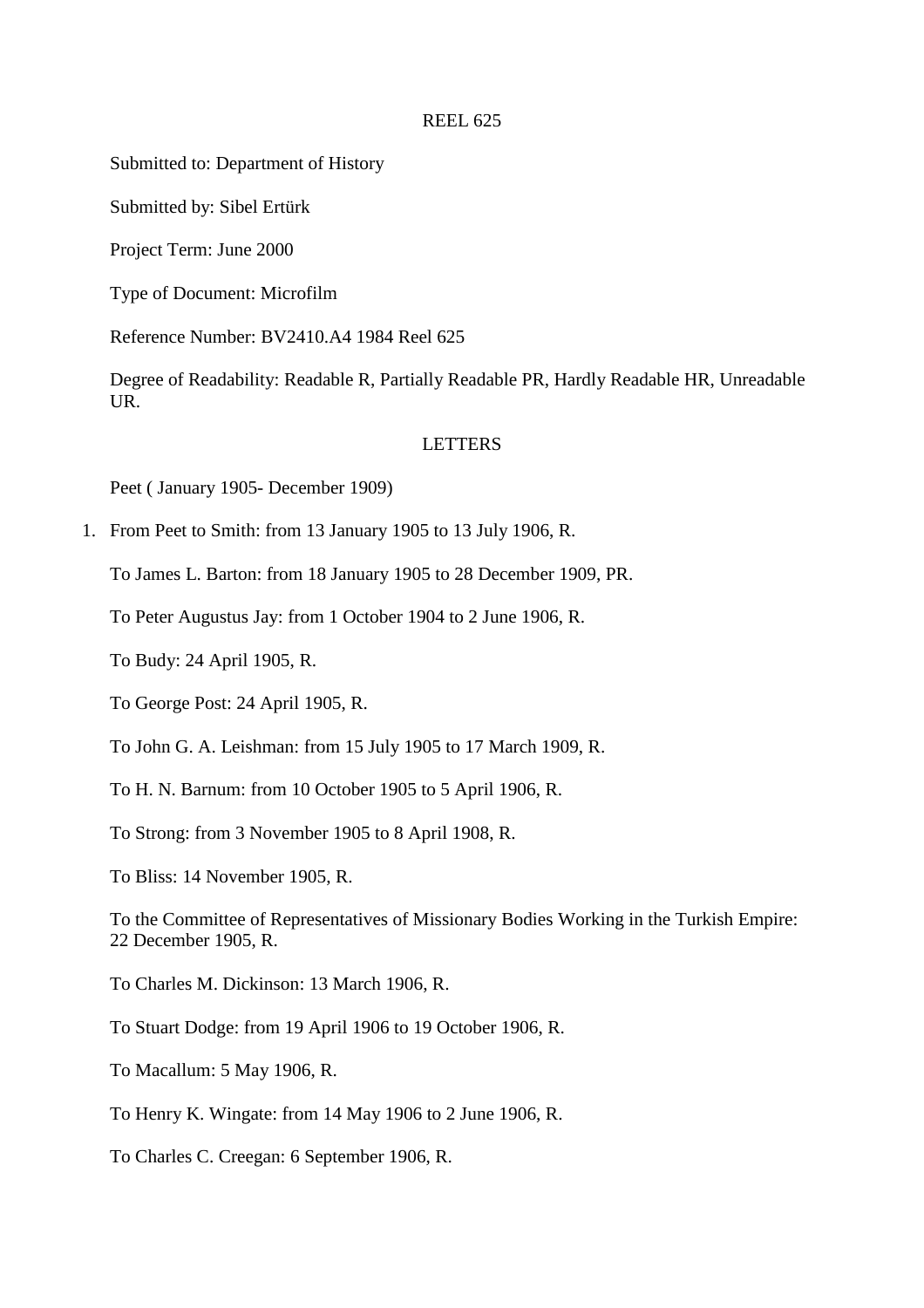- To Miss Emily Hartwell: 8 February 1907, R.
- To Enoch Bell: from 25 February 1907 to 23 December 1909, R.
- To Dr. Patton: 19 April 1907, R.
- To Dr. Edward Warren Capen: from 9 May 1907 to 8 June 1909, R.
- To the President of the U.S.: 14 May 1907, R.
- To Riggs: 13 August 1907, R.
- To Dr. Lee: from 9 September 1907 to 12 September 1907, R.
- To E. H. Özmen: 5 November 1907, R.
- To Brown: from 8 December 1907, R.
- To Root: 29 November 1908, R.
- To Emily C. Wheeler: 23 March 1908, R.
- To Miss Carrie Borden: 25 May 1908, R.
- To Jessup: 10 September 1908, R.
- To A. N. Andrus: 27 October 1908, R.
- To Maclahlan: 21 November 1908, R.
- To Chambers: 13 May 1909, R.
- To John E. Merrill: 5 July 1909, R.
- To Edwin H. Baker: 9 December 1909, R.
- To Perry Powers: 28 December 1909, R.
- To M. M. Patrick: from 3 March 1908 to 20 August 1908, R.
- 2. From John G. A. Leishman to Peet: from 21 March 1905 to 16 March 1909, R.
- 3. From Peter Augustus Jay to Peet: from 25 October 1904 to 9 May 1906, R.
- 4. From A. N. Andrus to Peet: 7 November 1904, R.
- 5. From W. Nesbitt Chambers to Peet: from 17 January 1905 to 6 January 1906, R.
- 6. From J. C. Martin to Peet: 29 January 1905, R.
- 7. From Bishop Maghakia to Peet: 11 February 1905, R.

Article attached to the letter: England, Russia and Turkey.

8. From George Post to Peet: 17 May 1905, R.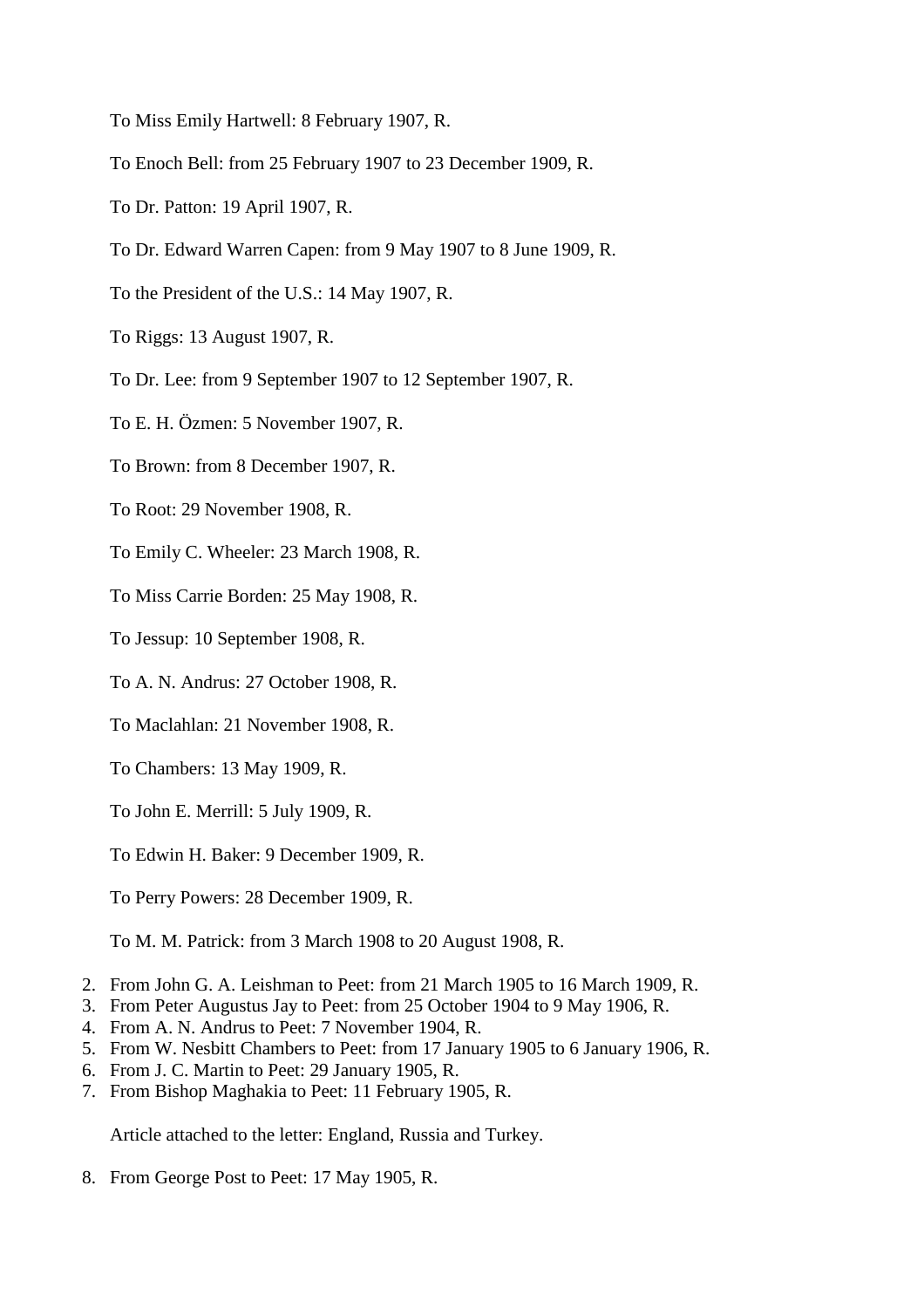- 9. From D. K. Getchell to Peet: 7 June 1905, R.
- 10. From P. Knapp to Peet: 28 September 1905, R.
- 11. From H. N. Barnum to Peet: from 27 September 1905 to 21 November 1905, R.
- 12. From Charles M. Dickinson to Peet. 23 March 1906, R.
- 13. From Edward B. Haskell to Peet: from 19 April 1906 to May 1908, R.
- 14. From Henry K. Wingate to Peet: from 17 April 1906 to 21 May 1906, R.
- 15. From Edward Warren Capen to Theodore Roosevelt: 27 May 1907, R.

To Elihu Root: 27 May 1907, R.

- 16. From Edwin Pears to Oscar Strauss: 12 December 1907, R.
- 17. From Richard M. Bond to Philip M. Brown: 28 December 1907, R.
- 18. From Stephen von Trowbridge to Peet: from 24 January 1908 to 26 May 1909, HR.
- 19. From Kennedy to Peet: 21 March 1908, R.
- 20. From George A. Ford to Peet: 13 January 1908, R.
- 21. From A. N. Andrus to Peet. 9 November 1908, R.
- 22. From J. F. Clarke to Peet: 11 May 1909, R.
- 23. From C. Telford Erickson to Peet: from 27 July 1909 to 10 August 1909, R.
- 24. From Lewis Einstein to C. Telford Erickson. 11 September 1909, R.
- 25. From F. D. Shepard to Peet: 11 October 1909, R.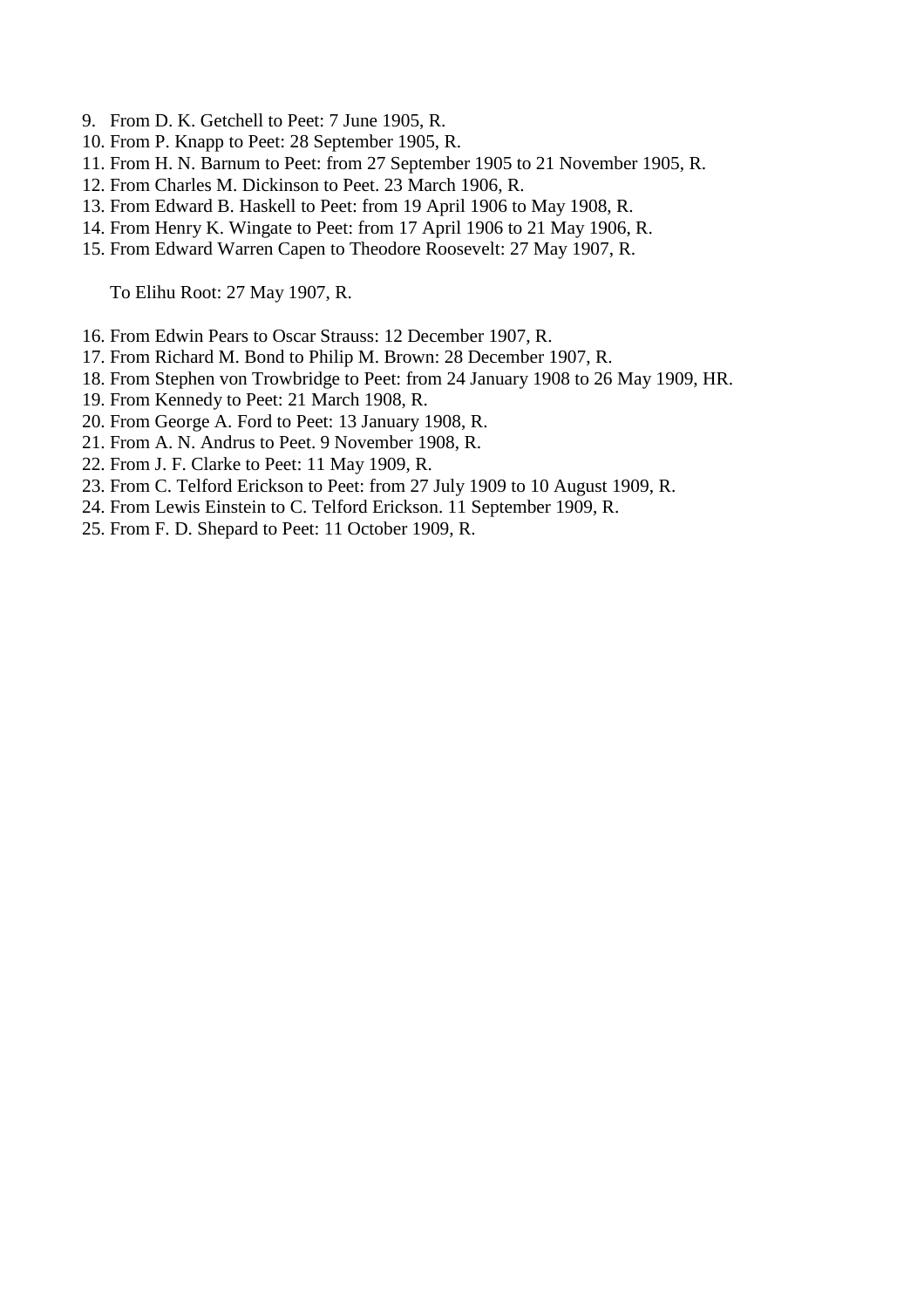Submitted to: Department of History

Submitted by: Sibel Ertürk

Project Term: July 2000

Type of Document: Microfilm

Reference Number: BV2410.A4 1984 Reel 626

Degree of Readability: Readable R, Partially Readable PR, Hardly Readable HR, Unreadable UR.

## LETTERS

- 1. Perry Rev. Henry J., 1-56
- 2. Perry Mrs. Henry J., 57-87
- 3. Platt Miss Claribel, 88-95
- 4. Pohl Miss J. C., 96-102
- 5. Poet Rev. George F., 103-104
- 6. Poet Dr. Wilfred M., 105-113
- 7. Powers Miss Harriet G., 114-125
- 8. Prime Miss Lila W., 126-128
- 9. Rice Miss Nina E., 129-137
- 10. Richmond Miss Clara C., 138
- 11. Riggs Rev. Charles J., 139-176
- 12. Riggs Rev. Edward, 177-233
- 13. Riggs Mrs. Edward, 234-241
- 14. Riggs- Rev. Henry H., 242-250
- 15. Riggs- Miss Mary W., 251-256
- 16. Riggs Miss Susie, 257-263
- 17. Seelye Miss Laura, 264-275
- 18. Smith Mrs. Sarah S., 276-278

### **Letters**

1. From Henry J. Perry to Smith: from 3 January 1900 to23 January 1906, PR.

To Dr. Herrick: from 4 March 1900 to 9 March 1901, PR.

To C. H. Daniels: from 15 May 1901 to 14 October 1901, R.

To Bell: from 3 March 1907 to 26 October 1908, R.

To Strong: 9 April 1907, R.

To Barton: from 31 August 1907 to 7 December 1909, R.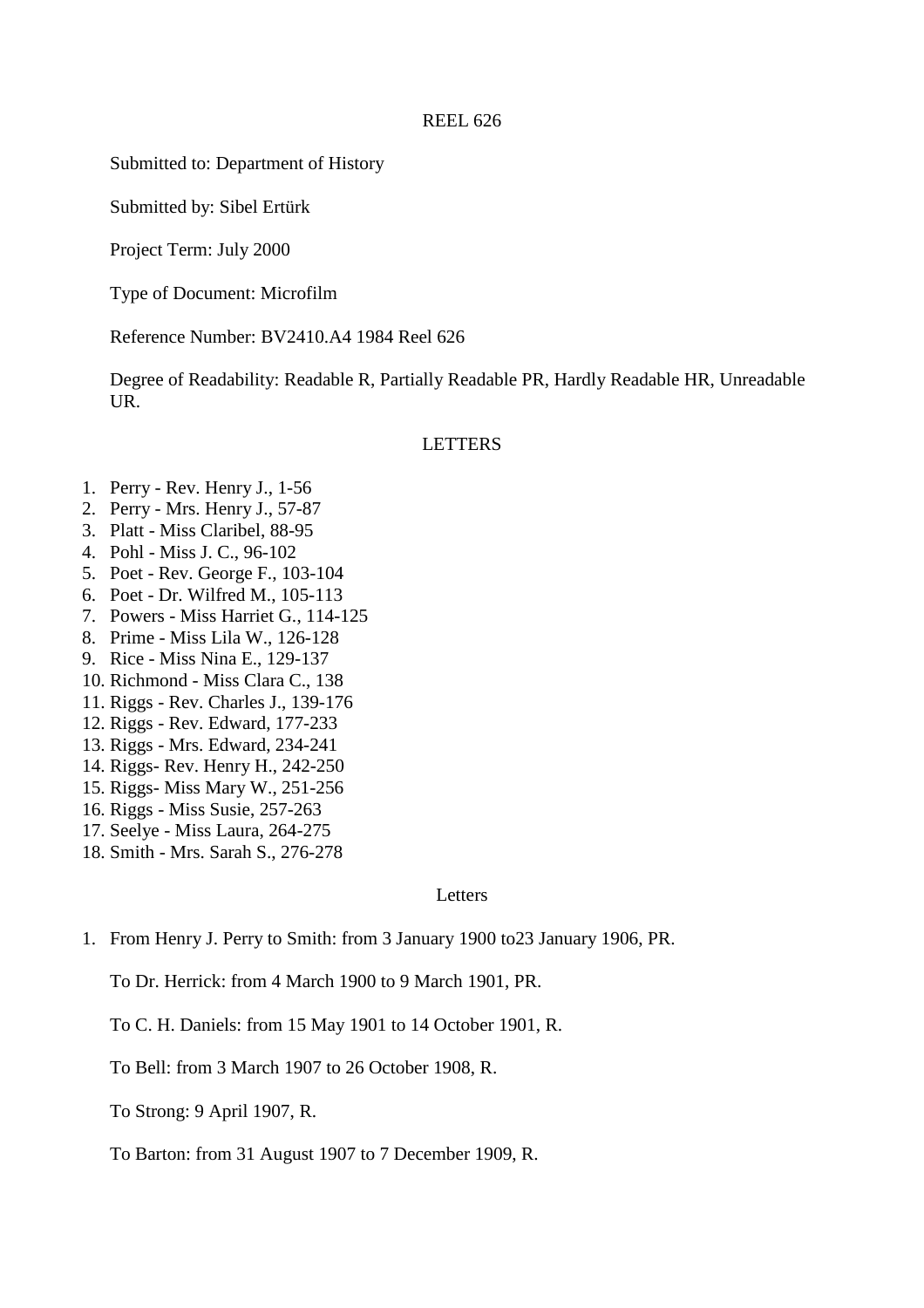To Partridge: 26 May 1908, R.

2. From Mary E. H. Perry to Smith: from 6 March 1900 to 16 November 1904, PR. To Dr. Daniels. 13 May 1901, R.

To Bell: 5 October 1908, R.

To Barton: from 4 February 1908 to 16 May 1908, PR.

- 3. From Platt to Smith: from 26 January 1900 to 23 February 1904, R. To Miss Lawson: 13 January 1904, R.
- 4. From Poll to Smith: from 18 January 1902 to 19 January 1903, R.

To Strong: 12 August 1904, R.

To Barton: 19 July 1909, R.

- 5. From George F. Poet to Dr. Herrick: 4 October 1908, R. To Smith: 29 May 1903, R.
- 6. From Wilfred M. Poet to Smith: 22 February 1904, PR.

To Barton: from 4 June 1906 to 29 April 1909, R.

To Dr. Patton: 12 December 1907, R.

7) From Harriet G. Powers to Smith: from 21 July 1903 to 21 December 1905, PR.

To Miss Lawson: 18 July 1907, R.

To Barton: from 18 May 1908 to 17 April 1909, R.

- 8) From Lila Prime to Herrick: 10 May 1902, R.
- To Smith: 14 December 1903, PR.
- To Barton: 25 May 1909, R.
- 9) From Nina E. Rice to Smith: from 7 November 1903 to 27 May 1905, R.
- To Partridge: 2 February 1908, R.
- To Dr. Greene: 29 February 1908, R.
- To W. E. Barton: 23 March 1909, R.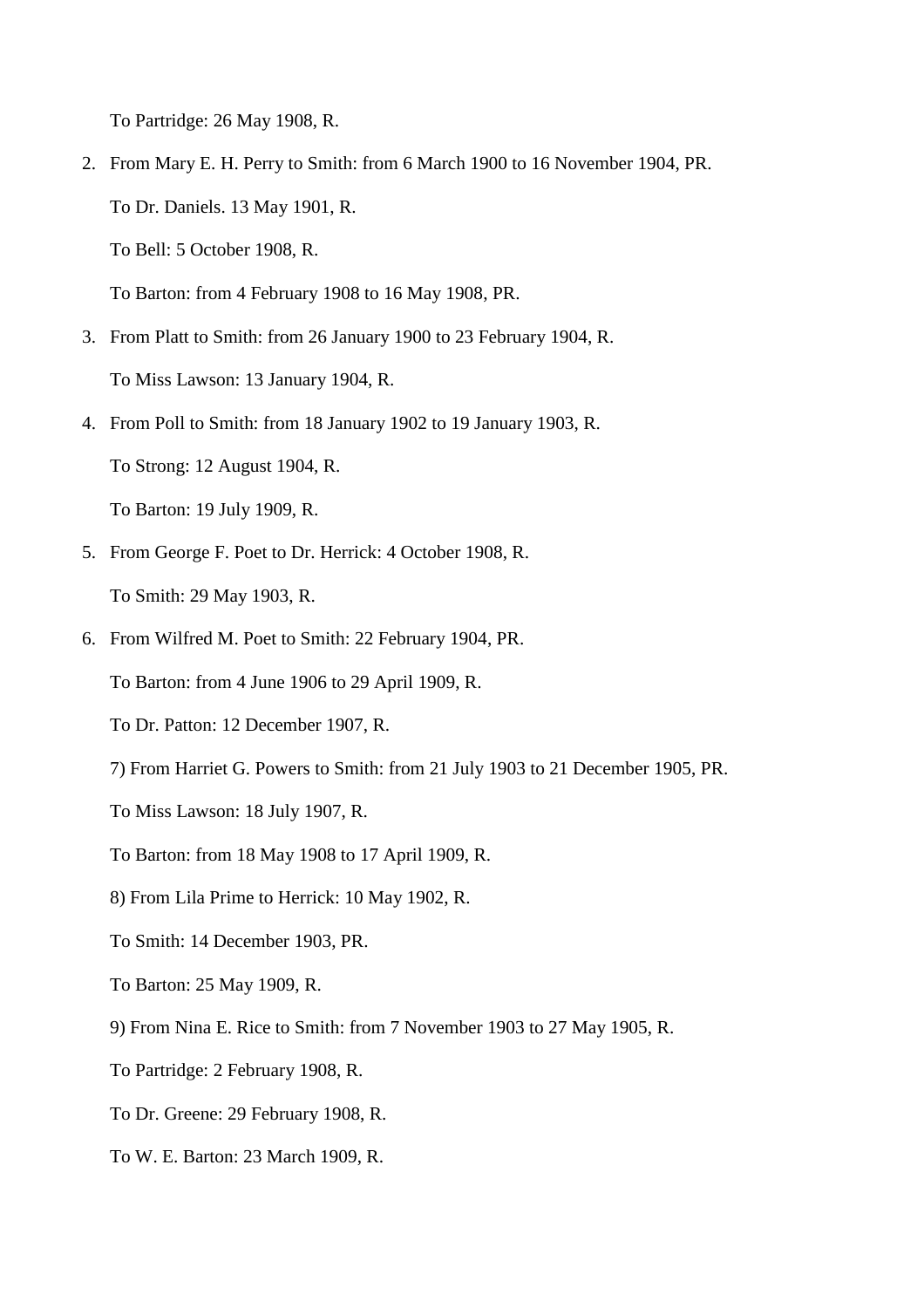- To Bell: 26 June 1909, R.
- 10) From Clara Richmond to Barton: 27 September 1909, R.
- 11) From Charles Riggs to Dr. Daniels: 5 January 1900, R.
- To Smith: from 27 January 1900 to 28 November 1905, R.
- To Strong: from 20 June 1907 to 6 September 1907, R.
- To Enoch Bell: from 23 July 1907 to 16 December 1909, R.
- To Barton: from 22 January 1908 to 7 June 1909, R.
- 12) From Edward Riggs to Smith: from 5 January 1900 to 24 January 1906, R.
- To Charles H. Daniels: from 2 October 1900 to 5 November 1900, R.
- To Strong: 25 January 1901, R.
- To Barton: from 22 April 1901 to 27 December 1909, R.
- To Bell: from 18 April 1907 to 9 October 1907, R.
- 13) From Mrs. Sarah D. Riggs to Smith: from 16 January 1903 to 17 October 1903, R.
- To Bell: 18 May 1904, R.
- To Barton: 18 March 1909, R.
- 14) From Henry H. Riggs to Smith: from 10 January 1902 to 23 December 1902, PR.
- 15) From Miss Mary Riggs to Smith: from 2 August 1902 to 6 August 1903, PR.
- 16) From Miss Susie D. Riggs to Miss Child: from 19 April 1901 to 30 May 1903, R.
- 17) From Laura Seelye to Smith: from 15 June 1900 to 7 July 1902, PR.
- 18) From Sarah S. Smith to Smith: from 13 May 1903 to 16 September 1904, R.
- To Barton: from 8 May 1906 to 18 May 1909, R.
- To Frank H. Higgin: 14 December 1908, R.
- To Bell: from 28 December 1908 to 10 March 1909, R.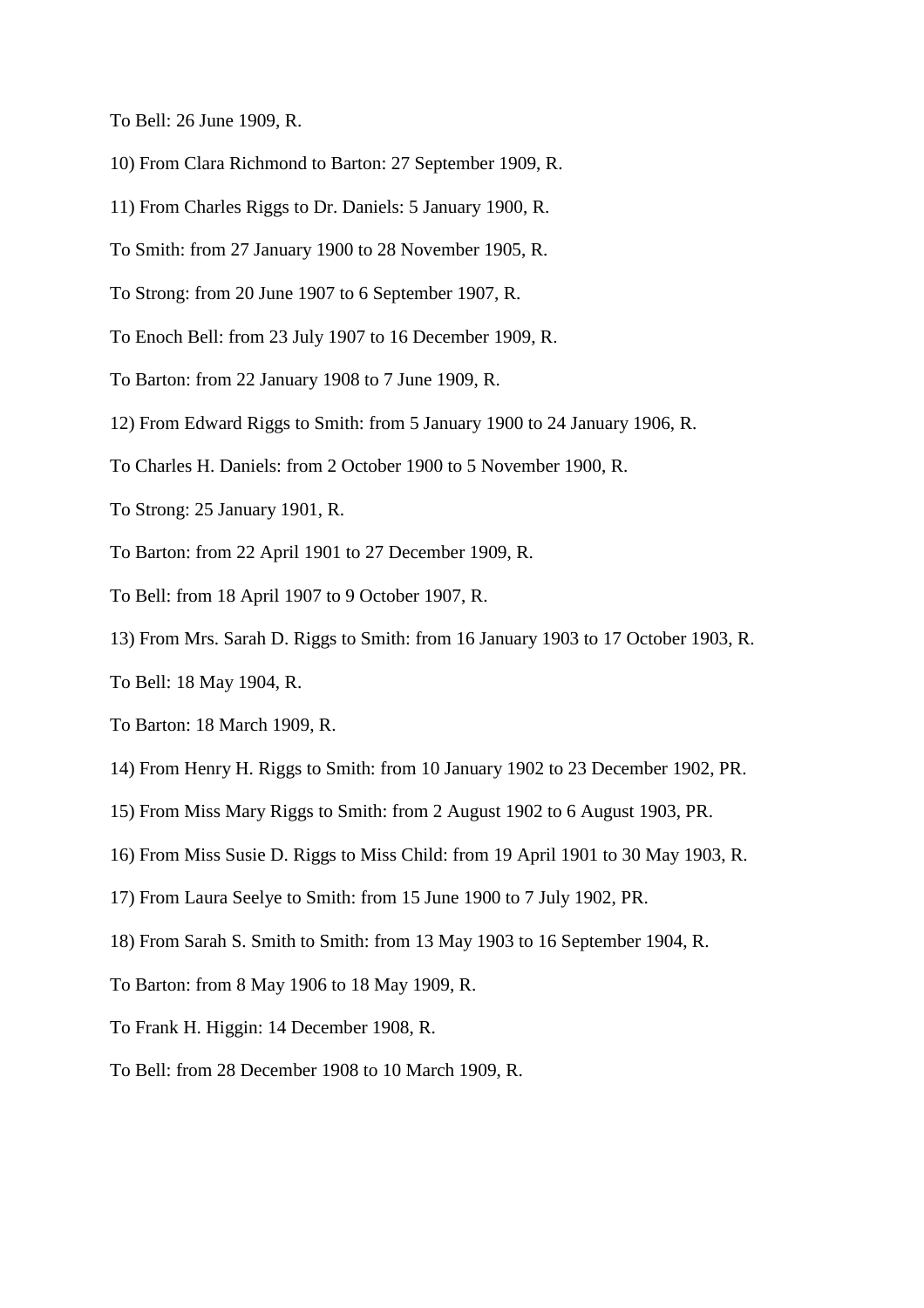**Submitted to:** Department of History

**Submitted by:** Mehmet Ergin

**Project Term:** April 2000

**Type of Document:** Microfilm

**Reference Number:** BV2410.A4 1984 627

## **Letters T-Z**

- 1. Rev. CC Tracy, 1 110
- 2. Mrs CC Tracy, 111 112
- 3. Rev. Charles, 113 123
- 4. Miss Mary J Ward, 124 144
- 5. Rev. George Washburn, 150 154
- 6. Rev. George White, 155 231
- 7. Mrs. George White, 232
- 8. Miss Charlotte Willard, 233 250
- 9. Rev. Henry Wingate, 251 310
- 10. Rev. George Wood, 311 312
- 11. Miss Mary P Wright, 313 315
- 12. Miss Johanna Zimmer, 316 317

### **Letters**

1. From CC Tracy to Rev. Judson Smith: starting from 22 February 1900 until 25 January 1906

To Rev CH Daniels: 4 April 1902

To Dr Barton: starting 13 October 1902 until 3 december 1909

To: Dr. Strong: 9 August 1904

To Pearsons: 8 November 1905

To: Patton: starting 16 November 1905 until 12 April 1909

To: Bell starting 2 May 1907 until October 27 1909

Also included among these letters are some letters addressed, To Friends and Relatives, and some documents, these include;

a. Education in Missions, Address by Charles C. Tracy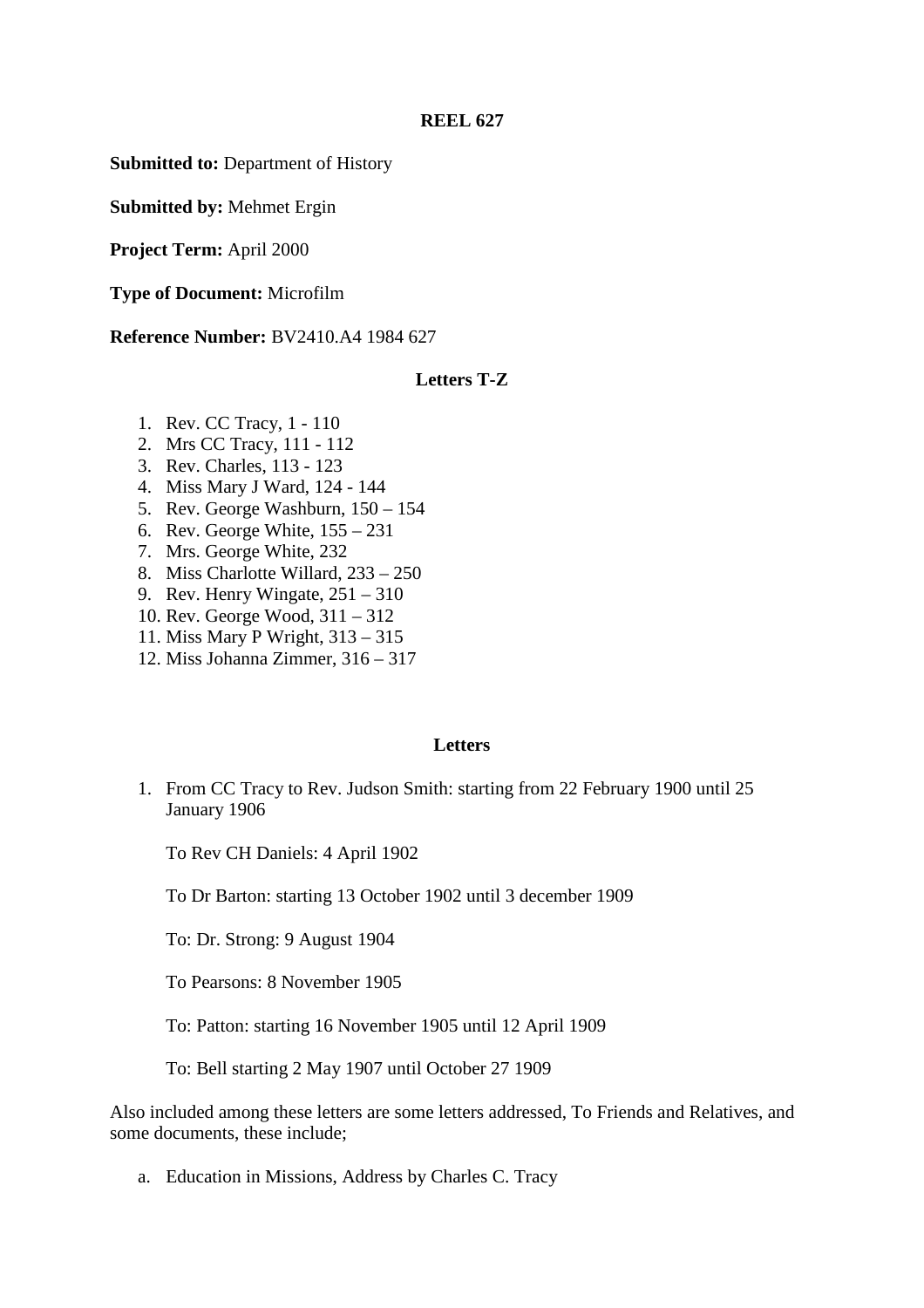- b. Needs of Anatolia College by C.C. Tracy
- c. Charles Tracy to the Presidential Committee, April 16 1904
- d. The Facts Concerning Support of C.C. Tracy by Bristol Community Church, December 2 1907.
- e. Tracy on a significant meeting at Sivas. 22 November 1907
- f. A remarkable forty hours by Tracy. 22 November 1907Account of reception to Dr. Tracy on 70<sup>th</sup> birthday.
- 1. From Mrs. Tracy account of reception to Dr. tracy on  $70<sup>th</sup>$  birthday
- 2. From Rev. Charles to Dr Barton: 6 September 1906 until 27 May 1909

To Smith: 6 October 1904 until 11 February 1906

To Friends: April 12, 1906

To fellow laborers in the Gospel work. 12 November 1907

To Friends (Churches of the Caledonia Conference of Vermont) 16 April 1909

3. From Mary J. Ward to J. Smith: starting 2 March 1903 until 15 December 1904

To Barton: 16 May 1908

- 4. From George Washburn to Barton: starting 29 December 1900 until 1 September 1903
- 5. From Rev. George White to Smith: starting 22 January 1900 until 11 January 1906

To Mr Wiggin: 31 May 1900

To Mr. Riggs: 5 July 1901

To Barton: starting 28 March 1906 until 10 November 1909

To Rev. E. Bell: starting 13 December1906 until 11 December 1909

- 6. From Esther Robbins White to Smith: 6 January 1905
- 7. From Charlotte Willard to Smith starting 6 September 1900 until 8 June 1905

To Dr. Greene: starting 3 April 1906 until 9 April 1908

To Patton: 1 November 1906

To: Barton 3 June 1909

8. From Henry Wingate to Smith: 10 January 1900 until 30 October 1905

To Daniels: 26 March 1900 until 20 June 1901

To Barton: 23 April 1906 until 10 December 1909

To E. Bell: 16 April 1907 until 22 November 1909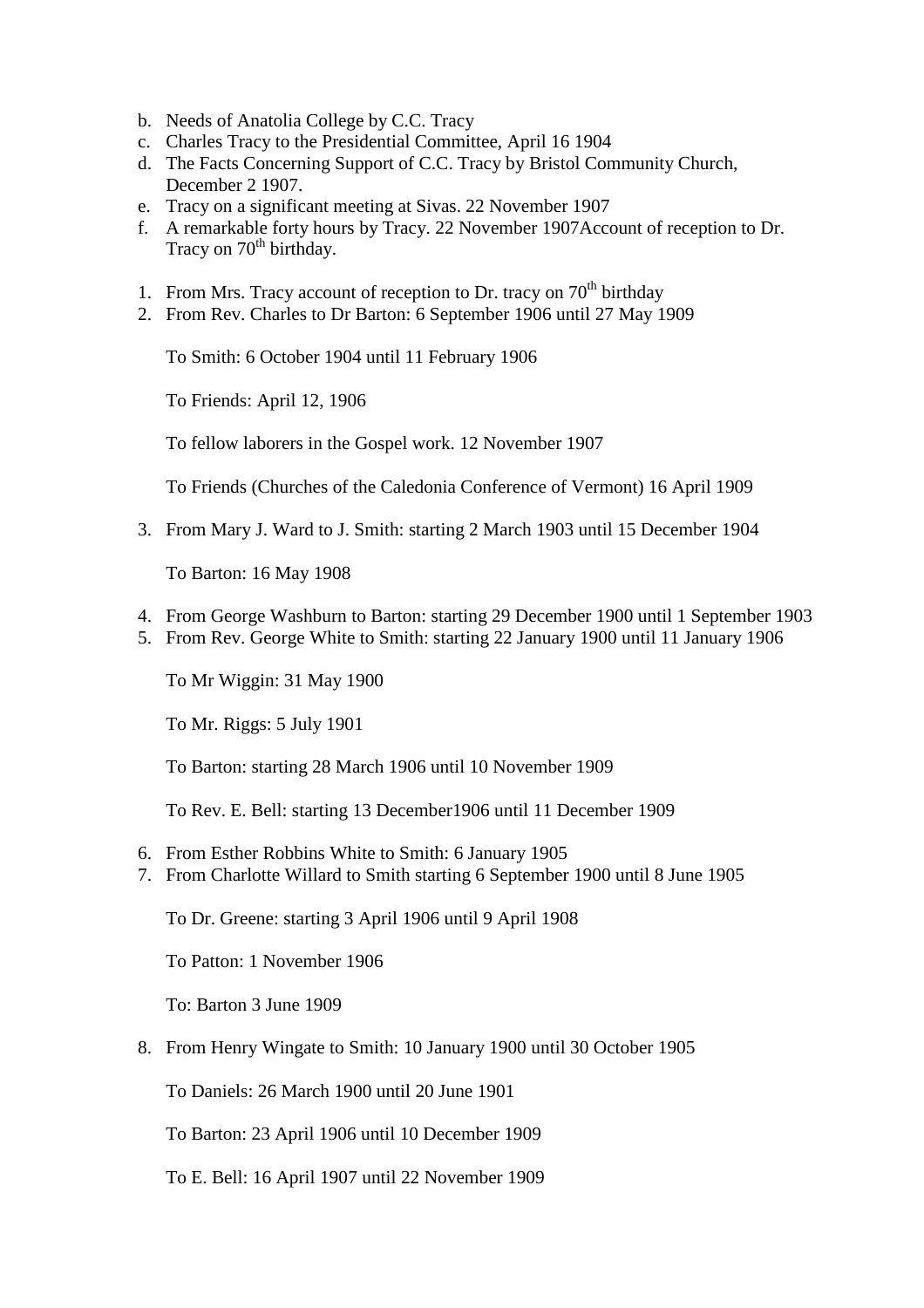To Greene: 22 March 1909

To Dr Dodd: 7 November 1909

Also included among Henry Wingate's letters are some bulletins and informations on certain subjects these are;

- a. Bulletin No I The American Mission. Talas, Caesprea, Turkey. April  $8<sup>th</sup>$  1903
- b. Bulletin No. 2 The American Mission. Talas, Caesprea, Turkey. July  $1<sup>st</sup>$  1903
- c. Bulletin No. 3 Wanted, a building for the boys' schools. September  $1<sup>st</sup>$  1903
- d. Bulletin No. 5 Report of Mission Schools. October 28 1903
- e. Info on the Location of the Boys' School. January 23 1904
- f. Paper read at station meeting. December 10 1908
- 1. From George Wood to Dr. Strong: 2 October 1900 until 27 February 1901
- 2. From Mary P. Wright to Smith: 24 January 1900 until 28 March 1905
- 3. From Zimmer to Smith: 23 April 1900 until 9 August 1900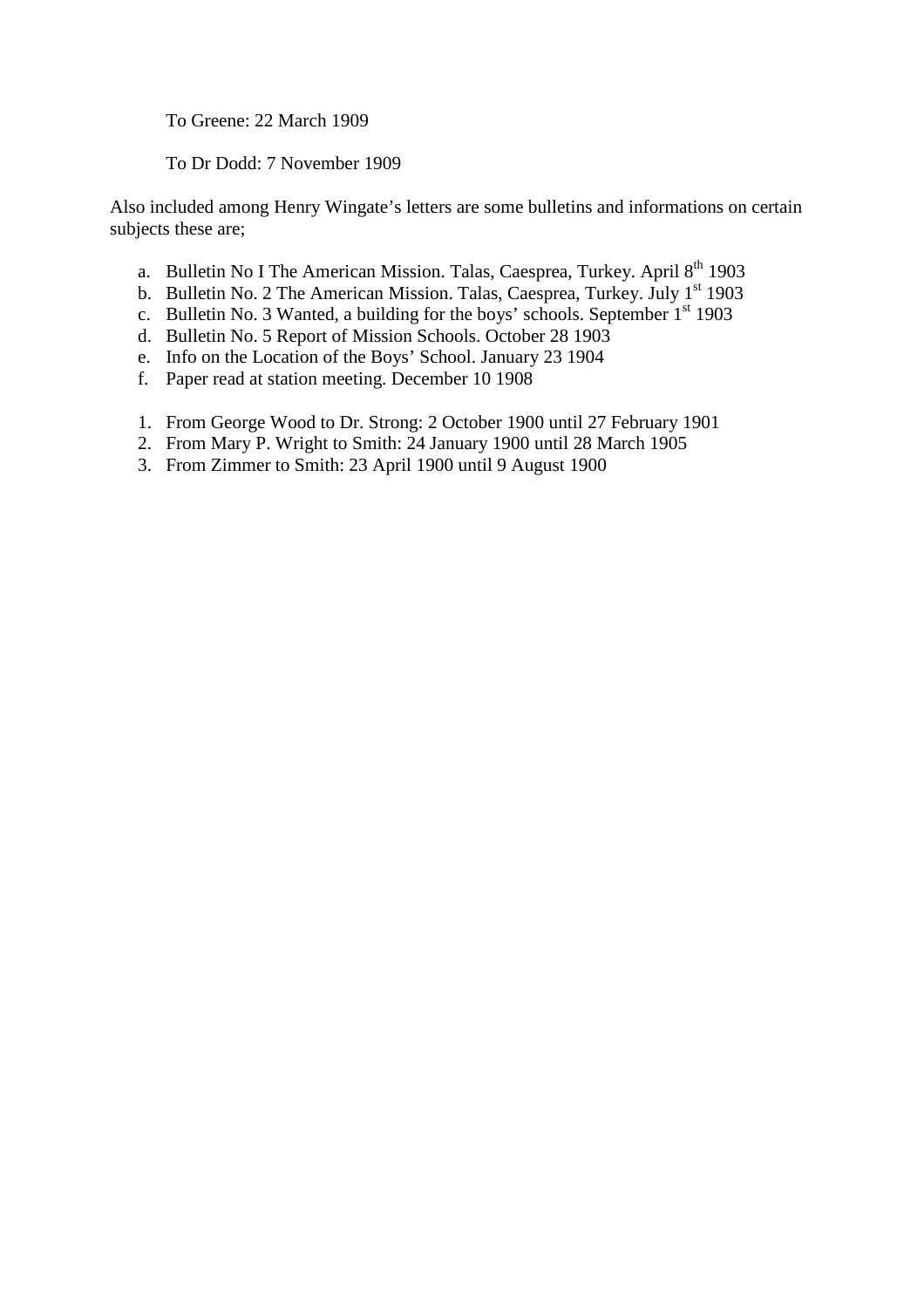**Submitted to:** Department of History

**Submitted by:** Mehmet Ergin

**Project Term:** May 2000

**Type of Document:** Microfilm

**Reference Number:** BV2410.A4 1984 628

# **Minutes and Reports**

Minutes  $1 - 11$ 

Reports;

- a. Adabazar, 12 15
- b. Bardezag,  $15 16$
- c. Boursa,  $17-23$
- d. Cesarea, 24 30
- e. Talas 31 42
- f. Constantinople,  $43 53$
- g. Marsovan, 54 88
- h. Nicomedia, 89 93
- i. Buhcation (not sure due to the lack of readibility),  $94 108$
- j. Sivas, 109 119
- k. Smyrna, 120 155
- l. Trebizond, 156 163

# **Minutes;**

- Minutes to the annual meeting of the Western Turkey Mission, July 11, 1910.
- Minutes to the annual meeting of the Western Turkey Mission, April 6 13, 1912.
- Minutes to the annual meeting of the Western Turkey Mission, July  $5 12$ , 1913.
- Minutes to the annual meeting of the Western Turkey Mission, July 1914.
- International College of Smyrna, Special meeting of the Board of Commissioners on June 28, 1913.
- Minutes of meeting of the Board of Managers of the International College of Smyrna, December 13, 1913.
- Minutes of meeting of the Board of Managers of the International College of Smyrna, June 20, 1914.
- Minutes of meeting of the Board of Managers of the International College of Smyrna regarding the 1913 – 1914 salaries. June 20, 1914.
- Minutes of the annual meeting of the Board of Managers. June 20 1915.
- Minutes of the annual meeting of the Board of Managers. June 14, 1916.
- Minutes of the annual meeting of the Board of Managers. June 12, 1918.
- Minutes of the annual meeting of the Board of Managers. July 6, 1917.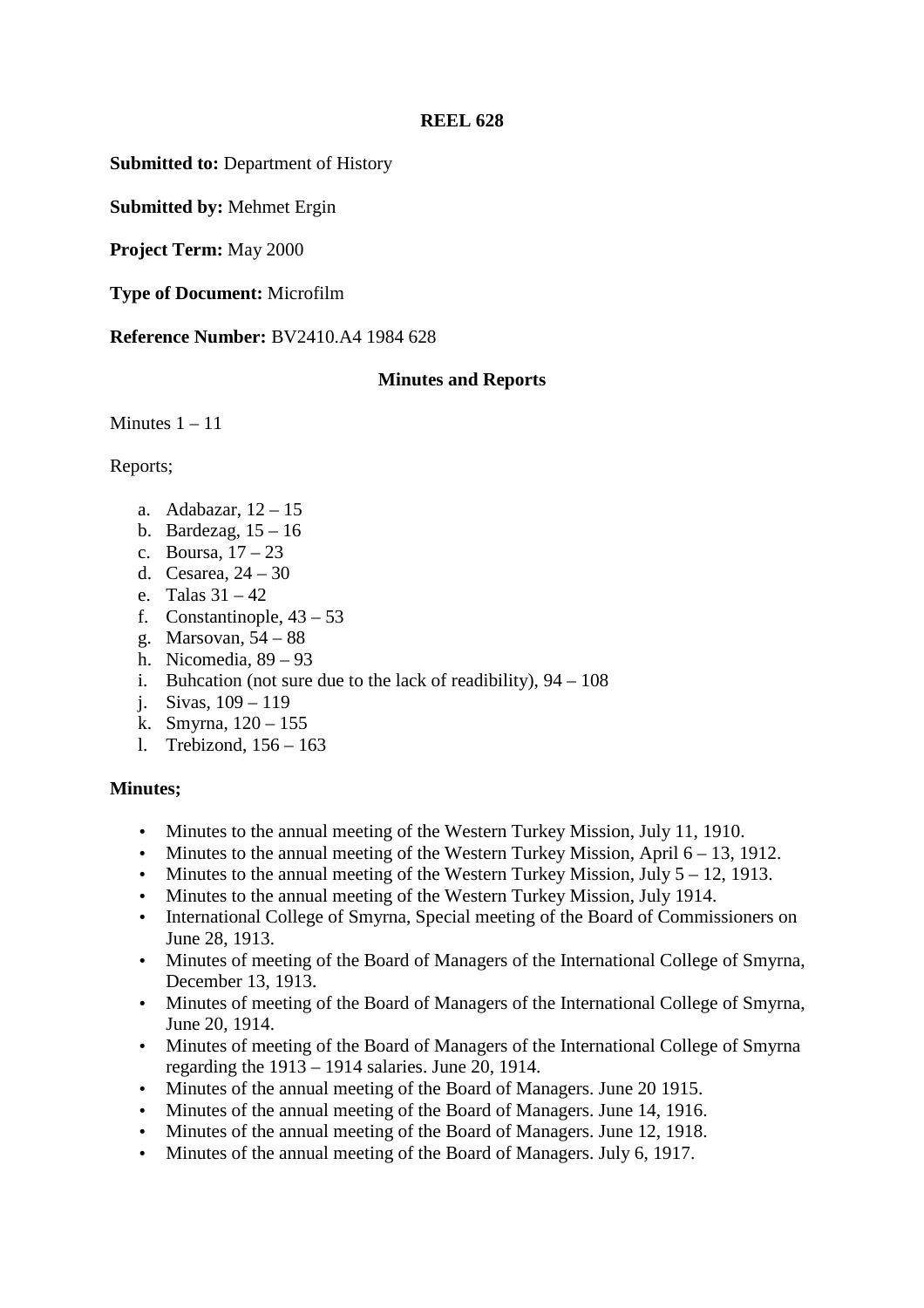# **Reports**

- Stations locations and special work missionaries.
- Higher educational institutions of the WTM Adabazar Girls' High School.
- Report of the High School for Girls at Adabazar, 1913 1914.
- Letter to Dr. Barton on July 16, 1910 from Lyndon S. Crawford.
- American Schools in Brousa supported by W.B.M.P.
- Girls High School, Brousa.
- The Adabazar School.
- The Gedik Paşa Report. 1910 1911.
- Report on Broussa by J.P. McNaughton.
- Annual Report, Broussa Station. 1912 1913.
- Report of the American School for Girls, Brousa. June 3, 1913.
- Report of the Brousa Boarding School 1913 1914.
- Report on the "?"(that part is not readable) Society, Brousa.
- Annual report on Cesarea Station. 1909 1910.
- Girls' Boarding School at Talas.
- Boys' School, Talas.
- Report of Cesarea Station on the Boys' School. 1910 1911.
- Annual Report of Cesarea Station. May 4, 1911.
- Report of Cesarea Station. 1911 1912.
- Work for women, Cesarea Station.
- Report of Cesarea, Kindergarden for the school year September 1911 June 1912.
- Report of Talas Girls' Boarding School, 1911 1912.
- Letter to Dr. Barton by Clive N. Crawford and Susan Orvis on the annual meeting of the WTM assembled at Talas.
- The American School for Boys, Talas. Report of the School year  $1912 1913$ .
- The American School for Boys, Talas. Report of the School year  $1913 1914$ .
- Annual report of Cesarea Station. June 1913 1914.
- American Hospital, Talas. June 1914.
- The American School for Boys, Talas. Report of the School year 1914 1915.
- The American School for Girls, Talas. School year 1913 1914.
- American Hospital, Talas. The Staff.
- American Hospital, Talas. Report for the year ending August 31, 1913.
- American School for Boys, Talas. April 10, 1914.
- Report of the Gedik Paşa School. June 17, 1913.
- Report of the Gedik Pasa Work. 1913 1914.
- Annual report of Constantinople Station for the year 1909 1910.
- Annual report of Constantinople Station for the year  $1910 1911$ .
- Resolutions passed at the Annual Meeting of the Western Turkey Mission at the Bible House, Constantinople. April 11, 1912.
- Annual report of Constantinople Station for the year  $1911 1912$ .
- Annual meeting report of Constantinople Station for the year  $1912 1913$ .
- Annual report of Constantinople Station for the year 1913 1914.
- Librarian's report, 1912.
- Librarian's report, 1913.
- Western Turkey Theological Seminary April 2, 1908.
- Report of Marsovan Theological Seminary for 1909 1910.
- ABCFM Higher Educational Statistics.
- Estimates for the running expenses of the institution for 1911.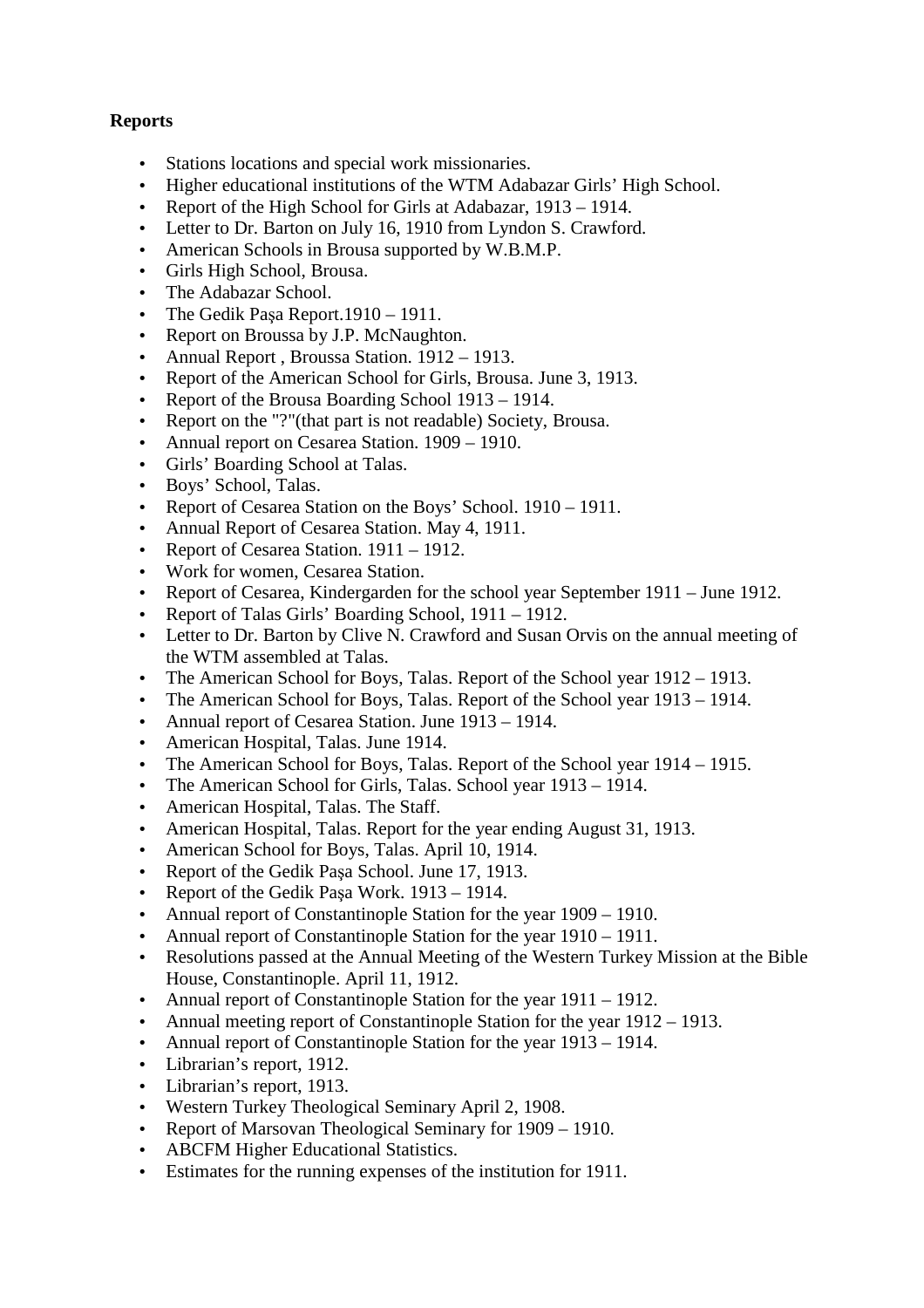- Annual report on Marsovan station, 1909 1910.
- Annual report on Marsovan station, 1910 1911.
- Annual report on Girls' Boarding School, Talas.
- Report of the committee on Theological Seminaries.
- Report on the question of opening a high school on the Black Sea coast.
- Marsovan Theological Seminary.
- Medical mission work in Marsovan.
- Anatolian Hospital, surgical operations, 1911 1912.
- Annual report on Marsovan station,  $1911 1912$ .
- Marsovan Station missionary group.
- Anatolia College,  $1912 1913$ .
- The report of Marsovan Theological seminary, 1912 1913.
- Anatolia Girls' School, 1912 1913.
- Anatolia College, report to the annual meeting. June, 1914.
- Anatolia Girls' School report for  $1913 1914$ .
- Annual report of Marsovan Station of the WTM 1913 1914.
- Annual report of Anatolia Hospital, Marsovan.
- Report of the Librarian of Anatolia college, Rev. E. C. Pye.
- Marsovan station's letter to Dr.Barton.
- Report on Anatolia College 1914 1915.
- Report of Marsovan Relief Unit, July 31, 1919.
- The Nicomedia Sub-station.
- The Telfeyan Request.
- President's report to the trustees of Anatolia College.
- Letter from George E. White to Dr. White.
- Annual report Nicomedia Station 1912 1913.
- Report of the A.G.H.S. of Adabazar for  $1912 1913$ .
- Report of the publication department for 1909.
- Report of the publication department for 1910.
- Report of the publication department for 1911.
- Publication department annual report, June 1912 June 1913.
- Publication department annual report, June 1913 June 1914.
- Report on the Treasury Department and Political affairs, 1910.
- Report of the Treasurer. April, 1912.
- Refugee and orphanage relief work.
- Report of the Treasurer for 1913.
- Sivas American Hospital Annual Report July, 1910.
- Report of Sivas Station for the year 1910, A survey and outlook for the centennial year of the American Board of Missions.
- Report of Sivas Station for  $1910 1911$ .
- Notes from Sivas. October, 1910
- Notes from Sivas. May, 1911.
- Report of the West Memorial Hospital  $1910 1911$ .
- A teachers' convention in Sivas.
- Notes from Sivas number 3 (incomplete).
- Sivas Station report for  $1911 1912$ .
- Sivas Station report for 1912 1914.
- 6<sup>th</sup> Annual report of the International College, Smyrna.
- International College annual report. June  $30<sup>th</sup>$  1910.
- International College financial statement July 1909 to June 30 1910.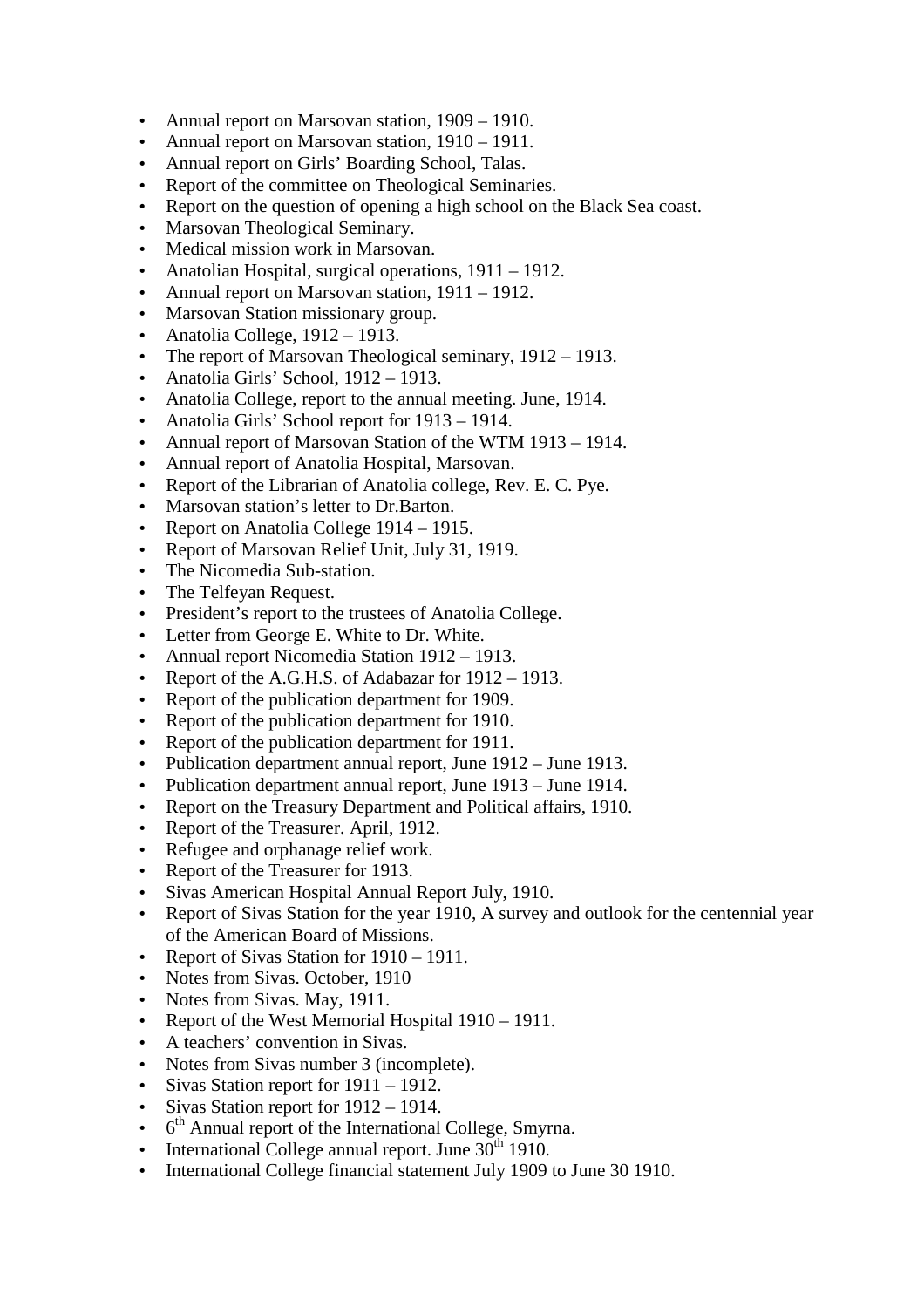- Annual report for Smyrna field, 1909 1910.
- Questions brought before the trustees of the International college, Smyrna. January 24, 1911.
- Smyrna Station report,  $1910 1911$ .
- International College Annual Report. July 1, 1910 to June 30, 1911.
- Annual report of Smyrna Station for 1911 1912.
- Annual report of Smyrna Station for  $1918 1919$ .
- International College Annual report. 1911 1912.
- The International College, Annual meeting of the Board of Managers. June, 1913.
- Building report.
- Cash statement from January, 1913 to June, 1913.
- The  $22<sup>nd</sup>$  annual report since the establishment of the school under its present management and the tenth since its incorporation as a college. July 1, 1912 – June 30, 1913.
- Smyrna Station Eastern Turkey Mission annual report. 1912 1913.
- The  $11<sup>th</sup>$  annual report of the International college for the year ending June 30, 1914.
- The  $12<sup>th</sup>$  annual report of the International college for the year ending June 30, 1915.
- The Paradise student conference.
- The  $13<sup>th</sup>$  annual report of the International college for the year ending June 30, 1916.
- The  $14<sup>th</sup>$  annual report of the International college for the year ending June 30, 1917.
- Financial statement of the 1916 1917 fiscal year.
- Second annual report of the Dean, 1916 1917.
- Third annual report of the Dean, 1917 1918.
- The  $15<sup>th</sup>$  annual report of the International college for the year ending June 30, 1918.
- President's report for the year ending June 30, 1918.
- The  $15<sup>th</sup>$  annual financial statement.
- Report on Trebizond Station's annual meeting July, 1910.
- Report on Trebizond Station's annual meeting 1911.
- Letter to Dr. Barton from the Trebizond Station. May 18, 1911.
- Report on Trebizond Station's annual meeting April, 1912.
- Trebizond Kindergarden and Sunday School report for 1911 1912 for annual meeting. April 7, 1912.
- Educational report of Trebizond Station. 1912 1913.
- Report of Trebizond Station annual meeting. July 5, 1913.
- Report of Trebizond Station annual meeting presented in July, 1914 at the annual meeting of WTM in Constantinople.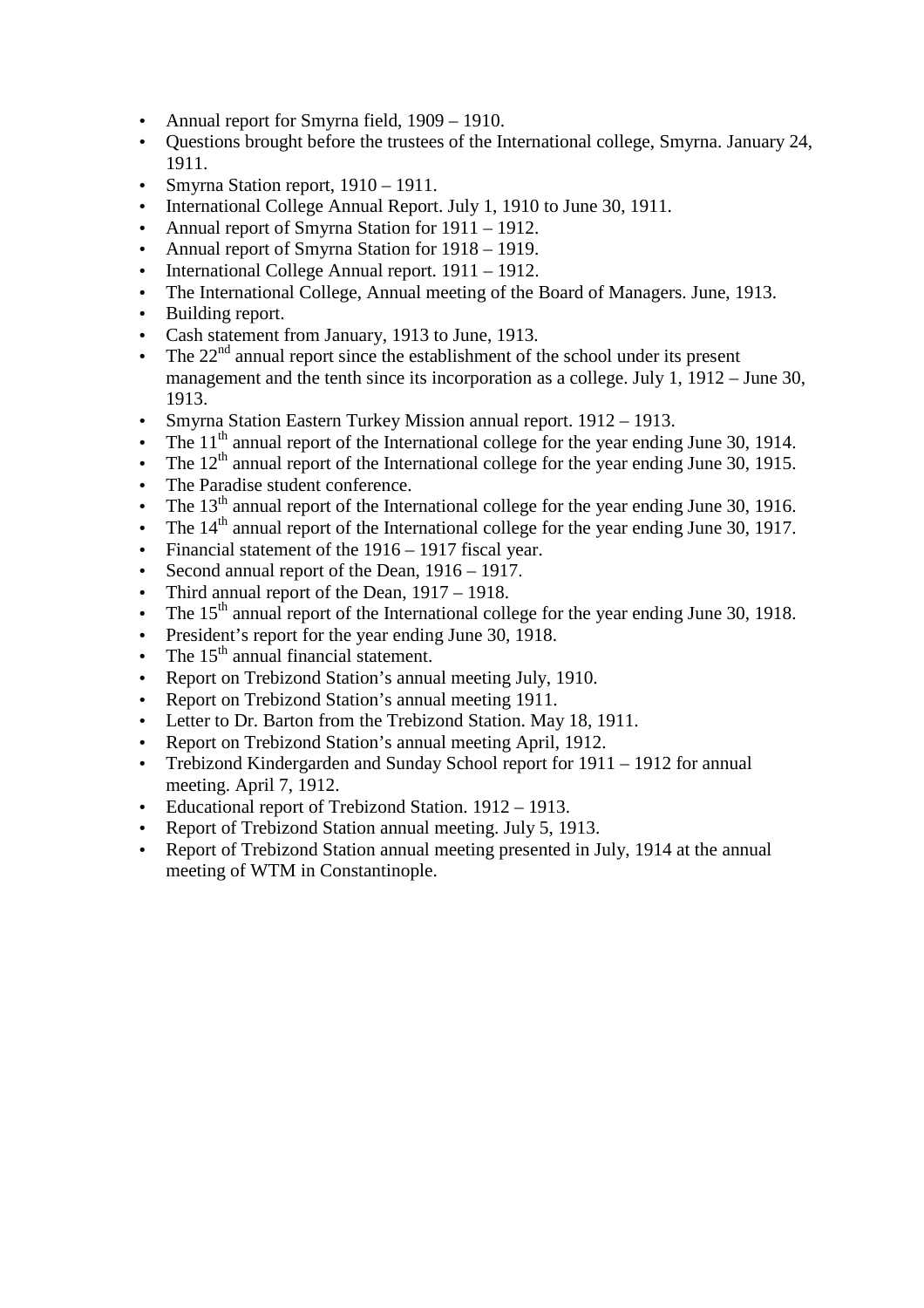**Submitted to:** Department of History

**Submitted by:** Mehmet Ergin

**Project Term:** June 2000

**Type of Document:** Microfilm

**Reference Number:** BV2410.A4 1984 629

### **Documents, Statistics & Articles**

Cablegrams  $1 - 55$ 

Telegrams  $56 - 73$ 

**Statistics** 

Estimates 74 – 98

Tabular Views 99 – 108

Financial Statements 109 – 127

Articles 128 – 188

Miscellaneous 189 – 269

### **Cablegrams**

• To James Barton from;

- W.W. Peet. November 7, 1912 – September 4, 1919.

- o Maclavalan. April 17, 1915
- o Secretary of State. May 13, 1915
- o Robert Lansing. June 11, 1915.
- o Favre. August 23, 1915.
- o Macollum. March 22, 1917.
- o Gracey Waynard. June 13, 1917 August 16, 1917.
- o Brewster. July 11, 1914.
- o Maclahlan (undated)
- o Riggs. September 26, 1914.
- o Millingen. January 21, 1915.
- o C. Tracy. March 12, 1912.
- o Crawford. September 16, 1917 October 18, 1917.
- o Stapleton. September 29, 1917.
- o Chambers. March 8, 1918.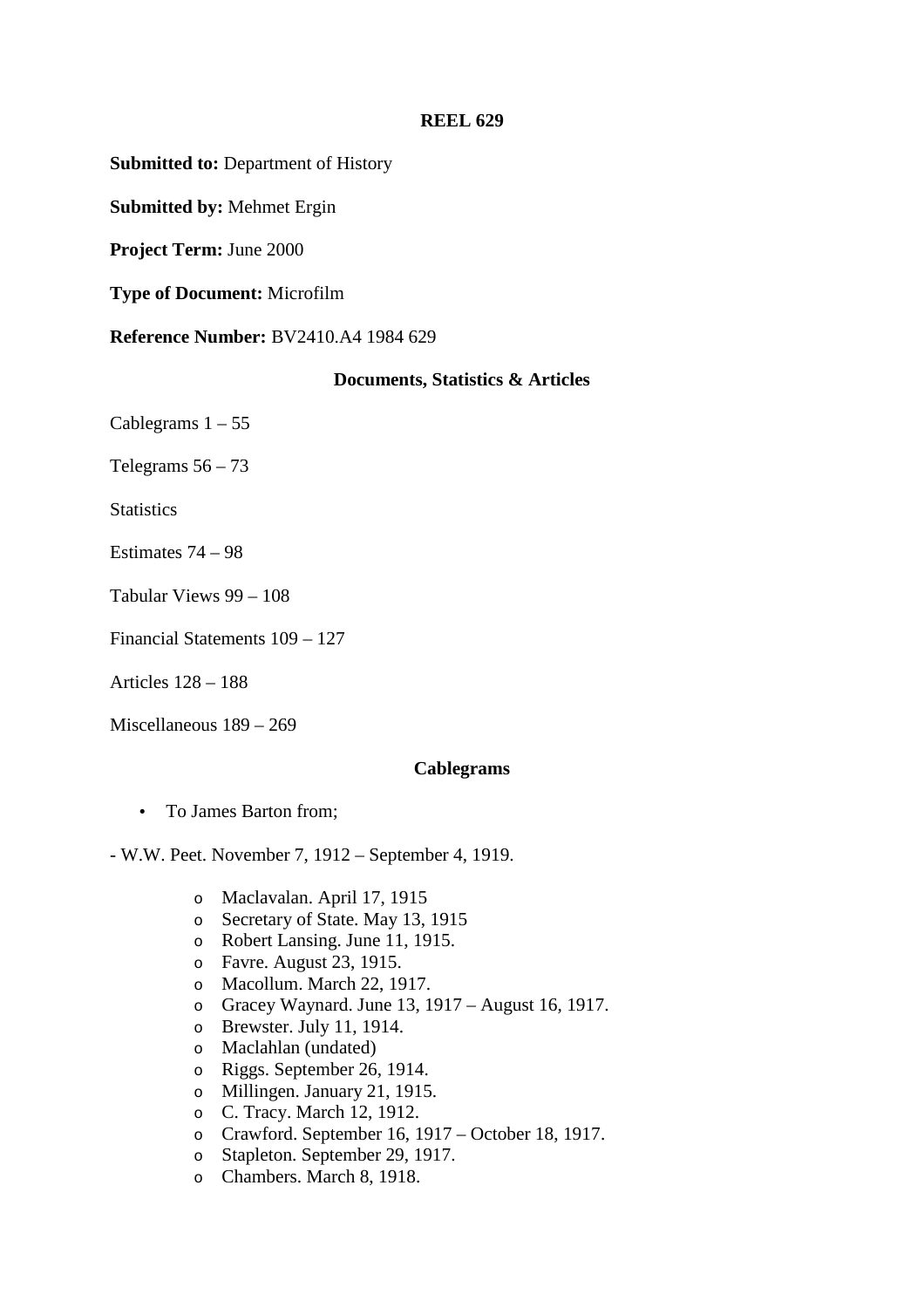- o George E. White. September 9, 1919.
- o Stanav. September 19, 1919.
- To the State Department from the Embassy in Constantinople. September 4, 1915.
- To Alexandria from Futney. (undated)
- To Dr. Dwight from Peet. October 21, 1913.
- To Brewer Eddy from Peet. July 25, 1919.
- To Mother Riggs from Getchells Willard. October 28, 1919.

## **Telegrams**

- To Enoch Bell from:
	- o J.K. Birge. April 7, 1914.
	- o J.R. Brewster. September 6, 1914.
	- o Hoover. April 15, 1915.
- To Barton from:
	- o Cass Arthur Reed. August 24, 1914.
	- o W.J. Bryan, the Secretary of State. February 20, 1915 April 26, 1915.
	- o Mary E. Kinney. March 2, 1915.
	- o Robert Lansing. April 10, 1915 July 3, 1915.
	- o Frank L. Polk. July 27, 1917 January 22, 1919.
	- o Walter M. James. December 20, 1918.
	- o Signed, Naval Operations. August 14, 1919 September 18, 1919.

# **Statistics**

- Higher Educational Work Connected With the American Board, Questions. By C. Tracy. March 30, 1908.
- ABCFM, Higher Educational Statistics. By C. Tracy. May 28, 1930.
- Historical Sketch of Anatolia College. June 16, 1910.
- What Anatolia College urgently needs at once?
- ABCFM Higher Educational Statistics. July 7, 1910.
- Summary for the year 1911, Estimates for Western Turkey Mission. July 16, 1910.
- Estimates for the running expenses of the institution for 1911, not involving any enlargement. June 14, 1910.
- Salary list sent to Barton by W.W. Peet. August 9, 1911.
- Salary form of Western Turkey Mission, Estimates for 1911.
- Estimates; General and Treasury Department, Publication Department, Broussa Station, Constantinople Station, Cesarea Station, Marsovan Station, Sivas Station, Smyrna Station, Trebizond Station
- Summary for Western Turkey Mission, Estimates for 1913.
- An estimate for an additional year of normal work in Sivas normal school.
- Industrial work of the American Board in Sivas.
- Statistics on the Sivas Teachers College.
- Plan of present property of American Board in Trebizond, Turkey and remainder of square which must be secured some time.
- The American School for Boys. Talas, Turkey. Proposed revision of course study.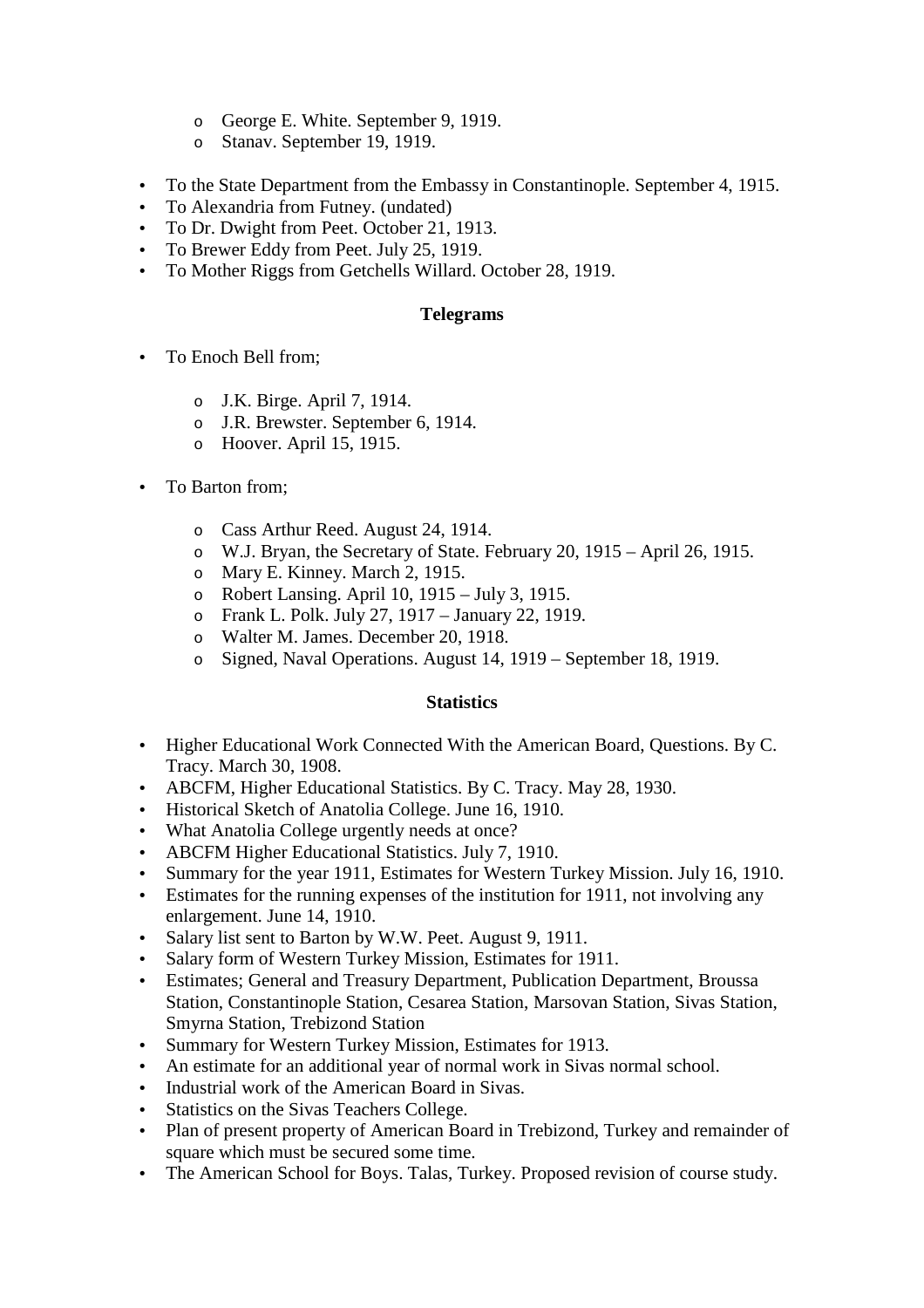- Record of income and expenditures and of in-patients, West Memorial Hospital, Sivas, Turkey.
- Salary statement for Western Turkey Mission, estimates for 1913.
- Estimates for Western Turkey Mission for 1913; General & Treasury Department, Publication Department, Broussa Station, Constantinople Station, Cesarea Station, Marsovan Station, Sivas Station, Smyrna Station, Trebizond Station.
- Statistics of the Anatolia Hospital for the year 1913.
- Statistics of Medical Work of the ABCFM for 1913.
- International College Smyrna fund.
- Summary for Western Turkey Mission, 1914 Estimates; General and Treasury Department , Publication Department, Broussa Station, Constantinople Station, Cesarea Station, Marsovan Station, Sivas Station, Smyrna Station, Trebizond Station.
- Salary statement for Western Turkey Mission, 1915.
- Summary for the Western Turkey Mission, 1915.
- Summary for Western Turkey Mission, 1915 Estimates; General and Treasury Department , Publication Department, Broussa Station, Constantinople Station, Cesarea Station, Marsovan Station, Sivas Station, Smyrna Station, Trebizond Station.
- Statistics on the International College
- Statistics on the Anatolia College
- Statistics on the Marsovan Theological Seminary.
- Equipment of Institutions at Marsovan.
- An estimate for an additional year of normal work in Sivas normal school.
- Attendance at American Colleges in Turkey, 1912 1913.
- Table of statistics for the year ending December 31, 1910.
- Table of statistics for the year ending December 31, 1911.
- Table of statistics for the year ending December 31, 1912.
- Table of statistics for the year ending December 31, 1913.
- Financial statement of the Sivas school, 1910.
- Financial statement of the Sivas school, 1911.
- Division of appropriations for the year 1911.
- Finaancial statement, July 1<sup>st</sup> 1910 to June  $30<sup>th</sup>$  1911, for the International College Smyrna.
- Financial statement of the American normal school, Sivas 1912.
- Cash statement of International College Smyrna for 1913.
- Financial statement of the International College Smyrna for 1913.
- Financial statement of the International College Smyrna for 1914.
- Financial statement of the International College Smyrna for 1915.
- Financial statement of the International College Smyrna for 1916.
- The  $16<sup>th</sup>$  annual President's report the financial statement of the International College of Smyrna Turkey.
- Minutes of the  $16<sup>th</sup>$  annual meeting of the Board of managers of International College of Smyrna.
- The fifth annual Dean's report and educational statistics of the International college of Smyrna for the School Year 1918 – 1919.
- Financial Statement of the Red Cross work in Sivas, 1914 1915.
- Educational outlook in Sivas.
- Report sent to the Committee of the American Board in Boston by A.K. Serai. February 15, 1910.
- Report sent to the Committee of the American Board in Boston by Stephanos Siminecles. February 12, 1910.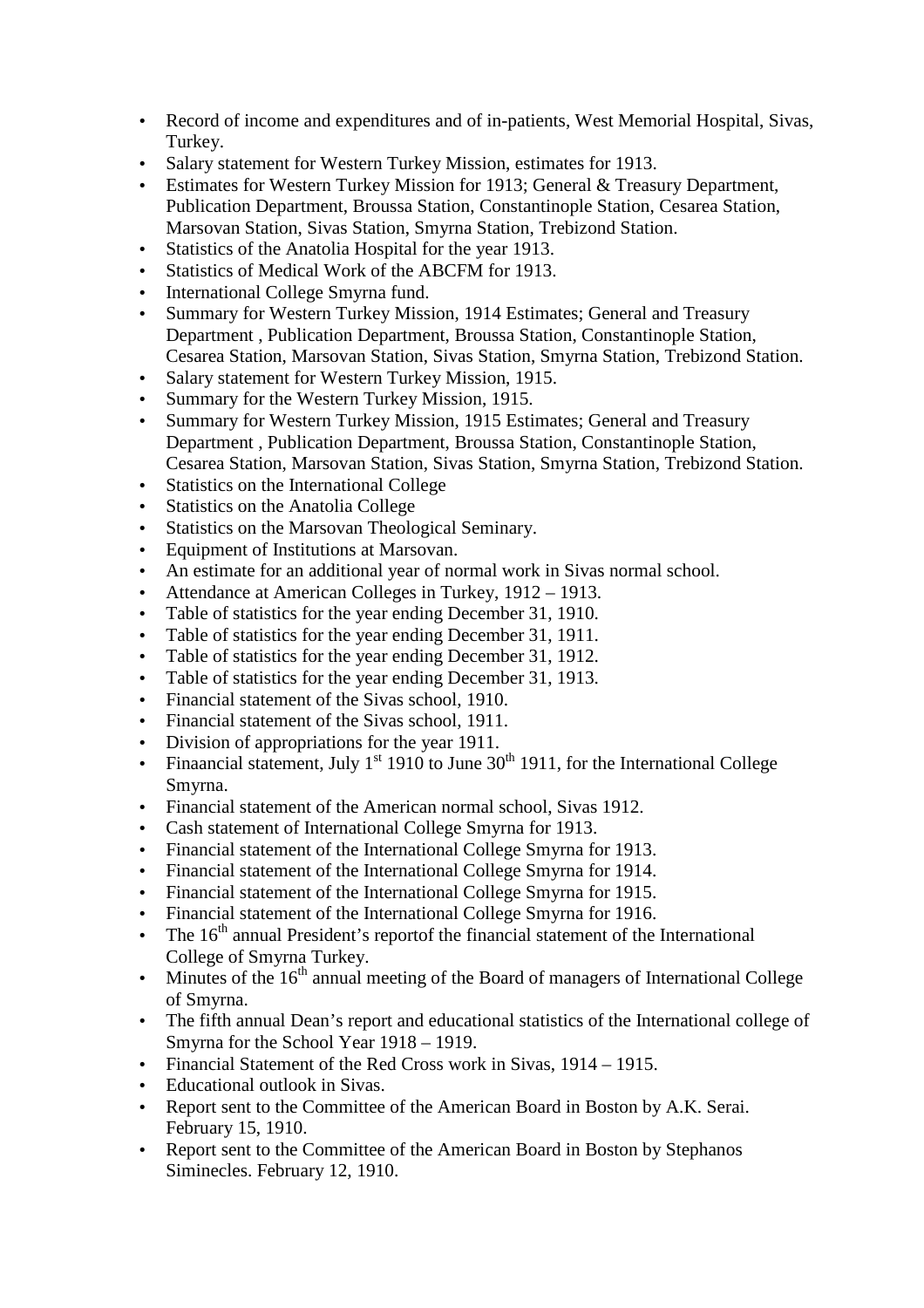- The holy Apostolic Church of Armenia.
- A list of Greek, Armenian and Turkish signatures sent to Boston for some purpose (unreadable)
- Report sent by the committee of the Talas Evangelical Deacon to the American Board of Foreign Missions. March 10, 1910.
- Letter sent to the American Missions conference by Godfrey Whitall. May 14, 1910.
- Memorandum on hospital property. (Carrington Hospital, Constantinople.)
- Farewell letter to the native Protestants of Turkey, by J. Greene. June 18, 1910.
- Letter to Rev. Mibar Muncherian by Charles T. Riggs. July 13, 1910.
- Letter sent to Rev. Robert Chambers by Azar E. Azarian & Rufren Shekerdijan.
- Inventory of the household goods left by Mr. Ferguson at Bardizag. July 30, 1910.

# **Articles & the Miscellaneous Documents**

- "Daily Telegraph", London. *Christians in Turkey*. August 27, 1910.
- *Religion as a Social Institution*. A communication in the Greek daily "Proados" published in Constantinople.
- Article sent to the editorship of the Avedaper by Bishop Papken.
- Smyrna Field Easter Tour by James P. McNaughton
- Sardis Uncovered by Charles Tracy.
- The Stereopticon an evasngelizing agent.
- Reminiscences to be presented at Marsovan.
- The Balkan Committee. January 1912. *The Condition of the Subject Races in Turkey.*
- Theological Seminary.
- Broussa a center for medical missionary work. May 16, 1912. By James McNaughton.
- J. Riggs' memoir for November 7, 1912.
- *What is the matter with Mohhammedanism?* By Dr. White.
- *To the Question of the Pomaks*. Translation of an article in the Tormiza. May 15, 1913.
- Prayer at the foundation of the union hall. June 20, 1913.
- Corner Stone laying in Marsovan. September 10, 1913. By George E. White.
- Handel's Messiah in Sivas. February 24, 1913.
- An appreciation by an associate. September 10, 1913.
- On the death of Mr. Holbrook. September 25, 1913. By David Mouradian.
- On the death of Mr. Holbrook signed Lewis Heck. December 3, 1913.
- Notes from Sivas No. 4. December 5, 1913.
- The present condition of the Holbrook case. December 2, 1913.
- Dean's Report 1915 1916.
- American National Red Cross letter sent to Prof. Dr. Suleiman Nouman Pasha.
- Marsovan Station, 1915 1916. By G. E. White.
- Annual report of the International College for the year ending June 30, 1916.
- Letter sent to George E. Vincent by A.R. Hoover. July 16, 1917.
- An orchestra concert in Sivas. By Nina E. Rice.
- Boy Scouts in Smyrna. The Hague idea in practice. By S.R.H. Scoutmaster.
- Addresses for American Hospital Talas, Hospital report.
- Constitution of Anatolia College.
- Germany's responsibilities in the Armenian atrocities.
- News items from Sivas. December 17, 1914.
- Story of the girls of the Talas Girls' School in the year of the deportation.
- List of necessaries for the French Hospital.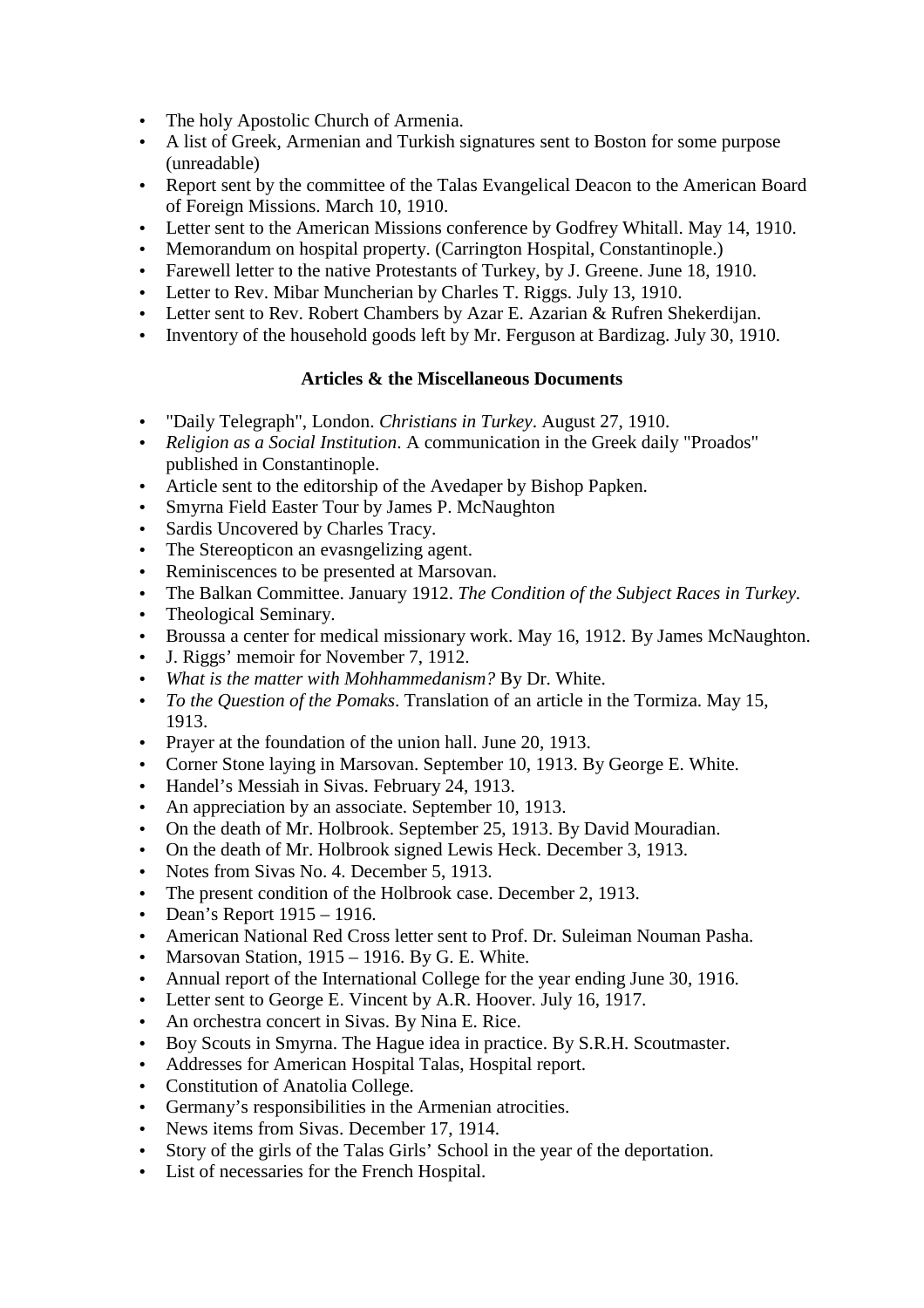- Private, Religious, Educational & Benevolent Institutions, Schools and Medical Institutions.
- Laws for private schools.
- An act to incorporate the trustees of Anatolia College.
- A glance backward. (neither dated nor signed)
- Account of a tour to Tokat. November 11, 1910.
- The unspeakable Turks. May 1911.
- Article from "The Mail" London. September 29, 1911. *The Italians and Tripoli.*
- The Turkish atrocities. By Clara Richmond.
- Extract from an article in Rahnuma.
- YANI by J.P. McNaughton.
- Notes from Sivas. April 9, 1912.
- Notes from Sivas. January 13, 1913.
- Sivas normal school library and office.
- The Messiah, a Christmas Oratoria by Handel printed for Sivas Teachers' School.
- Present needs of Sivas Teachers' School. April 10, 1913.
- The future of the Turks, have they a future? May 1913, by F. Herrick.
- After the War. By George F. Herrick.
- 27<sup>th</sup> Annual commencement of Anatolia College, 1913.
- Address of the Consul general Herton on the occasion of the raining of the US flag of Founder's Day. October 25.
- Campus notes, International College Smyrna. November 19, 1913.
- Letter to Dr. Barton from Arthur C. Ryan. January 28, 1914.
- Thrace six months after the war. By Arthur C. Ryan. January 26, 1914.
- Special Inauguration Number, Campus Notes, Smyrna International College. March 1914.
- The Educational Outlook in Turkey. By Arthur Reed, 1919.
- A program for evangelical work in Constantinople.
- In the Shadow of the Rock. By S. Ralph Harlow. January 16, 191?.
- Article copied from translation in the hands of Prof. Nickoley, on leave of absence from Syrian Protestant College. December, 1914.
- Paradise Student Conference held June  $24 27$ , 1915.
- Thoughts for after- conference meditation.
- Ministerial regulations concerning private schools in Turkey. September 26, 1915.
- Strange days on the Bosphorus. By a a dweler in Constantinople.
- Life sketch and statement of Rosalind C. Maclahlan.
- Who is responsible? By Rev. Joseph K. Greene.
- Why this chorus of appeals from Turkey?
- Notes from Sivas.
- What was it if not a miracle? By C. Tracy. February 14, 1912.
- Turks in Trouble. January 11, 1913.
- The arrival of the Slav.
- Where Missionary and Moslem Agree. By Charles Tracy.
- Old Greeks for new. By Rev. George E. White.
- Turkey the common School.
- Commencement in Sivas. By Nina E. Rike.
- Financial Situation: The obligatory Acceptance of Bank Notes, Text of Law, The Moratorium.
- Notes from Sivas No 5.
- By-laws of the Trustees of Anatolia College.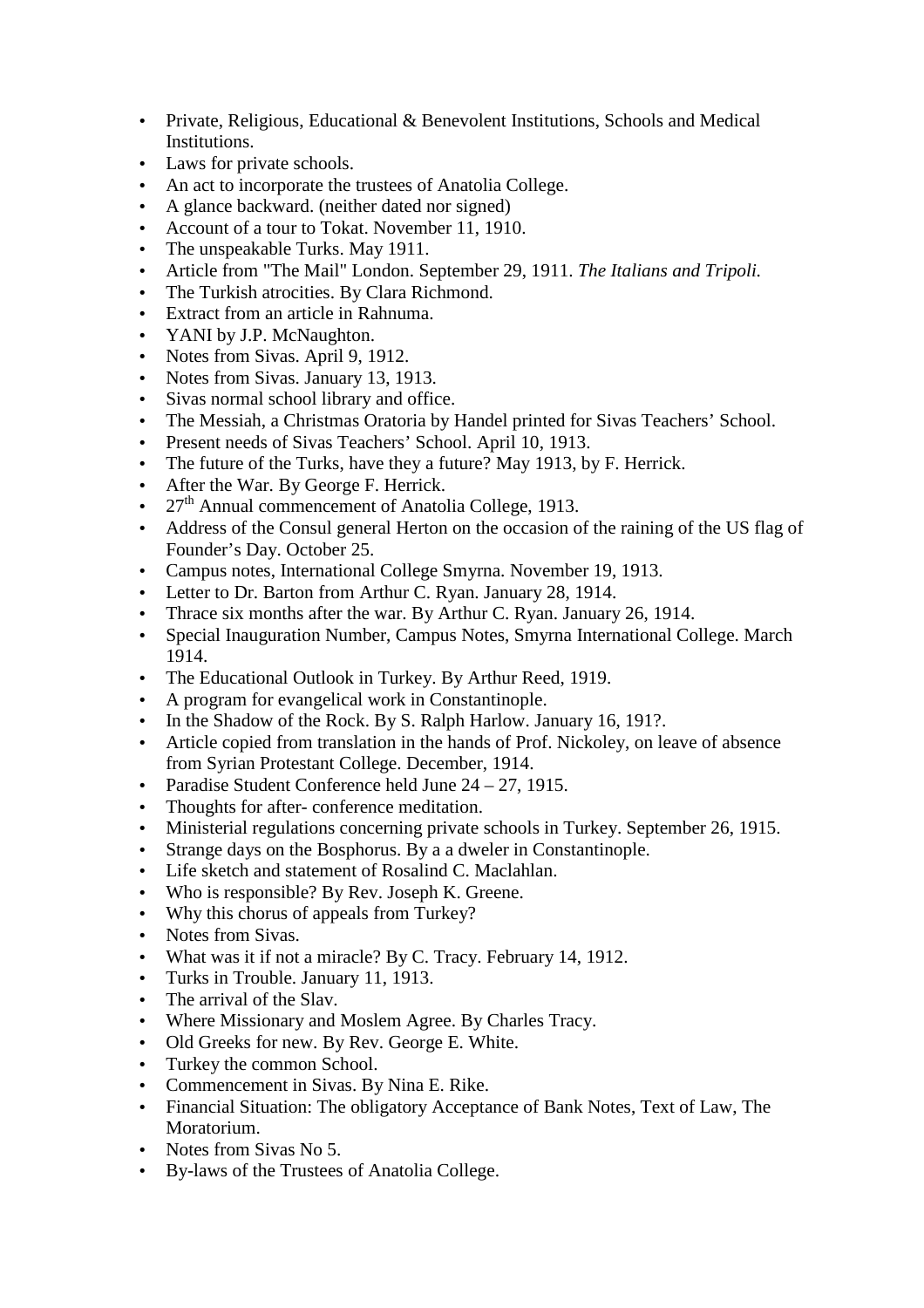- Memorandum of Agreement.
- A statement to the trustees of Anatolia College. By President White.
- Important points concerning Anatolia College.
- Anatolia College Bulletin.
- Notes from Sivas No 6.
- To the graduates and former students of Marsovan Theological Seminary. By G.E. White. March, 1914.
- Extract from "The Orient". July 8, 1914.
- International College Chritian Association. Constitution and By-Laws. November 14, 1913.
- Islam and the War, by Ralph Harlow.
- The Hospital, by C. Tracy.
- The International College of Smyrna. The order of the morning service.
- Constitution and the By-Laws of the trustees of the International College of Smyrna, Turkey.
- "The Survey". Conquered by Dirt and Disease. Turkey's appeal to American Sanitary and Medical Aid, by Alden R. Hoover.
- A day in a mission college.
- "The Sunflower". Fairmount raises over 900\$ for James. April 26, 1918.
- After the war, by C. Reed.
- Ringing the Church Bell at Ourfa.
- A memorial service in Constantinople, by Charles T. Riggs.
- A by-product of the great tragedy, by James P. Naughton. July 30, 1919.
- Memorandum by Rev. H.M. Irwin. October 24, 1918.
- The International College at Smyrna did to...(rest is unreadable)
- Relief work in Marsovan, by G.E. White. December 1, 1919.
- Reconstruction in Marsovan, by White.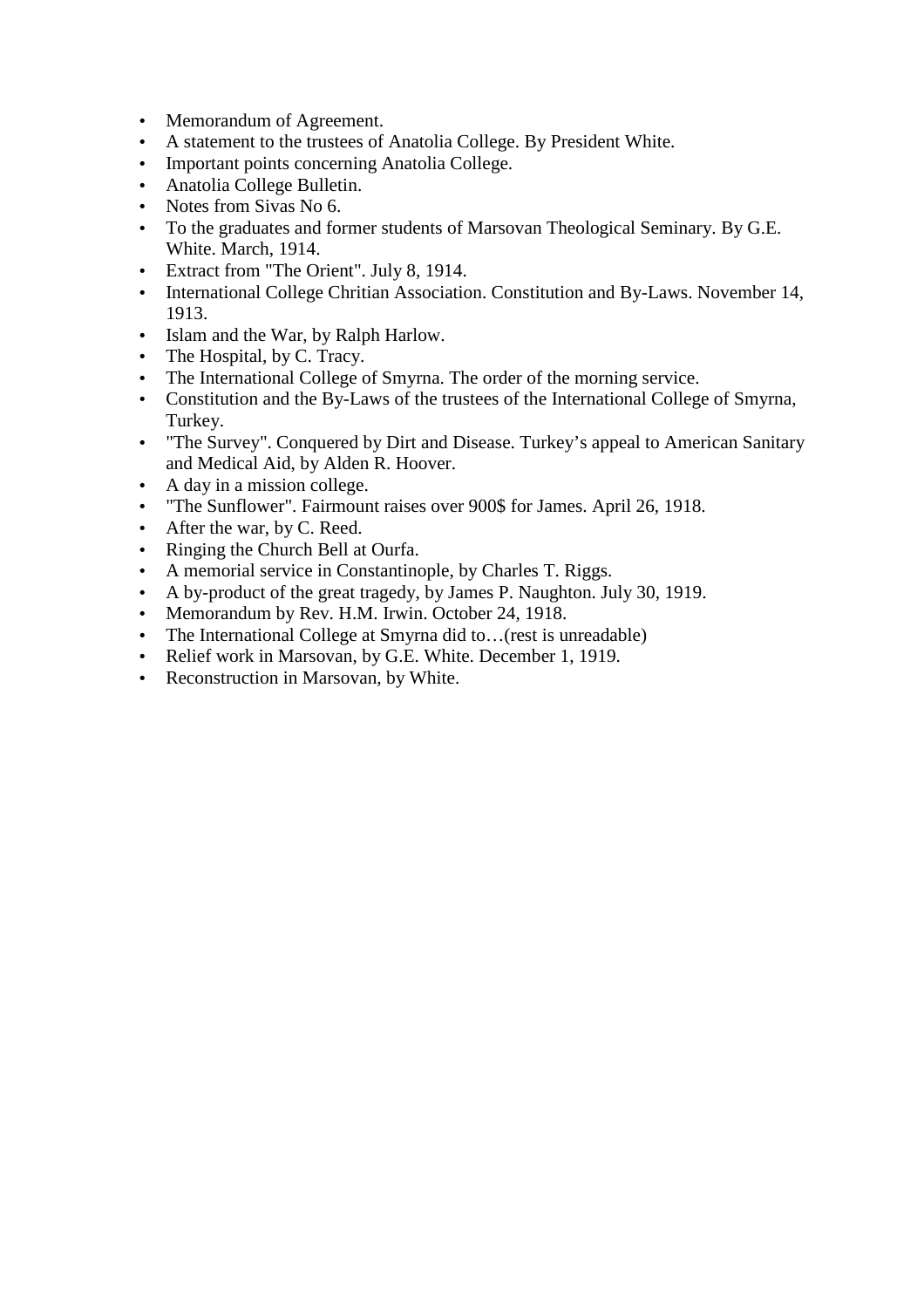Submitted to: Department of History Submitted by: C. Akça Ataç Project Term: October 2003 Reference Number: BV2410.A4 1984 Reel 630 Degree of Readability: R: readable PR: partially readable HR: hardly readable UR: unreadable

# PAPERS OF THE AMERICAN BOARD OF COMMISIONERS FOR FOREIGN **MISSIONS**

# ABC 16: THE NEAR EAST 1817-1919 UNIT 5 REEL 630 16.9.3: WESTERN TURKEY MISSION VOL.41 VOL.41 WESTERN TURKEY MISSION 1910-1919 LETTERS A-C

### Letters:

1. From Kate E. Ainslie to Rev. James L. Barton D.D., Yamaguchi, January 16 1910 (HR) 2. From Kate E. Ainslie to Rev. James L. Barton D.D., Marash, December 29 1910 (HR) 3. From Annie T Allen to Rev. Enoch F. Bell , Massachusetts, May 7 1910, (R) 4. From Annie T. Allen to Rev. Enoch F. Bell , Massachusetts, February 16 1910, (R) 5. From Annie T. Allen to Rev. Enoch F. Bell , Massachusetts, February 9 1911, (R) 6. From Annie T. Allen to Rev. Enoch F. Bell , Massachusetts, February 1 1911, (R) 7. From Annie T. Allen to Rev. James L. Barton D.D., Massachusetts, July 19 1912, (PR) 8. From Annie T. Allen to Rev. James L. Barton D.D., Massachusetts, May 13 1912, (PR) 9. From Annie T. Allen to Rev. James L. Barton D.D., Massachusetts, May 3 1912, (PR) 10. From Annie T. Allen to Rev. Enoch F. Bell , Washington, October 9 1911, (R) 11.From Annie T. Allen (?) to R. V. Peet, Broussa, February 21 1913, (R) 12.From Annie T. Allen to Rev. Enoch F. Bell , Brousa, August 11 1913, (R) 13.From Annie T. Allen to Rev. Enoch F. Bell , Brousa, April 21 1913, (R) 14. From Annie T. Allen to Rev. James L. Barton D.D., Brousa, May 13 1913, (R) 15. From Annie T. Allen to R. V. Peet, Brousa, May 3 1913, (R) 16. From Annie T. Allen to Rev. Enoch F. Bell , Brousa, April 21 1914, (R) 17.From Annie T. Allen to the Commissioner of Education, Brousa, July 13 1914, (R) 18. From Annie T. Allen to Rev. James L. Barton D.D., Brousa, October 24 1914, (R) 19.From Annie T. Allen to Mrs Marden, Constantinople, August 9 1917, (R) 20.From Annie T. Allen to R. V. Peet, Constantinople, August 27 1917, (R) 21. From Annie T. Allen to Rev. J. L. Barton D.D., Constantinople, August 27 1917, (UR) 22. From Annie T. Allen to Rev. James L. Barton D.D., Brusa, November 10 1919, (R) 23. From Annie T. Allen to Rev. James L. Barton D.D., Constantinople, March 24 1919, (R) 24. From Herbert M. Allen to Rev. James L. Barton D.D., Constantinople, October 24 1910 (R) 25. From Herbert M. Allen to Rev. James L. Barton D.D., Constantinople, December 13 1910 (PR) 26. From Herbert M. Allen to Rev. James L. Barton D.D., Constantinople, March 19 1910,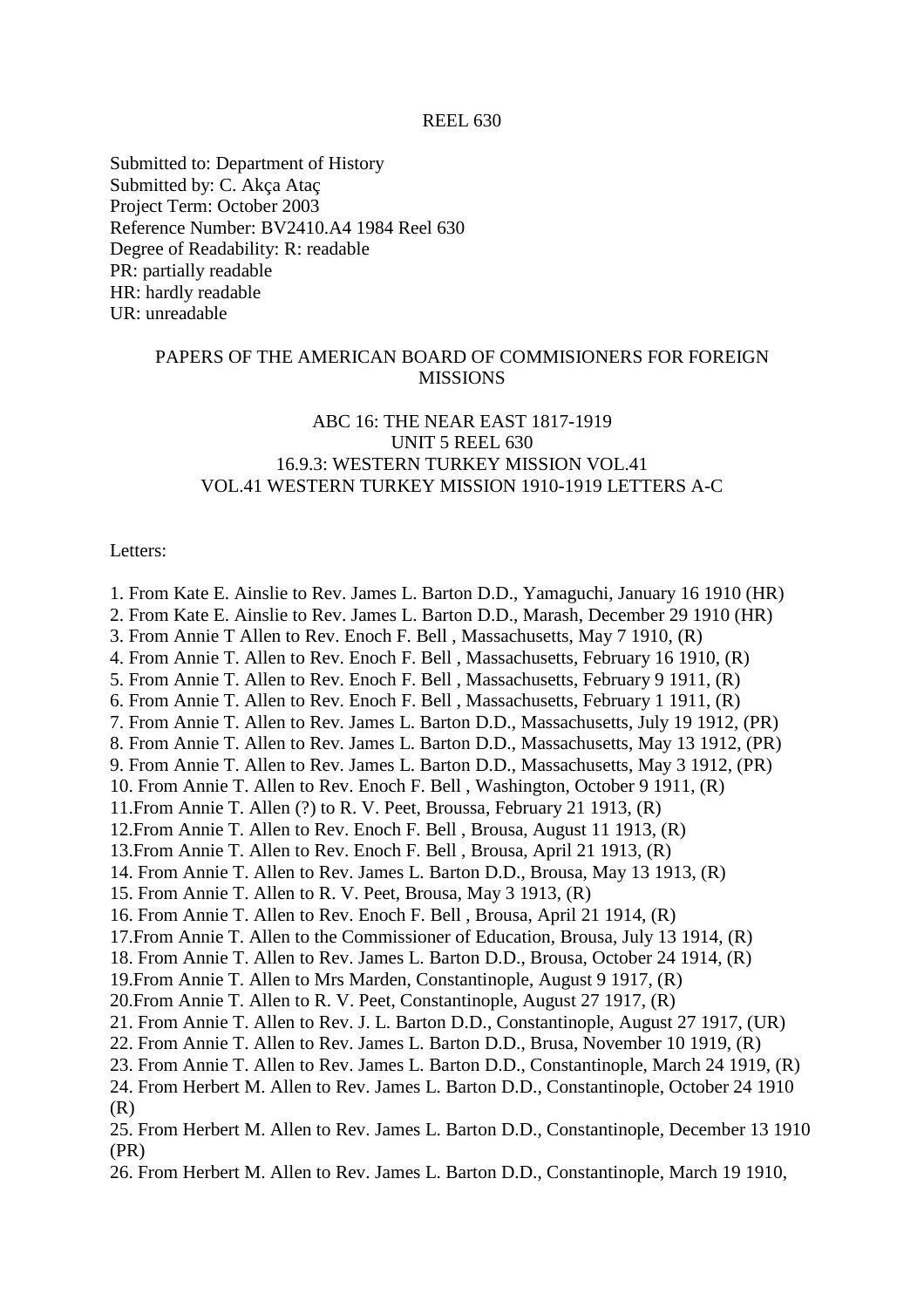(R) (attachment to the letter: Foreword to Bosphorus News, March 16 1910, Bible House Constantinople, No: 1)

27. From Herbert M. Allen to Rev. James L. Barton D.D., Constantinople, April 13 1910, (R)

28. From Herbert M. Allen to Rev. James L. Barton D.D., Constantinople, April 27, 1910, (R)

29. From Ellen R. L. Allen to Rev. James L. Barton D.D., Nichan Taschi, February 12 1911, (PR)

30.From Ellen R.L. Allen to Rev. James L. Barton D.D., Plainfield New Jersey, May 24 1912, (PR)

- 31. From Ellen R.L. Allen to Rev. James L. Barton D.D., Maine, March 29 1912, (PR)
- 32. From Ellen R.L. Allen to Rev. James L. Barton D.D., ?, March ?0 1912, (UR)
- 33. From A. P. Allen to Rev. James L. Barton D.D., Maine, March 8 1912, (R)
- 34. From A. P. Allen to Rev. James L. Barton D.D., Maine, March 17 1912, (R)
- 35. From A.P. Allen to "Brother and Sister", Auburndale, August 5 1912, (R)
- 36. From A. P. Allen to Rev. James L. Barton D.D., Auburndale, February 4 1910, (R)
- 37. From A. P. Allen to Rev. James L. Barton D.D., Auburndale, March 27, 1910, (R)
- 38. From Ida M.L. Ash to Rev. James L. Barton D.D., London, August 4 1911, (R)
- 39. From Ida M.L. Ash to Rev. James L. Barton D.D., Sivas, July 23 1912, (R)
- 40. From Ida M.L. Ash to Rev. James L. Barton D.D., Turkey, March 15 1912, (R)
- 41. From Ida M.L. Ash to Herbert L. Case, Sivas, November 1 1912, (R)
- 42. From Annie M. Barker to Rev. James L. Barton D.D., New Jersey, March 28 1910, (R)
- 43. From Annie M. Barker to Dr Bull, New Jersey, October 4 1910, (R)
- 44. From Annie M. Barker to Herbert L. Case, Constantinople, November 18 1912, (R)
- 45. From Annie M. Barker to Kate C. Lamson, Gedik Pasha, November 28 1915, (R)
- 46. From Annie M. Barker to Kate C. Lamson, Gedik Pasha, March 19 1916, (R)
- 47. From Annie M. Barker, Constantinople, July 31 1916, (R)
- 48. From Annie M. Barker to Kate C. Lamson, Constantinople, August 5 1916, (R)
- 49. From Annie M. Barker to Kate C. Lamson, Constantinople, August 21 1916, (R)
- 50. From Annie M. Barker to Kate C. Lamson, Gedik Pasha, October 2 1916, (R)
- 51. From Annie M. Barker to Kate C. Lamson, Constantinople, October 3 1916, (R)
- 52. From Annie M. Barker to Kate C. Lamson, Gedik Pasha, November 13 1916, (R)
- 53. From Annie M. Barker to Kate C. Lamson, Constantinople, May 7 1916, (R)
- 54. From Annie M. Barker to Kate C. Lamson, Constantinople, May 15 1916, (R)
- 55. From Annie M. Barker to Kate C. Lamson, Constantinople, June 4 1916, (R)
- 56. From Annie M. Barker to Kate C. Lamson, Constantinople, September 8 1916, (R)
- 57. From Annie M. Barker to Kate C. Lamson, Constantinople, June 12, 1916, (R)
- 58. From Annie M. Barker to Kate C. Lamson, Constantinople, June 15 1916, (R)
- 59. From Annie M. Barker to Kate C. Lamson, Constantinople, July 2 1916, (R)
- 60. From Annie M. Barker to Mrs Marden, Gedik Pasha, August 12 1918, (R)
- 61. From Annie M. Barker to Herbert L. Case, Auburndale, December 9 1919, (R)
- 62. From H. Constance Barker to Rev. James L. Barton D.D., Hartford, November 24 1918, (R)
- 63. From H. Constance Barker to Herbert L. Case, Hartford, December 15 1918, (R)
- 64. From Henry S. Barnum to Rev. James L. Barton D.D., Constantinople, March 16 1910 (R)
- 65. From Henry S. Barnum to Rev. James L. Barton D.D., Constantinople, October 3 1910 (HR)
- 66. From Henry S. Barnum to Rev. James L. Barton D.D., Constantinople, November 17 1910 (HR)
- 67. From Henry S. Barnum to Rev. James L. Barton D.D., Constantinople, December 16 1910 (HR)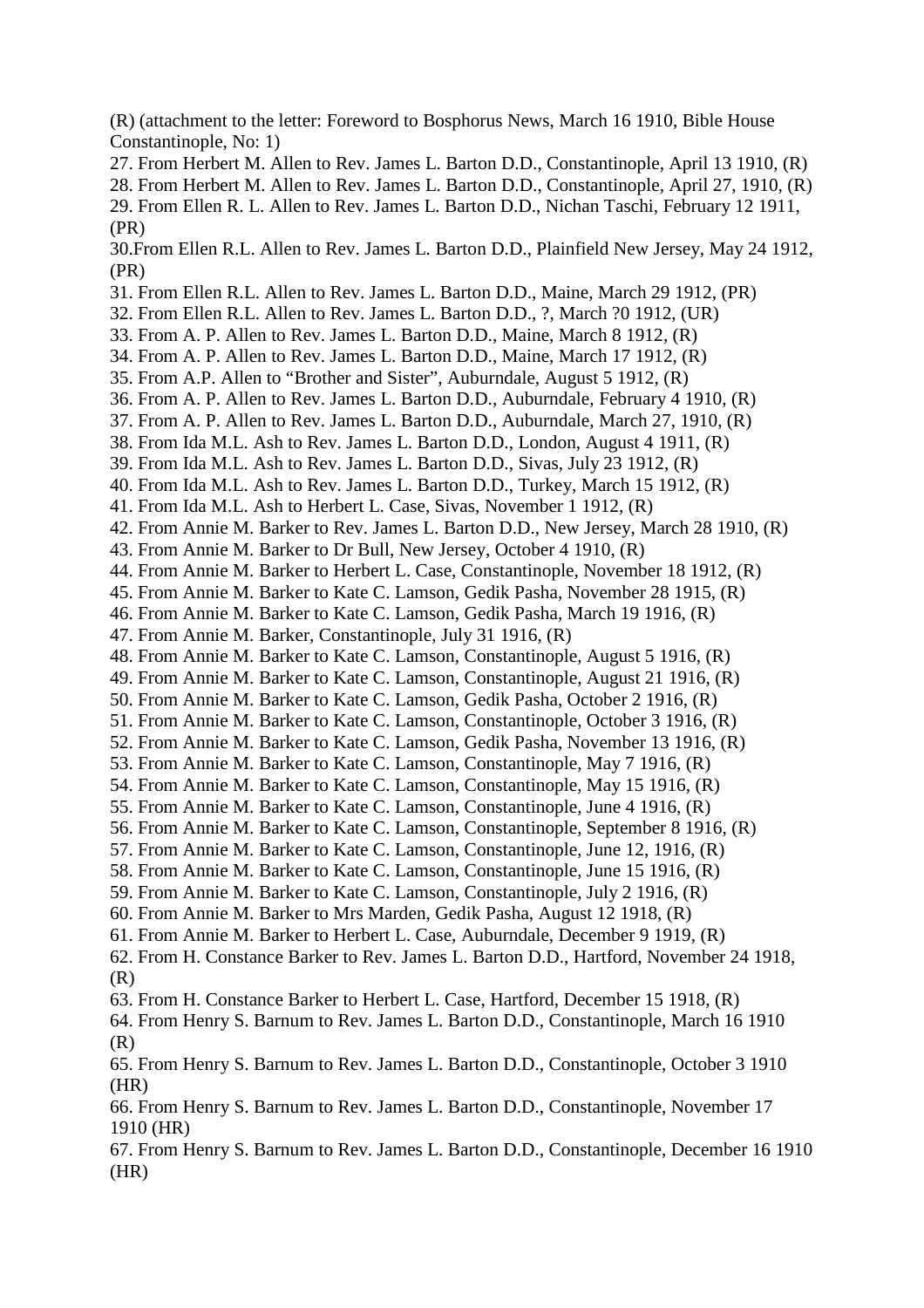- 68. From Henry S. Barnum to Rev. James L. Barton D.D., Constantinople, February 16 1911 (R)
- 69. From Henry S. Barnum to Rev. James L. Barton D.D., Constantinople, July 22 1911 (PR)

70. From Henry S. Barnum to Rev. James L. Barton D.D., Constantinople, November 4 1911 (PR)

71. From Henry S. Barnum to Rev. James L. Barton D.D., Constantinople, November 7 1911 (PR)

72. From Henry S. Barnum to Rev. James L. Barton D.D., Constantinople, January 30 1912 (PR)

- 73. From Henry S. Barnum to Rev. James L. Barton D.D., Norwalk, July 8 1912 (HR)
- 74. From Henry S. Barnum to Rev. James L. Barton D.D., Redding, August 4 1912 (HR)
- 75. From Henry S. Barnum to Rev. James L. Barton D.D., Auburndale, October 15 1912 (HR)
- 76. From Henry S. Barnum to Rev. James L. Barton D.D., Connecticut, December 17 1912 (R)
- 77. From Henry S. Barnum to Rev. James L. Barton D.D., Germantown PA, December 21 1912, (R)
- 78. From Henry S. Barnum to Rev. James L. Barton D.D., Germantown PA, January 16 1913 (R)
- 79. From Henry S. Barnum to Rev. James L. Barton D.D., Connecticut, April 4 1913 (R)
- 80. From Henry S. Barnum to Rev. James L. Barton D.D., Germantown PA, May 15 1913 (PR)
- 81. From Henry S. Barnum to Rev. James L. Barton D.D., Connecticut, June 26 1913 (PR)
- 82. From Henry S. Barnum to Rev. James L. Barton D.D., Norwalk, July 11 1913 (HR)
- 83. From Henry S. Barnum to Rev. Enoch F. Bell , Connecticut, August 11 1913 (HR)
- 84. From Henry S. Barnum to Rev. James L. Barton D.D., Constantinople, December 10 1913 (R)
- 85. From Henry S. Barnum to Rev. James L. Barton D.D., Constantinople, December 10 1913 (R)
- 86. From Henry S. Barnum to Rev. James L. Barton D.D., Constantinople, February 7(?) 1914 (R)
- 87. From Henry S. Barnum to Rev. James L. Barton D.D., Constantinople (?), March 25 1914 (R)
- 88. From Henry S. Barnum to Rev. James L. Barton D.D., Constantinople, April 23 1914 (R)
- 89. From Henry S. Barnum to Rev. James L. Barton D.D., Bulgaria, August 3 1914 (R)
- 90. From Henry S. Barnum to Rev. James L. Barton D.D., Constantinople, (?) 12 1914 (PR)
- 91. From Henry S. Barnum to Rev. James L. Barton D.D., Broinsa, December 5 1914 (R)
- 92. From Henry S. Barnum to Rev. James L.. Barton D.D., Constantinople, May 8 1915 (HR)
- 93. From Henry S. Barnum to Rev. James L.. Barton D.D., Mediterranean, July 2 1915 (R)
- 94. From Henry S. Barnum to Rev. James L.. Barton D.D., Connecticut, July 15 1915 (PR)
- 95. From Henry S. Barnum to Rev. Enoch F. Bell, Connecticut, July 19 1915 (R)

96. From Henry S. Barnum to Rev. James L.. Barton D.D., Connecticut, October (?) 28 1915  $(UR)$ 

- 97. From Helen S. Barnum to Rev. James L.. Barton D.D., Germantown PA, January 20 1913 (R)
- 98. From Joseph W. Beach to Rev. James L.. Barton D.D., New York, September 6 1918 (?), (R)
- 99. From Joseph W. Beach to Rev. James L.. Barton D.D., Bangor, November 12 1918 (R)
- 100. From Joseph W. Beach to Rev. James L.. Barton D.D., Bangor, November 23 1918 (R) 101. To John Kingsley Birge, June 28 1913 (HR)
- 102. From John Kingsley Birge to Mr Brewer, Connecticut, April 3 1914 (R)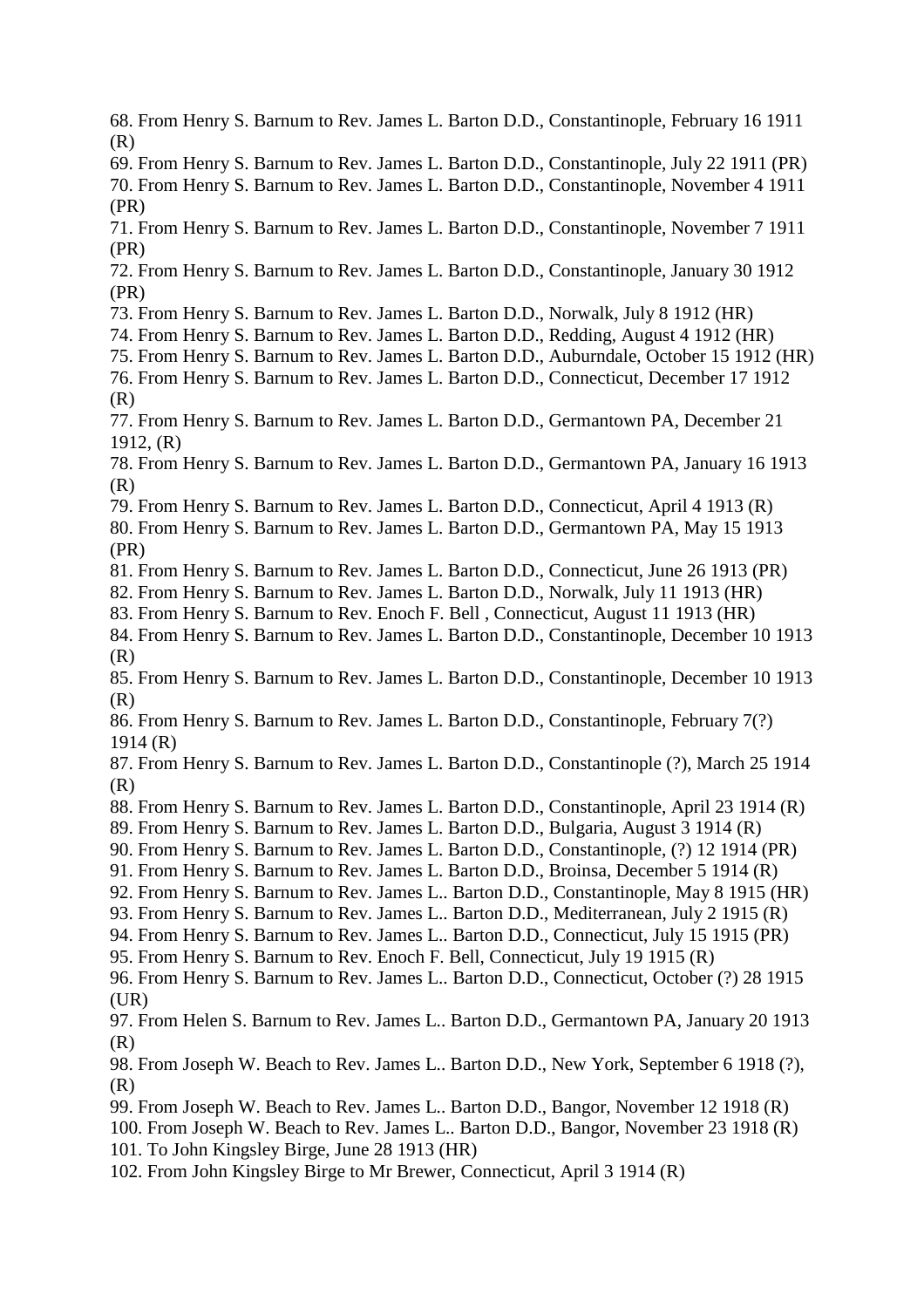- 103. From John Kingsley Birge to Rev. James L.. Barton D.D., Hartford, November 6 1916 (R)
- 104. From John Kingsley Birge to Rev. James L.. Barton D.D., Hartford, November 8 1916 (R)
- 105. From John Kingsley Birge to Rev. James L.. Barton D.D., Hartford, November 22 1916  $(R)$
- 106. From John Kingsley Birge to Rev. Enoch F. Bell, France, August 15 1914 (R)
- 107. From John Kingsley Birge to Rev. Enoch F. Bell, Smyrna, February 17 1915 (R)
- 108. From John Kingsley Birge to Rev. Enoch F. Bell, Smyrna, November 7 1915 (R)
- 109. From John Kingsley Birge to Rev. Enoch F. Bell, Massachusetts, April 13 1917 (UR) (A budget proposal attached to the letter-R)
- 110. From John Kingsley Birge to Rev. Enoch F. Bell, Santa Fe, February 28 1917 (PR)
- 111. From John Kingsley Birge to Rev. James L.. Barton D.D., Connecticut, July 13 1917 (PR)
- 112. From John Kingsley Birge to Rev. James L.. Barton D.D., Connecticut, July 19 1917 (R)
- 113. From John Kingsley Birge to Mr C.V.(?) Vickrey , Connecticut, July 19 1917 (R)
- 114. From John Kingsley Birge to Rev. Enoch F. Bell, Connecticut, July 24 1917 (R)
- 115. From John Kingsley Birge to Rev. James L. Barton D.D., New York, August 20 1917(R)
- 116. From John Kingsley Birge to Rev. James L. Barton D.D., Connecticut, January 10 1918 (R)
- 117. From John Kingsley Birge to Rev. James L. Barton D.D., Connecticut, January 25 1918 (R)
- 118. From John Kingsley Birge to Rev. James L. Barton D.D., Massachusetts, May 28 1918(?) (R)
- 119. From John Kingsley Birge to Rev. James L. Barton D.D., Massachusetts, July 16 1918 (R)
- 120. From John Kingsley Birge to Rev. Enoch F. Bell, Massachusetts, July 24 1918 (R)
- 121. From John Kingsley Birge to Rev. Enoch F. Bell, Massachusetts, August 17 1918 (R)
- 122. From John Kingsley Birge to Rev. James L. Barton D.D., Massachusetts, August 17 1918 (R)
- 123. From John Kingsley Birge to Rev. James L. Barton D.D., Boston MA, October 19 1918 (R)
- 124. From John Kingsley Birge to Rev. Enoch F. Bell, Boston MA, May 6 1919 (R)
- 125. From John Kingsley Birge to Rev. Enoch F. Bell, Boston MA, June 11 1919 (R)
- 126. From Anna Harlow Birge to Rev. James L. Barton D.D., Grafton MA, November 22 1915 (R)
- 127. From Anna Harlow Birge to Rev. Enoch F. Bell, Grafton MA, October 30 1915 (R)
- 128. From Fannie E. Barrage to Rev. Enoch F. Bell, Talas, July 12 1911 (R)
- 129. From three Armenian ladies to Rev. James L. Barton D.D. (R)
- 130. From Fannie E. Barrage to Rev. Enoch F. Bell, Talas, September 9 1912 (R)
- 131. From Fannie E. Barrage to Rev. James L. Barton D.D.,Weston, November 1 1918 (R)
- 132. From John Kingsley Birge to Rev. James L. Barton D.D., Boston MA, December 4 1918 (R)
- 133. From Samuel L. Caldwell to Kate C. Lamson, Smyrna, June 2 1915 (R)
- 134. From Samuel L. Cladwell to Rev. Enoch F. Bell, Smyrna, July 7 1915 (R)
- 135. From Samuel L. Caldwell to Rev. James L. Barton D.D., Smyrna, April 12 1915 (R)
- 136. From Samuel L. Cladwell to Rev. Riggs Brewster, Smyrna, April 7 1915 (R)
- 137. From Samuel L. Cladwell to N.V. Peet Esq., Smyrna, April 14 1916 (R)
- 138. Extracts from Letters of Mrs Lyndon S. Crawford of Terbizond to her family; August 29
- 1917, September 10 1917, September 20 1917, October 1 1917 (R)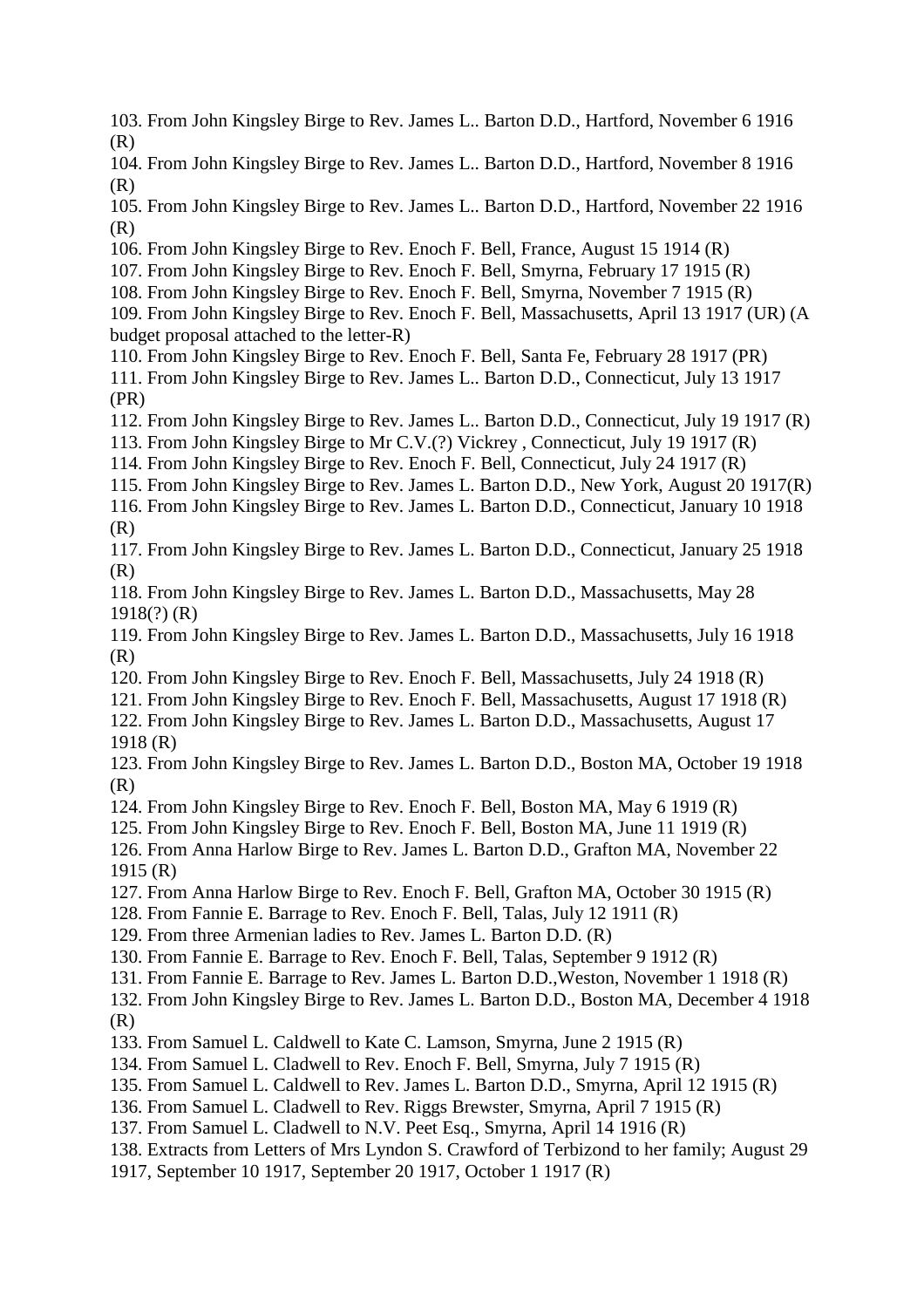- 139. From Samuel L. Caldwell to Rev. James L. Barton D.D., Smyrna, December 23 1918 (R)
- 140. From Alice B. Caldwell to Rev. James L. Barton D.D., Turkey, April 27 1912 (R)
- 141. From (Mrs Samuel L.) Carrie B. Caldwell to Herbert E. B. Case,Watertown, April 4 1918 (R)
- 142. From (Mrs Samuel L.) Carrie B. Caldwell to Rev. James L. Barton D.D., St Paul, October 28 1918 (PR)
- 143.From (Mrs Samuel L.) Carrie B. Caldwell to Herbert E. B. Case, Ohio, December 8 1918 (R)
- 144. From (Mrs Samuel L.) Carrie B. Caldwell to Herbert E. B. Case, Oberlin (R)
- 145. From Isaac Newton Camp to Rev. James L. Barton D.D, Marseilles, November 13 1915 (R)
- 146. From Isaac Newton Camp to Rev. James L. Barton D.D, Cairo, November 24 1915 (R)
- 147. From Isaac Newton Camp to Rev. James L. Barton D.D, Cairo, December 21 1915 (R)
- 148. From Isaac Newton Camp to Rev. James L. Barton D.D, Cairo, December 21 1915 (R)
- 149. From Isaac Newton Camp to Rev. James L. Barton D.D, Cairo, December 27, 1915 (PR)
- 150. From Isaac Newton Camp to Rev. James L. Barton D.D, Cairo, January 4 1916 (PR)
- 151. From Isaac Newton Camp to Rev. Enoch F. Bell, Cairo, April 15 1916 (R)
- 152. From Isaac Newton Camp to Arnold Toynbee, Cairo, April 25 1916 (R)
- 153. From Isaac Newton Camp to Rev. James L. Barton D.D, Cairo, May 14 1916 (R)
- 154. From Isaac Newton Camp to Rev. James L. Barton D.D, Cairo, August 4 1916 (R)
- 155. From Isaac Newton Camp to Rev. James L. Barton D.D, Cairo, September 7 1916 (R)
- 156. From Isaac Newton Camp to Rev. Enoch F. Bell, Cairo, October 2 1916 (R)
- (Attachment to the letter: 'The Education of Young Turkey', The Independent, New York, October 9 1916)
- 157. From Isaac Newton Camp to Rev. James L. Barton D.D, Cairo, November 5 1916 (R)
- 158. From Isaac Newton Camp to Rev. Enoch F. Bell, Cairo, March 25 1917 (R)
- 159. From Isaac Newton Camp to Rev. James L. Barton D.D, Cairo, April 15 1917 (R)
- 160. From Isaac Newton Camp to Rev. James L. Barton D.D, Cairo, April 22 1917 (R)
- 161. From Isaac Newton Camp to Rev. James L. Barton D.D, Cairo, May 4 1917 (R)
- 162. From Isaac Newton Camp to Rev. James L. Barton D.D, Cairo, May 22 1917 (R)
- 163. From Isaac Newton Camp to Rev. Enoch F. Bell, Cairo, July 8 1917 (R)
- 164. From Isaac Newton Camp to Rev. James L. Barton D.D, Cairo, August 1 1917 (R)
- 165. From Isaac Newton Camp to Rev. James L. Barton D.D, Egypt, August (?) 1917 (PR)
- 166. From Isaac Newton Camp to Rev. James L. Barton D.D, Alexandria, September 7 1917 (PR)
- 167. From Isaac Newton Camp to Rev. James L. Barton D.D, Cairo, September 28 1917 (R)
- 168. From Isaac Newton Camp to Rev. James L. Barton D.D, Cairo, October 24 1917 (HR)
- 169. To Rev. James L. Barton D.D, Egypt, December 30 1917 (R)
- 170. From Isaac Newton Camp to Rev. James L. Barton D.D, Cairo, January 24 1918 (R)
- 171. From Isaac Newton Camp to Rev. James L. Barton D.D, Cairo, January 24 1919(?) (UR)
- 172. From Isaac Newton to the American Board, February 3 1919 (R)
- 173. From J. Franklin Candy to Rev. James L. Barton D.D, August 17 1911 (R)
- 174. From L. P. Chambers to Rev. James L. Barton D.D, February 8 1911 (R)
- 175. From L. P. Chambers to Rev. James L. Barton D.D, Izmit, June 11 1911 (R)
- 176. From L. P. Chambers to Rev. James L. Barton D.D, Izmit, November 15 1911 (R)
- 177. From L. P. Chambers to Rev. Enoch F. Bell, Izmit, December 24 1911 (R)
- 178. From L. P. Chambers to Rev. Enoch F. Bell, Izmit, January 28 1912 (R)
- 179. From L. P. Chambers to Rev. James L. Barton D.D, Izmit, April 7 1912 (R)
- 180. From L. P. Chambers to Rev. Enoch F. Bell, Izmit, August 23 1912 (R)
- 181. From L. P. Chambers to Rev. James L. Barton D.D, Constantinople, June 29 1912 (R)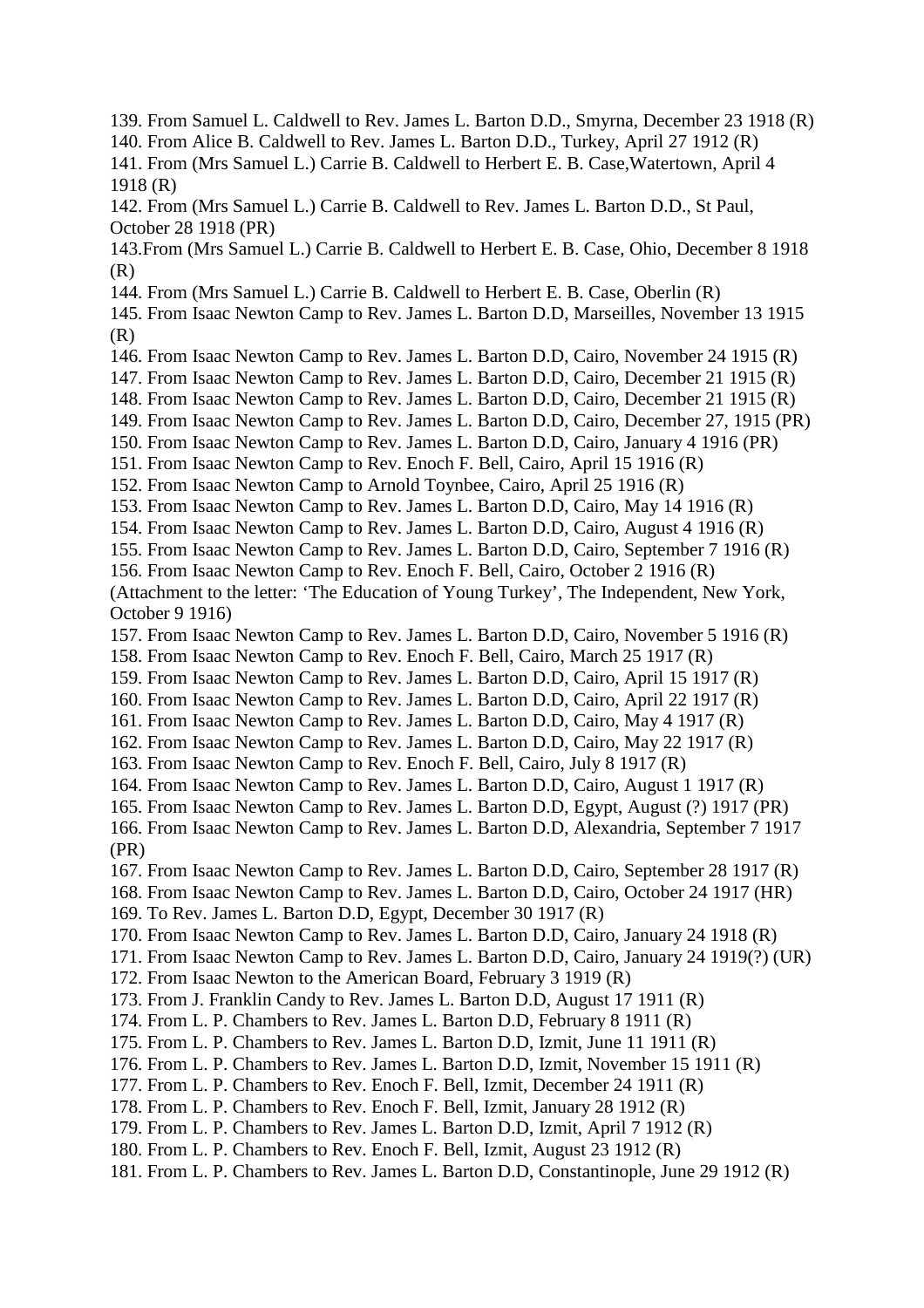182. From Robert Chambers to Rev. Enoch F. Bell, Izmit, February 5 1910 (R) 183. From Robert Chambers to Rev. James L. Barton D.D, Izmit, April 1 1910 (R) 184. From Robert Chambers to Rev. Enoch F. Bell, Izmit, April 20 1910 (R) 185. From Robert Chambers to Rev. Enoch F. Bell, Izmit, May 14 1910 (R) 186. From Robert Chambers to Rev. Enoch F. Bell, Izmit, June 18 1910 (R) 187. From Robert Chambers to Rev. James L. Barton D.D, Izmit, July 15 1910 (R) 188. From Robert Chambers to Rev. Enoch F. Bell, Constantinople, July 27 1910 (R) 189. From Robert Chambers to Rev. Enoch F. Bell, Edinburgh, August 6 1910 (R) 190. From Robert Chambers to Rev. James L. Barton D.D, Izmit, October 21 1910 (R) 191. From Robert Chambers to Rev. James L. Barton D.D, Izmit, October 22 1910 (R) (Attached to the Letter: Financial Statement of Newnham Hall, October 22 1910) 192. From Robert Chambers to Rev. James L. Barton D.D, Izmit, October 23 1910, (R) 193. From Malcolm V. to Caleb F. Gates, Boston MA, October 3 1910 (R) 194. From Robert Chambers to Rev. James L. Barton D.D, Izmit, November 30 1910 (R) 195. From Robert Chambers to Rev. James L. Barton D.D, Izmit, March 21 1911 (R) 196. From Robert Chambers to Rev. James L. Barton D.D, Izmit, March 30 1911 (R) [Attachment to the Letter: Picture and Map of the Protestant Church in Nicomedia (Izmit)] 197. From Robert Chambers to Rev. James L. Barton D.D, Izmit, May 16 1911 (R) 198. From Robert Chambers to Rev. James L. Barton D.D, Constantinople, July 15 1911 (R) 199. From Robert Chambers to Rev. James L. Barton D.D, Constantinople, August 15 1911 (R) (Attachment to the Letter: The Biography of Rev. Robert Chambers D.D.) 200. From Robert Chambers to Rev. James L. Barton D.D, Izmit, January 22 1912 (R) 201. From Robert Chambers to Rev. Enoch F. Bell, Constantinople, March 13 1912 (R) 202. From Robert Chambers to Rev. James L. Barton D.D, Constantinople, April 13 1912 (R) 203. From Robert Chambers to Rev. James L. Barton D.D, Constantinople, April 13 1912 (R) 204. From Robert Chambers to Rev. James L. Barton D.D, Izmit, April 18 1912 (R) 205. From Robert Chambers to Rev. James L. Barton D.D, Constantinople, June 12 1912 (R) 206. From Robert Chambers to Rev. James L. Barton D.D, Massachusetts, September 12 1912 (R) 207. From Robert Chambers to Rev. James L. Barton D.D, Ontario, November 4 1912 (R) 208. From Robert Chambers to Rev. James L. Barton D.D, (?) 11 1913 (UR) 209. From Robert Chambers to Rev. James L. Barton D.D, Vancouver, March 25 1913 (R) 210. From Robert Chambers to Rev. James L. Barton D.D, Vancouver, April 8 1913 (R) 211. From Robert Chambers to Rev. James L. Barton D.D, Woodstock Ontario, June 23 1913 (R) 212. From Robert Chambers to Rev. James L. Barton D.D, Woodstock Ontario, July 23 1913 (PR) 213. From Robert Chambers to Rev. Enoch F. Bell, Woodstock Ontario, August 18 1913 (R) 214. From Robert Chambers to Rev. James L. Barton D.D, Kingston Ont., September 15 1913 (R) 215. From Robert Chambers to Rev. James L. Barton D.D, Kingston Ont., October 11 1913 (R) 216. From Robert Chambers to Rev. Enoch F. Bell, Kingston Ont., October 11 1913 (R) 217. From Robert Chambers to Rev. Enoch F. Bell, Ohio, November 19 1913 (R) 218. From Robert Chambers to Rev. Enoch F. Bell, Ohio, December 3 1913 (R) 219. From Robert Chambers to Rev. Enoch F. Bell, Ohio, December 18 1913 (R) 220. From Robert Chambers to Rev. Enoch F. Bell, Ohio, J From Robert Chambersto Rev. JAMES L.. Barton D.D, Izmit, June 3 1914 (R) 221. From Robert Chambers to Rev. James L. Barton D.D, Ohio, January 20 1914 (R) [Attached to the Letter: A Letter to the Secretary of the Board dated December 10 1913 from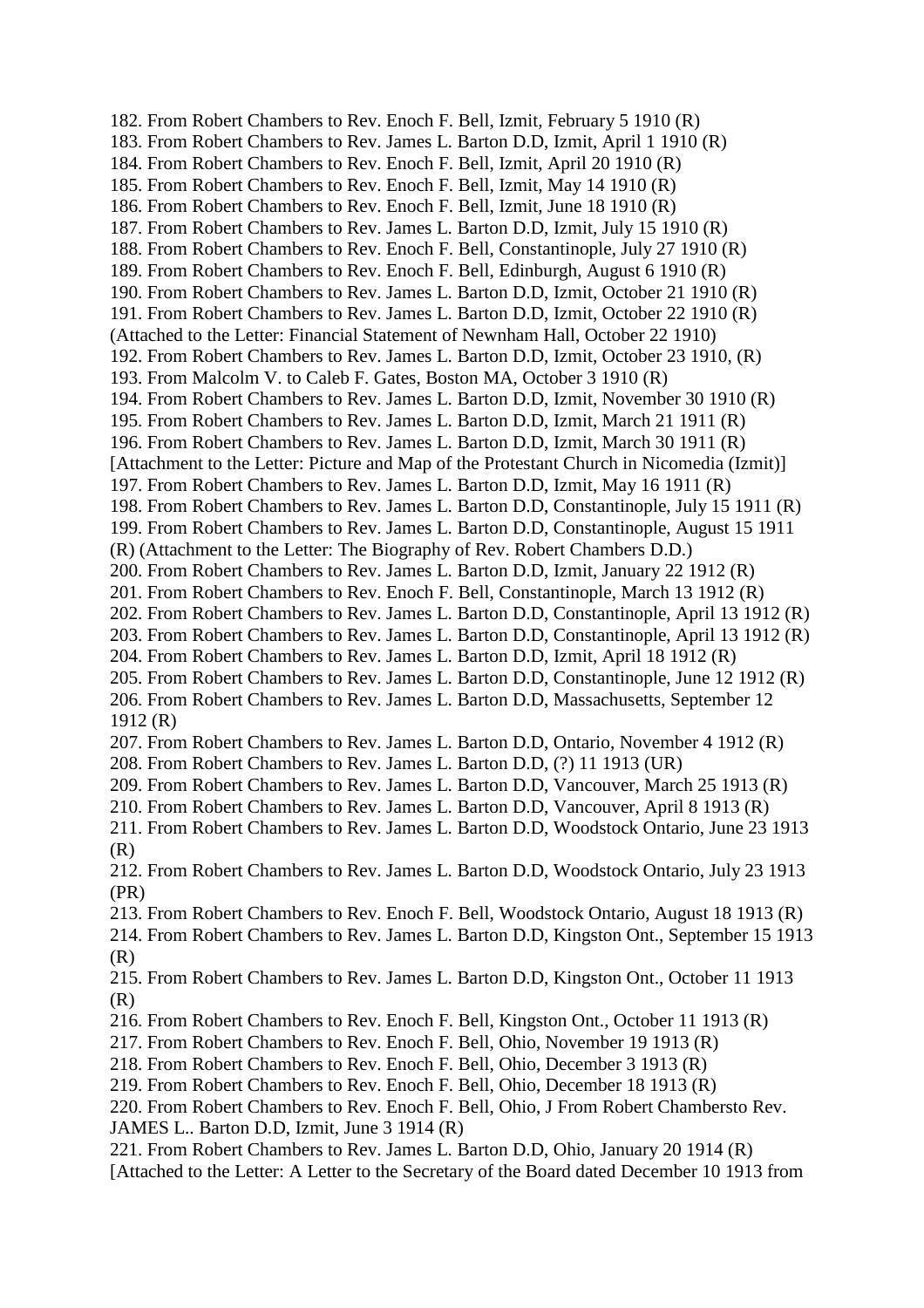teacher Prapion Semerjia (translated from Armenian)]

- 222. From Robert Chambers to Herbert E. B. Case, Woodstock Ontario, March 11 1914 (R)
- 223. From Robert Chambers to Rev. Enoch F. Bell, Izmit, May 13 1914 (R)
- 224. From Robert Chambers to Rev. James L. Barton D.D, Constantinople, July 10 1914 (R)
- 225. From Robert Chambers to Rev. James L. Barton D.D, Constantinople, August 13 1914 (R)
- 226. From Robert Chambers to Rev. James L. Barton D.D, Constantinople, September 7 1914 (R)
- 227. From Robert Chambers to Rev. James L. Barton D.D, Adapazari, October 28 1914 (R)
- 228. From Robert Chambers to Rev. James L. Barton D.D, Constantinople, November 4 1914 (R)
- 229. From Robert Chambers to Rev. Enoch F. Bell, Constantinople, April 1 1913(?) (R)
- 230. From Robert Chambers to Rev. James L. Barton D.D, New York, August 23 1915 (R)
- 231. From Robert Chambers to Rev. James L. Barton D.D, Woodstock, September 3 1915 (R)
- 232. From Robert Chambers to Rev. James L. Barton D.D, New York, September 22 1915
- (R) [Attachment to the Letter: A Letter from Y. H. Basmadji to Robert Chambers, Princeton, 19 September 1915 (HR)]
- 233. From Robert Chambers to Rev. James L. Barton D.D, New York, September 24 1915 (R)
- 234. From Robert Chambers to Rev. James L. Barton D.D, New York, September 30 1915 (R)
- 235. From Robert Chambers to Rev. James L. Barton D.D, Woostock Ont., October 4 1915 (R)
- 236. From Robert Chambers to Rev. James L. Barton D.D, Woodstock Ont., December 31 1915 (R)
- 237. From Robert Chambers to Rev. James L. Barton D.D, Woodstock Ont., February 17 1916 (R)
- 238. From Robert Chambers to Rev. Enoch F. Bell, Woodstock Ont., March 8 1916 (R)
- 239. From Robert Chambers to Rev. Enoch F. Bell, Woodstock Ont., March 9 1916 (R)
- 240. From Robert Chambers to Rev. James L. Barton D.D, Woodstock Ont., March 16 1916  $(R)$
- 241. From Robert Chambers to Rev. James L. Barton D.D, Auburndale, August 17 1916 (R) (Attached to the Letter: 'New England Debt to the Armenian People' by Rev. Robert Chambers)
- 242. From Bessie Chambers to Herbert E. B. Case, Vancouver, January 1 1919 (PR)
- 243. From Bessie Chambers to Herbert E. B. Case, Vancouver, (received date) February 1919 (R)
- 244. From Bessie Chambers to Rev. James L. Barton D.D, New York, May 30 1917 (R)
- 245. From Bessie Chambers to Rev. James L. Barton D.D, Kingston Ont., October 5 1917 (R)
- 246. From Bessie Chambers to Rev. James L. Barton D.D, Vancouver, (received date) January 2?1918 (R)
- 247. From Bessie Chambers to Herbert E. B. Case, Vancouver (R)
- 248. From Bessie Chambers to Rev. James L. Barton D.D, Vancouver, November 5 1918 (PR)
- 249. From Charles E. Clark to Rev. Enoch F. Bell, Sivas, February 3 1910 (R)
- 250. From Charles E. Clark to Kate C. Lamson, Sivas, February 26 1910 (R)
- 251. From Charles E. Clark to Rev. Enoch F. Bell, Vermont, June 23 1910 (R)
- 252. From Charles E. Clark to Rev. Enoch F. Bell, Michigan, December 28 1910 (R)
- 253. From Charles E. Clark to Rev. Enoch F. Bell, Detroit, January 2 1911 (HR)
- 254. From Charles E. Clark to Rev. James L. Barton D.D, Baltimore, January 18 1911 (PR)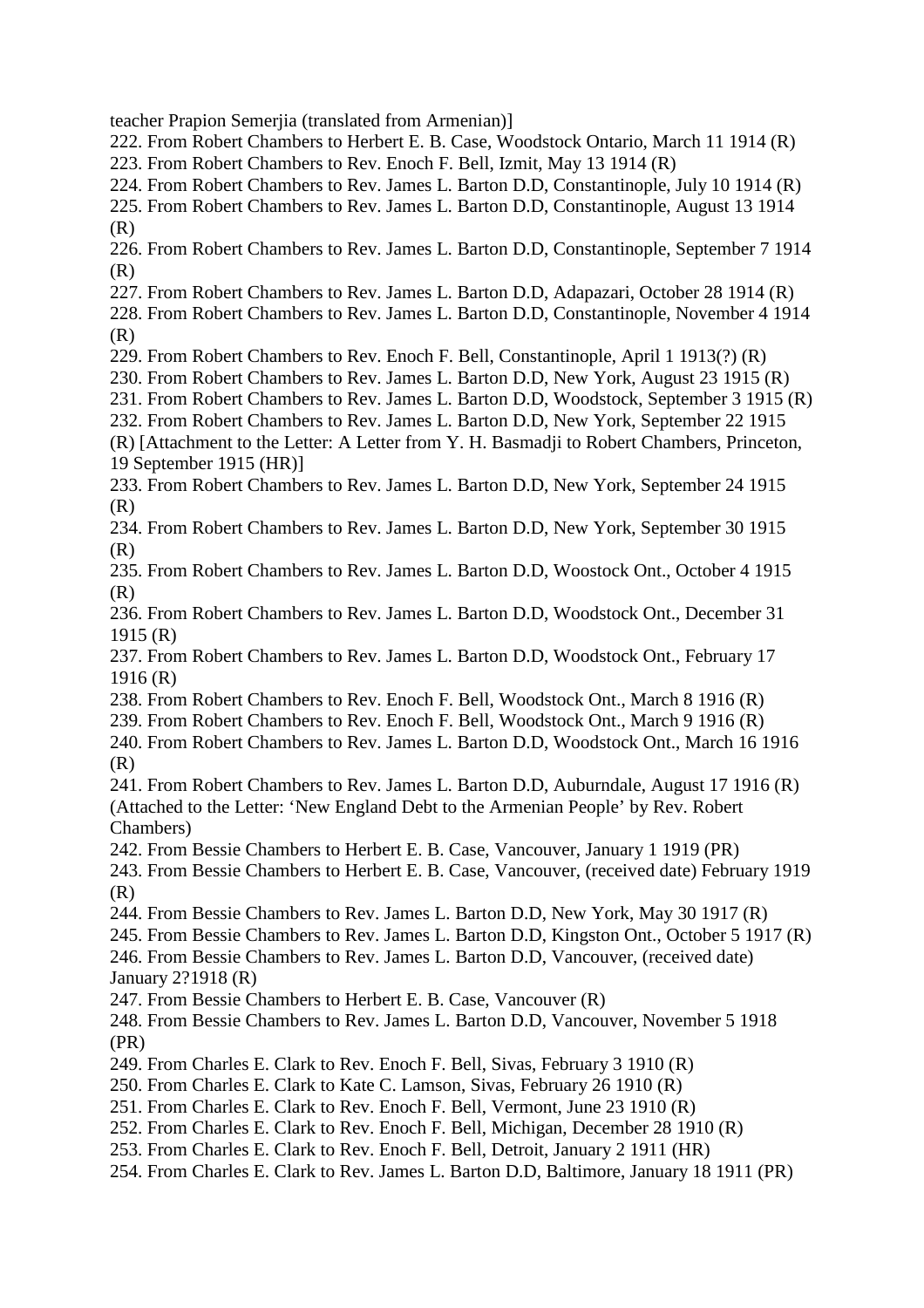255. From Charles E. Clark to Rev. Enoch F. Bell, Baltimore, February 7 1911 (R) 256. From Charles E. Clark to Rev. Enoch F. Bell, Baltimore, February 24 1911 (R) 257. From Charles E. Clark to Rev. James L. Barton D.D, New York, April 5 1911 (R) 258. From Charles E. Clark to Rev. James L. Barton D.D, New York, April 11 1911 (R) 259. From Charles E. Clark to Rev. Enoch F. Bell, New York, April 11 1911 (R) 260. From Charles E. Clark to Rev. Enoch F. Bell, New York, April 11 1911 (R) 261. From Charles E. Clark to Rev. James L. Barton D.D, New York, April 24 1911 (R) 262. From Charles E. Clark to Rev. James L. Barton D.D, Sivas, March 17 1912 (R) 263. From Charles E. Clark to the Prudential Committee of the ABCFM, Sivas, March 29 1912 (R) 264. From Charles E. Clark to Rev. Enoch F. Bell, Sivas, June 10 1912 (R) 265. From Charles E. Clark to Rev. Enoch F. Bell, Sivas, June 20 1918 (R) 266. From Charles E. Clark to Rev. Enoch F. Bell, Sivas, August 13 1912 (R) 267. From Charles E. Clark to Rev. Enoch F. Bell, Sivas, August 23 1912 (R) 268. From Charles E. Clark to the Prudential Committee of the ABCMF, January 25 1913 (R) 269. From Charles E. Clark to Rev. James L. Barton D.D, Sivas, March 8 1913 (R) 270. From Charles E. Clark to Rev. James L. Barton D.D, Sivas, June 5 1915(?) (R) 271. From Charles E. Clark to Rev. James L. Barton D.D, Sivas, August 14 1913 (R) 272. From Charles E. Clark to Rev. James L. Barton D.D, Sivas, October 7 1913 (R) 273. From Charles E. Clark to Rev. James L. Barton D.D, Sivas, October 7 1913 (R) 274. From Charles E. Clark to Rev. Enoch F. Bell, Sivas, December 26 1913, (R) 275. From Charles E. Clark to Rev. James L. Barton D.D, Sivas, June 5 1914 (R) 276. From Charles E. Clark to Rev. James L. Barton D.D, Sivas, October 9 1914 (R) 277. From Charles E. Clark to Rev. James L. Barton D.D, Sivas, October 26 1914 (R) 278. From Charles E. Clark to Rev. Enoch F. Bell, Turkey, March 17 1915 (R) (Attached to the Letter: A Report by CHARLES E. Clark) 279. From Charles E. Clark to Rev. Enoch F. Bell, July 18 1916 (PR) 280. From Charles E. Clark to the Prudential Committee of the ABCMF, August 8 1916 (PR) 281. From Charles E. Clark to Rev. James L. Barton D.D, New York, August 8, 1917 (PR) 282. From Charles E. Clark to Rev. Herbert E. B. Case, New York, September 8 1917 (PR) 283. From Charles E. Clark to Rev. James L. Barton D.D, Ohio, January 2 1918 (PR) 284. From Charles E. Clark to Rev. James L. Barton D.D, Ohio, February 4 1918 (UR) 285. From Charles E. Clark to Rev. James L. Barton D.D, Ohio, February 8 1918 (PR) 286. From Charles E. Clark to Herbert E. B. Case, Jerusalem, September 15 1918 (R) 287. From Charles E. Clark to Herbert E. B. Case, Detroit, April 29 1919 (R) 288. From Charles E. Clark to Rev. Enoch F. Bell, Detroit, June 23 1919 (R) 289. From Charles E. Clark to Rev. Enoch F. Bell, Pontiac Michigan, August 8 1919 (R) 290. From Charles E. Clark to Herbert E. B. Case, Pontiac Michigan, August 26 1919 (R) 291. From Charles E. Clark to Rev. Enoch F. Bell, Pontiac Michigan, August 26 1919 (R) 292. From Charles E. Clark to Rev. Enoch F. Bell, Pontiac Michigan, September 26, 1919 (PR) 293. From Charles E. Clark to Rev. Enoch F. Bell, Detroit, December 6 1919 (R) 294. From Charles E. Clark to Rev. James L. Barton D.D, Detroit, December 31 1919 (R) 295. A Letter from Mrs Charles E. Clark dated August 21. 296. From Mrs Charles E. Clark to Rev. James L. Barton D.D, Detroit, March 23 1918 (PR) 297. From Mrs Charles E. Clark to Herbert E. B. Case, Detroit, March 4 1918 (HR) 298. From Mrs Charles E. Clark to Rev. James L. Barton D.D, Detroit, May 6 1918 (HR) 299. From Mrs Charles E. Clark to Rev. James L. Barton D.D, Detroit, August 19 1918 (PR) 300. From Mrs Charles E. Clark to Rev. James L. Barton D.D, Detroit, September 4 1918 (R) 301. From Mrs Charles E. Clark Rev. James L. Barton D.D, Detroit, October 23 1915 (HR)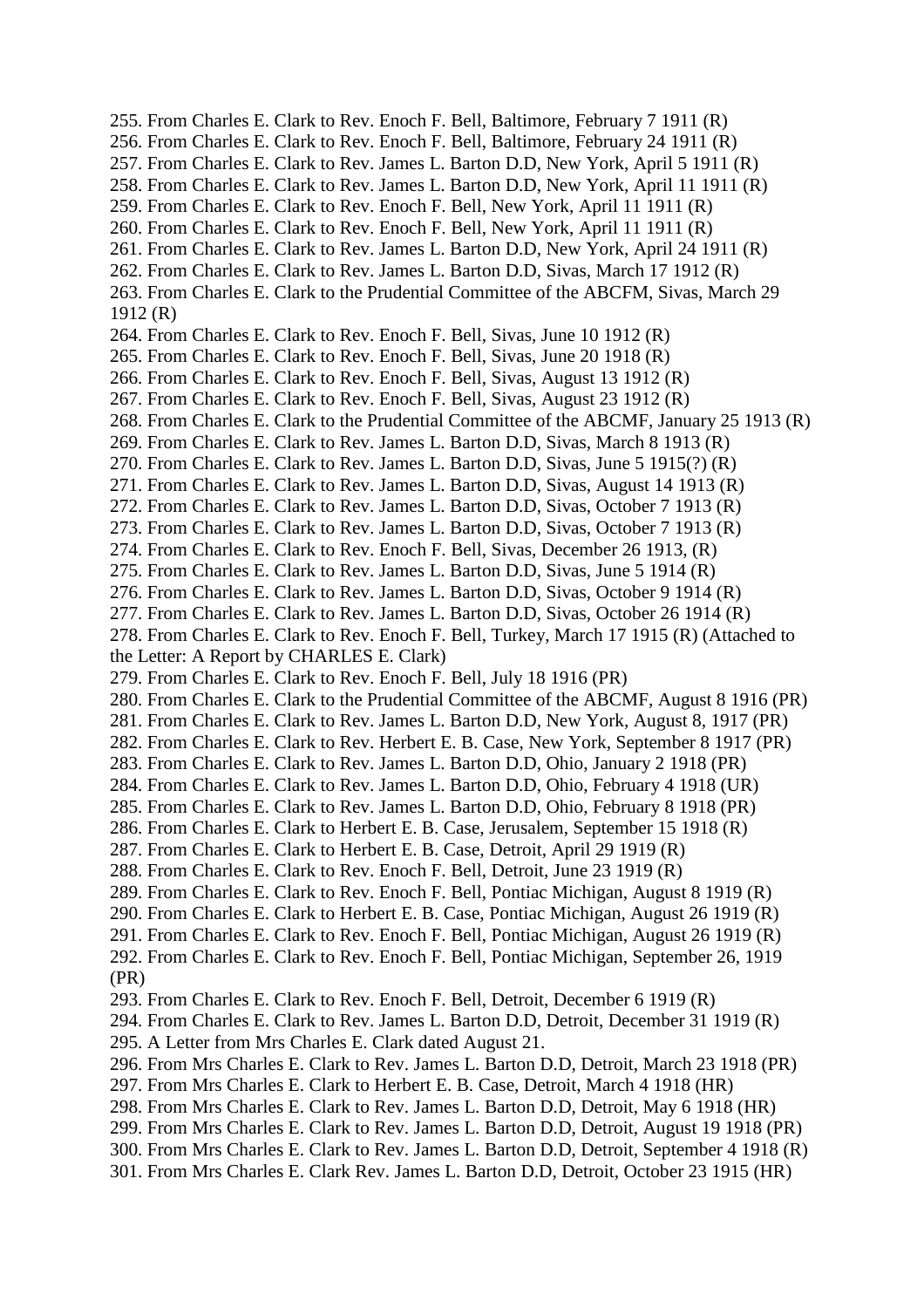302. From Mrs Charles E. Clark to Rev. James L. Barton D.D, Detroit, December 12 1918 (HR)

303. From Lillian F. Cole to Rev. Enoch F. Bell, Sivas, February 3 1910 (R)

- 304. From Lillian F. Cole to Rev. Enoch F. Bell, Sivas, March 4 1911 (R)
- 305. From Lillian F. Cole to the ABCMF, Sivas (R)
- 306. From Lillian F. Cole to Rev. James L. Barton D.D, Sivas, March 13 1912 (R)
- 307. From Nellie A. Cole to Rev. James L. Barton D.D, Trebizond, March 14 1914 (PR)
- 308. From Nellie A. Cole to Mrs John Stuart Kennedy, Trebizond, March 14 1914 (PR)
- 309. From Nellie A. Cole to Rev. James L. Barton D.D, Airdrie Scotland, August 17 1914 (HR)
- 310. From Nellie A. Cole to Rev. James L. Barton D.D, Scotland, November 16 1914 (R)
- 311. From Nellie A. Cole Rev. James L. Barton D.D, Glasgow, November 19 1914 (R)
- 312. From Nellie A. Cole to Rev. James L. Barton D.D, Scotland, December 3 1914 (R)
- 313. From Nellie A. Cole to Rev. James L. Barton D.D, Scotland, December 1914 (PR)
- 314. From Nellie A. Cole to Rev. James L. Barton D.D, Scotland, December 31 1914 (R)
- 315. From Nellie A. Cole to Rev. James L. Barton D.D, Scotland, January 19 1915 (R)
- 316. From Nellie A. Cole to Kate C. Lamson, Manchester, January 19 1915 (R)
- 317. From Nellie A. Cole to Rev. James L. Barton D.D, Manchester, September 24 1915 (HR)
- 318. From Nellie A. Cole to Kate C. Lamson, Oregon, July 11 1916 (R)
- 319. From Nellie A. Cole to Rev. James L. Barton D.D, Oregon, July 19 1916 (R)
- 320. From Nellie A. Cole to Rev. James L. Barton D.D, Oregon, November 4 1916 (R)
- 321. From Nellie A. Cole to Rev. James L. Barton D.D, Oregon, May 1 1917 (R)
- 322. From Nellie A. Cole to Rev. James L. Barton D.D, Oregon, October 27 1918 (R)
- 323. From Nellie A. Cole to Rev. James L. Barton D.D, Oregon, November 24 1918 (PR)
- 324. From Carl C. Compton to Rev. James L. Barton D.D, Kyoto, September 24 1917 (HR)
- 325. From Carl C. Compton to Rev. James L. Barton D.D, Russia, April 30 1918 (PR)
- 326. From Carl C. Compton to Rev. James L. Barton D.D, Moscow, May 4 1918 (HR)
- 327. From Carl C. Compton to Herbert E. B. Case, Chicago, August 3 1919 (R)
- 328. From Carl C. Compton to Rev. Enoch F. Bell, Chicago, August 11 1919 (R)
- 329. From Carl C. Compton to Rev. Enoch F. Bell, Chicago, August 13 1919 (R)
- 330. From Carl C. Compton to Rev. Enoch F. Bell, Chicago, September 5 1919 (R)
- 331. From Carl C. Compton to Rev. James L. Barton D.D, Iowa, November 12 1919 (R)
- 332. From Harold Cooper to Rev. James L. Barton D.D, 1914 (UR)
- 333. From Harold Cooper to Rev. James L. Barton D.D, England, August 7 1914 (UR)
- 334. From Harold Cooper to Rev. James L. Barton D.D, England, August 11 1914 (HR)
- 335. From Harold Cooper to Rev. James L. Barton D.D, England, August 18 1914 (PR)
- 336. From Harold Cooper to Rev. James L. Barton D.D, England, August 18 1914 (PR)
- 337. From Harold Cooper to Rev. James L. Barton D.D, England, September 1 1914 (PR)
- 338. From Harold Cooper to Rev. James L. Barton D.D, England, September 1 1914 (PR)
- 339. From Harold Cooper to Rev. Enoch F. Bell, England, September 22 1914 (PR)
- 340. From Lyndon S. Crawford to Rev. James L. Barton D.D, Trebizond, June 25 1910 (R)
- 341. From Lyndon S. Crawford to Rev. James L. Barton D.D, Trebizond, November 15 1910 (R)
- 342. From Lyndon S. Crawford to Rev. James L. Barton D.D, Trebizond, January 23 1911 (R)
- 343. From Lyndon S. Crawford to Rev. James L. Barton D.D, Trebizond, February 9 1911 (R)
- 344. From Lyndon S. Crawford to Rev. James L. Barton D.D, Trebizond, June 29 1911 (R)
- 345. From Lyndon S. Crawford to Rev. James L. Barton D.D, Trebizond, February 3 1913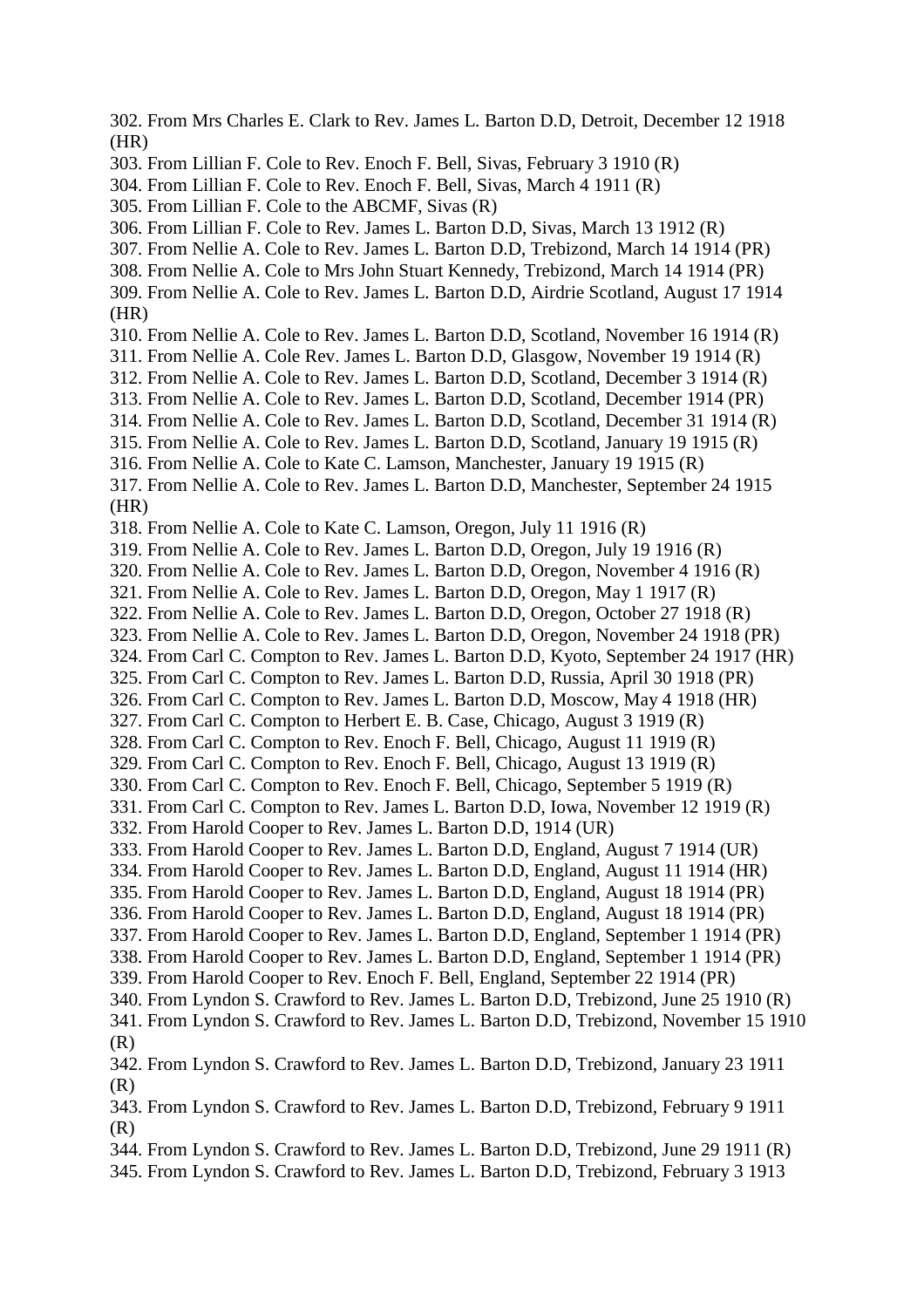(R)

- 346. From Lyndon S. Crawford to Rev. James L. Barton D.D, Trebizond, February 13 1913 (R)
- 347. From Lyndon S. Crawford to Rev. James L. Barton D.D, Trebizond, May 10 1913 (R)
- 348. From Lyndon S. Crawford to Rev. Enoch F. Bell, Trebizond, May 22 1913 (R)
- 349. From Lyndon S. Crawford to Rev. James L. Barton D.D, Trebizond, May 29 1913 (R)
- 350. From Lyndon S. Crawford to Rev. James L. Barton D.D, Talas, July 10 1913 (R)
- 351. From Lyndon S. Crawford to Rev. James L. Barton D.D, Trebizond, October 31 1911 (R)
- 352. From Lyndon S. Crawford to Rev. James L. Barton D.D, Trebizond, November 25 1911 (R)
- 353. From Lyndon S. Crawford to Rev. James L. Barton D.D, Trebizond, February 17 1912 (R)
- 354. From Lyndon S. Crawford to Rev. James L. Barton D.D, Trebizond, March 8 1912 (R)
- 355. From Lyndon S. Crawford to Rev. James L. Barton D.D, Trebizond, April 26 1912 (R)
- 356. From Lyndon S. Crawford to Rev. James L. Barton D.D, Trebizond, May 7 1912 (R)
- 357. From Lyndon S. Crawford to Rev. James L. Barton D.D, Chambashi, July 30 1912 (R)
- 358. From Lyndon S. Crawford to Rev. James L. Barton D.D, Trebizond, February 21 1914 (R)
- 359. From Lyndon S. Crawford to Rev. James L. Barton D.D, Trebizond, April 13 1914 (R)
- 360. From Lyndon S. Crawford to Rev. Enoch F. Bell, Trebizond, April 18 1914 (R)
- 361. From Lyndon S. Crawford to Rev. James L. Barton D.D, Trebizond, June 27 1914 (R)
- 362. From Lyndon S. Crawford to Rev. James L. Barton D.D, Trebizond, September 2 1914 (R)
- 363. Extract from the letter from Rev. Lyndon S. Crawford, Trebizond, September 15 to Mr Hosmer, received October 13 (R)
- 364. From Lyndon S. Crawford to Rev. James L. Barton D.D, Trebizond, October 21 1914 (R)
- 365. From Lyndon S. Crawford to Rev. James L. Barton D.D, November 10 1914 (R)
- 366. From Lyndon S. Crawford to Rev. James L. Barton D.D, Trebizond, February 13 1915 (R)
- 367. From Lyndon S. Crawford to Rev. Enoch F. Bell, Trebizond, January 30 1915 (PR)
- 368. From Lyndon S. Crawford to Rev. James L. Barton D.D, Trebizond, April 9 1915 (R)
- 369. From Lyndon S. Crawford to R. V. Peet, Terbizond, May 5 1915 (R)
- 370. From Lyndon S. Crawford to Rev. James L. Barton D.D, Trebizond, May 19 1915 (R)
- 371. From (Mrs Lyndon S.) Olive J. Crawford to Rev. James L. Barton D.D, Trebizond, June 18 1915 (R) (With a short note by LYNDON S. Crawford)
- 372. From Lyndon S. Crawford to Rev. James L. Barton D.D, Trebizond, August 25 1915 (R) 373. From Lyndon S. Crawford to Rev. James L. Barton D.D, Trebizond, December 6 1914 (R)
- 374. From Lyndon S. Crawford to Rev. Enoch F. Bell, Trebizond, January 1916 (R)
- 375. From Lyndon S. Crawford to Rev. James L. Barton D.D, Trebizond, January 15 1916 (R)
- 376. From Lyndon S. Crawford to Oscar S. Heizer Esq., Trebizond, January 17 1916 (R)
- 377. From Lyndon S. Crawford to Rev. James L. Barton D.D, Trebizond, March 25 1916 (R)
- (With a short note by (Mrs Lyndon S.) Olive J. Crawford)
- 378. From Lyndon S. Crawford to Rev. James L. Barton D.D, Trebizond via Batoum Russia, 2/15 May 1916 (R)
- 379. From Lyndon S. Crawford to Rev. James L. Barton D.D, Trebizond via Batoum Russia, 5/18 May 1916 (R)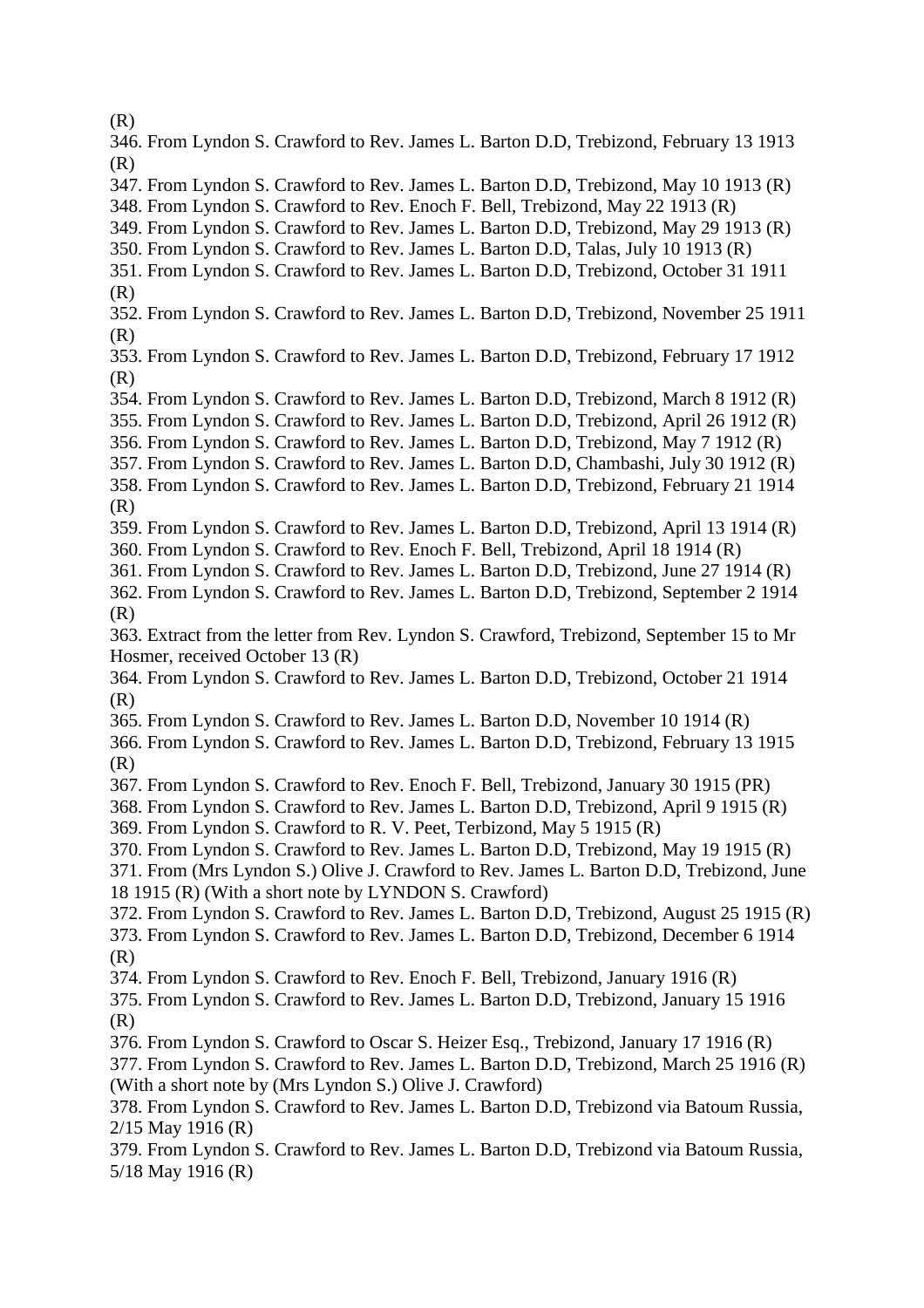380. From Lyndon S. Crawford to Kate C. Lamson, Trebizond via Batoum Russia, June 27 1916 (R)

381. From Lyndon S. Crawford to Rev. James L. Barton D.D, Trebizond via Batoum Russia, October 10 1916 (R)

382. From Lyndon S. Crawford to Rev. James L. Barton D.D, Trebizond via Batoum Russia, August 14 1916.

383. From Lyndon S. Crawford to Rev. James L. Barton D.D, Trebizond via Petrograd Russia, August 28 1916.

384. From Lyndon S. Crawford to Rev. James L. Barton D.D, Trebizond via Batoum Russia, October 14 1916 (R)

385. From Lyndon S. Crawford to Rev. James L. Barton D.D, Trebizond via Petrograd Russia, November 28 1916 (R)

386. From Lyndon S. Crawford to Rev. Enoch F. Bell, Trebizond via Batoum Russia, February 6 1917 (R)

387. From Lyndon S. Crawford to Rev. James L. Barton D.D, Trebizond via Batoum Russia, July 16 1917 (R)

388. From Lyndon S. Crawford to Rev. James L. Barton D.D, Trebizond via San Francisco and Vladivostok, July 24 1917 (R)

389. From Lyndon S. Crawford to Rev. James L. Barton D.D, Trebizond, July 27 1917 (R)

390. From Lyndon S. Crawford to Kate C. Lamson, Trebizond, August 27 1917 (R)

391. From Lyndon S. Crawford to Rev. James L. Barton D.D, Trebizond via Vladivostok, September 27 1917 (R)

392. From Lyndon S. Crawford to Rev. James L. Barton D.D, Trebizond via San Francisco and Vladivostok, February 9 1918 (R)

393. Extracts from the letter of Rev. Lyndon S. S. Crawford dated Trebizond, February 14 1918, addressed to Mr Wiggin, and received June 4 1918 (R)

394. From Lyndon S. Crawford to Dr Chambers, Trebizond, August 6 1918 (R)

395. From Lyndon S. Crawford to Rev. James L. Barton D.D, Trebizond via San Francisco and Vladivostok, November 13 1917 (R)

396. From (Mrs Lyndon S.) Olive J. Crawford to Kate C. Lamson, November 19 1914 (R) 397. From (Mrs Lyndon S.) Olive J. Crawford to Rev. James L. Barton D.D, Trebizond, November 29 1914 (R)

398. From (Mrs Lyndon S.) Olive J. Crawford (?) to Rev. James L. Barton D.D, Trebizond, November 29 1914 (in French) (R)

399. From (Mrs Lyndon S.) Olive J. and LYNDON S. Crawford to Kate C. Lamson, Trebizond, December 7 1914 (R)

340. From (Mrs Lyndon S.) Olive J. Crawford to Rev. James L. Barton D.D, Trebizond, April 27 1915 (R)

341. From (Mrs Lyndon S.) Olive J. Crawford to Rev. James L. Barton D.D, Trebizond, May 5 1915 (R)

342. From (Mrs Lyndon S.) Olive J. Crawford to Woman's Board of Mission, Trebizond, July 11 1915 (R)

343. From (Mrs Lyndon S.) Olive J. Crawford to Rev. James L. Barton D.D, Trebizond, August 24 1915 (R)

344. From (Mrs Lyndon S.) Olive J. Crawford to Rev. James L. Barton D.D, Trebizond, July 26 1915 (R)

345. From (Mrs Lyndon S.) Olive J. Crawford to Nellie, Trebizond, October 11 1915 (R) 346. From (Mrs Lyndon S.) Olive J. Crawford to Kate C. Lamson, Trebizond, April 29 1916

(R)

347. From (Mrs Lyndon S.) Olive J. Crawford to Kate C. Lamson, Trebizond via Batoum,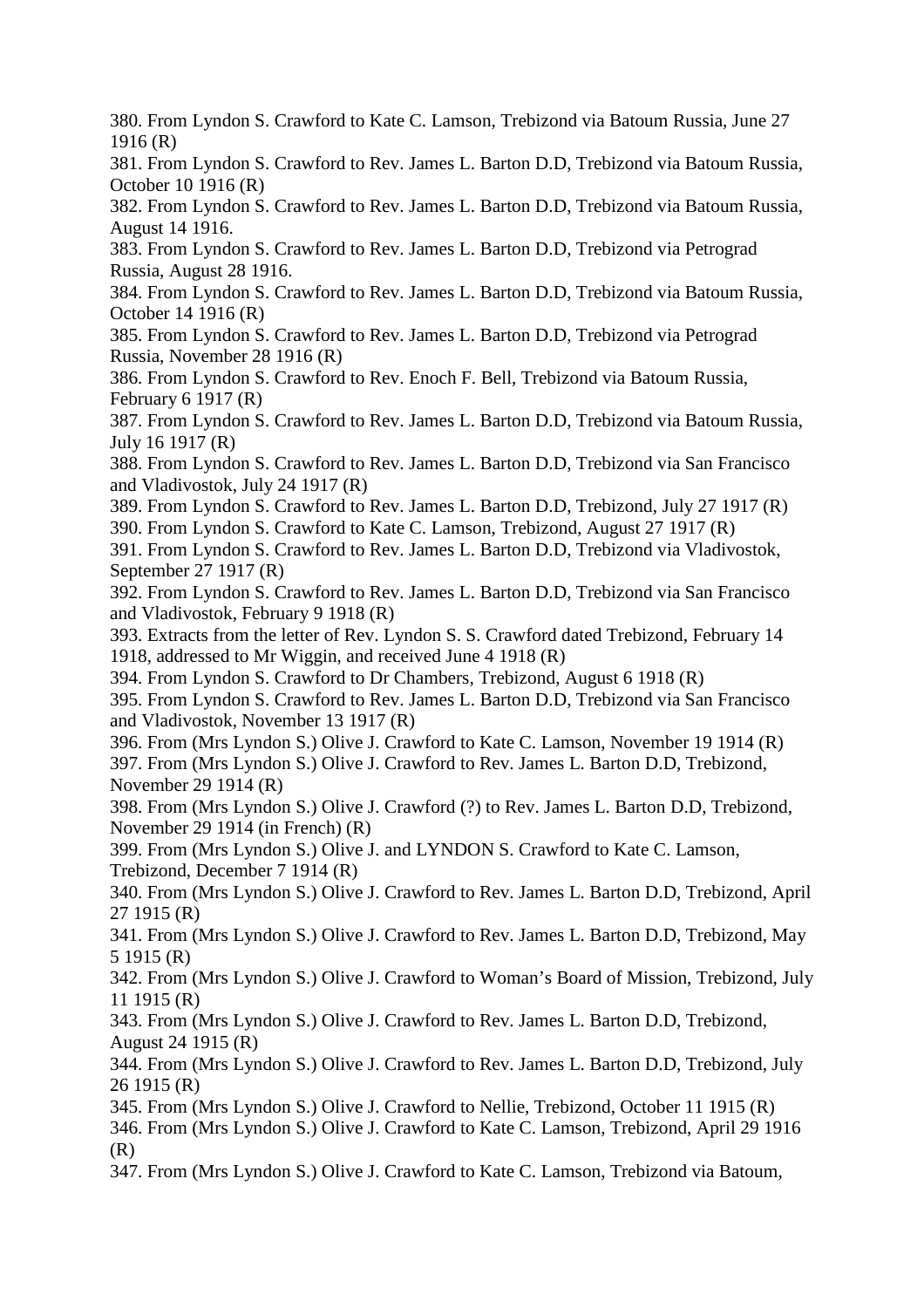May 15 1916 (R)

348. From (Mrs Lyndon S.) Olive J. Crawford to Kate C. Lamson, Trebizond, July 5 1916 (R) 349. From (Mrs Lyndon S.) Olive J. Crawford to Kate C. Lamson, Trebizond, July 6 1916 (R) 350. From (Mrs Lyndon S.) Olive J. Crawford to Kate C. Lamson, Trebizond via Petrograd, August 28 1916 (R)

351. From (Mrs Lyndon S.) Olive J. Crawford to Rev. James L. Barton D.D, Trebizond via Batoum Russia (R) From (Mrs Lyndon S.) Olive J. Crawford to Kate C. Lamson, Trebizond, October 26 1916 (R)

352. From (Mrs Lyndon S.) Olive J. Crawford to Kate C. Lamson, Trebizond, May 10 1917 (R)

353. From (Mrs Lyndon S.) Olive J. Crawford to Kate C. Lamson, Trebizond via San Francisco and Vladivostok, May 10 1917 (R)

354. From (Mrs LYNDON S.) Olive J. Crawford to Rev. James L. Barton D.D, Trebizond, October 2 1918 (PR)

355. From (Mrs Lyndon S.) Olive J. Crawford to Kate C. Lamson, Trebizond, February 14 1918 (R)

356. From (Mrs Lyndon S.) Olive J. Crawford to Kate C. Lamson, Princeton (R)

357. From (Mrs Lyndon S.) Olive J. Crawford to Dr Strong, Trebizond, March 21 1919 (HR)

358. From (Mrs Lyndon S.) Olive J. Crawford to Rev. Enoch F. Bell, New Jersey, August 23 1919 (HR)

359. From (Mrs Lyndon S.) Olive J. Crawford to Rev. Enoch F. Bell, Massachusetts, November 29 1919 (HR)

360. From (Mrs Lyndon S.) Olive J. Crawford to Rev. Enoch F. Bell, Massachusets, December 17 1919 (R)

361. From (Mrs Lyndon S.) Olive J. Crawford to Kate C. Lamson, Trebizond via Batoum Russia, September 15 1916 (R)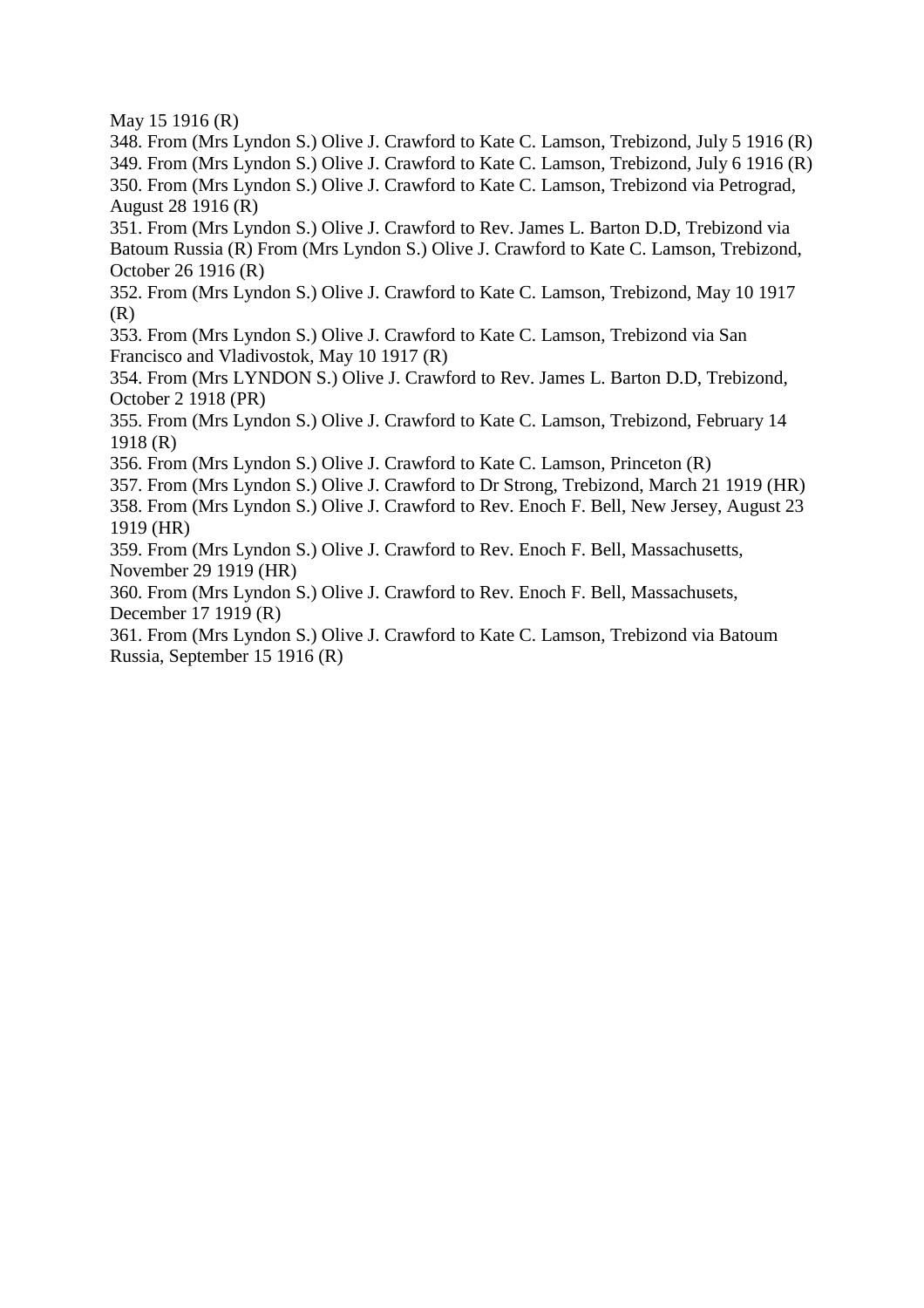Submitted by: Grigor Boykov Submitted to: Department of History Project term (month, year): October 31, 2003

Bibliographical and physical information Document type: microfilm Reference no. BV2410.A4 1984, Reel 631 Degree of readability: R, PR, HR, UR (e.g. readable, partially readable, hardly readable, unreadable)

# Papers of the American Board of Commissioners for Foreign Missions ABC 16: The Near East 1817-1919 Unit 5 Reel 631 16.9.3. Western Turkey mission 1910-1919 Vol. 42 Letters

Letter from Annie Damson to William Strong Apr. 14, 1919 R

Letter from Annie Damson to Rev. Bell July 8, 1919 R

Letter from Hanta Dervey to James Barton Oct. 21, 1919 R

Letter from Hanta Dervey to Rev. Bell Sep. 9, 1919 R

Letter from Hanta Dervey to James Barton Dec. 27, 1919 R

Letter from William S. Dodd to Rev. Bell Feb. 8, 1910 R

Letters from William S. Dodd to James Barton Aug. 27, 1910 R Sep. 22, 1910 R Nov. 16, 1910 R --- UR May 3, 1911 R June 5, 1911 R

Letters from William S. Dodd to Rev. Bell March 10, 1910 R Apr. 16, 1910 R

Letters from Adelaide Dwight to James Barton Sep. 20, 1915 HR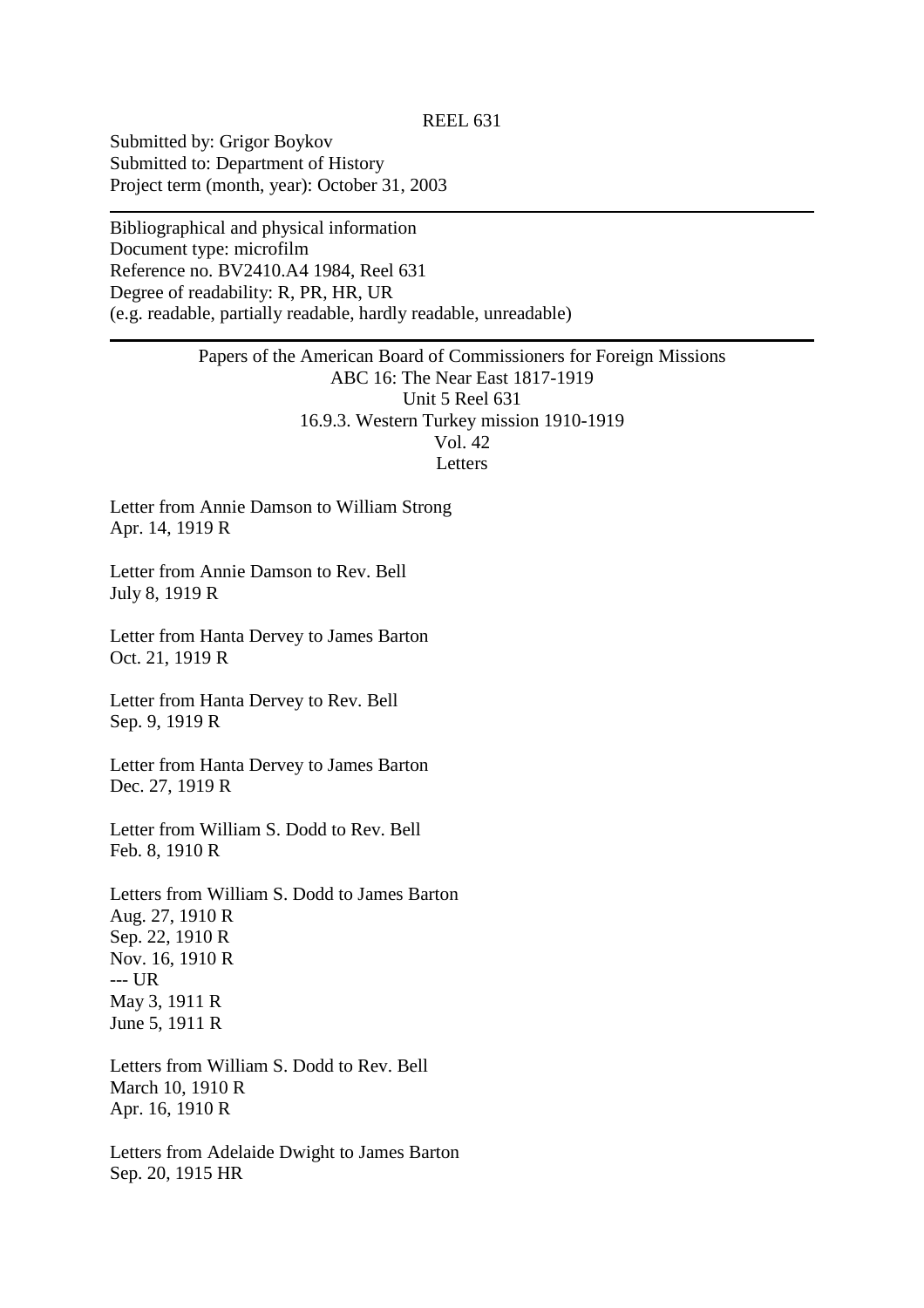Dec. 8, 1915 R Dec. 17, 1915 R Oct. 25, 1918 R Nov. 12, 1918 R Letters from Theodore A. Elmer to James Barton Jan. 21, 1910 R Apr. 11, 1910 R Sep. 26, 1910 R Dec. 10, 1910 R March 20, 1911 R June 28, 1911 R July 1, 1911 R Sep. 27, 1911 R May 8, 1912 R May 29, 1912 R Feb. 10, 1913 HR May 10, 1913 R Dec. 2, 1913 R March 11, 1914 R Feb. 19, 1915 R Apr. 14, 1916 R Jan. 10, 1917 R June 10, 1917 HR Dec. 11, 1917 HR May 29, 1918 R Aug. 23, 1918 R Nov. 13, 1918 R Dec. 7, 1919 R Letters from Etta Elmer to James Barton June 1, 1918 UR Sep. 30, 1918 UR Oct. 15, 1918 HR Oct. 17, 1918 HR --- UR Letters from J. F. S. Ferguson to James Barton Feb. 9, 1910 R Feb. 23, 1910 R July 25, 1910 R March 27, 1911 HR Aug. 9, 1911 R July 17, 1912 R Letters from F. L. Fowle to James Barton March 9, 1912 R Aug. 12, 1912 R Aug. 28, 1912 R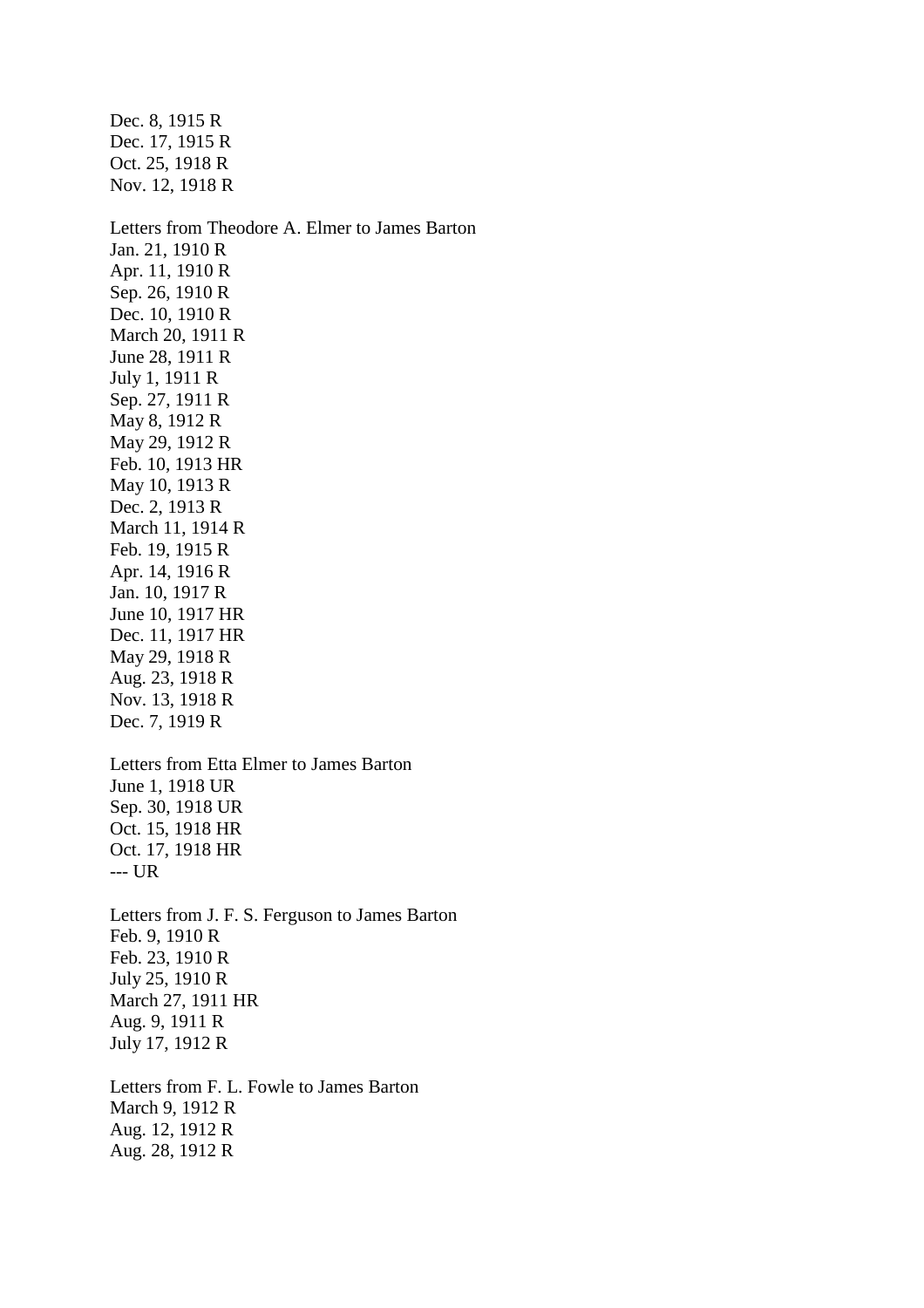Letter from L. R. Fowle to James Barton June 27, 1912 R

Letter from L. R. Fowle to Rev. Bell June 5, 1913 R

Letter from L. R. Fowle to Wiggin Aug. 23, 1913 R

Letter from L. R. Fowle to Peet Nov. 16, 1917 R

Letters from L. R. Fowle to James Barton Dec. 28, 1917 R Oct. 24, 1918 R

Letter from L. R. Fowle to Strong May 7, 1919 R

Letters from L. R. Fowle to Rev. Bell May 30, 1919 R July 8, 1919 R July 29, 1919 R Aug. 6, 1919 R Aug. 8, 1919 R Aug. 20, 1919 R

Letters from L. R. Fowle to James Barton Aug. 6, 1919 R Nov. 14, 1919 R Nov. 22, 1919 R Nov. 28, 1919 R Dec. 8, 1919 R Dec. 18, 1919 R

Letter from Dana K. Getchell to Rev. Bell Feb. 15, 1912 R

Letters from Dana K. Getchell to James Barton Aug. 1, 1912 R March 14, 1913 R

Letters from Dana K. Getchell to Wiggin Dec. 2, 1913 R Feb. 21, 1914 R

Letters from Dana K. Getchell to James Barton July 1, 1916 R Nov. 23, 1918 R Nov. 26, 1919 R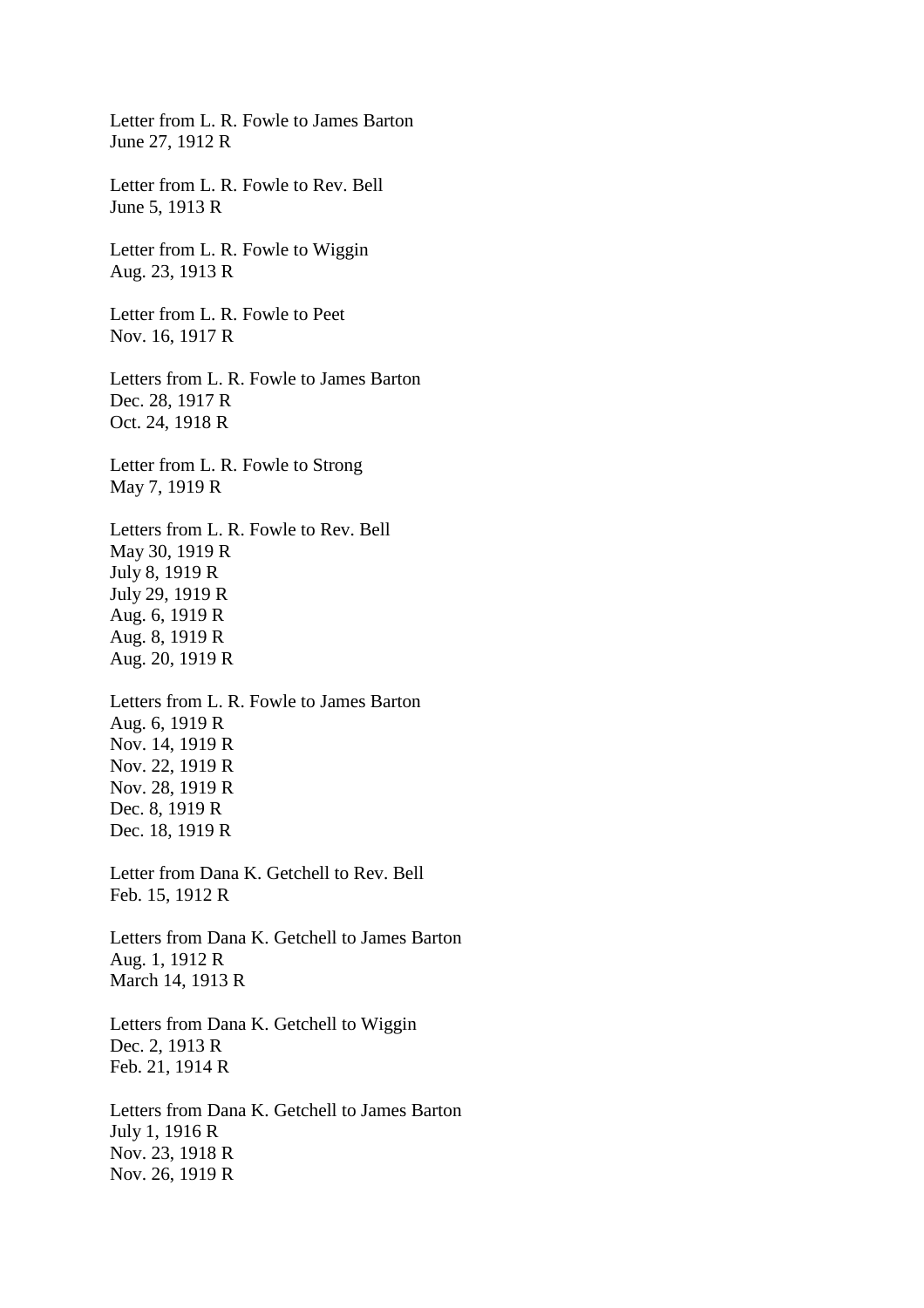Letters from Mary L. Giaffam to James Barton March 16, 1912 R Aug. 23, 1913 R Letter from Mary L. Giaffam to Peet Aug. 7, 1915 R Letters from Joseph K. Greene to James Barton Jan. 10, 1910 R Jan. 20, 1910 HR Feb. 22, 1910 R Apr. 26, 1910 R May 24, 1910 HR Sep. 9, 1910 R Nov. 12, 1910 R Dec. 27, 1910 R Feb. 25, 1911 R Apr. 1, 1911 R Sep. 1, 1911 PR Feb. 17, 1913 R May 5, 1913 R May 10, 1913 R --- UR --- UR Aug. 10, 1914 R Sep. 18, 1914 R Oct. 29, 1914 R Feb. 26, 1915 R June 16, 1915 R --- UR Sep. 6, 1915 R Nov. 22, 1915 R Letter from Joseph K. Greene to Rev. Bell Nov. 15, 1917 R Letter from Joseph K. Greene to Strong May 4, 1917 R Letters from Joseph K. Greene to James Barton May 4, 1917 R May 30, 1917 R Nov. ---, 1918 UR Letters from George Hemick to James Barton Feb. 9, 1910 R March 1, 1910 R Sep. 5, 1910 R Sep. 22, 1910 R Feb. 22, 1911 R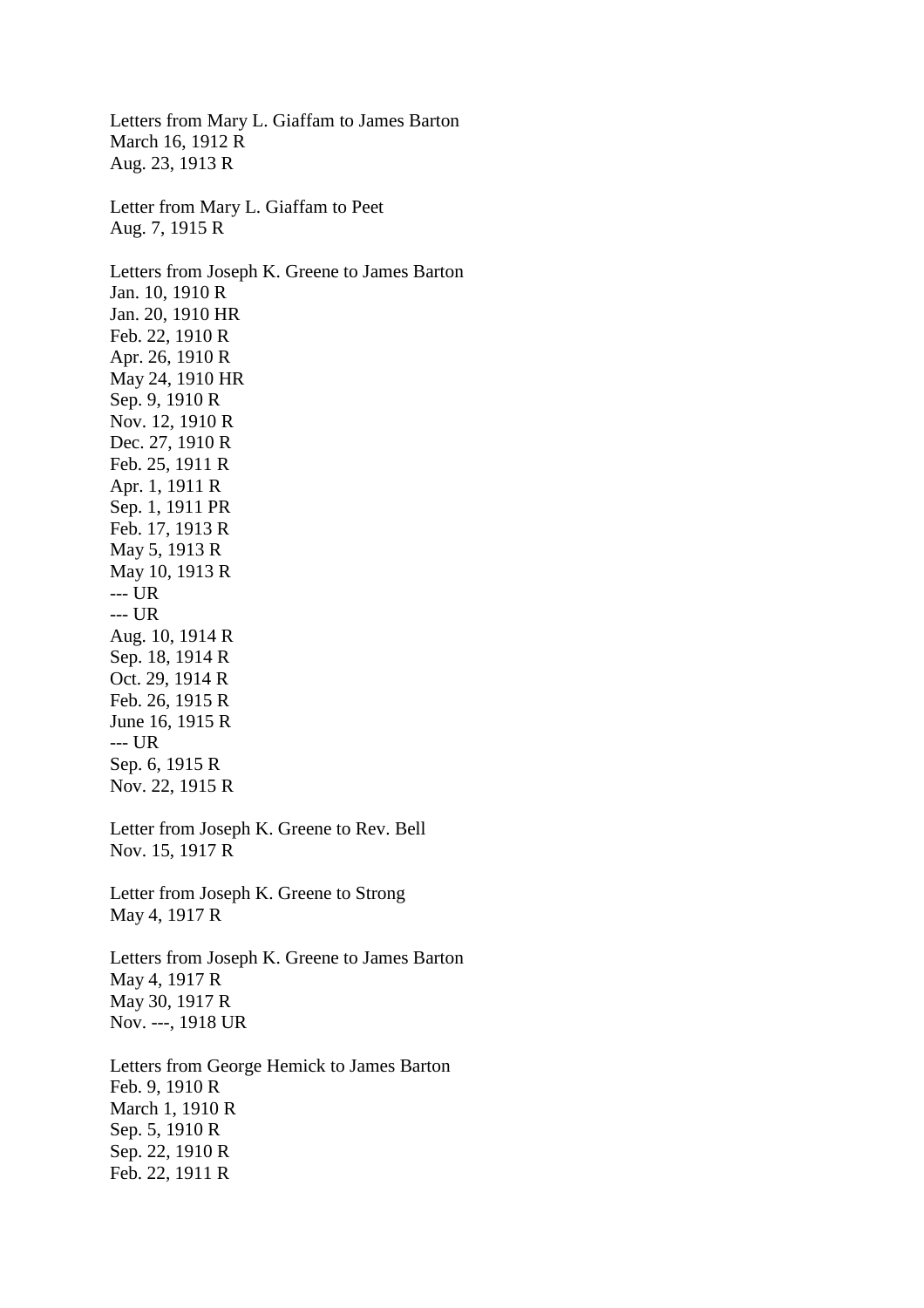Sep. 16, 1911 R June 24, 1912 R Letters from A. R. Hoover to James Barton Sep. 12, 1910 R Feb. 13, 1911 R July 8, 1911 R Aug. 14, 1912 R Feb. 7, 1913 R Dec. 21, 1913 R March 3, 1915 R Apr. 13, 1915 R Feb. 7, 1913 R June 28, 1916 R July 22, 1916 R May 24, 1917 R Sep. 29, 1918 R  $UR$ --- UR

March 24, 1911 R

Dec. 22, 1919 R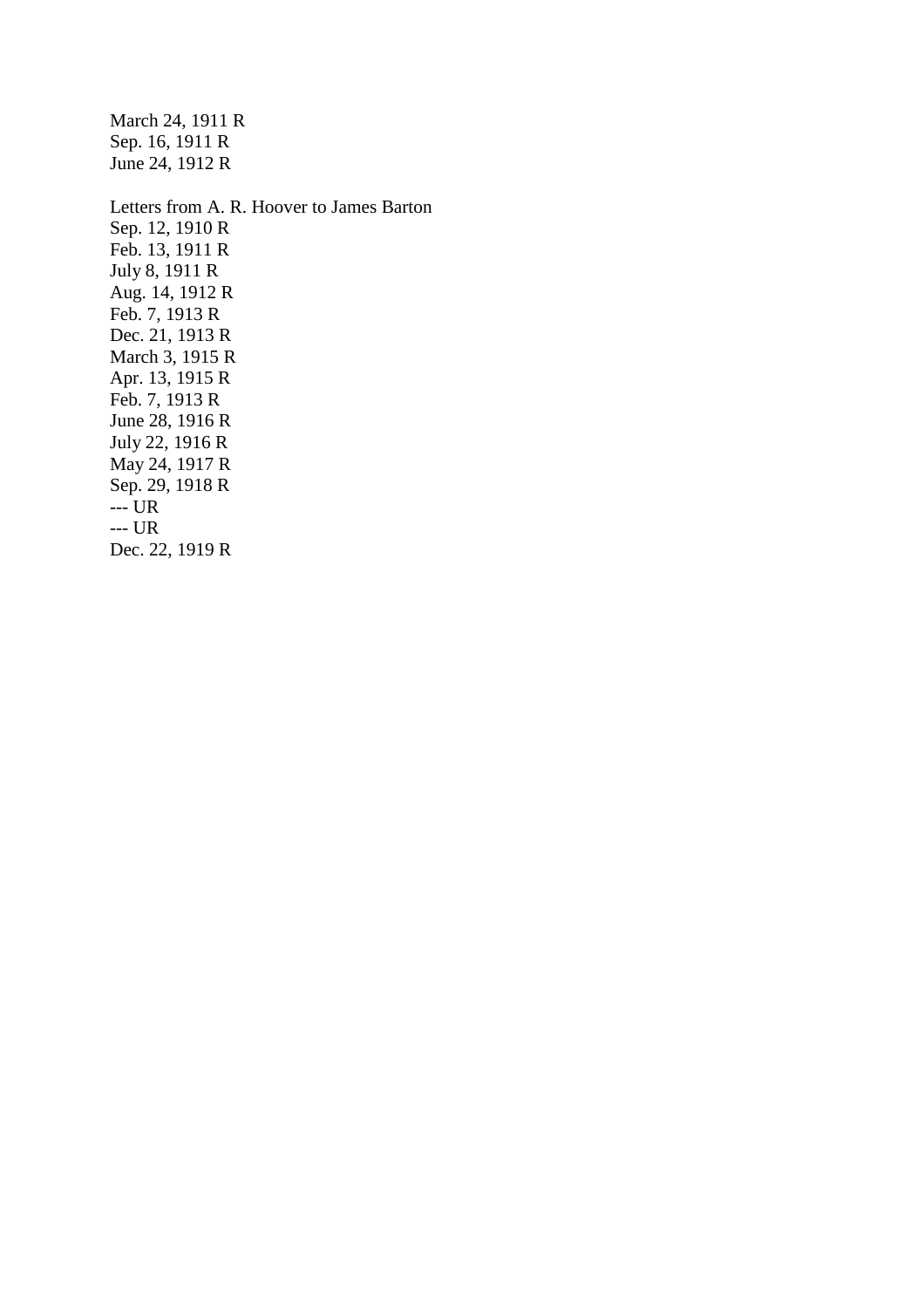Submitted by: Mariya Kiprovska Submitted to: Department of History Project term (month, year): October 2003

Bibliographical and physical information Document type: microfilm Reference no. BV2410.A4 1984, Reel 632 Degree of readability: R, HR, UR, PR (e.g. readable, partially readable, hardly readable, unreadable)

> American Board of Commissioners for Foreign Missions ABC 16: The Near East 1817-1919 Unit 5, Reel 632

> > 16. 9. 3. Western Turkey Mission Vol. 43 Western Turkey 1910-1919 Letters: I – MC, MAC

1) Letters from Herbert W. Irwin:

- to Dr. Barton (12 letters, dating from February 13, 1910 to December 6, 1910)

- to Mr. Bell (2 letters, dating from January 3, 1911 to January 20, 1911)

- to Dr. Barton (1 letter from January 24, 1911)

- to Mr. Bell (1 letter from April 17, 1911)

- to Barton (1 letter from April 28, 1911)

- to Mr. Bell (1 letter from May 3, 1911)

- to Dr. Barton (10 letters from July 3, 1911; October 2, 1911; October 9, 1911; February 5,

1912; February 17, 1912; March 2, 1912; March 27, 1912; September 9, 1912; December 2, 1912; March 17, 1913)

- to Mr. Bell (from March 21, 1913)

- to Barton (from July 30, 1913 and October 27, 1913)

- to Bell (from January 26, 1914)

- to Dr. Barton (May 4, 1914; June 22, 1914; October 26,1914; October 27, 1914; December 1914)

- to Mr. Bell (from January 2, 1915)

- to Dr. Barton (from March 1915)

- to Eddy (September 3, 1919)

- to Mr. Bell (September 16, 1919)

2) Letters from Mrs. H. Irwin:

- to Dr. Barton (dating from January 25, 1919)

3) Letters from Merrill N. Isely:

- to the Secretary Barton (from December 29, 1919)

- to Mr. Bell (from December 23, 1919)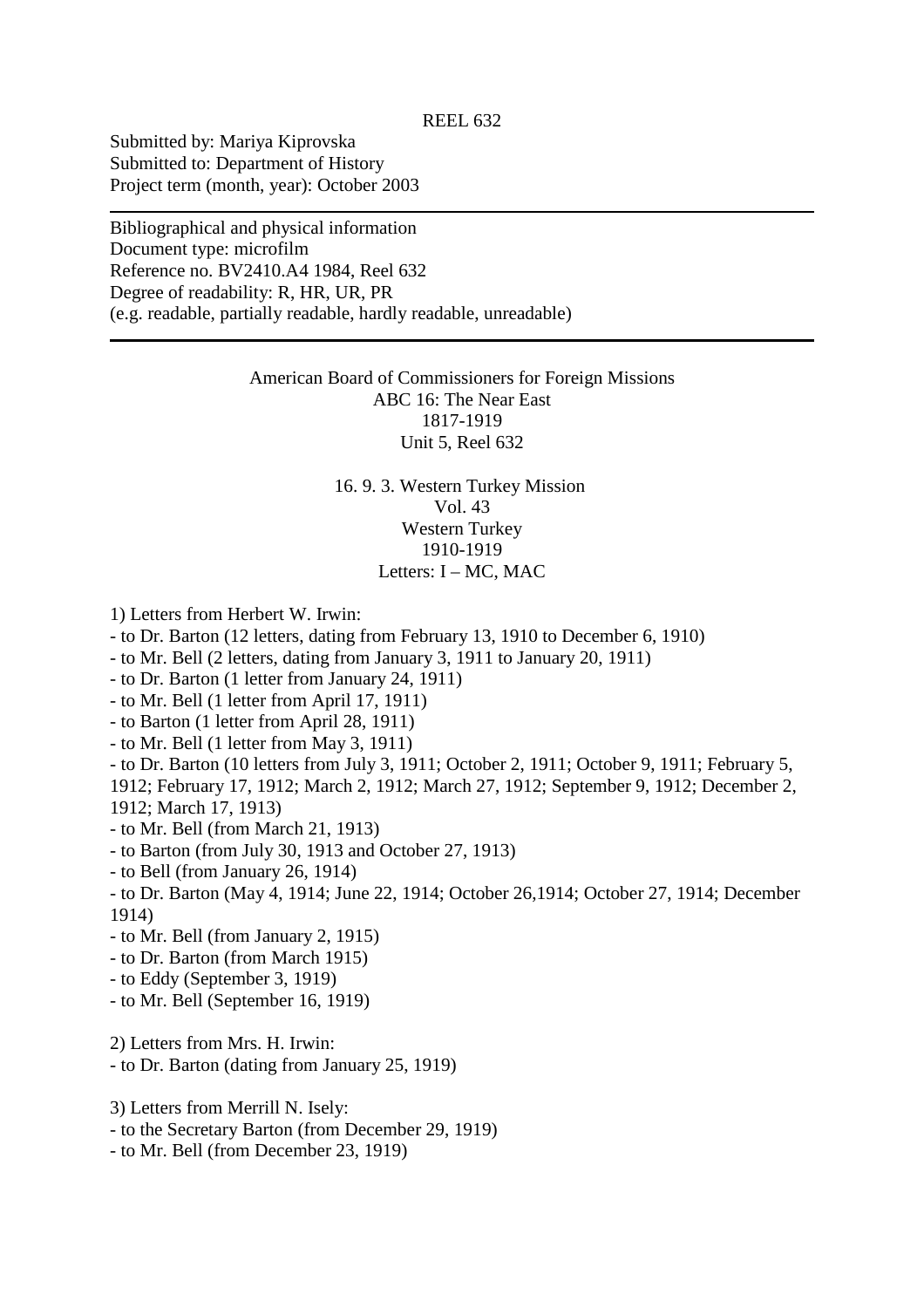4) Letters from Walter N. James:

- to Dr. Barton (from April 27, 1917; May 7, 1917; June 6, 1917; June 28, 1917; May 25,

- 1918; December 10, 1918; December 18, 1918)
- to Mr. Case (from May 16, 1919)
- to Mr. Bell (from May 22, 1919 and from May 27, 1919)
- to Dr. Barton (December 13, 1919)
- to Mr. Case (November 31, 1919)
- to Mr. Bell (December 19, 1919)
- 5) Letters from Mrs. W. N. James:
- to Dr. Barton (two letters from November 5, 1917 and from January 1918)
- to Mr. Case (from February 1918)
- to Dr. Barton ( from February 5, 1918)
- to Mr. Case ( from February 24, 1918)
- to Dr. Barton (from March 23, 1918 and April 1918)
- to Mr. Case (from April 1918)
- to Dr. Barton (from April 21, 1918)
- to Mr. Case (from May, 1918)
- to Dr. Barton (from October 1918)

6) Letters from Jeannie L. Jillson:

- to Mr. Bell (from February 7, 1910 and from March 5, 1910)
- to Dr. Barton (July 1912; May 11, 1917; July 6, 1917; January 30, 1913)
- to Mr. Edd (from September, 1911)

7) Letters from John H. Kingsbury:

- to Dr. Barton (dating from March 7, 1912 and April 19, 1912)
- to Mr. Edd (from May 16, 1912)
- to Dr. Barton (May 16, 1912; September 17, 1912; October 24, 1912)
- to Mr. Bell (from May 25, 1912)
- to Dr. Barton (September 8, 1914)
- to Mr. Bell (April 24, 1915; May 27, 1915; June 25, 1915)
- to Dr. Barton (June 30, 1915; October 20, 1915; December 1915; January 22, 1916)
- to Mr. Bell (from January 10, 1917; January 18, 1917)
- to Mr. Harmer (February 21, 1917)
- to Dr. Barton (May 14, 1918; October 20, 1918; October 21, 1918; October 25, 1918; November 2, 1918)
- to Mr. Bell (November 27, 1918)
- to Dr. Barton (November 29, 1918; December 28, 1918)
- to Mr. Edd (August 19, 1919)
- to Mr. Case (July 5, 1919)

8) Letters from Mary E. Kinney:

- to Dr. Barton (dating from June 12, 1914; March 5, 1915; May 27, 1915; May 27, 1915; July 5, 1915; July 23, 1915; April 4, 1916; September 27, 1916; October 15, 1916; February 4, 1917; July 29, 1917)

9) Letters from Leo C. Lake:

- to Mr. Bell (dating from January 30, 1910)
- to Dr. Patton (from March 9, 1910)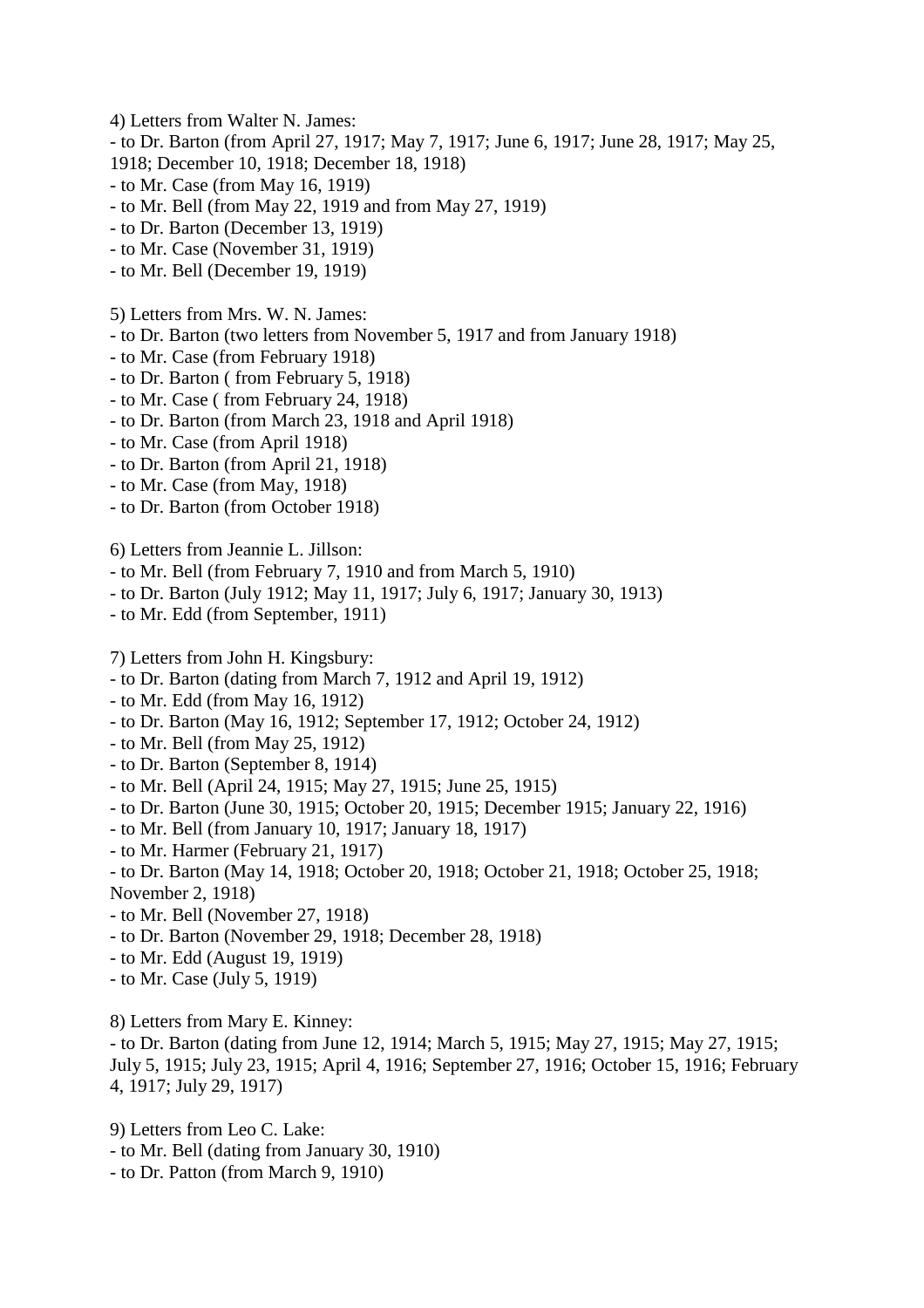10) Letters from C. W. Laurence:

- to Dr. Barton (dating from July 28, 1917; September 1917; December 14, 1917; October 25, 1918; November 10, 1918; November 23, 1918; December 20, 1918)

11) Letters from Helen Laurence:

- to Dr. Barton (January 3, 1918 and February 26, 1918)

12) Letters from Stella Loughridge:

- to Miss Lamson (December 1915; June 13, 1916; August 12, 1916; November 14, 1916)
- to Dr. Barton (January 14, 1918; April 1918; August 16, 1918; November 12, 1918)

13) Letters from James Lyman:

- to Dr. Barton (December 30, 1919; September 2, 1919; Sept 9, 1919)
- 14) Letters from F. W. Macallum:
- to Dr. Barton (October 5, 1911; November 28, 1911; December 20, 1911)
- to Mr. Bell (February 3, 1912; February 5, 1912)
- to Dr. Barton (February 8, 1912)
- to Mr. Bell (March 4, 1912
- to Dr. Barton (May 30, 1912; August 31, 1912)
- to Mr. Bell (October 2, 1912)
- to Dr. Barton (October 9, 1912)
- to Mr. Bell (November 30, 1912; March 7, 1912; April 19, 1913)
- to Dr. Barton (January 1, 1913; May 3, 1913; August 7, 1913; September 13, 1913, March 6, 1914; May 25, 1914; September 14, 1914; March 27, 1915; July 13, 1915; August 18, 1915;
- September 11, 1915; September 19, 1915; September 25, 1915; December, 1915)

- to Mr. Bell (December 29, 1913; October 15, 1915)

15) Letters from James Lyman:

- to Dr. Barton (December 17, 1915; December 24, 1915; January 7, 1916; May 23, 1916; July 5, 1916; July 27, 1916; September 2, 1916)

- to Miss Wheeler (July 8, 1916)

- to Dr. Barton (September 16, 1916; February 8, 1917; March 8, 1918; April 17, 1918; September 30, 1918; November 25, 1918; January 6, 1919; January 25, 1919; March 28, 1919)

- to Mr. Case (September 19, 1919; September 26, 1919; October 6, 1919)
- to Dr. Barton (October 29, 1919; December 4, 1919)

16) Letters from Alexander Mac Lachlan:

- to Dr. Barton (February 4, 1908; October 30, 1908; March 1, 1910; June 17, 1910)

- to Mr. Bell (March 11, 1910; April 19, 1910; June 27, 1910)
- to Mr. Reel (February 7, 1911)

to Dr. Barton (July 3, 1911; March 31, 1911; April 15, 1912; February 22, 1913; July 1914; throughout the whole 1915, 1916, and 1919)

- to Mrs. Kennedy (October 14, 1915; September 20, 1917 ["Memorandum"]; April 5, 1918)
- to Mr. Case (November 1919)
- to Mr. Bell (August 29, 1919)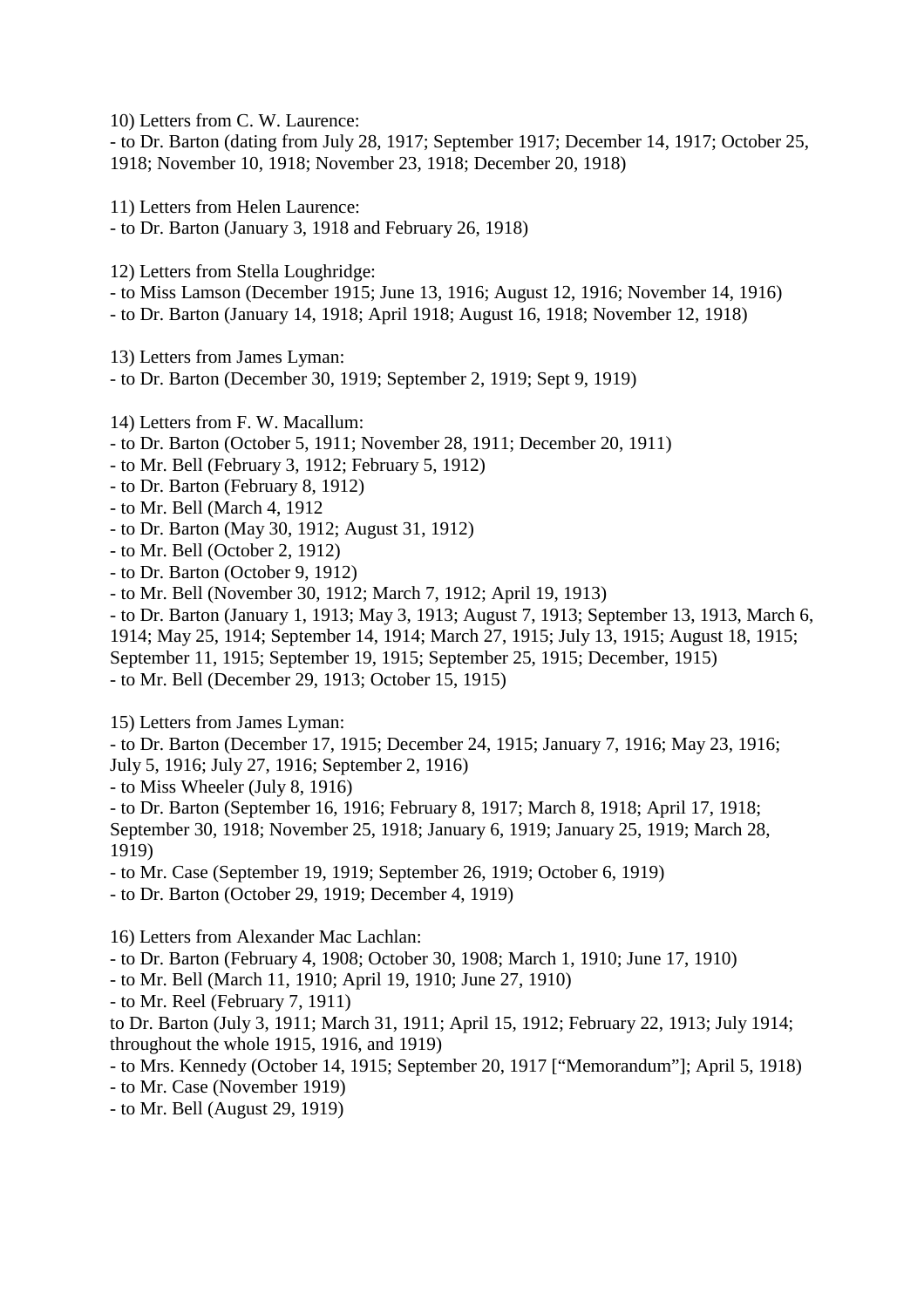Submitted by : Ulas Duygu Aysal Submitted to : Department of History Project term (month, year) : October 2003

Bibliographical and physical information Document type : microfilm Reference no. : Reel Degree of readability : BV2410.A4 1984 Reel 633 (e.g. readable, partially readable, hardly readable, unreadable)

Mrs. Etta Marden 1-15B J.K. Marden 16-55 Lucy N. Marden 56-60 Ralph J. Markham 61 Emily McCallum 62-69 From James P. McNaughton 68-134 Rebecca G. McNaughton 135-155 Bertha B. Moley 156-164 Paul E. Nilson 165 Fanny Noyes 166-182 Susan Orvis 183-203 Edith Parsons 204-210 Ernest C. Partridge 211-365 Wiona Partridge 366-429 Mary Mills Patrick 430-432 Martha H. Peet 433-440 Henry J. Perry 441-466 Mary Perry 461-473 Theda B. Phelps 474-486 Annie Pinnes 487 Claribel Platt 488-495 Harriet G. Powers 496-512

### LETTERS

- 1. From Etta Marden To Dr.Borton, December 13,1913, On board S.S. "Arabic" R.
- 2. From Etta Marden To Dr.Borton, May 28,1910, ?,R
- 3. From Etta Marden To Dr.Borton, May 17, 1910, Gedik Pasha, R
- 4. From Etta Marden To Dr.Borton, Received Date: August 23, 1910, ?, PR.
- 5. From Etta Marden To Women`s Board of Missions Boston, 25 October 1912, Stambul, R.
- 6. From Etta Marden To Dr. Barton, 6 October 1917, Caniple, R.
- 7. From Etta Marden To Dr. Barton, ? 10 1912, Constantinople, R
- 8. From Etta Marden To Miss Lamson, September 25, 1915, Constantinople, R.
- 9. From Etta Marden To Miss Lamson, Dec 4, 1916, Gedik Pasha, R.
- 10. From Etta Marden To Miss Lamson, May 11, 1917, Berne Switzerland, R
- 11. From Stella N. Loughridge to Miss Lamson, May 7, 1917, Berne Switzerland, R.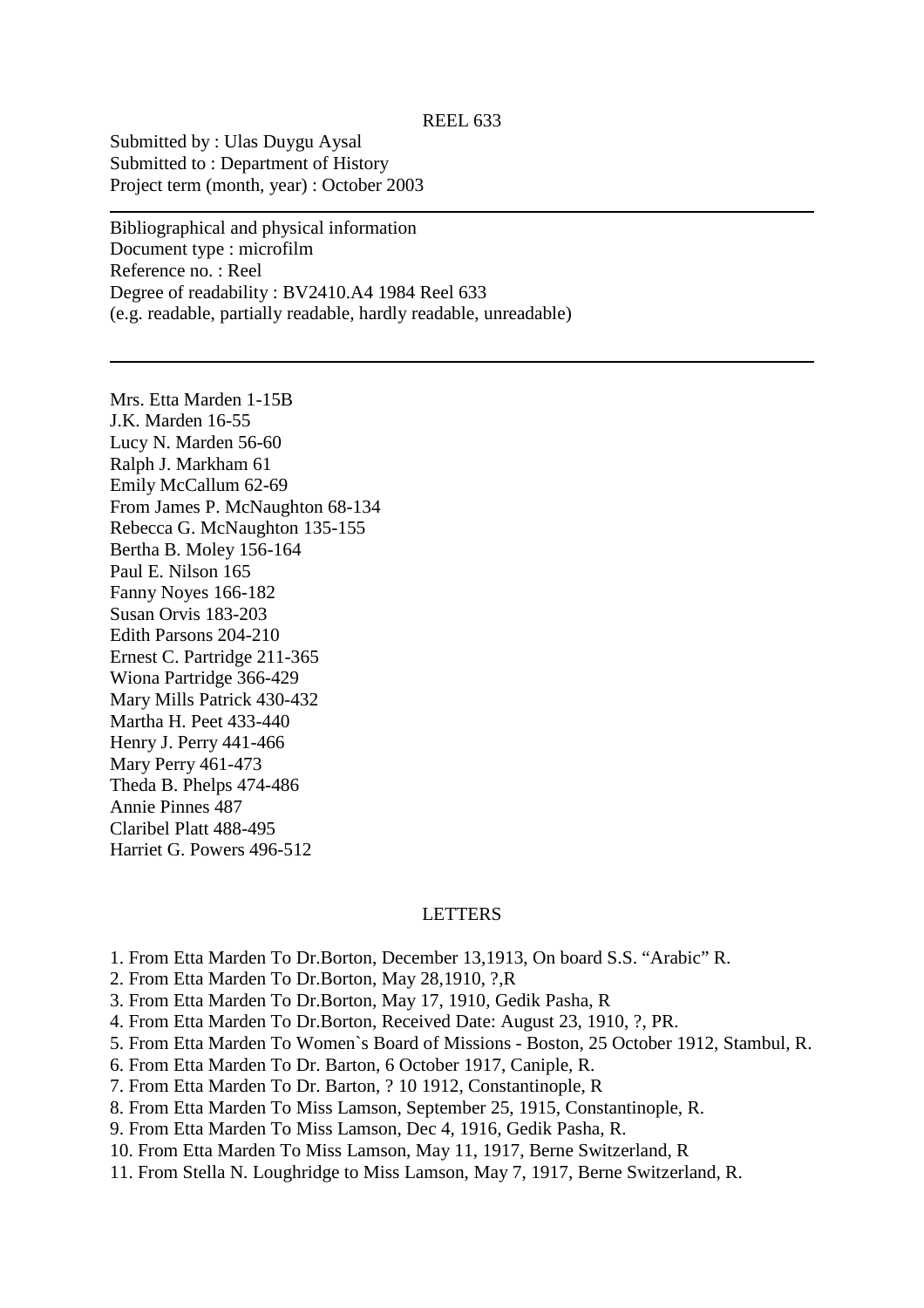- 12. From Etta Marden To Dr. Borton, May 18, 1917,?, R.
- 13. From Etta Marden To Dr. Borton, Feb 1, 1918, ?, HR.
- 14. From Etta Marden To Dr. Borton, Feb 21, 1918, Michigan, R,
- 15. From Stella N. Loughridge To Dr. Borton, Dec 18,1918, ?, R.
- 16. From Etta Marden To Dr. Borton,Dec 23, 1918, Kalamazoo, R,
- 17. From Etta Marden To Dr. Borton, Nov 13,1918, Kalamazoo-Michigan, PR.
- 18. From Etta Marden To Dr. Borton, Nov 19, 1918, Kalamazoo-Michigan, PR
- 19. From J.K. Marden To Barton, April 4, 1910, Marsovan, R.
- 20. From J.K. Marden To Barton, Feb 23, 1911, Marsovan, R.
- 21. From J.K. Marden To Barton, May 22, 1911, Marsovan R.
- 22. From J.K. Marden To Barton, Jun 28 1911, Marsovan R.
- 23. From J.K. Marden To Barton, ?,Marsovan R.
- 24. From J.K. Marden To Barton, Dec ?, 1911, Marsovan R.
- 25. From J.K. Marden To Barton, Dec 27, 1911 Marsovan R.
- 26. From J.K. Marden To Barton, Apr 8,1912, Marsovan R.
- 27. From J.K. Marden To Barton, June 1,1912, Marsovan R.
- 28. From J.K. Marden To Barton, June 29,1912, Marsovan R.

29. From Dr. Marden To Prudential Committee, ABCFM, Boston, July 26, 1912, Marsovan , R.

- 30. From J.K. Marden, To Mr. Bell, Oct. 26,1912, Marsovan R.
- 31. From J.K. Marden To Barton, Feb 18, 1913, Marsovan R.
- 32. From J.K. Marden To Barton, July 12, 1913, Marsovan , R.
- 33. From J.K. Marden To Barton, July 16, 1919, Marsovan R.
- 34. From J.K. Marden To Barton, Oct ?, 1913, Marsovan R.
- 35. From J.K. Marden, To Mr. Bell, Jan 13, 1912, Marsovan R.
- 36. From J.K. Marden, To Mr. Bell, Apr 22, 1914, Marsovan R.
- 37. From J.K. Marden To Barton, July 15, 1914, Marsovan R.
- 38. From J.K. Marden To Barton, Aug 5, 1914, Marsovan R.
- 39. From J.K. Marden To Barton, Aug 17,1914, Marsovan R.
- 40. From J.K. Marden To Barton, Sept 15, 1914, Marsovan R.
- 41. From J.K. Marden To Barton, Sept 24, 1914, Marsovan R.
- 42. From J.K. Marden To Barton, Jan 15,1915, Marsovan R.
- 43. From J.K. Marden To Barton, Apr 19, 1915, Marsovan R.
- 44. From J.K. Marden To Barton, May 15,1915, Marsovan R.
- 45. From J.K. Marden To Barton, May 23, 1915, Marsovan R.
- 46. From J.K. Marden To Barton, July 15, 1915, ? R.
- 47. From J.K. Marden To Bell, Sept 11,1915, Marsovan R.
- 48. From J.K. Marden To Barton, Aug 17, 1917, ?, R.
- 49. From J.K. Marden To Barton, Received Date Sept 10, 1917, ?, R.
- 50. From J.K. Marden To Barton, Dec 06, 1917, ?, R.
- 51. From J.K. Marden To Barton, Jan 01, 1918, ?, R.
- 52. From J.K. Marden To Barton, March 04, 1918, ?, R.
- 53. From J.K. Marden To Barton, March 13, 1918, Newyork, R.
- 54. From J.K. Marden To Barton, Sept, 01,1918, ?, R.
- 55. From J.K. Marden To Barton, Oct 21, 1918, ?,R.
- 56. From J.K. Marden To Barton, Nov 29,1918, ?, R.
- 57. From J.K. Marden To Barton, Dec 15, 1918, ?, R.
- 58. From Lucy H. Marden To Barton, Apr 04, 1910, Marsovan R.
- 59. From Lucy H. Marden To Bell, Dec 09, 1911, Marsovan R.
- 60. From Lucy H. Marden To Bell, Feb 08, 1912, Marsovan R.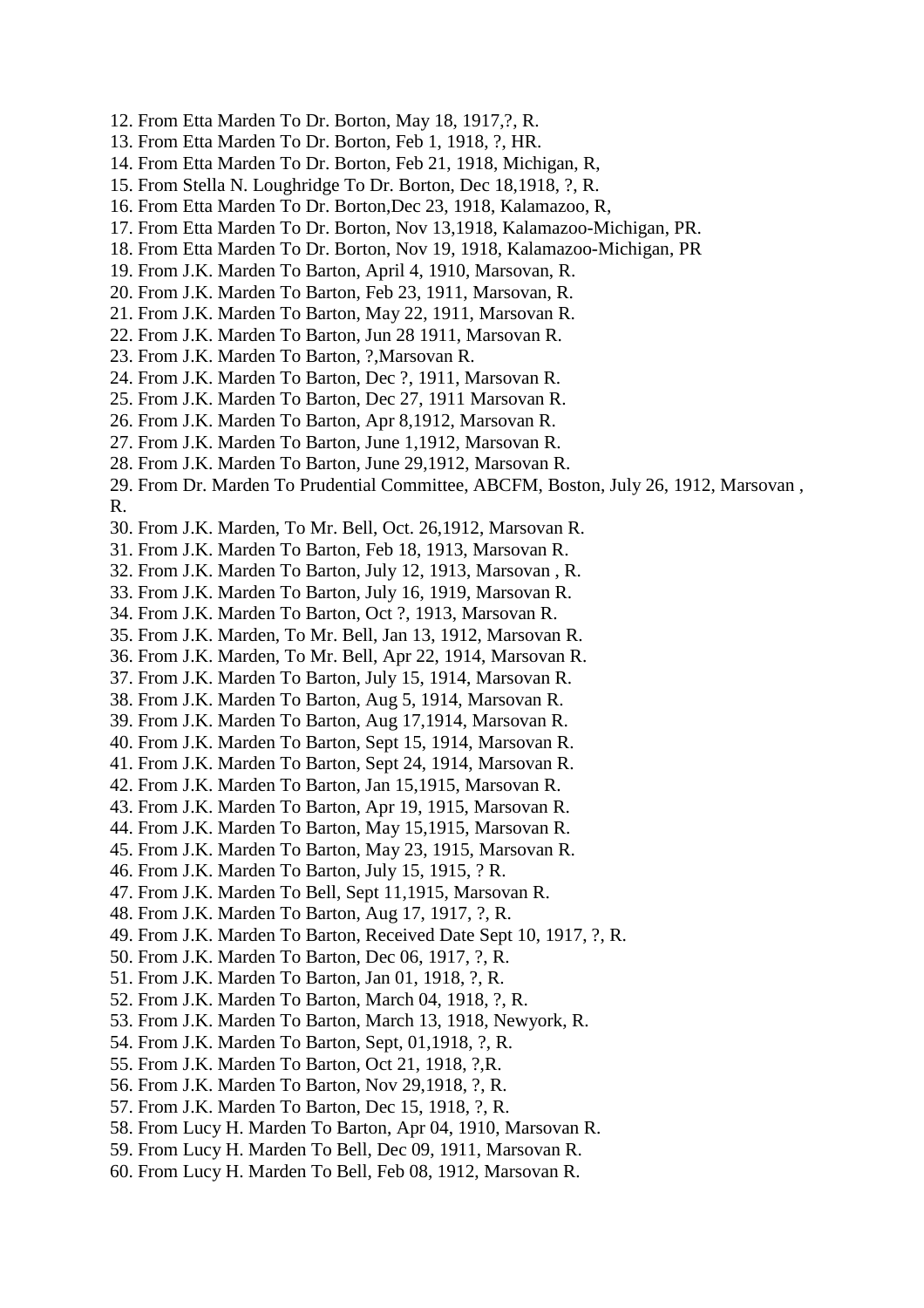- 61. From Lucy H. Marden To Barton, Dec 16, 1918, Marsovan PR.
- 62. From ? To Mr. Case, Feb 05,1919, R. (The Letter is not finished By the writer)
- 63. From Ralph J. Markham To Barton, Aug 27, 1918, Kansas, R.
- 64. From Emily McCallum To Barton, May 24, 1915, Symrna, R.
- 65. From Emily McCallum To Barton, May 31, 1915, Symrna, R.
- 66. From Emily McCallum To Barton, Oct 06, 1915, Symrna, R.
- 67. From Emily McCallum To Barton, Dec 31, 1915, Symrna, R
- 68. From Emily McCallum To Miss Lamson, Jan 25, 1919, London, R.
- 69. From Emily McCallum To Bell, Aug 27, 1919,?, R.
- 70. From James P. McNaughton To Bell, Jan 06, 1910, Ohio,R.
- 71. From James P. McNaughton To Barton, Jan 26, 1910, Ohio, R.
- 72. From James P. McNaughton To Barton, Feb 04, 1910, Ohio, R.
- 73. From James P. McNaughton To Dr. Patton, Feb 11, 1910, Ohio, R.
- 74. From James P. McNaughton To Bell, Feb 22, 1910, Michigan, R.
- Attached Newspaper Articles: to the delegates to the World's Sunday:School Convention Ten Thousand attend World's S.S. Convetion
- 75. From James P. McNaughton To Bell, May 26, 1910, Washington, R.
- 76. From James P. McNaughton To Bell, June 30 ,1910, Michigan, R.
- 77. From James P. McNaughton To Barton, Oct 18, 1910 ,Symrna, R.
- 78. From James P. McNaughton To Barton, Nov 30, 1910, Symrna, R.
- 79. From James P. McNaughton To Barton, Jan 08, 1911, Symrna, R.
- 80. From James P. McNaughton To Mac, Dec 17, 1910, Symrna,R.
- 81. From James P. McNaughton To Barton, Feb 21, 1911, Symrna, R.
- 82. From James P. McNaughton To Barton, Apr 30, 1911, Symrna, R.
- 83. From James P. McNaughton To Barton, Apr 29, 1911, Symrna, R.
- 84. From James P. McNaughton To Barton, June 28, 1911, Symrna, R.
- 85. From James P. McNaughton To Barton, Aug 14, 1915, ?, R.
- 86. From James P. McNaughton To Barton, Jan 19, 1912, ConstantinopleR.
- 87. From James P. McNaughton To Barton, Jan 09, 1912, ConstantinopleR.
- 88. From James P. McNaughton To Barton, Apr 08, 1912, Brousa, R.
- 89. From James P. McNaughton To Barton, Apr 10, 1912, Brousa, R.
- 90. From James P. McNaughton To Barton, Apr 18,1912, Brousa, R.
- 91. From James P. McNaughton To Barton, May 11, 1912, Brousa, R.
- 92. From James P. Mc Naughton To Barton, May 16, 1912, Brousa, R.
- 93. From James P. McNaughton To Barton, June 12, 1912, Boghickejik, R.
- 94. From James P. McNaughton To Barton, June 25, 1912, Brousa, R.
- 95. From James P. McNaughton To Barton, Sept, 04, 1912, Bardiag, R.
- 96. From James P. McNaughton To Barton, Nov 08, 1912, Bardiag, R.
- 97. From James P. McNaughton To Barton, Nov 21, 1912, ?, R.
- 98. From James P. McNaughton To Barton, May 03, 1913, ?, R.
- 99. From James P. McNaughton To Barton, June 28, 1913, ?, HR.
- 100. From James P. McNaughton To Barton, June 6, 1913, ?,HR.
- 101. From James P. McNaughton To ?, Jan 02,1923, HR.
- 102. From James P. McNaughton To Barton, March 28, 1914, ?, HR.
- 103. From James P. McNaughton To Barton, Apr 28, 1914, ?, R
- 104. From James P. McNaughton To Bell, June 28, 1914, ?, R.
- 105. From James P. McNaughton To Barton, Aug 6, 1914, ?, R.
- 106. From James P. McNaughton To Barton, Aug 15, 1914, ?, R.

107. From James P. McNaughton To Barton, 9 Nov 1914, Izmid, R. (in French with English translation)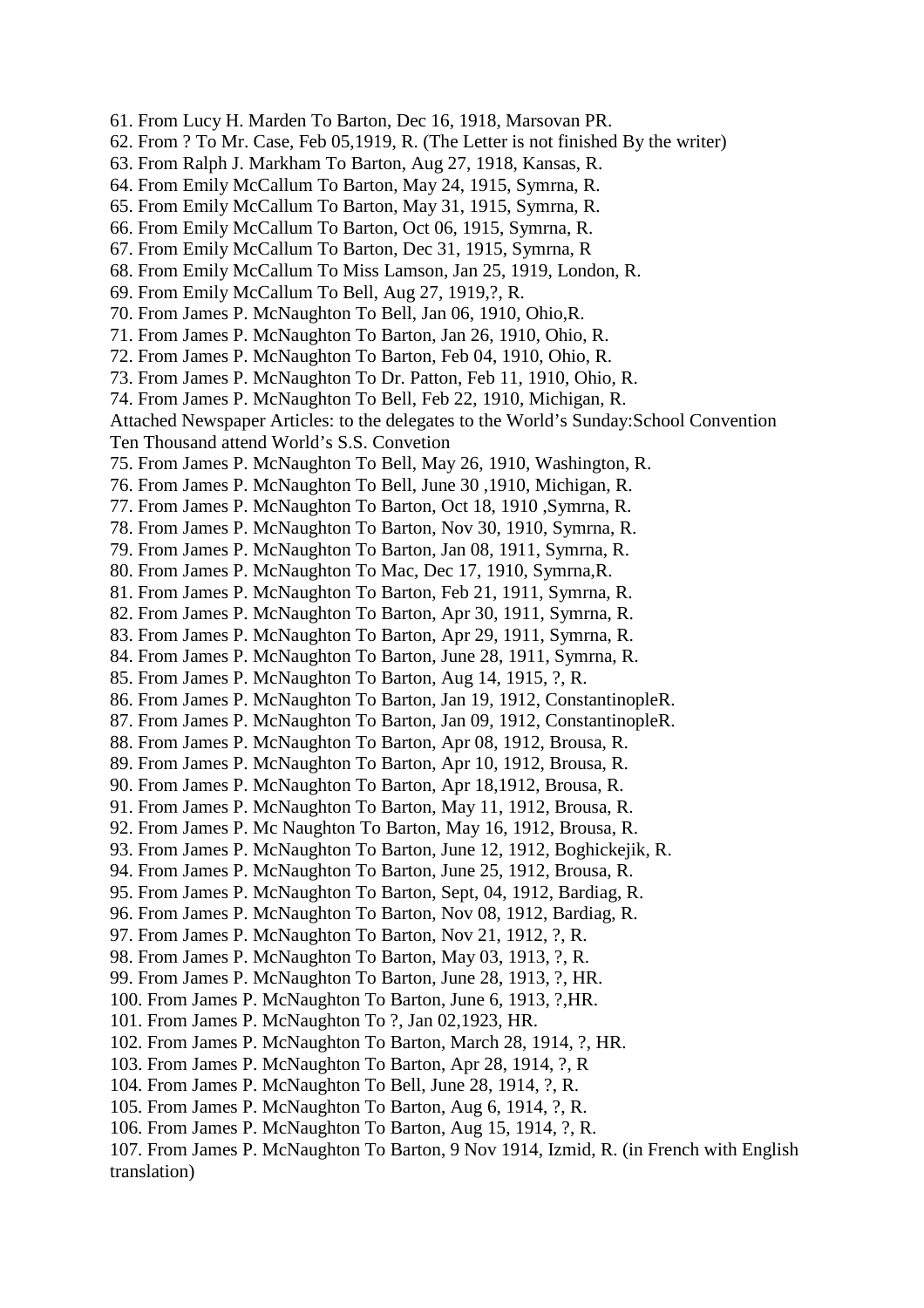108. From James P. McNaughton To Barton, Dec 29, 1914, Constantinople R. 109. From James P. McNaughton To Barton, Apr 15, 1915, Bardizag, R. 110. From James P. McNaughton To Barton, July 3, 1915, ?, R. 111. From James P. McNaughton To Barton, Aug 16, 1915, ?, PR. 112. From James P. McNaughton To Barton, Sept 01, 1915, ?, R. 113. From James P. McNaughton To Barton, Apr 01, 1916, New York, R. 114. From James P. McNaughton To Barton, Dec 04, 1915, ?, R. 115. From James P. McNaughton To Barton, Dec 29, 1915, ?, R. 116. From W.B. Millar to Breed, Mar 27, 1916, ?, R. 117. From James P. McNaughton To Barton, June 02, 1916, Kansas City, R. 118. From James P. McNaughton To Barton, ?, ?, R 119. From James P. McNaughton To Barton, Apr 15, 1916, ?, R. (The letter seems incomplete but continues after letter dated: June 12 1917 by James P. McNaughton) 120. From James P. McNaughton To Barton, May 22, 1917, Michigan, PR. 121. From James P. McNaughton To Barton, June 12, 1917, Michgan, R. 122. From James P. McNaughton To Barton, Jan 23, 1918, Los Angeles, R. 123. From James P. McNaughton To Barton, Jan 29, 1918, Los Angeles, R. 124. From James P. McNaughton To Mr. Case, Apr 8, 1918, Los Angeles, R. 125. From James P. McNaughton To Barton, Aug 12 1918, Los Angeles, R. 126. From ? To ?, July 25 1918, ?, R. 127. From James P. McNaughton To Barton, Oct 25, 1918, Los Angeles, R. 128. From James P. McNaughton To Bell, Dec 20, 1918, Los Angeles, R. 129. From James P. McNaughton To Case, Jan 7,1919, ?,R. 130. From James P. McNaughton To Case, Jan 21,1919, ?,R. 131. From James P. McNaughton To Case, Jan 31, 1919, ?,HR. 132. From James P. McNaughton To Case, March 26, 1919, ?, R. 133. From James P. McNaughton To Clark, March 7, 1919, ?, R. 134. From James P. McNaughton To Strong, July 30, 1919, ?, R. 135. From James P. McNaughton To Bell, Sept 4, 1919, Constantinople, R. 136. From Rebecca McNaughton To Bell, June 7, 1910, Ohio, R. 137. From Rebecca McNaughton To Barton, Nov 6, ?, R. 138. From Rebecca McNaughton To Miss Lamson, Aug 12, 1912, ?, R. 139. From Rebecca McNaughton To Bell, Aug 20, 1912, ?, PR 140. From Rebecca McNaughton To Bell, Aug 26, 1912, ?, R. 141. From Rebecca McNaughton To Case, Aug 27, 1912, ?, PR. 142. From Rebecca McNaughton To Barton, Aug 31, 1912, ?, R. 143. From Rebecca McNaughton To Bell, Sept 11, 1912, ?, UR 144. From Rebecca McNaughton To ?, Sep 16, 1912, ?, UR. 145. From Rebecca McNaughton To Case, Sep 16, 1912, ?, UR. 146. From Rebecca McNaughton To ?, Sep 17 1912, ?, UR. 147. From Rebecca McNaughton To Case, Sep 10, 1912, ?, HR. 148. From Rebecca McNaughton To Case, Nov 13, 1912, ?, R. 149. From Rebecca McNaughton To Case, Nov 19, 1912, ?, R. 150. From Rebecca McNaughton To Case, Nov 24, 1912, ?, R 151. From Rebecca McNaughton To Case, Jan 23, 1913, ?, R. 152. From Rebecca McNaughton To Bell, Sep, 17, 1915, ?, R. 153. From Rebecca McNaughton To Bell, Oct 23, 1915, ?, R. 154. From Rebecca McNaughton To Bell, Jan 22, 1916, ?, R. 155. From Rebecca McNaughton To Barton, Jan 25, 1916, ?, R 156. From Rebecca McNaughton To Bell, Feb 06, 1916, PR.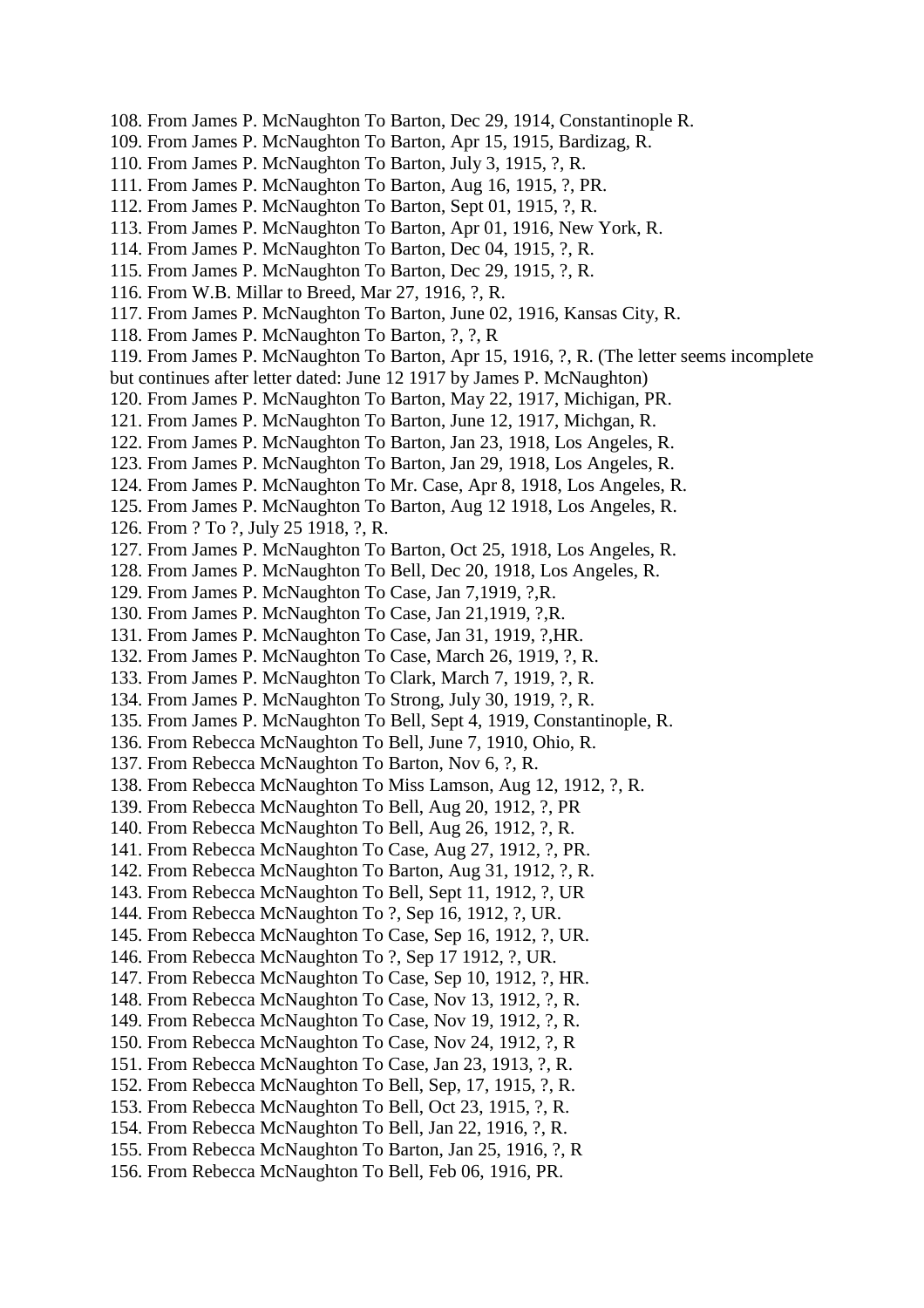- 157. From Minnie B. Mills, To Barton, Feb 23, 1911, ?, R.
- 158. From Minnie B. Mills, To Barton, Nov 9, 1911, ?, R
- 159. From Minnie B. Mills, To Miss Calder, Nov 10, 1911, ?, R.
- 160. From Minnie B. Mills, To Her Mother, June 26, 1916, ?, R
- 161. From Bertha Moley To Bell, Jan 18, 1913, ?, PR
- 162. From Lucy H. Marden To Bell, Mar 10, 1917, ?, R.
- 163. From Bertha Moley To Bell, Mar 26, 1917,? R
- 164. From Bertha Moley To Barton, Feb 12, 1918, ?, R
- 165. From Bertha Moley To Case, Mar 13, 1918, ?, R.
- 166. From Paul E. Nilson To Barton, Mar 06, 1918, ?, R
- 167. From Mr. Nilson To F.W. MacCallum, Mar 5, 1918, ?, R.
- 168. From Rachel B. North to Miss Lamson, Feb 15, 1919, ?, R.
- 169. From Fanny Noyes to Barton, July 30, 1915, ?, R.
- 170. From Fanny Noyes to Barton, Aug 6, 1915, ?, PR.
- 171. From Fanny Noyes to Barton, Aug 24, 1915, ?, PR.
- 172. From Fanny Noyes to Barton, Sep 7, 1915, ?, R.
- 173. From Fanny Noyes to Bell, Sep 20, 1915, ?, R.
- 174. From Fanny Noyes to Barton, Oct 08, 1915, ?, R.
- 175. From Fanny Noyes to Barton, Oct 24, 1915, Ohio, R
- 176. From Fanny Noyes to Case, Nov 10, 1915, Ohio, R
- 177. From Fanny Noyes to Case, Nov 26, 1915, Kansas, R
- 178. From Fanny Noyes to Bell, Dec 06, 1915, Kansas, PR
- 179. From Fanny Noyes to Bell, Mar 05, 1917, ?, R
- 180. From Fanny Noyes to Bell, Apr 02, 1917, ?, PR
- 181. From Fanny Noyes to Case, May 27, 1917, ?, R
- 182. From ? To Noyes, May 26, 1917, ?, R
- 183. From Fanny Noyes to Barton, Oct 15, 1918, ?, R
- 184. From Fanny Noyes to Case, Dec 09, 1918, ?, HR
- 185. From Fanny Noyes to Case, Dec 12, 1918, ?,R
- 186. From Susan W. Orvis To Barton, Jan 26, 1912, ?, R
- 187. From Susan W. Orvis To Barton, Aug 30, 1910, ?, R
- 188. From Susan W. Orvis To Barton, July 31, 1911, ?, R
- 189. From Susan W. Orvis To Barton, Mar 31, 1913, ?, PR
- 190. From Susan W. Orvis To Miss Lamson, Jan 05, 1914, Talas, R
- 191. From Susan W. Orvis To Barton, Apr 15, 1915, ?, R
- 192. From Susan W. Orvis To Barton, May 03, 1915, ?, R
- 193. From Susan W. Orvis To Barton, May ?, 1915, ?, HR
- 194. From Susan W. Orvis To Barton, July 03, 1915, ?, R
- 195. From Susan W. Orvis To Barton, June 20,1916, ?, R
- 196. From Susan W. Orvis To Miss Lamson, July 09, 1916, ?, r
- 197. From Susan W. Orvis To Barton, Mar 09,1917, ?, R
- 198. From Susan W. Orvis To Barton, May 11, 1917, ?, R
- 199. From Susan W. Orvis To Barton, May 26, 1917, ?, R
- 200. From Susan W. Orvis To Barton, Nov 10, 1917, ?, HR
- 201. From Susan W. Orvis To Barton, Nov 20, 1917, ?, HR
- 202. From Susan W. Orvis To Miss Dwight, May 21, 1918, Russia, R
- 203. From Susan W. Orvis To Frienas of W.B.M.I., May 26, 1917, Russia, R
- 204. From Susan W. Orvis To Barton, June 28, 1918, China, R
- 205. From Susan W. Orvis To Barton, Nov 23, 1918, China, R
- 206. From Susan W. Orvis To Barton, Nov 29, 1918, China, R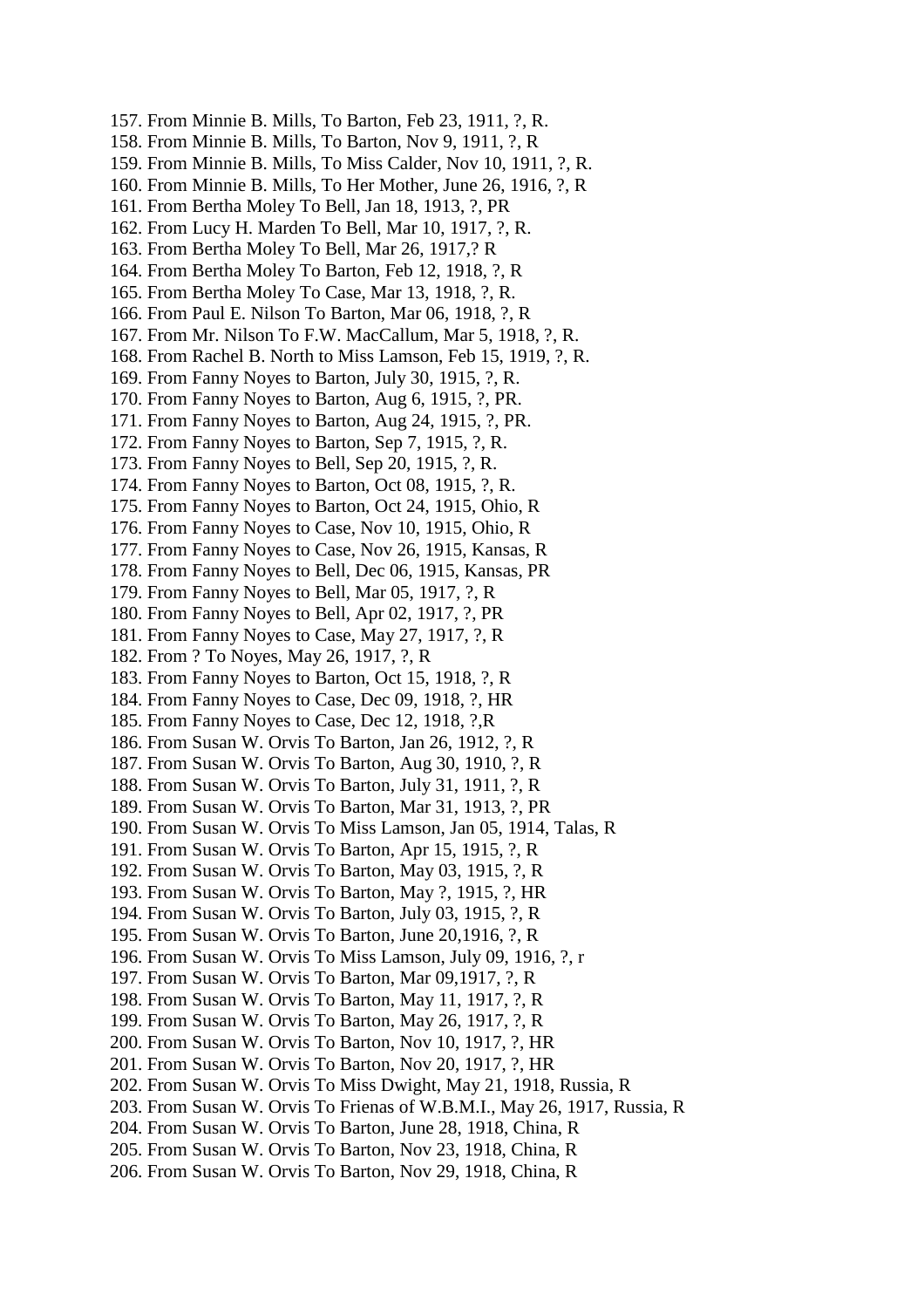- 207. From Susan W. Orvis To Barton, Feb ?, 1919, ?, R
- 208. Report Of Vise Parsons: Need Of Relief In The Villages-Not Complete
- 209. From Edith Parsons To Bell, Aug 20, 1917, Chicago, R
- 210. From Edith Parsons To Barton, Feb 01, 1918, Berkeley, R
- 211. From Edith Parsons To Barton, Apr 18, 1918, San Fransisco, R
- 212. From Edith Parsons To Barton, May 16, 1918, San Fransisco, R
- 213. From Edith Parsons To Barton, Nov ?, 1918, ?, PR
- 214. From Edith Parsons To Bell, June 11, 1918, San Fransisco, R
- 215. From Ernest Partridge To Barton, Jan 03, 1910, Sivas, R
- 216. From Ernest Partridge To Barton, Jan 11, 1910, Sivas, R
- 217. From Ernest Partridge To Barton, Jan 24i 1910, Sivas, R

Attached Documents Program Of Monthly Meetings Of The Teacher's Associaton Of The

- American Schools, Sivas, Turkey, 1909-1910
- 218. From Ernest Partridge To Bell, Feb 15, 1915, Sivas, R
- 219. From Ernest Partridge To Barton, Mar 01,1910, Sivas, R
- 220. From Ernest Partridge To Barton, Mar 05, 1910,Sivas, R
- 221. From Ernest Partridge To Bell, Mar 05, 1910,Sivas, R
- 222. From Ernest Partridge To Bell, Mar 29, 1910 Sivas, R

223. From Ernest Partridge To American Board Of Comissioners For Foreign Missions, Apr 01, 1910 Sivas, R

- 224. From Ernest Partridge To Barton, Apr 02, 1910 Sivas, R
- 225. From Ernest Partridge To Bell, Apr 09, 1910 Sivas, R
- 226. From Ernest Partridge To Bell, May 20, 1910 Sivas, R
- 227. From Ernest Partridge To Bell, Aug 13 1910 Sivas, R
- 228. From Ernest Partridge To Bell, Aug 22, 1910 Sivas, R
- 229. From Ernest Partridge To Dr. Patton, Aug 22, 1910 Sivas, R
- 230. From Ernest Partridge To Barton, Sep 28, 1910 Sivas, R
- 231. From Ernest Partridge To Bell, Oct 04, 1910 Sivas, R
- 232. From Ernest Partridge To Bell, Nov 15, 1910 Sivas, R
- 233. From Ernest Partridge To Bell, Jan 02, 1911 Sivas, R
- 234. From Ernest Partridge To Barton, Jan 13, 1911 Sivas, R
- 235. From Ernest Partridge To Barton, Jan 14, 1911 Sivas, R
- 236. From Ernest Partridge To Barton, Jan 31, 1911, Sivas, R
- 237. From Ernest Partridge To John G. Hosmer, Feb 14, 1911 Sivas, R
- 238. From Ernest Partridge To Barton, Feb 14, 1911, Sivas, R
- 239. From Ernest Partridge To Bell, Mar 10, 1911, Sivas, R
- 240. From Ernest Partridge To Bell, Mar 21, 1911, Sivas, R
- 241. From Ernest Partridge To Barton, Apr 08, 1911, Sivas, R
- 242. From Ernest Partridge To Barton, May 20, 1911, Sivas, R
- 243. From Ernest Partridge To Bell, Jun 10, 1911, Sivas, R
- 244. From Ernest Partridge To ?, Jul 15, 1911, Sivas, R
- 245. From Ernest Partridge To Barton , Aug 15, 1911, Sivas, R
- Attached Documents: Normal School Class Day Program, Monday June 19 1911 at 2 pm
- American School For Girls Class Day Program June 19 At 8 pm
- Classes Of 1911, Sivas Normal School
- American School For Girls
- Commencement Exercises Of The American Schools, Sivas, June 20, 1914
- 246. From Ernest Partridge To Bell, Aug 19, 1911, Sivas, R
- 247. From Ernest Partridge To Barton, Sep 02, 1911, Sivas, R
- 248. From Ernest Partridge To Barton and Bell, Oct 30, 1911, Sivas, R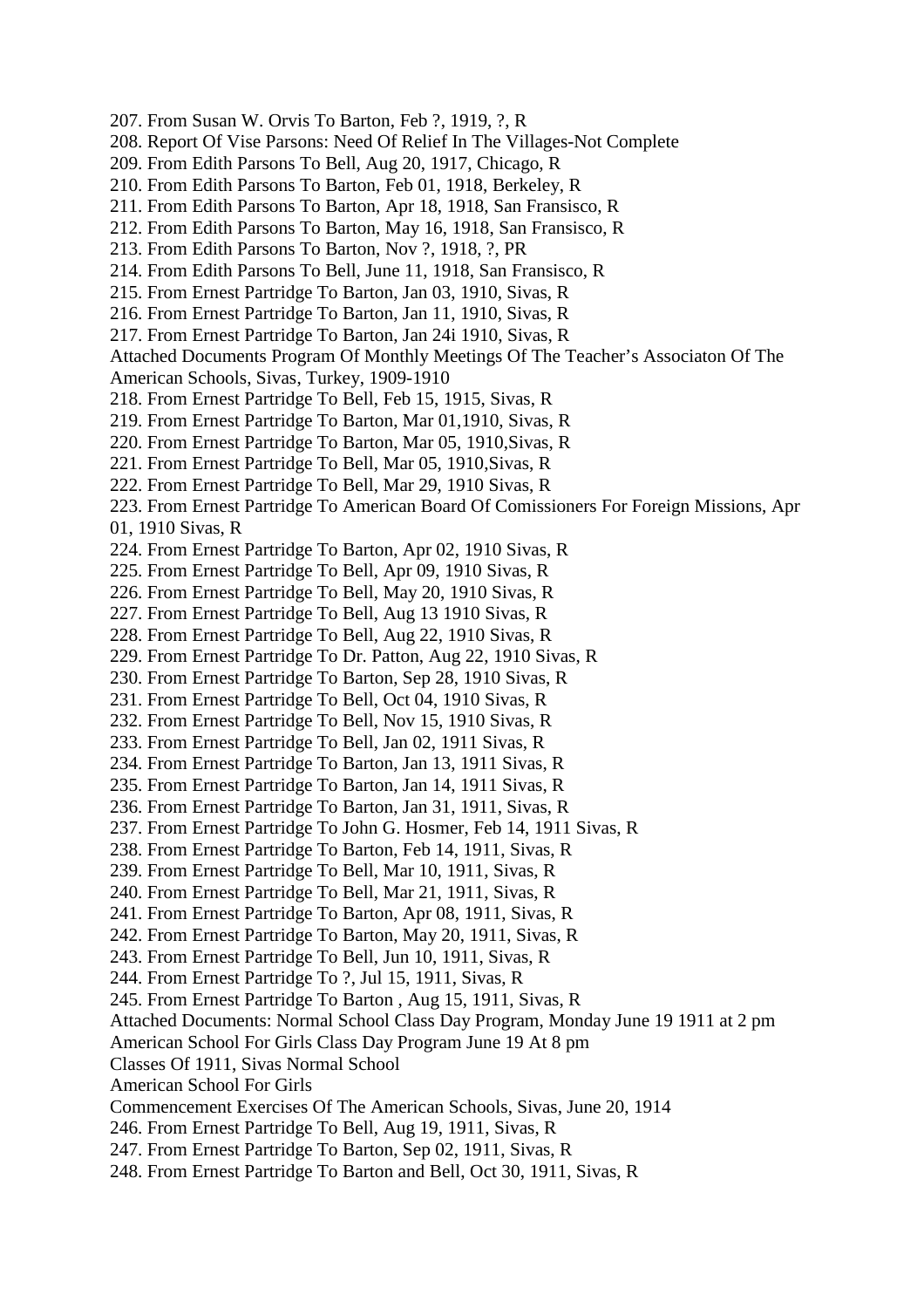249. From Ernest Partridge To Barton, Dec19, 1911, Sivas, R 250. From Ernest Partridge To Mr. Strong, Feb 24, 1913, Sivas, R 251. From Ernest Partridge To Barton, Mar 12, 1912, Sivas, R 252. From Ernest Partridge To Bell, June 15, 1912, Sivas, R 253. From Ernest Partridge To Barton, Jan 23, 1913, Sivas, R 254. From Ernest Partridge To Miss Lamson, July 13, 1912, Sivas, R 255. From Ernest Partridge To Barton, July 17, 1912, Sivas, R 256. From Ernest Partridge To Bell, Aug 16, 1912, Sivas, R 257. From Ernest Partridge To Bell, Nov 06, 1912, Sivas, PR 258. From Ernest Partridge To Barton, July 24, 1913, Sivas, R 259. Report by Ernest Partridge: Sivas As a Y. M. C. Center, Feb 17, 1913, R 260. From Ernest Partridge To Bell, Jan 27, 1913, Sivas, R 261. From Ernest Partridge To Barton , Feb 17, 1913, Sivas, R 262. From Ernest Partridge To Mr. Arakalyan, Feb 14, 1913, Sivas, R 263. From Ernest Partridge To Barton , Mar 20, 1913, R 264. From Ernest Partridge To Barton , Mar 27, 1913, Constantinople, R 265. From Ernest Partridge To Bell, July 27, 1913, Sivas, R 266. From Ernest Partridge To Barton, July 19, 1913, Sivas, R 267. From Ernest Partridge To Barton, Aug 22, 1913, Sivas, R 268. From Ernest Partridge To Barton, Oct 01, 1913, Sivas, PR 269. From Ernest Partridge To Barton, Oct 08, 1913, Sivas, R 270. From Ernest Partridge To Mis Ethel Puttney, Oct 04, 1913, ?, R 271. From David Mauradion To ?, Sep 12,1913, ?, R 272. From Ernest Partridge To Bell, Oct 17, 1913, Sivas, R 273. From Ernest Partridge To Barton, Oct 21, 1913, Sivas, R 274. From Ernest Partridge To Barton, Oct 23, 1913, Sivas, R 275. From Ernest Partridge To Mr. Peet, Oct 28, 1913, Sivas, R 276. From Ernest Partridge To Bell, Nov 10, 1913, Sivas, R 277. From Ernest Partridge To Bell, Nov 13, 1913, Sivas, R 278. From Ernest Partridge To Mr. Peet , Nov 07, 1913, Sivas, R Abstarct From Letter, From Enderes To Sivas Dated Nov 01, 1913, R 279. From Ernest Partridge To Bell, Nov 15, 1913, Sivas, R 280. From Ernest Partridge To Bell, Dec 04, 1913, Sivas, R 281. From Ernest Partridge To Mr. Peet , Dec 04, 1914, Sivas, R 282. From Ernest Partridge To Bell, Feb 04, 1914, Sivas, R 283. From Ernest Partridge To Barton, Feb 05, 1914, Sivas, R 284. From Ernest Partridge To Barton, Feb 11, 1914, Sivas, R 285. From Ernest Partridge To Mr. Peet, Feb 10, 1914, ?, R 286. From Ernest Partridge To Barton, Mar 01, 1914, Sivas, R 287. From Ernest Partridge To Barton, Mar 22, 1914, Karahisar, R 288. From Ernest Partridge To Barton, Apr 07, 1914, Constantinople, R 289. From Ernest Partridge To Bell, Apr 07, 1914, Constantinople, R 290. From Ernest Partridge To Barton, Apr 14, 1914, Constantinople, R 291. From Ernest Partridge To Barton, May 04, 1914, Sivas, R Attached Document: Map Of Sivas Teacher's College 292. From Ernest Partridge To W. J. Bryan, May 06, 1914, Sivas, R 293. From Ernest Partridge To Barton, May 07, 1914, Sivas, R 294. From Ernest Partridge To Bell, July 04, 1914, Sivas, R 295. From Ernest Partridge To Barton, Aug 14, 1914, Sivas, R 296. From Ernest Partridge To Bell, Aug 26, 1914, Sivas, R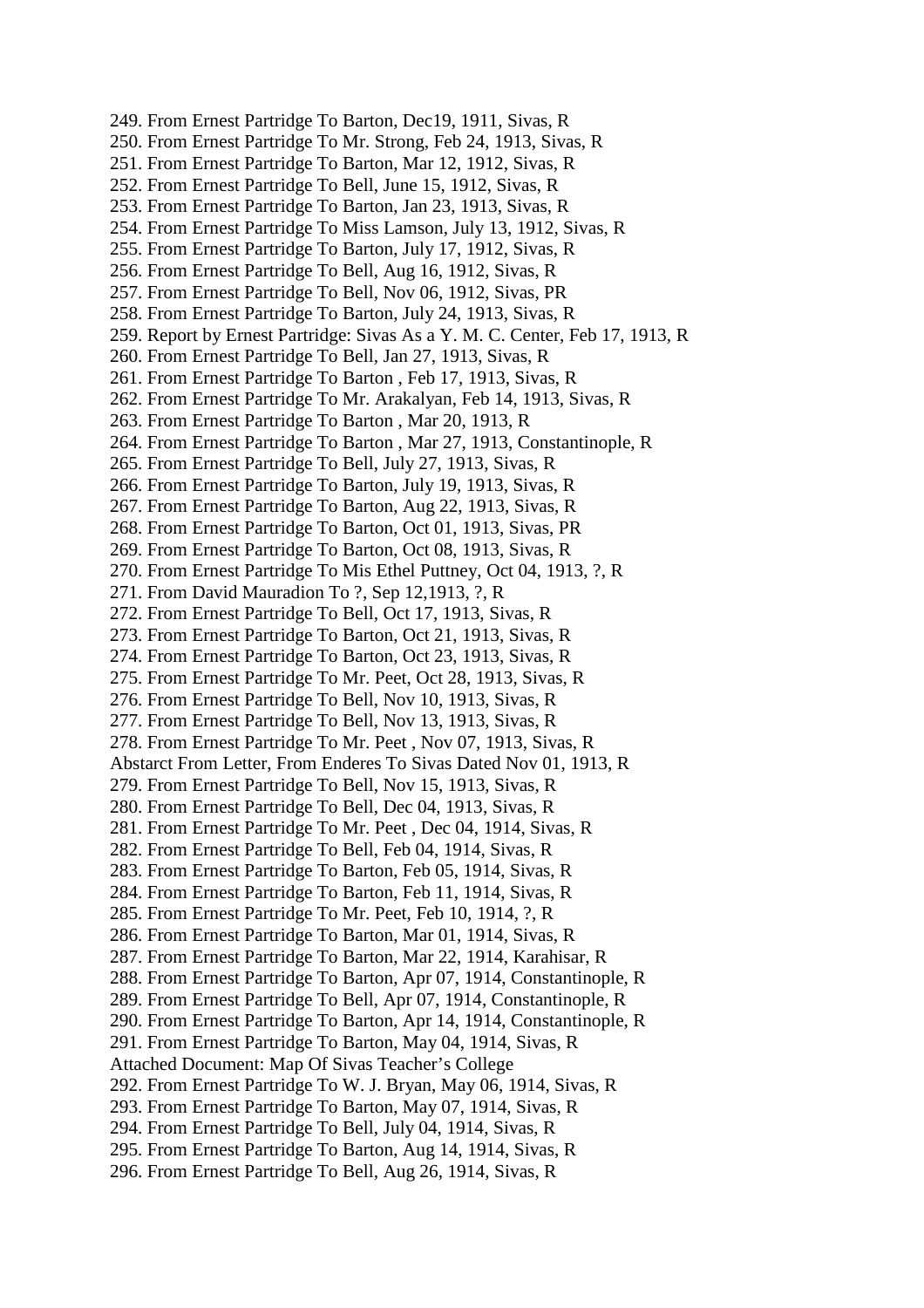297. From Ernest Partridge To Mr. Peet, Aug 26 , 1914, Sivas, R 298. From Ernest Partridge To Bell, Sep 17, 1914, Sivas, R 299. From Ernest Partridge To Barton, Dec 17, 1914, Sivas, R 300. From Ernest Partridge To Bell, Dec 19, 1914, Sivas, R 301. From Ernest Partridge To Barton, Dec 31, 1914, Sivas, R 302. From Ernest Partridge To Bell, Jan 05, 1915, Sivas, R 303. From Ernest Partridge To Barton, Jan 11, 1915, Sivas, R 304. From Ernest Partridge To Bell, Jan 23, 1915, Sivas, R 305. From Ernest Partridge To Barton, Jan 28, 1915, Sivas, R 306. From Ernest Partridge To Dr. Marden, Feb 23, 1915, ?, R 307. From Ernest Partridge To Polly, Feb 23, 1915, ?, PR 308. From Ernest Partridge To Barton, Feb 26, 1915, Sivas, PR 309. From Ernest Partridge To Mr. Peet, Mar 06, 1915, Sivas, R 310. From Ernest Partridge To Barton ,May 07, 1915, Sivas, R 311. From Ernest Partridge To Barton, May 01 , 1915, Sivas, R 312. From Ernest Partridge To President King, May 10, 1915, Sivas, R 313. From ? To Partridge, July 06, 1915,?,R 314. Report Of Statement Of Conditions In Sivas, July 13, 1915, R 315. From Ernest Partridge To Barton, Received Date:? 15,1915 Ohio, R 316. From Ernest Partridge To Barton, Sep 25, 1915, Chicago, R 317. From Ernest Partridge To Bell, Oct 05, 1915, Chicago, R 318. From Ernest Partridge To Barton, Oct 06, 1915, Chicago, R 319. From Ernest Partridge To Bell, Nov 18, 1915, Ohio, R 320. From Ernest Partridge To Bell, Dec 29, 1915, Sivas, R 321. From Ernest Partridge To Barton, Jan 01, 1916, Ohio, R 322. From Ernest Partridge To Barton, Mar 13, 1916, Sivas, R 323. From Ernest Partridge To Case, Mar 16, 1916, Sivas, R 324. From Ernest Partridge To Bell, Apr 28, 1916, Hartford, PR, 325. From Ernest Partridge To Bell, May 15, 1916, Hartford, R 326. From Ernest Partridge To Barton, Jun 24, 1916, Ohio, R 327. From Ernest Partridge To Barton, Sep 11, 1916, Sivas, R 328. From Ernest Partridge To Barton, Oct 03, 1916, Sivas, PR 329. From Ernest Partridge To Bell, Dec 04, 1916, Ohio, R 330. From Ernest Partridge To Barton, Feb 26, 1917,Ohio, R 331. From Ernest Partridge To Barton, Mar 28, 1917,Ohio, R 332. From Ernest Partridge To Bell, Mar 31, 1917, ?, R 333. From Ernest Partridge To Barton, Apr 11, 1917,?, R 334. From Ernest Partridge To Mr. Strong, May 04, 1917,?, R 335. From Ernest Partridge To Barton, Jun 01, 1917,?, R 336. From Ernest Partridge To Barton, Jun 14, 1917,Ohio, R 337. From Ernest Partridge To Barton, Jun 18, 1917,Ohio, R 338. From Ernest Partridge To Barton, Jun 28, 1917,?, R 339. From Ernest Partridge To Barton, Jul 05, 1917,?, R 340. From Ernest Partridge To Barton, Aug 07, 1917,Tokyo, R 341. From Ernest Partridge To Barton, Aug 25, 1917,Karwizawva,R 342. From Ernest Partridge To Barton, Aug 31 , 1917,Karwizawva, R 343. From Ernest Partridge To Barton, Sep 17, 1917, Kyoto, R 344. From Ernest Partridge To Barton, Oct 01 1917,Viladivostock, R 345. From Ernest Partridge To Barton, Oct 13 1917,Viladivostock, R 346. From Ernest Partridge To Barton, Oct 29, 1917,Viladivostock, R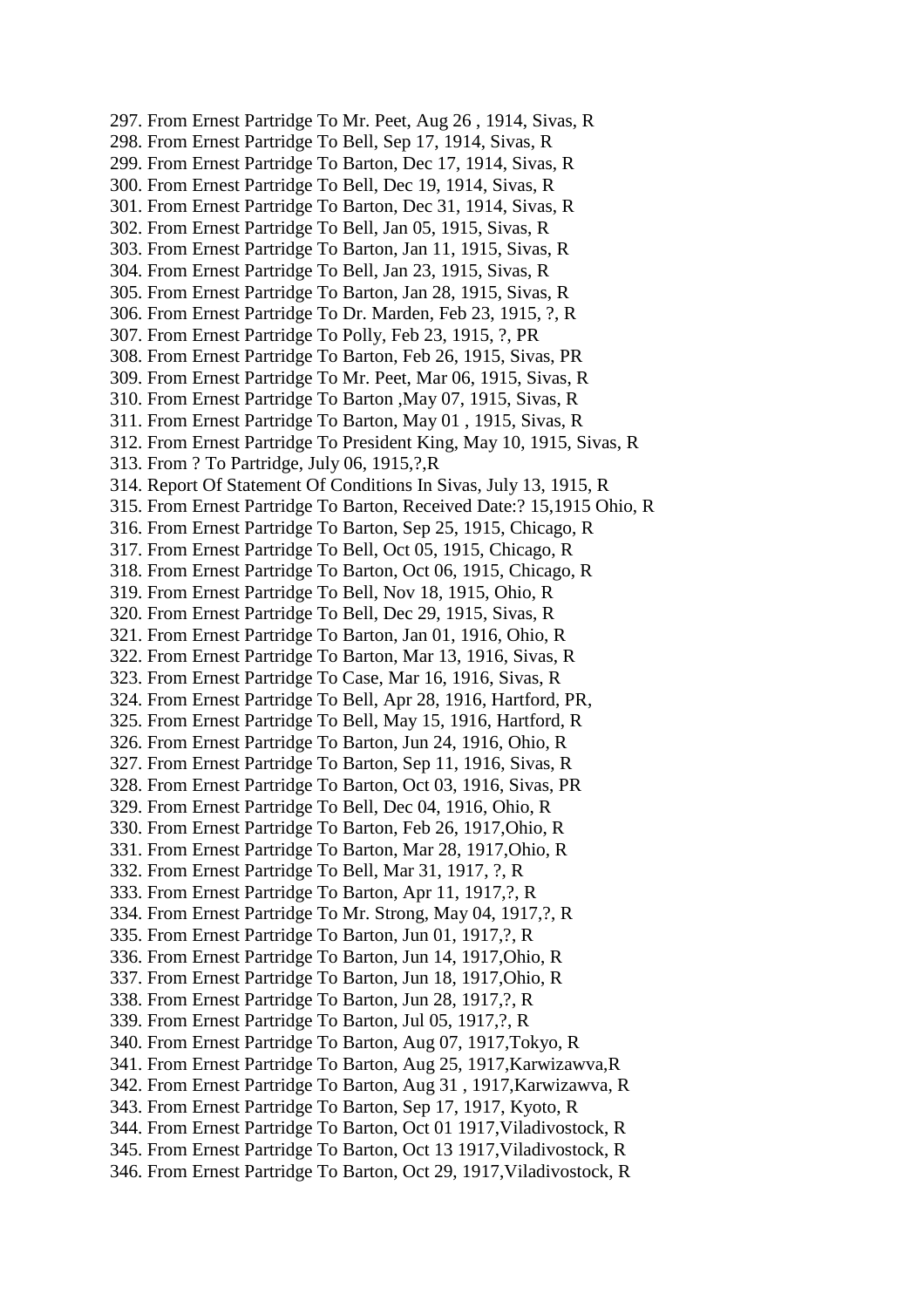Attached Document: Armenia and Shansi

347. From ?To ?, Jul 23 1918,?, R: August Missionary Herald containing unpublished letters from members of American Board's Staff: Account of journey from Erivan, Russia to somewhere in France

- 348. From Ernest Partridge To Barton, May 24, 1918,Viladivostock, PR
- 349. From Ernest Partridge To Strong, Jun 31, 1918,Pekin, R
- 350. From Ernest Partridge To Barton, Aug 12, 1918,San Fransisco, R
- 351. From Ernest Partridge To Strong, Sep 27, 1918,Ohio, R
- 352. From Ernest Partridge To Barton, Sep 23, 1918,Ohio, R
- 353. From Ernest Partridge To Barton, Oct 15, 1918,Ohio, R
- 354. From Ernest Partridge To Barton, Oct 21, 1918,Ohio, R
- 355. From Ernest Partridge To Barton, Nov 11, 1918,Ohio, R
- The letter contains of two pictures of a tractor
- 356. From Ernest Partridge To Barton, Nov 13, 1918,Ohio, R
- 357. From Ernest Partridge To Barton, Nov 23, 1918,Ohio, PR
- 358. From Ernest Partridge To Barton, Nov 27, 1918,Ohio, R
- 359. From Ernest Partridge To Bell, Nov 26, 1918,Ohio, R
- 360. From Ernest Partridge To Case, Dec 26, 1918,Ohio, R
- 361. From Ernest Partridge To Strong, Jan 11, 1919,Ohio, R
- 362. From Ernest Partridge To Case, Jan 11, 1919,Ohio, R
- 363. From Ernest Partridge To Dr. Vickney, Jan 11, 1919,Ohio, PR
- 364. From Ernest Partridge To Case, Jan 24, 1919,Newyork, R
- 365. Information of American Board from C. V. Vickney, written by Partridge, Jan 29, 1919
- 366. From Ernest Partridge To Strong, Jul 31, 1919,?, R
- 367. From Ernest Partridge To Wiona, Aug 15, 1919,Constantinople, R
- 368. From Ernest Partridge To Strong, ?,?, R
- 369. From Ernest Partridge To Strong, Dec 01, 1919,Konia, R
- 370. From ? To Mrs. E. C. Partridge, Nov 13, ?, Sivas, R
- 371. From Wiona Partridge To Barton, Sep 16, 1915, Ohio, R
- 372. From Wiona Partridge To Bell, Sep 23, 1915, ?, R
- 373. From Wiona Partridge To Barton, Sep 27, 1915, Ohio, R
- 374. From Wiona Partridge To Case, Oct 04, 1915, Ohio, PR
- 375. From Wiona Partridge To ?, Nov 04, 1915, ?,PR
- 376. From Wiona Partridge To Bell, Feb 29, 1916, Ohio, R
- 377. From Wiona Partridge To Barton , Jul 16 1917, Ohio, R
- 378. From Wiona Partridge To Barton, Aug 29, 1917, Ohio, R
- 379. From Wiona Partridge To Barton, Sep 08, 1917, Ohio, PR
- 380. Letter is UR
- 381. From ? To Mrs. Partridge, Oct 08, 1917,? R
- 382. From Wiona Partridge To Barton, Oct 23, 1917, Ohio, PR
- 383. From Marry L. Graffam To Wiona Partridge, Dec 17, 1916, Sivas, R
- 384. From Wiona Partridge To Barton, Nov 17, 1917, Ohio, PR
- 385. From Wiona Partridge To Barton, Nov 22, 1917, Ohio, PR
- 386. From Wiona Partridge To Barton, Nov 30, 1917, Ohio, PR
- 387. From Wiona Partridge To Barton, Nov 30, 1917, Ohio, PR
- 388. From Wiona Partridge To Barton, Jan 02, 1918, Ohio, PR
- 389. From Wiona Partridge To Barton, Apr 11, 1918, Ohio, PR
- Attached report: National Industrial Instutions for Women
- 390. From Wiona Partridge To Miss Lamson, Apr 21, 1918, Ohio, R
- 391. From Wiona Partridge To Case, May 05, 1918, ?, R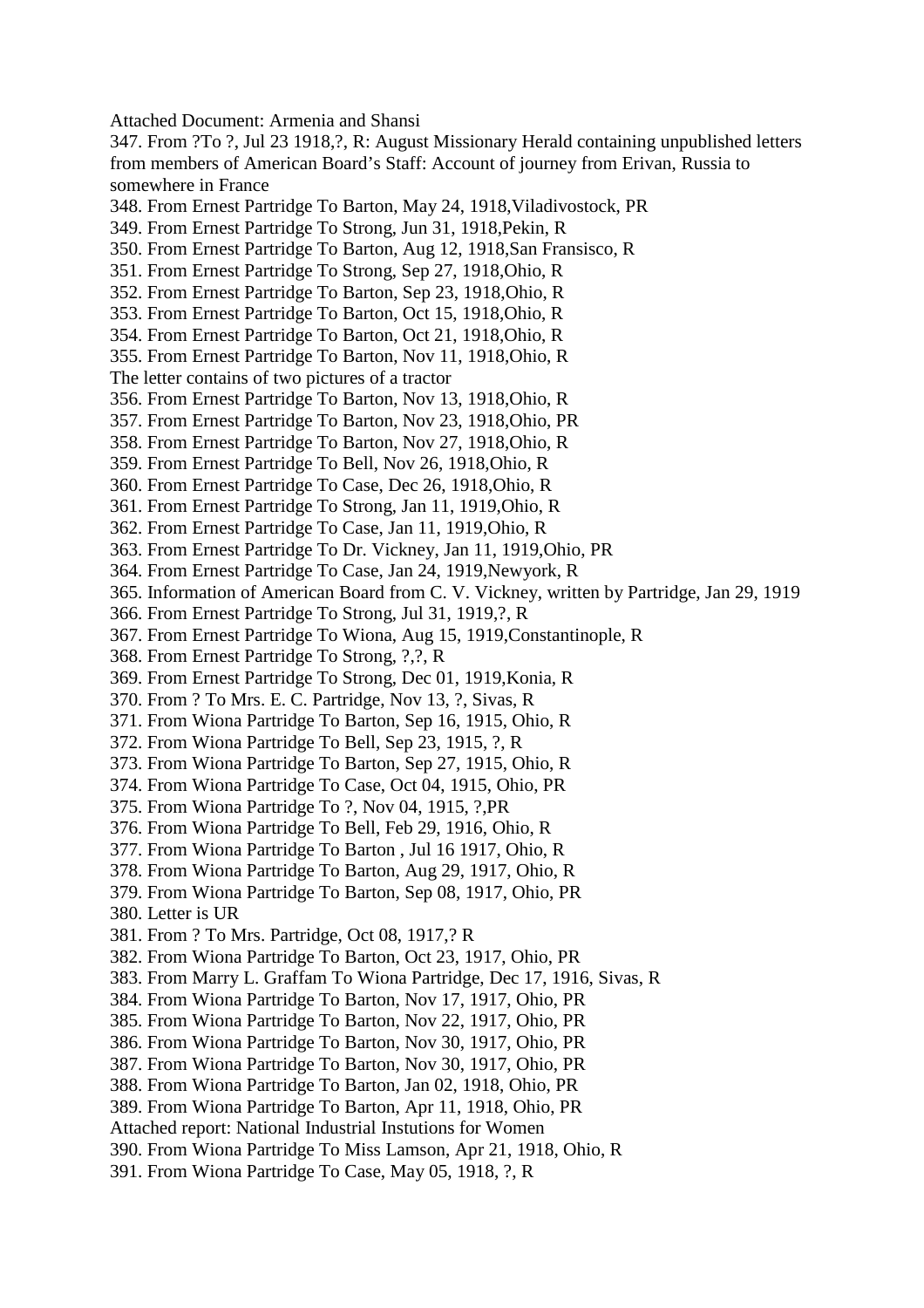392. From Wiona Partridge To Barton, Jun 01, 1918, Ohio, R 393. From Wiona Partridge To Barton, Jun 23, 1918, Ohio, PR 394. From Wiona Partridge To Barton, Jun 27, 1918, Ohio, PR Attached another letter to Barton, R 395. From Wiona Partridge To Case, Jul 13, 1918, Ohio, PR 396. From Wiona Partridge To Barton, Jul 08, 1918, Ohio, PR 397. From ? To Wiona Partridge, Jun 02, 1918, Pekin, R 398. From Wiona Partridge To Barton, Jul 08, 1918, Ohio, PR 399. From Wiona Partridge To Barton, Nov 25, 1918, Ohio, PR 400. From Wiona Partridge To Barton, Jul 10, 1918, Ohio, PR 401. From Wiona Partridge To Barton, Jul 20, 1918, Ohio, R 402. From Wiona Partridge To Strong, Aug 10, 1918, ?, R 403. From Wiona Partridge To Strong, Feb 25, 1919,?, PR 404. From Nina E. Rice To Miss Lamson, Apr 07, 1919,California, R 405. From Wiona Partridge To Bell, Apr 14, 1919,Ohio, PR 406. From ? To ?, Feb 03, 1919,Sivas, PR 407. From Wiona Partridge To Strong, Apr 15, 1919,Ohio, HR 408. From Wiona Partridge To Strong, Apr 16, , 1919, Ohio, PR 409. From Wiona Partridge To Strong, May 03, 1919, Ohio, PR 410. From Wiona Partridge To Case, Jun 24, 1919, Ohio, PR 411. From Wiona Partridge To Case, Jun 28 , 1919, Ohio, PR 412. From Wiona Partridge To Bell, Jul 04 , 1919, Ohio, R 413. From Wiona Partridge To Bell, Jul 10 , 1919, Ohio, R 414. From Wiona Partridge To Bell, Jul 14, 1919, Ohio, PR 415. From Wiona Partridge To Bell, Jul 17, 1919, Ohio, PR 416. From Wiona Partridge To Bell, Jul 18, 1919, Ohio, R 417. From C.E. Clark To Case, Jul 18,1919, Detroit, PR 418. From Wiona Partridge To Bell, Jul 22, 1919, Ohio, R 419. From Wiona Partridge To Bell, Jul 26, 1919, Ohio, PR 420. From Wiona Partridge To Bell, Aug 07, 1919, Ohio, PR 421. From Wiona Partridge To Bell, Au 13, 1919, Ohio, PR 422. From Wiona Partridge To Bell, Aug 21, 1919, Ohio, PR 423. From Wiona Partridge To Bell, Aug 27 1919, Ohio, HR 424. From Wiona Partridge To Bell, Sep 04, 1919, Ohio, HR 425. From Wiona Partridge To Bell, Sep 14, 1919, Ohio, HR 426. From Wiona Partridge To Bell, Sep 19, 1919, Ohio, HR 427. From Wiona Partridge To Bell, Oct 19, 1919, Ohio, R 428. From Wiona Partridge To Barton, Oct 28, 1919, Ohio, R 429. From Wiona Partridge To Barton, Nov 07, 1919, Ohio, PR 430. From Wiona Partridge To Barton, Nov 29, 1919, Ohio, R 431. From Wiona Partridge To Barton, Dec 24, 1919, Ohio, R 432. From Mary Mills Patrick To Barton, Mar 24, 1910, Constantinople,R 433. From A. Faik (Governor of Scutari) To the president of the American College For Girls, Mar 09, 1910, ?, R 434. From ? To ?, Mar ?, 1910, Constantinople, R 435. From Mary Mills Patrick To Parton, May 20, 1910, Constantinople, R 436. From Marta Peet To Barton, Dec 21, 1913, ?, PR 437. From ? To Barton, Mar 28, 1914, Constantinople, R-Letter is not complete 438. From Martha Peet To Barton, Jan 25, 1914, Constantinople, HR 439. From Martha Peet To Barton, Received date Apr 16, 1914, Constantinople, HR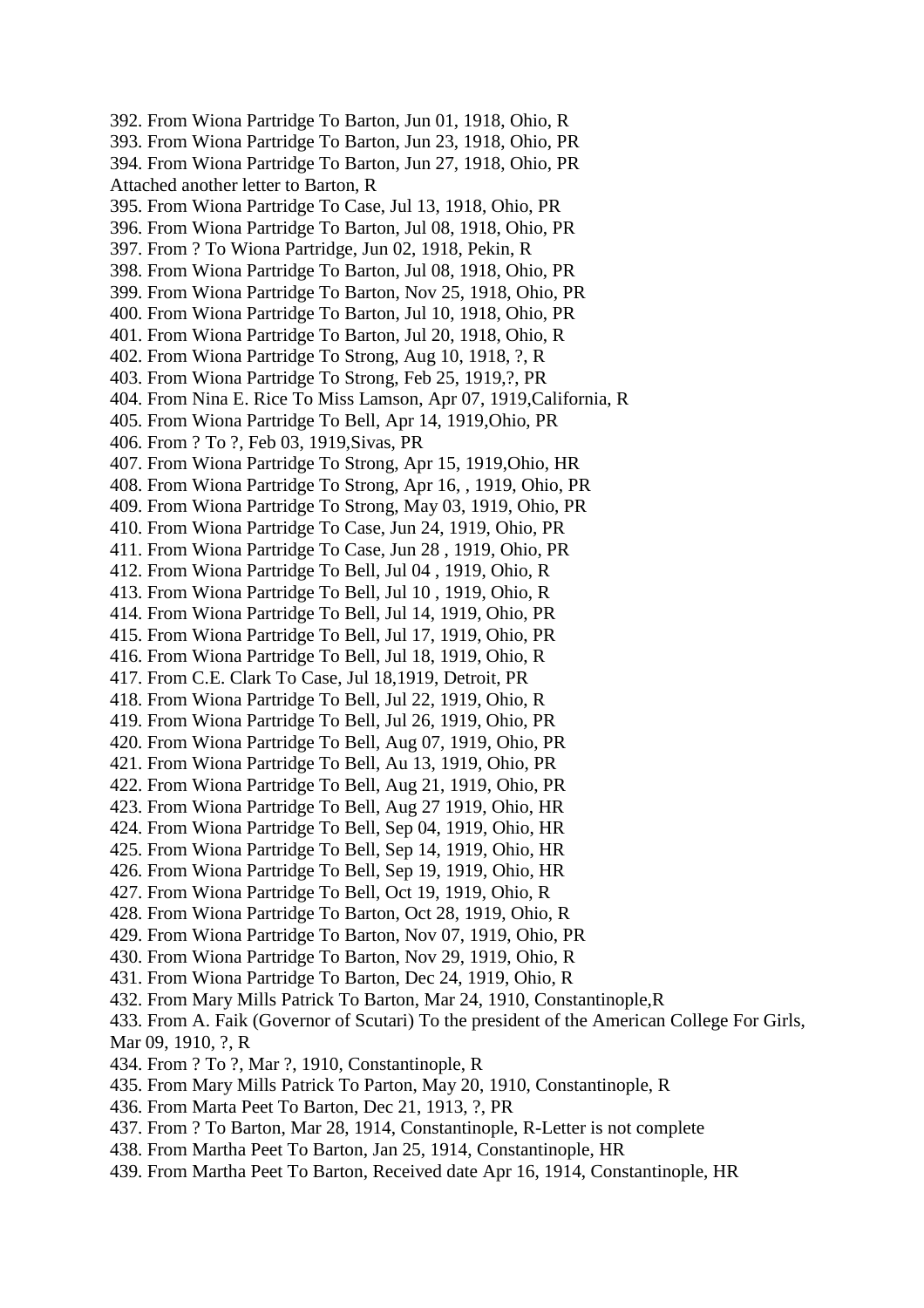440. From Martha Peet To Barton, Apr 04, 1914, Constantinople, R 441. From Martha Peet To Barton, Apr 09, 1914, Constantinople, R 442. From Martha Peet To Barton, Dev 15, 1919, Constantinople, HR 443. From Martha Peet To Barton, Mar 28, 1918, ?, R 444. From Henry Perry To Barton, Feb 18, 1910, Sivas, R 445. From Henry Perry To Barton, Jan 24, 1911, Sivas, R 446. From Henry Perry To Barton, Feb 18, 1911, Sivas, R 447. From Henry Perry To Barton, Feb 28, 1911, Sivas, R 448. From Henry Perry To Barton, Jun 21, 1911, Newyork, R 449. From Henry Perry To Barton, Jun 09, 1911, Newyork, R 450. From Henry Perry To Barton, Nov 17, 1911, Massachusset, R 451. From Henry Perry To Dr. Patton, Nov 17, 1911, Massachusset, R 452. From Henry Perry To Barton, Feb 22, 1912, Massachusset, R 453. From Henry Perry To Barton, Feb 24, 1912, Massachusset, R 454. From Henry Perry To Case, Jul 25, 1912, Massachusset, R 455. From Henry Perry To Barton, Sep 26, 1912, Sivas, R 456. From Henry Perry To Barton, Oct 29, 1912, Sivas, R 457. From Henry Perry To Barton, Jan 25, 1913, Sivas, R 458. From Henry Perry To Barton, Mar 04, 1913, Sivas, R 459. From Henry Perry To Bell, Jul 22, 1913, Sivas, R 460. From Henry Perry To Bell, Aug 04, 1913, Sivas, R 461. From Henry Perry To Barton, Received date: Oct 31, 1913, Newyork, R 462. From Henry Perry To Case, Received Date: Apr 14, 1913, ?, R 463. From Henry Perry To Case, May 01, 1914, Newyork, R 464. From Henry Perry To Case, May 23, 1914, Newyork, R 465. From Henry Perry To Case, Jun 05, 1914, Newyork, R 466. From Henry Perry To Barton, Jun 05, 1914, Newyork, R 467. From Marry Perry To Barton, Feb 06, 1912, Mass, R Attached Document: International Missionary Union, 31st Annual Conference, May 13-19, 1914, Newyork 468. From Marry Perry To Barton, Nov 03 1913, Newyork, R 469. From Marry Perry To Mr. Niggin, Mar 28, 1914, ?, R 470. From Marry Perry To Barton, Aug 15, 1914, Mass, PR 471. From Theda B. Phelps to Bell, June 03, 1911, Napoli, R 472. From Theda B. Phelps to Bell, June 24, 1911, Talas, PR 473. From Theda B. Phelps to Keghani, June 12, 1916, Talas, PR 474. From Marry Perry to Barton, May 22, 1914, Mass, HR 475. From Marry Perry to ?, June 12, 1916, Talas, R 476. From Stella N. Loughridge to ?, June 12, 1916, Talas, R 477. From Theda B. Phelps to Barton, Oct 31, 1918, Seattle, R. 478. From I.W. Pierce To Pastor Felix Margot, May 27, 1918, Beirut, R. 479. From Theda B. Phelps to Barton, Jan 07, 1918, ?, R 480. From Theda B. Phelps to Barton, Feb 20, 1918, Ohio, R 481. From Edwin ? to Cousin Adelaide, Feb 11, 1918, Mass, R 482. From Theda B. Phelps to Barton, May 10, 1918, Ohio, R 483. From Theda B. Phelps to Barton, Aug 16, 1918, ?, PR 484. From Theda B. Phelps to Bell, Aug 22, 1918, Seattle, PR 485. From Theda B. Phelps to Barton, Sep 06, 1918, Seattle, R 486. From Theda B. Phelps to Barton, Sep 10, 1918, Seattle, R 487. From Theda B. Phelps to Barton, Oct 05, 1918, Seattle, R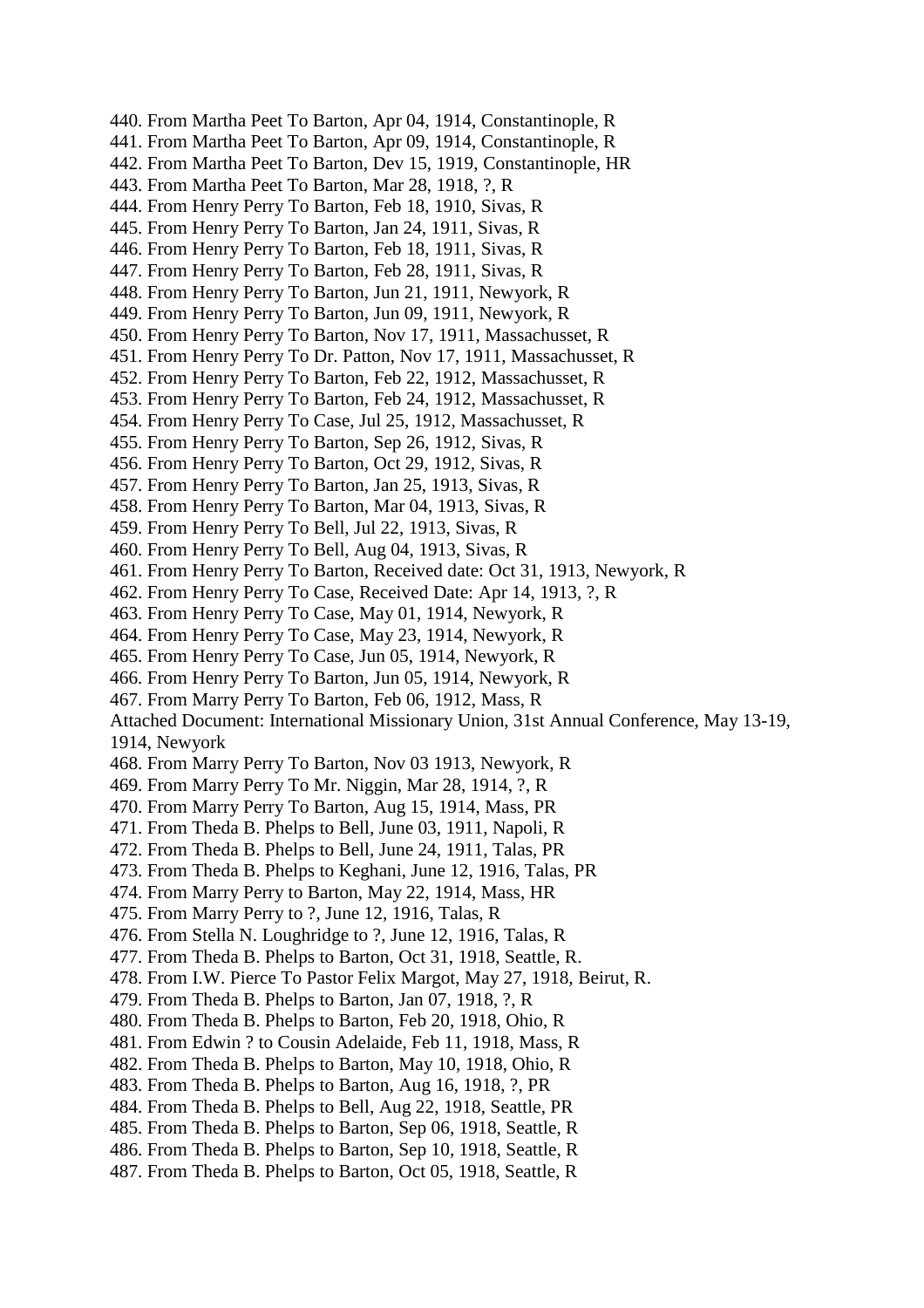- 488. From Theda B. Phelps to Barton, May 22, 1917, Genova, R
- 489. From Theda B. Phelps to Barton, Aug 25, 1917, Philedelphia, R
- 490. From Theda B. Phelps to Barton, Oct 22, 1917, Philedelphia, PR
- 491. From Annie Pinnes to Barton, Mar 14, 1915, ?, R
- 492. From Annie Pinnes to Barton, Oct 08, 1915, ?, PR
- 493. From Annie Pinnes to ?, Received Date: Nov 11, 1918, ?, UR
- 494. From Claribel Platt to Case, Dec 12, 1911, ?, R
- 495. From Claribel Platt to Barton, Oct 04, 1912, Toronto, R
- 496. From Claribel Platt to Barton, Sep 12, 1912, Toronto, PR
- 497. From Charles H. Pratt To Bell, May 22, 1919, Newyork, R
- 498. The Document in the Case (contains some parts of different letters):
- From C.A.R. To B.E., Jan 30, 1914,
- From J.K.B. To B.E., Mar 13, ?,
- From Donaid Fox of Fomona To B.E., Mar 09, 1914,
- From J.K.B. To B.E. Mar 28, 1914
- From C.A.R. To J.L.B., Mar 21,?
- From Francis Brown To J.L.B.
- 499. From Claribel Platt to Case, Jul 09, 1919,?, R
- 500. From Claribel Platt to Case, Aug 01, 1919, ?, R
- 501. From Claribel Platt to Bell, Aug 28, 1919, ?, R
- 502. From Harriet G. Powers To Bell, Feb 08, 1910, Brousa, R
- 503. From Harriet G. Powers To Barton, Mar 04, 1910, Constantinople, R
- 504. From Harriet G. Powers To Bell, Apr 28, 1910, Brousa, R
- 505. From Harriet G. Powers To Bell, May 28, 1910, Brousa, R
- 506. From Harriet G. Powers To Barton, Jun 14, 1911, Mass, R
- 507. From Harriet G. Powers To Barton, Jul 10, 1911, ?, R
- 508. From Harriet G. Powers To Barton, Jul 25, 1911, ?, R
- 509. From Harriet G. Powers To Barton, Aug 02, 1911, ?, R
- 510. From Harriet G. Powers To Barton, Aug 03, 1911, ?, R
- 511. From Harriet G. Powers To Barton, Aug 07, 1911, Mass, R
- 512. From Harriet G. Powers To Barton, Aug 19, 1911, Newyork, R
- 513. From Harriet G. Powers To Barton, Nov 15, 1911, ?, R
- 514. From Harriet G. Powers To Barton, Nov 17, 1911, ?, R
- 515. From Harriet G. Powers To Bell, Jun 03, 1912, Mass, R
- 516. From Harriet G. Powers To Barton, Jan 16, 1912, ?, R
- 517. From Harriet G. Powers To Barton, Mar 09, 1912, Newyork, R
- 518. From Harriet G. Powers To Barton, Aug 18, 1912, Mass, R
- 519. From Harriet G. Powers To Miss Lamson, Jul 22, 1915, Brousa, R
- 520. From A.M.B To Miss Lamson, Jul 26, 1915, Constantinople,R
- 521. From Harriet G. Powers To Miss Lamson, Dec 13, 1915, Brousa, R -END-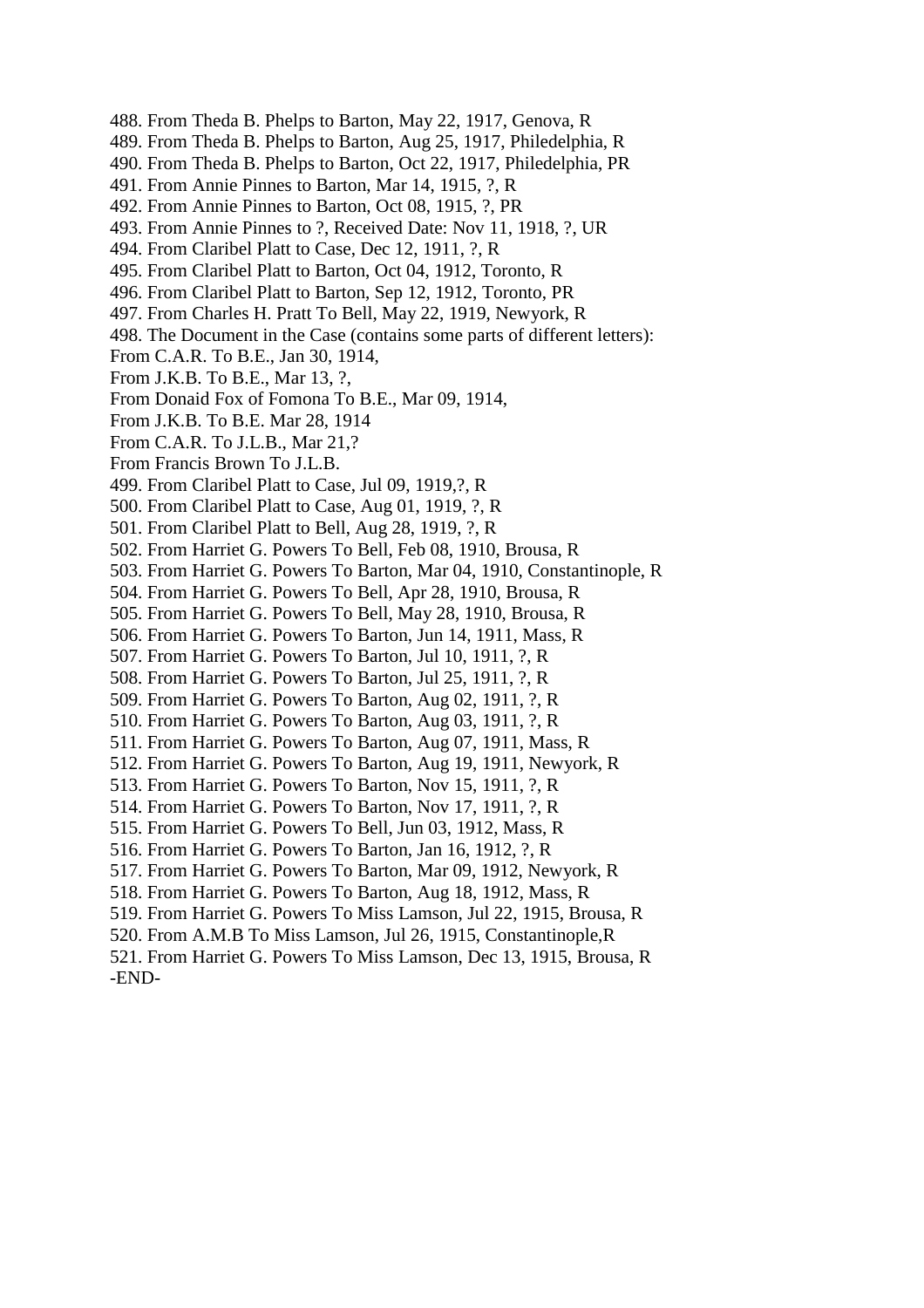# REEL 634

| Submitted by:          | Milena Methodieva     |
|------------------------|-----------------------|
| Submitted to:          | Department of History |
| Project term:          | February 2001         |
|                        |                       |
| Document type:         | microfilm             |
| Reference No.:         | BV2410.a4 1984        |
| Reel No.:              | 634                   |
| Degree of readability: | letters R PR HR U     |
|                        |                       |

Western Turkey Mission

## 0003

From Ethel Putney to Woman' s Board of Missions, December 23-29, 1915 R

0004-0005

From Putney to Barton, Oct. 19, 1915 R

0006-0008

From Putney to Bell, Nov. 26, 1915 R

0010-0013

Excerpt from a letter R

0014-0032

From Putney to Barton, Jan. 15, 1916-June 6, 1916 R

0033

From Putney to Lamson, July 10, 1916 R

0035-0036

From Putney to Barton, July 15, 1916 R

0037-0039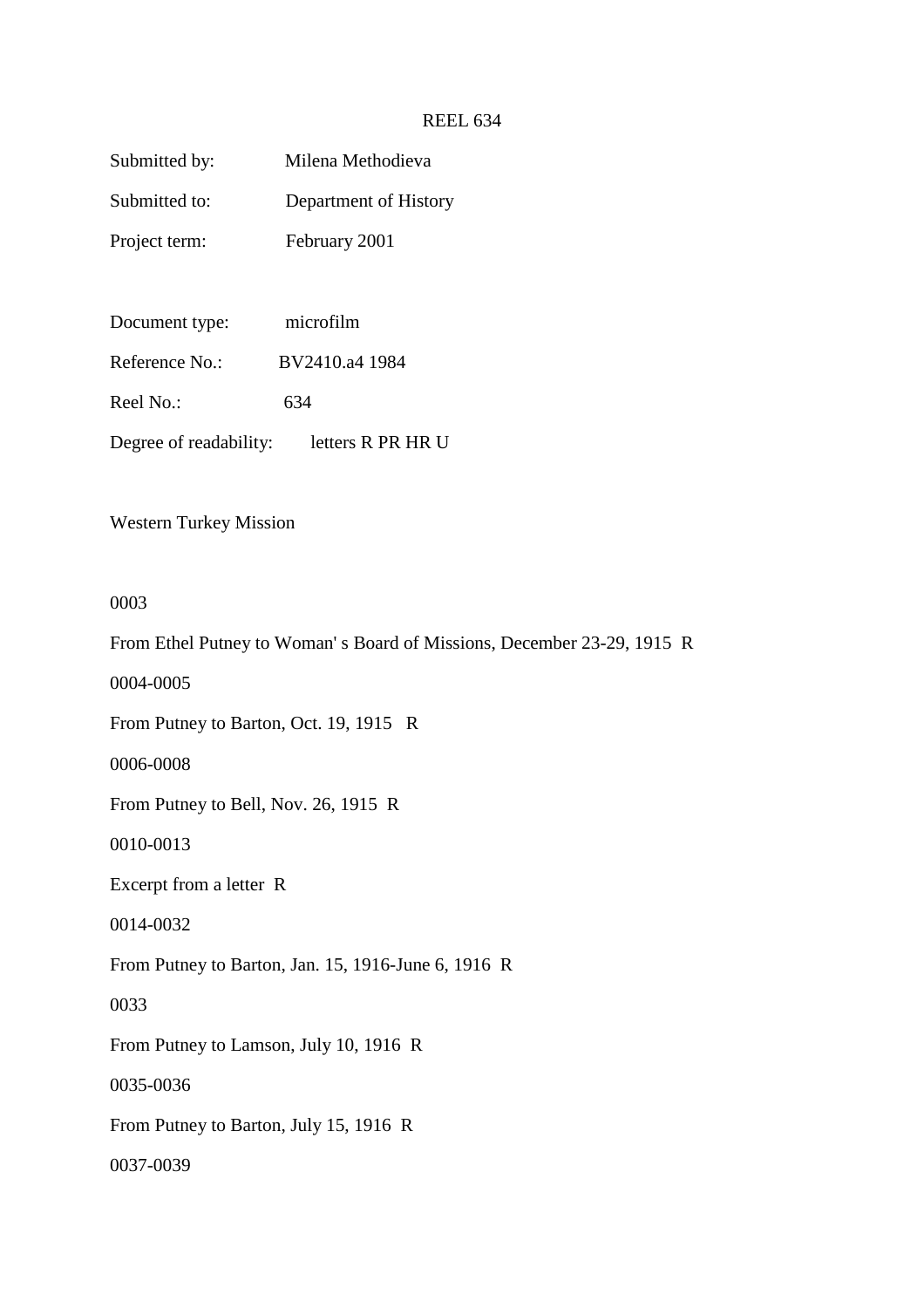From Putney to Bell, July 15, 1916 R 0040-0041 From Putney to Lamson, July 23, 1916 R 0042-0053 From Putney to Barton and the budget of the American Red Cross, May 5, 1916 R 0054 From Putney to Samuel Dutton, Oct. 13, 1916 R 0055-0069 From Putney to Barton, Dec. 22, 1916 R 0070-0073 From Putney to Bell, May 28, 1917 R 0074 From S. Trowbridge to Barton, July 11, 1917 R 0075-0076 From Putney to Barton, July 22, 1917 R 0077-0081 From Putney to Lamson, July 23, 1917-Aug. 22, 1917 R 0082-0083 From Putney to Patton, Jan. 2, 1918 R 0084-0123 From Putney to Barton, Jan. 17, 1918- Dec. 2, 1918 R/PR 0124 From Putney to Lamson, Nov. 16, 1918 R 0125 From Putney to Case, Jan. 18, 1919-July 8, 1919 R 0127-0130 From Putney to Enoch, Nov. 2, 1919 R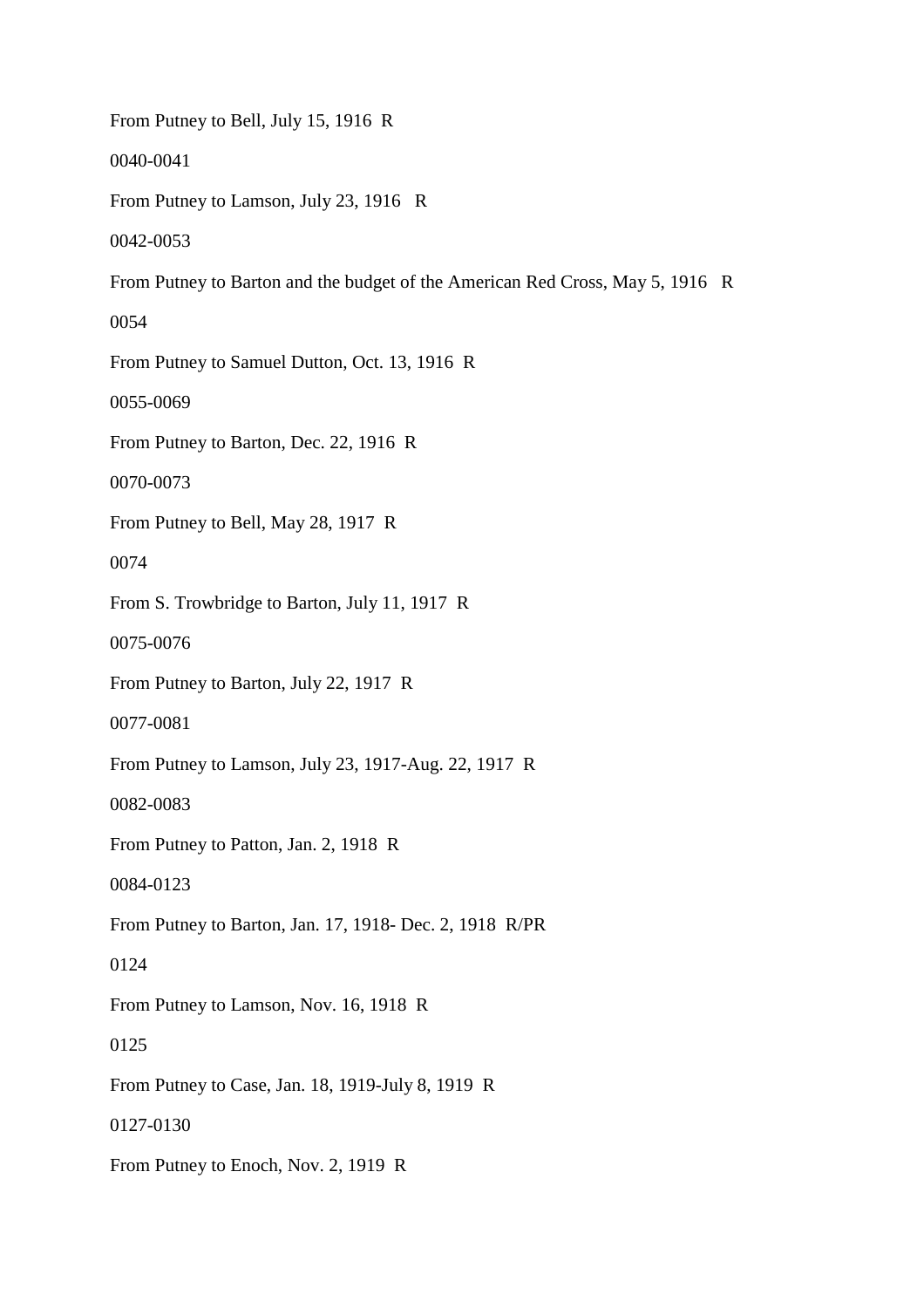0131-0139 From Ernest Pye to Barton, Sept. 30, 1911-Nov. 29, 1911 R 0140-0192 From Pye, circular, Jan. 24, 1912 R/PU From Pye to Bell, Jan. 31, 1912 R From Pye to BArton, May 20, 1912-April 14, 1914 R 0193-0203 From Pye to King, April 1, 1915-Aug. 17, 1915 PR/U 0204-0207 From Pye to Barton, July 19, 1916 R 0208-0213 From Pye to Bell, Dec. 5, 1916 R/PU 0214-0215 From Pye to Barton, March 28, 1917 R 0216-0220 From Pye to Bell, March 31, 1917 R 0221-0281 From Pye to Barton, Bell, Case and Willard, April 17, 1917 R/PU 0282-0292 From Ranney to Barton, May 13, 1917-Nov. 18, 1918 R 0293-0298 From Ranney to Case, Dec. 9, 1917-April 10, 1919 R 0299-0304 From Cass A. Reed to MacLachlan, March 5, 1912 R 0305-0633 From Reed to Barton, Bell, Strong and Case, April 11, 1911-Dec. 22, 1919 R 0635-0699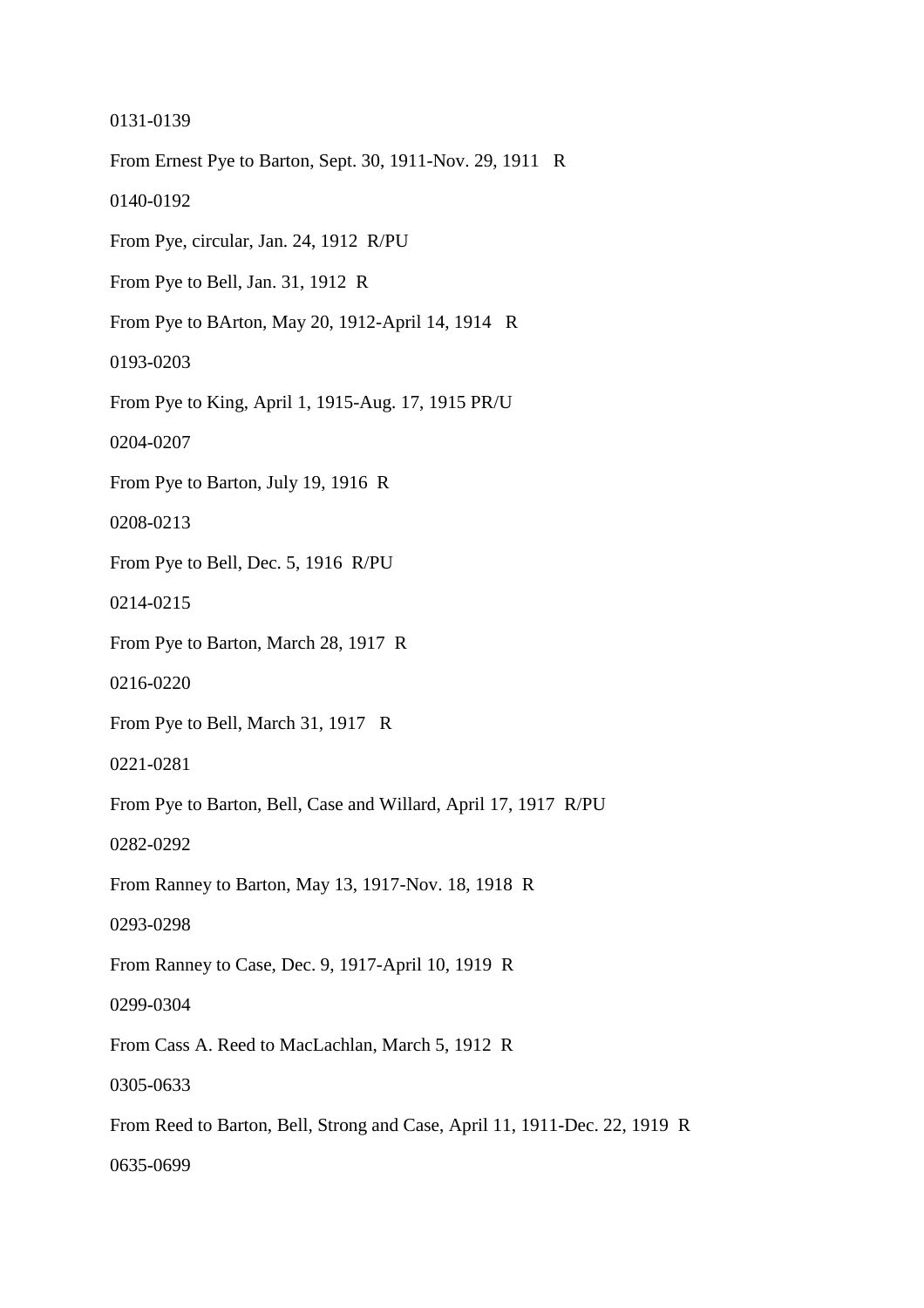From Nina Rice to Bell, Barton and Case, Feb. 10, 1910-June 15, 1919 R

0700-0712

From Clara Richmond to her family, Barton and Case, May 7, 1917-Nov. 6, 1918 R 0714-0859

From Charles Riggs to Barton and Bell, April 28, 1910-Sept. 10, 1911 HR/PU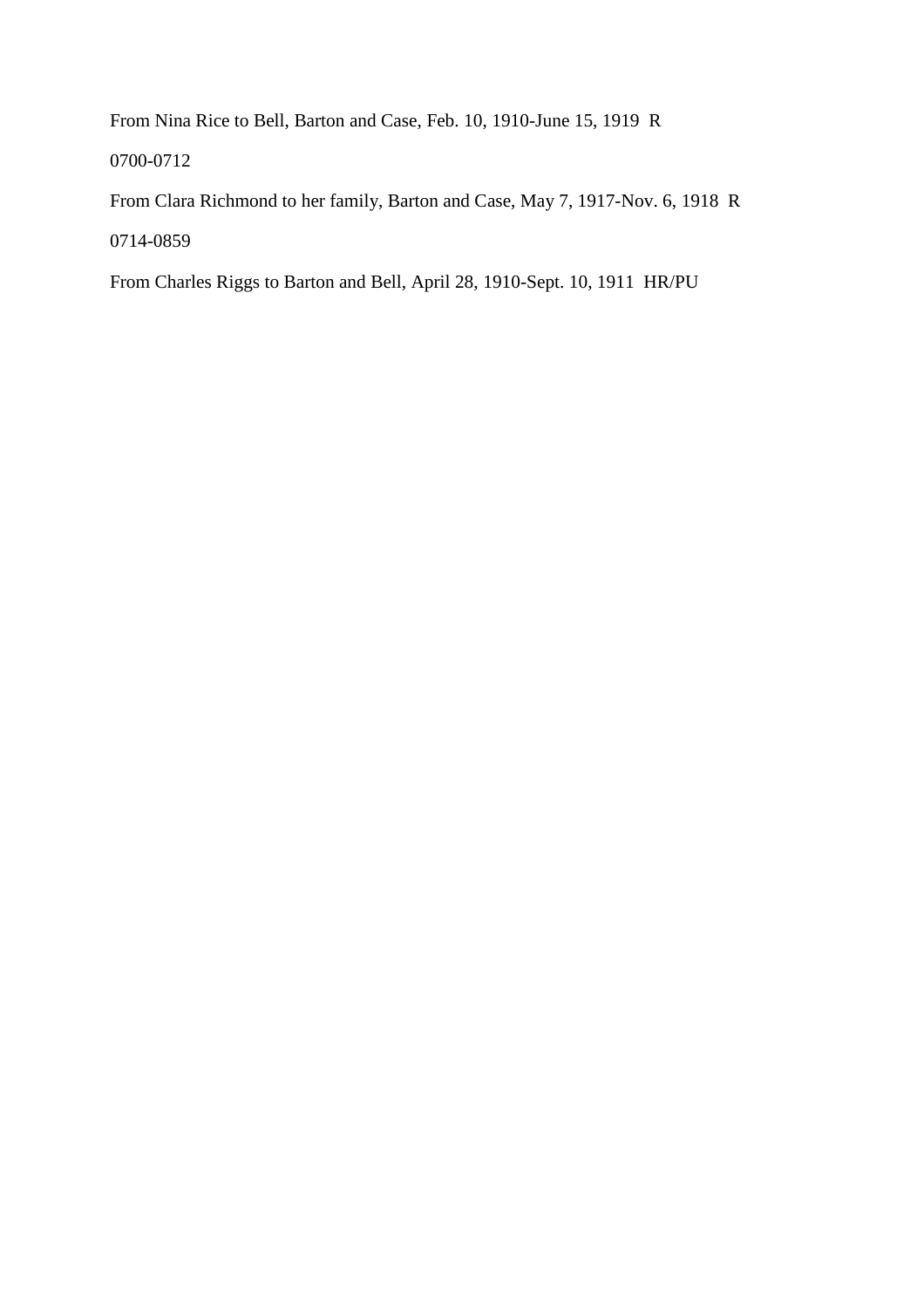## REEL 635

| Submitted by: | Milena Methodieva     |
|---------------|-----------------------|
| Submitted to: | Department of History |
| Project term: | March 2001            |

Document type: microfilm

Reference No.: BV2410.a4 1984

Reel No.:  $635$ 

Degree of readability: letters R PR HR U

Western Turkey Mission

0001-0340

From Charles Riggs to Barton, Sept. 30, 1911-Aug. 24, 1910 R

0341-0350

Documents in the Armenian language, July 28, 1910 R

0351-0395

From Edward Riggs to Barton, Sept. 6, 1910-Jan. 23, 1913 R

0397-0412

From Sarah W. Riggs to Barton, Feb. 3, 1913-March 17, 1914 PU

0413-0454

From Mary Riggs to Barton and Bell, Feb. 25, 1917-Oct. 14, 1915 PU

0455-0458

From Theodore Riggs to Strong and Case, March 31, 1919-Nov. 12, 1919 R

0460-0706

From A. Ryan to Barton, Bell, Case and Strong, Sept. 18, 1911-Dec. 30, 1919 R/PR/HR/U 0707-0709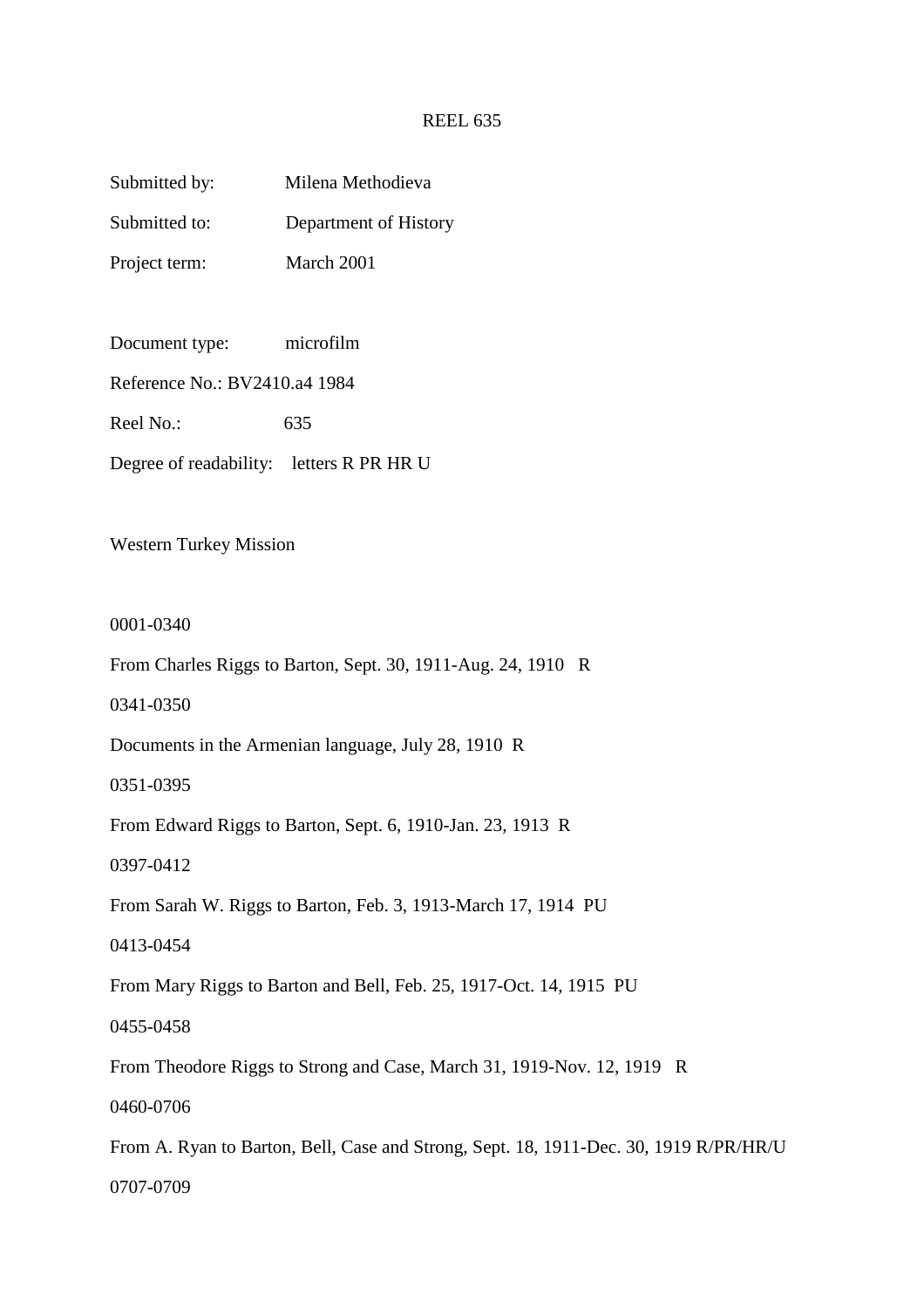From Mrs. G.C. Ryan to Bell, Feb. 1912 R

0710-0711

From Edith Ryan to Barton, Nov. 17, 1915 R

0712-0713

From Arthur Ryan to his wife and children, Nov. 3, 1915 R

0715-0720

From Edith Ryan to Barton, Dec. 7, 1915-Jan. 4, 1916 R/HR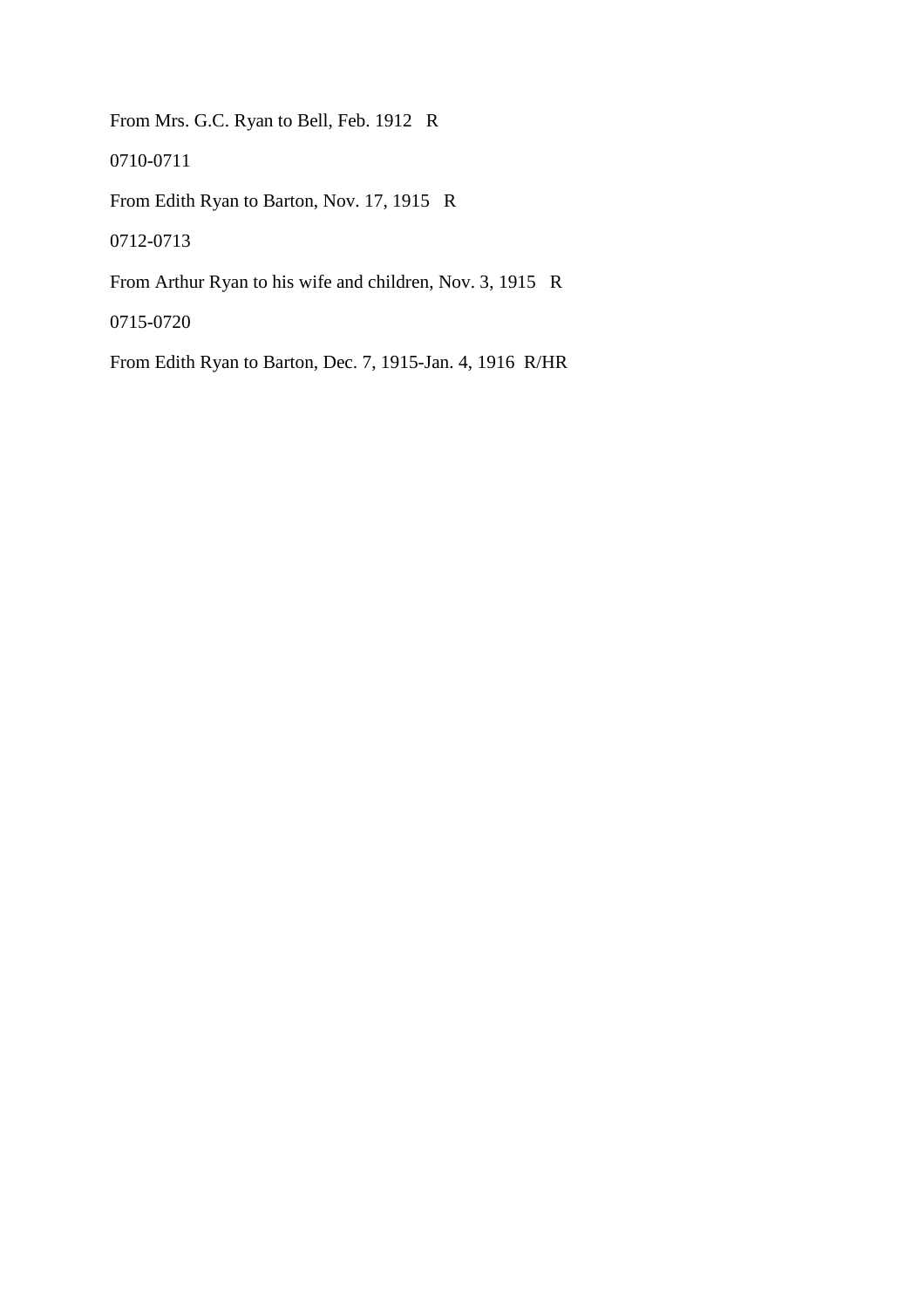#### REEL 636

SUBMITTED BY: Evrim Türkçelik SUBMITTED TO: Department of History PROJECT TERM: October 2003 BIBLIOGRAPHICAL AND PHYSICAL INFORMATION DOCUMENT TYPE: Microfilm REFERENCE: BV 2410.A4 1984 Reel 636 DEGREE OF READIBILITY: Readable (R), Partially Readable (PR), Hardly Readable (HR) CONTENT: Letters

- 1. Lillian C. Sewny to James L. Barton, September 9, 1915, Sivas.(R)
- 2. Lillian C. Sewny to Kate G. Lamson, March 6, 1916, New York. (R)
- 3. Lillian C. Sewny to J. L. Barton, March 10, 1916, New York. (HR)
- 4. Lillian C. Sewny to J. L. Barton, March 16, 1916, New York. (PR)
- 5. Lillian C. Sewny to Kate G. Lamson, July 2, 1916, New York. (R)
- 6. Lillian C. Sewny to J. L. Barton, July 9, 1916. (HR)
- 7. Lillian C. Sewny to J. L. Barton, July 21, 1916. (HR)
- 8. Lillian C. Sewny to Herbert Case, September 5, 1916, New York. (HR)
- 9. Lillian C. Sewny to Herbert Case, September 1, 1916, New York. (PR)
- 10. Lillian C. Sewny to Herbert Case, August 22, 1916. (PR)
- 11. Lillian C. Sewny to Herbert Case, August 25, 1916. (R)
- 12. Lillian C. Sewny to J. L. Barton, August 5, 1916. (R)
- 13. Lillian C. Sewny to J. L. Barton, August 15, 1916. (PR)
- 14. Lillian C. Sewny to (?), "Among Armenian Refugees in Egypt Written at Port Said",
- October 14, 1916, Port Said. (R)
- 15. Lillian C. Sewny to J. L. Barton, January 28, 1917, Port Said, Egypt. (PR)
- 16. Lillian C. Sewny to J. L. Barton, March 19, 1917, Port Said, Egypt. (PR)
- 17. Lillian C. Sewny to Herbert Case, May 13, 1917, Port Said, Egypt. (R)
- 18. Lillian C. Sewny to Herbert Case, August 5, 1917, Port Said, Egypt. (R) 19. Sarah S.
- Smith to James L. Barton, May 11, 1913, Marsovan, Turkey. (R)
- 20. Sarah S. Smith to James L. Barton, May 2, 1914, Marsovan, Turkey. (R)
- 21. Sarah S. Smith to James L. Barton, February 25, 1915, Marsovan, Turkey. (R)
- 22. Sarah S. Smith to Enoch F. Bell, March 23, 1915. (R) 23. Sara E. Shelf to Enoch F. Bell,

August 18, 1919. (R) 24. Charles C. Tracy to James L. Barton, February 24, 1910, Marsovan, Turkey. (R)

- 25. Charles C. Tracy, report, " Religious Principles at Anatolia College", March 3, 1910, Marsovan. (R)
- 26. Charles C. Tracy to James L. Barton, March 10, 1910, Marsovan. (R)
- 27. Charles C. Tracy to James L. Barton, March 3, 1910, Marsovan. (R)
- 28. Charles C. Tracy to James L. Barton, received date April 1, 1910, Marsovan. (R.)
- 29. Charles C. Tracy to James L. Barton, March 26, 1910, Marsovan. (R)
- 30. Charles C. Tracy to James L. Barton, April 28, 1910, Marsovan. (R)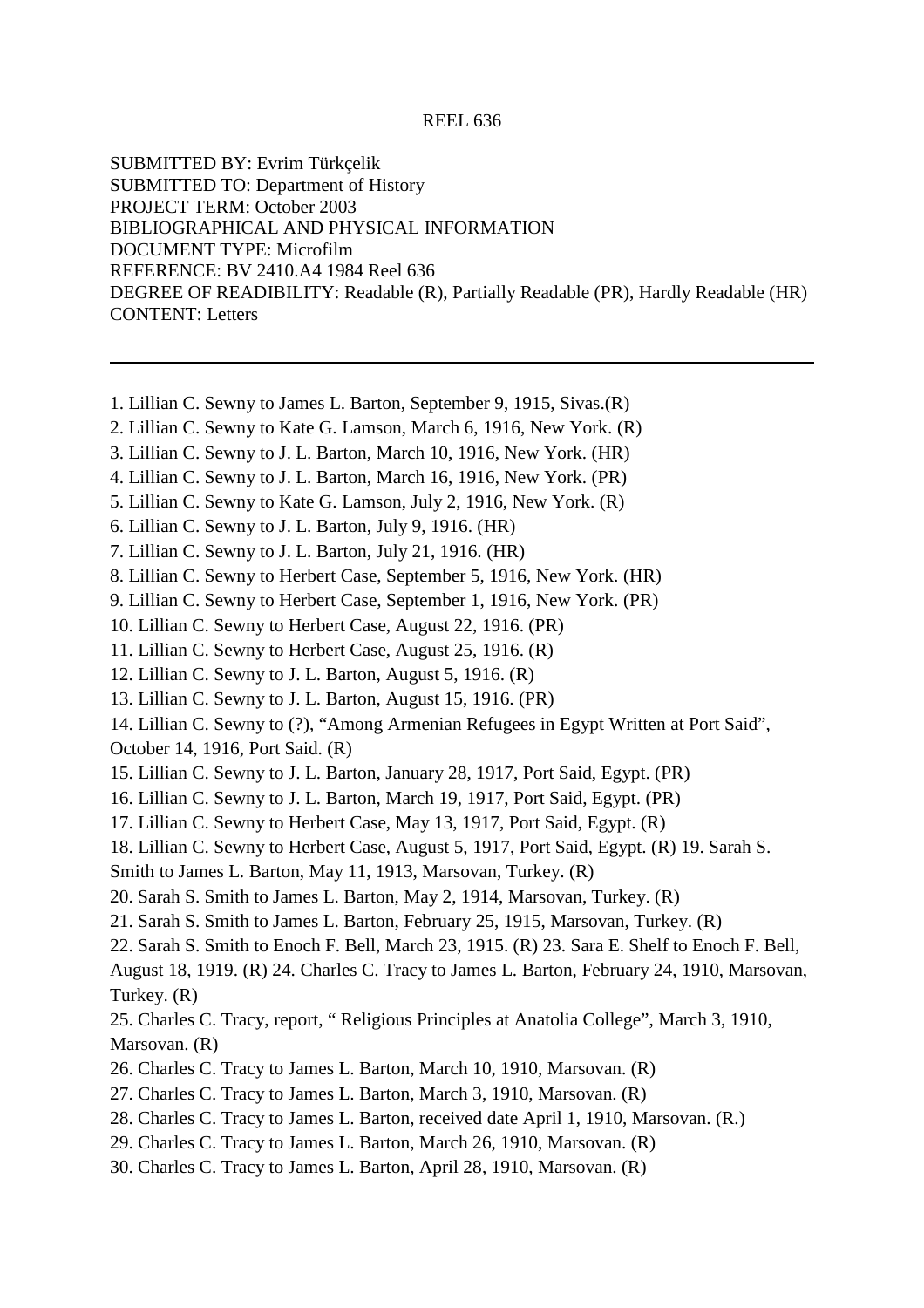- 31. Charles C. Tracy to James L. Barton, June 2, 1910, Marsovan. (R)
- 32. Charles C. Tracy to James L. Barton, July 28, 1910, Marsovan. (R)
- 33. Charles C. Tracy to James L. Barton, August 10, 1910, Marsovan. (R)
- 34. Charles C. Tracy to James L. Barton, October 21, 1910, Marsovan. (R)
- 35. Charles C. Tracy to James L. Barton, November 5, 1910, Marsovan. (R)
- 36. Charles C. Tracy to James L. Barton, November 25, 1910, Marsovan. (R)
- 37. Charles C. Tracy to James L. Barton, January 5, 1911, Marsovan. (R)
- 38. Charles C. Tracy to James L. Barton, January 14, 1911, Marsovan. (R)
- 39. Charles C. Tracy to James L. Barton, January 17, 1911, Marsovan. (R)
- 40. Charles C. Tracy to James L. Barton, January 24, 1911, Marsovan. (R)
- 41. Charles C. Tracy to the Committee and Interim and the Prudential Committee, January 30,
- 1911, Marsovan. (R)
- 42. Charles C. Tracy to James L. Barton, February 4, 1911, Marsovan. (R)
- 43. Charles C. Tracy to James L. Barton, March 1, 1911, Marsovan. (R)
- 44. Charles C. Tracy to James L. Barton, March 3, 1911, Marsovan. (R)
- 45. Charles C. Tracy to James L. Barton, March 22, 1911, Marsovan. (R)
- 46. Charles C. Tracy to James L. Barton, April 15, 1911, Marsovan. (R)
- 47. Charles C. Tracy to James L. Barton, May 7, 1911, Marsovan. (R)
- 48. Charles C. Tracy to James L. Barton, May 17, 1911, Marsovan. (R)
- 49. Charles C. Tracy to James L. Barton, August 9, 1911, Marsovan. (R)
- 50. Charles C. Tracy to Mr. Peet, October 28, 1911, Marsovan. (R)
- 51. Charles C. Tracy to James L. Barton, November 8, 1911, Marsovan.(R)
- 52. Charles C. Tracy to James L. Barton and Mr. Wiggin, December 5, 1911, Marsovan. (R)
- 53. Charles C. Tracy to James L. Barton, December 23, 1911, Marsovan. (R)
- 54. Charles C. Tracy, letters on Finance Committee, April 26, 1910, December 20, 1910,

February 21, 1911, February 28, 1911. (R)

- 55. Charles C. Tracy to James L. Barton, December 26, 1911, Marsovan. (R)
- 56. Charles C. Tracy to James L. Barton, December 30, 1911, Marsovan. (R)
- 57. Charles C. Tracy to Harriet Taylor, January 10, 1912, Marsovan. (R)
- 58. Charles C. Tracy to James L. Barton, January 10, 1912, Marsovan. (R)
- 59. Charles C. Tracy to James L. Barton, January 17, 1912, Marsovan. (R)
- 60. Charles C. Tracy to James L. Barton, February 6, 1912, Marsovan. (R)
- 61. Charles C. Tracy to James L. Barton, March 15, 1912, Marsovan. (R)
- 62. Charles C. Tracy to James L. Barton, March 27, 1912, Marsovan. (R)
- 63. Charles C. Tracy to James L. Barton, May 13, 1912, Marsovan. (R)
- 64. Charles C. Tracy to James L. Barton, May 24, 1912, Marsovan. (R)
- 65. Charles C. Tracy to James L. Barton, July 20, 1912, Loughton, Essex. (R)
- 66. Charles C. Tracy to James L. Barton, July 26, 1912, Loughton, Essex. (R)
- 67. Charles C. Tracy, poem, "Entering Into Rest", June 29, 1911, Anatolia College. (R)
- 68. Charles C. Tracy to James L. Barton, September 26, 1912, Marsovan. (R)
- 69. Charles C. Tracy to James L. Barton, October 26, 1912, Marsovan. (R)
- 70. Charles C. Tracy to James L. Barton, November 16, 1912, Marsovan. (R)
- 71. Charles C. Tracy to (?), November 16, 1912, Marsovan. (R)
- 72. Charles C. Tracy to James L. Barton, November 16, 1912, Marsovan. (R)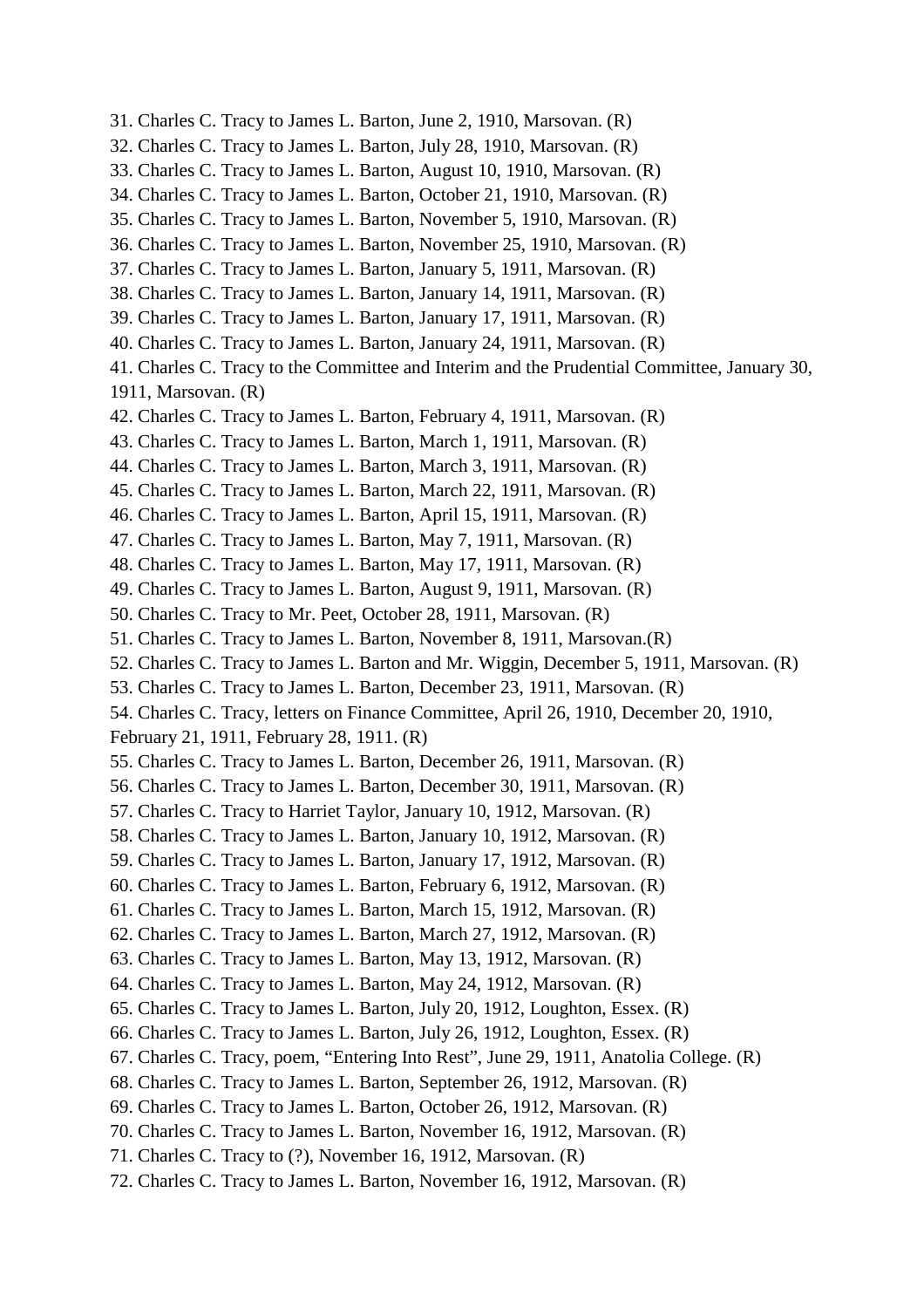- 73. Charles C. Tracy to James L. Barton, November 29, 1912, Marsovan. (R)
- 74. Charles C. Tracy to James L. Barton, December 21, 1912, Marsovan. (R)
- 75. Charles C. Tracy to James L. Barton, January 22, 1913, Marsovan. (R)
- 76. Charles C. Tracy to James L. Barton, March 12, 1913, Marsovan. (R)
- 77. Charles C. Tracy to James L. Barton, April 15, 1913, Marsovan. (R)
- 78. Charles C. Tracy to James L. Barton, April 15, 1913, Marsovan. (R)
- 79. Charles C. Tracy to James L. Barton, May 21, 1913, Marsovan. (R)
- 80. Charles C. Tracy to James L. Barton, June 5, 1913, Marsovan. (R)
- 81. Charles C. Tracy to James L. Barton, June 21, 1913, Marsovan. (R)
- 82. Charles C. Tracy to the Trustees of Anatolian College, July 29, 1913, Marsovan. (R)
- 83. Charles C. Tracy to James L. Barton, September 10, 1913, Marsovan. (R)
- 84. Charles C. Tracy to James L. Barton, September 13, 1913, Marsovan. (R)
- 85. Charles C. Tracy to John G. Hosmer, October 2, 1913, Near Trieste. (R)
- 86. Charles C. Tracy to James L. Barton, October 7, 1913, Loughton, Essex. (R)
- 87. Charles C. Tracy to James L. Barton, October 10, 1913, Essex. (R)
- 88. Charles C. Tracy to Enoch F. Bell, December 11, 1913, Bristol. (R)
- 89. Charles C. Tracy to the Prudential Committee of the ABCFM, December 12, 1913, Bristol. (R)
- 90. Charles C. Tracy to Enoch F. Bell, December 12, 1913, Bristol. (R)
- 91. Charles C. Tracy to Enoch F. Bell, December 13, 193, Bristol. (R)
- 92. Charles C. Tracy to James L. Barton, December 18, 1913, New York. (R)
- 93. Charles C. Tracy to James L. Barton, January 23, 1914, Hollywood, California. (R)
- 94. Charles C. Tracy to Enoch F. Bell, January 27, 1914, Hollywood, California. (R)
- 95. Charles C. Tracy to James L. Barton, February 7, 1914, Hollywood. (R)
- 96. Charles C. Tracy to James L. Barton, February 9, 1914, Hollywood, California. (R)
- 97. Charles C. Tracy to James L. Barton, April 4, 1914, Hollywood, California. (R)
- 98. Charles C. Tracy to Enoch F. Bell, May 27, 1914, Seattle. (R)
- 99. Charles C. Tracy to James L. Barton, July 21, 1914, Los Angeles. (R)
- 100. Charles C. Tracy to James L. Barton, July 21, 1914, Los Angeles. (R)
- 101. Charles C. Tracy to James L. Barton with an attached poem " After Fifty Years", August 11, 1914, Los Angeles. (R)
- 102. Charles C. Tracy to James L. Barton, February 16, 1915, Hollywood. (R)
- 103. Charles C. Tracy to James L. Barton, April 10, 1915, Hollywood. (R)
- 104. Charles C. Tracy to James L. Barton, April, 11, 1915, Hollywood. (R)
- 105. Charles C. Tracy, report " At Santa Catalina" on Congregational Ministers of Southern California, 5-9 April, 1915. (R)
- 106. Mrs. M. P. Tracy to (?), February 18, 1910, Marsovan. (R)
- 107. Mrs. M. P. Tracy to James L. Barton, January 26, 1914, Hollywood. (HR)
- 108. (?) to Charles C. Tracy, received date February 2, 1914. (R)
- 109. (?) to (?), January 15, 1914. (PR)
- 110. Charles C. Tracy to James L. Barton, January 25, 1910, Smyrna. (R)
- 111. Charles C. Tracy, report on Smyrna Station General Work, received date February 23, 1910. (R)
- 112. Charles C. Tracy to Enoch F. Bell, February 5, 1910, Smyrna. (R)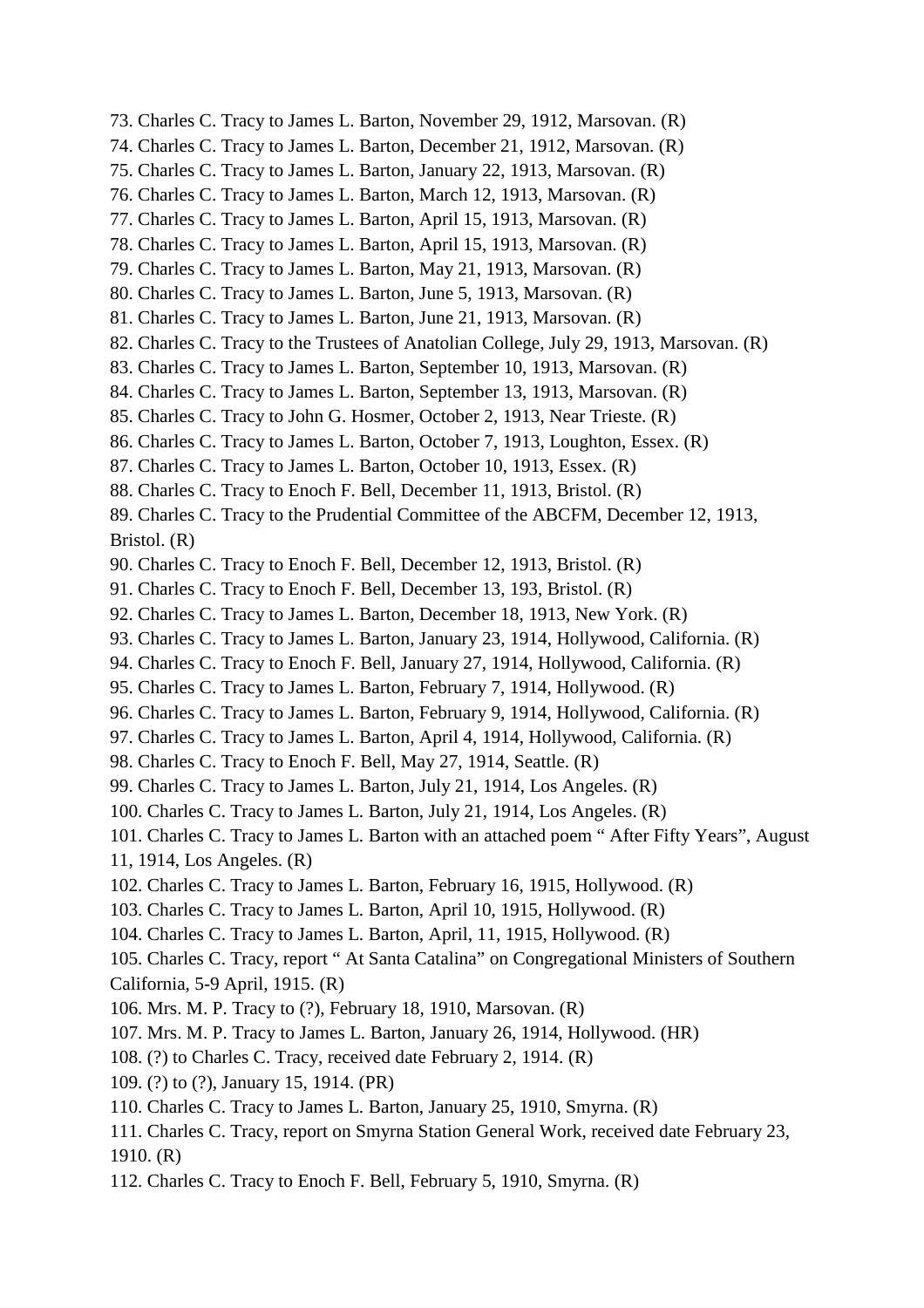- 113. Charles C. Tracy to G. K. Greane, February 21, 1910, Smyrna. (R)
- 114. Charles C. Tracy to James L. Barton, July 28, 1910, Marsovan. (R)
- 115. Charles C. Tracy to James L. Barton, August 20, 1910, Marsovan. (R)
- 116. Charles C. Tracy to Shang(?), October 2, 1910, Bosphorus. (R)
- 117. Charles C. Tracy to James L. Barton with an attached P.S.(?), October 27, 1910, Smyrna. (R)
- 118. Charles C. Tracy to James L. Barton, December 14, 1910, Smyrna. (R)
- 119. Charles C. Tracy to Enoch F. Bell, received date March 4, 1911, Smyrna. (R)
- 120. Charles C. Tracy to James L. Barton, February 1, 1911, Smyrna. (R)
- 121. Charles C. Tracy to James L. Barton, February 22, 1911, Smyrna. (R)
- 122. Charles C. Tracy to Kate G. Lamson, February 14, 1911, Smyrna. (R)
- 123. Charles C. Tracy to the Members of Smyrna Station, March 21, 1911. (R)
- 124. Charles C. Tracy to James L. Barton, March 4, 1911, Smyrna. (R)
- 125. Plan for Smyrna Girls' School. (R)
- 126. Supplement to Smyrna letter of March 4, 1911, March 7 1911. (R)
- 127. Charles C. Tracy to Enoch F. Bell, April 7, 1911, Smyrna. (R)
- 128. Charles C. Tracy to James L. Barton, October 17, 1911, Smyrna. (R)
- 129. Charles C. Tracy to James L. Barton, November 22, 1911, Smyrna. (R)
- 130. Charles C. Tracy to James L. Barton, March 11, 1912, Norwich, Conn. (R)
- 131. Charles C. Tracy to James L. Barton, March 11, 1912, Norwich. (R)
- 132. Charles C. Tracy to Herbert Case, April 12, 1912, Norwich. (R)
- 133. Charles C. Tracy to James L. Barton, September 2, 1912, East Smithfield. (R)
- 134. Charles C. Tracy to James L. Barton, January 10, 1913, Strafford, Vermont. (R)
- 135. Charles C. Tracy to Wiggin, June 7, 1913, Strafford. (R)
- 136. Charles C. Tracy to Enoch F. Bell, June 10, 1913, Strafford. (R)
- 137. Charles C. Tracy to James L. Barton, September 1, 1913, Strafford. (R)
- 138. Charles C. Tracy to James L. Barton, September 24, 1913, Strafford. (R)
- 139. Ralph Hanlour(?) to Charles C. Tracy, June 8, 1913, Smyrna. (R)
- 140. Charles C. Tracy to James L. Barton, October 10, 1913, Strafford. (R)
- 141. Charles C. Tracy to James L. Barton, December 22, 1913, Strafford. (R)
- 142. Charles C. Tracy to James L. Barton, January 21, 1914, Strafford. (R)
- 143. Charles C. Tracy to James L. Barton, February 24, 1914, Strafford. (R)
- 144. Charles C. Tracy to Enoch F. Bell, March 11, 1914, Strafford. (R)
- 145. Charles C. Tracy to Enoch F. Bell, April 9, 1914, Strafford. (R)
- 146. Charles C. Tracy to Enoch F. Bell, May 20, 1914, Strafford. (R)
- 147. Charles C. Tracy to Enoch F. Bell, July 14, 1919, Richmond, Vermont. (R)
- 148. Charles C. Tracy to Enoch F. Bell, August 1, 1919, Richmond. (R)
- 149. Charles C. Tracy to Enoch F. Bell, August 8, 1919, Richmond. (R)
- 150. Charles C. Tracy to Herbert Case, August 26, 1919, Richmond. (R)
- 151. Charles C. Tracy to Enoch F. Bell, September 1, 1919, Richmond. (R)
- 152. Charles C. Tracy to Enoch F. Bell, Financial Report, September 1, 1919, Richmond. (R)
- 153. Charles C. Tracy to Enoch F. Bell, September 16, 1919, Richmond. (R)
- 154. Charles C. Tracy to Enoch F. Bell, September 22, 1919, Richmnod. (R)
- 155. Alice Tupper to James L. Barton, July 11, 1917, New York. (R)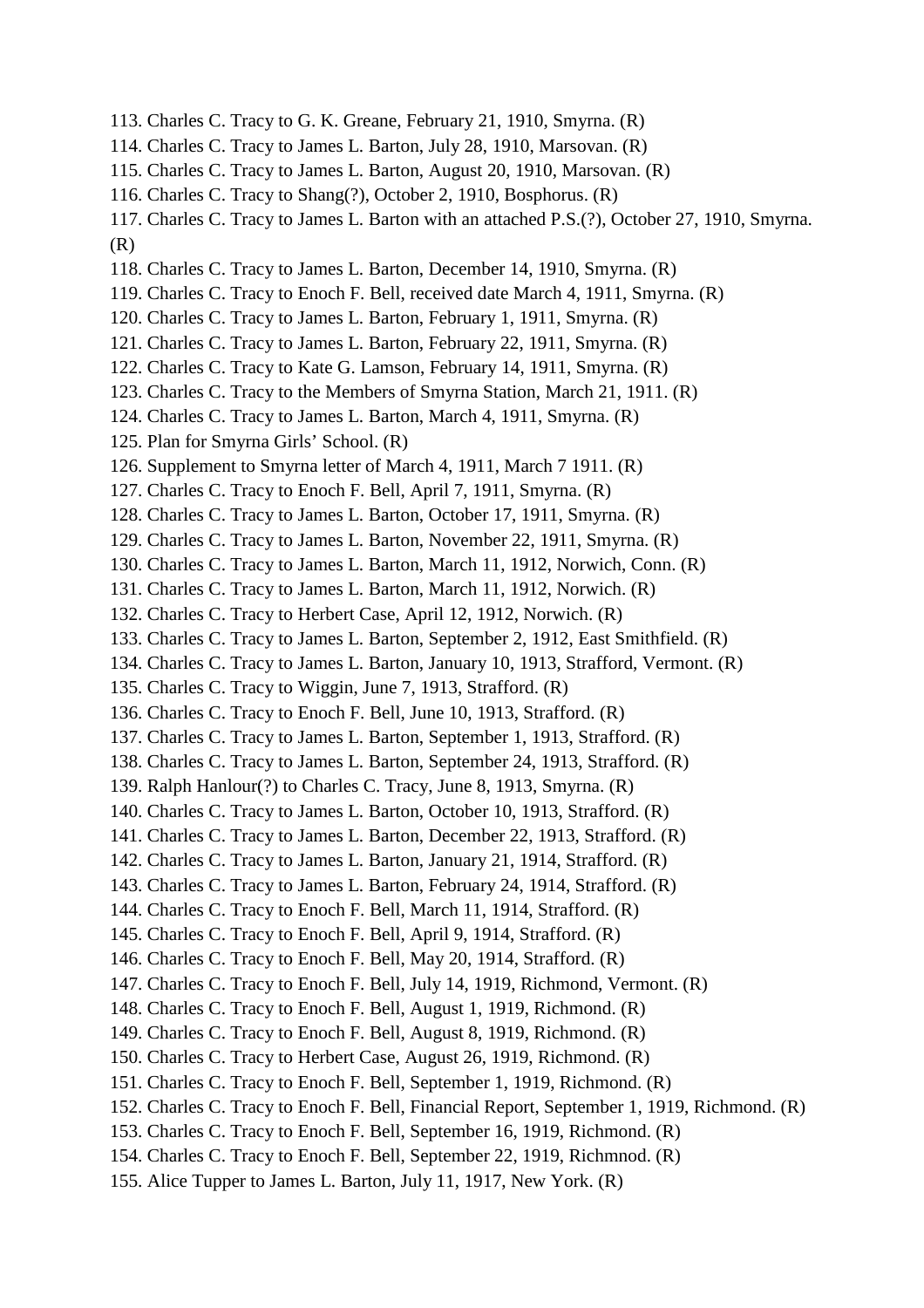- 156. Alice Tupper to (?), received date July 30, 1917. (PR)
- 157. Alice Tupper to James L. Barton, July 27, 1917, New York. (R)
- 158. Mark H. Ward to James L. Barton, September 21, 1915, Alexandria. (R)
- 159. Mary Ward to Enoch F. Bell, April 27, 1910, Morsovan. (R)
- 160. Mary Ward to Enoch F. Bell, April 24, 1913, Morsovan. (PR)
- 161. Mary Ward to James L. Barton, May 3, 1913, Morsovan. (R)
- 162. Mary Ward to James L. Barton, received date July 23, 1915, New York. (HR)
- 163. Mary Ward to James L. Barton, August 27, 1915. (PR)
- 164. Mary Ward to Herbert Case, May 27, 1918, Medford. (HR)
- 165. Mary Ward to James L. Barton, October 22, 1918. (HR)
- 166. Mary Ward to Enoch F. Bell, July 6, 1919. (HR)
- 167. Mary Ward to Herbert Case, July 31, 1919, Newton Centre. (PR) 168. Mary G. Well(?)
- to Enoch F. Bell, April 27, 1916. (R)
- 169. George E. White to James L. Barton, February 11, 1910, Chicago. (R)
- 170. George E. White to James L. Barton, February 22, 1910, Chicago. (R)
- 171. George E. White to James L. Barton, March 2, 1910, Iowa. (R)
- 172. George E. White to James L. Barton, March 5, 1910, Iowa. (R)
- 173. George E. White to James L. Barton, March 10, 1910, Grinnell, Iowa. (R)
- 174. George E. White to James L. Barton, March 15, 1910, Grinnell, Iowa. (R)
- 175. George E. White to James L. Barton, May 23, 1910, Grinnell, Iowa. (R)
- 176. George E. White to James L. Barton, March 29, 1910, Iowa. (R)
- 177. George E. White to Enoch F. Bell, June 17, 1910, Iowa. (R)
- 178. George E. White to Enoch F. Bell, July 7, 1910, Iowa. (R)
- 179. George E. White to Enoch F. Bell, July 13, 1910, Iowa. (R)
- 180. George Herrick to George E. White, June 28, 1910, Bible House, Constantinople. (R)
- 181. George E. White to Enoch F. Bell, August 4, 1910, Grinnell, Iowa. (R)
- 182. George E. White to James L. Barton, August 23, 1910, Iowa. (R)
- 183. George E. White to James L. Barton, August 31, 1910, Iowa. (R)
- 184. George E. White to C. H. Patton, September 10, 1910, Iowa. (R)
- 185. George E. White to James L. Barton, September 29, 1910, Iowa. (R)
- 186. George E. White to James L. Barton, October 15, 1910, Boston. (R)
- 187. George E. White to James L. Barton, November 29, 1910, Marsovan. (R)
- 188. George E. White to James L. Barton, January 9, 1911, Marsovan. (R)
- 189. George E. White to James L. Barton, January 10, 1911, Marsovan. (R)
- 190. George E. White to James L. Barton, January 5, 1911, Marsovan. (PR)
- 191. George E. White to James L. Barton, March 22, 1911, Marsovan. (R)
- 192. George E. White to James L. Barton, April 10, 1911, Marsovan. (R)
- 193. George E. White to James L. Barton, April 30, 1911, Marsovan. (R)
- 194. George E. White to Herbert Case, May 24, 1911, Marsovan. (R)
- 195. George E. White to James L. Barton, July 12, 1911, Marsovan. (R)
- 196. George E. White to James L. Barton, September 5, 1911, Marsovan. (R)
- 197. George E. White to James L. Barton, October 9, 1911, Marsovan. (R)
- 198. George E. White to James L. Barton, January 16, 1912, Marsovan. (R)
- 199. George E. White to James L. Barton, January 26, 1912, Marsovan. (R)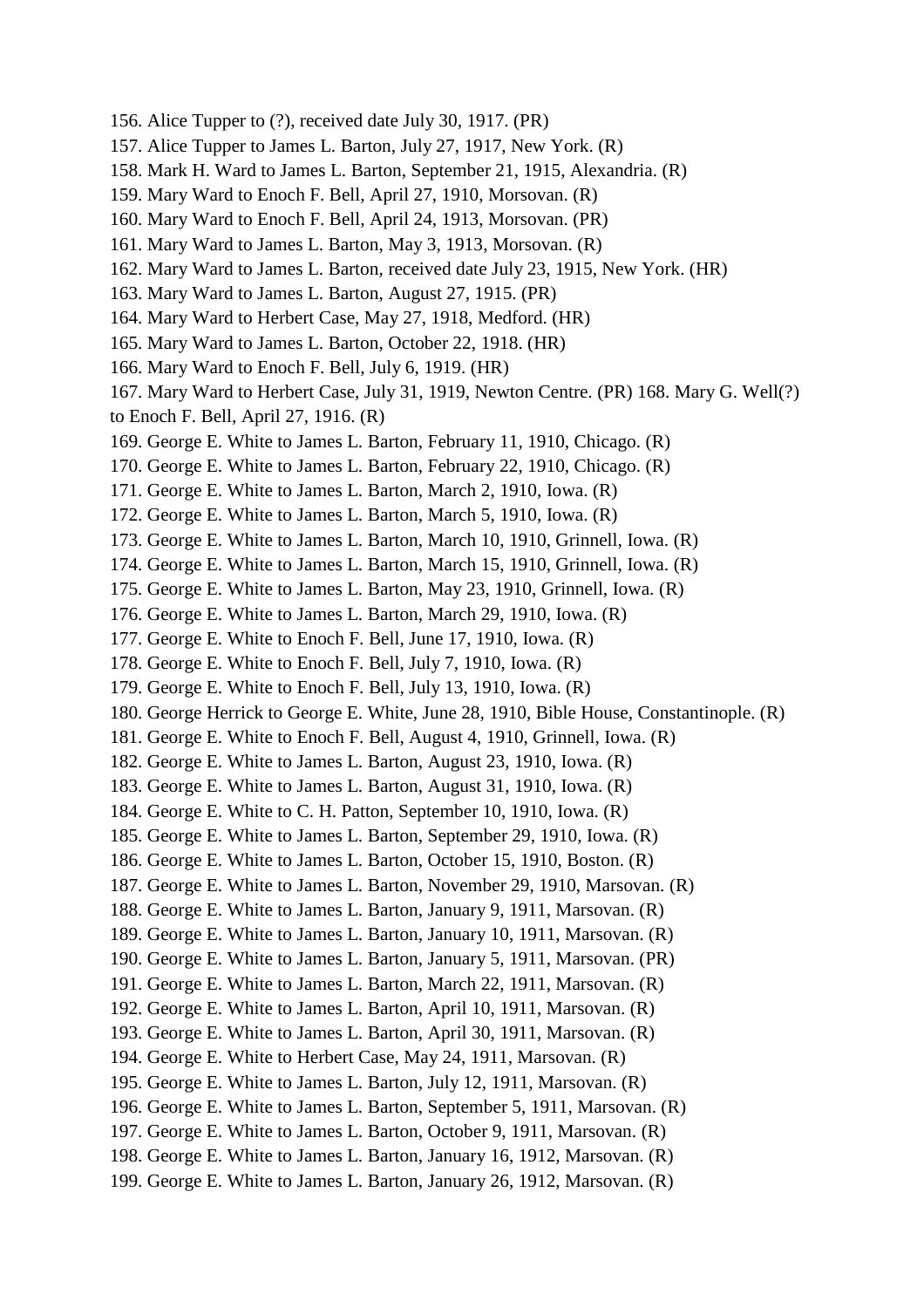200. George E. White and J. A. Ehmer to James L. Barton, report, January 18, 1912, Marsovan. (R) 201. George E. White to James L. Barton, February 23, 1912, Marsovan. (R) 202. George E. White to James L. Barton, March 15, 1912, Marsovan. (R) 203. George E. White to James L. Barton, March 23, 1912, Marsovan. (R) 204. George E. White to James L. Barton, May 10, 1912, Marsovan. (R) 205. George E. White to James L. Barton, April 26, 1912, Marsovan. (R) 206. George E. White to James L. Barton, July 10, 1912, Marsovan. (R) 207. George E. White to Mr. Wiggin, July 17, 1912, Marsovan. (R) 208. George E. White to James L. Barton, July 24, 1912, Marsovan. (R) 209. George E. White to James L. Barton, August 12, 1912, Marsovan. (R) 210. George E. White to Mr. Peet, October 12, 1912, Marsovan. (R) 211. George E. White to James L. Barton, October 17, 1912, Marsovan. (R) 212. George E. White to James L. Barton, October 24, 1912, Marsovan. (R) 213. George E. White to James L. Barton, November 8, 1912, Marsovan. (R) 214. George E. White to James L. Barton, January 2, 1913, Marsovan. (R) 215. George E. White to James L. Barton, January 20, 1913, Marsovan. (R) 216. George E. White to James L. Barton, February 4, 1913, Marsovan. (R) 217. George E. White to James L. Barton, February 14, 1913, Marsovan. (R) 218. George E. White to Mr. Peet, February 13, 1913, Marsovan. (R) 219. George E. White to James L. Barton, February 24, 1913, Marsovan. (R) 220. George E. White to Enoch F. Bell, March 3, 1913, Marsovan. (R) 221. George E. White to James L. Barton, April 7, 1913, Marsovan. (R) 222. George E. White to James L. Barton, May 1, 1913, Marsovan. (R) 223. George E. White to James L. Barton, May 19, 1913, Marsovan. (R) 224. George E. White to Enoch F. Bell, June 4, 1913, Marsovan. (R) 225. George E. White to James L. Barton, June 16, 1913, Marsovan. (R) 226. George E. White to James L. Barton, July 4, 1913, Marsovan. (R) 227. George E. White to James L. Barton, August 18, 1913, Galicia, Black Sea. (R) 228. George E. White to James L. Barton, September 22, 1913, Marsovan. (R) 229. George E. White to James L. Barton, October 9, 1913, Marsovan. (R) 230. George E. White to James L. Barton, November 13, 1913, Marsovan. (R) 231. George E. White to James L. Barton, November 17, 1913, Marsovan. (R) 232. George E. White to Cousin Albert (Shaw), November 22, 1913, Marsovan. (R) 233. George E. White to James L. Barton, November 1913, Marsovan. (R) 234. George E. White to C. H. Patton, December 8, 1913, Marsovan. (R) 235. George E. White to the Trustees of Anatolia College, December 29, 1913, Marsovan. (R) 236. George E. White to Enoch F. Bell, December 30, 1913, Marsovan. (R) 237. George E. White to James L. Barton, February 5, 1914, Marsovan. (R) 238. George E. White to the Graduates and Former Students of Marsovan Theological Seminary, March 1914, Marsovan. (R) 239. George E. White to James L. Barton, March 2, 1914, Marsovan. (R) 240. George E. White to James L. Barton, March 16, 1914, Marsovan. (R) 241. George E. White to James L. Barton, March 23, 1914, Marsovan. (R)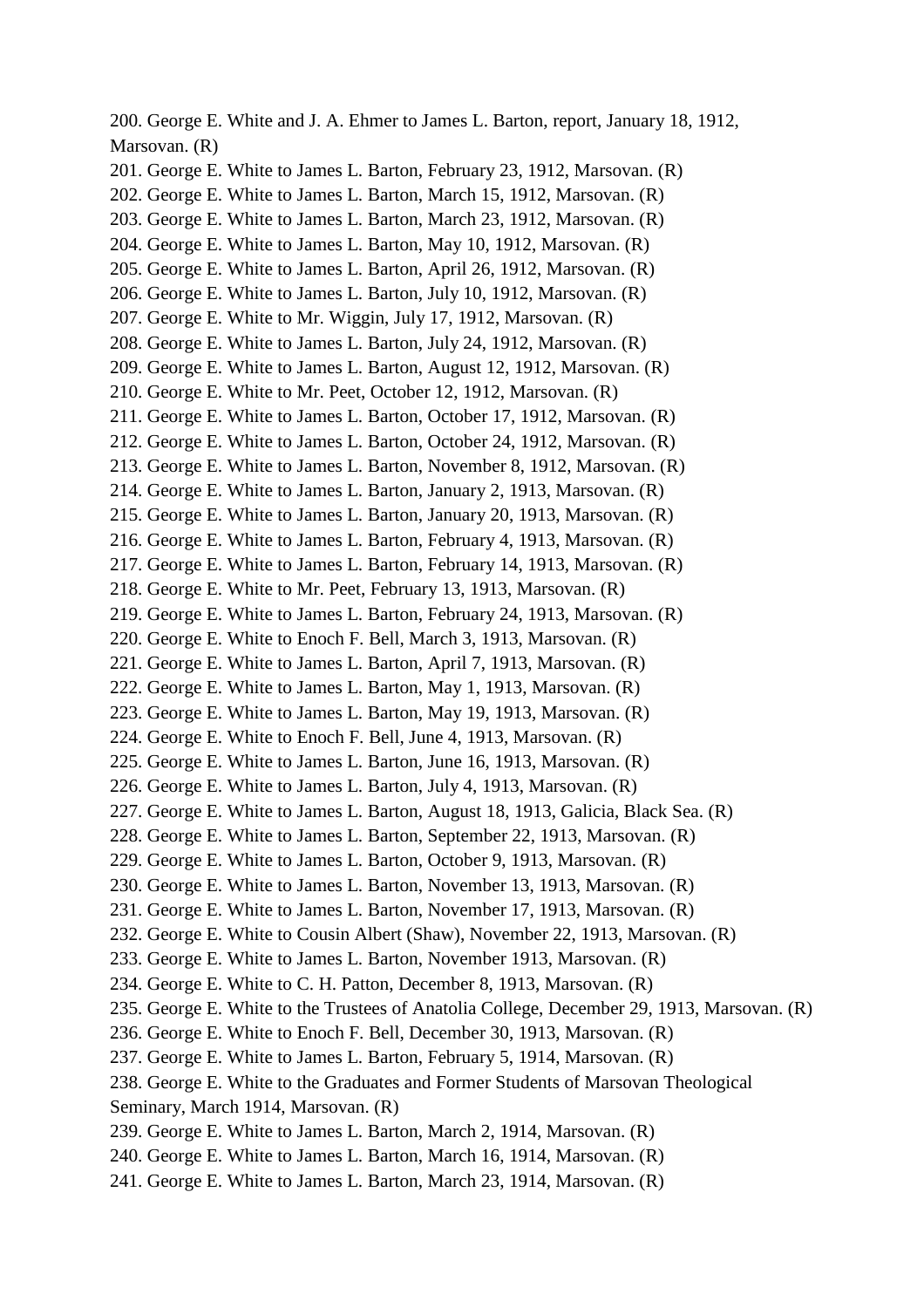242. George E. White to James L. Barton, April 11, 1914, Marsovan. (R) 243. George E. White to James L. Barton, April 16, 1914, Marsovan. (R) 244. George E. White to James L. Barton, April 23, 1914, Marsovan. (R) 245. George E. White to James L. Barton, April 27, 1914, Marsovan. (R) 246. George E. White to James L. Barton, April 27, 1914, Marsovan. (R) 247. George E. White to James L. Barton, April 29, 1914, Marsovan. (R) 248. George E. White to James L. Barton, April 29, 1914, Marsovan. (R) 249. George E. White to James L. Barton, May 14, 1914, Marsovan. (R) 250. George E. White to James L. Barton, June 4, 1914, Marsovan. (R) 251. George E. White to L. Brewer Eddy, June 4, 1914, Marsovan. (R) 252. George E. White to James L. Barton, July1, 1914, Marsovan. (R) 253. George E. White to Enoch F. Bell, July 17, 1914, Marsovan. (R) 254. George E. White to James L. Barton, July 22, 1914, Marsovan. (R) 255. George E. White to James L. Barton, August 1, 1914, Marsovan. (R) 256. George E. White to Enoch F. Bell, August 3, 1914, Marsovan. (R) 257. George E. White to James L. Barton, August 14, 1914, Marsovan. (R) 258. George E. White to W. W. Peet, August 17, 1914, Marsovan. (R) 259. George E. White to Edwin Pears, August 18, 1914, Marsovan. (R) 260. George E. White to W. W. Peet, August 19, 1914, Marsovan. (R) 261. George E. White to James L. Barton, August 24, 1914, Marsovan. (R) 262. George E. White to James L. Barton, September 12, 1914, Marsovan. (R) 263. George E. White to James L. Barton, September 23, 1914, Marsovan. (R) 264. George E. White to James L. Barton, September 25, 1914, Marsovan. (R) 265. George E. White to James L. Barton, October 11, 1914, Marsovan. (R) 266. George E. White to James L. Barton, October 21, 1914, Marsovan. (R) 267. George E. White to James L. Barton, October 19, 1914, Marsovan. (R) 268. George E. White to Enoch F. Bell, October 29, 1914, Marsovan. (R) 269. George E. White to James L. Barton, October 31, 1914, Marsovan. (R) 270. George E. White to James L. Barton, November 11, 1914, Marsovan. (R) 271. George E. White to W. W. Peet, December 5, 1914, Marsovan. (R) 272. George E. White to James L. Barton, November 26, 1914, Marsovan. (R) 273. George E. White to Enoch F. Bell, December 7, 1914, Marsovan. (R) 274. George E. White to James L. Barton, December 22, 1914, Anatolia College, Marsovan. (R) 275. George E. White to Enoch F. Bell, January 8, 1915, Marsovan. (R) 276. George E. White to James L. Barton, January 20, 1915, Marsovan. (R) 277. George E. White to James L. Barton, February 16, 1915, Marsovan. (R) 278. George E. White to James L. Barton, February 19, 1915, Marsovan. (R) 279. George E. White to James L. Barton, March 5, 1915, Marsovan. (R) 280. George E. White to James L. Barton, March 9, 1915, Marsovan. (R) 281. George E. White to James L. Barton, April 1, 1915, Marsovan. (R) 282. George E. White to James L. Barton, April 3, 1915, Marsovan. (R) 283. George E. White to Henry C. King, April 3, 1915, Marsovan. (R) 284. From (?) to George E. White, May 12, 1915. (R)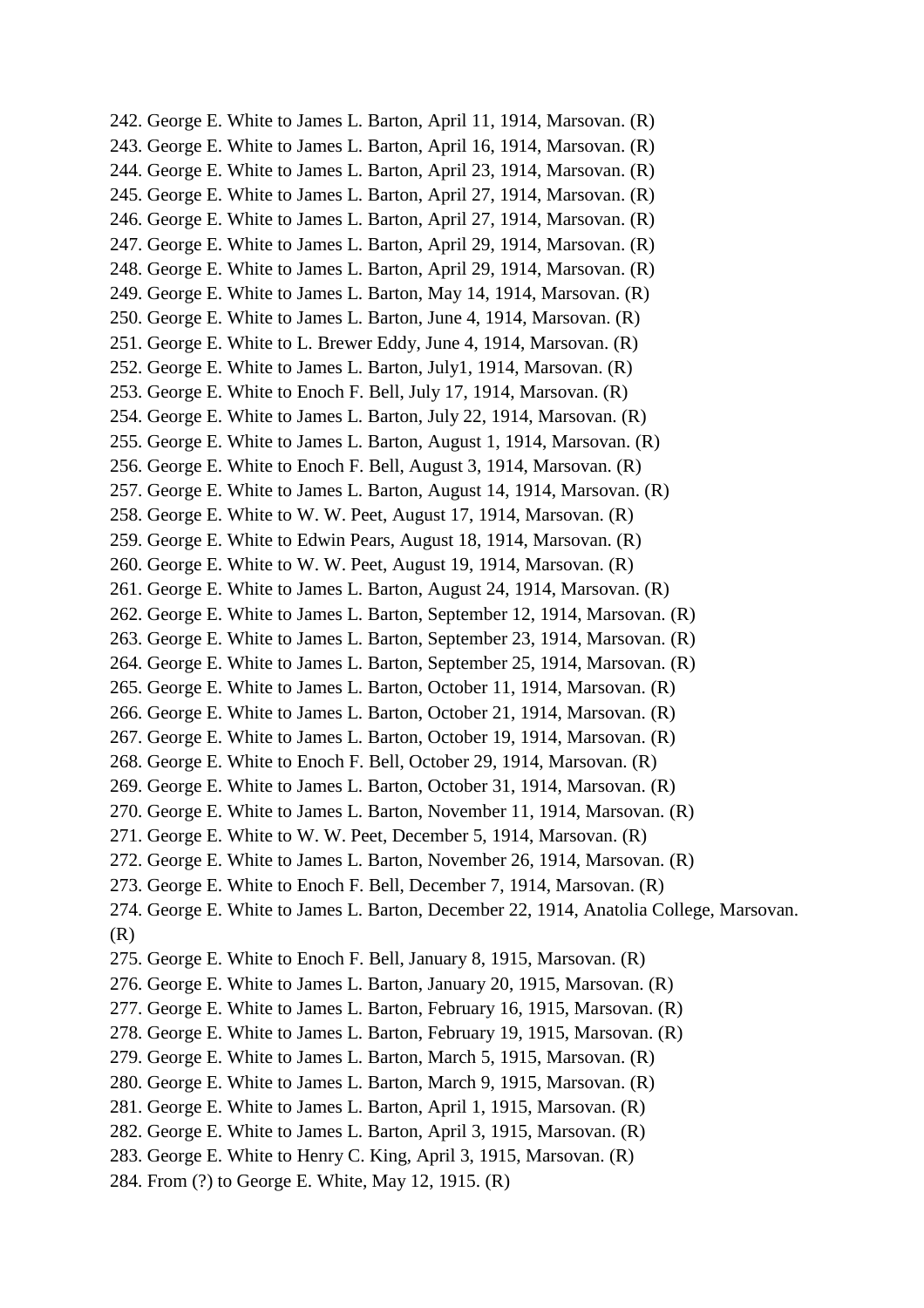285. George E. White to James L. Barton, April 7, 1915, Marsovan. (R) 286. George E. White to James L. Barton, April 14, 1915, Marsovan. (R) 287. George E. White to L. Brewer Eddy, April 14, 1915, Marsovan. (R) 288. George E. White to Enoch F. Bell, April 16, 1915, Marsovan. (R) 289. George E. White to Enoch F. Bell, May 11, 1915, Marsovan. (R) 290. George E. White to James L. Barton, May 11, 1915, Marsovan. (R) 291. George E. White to James L. Barton, May 15, 1915, Marsovan. (R) 292. George E. White to James L. Barton, June 3, 1915, Marsovan. (R) 293. George E. White to James L. Barton, June 19, 1915, Marsovan. (R) 294. George E. White to Henry C. King, June 19, 1915, Marsovan. (R) 295. George E. White to James L. Barton, July 19, 1915, Marsovan. (R) 296. George E. White to Enoch F. Bell, August 5, 1915, Marsovan. (R) 297. George E. White to James L. Barton, August 19, 1915, Marsovan. (R) 298. George E. White to James L. Barton, August 31, 1915, Marsovan. (R) 299. George E. White to Enoch F. Bell, September 8, 1915, Marsovan. (R) 300. George E. White to Henry C. King, June 19, 1915, Marsovan. (R) 301. Charlotte R. Wilward to Kate G. Lamson, August 25, 1915, Sivas, Turkey. (R) 302. George E. White to James L. Barton, October 11, 1915, Marsovan. (R) 303. George E. White to James L. Barton, October 26, 1915, Marsovan. (R) 304. George E. White to James L. Barton, December 6, 1915, Marsovan. (R) 305. George E. White to James L. Barton, December 27, 1915, Marsovan. (R) 306. George E. White to James L. Barton, February 7, 1916, Marsovan. (R) 307. George E. White to James L. Barton, February 22, 1916, Marsovan. (R) 308. George E. White to (?), April 25, 1916- George E. White to James L. Barton, April 2, 1916, Samsun, Turkey. (R) 309. George E. White, May 25, 1916, Embassy in (?). 310. George E. White, "Mohammedanism versus Mohammedans" 311. George E. White to James L. Barton, July 18, 1916. (R)(Copy) 312. George E. White to James L. Barton, July 18, 1916. (R) (Original) 313. George E. White to L. Brewer Eddy, August 10, 1916, Minneapolis. (R) 314. George E. White to James L. Barton, August 16, 1916, Minneapolis. (R) 315. George E. White to Enoch F. Bell, September 7, 1916, Minneapolis. (R) 316. George E. White, "Watchman, What of the Night", 1916. (R) 317. George E. White to James L. Barton, October 10, 1916, Grinnell, Iowa. (R) 318. George E. White, paper given at the 50th Anniversary Banquet, Carleton College, October 13, 1916. (R) 319. George E. White to James L. Barton, October 28, 1916, Chicago. (R) 320. George E. White to Enoch. F. Bell, February 21, 1917, Boston. (R) 321. George E. White to Enoch. F. Bell, February 22, 1917, Boston. (R) 322. George E. White to James L. Barton, March 20, 1917, Boston. (R) 323. George E. White to James L. Barton, April 17, 1917, Boston. (R) 324. George E. White to Enoch. F. Bell, April 21, 1917, Cleveland. (R) 325. George E. White to James L. Barton, April 30, 1917, Cleveland. (R) 326. George E. White to Enoch. F. Bell, April 30, 1917, Boston. (R)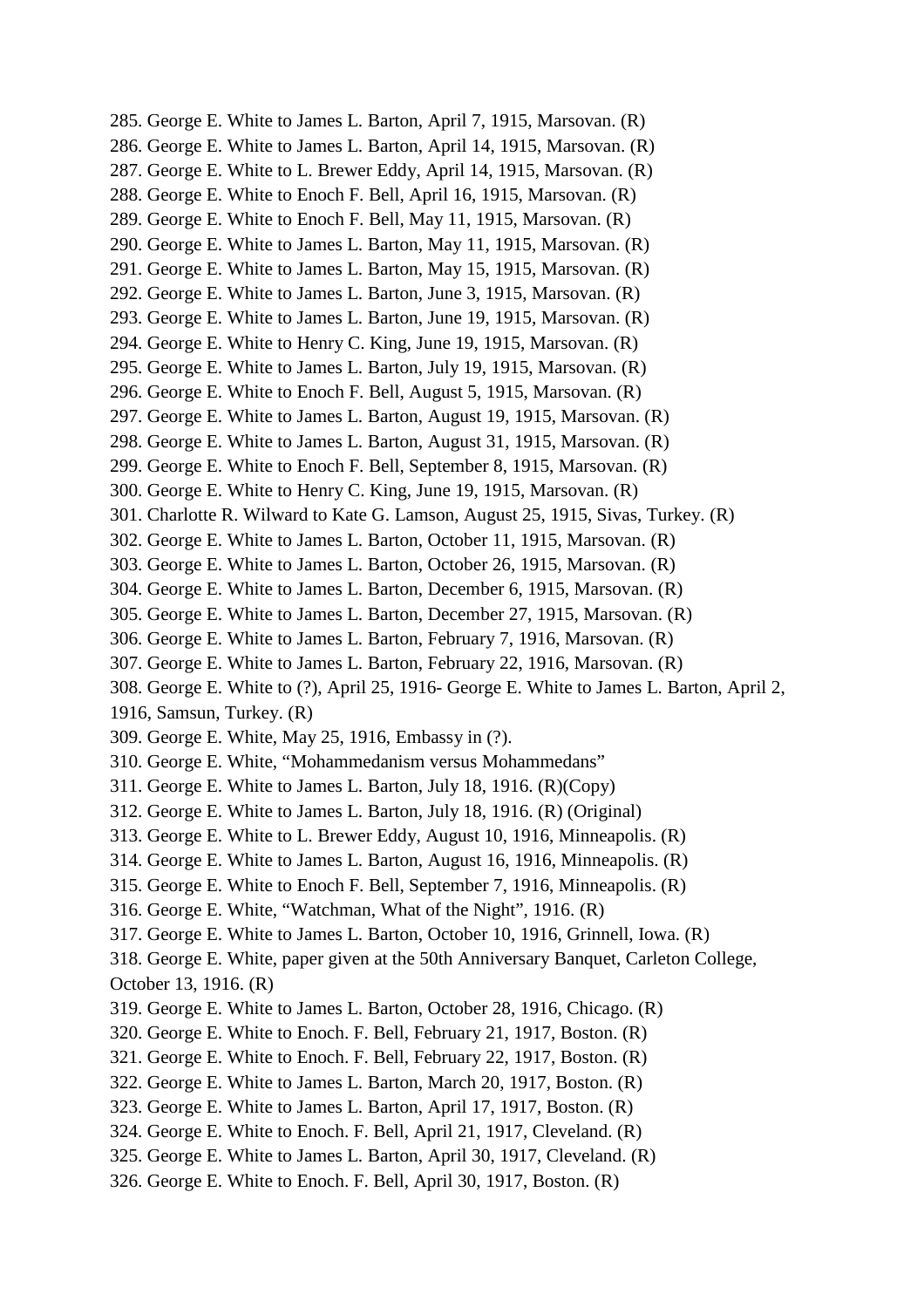- 327. George E. White to James L. Barton, May 9, 1917, Seavenworth(?). (R)
- 328. George E. White to James L. Barton, May 22, 1917, Grinnell, Iowa. (R)
- 329. George E. White to Enoch F. Bell, June 1, 1917,Grinnell, Iowa. (R)
- 330. George E. White to James L. Barton, June 8, 1917, Grinnell, Iowa. (R)
- 331. George E. White to James L. Barton, June 13, 1917, Grinnell, Iowa. (R)
- 332. George E. White to Enoch F. Bell, June 21, 1917, Excelsior, Minnesota. (R)
- 333. George E. White to Enoch F. Bell, June 21, 1917, Excelsior, Minnesota. (R)
- 334. George E. White to W. E. Strong, June 29, 1917, Excelsior, Minnesota. (R)
- 335. George E. White to James L. Barton, July 4, 1917, Excelsior, Minnesota. (R)
- 336. George E. White to James L. Barton, July 13, 1917, Excelsior, Minnesota. (R)
- 337. George E. White to Enoch F. Bell, August 20, 1917, Excelsior, Minnesota. (R)
- 338. George E. White to James L. Barton, September 5, 1917, Excelsior, Minnesota. (R)
- 339. George E. White to Enoch F. Bell, September 22, 1917, Excelsior, Minnesota. (R)
- 340. George E. White to (?), September 25, 1917, Minneapolis. (R)
- 341. George E. White to James L. Barton, October 6, 1917, Minneapolis. (R)
- 342. George E. White, newspaper, "Peace Arbiters are in Training". (R)
- 343. George E. White to Mrs. Ucker, October 10, 1917, Minneapolis. (R)
- 344. George E. White to James L. Barton, October 15, 1917, Minneapolis. (R)
- 345. George E. White, article, "Reconstruction of the Near East", October 19, 1917. (R)
- 346. George E. White to James L. Barton, December 12, 1917, Minneapolis. (R)
- 347. Documents- Staff of Instruction. (R)
- 348. Documents- Trustees, Managers. (R)
- 349. George E. White to James L. Barton, December 31, 1917, Minneapolis. (R)
- 350. George E. White to James L. Barton, January 5, 1918, Minneapolis. (R)
- 351. George E. White to James L. Barton, January 10, 1918, Minneapolis. (R)
- 352. George E. White to Herbert Case, January 11, 1918, Minneapolis. (R)
- 353.George E. White, "For Armenian and Syrian Relief", December 20, 1917, Minneapolis. (R)
- 354. George E. White to James L. Barton, January 14, 1918, Minneapolis. (R)
- 355. George E. White to James L. Barton, January 25, 1918, Minneapolis. (R)
- 356. George E. White to James L. Barton, February 9, 1918, Minneapolis. (R)
- 357. George E. White to James L. Barton, February 9, 1918, Minneapolis. (R)
- 358. George E. White to James L. Barton, February 9, 1918, Minneapolis. (R)
- 359. George E. White to James L. Barton, March 14, 1918, Minneapolis. (R)
- 360. George E. White, two articles, "College Life in Turkey", "Resuscitating Armenia".
- 361. George E. White to James L. Barton, March 6, 1918, Minneapolis. (R)
- 362. George E. White to James L. Barton, March 14, 1918, Minneapolis. (R)
- 363. George E. White to James L. Barton, March 25, 1918, Minneapolis. (R)
- 364. George E. White to James L. Barton, March 13, 1918, Minneapolis. (R)
- 365. George E. White to James L. Barton, April 5, 1918, Minneapolis. (R)
- 366. George E. White to James L. Barton, April 27, 1918, Minneapolis. (R)
- 367. George E. White, article in Tribune, " The Two Unspeakeables.(R)
- 368. George E. White to James L. Barton, April 13, 1918, Minneapolis. (R)
- 369. George E. White to James L. Barton, April 17, 1918, Minneapolis. (R)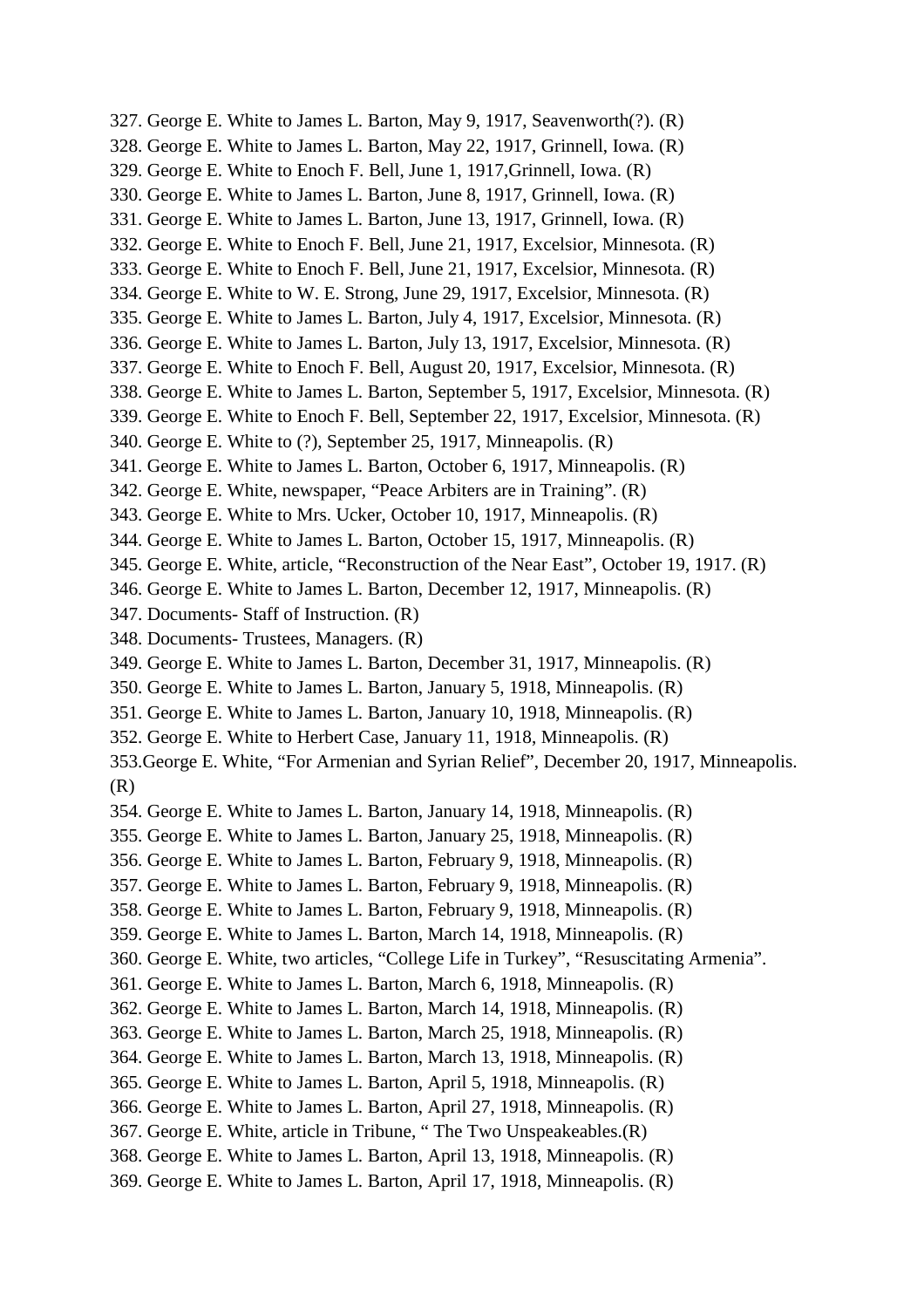370. George E. White to James L. Barton, May 9, 1918, Minneapolis. (R) 371. George E. White, report, "Agriculture in Turkey", received date June 24, 1918. (R) 372. George E. White to James L. Barton, June 20, 1918, Minneapolis. (R) 373. George E. White to James L. Barton, July 15, 1918, Minneapolis. (R) 374. George E. White to Enoch F. Bell, July 15, 1918, Minneapolis. (R) 375. From P. T. Farwell to George. E. White, June 27, 1918, Boston. (R) 376. George E. White to James L. Barton, July 16, 1918, Minneapolis. (R) 377. George E. White to James L. Barton, July 17, 1918, Minneapolis. (R) 378. George E. White to Enoch F. Bell, August 15, 1918, Minneapolis. (R) 379. George E. White to James L. Barton, August 29, 1918, Minneapolis. (R) 380. George E. White to James L. Barton, September 24, 1918, Minneapolis. (R) 381. George E. White to James L. Barton, September 30, 1918, Minneapolis. (R) 382. George E. White to James L. Barton, October 28, 1918, Minneapolis. (R) 383. George E. White to James L. Barton, October 11, 1918, Minneapolis. (R) 384. George E. White to James L. Barton, November 5, 1918, Minneapolis. (R) 385. C. P. Bull to George E. White, November 1, 1918. (R) 386. George E. White to Enoch F. Bell, November 6, 1918, Minneapolis. (R) 387. George E. White to James L. Barton, November 12, 1918, Minneapolis. (R) 388. George E. White to James L. Barton, November 20, 1918, Minneapolis. (R) 389. George E. White to Enoch F. Bell, November 26, 1918, Minneapolis. (R) 390. George E. White to James L. Barton, November 30, 1918, Minneapolis. (R) 391. George E. White to Enoch F. Bell, December 3, 1918, Minneapolis. (R) 392. George E. White to James L. Barton, November 30, 1918, Minneapolis. (R) 393. George E. White to James L. Barton, December 5, 1918, Minneapolis. (R) 394. George E. White to James L. Barton, December 10, 1918, Minneapolis. (R) 395. George E. White to James L. Barton, December 10, 1918, Minneapolis. (R) 396. George E. White to James L. Barton, December 10, 1918, Minneapolis. (R) 397. George E. White to James L. Barton, December 12, 1918, Minneapolis. (R) 398. Newspaper, " Dr. White to Aid Reclamation of Devastated Asia". (R) 399. George E. White to (?), December 1918, Minneapolis. (R) 400. George E. White to Herbert Case, December 2, 1918, Minneapolis. (R) 401. George E. White to " each graduate or former student of Anatolia College" December 12, 1918, Minneapolis. (R) 402. George E. White to James L. Barton, December 26, 1918, Minneapolis. (R) 403. George E. White to Walter N. James, December 28, 1918, Minneapolis. (R) 404. George E. White to " each graduate or former student of Anatolia College" December 12, 1918, Minneapolis. (R) 405. George E. White to Herbert Case, January 14, 1919, Minneapolis. (R) 406. George E. White to W. E. Strong, March 10, 1919, Constantinople. (R) 407. George E. White to Enoch F. Bell, with an attached letter April 19, 1919, Constantinople. (R) 408. From E. B. Haskell to Enoch F. Bell, June 18, 1919, Oberlin. (R) 409. G. E. White to Enoch F. Bell, May 13, 1919, Constantinople. (R) (Copy) 410. G. E. White to Enoch F. Bell, May 13, 1919, Constantinople. (R) (Original)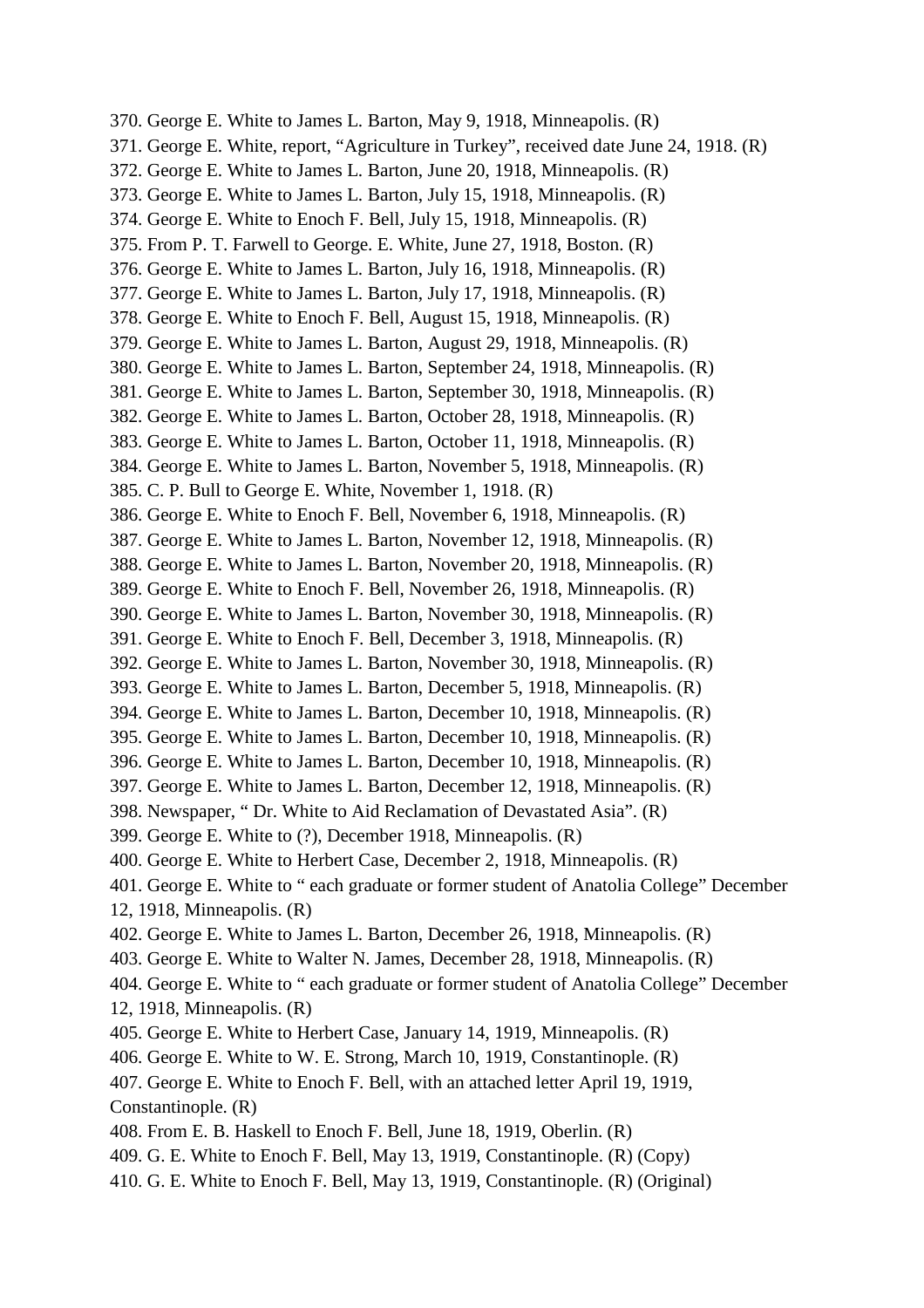411. G. E. White to James L. Barton, June 23, 1919, Constantinople. (R) 412. G. E. White, report, " Agricultural resources development in Turkey, July 25, 1919 Marsovan. (R) 413. G. E. White to James L. Barton, August 19, 1919, Constantinople. (R) 414. G. E. White to James L. Barton, September 10, 1919, Constantinople. (R) 415. G. E. White to James L. Barton, September 16, 1919, Marsovan. (R) 416. G. E. White to James L. Barton, September 20, 1919, Marsovan. (R) 417. G. E. White to James L. Barton, September 26, 1919, Marsovan. (R) 418. G. E. White to James L. Barton, October 4, 1919, Marsovan. (R) 419. Program of the Conference of the Cilician Union and the Central Turkey Mission. (R) 420. G. E. White to James L. Barton, November 19, 1919, Marsovan. (R) 421. G. E. White to James L. Barton, November 20, 1919, Marsovan. (R) 422. G. E. White, report, " Qualitative College", received date November 25, 1919. (R) 423. G. E. White to James L. Barton, November 20, 1919, Marsovan. (R) 424. G. E. White to Charles T. Riggs, December 12, 1919, Constantinople. (R) 425. G. E. White to James L. Barton, December 29, 1919, Marsovan. (R) 426. G. E. White to James L. Barton, December 30, 1919, Marsovan. (R) 427. Esther R. White to James L. Barton, September 23, 1915, Minneapolis. (PR) 428. Esther R. White to James L. Barton, September 23, 1915, Minneapolis. (PR) 429. Esther R. White to James L. Barton, November 1, 1915, Minneapolis. (PR) 430. Esther R. White to James L. Barton, December 6, 1915, Minneapolis. (PR) 431. Esther R. White to Enoch F. Bell, December 17, 1915, Minneapolis. (PR) 432. Esther R. White to Enoch F. Bell, January 27, 1916, Minneapolis. (PR) 433. Esther R. White to James L. Barton, February 28, 1916, Minneapolis. (R) 434. Esther R. White to James L. Barton, April 4, 1916, Minneapolis. (R) 435. Esther R. White to James L. Barton, June 27, 1916, Minneapolis. (R) 436. Charlotte R. Willard to James L. Barton, October 10, 1911, Marsovan. (R) 437. Charlotte R. Willard to James L. Barton, December 27, 1911, Marsovan. (R) 438. Charlotte R. Willard to Herbert Case, July 31, 1912, Chicago. (R) 439. Charlotte R. Willard to Enoch F. Bell, August 15, 1912, Chicago. (R) 440. Charlotte R. Willard to Enoch F. Bell, August 24, 1912, Chicago. (R) 441. Charlotte R. Willard to the Higher Education Fund Committee, January 21, 1913, Marsovan. (R) 442. Charlotte R. Willard to Herbert Case, May 15, 1913, Marsovan. (R) 443. Charlotte R. Willard to James L. Barton, September 4, 1913, Marsovan. (R) 444. Charlotte R. Willard to James L. Barton, November 7, 1913, Marsovan. (R) 445. Charlotte R. Willard to H. C. King, April 7, 1915, Marsovan. (R) 446. From (?) to Charlotte R. Willard, August 17, 1915. (R) 447. From (?) to Charlotte R. Willard, May 12, 1915. (R) 448. Charlotte R. Willard to Mrs. Harris, August 30, 1915, Sivas. (R) 449. Charlotte R. Willard to Kate G. Lamson, November 29, 1915, Marsovan. (R) 450. Charlotte R. Willard to Kate G. Lamson, August 2, 1916, Marsovan. (R) 451. Charlotte R. Willard to Kate G. Lamson, August 16, 1916, Marsovan. (R) 452. Charlotte R. Willard to (?), November 8, 1916, November 17, 1916, November 17, 1916,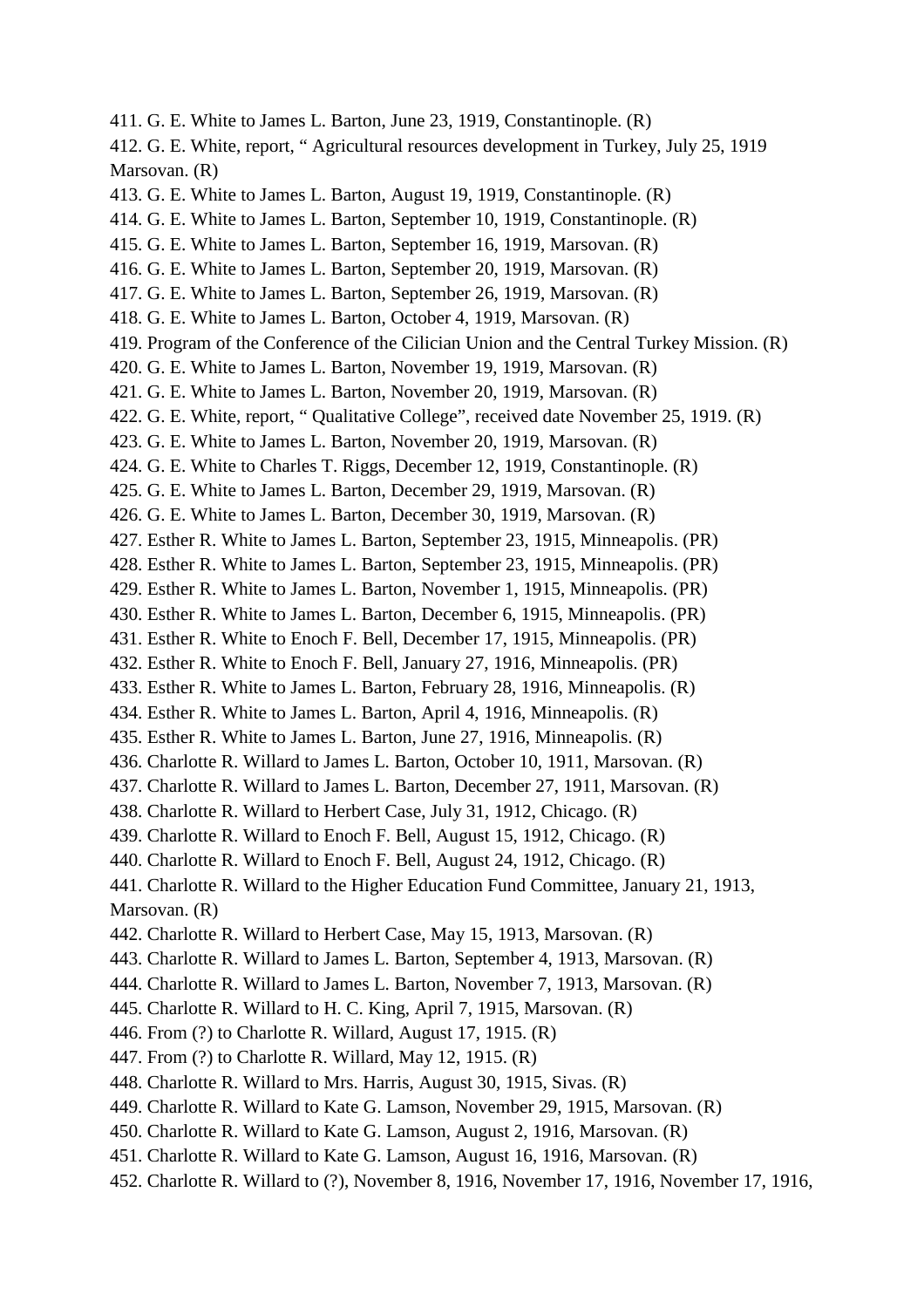#### Marsovan. (R)

453. Charlotte R. Willard to Dr. Chambers, August 5, 1918, Merzifoun. (R) 454. Henry K. Wingate to Enoch F. Bell, February 2, 1910, Talas, Turkey. (R) 455. Henry K. Wingate to Enoch F. Bell, February 14, 1910, Talas, Turkey. (R) 456. Henry K. Wingate to James L. Barton, February 21, 1910, Talas, Turkey. (R) 457. Henry K. Wingate to J. K. Greene, February 21, 1910, Talas, Turkey. (R) 458. Henry K. Wingate to J. K. Greene, February 24, 1910, Talas, Turkey. (R) 459. Henry K. Wingate to James L. Barton, February 24, 1910, Talas, Turkey. (R) 460. Henry K. Wingate to Enoch F. Bell, April 12, 1910, Talas, Turkey. (R) 461. Henry K. Wingate to James L. Barton, April 22, 1910, Talas, Turkey. (R) 462. Henry K. Wingate to James L. Barton, June 24, 1910, Talas, Turkey. (R) 463. Henry K. Wingate to James L. Barton, September 23, 1910, Talas, Turkey. (R) 464. Henry K. Wingate to James L. Barton, September 29, 1910, Talas, Turkey. (R) 465. Henry K. Wingate to James L. Barton, March 10, 1911, Talas, Turkey. (R) 466. Henry K. Wingate to James L. Barton, March 13, 1911, Talas, Turkey. (R) 467. Henry K. Wingate to "The Prudential Committee of the American Board, The Board of Trustees of the American Christian Hospital, April 3, 1911, Talas, Turkey. (R) 468. Henry K. Wingate to "The Prudential Committee of the American Board, The Board of Trustees of the American Christian Hospital, April 7, 1911, Talas, Turkey. (R) 469. Henry K. Wingate to James L. Barton, April 8, 1911, Talas, Turkey. (R) 470. Henry K. Wingate to James L. Barton, October 17, 1910, Talas, Turkey. (R) 471. Charles T. Riggs to James L. Barton, October 23, 1910, Constantinople. (R) 472. Henry K. Wingate to James L. Barton, October 21, 1910, Talas, Turkey. (R) 473. Henry K. Wingate to James L. Barton, December 13, 1910, Talas, Turkey. (R) 474. Henry K. Wingate to James L. Barton, January 3, 1911, Talas, Turkey. (R) 475. Henry K. Wingate to James L. Barton, January 9, 1911, Talas, Turkey. (R) 476. Henry K. Wingate to James L. Barton, January 16, 1911, Talas, Turkey. (R) 477. Henry K. Wingate to James L. Barton, January 23, 1911, Talas, Turkey. (R) 478. Henry K. Wingate to James L. Barton, March 31, 1911, Talas, Turkey. (R) 479. Henry K. Wingate to James L. Barton, April 3, 1911, Talas, Turkey. (R) 480. Henry K. Wingate to James L. Barton, April 28, 1911, Talas, Turkey. (R) 481. Henry K. Wingate to James L. Barton, May 22, 1911, Talas, Turkey. (R) 482. Henry K. Wingate to James L. Barton, June10, 1911, Smyrna, Turkey. (R) 483. Henry K. Wingate to James L. Barton, July 24, 1911, Lake Superior Hotel. (R) 484. Henry K. Wingate to James L. Barton, August 3, 1911, Lake Superior Hotel. (R) 485. Henry K. Wingate to James L. Barton, August 16, 1911, Lake Superior Hotel. (R) 486. Henry K. Wingate to James L. Barton, November 2, 1911, Minneapolis. (R) 487. Henry K. Wingate to James L. Barton, November 13, 1911, Minneapolis. (R) 488. Henry K. Wingate to James L. Barton, December 5, 1911, Minneapolis. (R) 489. Henry K. Wingate to James L. Barton, December 26, 1911, Minneapolis. (R) 490. Henry K. Wingate to James L. Barton, January 12, 1912, Minneapolis. (R) 491. Henry K. Wingate to James L. Barton, January 16, 1912, Minneapolis. (R) 492. Henry K. Wingate to James L. Barton, January 31, 1912, Minneapolis. (R) 493. Henry K. Wingate to James L. Barton, March 13, 1912, Minneapolis. (R)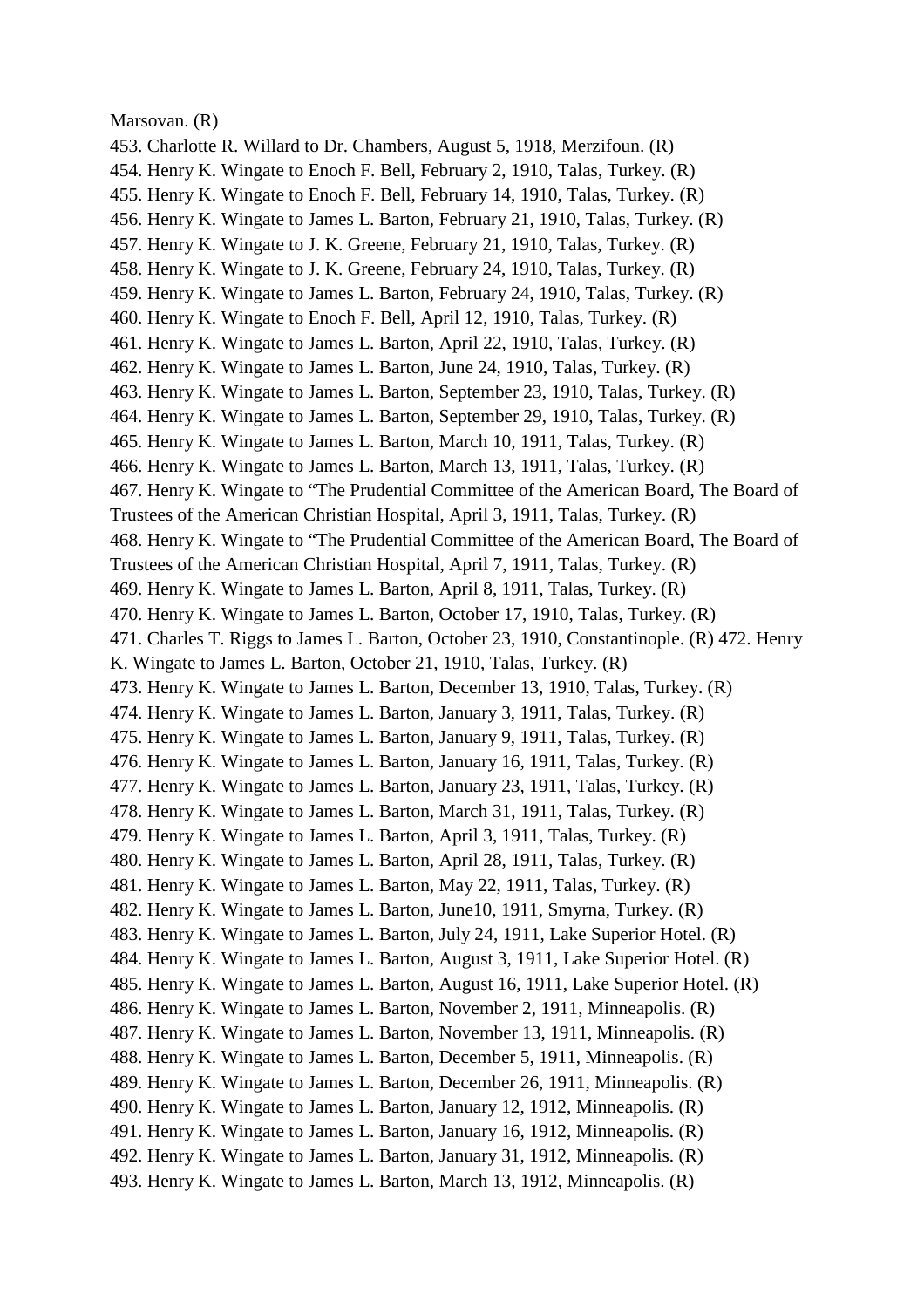494. Henry K. Wingate to James L. Barton, March 11, 1912, Minneapolis. (R) 495. Henry K. Wingate to James L. Barton, March 26, 1912, Fergus Falls, Minneapolis. (R) 496. Henry K. Wingate to Herbert Case, May 13, 1912, Minneapolis. (R) 497. Henry K. Wingate to James L. Barton, September 2, 1912, Talas, Turkey. (R) 498. Henry K. Wingate to "Friends", September 3, 1912, Talas, Turkey. (R) 499. Henry K. Wingate to "Friends", October 8, 1912, Talas, Caesarea, Turkey. (R) 500. Henry K. Wingate to C.T. Riggs, October 11, 1912, Talas, Turkey. (R) 501. Henry K. Wingate to James L. Barton, October 14, 1912, Talas, Turkey. (R) 502. Henry K. Wingate to "Friends", December 17, 1912, Talas, Turkey. (R) 503. Henry K. Wingate to James L. Barton, February 12, 1913, Talas, Turkey. (R) 504. Henry K. Wingate to "Friends", February 27, 1913, Talas, Turkey. (R) 505. Henry K. Wingate to James L. Barton, March 4, 1913, Talas, Turkey. (R) 506. Henry K. Wingate to James L. Barton, August 16, 1913, Talas, Turkey. (R) 507. Henry K. Wingate to "Friends", October 8, 1913, Talas, Turkey. (R) 508. Henry K. Wingate to James L. Barton, October 13, 1913, Talas, Turkey. (R) 509. Henry K. Wingate to James L. Barton, November 21, 1913, Talas, Turkey. (R) 510. Henry K. Wingate to Herbert Case, December 4, 1913, Talas, Turkey. (R) 511. Henry K. Wingate to James L. Barton, December 15, 1913, Talas, Turkey. (R) 512. Henry K. Wingate to James L. Barton, February 16, 1914, Talas, Turkey. (R) 513. Henry K. Wingate to Enoch F. Bell, April 20, 1914, Talas, Turkey. (R) 514. Henry K. Wingate to James L. Barton, May 20, 1914, Talas, Turkey. (R) 515. Henry K. Wingate to Enoch F. Bell, June 9, 1914, Talas, Turkey. (R) 516. Henry K. Wingate to James L. Barton, July 31, 1914, Talas, Turkey. (R) 517. Henry K. Wingate to "Friends", October16, 1914, Talas, Turkey. (R) 518. Henry K. Wingate to James L. Barton, October 26, 1914, Talas, Turkey. (R) 519. Henry K. Wingate to "Friends", January 25, 1915, Talas, Turkey. (R) 520. Henry K. Wingate to James L. Barton, February 25, 1915, Talas, Turkey. (R) 521. Henry K. Wingate to Herbert Case, July 2, 1915, Talas, Turkey. (R) 522. Henry K. Wingate to James L. Barton, February 10, 1916, Talas, Turkey. (R) 523. Henry K. Wingate, Statement on the American Mission, May 17, 1916, Talas, Turkey. (R) 524. Extract from the letter from H.K. Wingate, November 14, 1916, Talas. (R) 525. Henry K. Wingate to James L. Barton with an attached letter, September 19, 1917, Minnesota. (R) 526. "The Wingate Company", article, " Facts in regard to Armenian atrocities in the Caesarea district, Asia Minor, Minneapolis. (R) 527. Henry K. Wingate to James L. Barton, March 9, 1918, Minnesota. (R) 528. Henry K. Wingate to James L. Barton, April 27, 1918, Northfield, Minnesota. (R) 529. Henry K. Wingate to James L. Barton, May 21, 1918, Nothfield, Minnesota. (R) 530. "Return to (?)", mentions conditions in Constantinople. (R) 531. Henry K. Wingate to James L. Barton, January 5, 1918, Northfield, Minnesota. (R) 532. Henry K. Wingate to James L. Barton, March 1, 1918, Northfield, Minnesota. (R) 533. Henry K. Wingate to James L. Barton, July 1, 1918, Claremont. (R) 534. Henry K. Wingate to James L. Barton, October 25, 1918, Claremont. (R)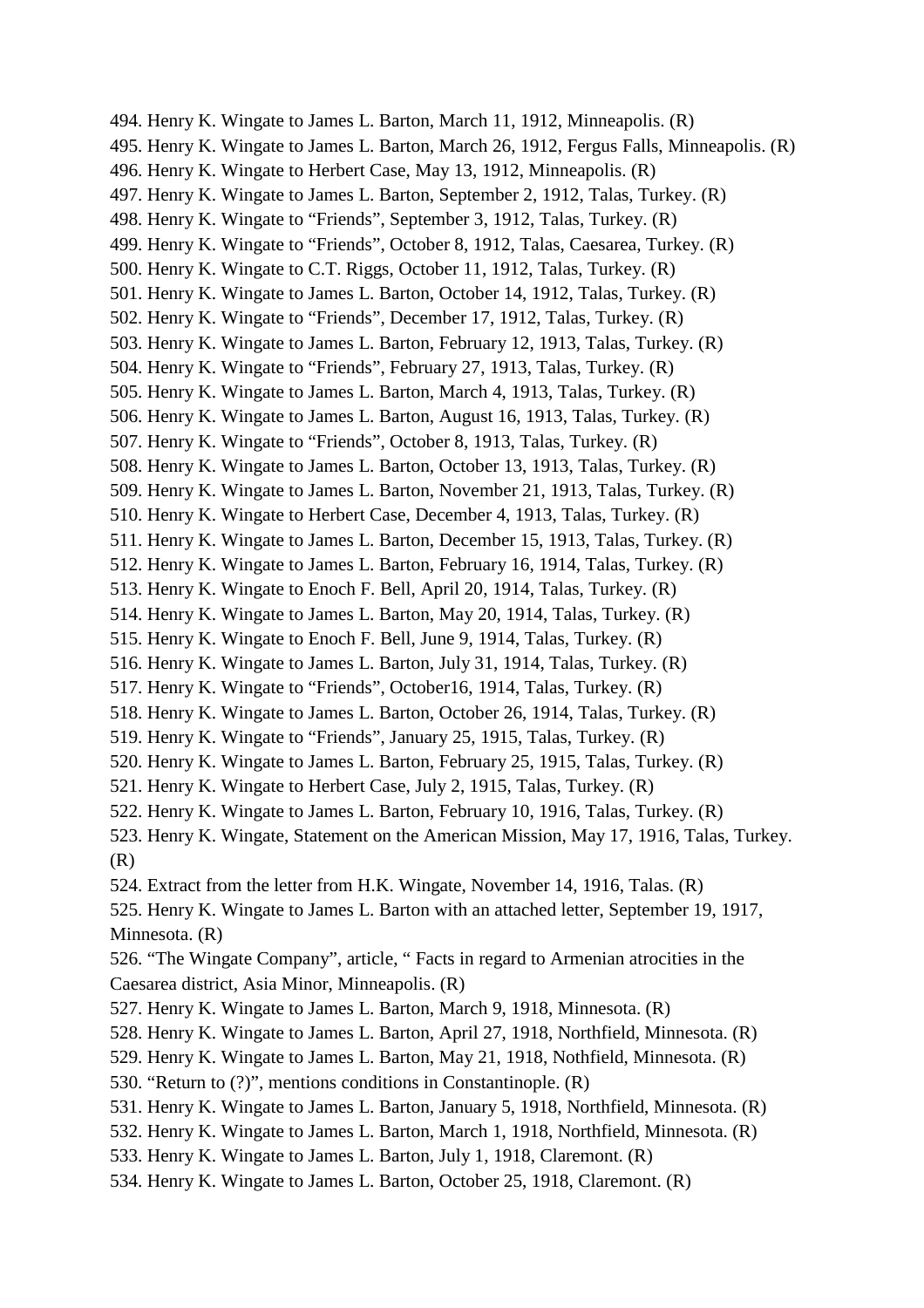535. Henry K. Wingate to James L. Barton, November 18, 1918, Claremont. (R) 536. Henry K. Wingate to James L. Barton, November 22, 1918, Claremont. (R) 537. Henry K. Wingate to James L. Barton, November 28, 1918, Claremont. (R) 538. Henry K. Wingate to James L. Barton, November 26, 1918, Claremont. (R) 539. Henry K. Wingate to Herbert Case, December 13, 1918, Claremont. (R) 540. Henry K. Wingate to Enoch F. Bell, December 16, 1918, Claremont. (R) 541. Henry K. Wingate to Herbert Case, January 7, 1919, Minneapolis. (R) 542. Henry K. Wingate to Herbert Case, January 13, 1919, Madison. (R) 543. Extracts from letters from Henry K. Wingate to Mrs. Wingate. (R) 544. Henry K. Wingate to Enoch F. Bell, May 12, 1919. (R) 545. Henry K. Wingate to Enoch F. Bell, August 18, 1919, Talas, Turkey. (R) 546. From W. W. Peet to James L. Barton, October 4, 1919, Constantinople. (R) 547. Henry K. Wingate to W. W. Peet, September 18, 1919, Talas, Turkey. (R) 548. Henry K. Wingate to W. W. Peet, September 19, 1919, Talas, Turkey. (R) 549. Henry K. Wingate to W. W. Peet, September 12, 1919, Talas, Turkey. (R) 550. From Dianthe L. Dewey, Agnes Fenenga and Johanna L. Graw to W. W. Peet, September 17, 1919, Mardin, Turkey. (R) 551. Henry K. Wingate to W. W. Peet, September 21, 1919, Talas, Turkey. (R) 552. From Jane S. Wingate to Enoch F. Bell, October 15, 1919, Auburndale, Mass. (R) 553. From Nouritsa B. Tavliian to Henry K. Wingate, October 30, 1919, Boazliian. (R) 554. Henry K. Wingate to W. W. Peet, November 4, 1919, Talas, Turkey. (R) 555. Henry K. Wingate to Enoch F. Bell, November 24, 1919, Talas, Turkey. (R) 556. From Jane S. Wingate to Enoch F. Bell, November 25, 1919, Auburndale. (R) 557. Extracts from letters from Henry K. Wingate, September-October 1919. (R) 558. From Jane S. Wingate to Enoch F. Bell, June 10, 1919, Auburndale. (R) 559. From Jane S. Wingate to Enoch F. Bell, August 28, 1919, Auburndale. (R) 560. Extracts from letters from Henry K. Wingate to Mrs. Wingate. (R) 561. Sage Woolworth to James L. Barton, February 4, 1918, New York. (R) 562. Sage Woolworth to James L. Barton, February 18, 1918, New York. (R) 563. Sage Woolworth to James L. Barton, March 9, 1918, New York. (R) 564. Sage Woolworth to James L. Barton, March 14, 1918, New York. (R) 565. Sage Woolworth to Foreign Department The American Board, March 17, 1918, New York. (R) 566. Sage Woolworth to James L. Barton, April 27, 1918, New York. (R) 567. Sage Woolworth to James L. Barton, October 21, 1918, New York. (R) 568. Sage Woolworth to James L. Barton, October 24, 1918, New York. (R) 569. Sage Woolworth to Foreign Department The American Board, April 29, 1919, New York. (R) 570. Sage Woolworth to Dr.Berry, June 10, 1919, Aquebogue, Long Island. (R) 571. Sage Woolworth to Herbert Case, June 10, 1919, Aquebogue, Long Island. (R) 572. Sage Woolworth to Enoch F. Bell, July 26, 1919, Aquebogue, Long Island. (R) 573. Sage Woolworth to the Prudential Committee of A.B.C.F.M., December 15, 1919, Constantinople. (R)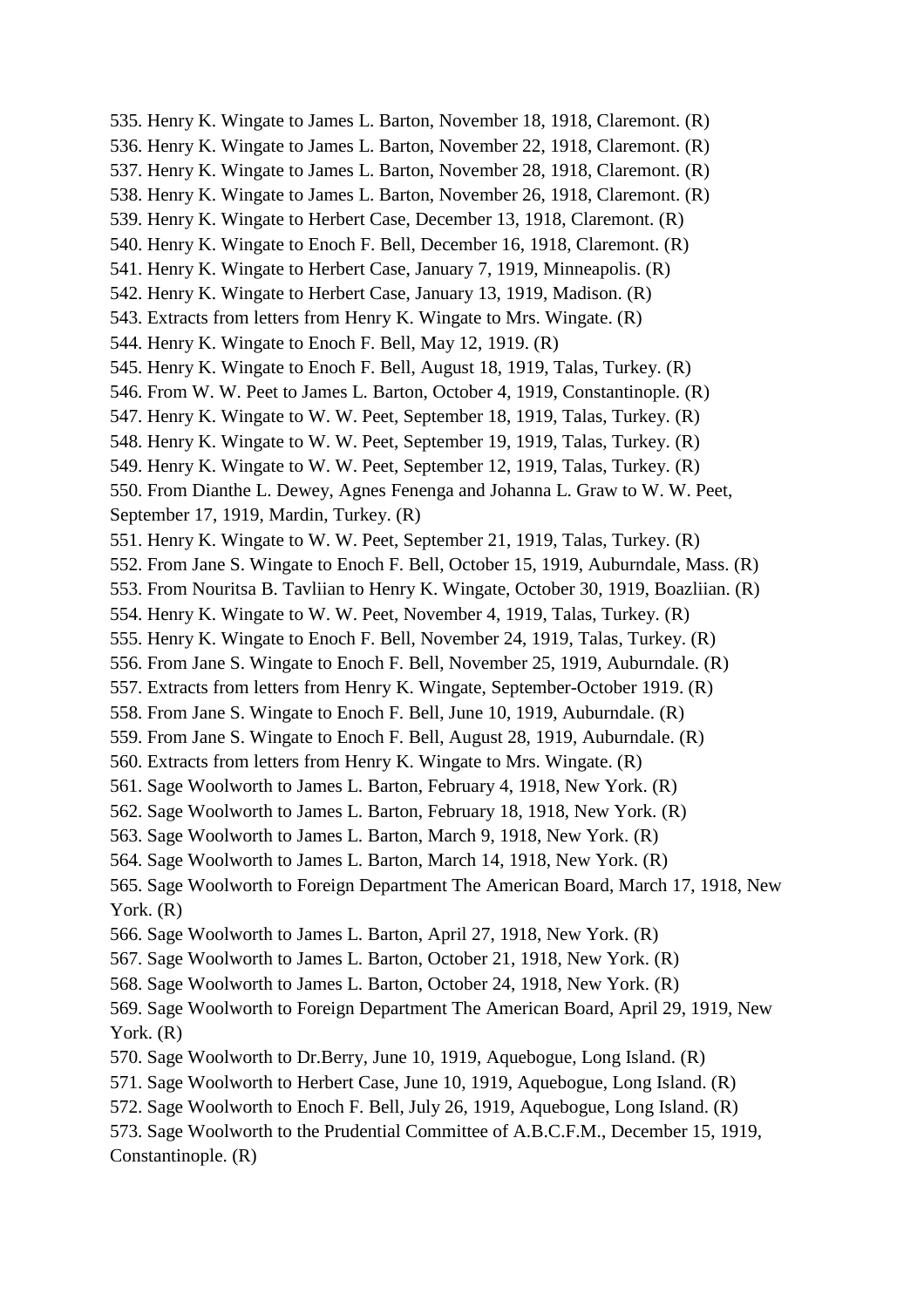## REEL 637

Submitted to: Department of History Submitted by: C. Akça Ataç Project term: November 2003 Reference Number: BV2410.A4 1984 Reel 637 Degree of Readability: a. R: Readable b. PR: Partially Readable c. HR: Hardly Readable d. UR: Unreadable

## ----------------------------------------------------------------------------------------------------------------- ABC 16: THE NEAR EAST 1817-1919 UNIT 5 REEL 637 16.9.3: WESTERN TURKEY MISSION VOL.47 VOL.41 WESTERN TURKEY MISSION 1910-1919 LETTERS W.W. PEET (Treasurer of American Missions in Turkey) [1910-1912] -----------------------------------------------------------------------------------------------------------------

Letters:

1. From W. W. Peet to Rev. James D. Barton, Constantinople, January 4 1910. (R)

2. From Matteos Ismirlian (Catholicos of all the Armenians) to W.W. Peet, Etchmiadzin, January 1 1910. (R)

3. From W.W. Peet to Matteos Ismirlian, Constantinople, January 1 1910. (R)

4. From W. W. Peet to Rev. James D. Barton, Constantinople, January 11 1910. (R)

5. From W. W. Peet to Rev. James D. Barton, Constantinople, January 11 1910. (R)

6. From W. W. Peet to Rev. James D. Barton, Constantinople, January 14, 1910. (R)

7. From W. W. Peet to Rev. James D. Barton, Constantinople, January 20, 1910. (R)

[Attached to the letter: Letter from S. H. Kennedy, Aleoandretta, January 11 1910 and Dr. F. D. Shepard's report dated Aintab, December 28 1909.] (R)

8. From Leopold Favre to W.W. Peet, Baghebe, October 26, 1909. (R)

9. From W. W. Peet to Rev. James D. Barton, Constantinople, January 20, 1910. [Attached to the letter: Official Announcement by the Armenian Aid Commission] (R)

10. From W. W. Peet to Rev. James D. Barton, Constantinople, January 21 1910. (R)

11. From W. W. Peet to Rev. James D. Barton, Constantinople, January 25 1910. [Attached to the letter: a list of books] (R)

12. From W. W. Peet to Rev. James D. Barton, Constantinople, February 18 1910. (PR)

13. From W. W. Peet to Rev. James D. Barton, Constantinople, January 27 1910. (R)

14. From W. W. Peet to Rev. James D. Barton, Constantinople, February 1 1910. (R)

15. From W. W. Peet to Rev. James D. Barton, Constantinople, February 3 1910. (R)

16. From W. W. Peet to Rev. James D. Barton, Constantinople, February 10 1910. (R) [Attached to the letter: Copy of Mr. Trowbridge's telegram and extract from Harold I. Gardner's letter dated Hadjin February 1 1910.]

17. From W. W. Peet to Rev. James D. Barton, Constantinople, February 14 1910. (R) 18. The demands of the Armenian Patriarcha (Memorandum) transcribed by W.W. Peet dated March 5 1910. (R)

19. From W. W. Peet to Rev. James D. Barton, Constantinople, February 18 1910. (R)

20. From W. W. Peet to Rev. James D. Barton, Constantinople, February 18 1910. (R)

21. From W. W. Peet to Rev. James D. Barton, Constantinople, February 25 1910. (R)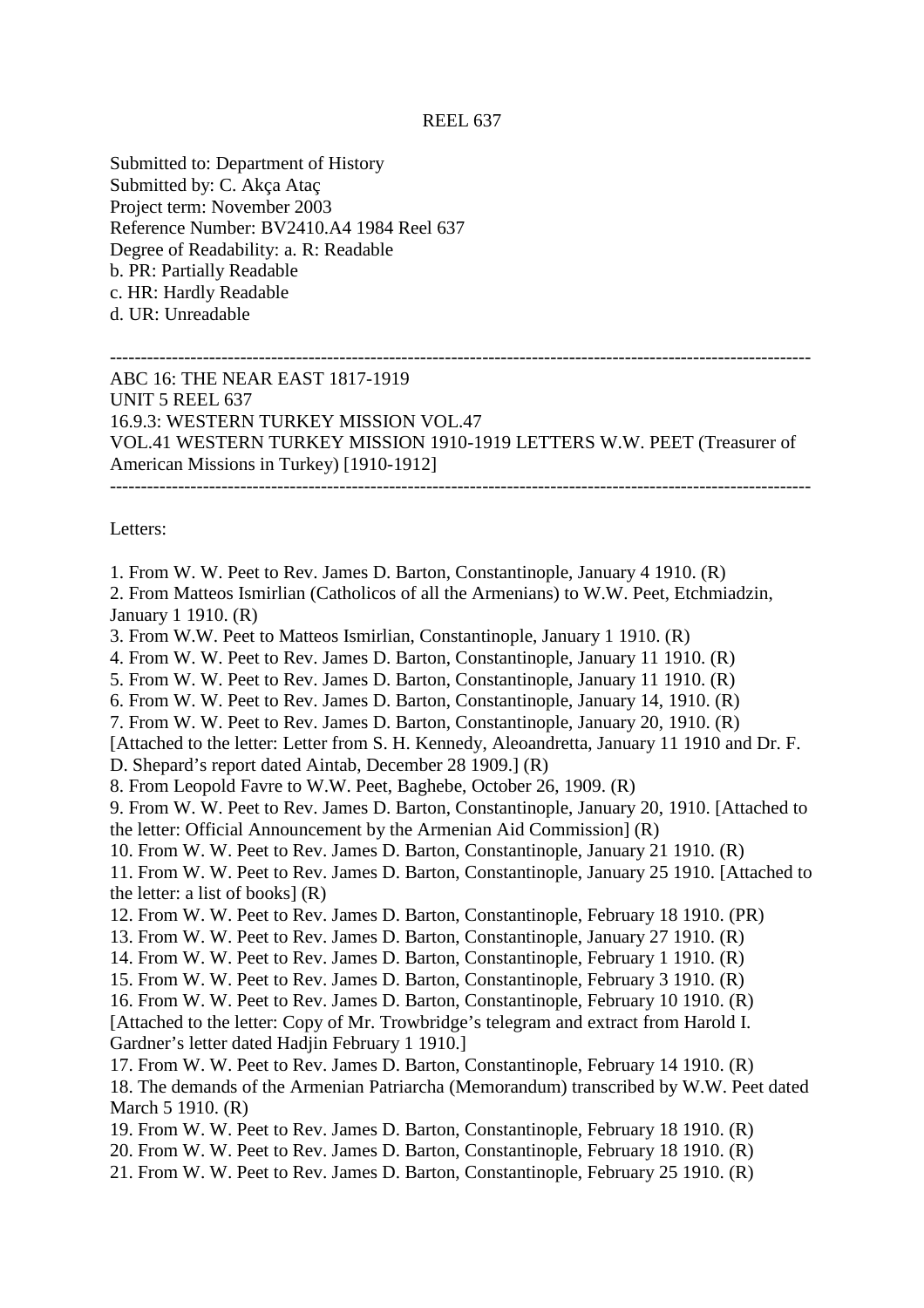22. From W. W. Peet to Rev. James D. Barton, Constantinople, February 25 1910. (R) 23. From W. W. Peet to Rev. Enoch F. Bell, Constantinople, February 25 1910. (R) 24. From W. W. Peet to Rev. James D. Barton, Constantinople, March 3 1910. (R) 25. From W. W. Peet to Rev. James D. Barton, Constantinople, March 3 1910. (R) 26. From W. W. Peet to Rev. James D. Barton, Constantinople, March 4 1910. (R) 27. From W. W. Peet to Rev. James D. Barton, Constantinople, March 7 1910. (R) 28. From W. W. Peet to Rev. Enoch F. Bell, Constantinople, March 8 1910. (R) 29. From W. W. Peet to Rev. James D. Barton, Constantinople, March 10 1910. (R) 30. From W. W. Peet to Rev. Enoch F. Bell, Constantinople, March 10 1910. (R) 31. From W. W. Peet to Rev. James D. Barton, Constantinople, March 11 1910. (R) 32. From W. W. Peet to Rev. James D. Barton, Constantinople, March 24 1910. (R) 33. From W. W. Peet to Rev. James D. Barton, Constantinople, March 24 1910. (R) 34. From W. W. Peet to Rev. Enoch F. Bell, Constantinople, March 25 1910. (R) 35. From W. W. Peet to Rev. James D. Barton, Constantinople, March 31 1910. (R) 36. From W. W. Peet to Rev. Enoch F. Bell, Constantinople, April 4 1910. (R) 37. From W. W. Peet to Rev. James D. Barton, Constantinople, April 5 1910. (R) 38. From W. W. Peet to Rev. James D. Barton, Constantinople, April 11 1910. (R) 39. From W. W. Peet to Rev. James D. Barton, Constantinople, April 12 1910. (R) 40. From W. W. Peet to Rev. James D. Barton, Constantinople, April 15 1910. (R) 41. From W. W. Peet to Rev. James D. Barton, Constantinople, April 18 1910. (R) 42. From W. W. Peet to Rev. James D. Barton, Constantinople, April 21 1910. (R) 43. From W. W. Peet to Rev. James D. Barton, Constantinople, April 25 1910. (R) [Attached to the letter: A Telegram from Bishop Nighogos] 44. From W. W. Peet to Rev. James D. Barton, Constantinople, April 26 1910. (R) 45. From W. W. Peet to Rev. James D. Barton, Constantinople, May 9 1910. (R) 46. From W. W. Peet to Rev. James D. Barton, Constantinople, May 10 1910. (R) 47. From W. W. Peet to Rev. James D. Barton, Constantinople, May 20 1910. (R) 48. From W. W. Peet to Rev. Enoch F. Bell, Constantinople, May 23 1910. (R) 49. From W. W. Peet to Rev. James D. Barton, Constantinople, July 19 1910. (R) 50. From W. W. Peet to Rev. James D. Barton, Constantinople, July 19 1910. (R) 51. From W. W. Peet to Rev. James D. Barton, Constantinople, July 22 1910. (R) [Attached to the letter: A Letter from Leopold Favre (in the name of the Swiss Armenian relief Committee to Cardinal Gouille Archbishop of Lyons, Geneva, June 14 1910] 52. From W. W. Peet to Rev. James D. Barton, Constantinople, July 23 1910. (R) 53. From W. W. Peet to Rev. James D. Barton, Constantinople, July 25 1910. (R) 54. From W. W. Peet to Rev. James D. Barton, Constantinople, July 26 1910. (R) 55. From W. W. Peet to Rev. James D. Barton, Constantinople, date can not be read. (R) 56. From W. W. Peet to Rev. James D. Barton, Constantinople, August 1 1910. (R) 57. From W. W. Peet to Rev. James D. Barton, Constantinople, August 12 1910. (R) 58. From W. W. Peet to Rev. James D. Barton, Constantinople, August 18 1910. (R) 59. From W. W. Peet to Rev. James D. Barton, Constantinople, August 18 1910. (R) 60. From W. W. Peet to Rev. James D. Barton, Constantinople, August 22 1910. (R) 61. From W. W. Peet to Rev. James D. Barton, Constantinople, August 29 1910. (R) 62. From W. W. Patton to Dr. Cornelius H. Patton, Constantinople, August 30 1910. (R) 63. From W. W. Peet to Rev. James D. Barton, Constantinople, August 30 1910. (R) 64. From W. W. Peet to Rev. James D. Barton, Constantinople, September 1 1910. (R) [Attached to the letter: A Letter from Oscar S. Straus to W.W. Peet, September 2 1910.] 65. From W. W. Peet to Rev. James D. Barton, Constantinople, September 5 1910. (R) 66. From W. W. Peet to Rev. James D. Barton, Constantinople, September 8 1910. (R) 67. From W. W. Peet to Rev. James D. Barton, Constantinople, September 10 1910. (R)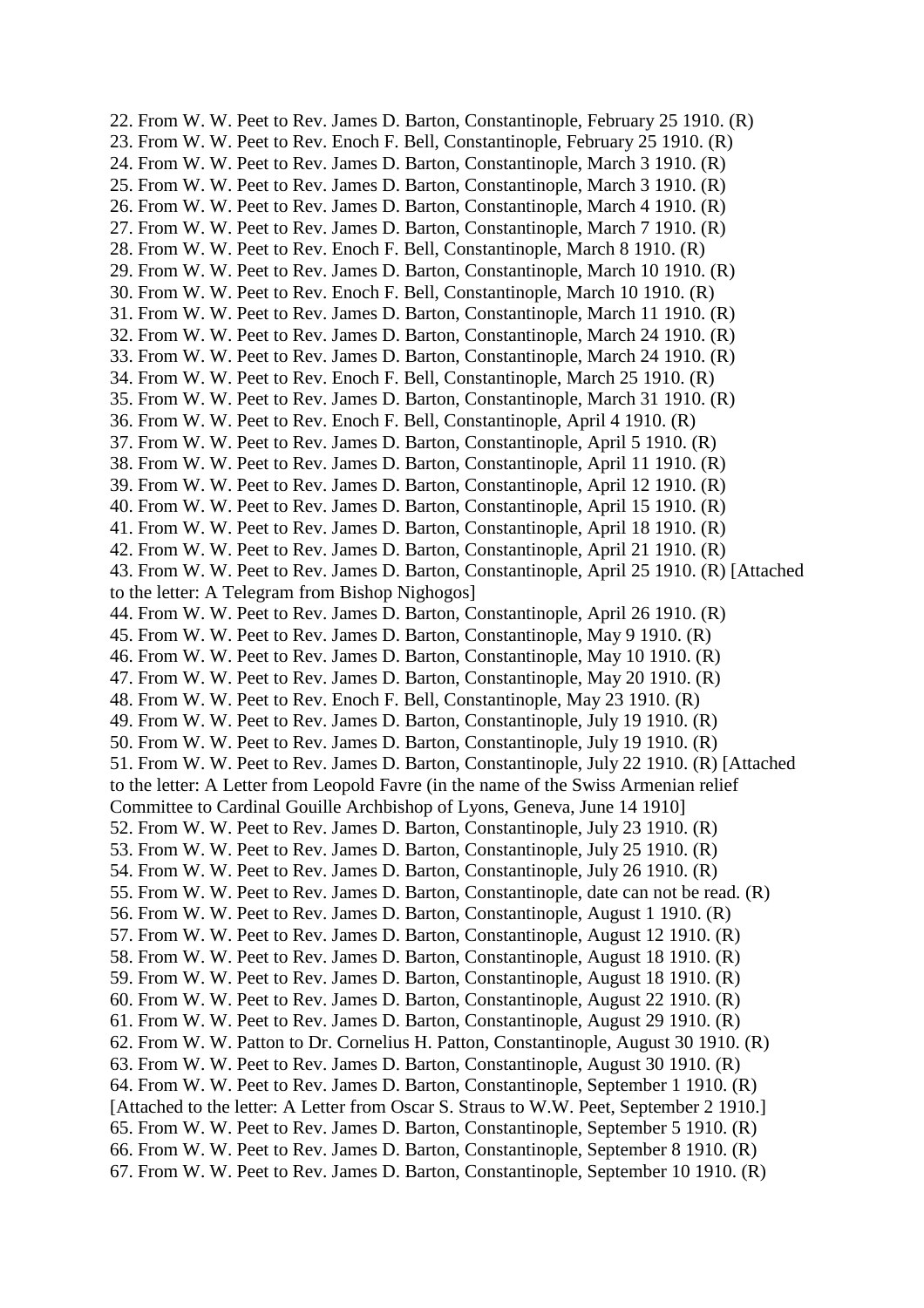68. From W. W. Peet to Rev. James D. Barton, Constantinople, September 10 1910. (R) 69. From W. W. Peet to Rev. James D. Barton, Constantinople, September 28 1910. (R) [Attached to the letter: Letters from C. Telford Erickson to W. W. Peet, Monastir, September 22 1910 and September 23 1910.] 70. From W. W. Peet to Rev. James D. Barton, Constantinople, September 30 1910. (R) 71. From W. W. Peet to Rev. James D. Barton, Constantinople, October 6 1910. (R) 72. From W. W. Peet to Rev. James D. Barton, Constantinople, October 6 1910. (R) [Attached to the letter: Articles titled Turkish Finance and American Capital in Ottoman Railway, The Loan dated October 6 1910. ] 73. From W. W. Peet to Dr Greene, Constantinople, December 6 1910. (R) 74. From W. W. Peet to Rev. James D. Barton, Constantinople, December 8 1910. (R) 75. From W. W. Peet to Dr Patton, Constantinople, December 8 1910. (R) 76. From W. W. Peet to Rev. James D. Barton, Constantinople, December 9 1910. (R) 77. From W. W. Peet to Rev. James D. Barton, Constantinople, December 9 1910. (R) 78. From Robert Thomson to W. W. Peet, Samakov, December 6 1910. (R) 79. From W. W. Peet to Rev. James D. Barton, Constantinople, December 16 1910. (R) 80. From W. W. Peet to Rev. Enoch F. Bell, Constantinople, December 27 1910. (R) 81. From W. W. Peet to Rev. James D. Barton, Constantinople, December 27 1910. (R) 82. From C. Telford Erickson to W. W. Peet, Monastir, October 2 1910. (R) 83. From W. W. Peet to Philip Hoffman, Constantinople, October 5 1910. (R) 84. From W. W. Peet to Rev. James D. Barton, Constantinople, October 13 1910. (R) 85. From W. W. Peet to Rev. P. B. Kennedy, Kortcha, October 13 1910. (R) 86. From W. W. Peet to Rev. James D. Barton, Constantinople, October 17 1910. (R) 87. From W. W. Peet to Rev. James D. Barton, Constantinople, October 18 1910. (R) 88. From W. W. Peet to Rev. James D. Barton, Constantinople, October 18 1910. (R) 89. From C. Telford Erickson (?) to W. W. Peet, Monastir, October 14 1910. (R) 90. From W. W. Peet to Rev. James D. Barton, Constantinople, October 21 1910. (R) 91. From W. W. Peet to Dr Talcott Williams, Constantinople, October 17 1910. (R) 92. From W. W. Peet to Rev. James D. Barton, Constantinople, October 25 1910. (R) 93. From W. W. Peet to Rev. James D. Barton, Constantinople, October 25 1910. (R) 94. From W. W. Peet to Rev. James D. Barton, Constantinople, October 31 1910. (R) 95. From W. W. Peet to Rev. James D. Barton, Constantinople, November 4 1910. (R) 96. From W. W. Peet to Rev. James D. Barton, Constantinople, November 18 1910. (R) 97. From W. W. Peet to Rev. James D. Barton, Constantinople, November 21 1910. (R) 98. From W. W. Peet to Rev. James D. Barton, Constantinople, November 23 1910. (R) 99. From W. W. Peet to Rev. Enoch F. Bell, Constantinople, November 26 1910. (R) 100. From W. W. Peet to Rev. James D. Barton, Constantinople, December (?) 1910. (R) 101. From W. W. Peet to Rev. James D. Barton, Constantinople, December 6 1910. (R) 102. From W. W. Peet to Rev. James D. Barton, Constantinople, January 4 1911. (R) 103. From W. W. Peet to Rev. James D. Barton, Constantinople, January 5 1910. (R) 104. From W. W. Peet to Rev. James D. Barton, Constantinople, January 18 1911. (R) 105. From W. W. Peet to Rev. James D. Barton, Constantinople, January 18 1911. (R) 106. From W. W. Peet to Rev. James D. Barton, Constantinople, January 19 1911. (R) 107. From W. W. Peet to Rev. James D. Barton, Constantinople, January 21 1911. (R) 108. From W. W. Peet to Rev. James D. Barton, Constantinople, January 26 1911. (R) 109. From W. W. Peet to Rev. James D. Barton, Constantinople, January 30 1911. (R) 110. From W. W. Peet to Rev. James D. Barton, Constantinople, February 2 1911. (R) 111. From W. N. Chambers to W. W. Peet, Adana, January 19 1911. (R) 112. From W. W. Peet to Rev. Enoch F. Bell, Constantinople, February 3 1911. (R) 113. From W. W. Peet to Rev. James D. Barton, Constantinople, February 3 1911. (R)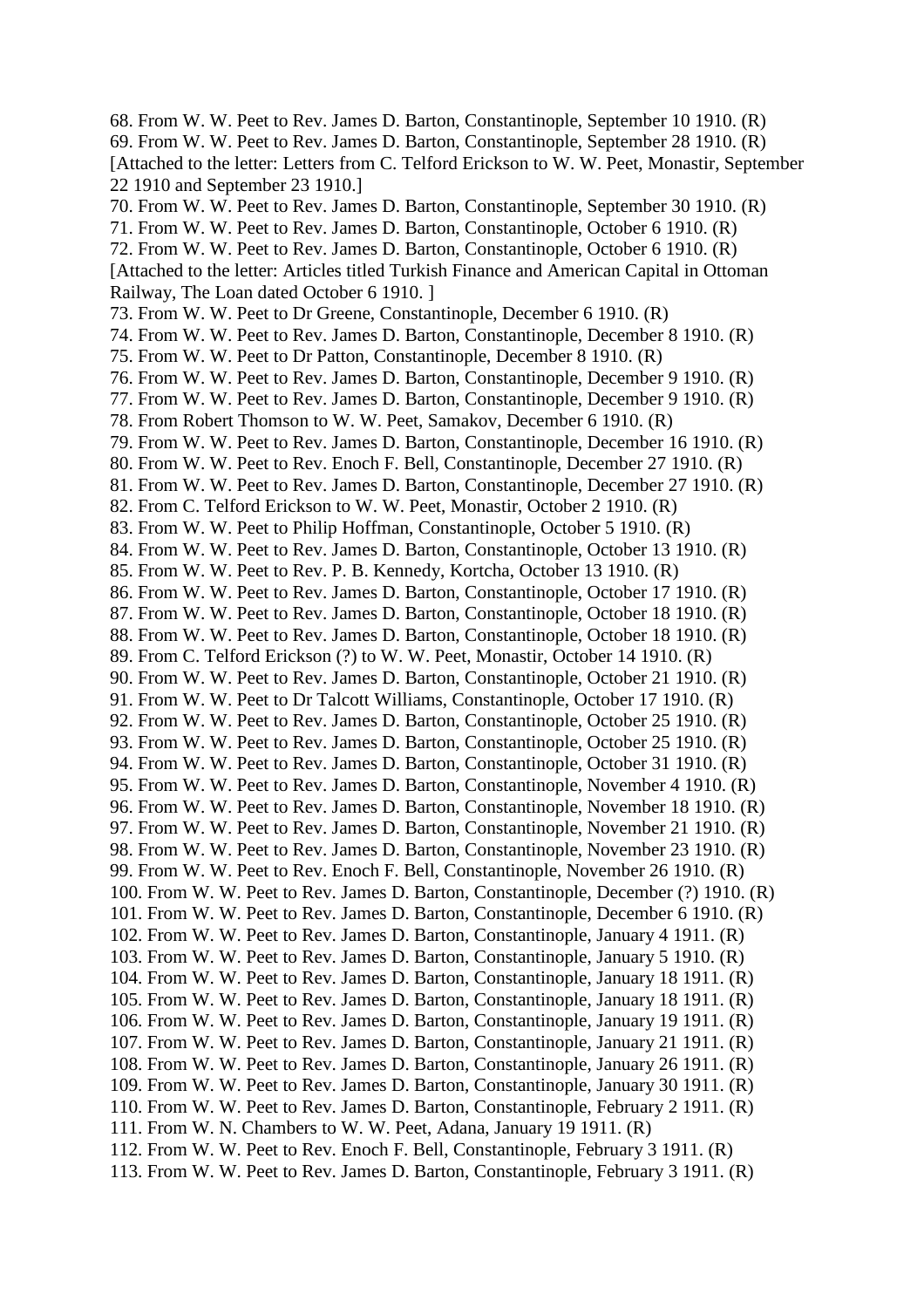114. From W. W. Peet to Rev. James D. Barton, Constantinople, February 6 1911. (R) 115. From T. D. Christie to W. W. Peet, Tarsus, January 24, 26 and 28 1911. (R) 116. From W. W. Peet to Rev. James D. Barton, Constantinople, February 2 1911. (R) 117. From W. W. Peet to Rev. James D. Barton, Constantinople, February 11 1911. (R) 118. From W. W. Peet to Rev. James D. Barton, Constantinople, February 13 1911. (R) 119. From W. W. Peet to Rev. James D. Barton, Constantinople, February 24 1911. (R) 120. From W. W. Peet to Rev. James D. Barton, Constantinople, February 28 1911. (R) 121. From W. W. Peet to Rev. James D. Barton, Constantinople, February 28 1911. (R) 122. From W. W. Peet to Rev. James D. Barton, Constantinople, March 2 1911. (R) 123. From W. W. Peet to Rev. James D. Barton, Constantinople, March 2 1911. (R) 124. From W. W. Peet to Rev. James D. Barton, Constantinople, March 2 1911. (R) 125. From W. W. Peet to John G. Hosmer, Constantinople, March 8 1911. (R) 126. From John G. Hosmer to W. W. Peet, Boston, March 24 1911. (R) 127. From W. W. Peet to John G. Hosmer, Constantinople, April 7 1911. (R) 128. From John G. Hosmer to Mrs Clement M. Brown, April 25 1911. (R) 129. From W. W. Peet to John G. Hosmer, Constantinople, June 13 1911. (R) 130. From John G. Hosmer to W. W. Peet, Boston, July 11 1911. (R) 131. From John G. Hosmer to Emily E. Brown, Boston, July 11 1911. (R) 132. From Herbert Adams Gibbons to John G. Hosmer, Constantinople, July 25 1911. (R) 133. From Herbert Adams Gibbons to W. W. Peet, Constantinople, July 25 1911. (R) 134. From Helen Davenport Gibbons to John G. Hosmer, July 27 1911. (R) 135. From Helen Davenport Gibbons to W. W. Peet, July 27 1911. (R) 136. From (?) to Prof. Herbert A. Gibbons, Boston, August 16 1911. (R) 137. From (?) to W. W. Peet, Boston, August 16 1911. (R) 138. From (?) to W. W. Peet, Boston, August 31 1911. (R) 139. From W. W. Peet to Rev. James D. Barton, Constantinople, March 10 1911. (R) 140. From W. W. Peet to Rev. James D. Barton, Constantinople, March 16 1911. (R) [Attached to the letter: Letter from F. F. Goodsell to W. W. Peet, Marash, February 27 1911] 141. From W. W. Peet to Rev. James D. Barton, Constantinople, March 17 1911. (R) 142. From W. W. Peet to Rev. James D. Barton, Constantinople, March 23 1911. (R) 143. From W. W. Peet to Rev. James D. Barton, Constantinople, March 27 1911. (R) 144. From W. W. Peet to Rev. James D. Barton, Constantinople, March 28 1911. (R) 145. From W. W. Peet to Rev. James D. Barton, Constantinople, April 4 1911. (R) 146. From W. W. Peet to Rev. James D. Barton, Constantinople, April 5 1911. (R) 147. From W. W. Peet to Rev. James D. Barton, Constantinople, April 10 1911. (R) 148. From W. W. Peet to Rev. James D. Barton, Constantinople, April 11 1911. (R) [Attached to the letter: A Translation of Beyan-ul Hak, Constantinople, March 7 1911] 149. From W. W. Peet to Rev. James D. Barton, Constantinople, April 17 1911. (R) 150. From W. W. Peet to Rev. James D. Barton, Constantinople, April 18 1911. (R) 151. From W. W. Peet to Rev. James D. Barton, Constantinople, April 26 1911. (R) 152. From W. W. Peet to Rev. James D. Barton, Constantinople, April 26 1911. (R) 153. From W. W. Peet to Rev. James D. Barton, Constantinople, May 12 1911. (R) 154. From W. W. Peet to Rev. James D. Barton, Constantinople, May 20 1911. (R) 155. From W. W. Peet to Rev. James D. Barton, Constantinople, May 20 1911. (R) 156. From W. W. Peet to Rev. Enoch F. Bell, Constantinople, May 21 1910. (R) 157. From W. W. Peet to Rev. Enoch F. Bell, Constantinople, May 21 1910. (R) 158. From W. W. Peet to Rev. Enoch F. Bell, Constantinople, May 22 1911. (R) 159. From W. W. Peet to Rev. Enoch F. Bell, Constantinople, May 25 1911. (R) 160. From W. W. Peet to Rev. Enoch F. Bell, Constantinople, June 1 1911. (R) 161. From W. W. Peet to Rev. James D. Barton, Constantinople, June 6 1911. (R) [Attached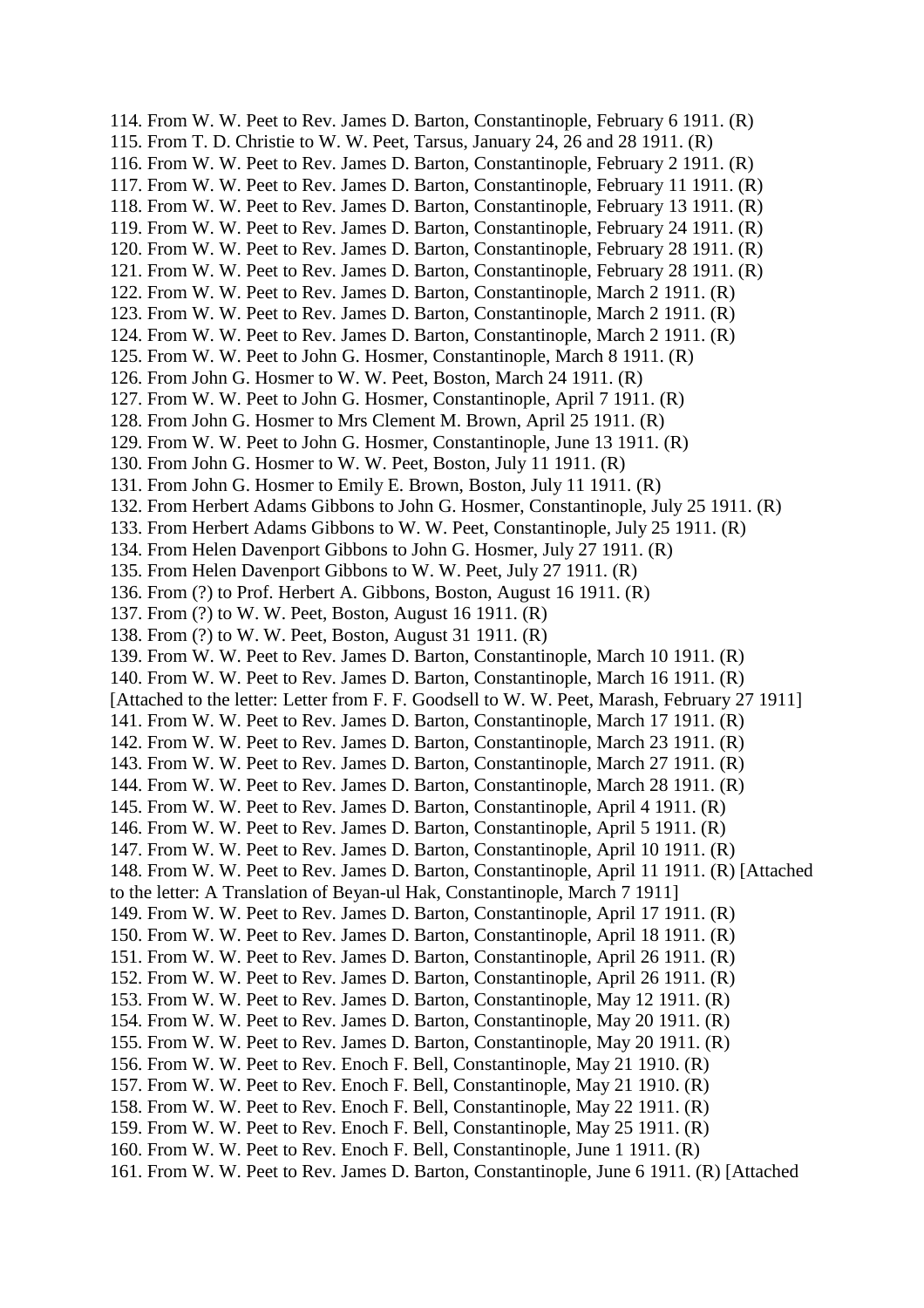to the letter: the appointment of Mr Ravndal to the presidency of the American Chamber of Commerce for Turkey] 162. From W. W. Peet to Rev. James D. Barton, Constantinople, June 13 1911. (R) 163. From W. W. Peet to Rev. Enoch F. Bell, Constantinople, June 16 1911. (R) 164. From W. W. Peet to Rev. James D. Barton, Constantinople, June 19 1911. (R) 165. From W. W. Peet to Rev. James D. Barton, Constantinople, June 19 1911. (R) 166. From W. W. Peet to Rev. James D. Barton, Constantinople, June 30 1911. (R) 167. From W. W. Peet to Rev. James D. Barton, Constantinople, July 5 1911. (R) 168. From W. W. Peet to Rev. James D. Barton, Constantinople, July 5 1911. (R) 169. From W. W. Peet to Rev. James D. Barton, Constantinople, July 6 1911. (R) 170. From W. W. Peet to Rev. James D. Barton, Constantinople, July 10 1911. (R) [Attached to the letter: Letter from Kristo A. Dako to W. W. Peet, Monastir, July 4 1911] 171. From W. W. Peet to Rev. James D. Barton, Constantinople, July 13 1911. (R) 172. From W. W. Peet to Rev. James D. Barton, Constantinople, July 17 1911. (R) 173. From W. W. Peet to Rev. James D. Barton, Constantinople, July 20 1911. (R) 174. From W. W. Peet to Rev. James D. Barton, Constantinople, July 24 1911. (R) 175. From W. W. Peet to Rev. James D. Barton, Constantinople, August 1 1911. (R) 176. From W. W. Peet to Rev. James D. Barton, Constantinople, August 4 1911. (R) 177. From W. W. Peet to Rev. James D. Barton, Constantinople, August 8 1911. (R) 178. From W. W. Peet to Rev. James D. Barton, Constantinople, August 17 1911. (R) [Attached to the letter: The minutes of the meeting held at Sabrnica] 179. From W. W. Peet to Rev. Enoch F. Bell, Constantinople, August 19 1911. (R) 180. From W. W. Peet to Rev. James D. Barton, Constantinople, August 22 1911. (R) 181. From W. W. Peet to Herbert E. B. Case, Constantinople, August 24 1911. (R) 182. From W. W. Peet to Rev. James D. Barton, Constantinople, August 24 1911. (R) 183. From W. W. Peet to Rev. James D. Barton, Constantinople, August 25 1911. (R) [Attached to the letter: Letters from C. C. Tracy to W. W. Peet, Marsovan, August 16 1911 and from E. G. Partridge to W. W. Peet, Sivas, August 18 1911] 184. From W. W. Peet to Rev. James D. Barton, Constantinople, August 31 1911. (R) 185. From W. W. Peet to Rev. James D. Barton, Constantinople, September 4 1911. (R) 186. From W. W. Peet to Rev. James D. Barton, Constantinople, September 7 1911. (R) 187. From W. W. Peet to Rev. James D. Barton, Constantinople, September 14 1911. (R) [Attached to the letter: Letter from W. W. Peet to John G. Homer, Constantinople (?), September 14 1911] 188. From W. W. Peet to Rev. James D. Barton, Constantinople, September 15 1911. (R) [Attached to the letter: Letter from W. W. Peet to John G. Homer, Constantinople (?), September 21 1911.] 189. From W. W. Peet to Rev. James D. Barton, Constantinople, September 21 1911. (R) 190. From W. W. Peet to Rev. James D. Barton, Constantinople, September 26 1911. (R) 191. From W. W. Peet to Rev. James D. Barton, Constantinople, September 28 1911. (R) 192. From W. W. Peet to Rev. B.B. Kennedy, Constantinople (?), September 28 1911. (R) 193. From W. W. Peet to Rev. C. T. Erickson, Constantinople(?), September 29 1911. (R) 194. From W. W. Peet to Rev. James D. Barton, Constantinople, September 30 1911. (R) 195. From W. W. Peet to Rev. James D. Barton, Constantinople, October 2 1911. (R) 196. From W. W. Peet to Rev. James D. Barton, Constantinople, October 5 1911. (R) 197. From W. W. Peet to Rev. James D. Barton, Constantinople, October 10 1911. (R) 198. From W. W. Peet to Rev. James D. Barton, Constantinople, October 12 1911. (R) 199. From W. W. Peet to Rev. James D. Barton, Constantinople, October 12 1911. (R) 200. From W. W. Peet to Rev. James D. Barton, Constantinople, October 13 1911. (R) 201. From W. W. Peet to Rev. James D. Barton, Constantinople, October 17 1911. (R)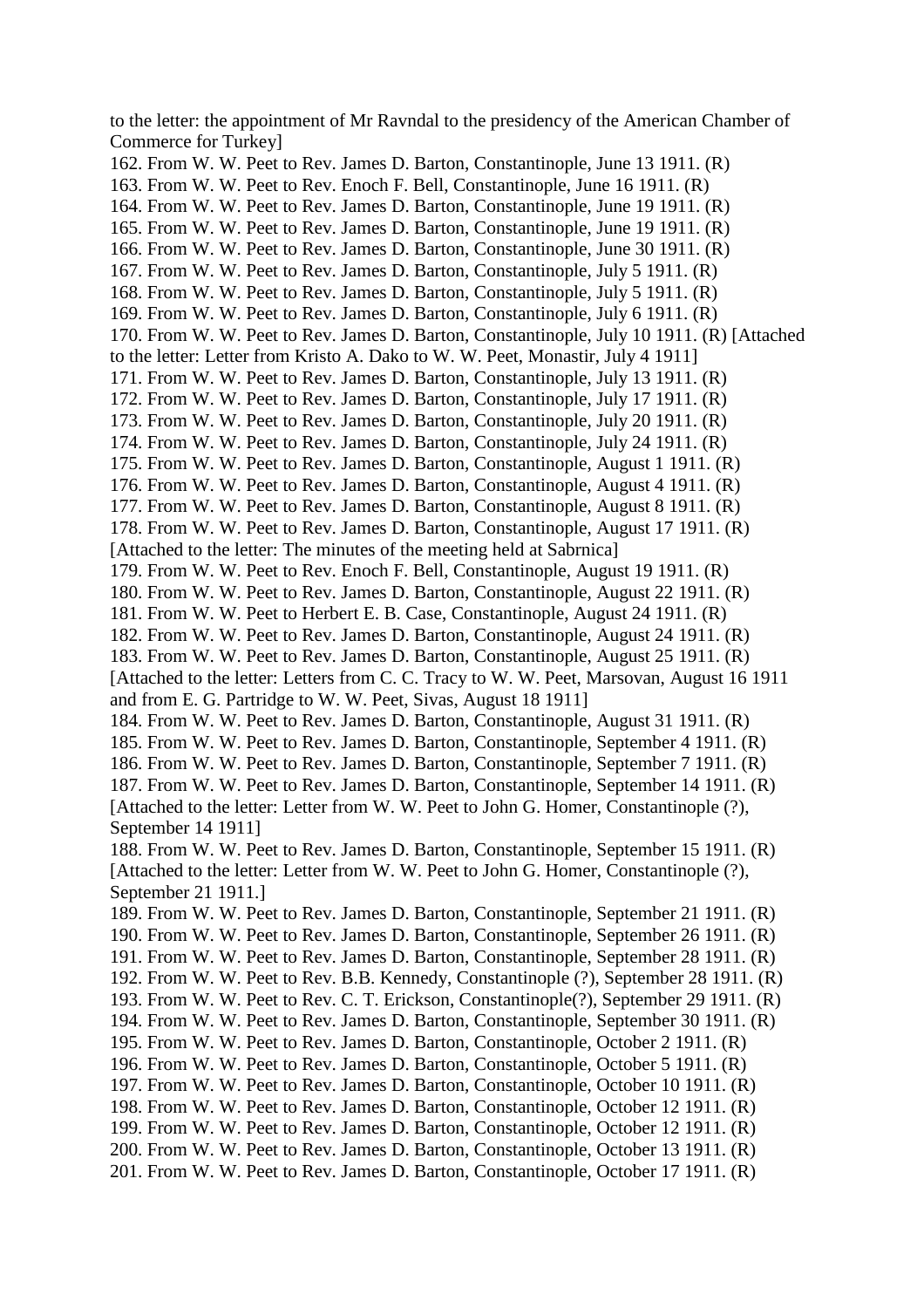202. From W. W. Peet to Rev. James D. Barton, Constantinople, October 19 1911. (R) 203. From W. W. Peet to Rev. James D. Barton, Constantinople, October 9 1911. (R) 204. From W. W. Peet to Rev. James D. Barton, Constantinople, October 20 1911. (R) 205. From W. W. Peet to Rev. James D. Barton, Constantinople, October 27 1911. (R) 206. From W. W. Peet to Rev. James D. Barton, Constantinople, October 27 1911. (R) 207. From W. W. Peet to Rev. James D. Barton, Bible House-Const., October 30 1911. (R) 208. From W. W. Peet to Rev. James D. Barton, Constantinople, October 31 1911. (R) 209. From W. W. Peet to Rev. James D. Barton, Constantinople, November 2 1911. (R) 210. From W. W. Peet to Rev. James D. Barton, Constantinople, November 3 1911. (R) 211. From W. W. Peet to Rev. James D. Barton, Constantinople, November 3 1911. (R) 212. From W. W. Peet to Rev. James D. Barton, Constantinople, November 13 1911. (R) 213. From W. W. Peet to Dr F. D. Shepard, Constantinople, November 14 1911. (R) 214. From W. W. Peet to Rev. James D. Barton, Constantinople, November 20 1911. (R) [Attached to the letter: From A. N. Andrus to W. W. Peet, Mardin, November 5 1911.] 215. From W. W. Peet to Rev. James D. Barton, Constantinople, November 23 1911. (R) 216. From W. W. Peet to Rev. James D. Barton, Constantinople, November 23 1911. (R) 217. From W. W. Peet to Rev. James D. Barton, Constantinople, December 7 1911. (R) 218. From W. W. Peet to Rev. James D. Barton, Constantinople, December 11 1911. (R) 219. From W. W. Peet to Dr. N.(?) S. Bliss, Constantinople (?), December 8 1911. (PR) 220. From W. W. Peet to Rev. James D. Barton, Constantinople, December 14 1911. (R) [Attached to the letter: Reports on the clashes between the Muslims and the Armenians.] 221. From W. W. Peet to Rev. James D. Barton, Constantinople, December 14 1911. (R) 222. From W. W. Peet to Rev. James D. Barton, Constantinople, December 26 1911. (R) 223. From W. W. Peet to Rev. James D. Barton, Constantinople, December 29 1911. (R) 224. From W. W. Peet to Rev. James D. Barton, Constantinople, December 29 1911. (R) [Attached to the letter: Letters from Athanase Taco to W. W. Peet, December 11 1911, from Robert Thomson to W. W. Peet, Samakov, December 26 1911, from W. N. Chambers to W. W. Peet Adana, December 21 1911, from Geo. P. Knapp to W. W. Peet Bitlis, December 13 1911.] 225. From W. W. Peet to Rev. James D. Barton, Constantinople, January 5 1912. (R) [Attached to the letter: An article by Mark Sykes, MP entitled 'The War in Tripoli' published on January 5 1912 and two anonymous articles entitled 'The Salonika Congress' and 'Turkish Parties and the Grand Vizier'.] 226. From W. W. Peet to Rev. James D. Barton, Constantinople, January 5 1912. (R) [Attached to the letter: Letters from W. W. Rocknill to W. W. Peet, December 2 1911 and from W. W. Peet to W. W. Rocknill, December 7 1911.] 227. From W. W. Peet to Dr. G. C. Raynolds, Constantinople, January 5 1911. (R) 228. From W. W. Peet to Rev. James D. Barton, Constantinople, January 6 1912. (R) [Attached to the letter: Letter from A. N. Andrus to W. W. Peet, Mardin December 17 1911.] 229. From W. W. Peet to Rev. James D. Barton, Constantinople, January 12 1911. (R) 230. From W. W. Peet to Rev. James D. Barton, Constantinople, January 23 1912. (R) 231. From W. W. Peet to Rev. James D. Barton, Constantinople, January 25 1912. (R) 232. From W. W. Peet to Rev. James D. Barton, Constantinople, January 29 1912. (R) 233. From W. W. Peet to Rev. James D. Barton, Constantinople, February 2 1912. (R) 234. From W. W. Peet to Rev. James D. Barton, Constantinople, February 5 1912. (R) 235. From W. W. Peet to Rev. James D. Barton, Constantinople, February 9 1912. (R) 236. From W. W. Peet to Rev. James D. Barton, Constantinople, February 13 1912. (R) 237. From W. W. Peet to Rev. James D. Barton, Constantinople, February 19 1912. (R) 238. From W. W. Peet to Miss M. D. Wingate, Constantinople 20 1912. (R) 239. From W. W. Peet to Rev. James D. Barton, Constantinople, February 27 1912. (R)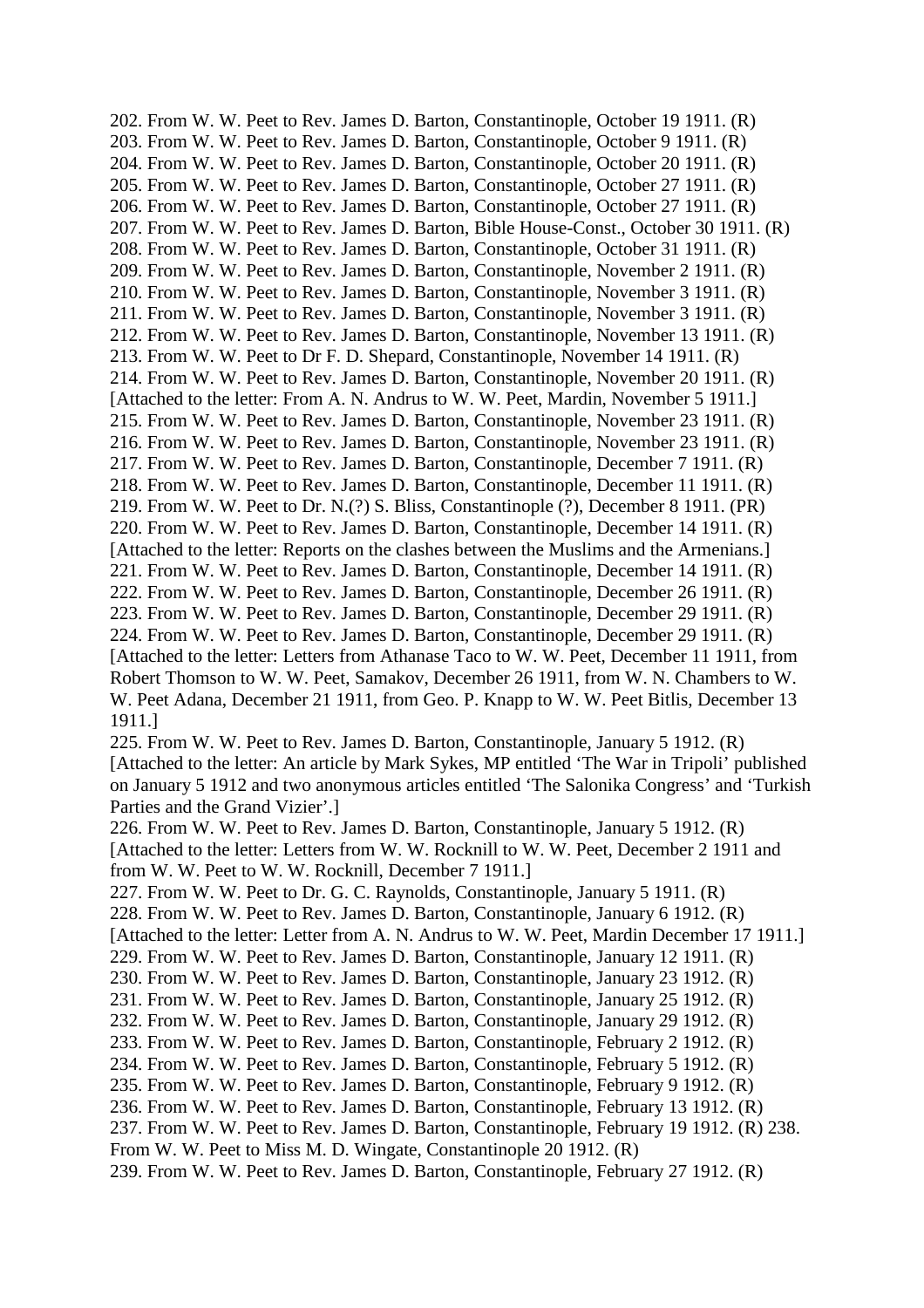240. From W. W. Peet to Rev. James D. Barton, Constantinople, February 27 1912. (R) 241. From W. W. Peet to Rev. James D. Barton, Constantinople, February 29 1912. (R) [Attached to the Letter: Minutes of the 61st Annual Meeting of the Western Turkey Mission held at Smyrna, April 13-20 1903] 242. From W. W. Peet to Rev. James D. Barton, Constantinople, February 29 1912. (R) 243. From W. W. Peet to Rev. James D. Barton, Constantinople, March 4 1912. (R) [Attached to the letter: Letters from W. W. Peet to W. W. Rockhill, Constantinople, March 4 1912 and from C. T. Erickson to W. W. Peet, Elbasan, February 24 1912.] 244. From W. W. Peet to Rev. James D. Barton, Constantinople, March 7 1912. (R) 245. From W. W. Peet to Rev. James D. Barton, Constantinople, March 8 1912. (R) 246. From W. W. Peet to Rev. James D. Barton, Constantinople, March 11 1912. (R) [Attached to the letter: Letters from W. W. Peet to W. W. Rockhill, Constantinople, March 11 1912 and from C. T. Erickson to W. W. Peet, Elbasan, March 5 1912] 247. From W. W. Peet to Rev. James D. Barton, Constantinople, March 21 1912. (R) 248. From W. W. Peet to Rev. James D. Barton, Constantinople, March 21 1912. (R) 249. From W. W. Peet to Rev. James D. Barton, Constantinople, March 22 1912. (R) 250. From W. W. Peet to Rev. James D. Barton, Constantinople, March 25 1912. (R) 251. From W. W. Peet to Rev. James D. Barton, Constantinople, April 9 1912. (PR) 252. From W. W. Peet to Rev. James D. Barton, Constantinople, April 9 1912. (R) 253. From W. W. Peet to Rev. James D. Barton, Constantinople, April 9 1912. (R) 254. From W. W. Peet to Rev. James D. Barton, Constantinople, April 16 1912. (R) 255. From W. W. Peet to Rev. James D. Barton, Constantinople, April 18 1912. (R) [Attached to the letter: A Letter on the return of Miss Franham to Adapazari, March 16 1912] 256. From W. W. Peet to Rev. James D. Barton, Constantinople, April 25 1912. (R) 257. From W. W. Peet to Rev. James D. Barton, Constantinople, May 16 1912. (R) 258. From W. W. Peet to Rev. James D. Barton, Constantinople, May 20 1912. (R) [Attached to the letter: From W. W. Peet to Miss D. Minner Rogers, May 20 1912 (HR)] 259. From W. W. Peet to Rev. James D. Barton, Constantinople, May 21 1912. (R) 260. From W. W. Peet to Rev. James D. Barton, Constantinople, May 28 1912. (R) [Attached to the letter: From Herbert Adams Gibbons to W. W. Peet, Constantinople, May 27 1910.] 261. From W. W. Peet to Rev. James D. Barton, Constantinople, May 30 1912. (R) 262. From W. W. Peet to Rev. James D. Barton, Constantinople, June 3 1912. (R) 263. From W. W. Peet to Rev. James D. Barton, Constantinople, June 4 1912. (R) 264. From W. W. Peet to Rev. James D. Barton, Constantinople, June 11 1912. (R) 265. From W. W. Peet to Rev. James D. Barton, Constantinople, June 14 1912. (R) 266. From W. W. Peet to Rev. James D. Barton, Constantinople, June 14 1912. (R) [Attached to the Letter: The Answer to the Article] 267. From W. W. Peet to Rev. James D. Barton, Constantinople, June 20 1912. (R) 268. From W. W. Peet to Rev. James D. Barton, Constantinople, June 21 1912. (R) [Attached to the letter: Article entitled 'The Balkan Committee'] 269. From W. W. Peet to Rev. James D. Barton, Constantinople, June 24 1912. (R) 270. From W. W. Peet to Rev. James D. Barton, Constantinople, June 27 1912. (R) 271. From W. W. Peet to Rev. James D. Barton, Constantinople, July 5 1912. (R) 272. From W. W. Peet to Rev. James D. Barton, Constantinople, July 8 1912. (R) [Attached to the letter: Letter from C. T. Erickson to W. W. Peet, St John's Monastery, July 2 1912.] 273. From W. W. Peet to Rev. James D. Barton, Constantinople, July 11 1912. (R) 274. From W. W. Peet to Rev. James D. Barton, Constantinople, July 22 1912. (R) [Attached to the letter: From W. W. Peet to Mrs Helen B. Harris, Constantinople, July 22 1912.] 275. From W. W. Peet to Rev. James D. Barton, Constantinople, July 22 1912. (R) 276. From W. W. Peet to Rev. James D. Barton, Constantinople, July 25 1912. (R)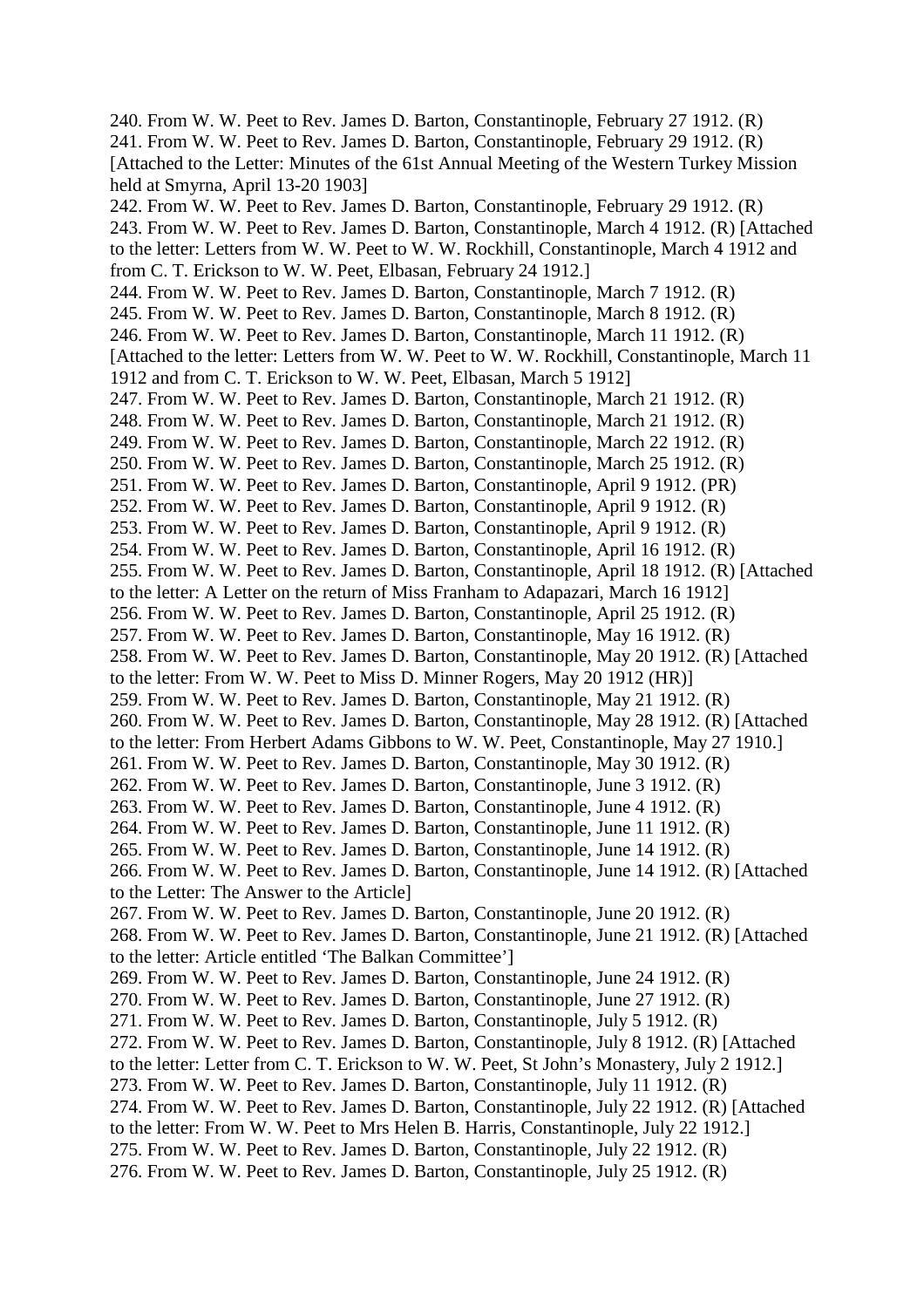277. From W. W. Peet to Rev. James D. Barton, Constantinople, July 25 1912. (R) [Attached to the letter: Article entitled 'The Collapse of the Young Turks'] 278. From W. W. Peet to Rev. Enoch F. Bell, Constantinople, August 5 1912. (R) 279. From W. W. Peet to Rev. Enoch F. Bell, Constantinople, August 5 1912. (R) 280. From W. W. Peet to Rev. James D. Barton, Constantinople, August 6 1912. (R) 281. From W. W. Peet to Rev. James D. Barton, Bardezeg, August 9 1912. (R) 282. From W. W. Peet to Rev. James D. Barton, Constantinople, August 3 1912. (R) 283. From W. W. Peet to Rev. James D. Barton, Constantinople, August 16 1912. (R) 284. From W. W. Peet to Rev. James D. Barton, Constantinople, August 26 1912. (R) 285. From W. W. Peet to Rev. Enoch F. Bell, Constantinople, August 27 1912. (R) 286. From W. W. Peet to Rev. James D. Barton, Constantinople, August 31 1912. (R) 287. From W. W. Peet to Rev. James D. Barton, Constantinople, September 17 1912. (R) 288. From W. W. Peet to Rev. James D. Barton, Constantinople, September 19 1912. (R) 289. From W. W. Peet to Rev. James D. Barton, Constantinople, September 23 1912. (R) 290. From W. W. Peet to Rev. James D. Barton, Constantinople, September 23 1912. (R) 291. From W. W. Peet to Rev. James D. Barton, Constantinople, September 26 1912. (R) 292. From W. W. Peet to Rev. James D. Barton, Constantinople, September 26 1912. (R) 293. From W. W. Peet to Rev. James D. Barton, Constantinople, October 3 1912. (R) 294. From W. W. Peet to Rev. James D. Barton, Constantinople, October 8 1912. (R) 295. From W. W. Peet to Rev. James D. Barton, Constantinople, October 11 1912. (R) 296. From W. W. Peet to Rev. James D. Barton, Constantinople, October 28 1912. (R) 297. From W. W. Peet to Rev. James D. Barton, Constantinople, October 29 1912. (R) 298. From W. W. Peet to Rev. James D. Barton, Constantinople, November 1 1912. (R) 299. From W. W. Peet to Rev. James D. Barton, Constantinople, November 6 1912. (R) 300. From W. W. Peet to Rev. James D. Barton, Constantinople, November 11 1912. (R) 301. From W. W. Peet to Rev. James D. Barton, Constantinople, November 12 1912. (R) 302. From W. W. Peet to Rev. James D. Barton, Constantinople, November 13 1912. (R) 303. From W. W. Peet to Rev. James D. Barton, Constantinople, November 15 1912. (R) 304. From W. W. Peet to Rev. James D. Barton, Constantinople, November 18 1912. (R) 305. From W. W. Peet to Rev. James D. Barton, Constantinople, November 18 1912. (R) 306. From W. W. Peet to Rev. James D. Barton, Constantinople, November 21 1912. (R) 307. From W. W. Peet to Rev. James D. Barton, Constantinople, November 23 1912. (R) 308. From W. W. Peet to Rev. James D. Barton, Constantinople, November 23 1912. (R) 309. From W. W. Peet to Rev. James D. Barton, Constantinople, November 30 1912. (R) 310. From W. W. Peet to Rev. James D. Barton, Constantinople, December 2 1912. (R) 311. From W. W. Peet to Rev. James D. Barton, Constantinople, December 6 1912. (R) 312. From W. W. Peet to Rev. James D. Barton, Constantinople, December 6 1912. (R) 313. From W. W. Peet to DR Geo D. Marsh, Constantinople, December 14 1912. (R) 314. From W. W. Peet to Rev. James D. Barton, Constantinople, December 14 1912. (R) 315. From W. W. Peet to Rev. James D. Barton, Constantinople, December 14 1912. (R) 316. From W. W. Peet to Rev. James D. Barton, Constantinople, December 14 1912. (R) 317. From W. W. Peet to Rev. James D. Barton, Constantinople, December 18 1912. (R) 318. From W. W. Peet to Rev. James D. Barton, Constantinople, December 20 1912. (R) 319. From W. W. Peet to Rev. James D. Barton, Constantinople, December 27 1912. (R) [Attached to the letter: Article by Mirza Kazim Hosain, Secretary of London All-India Moslem league, titled 'Turks and Mohammedans'.]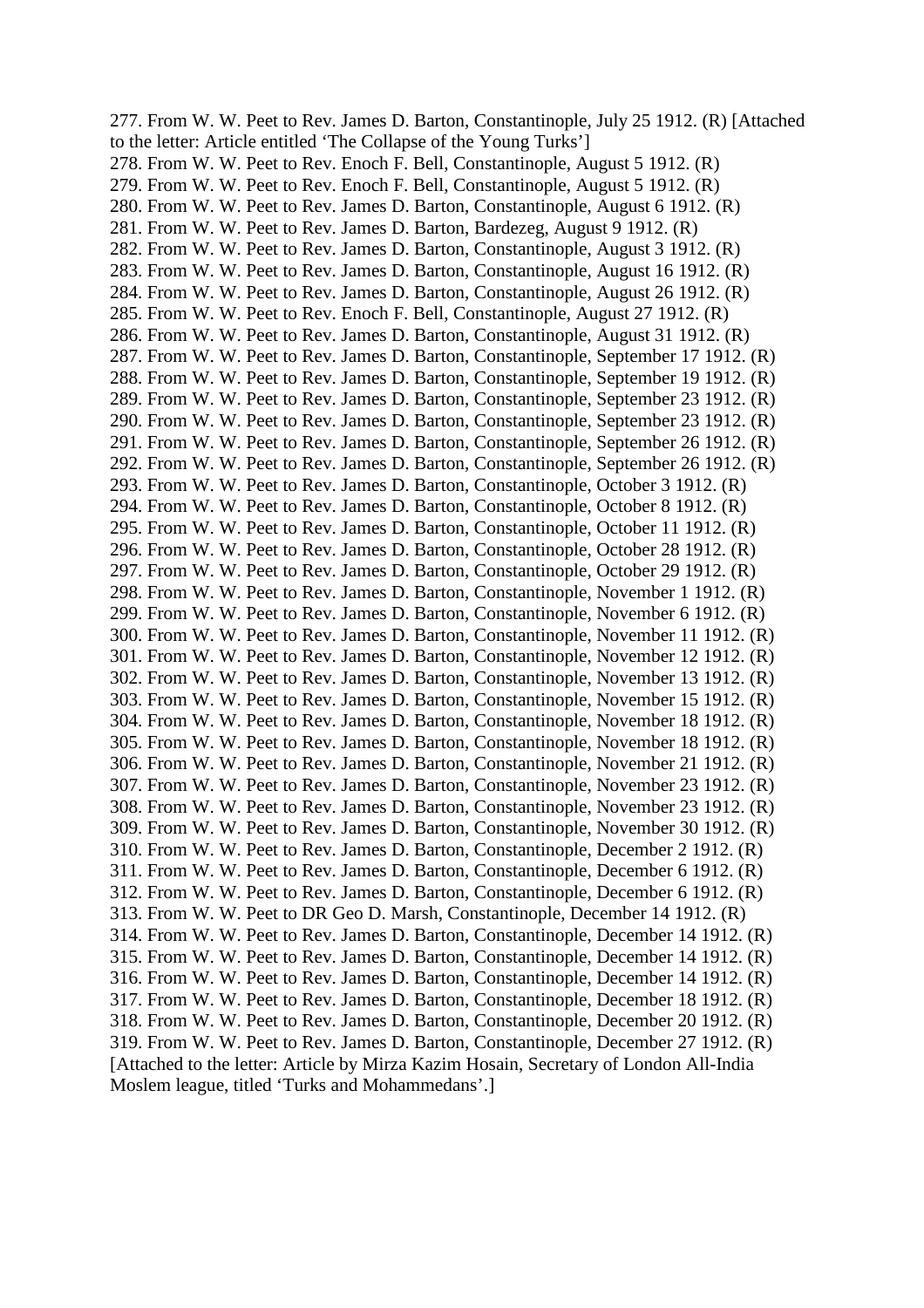## REEL 638

Submitted to: Department of History Submitted by: C. Akça Ataç Project term: December 2003 Reference Number: BV2410.A4 1984 Reel 638 Degree of Readability: a. R: Readable b. PR: Partially Readable c. HR: Hardly Readable d. UR: Unreadable

## ----------------------------------------------------------------------------------------------------------------- ABC 16: THE NEAR EAST 1817-1919 UNIT 5 REEL 638 16.9.3: WESTERN TURKEY MISSION VOL.48 VOL. 48 WESTERN TURKEY MISSION 1910-1919 LETTERS W.W. PEET (Treasurer of American Missions in Turkey) [1913-1919] -----------------------------------------------------------------------------------------------------------------

Letters:

1. From W. W. Peet to James L. Barton, Constantinople, January 3, 1913, (R). 2. From W. W. Peet to James L. Barton, Constantinople, January 8, 1913, (R). 3. From W. W. Peet to James L. Barton, Constantinople, January 9, 1913, (R). 4. From W. W. Peet to James L. Barton, Constantinople, January 11, 1913, (R). 5. From W. W. Peet to James L. Barton, Constantinople, January 15, 1913, (R). 6. From W. W. Peet to James L. Barton, Constantinople, January 16, 1913, (R). 7. From W. W. Peet to James L. Barton, Constantinople, January 20, 1913, (R). (Attached to the letter: A note by William S. Dodd dated Konia, January 15, 1913.) 8. From W. W. Peet to James L. Barton, Constantinople, January 20, 1913, (R). (Attached to the letter: An article for the Associated Press, New York) 9. From W. W. Peet to James L. Barton, Constantinople, January 21, 1913, (R). 10. From W. W. Peet to James L. Barton, Constantinople, January 24, 1913, (R). (Attached to the letter: A dispatch to the American Red Cross by Rockhill, Gates, Peet and Ravndal.) 11. From Luther R. Fowle to W.W. Peet, Aintab, January 2, 1913, (R). 12. From W.W. Peet to Frank H. Wiggin, Constantinople, January 27, 1913, (R). 13. From W. W. Peet to James L. Barton, Constantinople, January 28, 1913, (R). 14. From W. W. Peet to James L. Barton, Constantinople, January 30, 1913, (R). 15. From W. W. Peet to James L. Barton, Constantinople, February 6, 1913, (R). 16. From W. W. Peet to James L. Barton, Constantinople, February 8, 1913, (R). 17. From W. W. Rockhill to W. W. Peet, Constantinople (?), February 7, 1913, (R). 18. From W. W. Peet to James L. Barton, Constantinople, February 11, 1913, (R). 19. From W. W. Peet to James L. Barton, Constantinople, February 19, 1913, (R). 20. From W. W. Peet to James L. Barton, Constantinople, February 19, 1913, (R). 21. From W. W. Peet to James L. Barton, Constantinople, February 20, 1913, (R). 22. From W. W. Peet to James L. Barton, Constantinople, March 10, 1913, (R). 23. From W. W. Peet to James L. Barton, Constantinople, March 11, 1913, (R). 24. From W. W. Peet to James L. Barton, Constantinople, March 14, 1913, (R). 25. From W. W. Peet to James L. Barton, Constantinople, March 14, 1913, (R). 26. From W. W. Peet to James L. Barton, Constantinople, March 17, 1913, (R).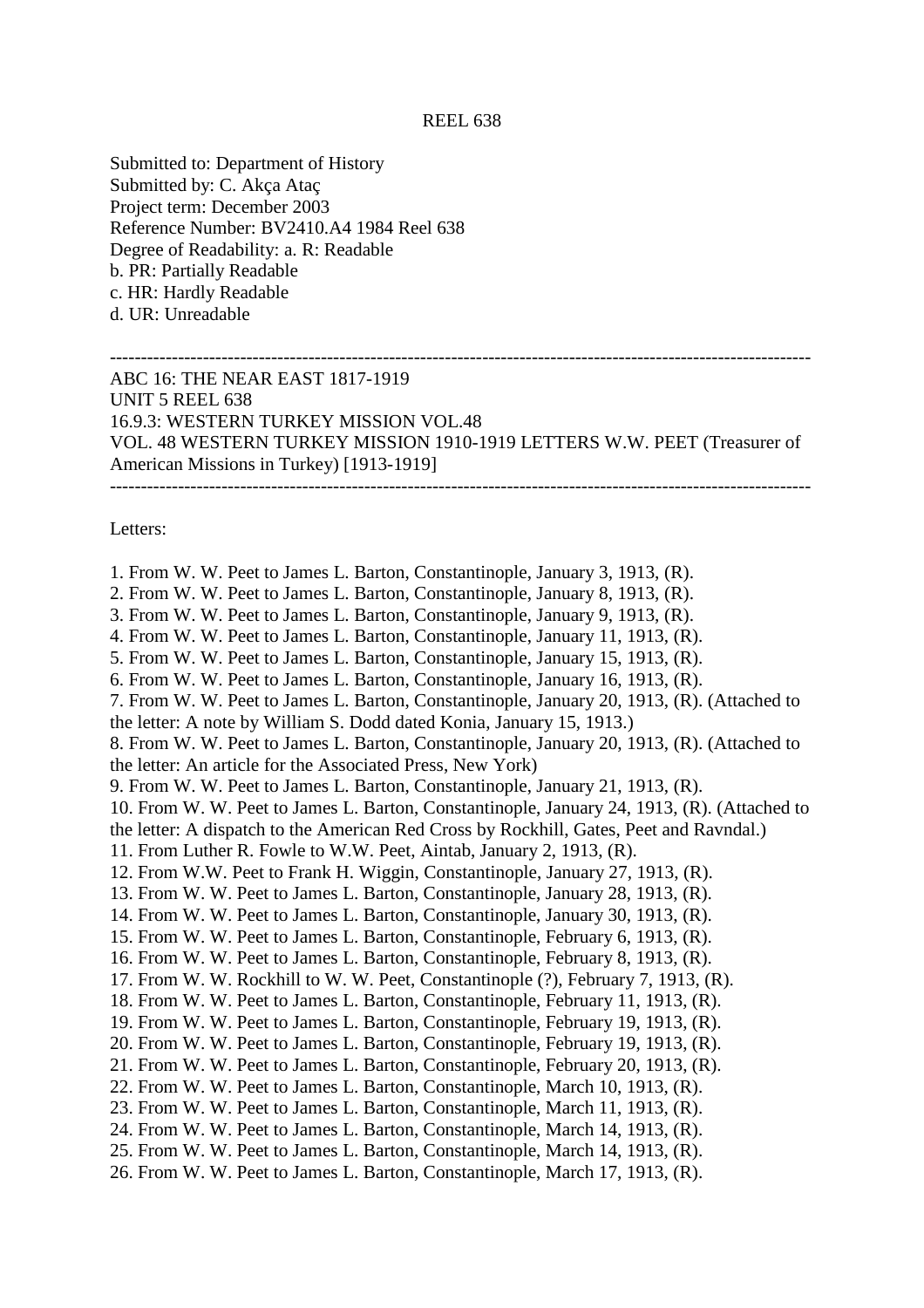27. From W. W. Peet to James L. Barton, Constantinople, March 20, 1913, (R). 28. From "five of the prominent men of the village" to W. W. Peet, Brousa, March 14, 1913, (PR). 29. From W. W. Peet to James L. Barton, Constantinople, March 28, 1913, (R). 30. From W. W. Peet to James L. Barton, Constantinople, March 28, 1913, (R). 31. From Jeannie L. Jillson to W. W. Peet, Broussa, March 26, 1913, (R). 32. From W. W. Peet to James L. Barton, Constantinople, March 28, 1913, (R). 33. From W. W. Peet to Enoch F. Bell, Constantinople, April 2, 1913, (R). 34. From W. W. Peet to James L. Barton, Constantinople, April 3, 1913, (R). 35. From W. W. Peet to James L. Barton, Constantinople, April 12, 1913, (R). 36. From W. W. Peet to James L. Barton, Constantinople, April 17, 1913, (R). 37. From W. W. Peet to James L. Barton, Constantinople, April 29, 1913, (R). (Attached to the letter: 1)Memorandum by Henry E. Peers, Barrister at Law, Attorney for the Defendant, concerning the suit of Mugerditch Sahadjian vs. W.W. Peet, Manager and Treasurer, tried in the American Consular Court at Constantinople, Turkey. 2) Letter from W. W. Peet to Sir Edwin Peers, Constantinople. 3) An Article from the Spectator dated April 26, 1913.) 38. From W. W. Peet to James L. Barton, Constantinople, May 5, 1913, (R). 39. From W. W. Peet to James L. Barton, Constantinople, May 6, 1913, (R). (Attached to the letter: Dispatches concerning the trial Shadjian vs Peet.) 40. From W. W. Peet to James L. Barton, Constantinople, May 7, 1913, (R). 41. From W. W. Peet to James L. Barton, Constantinople, May 12, 1913, (R). 42. From W. W. Peet to Enoch Bell, Constantinople, May 14, 1913, (R). 43. From W. W. Peet to James L. Barton, Constantinople, May 16, 1913, (R). 44. From W. W. Peet to James L. Barton, Constantinople, May 19, 1913, (R). 45. From W. W. Peet to James L. Barton, Constantinople, May 20, 1913, (R). 46. From W. W. Peet to James L. Barton, Constantinople, June 3, 1913, (R). 47. From W. W. Peet to James L. Barton, Constantinople, June 16, 1913, (R). 48. From W. W. Peet to James L. Barton, Constantinople, June 19, 1913, (R). 49. From W. W. Peet to James L. Barton, Constantinople, June 20, 1913, (R). 50. From W. W. Peet to James L. Barton, Constantinople, June 23, 1913, (R). 51. From W. W. Peet to James L. Barton, Constantinople, June 26, 1913, (R). 52. From W. W. Peet to James L. Barton, Constantinople, June 30, 1913, (R). (Attached to the letter: A letter from C. Treford Erickson to W.W. Peet, Albania, June 20, 1913) 53. From W. W. Peet to James L. Barton, Constantinople, July 18, 1913, (R). 54. From W. W. Peet to James L. Barton, Constantinople, July 18, 1913, (R) (Attached to the letter: An article titled 'The Armenian Question/ Russian Views of Russian Policy'). 55. From W. W. Peet to James L. Barton, Constantinople, August 1, 1913, (R). 56. From W. W. Peet to James L. Barton, Constantinople, August 2, 1913, (R). 57. From W. W. Peet to James L. Barton, Constantinople, August 6, 1913, (R). 58. From W. W. Peet to James L. Barton, Constantinople, August 11, 1913, (R). (Attached to the letter: The budget of the Albanian Relief Fund) 59. From W. W. Peet to James L. Barton, Constantinople, August 15, 1913, (R). 60. From W. W. Peet to James L. Barton, Constantinople, August 18, 1913, (R). 61. From W. W. Peet to James L. Barton, Constantinople, August 19, 1913, (R). 62. From W. W. Peet to James L. Barton, Constantinople, August 25, 1913, (R). 63. From W. W. Peet to James L. Barton, Constantinople, August 26, 1913, (R). 64. From C. E. Clark to W. W. Peet, Sivas, August 14, 1913, (R). 65. From W. W. Peet to James L. Barton, Constantinople, August 26, 1913, (R). 66. From W. W. Peet to James L. Barton, Constantinople, August 27, 1913, (R).

67. From W. W. Peet to James L. Barton, Constantinople, August 29, 1913, (R).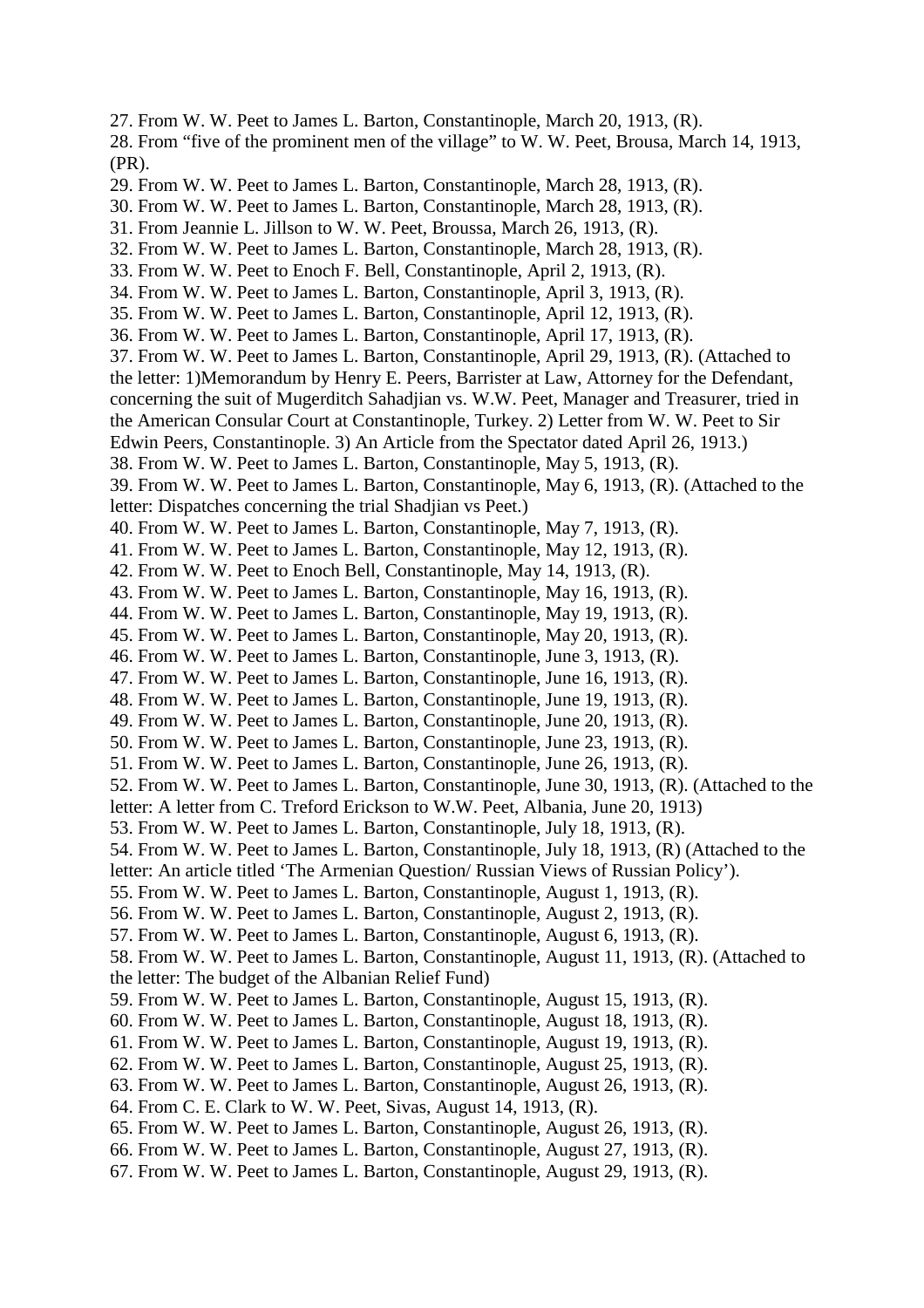68. From W. W. Peet to James L. Barton, Constantinople, September 2, 1913, (R). 69. From W. W. Peet to James L. Barton, Constantinople, September 12, 1913, (R). 70. From W. W. Peet to James L. Barton, Constantinople, September 19, 1913, (R). 71. From W. W. Peet to James L. Barton, Constantinople, September 22, 1913, (R). 72. From W. W. Peet to James L. Barton, Constantinople, September 26, 1913, (R). 73. From W. W. Peet to James L. Barton, Constantinople, October 2, 1913, (R). 74. From W.W. Peet to A.N. Andrus, Constantinople, August 14, 1913, (R). 75. From A. N. Andrus to W. W. Peet, Mardin, September 10, 1913, (R). 76. From W.W. Peet to A.N. Andrus, Constantinople, September 30, 1913, (R). 77. From W. W. Peet to James L. Barton, Constantinople, October 1, 1913, (R). 78. From W. W. Peet to James L. Barton, Constantinople, October 3, 1913, (R). 79. From W. W. Peet to James L. Barton, Constantinople, October 9, 1913, (R). 80. From W. W. Peet to James L. Barton, Constantinople, October 17, 1913, (R). 81. From W. W. Peet to James L. Barton, Constantinople, October 21, 1913, (R). 82. From W. W. Peet to James L. Barton, Constantinople, October 21, 1913, (R). 83. From W. W. Peet to James L. Barton, Constantinople, October 30, 1913, (R). 84. From W. W. Peet to James L. Barton, Constantinople, November 14, 1913, (R). 85. From W. W. Peet to James L. Barton, Constantinople, November 15, 1913, (R). 86. From W. W. Peet to James L. Barton, Constantinople, November 19, 1913, (R). 87. From Ernest C. Partridge to W.W. Peet, Sivas, November 7, 1913, (R). 88. Extract from letter from Enderes to Sivas dated November 1, 1913, (R). 89. From Ernest C. Partridge to W.W. Peet, Constantinople, November 19, 1913, (R). 90. From W. W. Peet to James L. Barton, Constantinople, November 25, 1913, (R). (Attached to the letter: Letters from A.N. Andrus to W.W. Peet , Mardin, October 30, 1913 and October 27, 1913.) 91. From W. W. Peet to James L. Barton, Constantinople, November 28, 1913, (PR). 92. From W. W. Peet to James L. Barton, Constantinople, December 1, 1913, (R). 93. From W. W. Peet to James L. Barton, Constantinople, December 11, 1913, (R). 94. From W. W. Peet to James L. Barton, Constantinople, December 12, 1913, (R). 95. From W. W. Peet to James L. Barton, Constantinople, December 16, 1913, (R). 96. From W. W. Peet to James L. Barton, Constantinople, December 18, 1913, (R). 97. From W. W. Peet to James L. Barton, Constantinople, December 19, 1913, (R). 98. From W. W. Peet to James L. Barton, Constantinople, December 23, 1913, (R). 99. From W. W. Peet to James L. Barton, Constantinople, January 5, 1913 (?), (R). 100. From W. W. Peet to James L. Barton, Constantinople, January 7, 1914. (R). 101. From W. W. Peet to James L. Barton, Constantinople, January 7, 1914. (R). 102. From W. W. Peet to James L. Barton, Constantinople, January 21, 1914. (R). 103. From W. W. Peet to James L. Barton, Constantinople, January 26, 1914. (R). 104. From W. W. Peet to James L. Barton, Constantinople, February 2, 1914. (R). 105. From W. W. Peet to James L. Barton, Constantinople, February 17, 1914. (R). 106. From W. W. Peet to James L. Barton, Constantinople, February 5, 1914. (R). 107. From W. W. Peet to James L. Barton, Constantinople, February 17, 1914. (R). 108. From W. W. Peet to James L. Barton, Constantinople, February 20, 1914. (R). 109. From W. W. Peet to James L. Barton, Constantinople, February 20, 1914. (R). 110. From W. W. Peet to James L. Barton, Constantinople, February 25, 1914. (R). 111. From W. W. Peet to James L. Barton, Constantinople, February 25, 1914. (R). 112. From W. W. Peet to James L. Barton, Constantinople, February 26, 1914. (R). (Attached to the letter: A letter to the American Chamber of Commerce from D. Alton Davis, chairman to the American Chamber of Commerce for the Levant dated Constantinople, February 21, 1914.)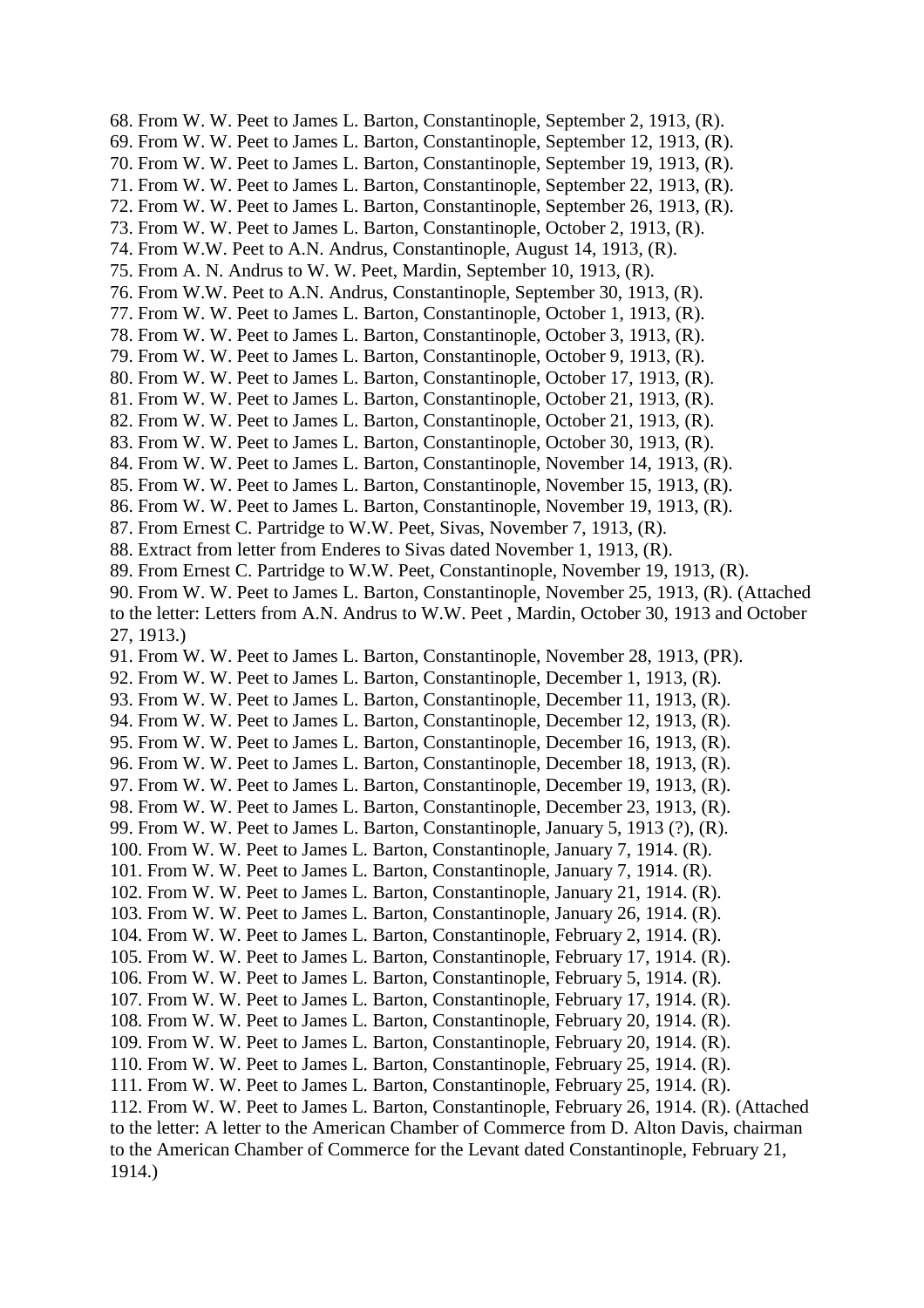113. From W. W. Peet to James L. Barton, Constantinople, March 4, 1914. (R). 114. From W. W. Peet to James L. Barton, Constantinople, March 6, 1914. (R). 115. From W. W. Peet to James L. Barton, Constantinople, March 11, 1914. (R). 116. From W. W. Peet to James L. Barton, Constantinople, March 11, 1914. (R). 117. From W. W. Peet to James L. Barton, Constantinople, March 11, 1914. (R). 118. From W. W. Peet to James L. Barton, Constantinople, March 11, 1914. (R). 119. From W. W. Peet to James L. Barton, Constantinople, March 13, 1914. (R). 120. From W. W. Peet to James L. Barton, Constantinople, March 17, 1914. (R). 121. From W. W. Peet to James L. Barton, Constantinople, March 19, 1914. (R). 122. From W. W. Peet to James L. Barton, Constantinople, March 20, 1914. (R). 123. From W. W. Peet to James L. Barton, Constantinople, March 26, 1914. (R). (Attached to the letter: From Harrison A. Maynard to W.W. Peet, Bitlis, March 12, 1914) 124. From W. W. Peet to James L. Barton, Constantinople, March 31, 1914. (HR). [Attached to the letter: A letter from Harrison A. Maynard to W.W. Peet, Bitlis, March 16, 1914 (R) ] 125. From W. W. Peet to James L. Barton, Constantinople, March 4, 1914. (R). 126. From W. W. Peet to James L. Barton, Constantinople, May 7, 1914. (R). 127. From W. W. Peet to James L. Barton, Constantinople, May 8, 1914. (R). 128. From W. W. Peet to James L. Barton, Constantinople, May 12, 1914. (R). 129. From W. W. Peet to James L. Barton, Constantinople, May 14, 1914. (R). 130. From W. W. Peet to James L. Barton, Constantinople, May 18, 1914. (R). 131. From W. W. Peet to James L. Barton, Constantinople, May 19, 1914. (R). 132. From W. W. Peet to James L. Barton, Constantinople, May 20, 1914. (R). 133. From W. W. Peet to James L. Barton, Constantinople, May 21, 1914. (R). 134. From W. W. Peet to James L. Barton, Constantinople, May 26, 1914. (R). 135. From W. W. Peet to James L. Barton, Constantinople, May 29, 1914. (R). 136. From W. W. Peet to Enoch F. Bell, Constantinople, June 5, 1914. (R). 137. From W. W. Peet to James L. Barton, Constantinople, June 5, 1914. (R). 138. From W. W. Peet to James L. Barton, Constantinople, June 5, 1914. (R). 139. From W. W. Peet to James L. Barton, Constantinople, June 8, 1914. (R). 140. From W. W. Peet to James L. Barton, Constantinople, June 8, 1914. (R). 141. From W. W. Peet to Rev. J. H. House, Constantinople, June 8, 1914. (R). 142. From W. W. Peet to Rev. C. T. Erickson, Constantinople, June 8, 1914. (R). 143. From W. W. Peet to James L. Barton, Constantinople, June 15 (?13), 1914. (R). (Attached to the letter: A dispatch from Colonel Mehmet, Commander of the 93rd Regiment to the Director of Anatolia College, a letter from G.E. White to Mr Morgenthau and letters from G.E. White to Mr Morgenthau, Marsovan, June 6, 1914 and from G.E. White to Mr Peet, dated Marsovan, June 6, 1914.) 144. From W. W. Peet to James L. Barton, Constantinople, June 15, 1914. (R). 145. From W. W. Peet to James L. Barton, Constantinople, June 18, 1914. (R). 146. From W. W. Peet to James L. Barton, Constantinople, June 23, 1914. (R). 147. From W. W. Peet to James L. Barton, Constantinople, June 26, 1914. (R). 148. From W. W. Peet to James L. Barton, Constantinople, July 27, 1914. (R). 149. From W. W. Peet to James L. Barton, Constantinople, July 29, 1914. (R). 150. From W. W. Peet to James L. Barton, Constantinople, August 4, 1914. (R). 151. From W. W. Peet to James L. Barton, Constantinople, August 6, 1914. (R). 152. From W. W. Peet to Mr Dana K. Getchell, Constantinople, August 11, 1914. (R). 153. From W. W. Peet to E.C. Partridge, Constantinople, August 11, 1914. (R). 154. From W. W. Peet to Rev. G.E. White, Constantinople, August 11, 1914. (R). 155. From W. W. Peet to James L. Barton, Constantinople, August 11, 1914. (R). 156. From W. W. Peet to James L. Barton, Constantinople, August 22, 1914. (R).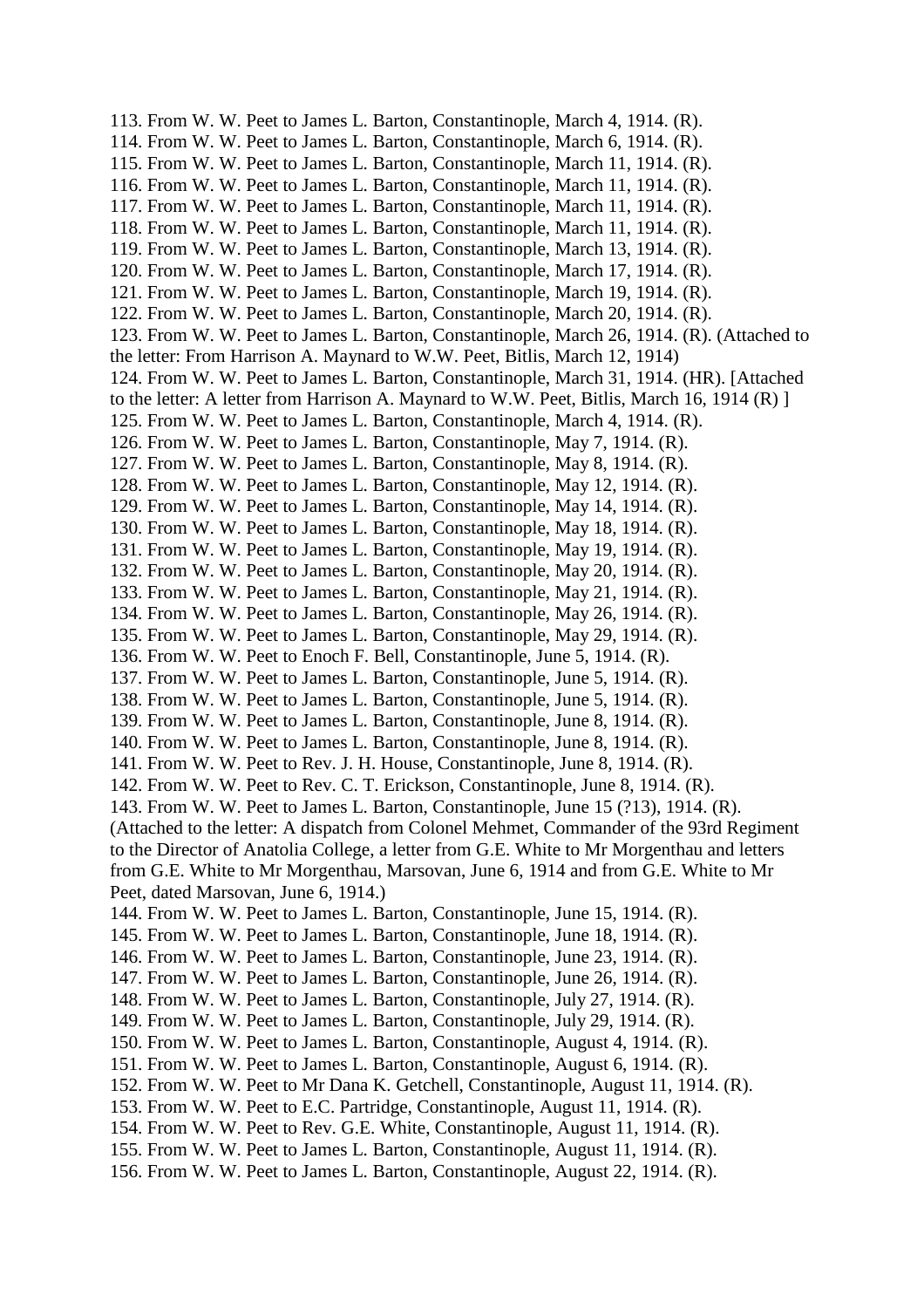157. From W. W. Peet to James L. Barton and Mr Frank H. Wiggin, Constantinople, August 24, 1914. (R). 158. From W. W. Peet to James L. Barton, Constantinople, August 25, 1914. (R). 159. From W. W. Peet to James L. Barton, Constantinople, August 29, 1914. (R) (Attached to the letter: Extracts from the letters of various members of the mission.) 160. From W. W. Peet to James L. Barton, Constantinople, August 31, 1914. (R). 161. From W. W. Peet to James L. Barton, Constantinople, September 4, 1914. (R). 162. From W. W. Peet to James L. Barton, Constantinople, September 10, 1914. (R). 163. From W. W. Peet to James L. Barton, Constantinople, September 14, 1914. (R) (Attached to the letter: Circular letter to the Stations of the American Board in Turkey dated September 14, 1914). 164. From W. W. Peet to James L. Barton, Constantinople, September 19, 1914. (R) (Attached to the letter: Circular letter to the Stations of the American Board in Turkey, September 22, 1914.) 165. From W. W. Peet to James L. Barton, Constantinople, September 23, 1914. (R). 166. From W. W. Peet to Henry Morgenthau, American Ambassador, Constantinople, September 23, 1914. (R). 167. From W. W. Peet to James L. Barton, Constantinople, September 24, 1914. (R). 168. From W. W. Peet to Miss Kate G. Lamson, Constantinople, September 23, 1914. (R). 169. From W. W. Peet to James L. Barton, Constantinople, September 25, 1914. (R) (Attached to the letter: a Memorandum dated September 29, 1914). 170. From W. W. Peet to James L. Barton, Constantinople, September 30, 1914. (R). 171. From W. W. Peet to Rev. C. T. Riggs, Constantinople, September 25, 1914. (R). 172. From W. W. Peet to James L. Barton, Constantinople, October 6, 1914. (R). 173. From W. W. Peet to James L. Barton, Constantinople, October 15, 1914. (R). (Attached to the letter: Circular Letter to the Stations of the American Board in Turkey dated October 15, 1914.) 174. From W. W. Peet to James L. Barton, Constantinople, October 23, 1914. (R). 175. From W. W. Peet to James L. Barton, Constantinople, October 23, 1914. (R). 176. From W. W. Peet to James L. Barton, Constantinople, October 28, 1914. (R). 177. From W. W. Peet to James L. Barton, Constantinople, October 30, 1914. (R). 178. From W. W. Peet to James L. Barton, Constantinople, October 30, 1914. (R). 179. From W. W. Peet to James L. Barton, Constantinople, November 2, 1914. (R). 180. From W. W. Peet to James L. Barton, Constantinople, November 2, 1914. (R) (Attached to the letter: Circular Letter to the Stations of the American Board in Turkey dated November 2, 1914.) 181. From W. W. Peet to James L. Barton, Constantinople, November 3, 1914. (R). 182. From W. W. Peet to James L. Barton, Constantinople, November 9, 1914. (R). 183. From W. W. Peet to James L. Barton, Constantinople, November 16, 1914. (R). 184. From W. W. Peet to James L. Barton, Constantinople, December 4, 1914. (R). 185. From W. W. Peet to James L. Barton, Constantinople, December 7, 1914. (R). 186. From W. W. Peet to James L. Barton, Constantinople, December 13, 1914. (HR). 187. From W. W. Peet to James L. Barton, Constantinople, December 14, 1914. (R). 188. From W. W. Peet to James L. Barton, Constantinople, December 22, 1914. (R). 189. From W. W. Peet to James L. Barton, Constantinople, December 22, 1914. (R). 190. From W. W. Peet to James L. Barton, Constantinople, December 28, 1914. (R). 191. From W. W. Peet to James L. Barton, Constantinople, December 28, 1914. (R). 192. From W. W. Peet to James L. Barton, Constantinople, December 28, 1914. (R). 193. Circular Letter to the Stations of the American Board in Turkey dated January 4, 1915. 194. From W. W. Peet to James L. Barton, Constantinople, January 6, 1915. (R).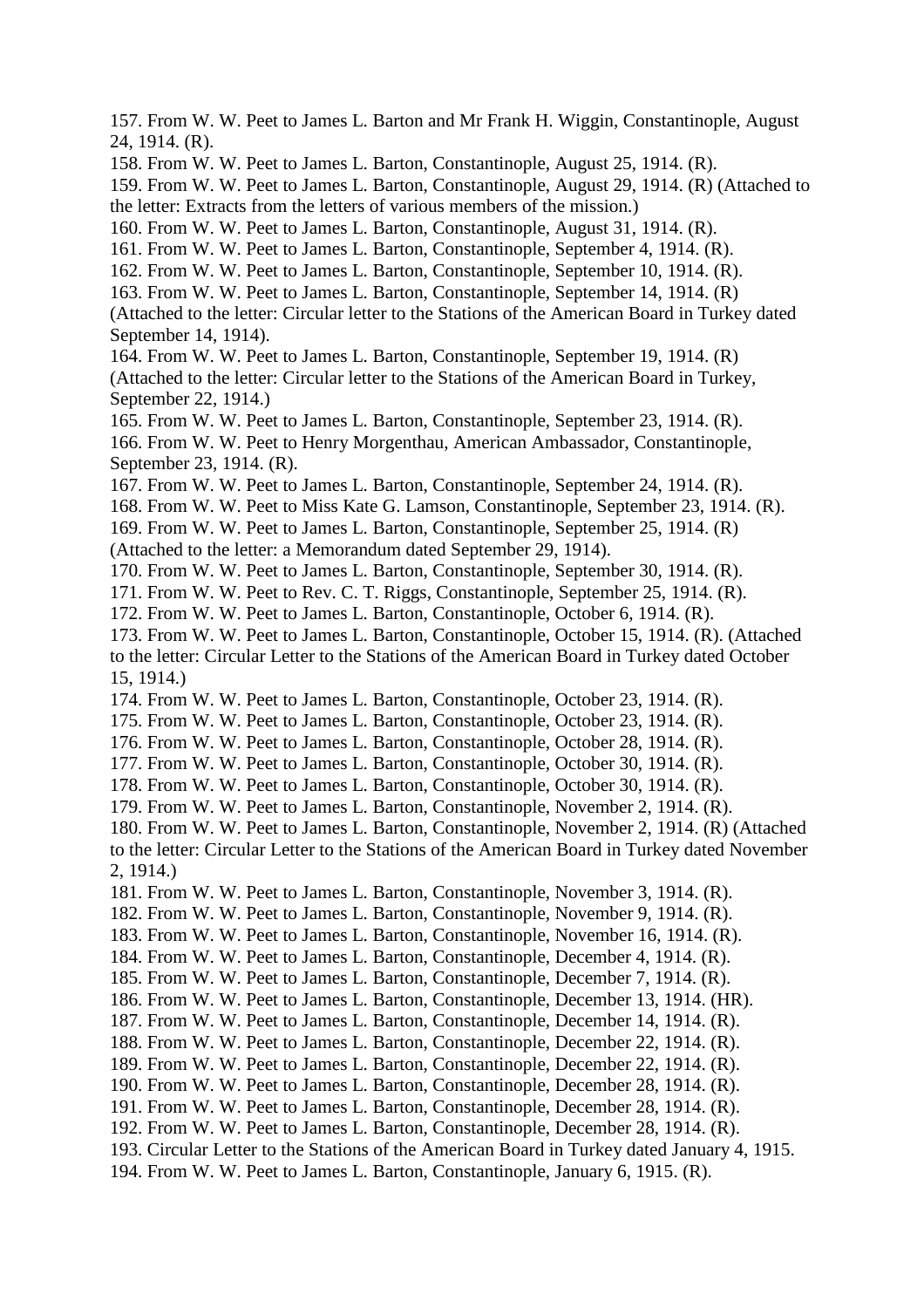- 195. From W. W. Peet to James L. Barton, Constantinople, January 15, 1915. (R).
- 196. From W. W. Peet to James L. Barton, Constantinople, February 18, 1915. (R).
- 197. From Agnes C. Salmond to W.W. Peet, Marash, January 6, 1915. (R).
- 198. From W. W. Peet to James L. Barton, Constantinople, February 5, 1915. (R).
- 199. From W. W. Peet to James L. Barton, Constantinople, February 5, 1915. (R).
- 200. Circular Letter to the Stations of the American Board in Turkey dated February 8, 1915. (R)
- 201. From W. W. Peet to James L. Barton, Constantinople, February 8, 1915. (PR).
- 202. From W. W. Peet to James L. Barton, Constantinople, February 15, 1915. (R).
- 203. From W. W. Peet to James L. Barton, Constantinople, February 16, 1915. (R). (Attached to the letter: Circular Letter to the Stations of the American Board in Turkey dated February 16, 1915.)
- 204. From W. W. Peet to James L. Barton, Constantinople, February 18, 1915. (R).
- 205. Circular Letter to the Stations of the American Board in Turkey dated February 23, 1915. (R).
- 206. Circular Letter to the Stations of the American Board in Turkey dated March 2, 1915. (R).
- 207. Circular Letter to the Stations of the American Board in Turkey dated March 8, 1915. (R)
- 208. From W. W. Peet to James L. Barton, Constantinople, March 10, 1915. (R).
- 209. From W. W. Peet to James L. Barton, Constantinople, March 17, 1915. (R).
- 210. Circular Letter to the Stations of the American Board in Turkey dated March 23, 1915. (R)
- 211. From W. W. Peet to James L. Barton, Constantinople, March 29, 1915. (R) (Attached to the letter: Circular Letter to the Stations of the American Board in Turkey dated March 29, 1915.)
- 212. Circular Letter to the Stations of the American Board in Turkey dated (?) 5, 1915. (R)
- 212. From W. W. Peet to James L. Barton, Constantinople, April 8, 1915. (R).
- 213. From W. W. Peet to James L. Barton, Constantinople, April 9, 1915. (R).
- 214. Circular Letter to the Stations of the American Board in Turkey dated April 12, 1915. (R)

215. Extract from letter of W.W. Peet, Treasurer, to Frank H. Wiggin, Treasurer dated at Constantinople, April 12, 1915.

- 216. Circular Letter to the Stations of the American Board in Turkey dated April 20, 1915. (R)
- 217. Circular Letter to the Stations of the American Board in Turkey dated April 26, 1915 (R)
- 218. Circular Letter to the Stations of the American Board in Turkey dated May 3, 1915. (R)
- 219. Circular Letter to the Stations of the American Board in Turkey dated May 11, 1915. (R)
- 220. From W. W. Peet to James L. Barton, Constantinople, May 18, 1915. (R).
- 221. Circular Letter to the Stations of the American Board in Turkey dated May 27, 1915. (R)
- 222. From W. W. Peet to James L. Barton, Constantinople, May 31, 1915. (PR).
- 223. From W. W. Peet to James L. Barton, Constantinople, June 24, 1915. (R).
- 224. From W. W. Peet to James L. Barton, Constantinople, July 2, 1915. (R).
- 225. Circular Letter to the Stations of the American Board in Turkey dated July 5, 1915. (R)
- 226. From Henry H. Riggs to W. W. Peet, Harpoot, July 9, 1915. (R)
- 227. From W. W. Peet to James L. Barton, Constantinople, July 12, 1915. (R).
- 228. From W. W. Peet to James L. Barton, Constantinople, July 14, 1915. (R).
- 229. From W. W. Peet to James L. Barton, Constantinople, July 16, 1915. (R).
- 230. From W. W. Peet to James L. Barton, Constantinople, July 19, 1915. (R).
- 231. Circular Letter to the Stations of the American Board in Turkey dated July 26,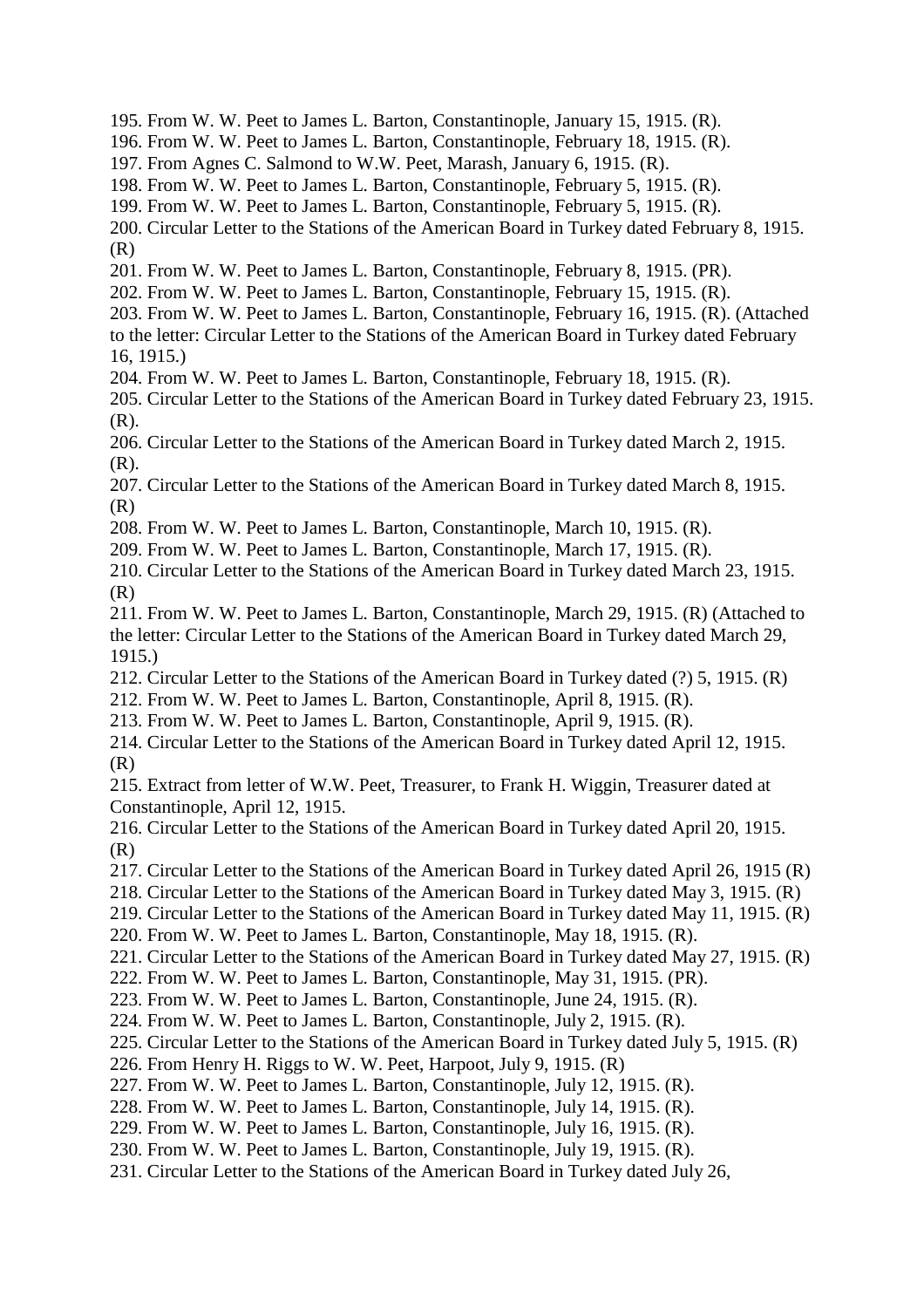1915.(HR)

- 232. From W. W. Peet to James L. Barton, Constantinople, July 26, 1915. (R).
- 233. From W. W. Peet to James L. Barton, Constantinople, August 2, 1915. (R).
- 234. From W. W. Peet to James L. Barton, Constantinople, August 2, 1915. (R).
- 235. From W. W. Peet to James L. Barton, Constantinople, August 2, 1915. (R).
- 236. From W. W. Peet to James L. Barton, Constantinople, August 4, 1915. (R).
- 237. Circular Letter to the Stations of the American Board in Turkey dated August 6, 1915. (R)
- 238. Extract from letter of Consul Davis, Harpoot, August 9, 1915.
- 239. From W. W. Peet to James L. Barton, Constantinople, August 17, 1915. (R).
- 240. Circular Letter to the Stations of the American Board in Turkey dated August 19, 1915. (R)
- 241. From W. W. Peet to James L. Barton, Constantinople, August 27, 1915. (R).

242. Circular Letter to the Stations of the American Board in Turkey dated September 2, 1915. (R)

243. From W. W. Peet to James L. Barton, Constantinople, September 6, 1915. (R).

244. Circular Letter to the Stations of the American Board in Turkey dated September 7, 1915.

- 245. From W. W. Peet to James L. Barton, Constantinople, September 9, 1915. (R).
- 246. From W. W. Peet to James L. Barton, Constantinople, September 10, 1915. (R).
- 247. From W. W. Peet to James L. Barton, Constantinople, September 13, 1915. (R).
- 248. From W.W. Peet to Henry Morgenthau, Constantinople, September 13, 1915. (R)
- 249. From W. W. Peet to James L. Barton, Constantinople, September 16, 1915. (R).
- 250. From W. W. Peet to James L. Barton, Constantinople, September 17, 1915. (R).
- 251. Circular Letter to the Stations of the American Board in Turkey dated September 30, 1915. (R)
- 252. From Cyril H. Haas, Adana, October 1, 1915. (R)
- 253. From W. W. Peet to Rev. E. W. Riggs, Constantinople, October 28, 1915. (R).
- 254. From Jacob Kunzler to W.W. Peet, Ourfa, October 29, 1915. (R)
- 255. From W.W. Peet to Henry Morgenthau, Constantinople, October 12, 1915. (R)
- 256. From W. W. Peet to James L. Barton, Constantinople, October 20, 1915. (R).
- 257. From Wilfred M. Post to W.W. Peet (?), October 27, 1915. (PR)
- 258. From F.D. Shepard to W.W. Peet, November 5, 1915. (R)
- 259. From W. W. Peet to James L. Barton, Constantinople, November 17, 1915. (R).
- 260. Circular Letter to the Stations of the American Board in Turkey dated December 7, 1915.
- 261. From W. W. Peet to James L. Barton, Constantinople, December 12, 1915. (R).
- 262. From W. W. Peet to James L. Barton, Constantinople, December 14, 1915. (R).

(Attached to the letter: Letter from J.B. Jackson to Henry Morgenthau, Syria, December 4,

- 1915. (R) and 'Fact regarding Rev. F:H. Leslie's Death.)
- 263. Extracts from B. von Dobbeler's letter of December 15, 1915. (R)
- 264. Circular Letter to the Stations of the American Board in Turkey dated December 15, 1915. (R)
- 265. From W. W. Peet to James L. Barton, Constantinople, December 17, 1915. (R).
- 266. From W. W. Peet to James L. Barton, Constantinople, December 17, 1915. (R).
- 267. From William S. Dodd to W.W. Peet, Konia, December 19, 1915. (R)
- 268. From W. W. Peet to James L. Barton, Constantinople, December 20, 1915. (R).
- 269. From W. W. Peet to James L. Barton, Constantinople, December 20, 1915. (R).
- 270. From W. W. Peet to James L. Barton, Constantinople, December 24, 1915. (R).
- 271. Circular Letter to the Stations of the American Board in Turkey dated December 28, 1915. (R)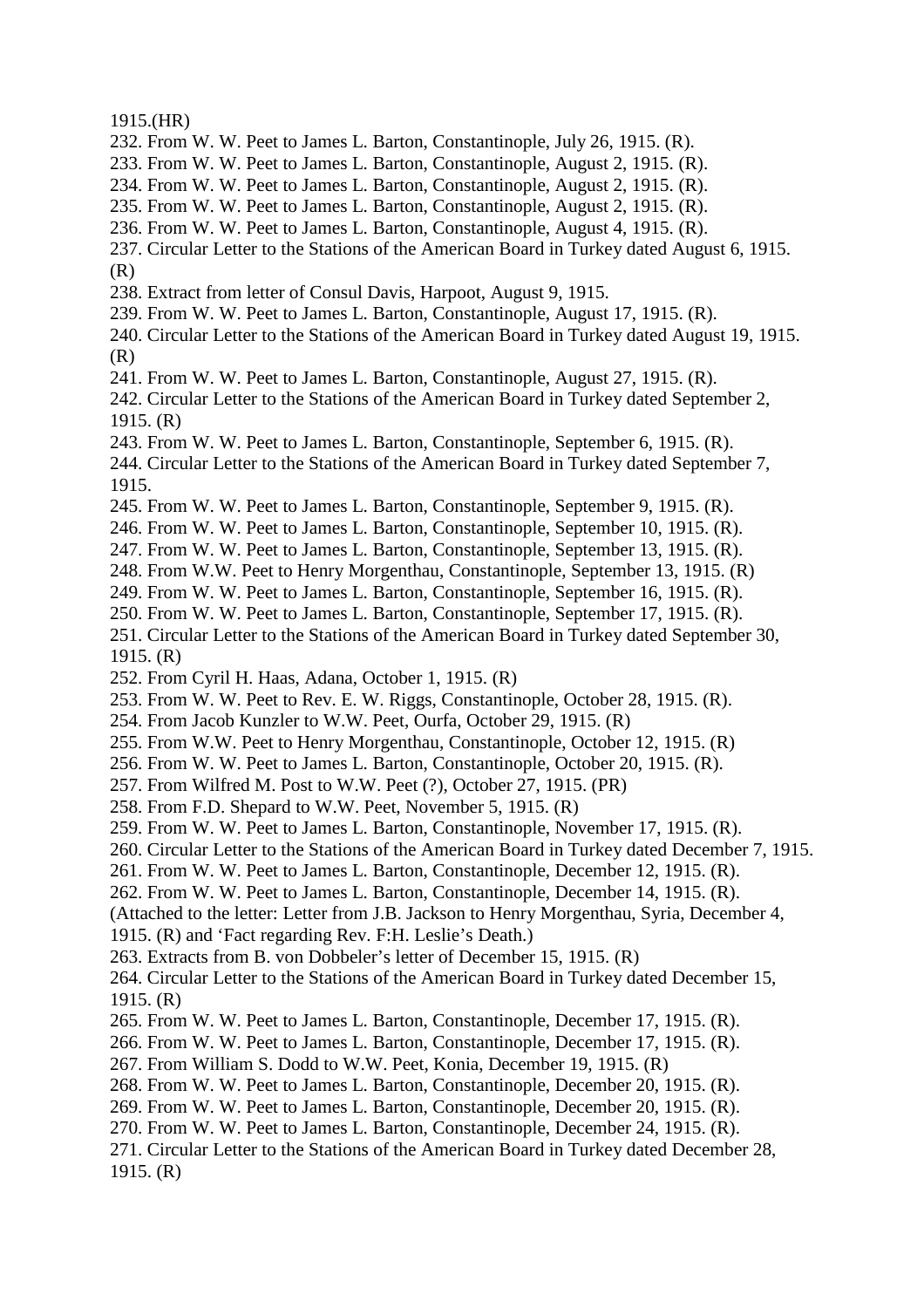- 272. From J. E. Merrill to W.W. Peet, Aintab, December 21, 1915. (R)
- 273. Circular Letter to the Stations of the American Board in Turkey dated December 28, 1915. (R)
- 274. From Henry Riggs to W.W. Peet, Harpoot, December 29, 1915. (R)
- 275. From W. W. Peet to James L. Barton, Constantinople, December 29, 1915. (R).
- 276. From Dr Dodd to W.W. Peet, Konia, January 11, 3, 9 and December 28, 1916. (R)
- 277. From W. W. Peet to James L. Barton, Constantinople, January 5, 1916. (R).
- 278. From W.W. Peet to Rev. Robert Chambers, January 10, 1916. (R)
- 279. Circular Letter to the Stations of the American Board in Turkey dated January 11, 1916. (R)
- 280. From W. W. Peet to James L. Barton, Constantinople, January 12, 1916. (R).
- 281. Copy of Postal card from Dr L.S Caldwell, Smyrna, January 12, 1916. (R)
- 282. Extract from Consul Jackson's letter of January 20, 1916. (R)
- 283. From W. W. Peet to James L. Barton, Constantinople, January 27, 1916. (R).
- 284. From W. W. Peet to James L. Barton, Constantinople, January 29, 1916. (R).
- 285. From W. W. Peet to James L. Barton, Constantinople, January 31, 1916. (R).
- 286. Circular Letter to the Stations of the American Board in Turkey dated February 3, 1916. (R)
- 287. From Miss Webb to W.W. Peet, Adana, November 11, 1915. (R)
- 288. Copy of the telegrams by B. von Dobbeler dated Harunje, December 15, 1915 and Rev.
- G.E. White dated Marsoven, December 20, 1915. (R)
- 289. Extracts from the letters of various members of the mission. (R)
- 290. From W.W. Peet to Henry Morgenthau, Constantinople, February 7, 1916. (R)
- 291. Cipher telegram sent to Washington, February 4, 1916. (R)
- 292. From W. W. Peet to James L. Barton, Constantinople, February 8, 1916. (R).
- 293. From W. W. Peet to James L. Barton, Constantinople, February 14, 1916. (R).
- 294. From W. W. Peet to James L. Barton, Constantinople, February 16, 1916. (R).
- 295. From Paula Schaefer to W. W. Peet, Islahie, February 18(?), 1916. (R).
- 296. From W. W. Peet to James L. Barton, Constantinople, February 21, 1916. (R).
- 297. From W. W. Peet to James L. Barton, Constantinople, February 28, 1916. (R).
- 298. From E. D. Cushman to W.W. Peet, Konia, March 19, 1916. (R)
- 299. From W. W. Peet to James L. Barton, Constantinople, March 20, 1916. (R).
- 300. From Frances C. Gage to W.W. Peet, March 21, 1916. (R)
- 301. From W. W. Peet to James L. Barton, Constantinople, March 24, 1916. (R).
- 302. From W. W. Peet to James L. Barton, Constantinople, March 24, 1916. (R).
- 303. From W. W. Peet to James L. Barton, Constantinople, March 31, 1916. (R).
- 304. From W.W. Peet to Hoffman Philip, Constantinople, April 4, 1916. (R)
- 305. From W. W. Peet to James L. Barton, Constantinople, April 14, 1916. (R).
- 306. From W. W. Peet to James L. Barton, Constantinople, April 20, 1916. (R).
- 307. From W. W. Peet to James L. Barton, Constantinople, April 23, 1916. (R).
- 308. From W. W. Peet to James L. Barton, Constantinople, April 28(?), 1916. (R).
- 309. From W. W. Peet to James L. Barton, Constantinople, May 2, 1916. (R).
- 310. A Dispatch by W.W. Peet to 'American Doctor Clark', May 11, 1916. (R)
- 311. From W. W. Peet to James L. Barton, Constantinople, May 12, 1916. (R).
- 312. Various telegrams.
- 313.From W. W. Peet to James L. Barton, Constantinople, May 16, 1916. (R).
- 314. From W. W. Peet to James L. Barton, Constantinople, May 19, 1916. (R).
- 315. From W. W. Peet to James L. Barton, Constantinople, May 23, 1916. (R).
- 316. From W. W. Peet to James L. Barton, Constantinople, June 2, 1916. (R).
- 317. From W. W. Peet to James L. Barton, Constantinople, June 16, 1916. (R).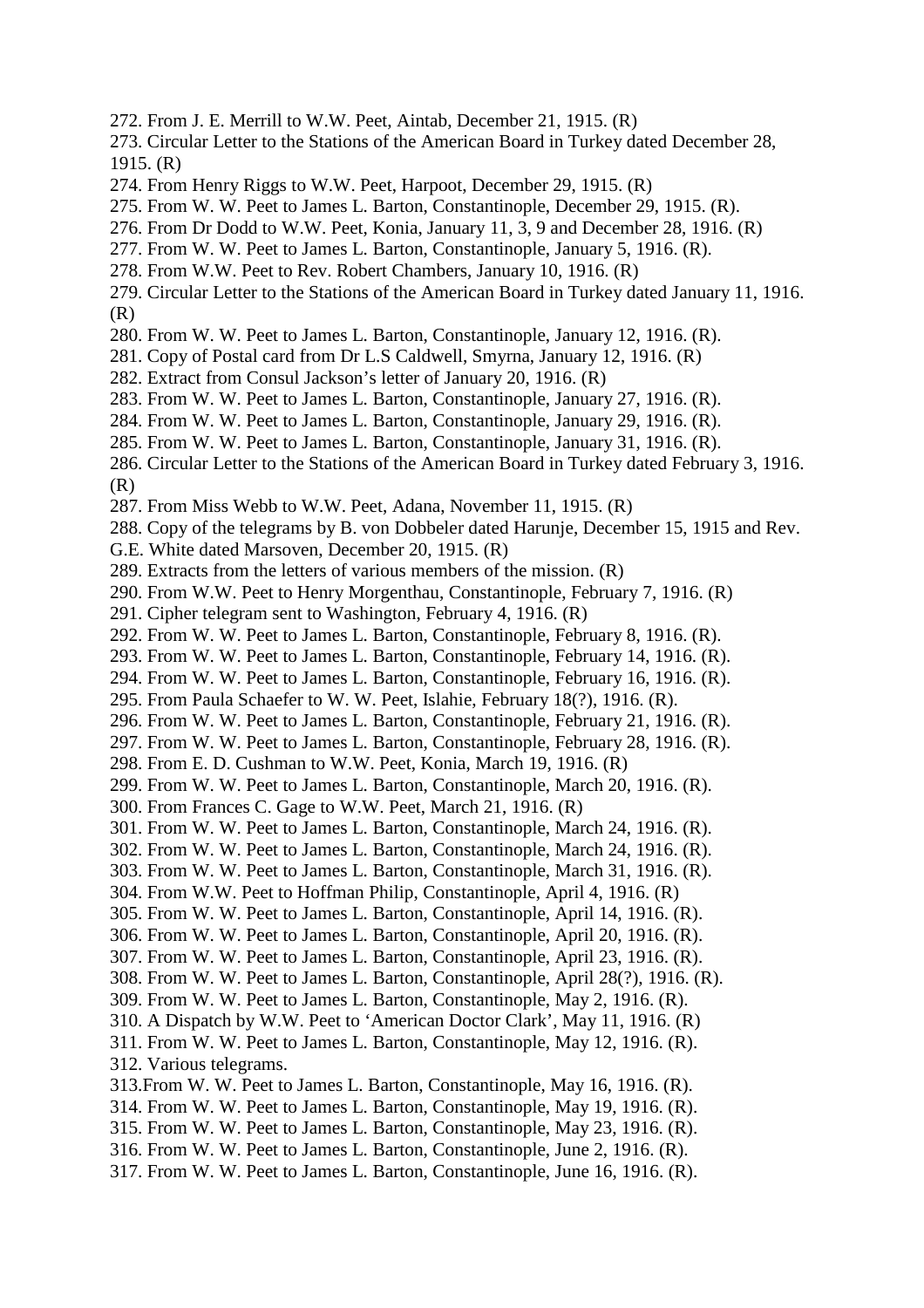318. From W. W. Peet to James L. Barton, Constantinople, June 29, 1916. (R). 319. From W. W. Peet to James L. Barton, Constantinople, July 3, 1916. (R). 320. From Mary C. Powles, Sivas, July 7, 1916. (R) 321. From W. W. Peet to James L. Barton, Constantinople, July 21, 1916. (R). 322. From W. W. Peet to James L. Barton, Constantinople, July 21, 1916. (R). 323. The copy of a confidential dispatch to Barton and Crane. 324. From W. W. Peet to James L. Barton, Constantinople, August 7, 1916. (HR). 325. From W. W. Peet to James L. Barton, Constantinople, August 7, 1916. (R). 326. From W. W. Peet to James L. Barton, Constantinople, August 7, 1916. (R). 327. From W. W. Peet to James L. Barton, Constantinople, August 7, 1916. (R). 328. From W. W. Peet to James L. Barton, Constantinople, August 15, 1916. (R). 329. From W. W. Peet to James L. Barton, Constantinople, August 17, 1916. (R). 330. From W. W. Peet to James L. Barton, Constantinople, August 21, 1916. (R). 331. From W. W. Peet to James L. Barton, Constantinople, August 21, 1916. (R). 332. From W. W. Peet to James L. Barton, Constantinople, August 21, 1916. (R). 333. Copy of Miss Olive M. Vaughan's Postcard, Hadjin, August 19, 1916. (R) 334. From W. W. Peet to James L. Barton, Constantinople, August 7, 1916. (R). 335. From W. W. Peet to James L. Barton, Constantinople, August 30, 1916. (R). 336. From D. A. Davis to G. Bie Ravndall, Geneva, October 6, 1916. (R) 337. From W. W. Peet to James L. Barton, Constantinople, September 1, 1916. (R). 338. From W. W. Peet to James L. Barton, Constantinople, September 15, 1916. (R). 339. From Paula Schaefer to W.W. Peet, Marash, September 20, 1916. (R) 340. From W. W. Peet to James L. Barton, Constantinople, September 29, 1916. (R). 341. From W. W. Peet to James L. Barton, Constantinople, October 2, 1916. (R). 342. From W. W. Peet to James L. Barton, Constantinople, October 2, 1916. (R). 343. From W. W. Peet to James L. Barton, Constantinople, October 2, 1916. (R). 344. From W. W. Peet to James L. Barton, Constantinople, October 2, 1916. (R). 345. Extract from Miss C.D. Cushman's letter dated Konia, September 19, 1916. (R) 346. From W. W. Peet to James L. Barton, Constantinople, October 5, 1916. (R). 347. The Boston Relief Fund, October 10, 1916. (R) 348. From W. W. Peet to James L. Barton, Constantinople, October 11, 1916. (R). 349. From Dr McLachlan to W.W. Peet, October 16, 1916. (R) 350. From W. W. Peet to James L. Barton, Constantinople, October 17, 1916. (R). 351. From W. W. Peet to James L. Barton, Constantinople, October 25, 1916. (R). 352. Extracts from Dr Merrill's Letters, Aleppo, October 25, 1916 (?) (R) 353. From W. W. Peet to James L. Barton, Constantinople, October 26, 1916. (R). 354. From W. W. Peet to Enoch F. Bell, Constantinople, October 26, 1916. (R). 355. From W. W. Peet to Enoch F. Bell, Constantinople, October 26, 1916. (R). 356. From W. W. Peet to James L. Barton, Constantinople, October 27, 1916. (R). 357. From W. W. Peet to James L. Barton, Constantinople, October 27, 1916. (R). 358. From W. W. Peet to James L. Barton, Constantinople, October 30, 1916. (R). 359. From W. W. Peet to James L. Barton, Constantinople, October 30, 1916. (R). 360. Extracts from the letters of various members of the mission. (R) 361. From Mary L. Graham to W.W. Peet, Sivas, October 31, 1916. (R) 362. From W. W. Peet to James L. Barton, Constantinople, November 6, 1916. (R). 363. To W.W. Peet, Aleppo, November 10, 1916. (R) 364. From W. W. Peet to James L. Barton, Constantinople, November 13, 1916. (R). 365. From W.W. Peet to Abram I. Elkus, American Ambassador, November 15, 1916. (R) 366. From W. W. Peet to James L. Barton, Constantinople, November 16, 1916. (R).

367. From W. W. Peet to James L. Barton, Constantinople, November 16, 1916. (R).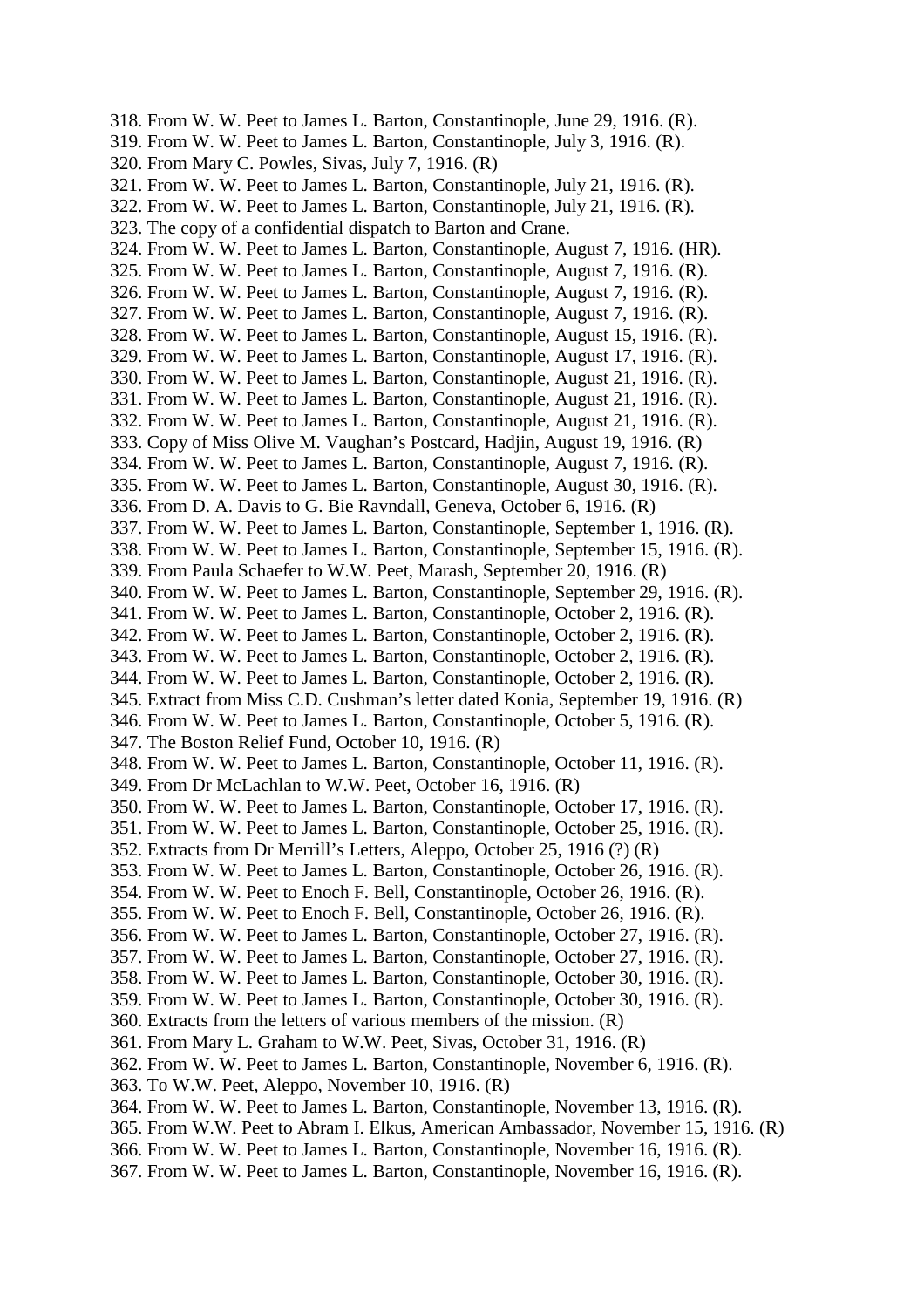368. From W. W. Peet to James L. Barton, Constantinople, November 23, 1916. (R). 369. From W. W. Peet to James L. Barton, Constantinople, November 23, 1916. (R). 370. From W. W. Peet to James L. Barton, Constantinople, November 23, 1916. (R). 371. From W. W. Peet to James L. Barton, Constantinople, November 23, 1916. (R). 372. Telegrams from various members of the mission. (R) 373. From Mary L. Graffam to W.W. Peet, Sivas, December 6, 1916. (R) 374. From W. W. Peet to James L. Barton, Constantinople, December 8, 1916. (R). 375. From W. W. Peet to James L. Barton, Constantinople, December 8, 1916. (R). 376. From W. W. Peet to James L. Barton, Constantinople, December 8, 1916. (R). 377. From W. W. Peet to Enoch F. Bell, Constantinople, December 8, 1916. (R). 378. From W. W. Peet to James L. Barton, Constantinople, December 8, 1916. (R). 379. From W.W. Peet to Frederick O. Foxcroft, December 13, 1916. (R) 380. From W. W. Peet to James L. Barton, Constantinople, December 23, 1916. (R). 381. From J. B. Jackson, Consul, to W.W. Peet, Aleppo, January 3, 1916(?). (R) 382. From W. W. Peet to Enoch F. Bell, Constantinople, January 3, 1917. (R). 383. From Susie R. Getchell to W.W. Peet, December 8, 1916. (R) 384. About the Soup kitchen opened in Samsoon, December 22, 1916. (R) 385. From Elizabeth S. Webb to W.W. Peet, Adana , January 4, 1917. (R) 386. From Beatrice Rohner to W.W. Peet, Aleppo, January 4, 1917. (R) 387. From S. B. Caldwell to W.W. Peet, Pera, January 4, 1917. (R) 388. From W. W. Peet to James L. Barton, Constantinople, January 4, 1917. (R). 389. From Wilfrid M. Post to W.W. Peet, Janury 5, 1917. (R) 390. From W. W. Peet to James L. Barton, Constantinople, January 5, 1917. (R). 391. From Paula Schaeffer to W.W. Peet, Marash, January 8, 1917. (R) 392. From Beatrice Kohner to W.W. Peet, Aleppo, January 10, 1917. (R) 393. Dispatch from Foreign Office dated Janury 10, 1917. (R) 394. From W. W. Peet to James L. Barton, Constantinople, January 10, 1917. (R). 395. From W. W. Peet to James L. Barton, Constantinople, January 11, 1917. (R). 396. From W. W. Peet to James L. Barton, Constantinople, January 12, 1917. (R). 397. From the Second Assistant Secretary of State to James L. Barton, Washington January 18, 1917. (R). 398. Confidential dispatch to Barton, January 13, 1917. (R) 399. From W. W. Peet to James L. Barton, Constantinople, January 23, 1917. (R). 400. From W. W. Peet to James L. Barton, Constantinople, January 24, 1917. (R). 401. From W. W. Peet to James L. Barton, Constantinople, January 30, 1917. (R). 402. From Frances C. Gage to Alice Tupper, Merzifoun, February 18, 1917. (R) 403. Reports from various members of the mission. (R) 404. From W. W. Peet to James L. Barton, Constantinople, February 5, 1917. (R). 405. Telegrams from various members of the mission. (R) 406. From Beatrice Rohner to W.W. Peet, Aleppo, February 2, 1917. (R) 407. Extracts from the letters of various members of the mission. (R) 408. From Beatrice Rohner to W.W. Peet, Aleppo, February 2, 1917. (R) 409. From F. v. Bylandt to W.W. Peet, Hague, February 12, 1917. (R) 410. From W.W. Peet to F. V. Bylandt, February 23, 1917. (R) 411. From W. W. Peet to James L. Barton, Constantinople, February 24, 1917. (R). 412. From W. W. Peet to James L. Barton, Constantinople, February 26, 1917. (R). 413. From W. W. Peet to James L. Barton, Constantinople, February 27, 1917. (R). 414. From Grace Towner to W.W. Peet, Adana, January 23, 1917. (R) 415. Telegrams from various members of the mission. (R) 416. Circular Letter to the Stations of the American Board in Turkey dated March 6, 1917.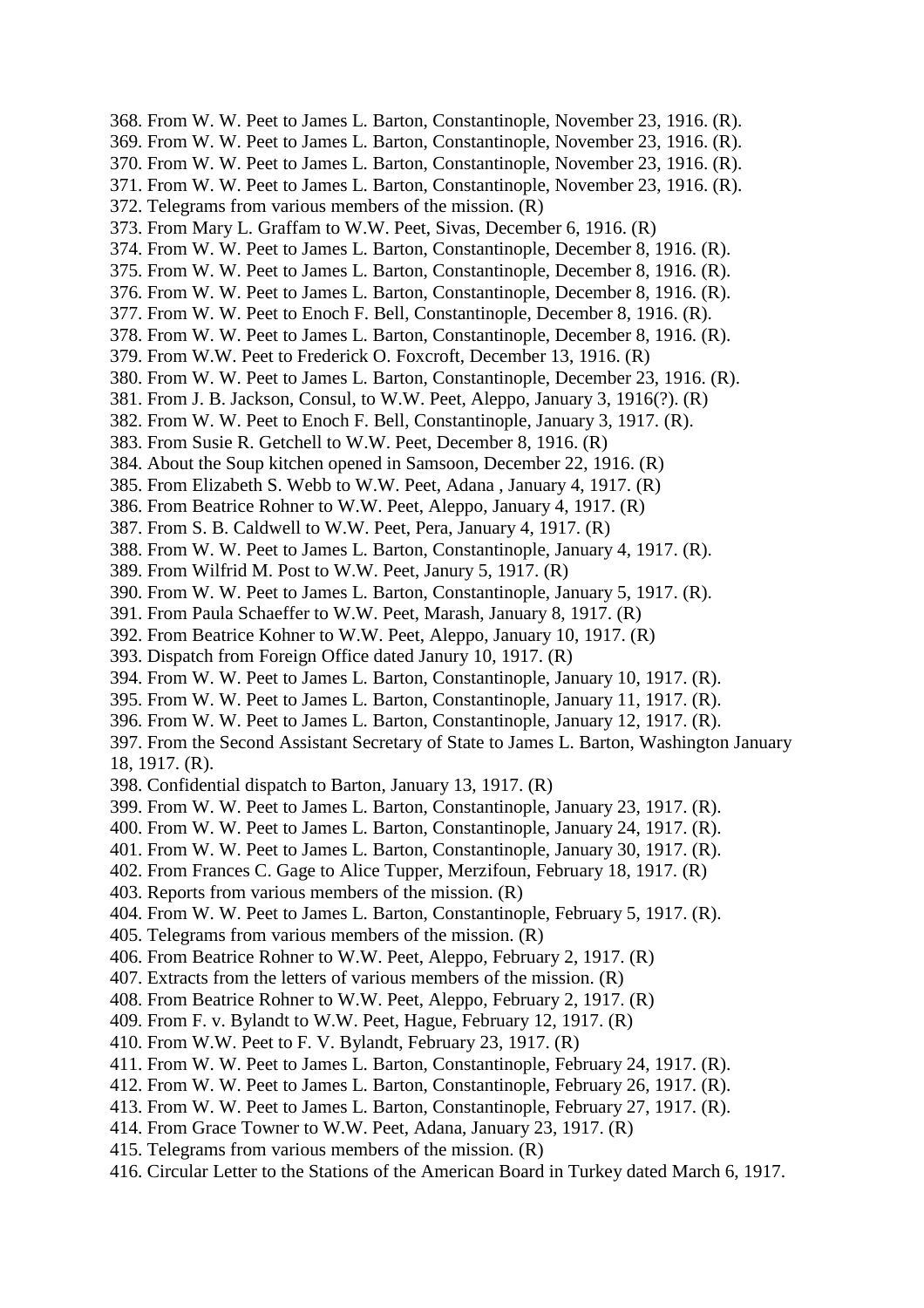(R)

- 417. From the Greek Patriarch to Abram I. Elkus, Ambassador, March 10, 1917. (R)
- 418. From Frances C. Gage to W.W. Peet. (R)
- 419. From W. W. Peet to James L. Barton, Constantinople, March 19, 1917. (R).
- 420. From Board of Committee of Ahkadahnam, March 20, 1917. (R)
- 421. Circular Letter to the Stations of the American Board in Turkey dated March 21, 1917. (R)
- 422. From W. W. Peet to James L. Barton, Constantinople, March 22, 1917. (R).
- 423. From W. W. Peet to James L. Barton, Constantinople, March 22, 1917. (R).
- 424. From W. W. Peet to James L. Barton, Constantinople, March 23, 1917. (R).
- 425. From W. W. Peet to James L. Barton, Constantinople, March 23, 1917. (R).
- 426. From W. W. Peet to James L. Barton, Constantinople, March 30, 1917. (R).
- 427. From W. W. Peet to James L. Barton, Constantinople, April 7, 1917. (R).
- 428. From W. W. Peet to James L. Barton, Constantinople, April 10, 1917. (R).
- 429. From W. W. Peet to Col. Leop. Favre, Constantinople, March 30, 1917. (R).
- 430. From W. W. Peet to James L. Barton, Bern, June 5, 1917. (R).
- 431. From W. W. Peet to James L. Barton, Bern, May 21, 1917. (R).
- 432. From W. W. Peet to James L. Barton, Bern, June 26, 1917. (R).
- 433. From Pleasant A. Stovall to the Secretary of State, Berne, May 25, 1917. (R)
- 434. Memorandum concerning relief work in the Turkish Empire conducted on behalf of the

Crane-Belmont Committee of New York, submitted to the American Legation at Berne by Mr W.W. Peet. (R)

- 435. From W. W. Peet to James L. Barton, Vevey, July 3, 1917. (R).
- 436. From W. W. Peet to James L. Barton, Vevey, July 3 1917. (R).
- 437. From W. W. Peet to Enoch F. Bell, Vevey, July 7, 1917. (R).
- 438. From W. W. Peet to James L. Barton, Vevey, July 7, 1917. (R).
- 439. From W. W. Peet to James L. Barton, Vevey, July 10, 1917. (R).
- 440. From W. W. Peet to James L. Barton, Vevey, July 14, 1917. (R).
- 441. From W. W. Peet to James L. Barton, Bern, July 19, 1917. (R).
- 442. From W. W. Peet to James L. Barton, Bern, July 20, 1917. (R).
- 443. From W. W. Peet to James L. Barton, Bern, July 20, 1917. (R).
- 444. From W. W. Peet to James L. Barton, Vevey, July 30, 1917. (R).
- 445. From W. W. Peet to James L. Barton, Vevey, July 30, 1917. (R).
- 446. From W.W. Peet to P.A. Stovall, Vevey, July 17, 1917. (R)
- 447. To Luther R. Fowle, July 17, 1917. (R)
- 448. From P.A. Stovall to W.W. Peet, Berne, July 18, 1917. (R)
- 449. From W. W. Peet to James L. Barton, Vevey, July 30, 1917. (R).
- 450. From W. W. Peet to James L. Barton, Vevey, July 30, 1917. (R).
- 451. From W. W. Peet to T.A. Baldwin, Vevey, July 30, 1917. (R).
- 452. From W. W. Peet to James L. Barton, Vevey, July 31, 1917. (R).
- 453. From W. W. Peet to James L. Barton, Vevey, August 9, 1917. (R).
- 454. From W. W. Peet to James L. Barton, Vevey, August 4, 1917. (R).
- 455. From W. W. Peet to James L. Barton, Vevey, August 9, 1917. (R).
- 456. From W. W. Peet to James L. Barton, Vevey, August 10, 1917. (R).
- 457. From W. W. Peet to James L. Barton, Vevey, August 13, 1917. (R).
- 458. From W. W. Peet to James L. Barton, Vevey, August 25, 1917. (R).
- 459. From W. W. Peet to James L. Barton, Vevey, August 27, 1917. (R).
- 460. Extracts from Mr Fowle's Letter of August 30, 1917, from Constantinople. (R)
- 461. From W. W. Peet to James L. Barton, Geneva, September 5, 1917. (R).
- 462. From W. W. Peet to James L. Barton, Geneva, September 5, 1917. (R).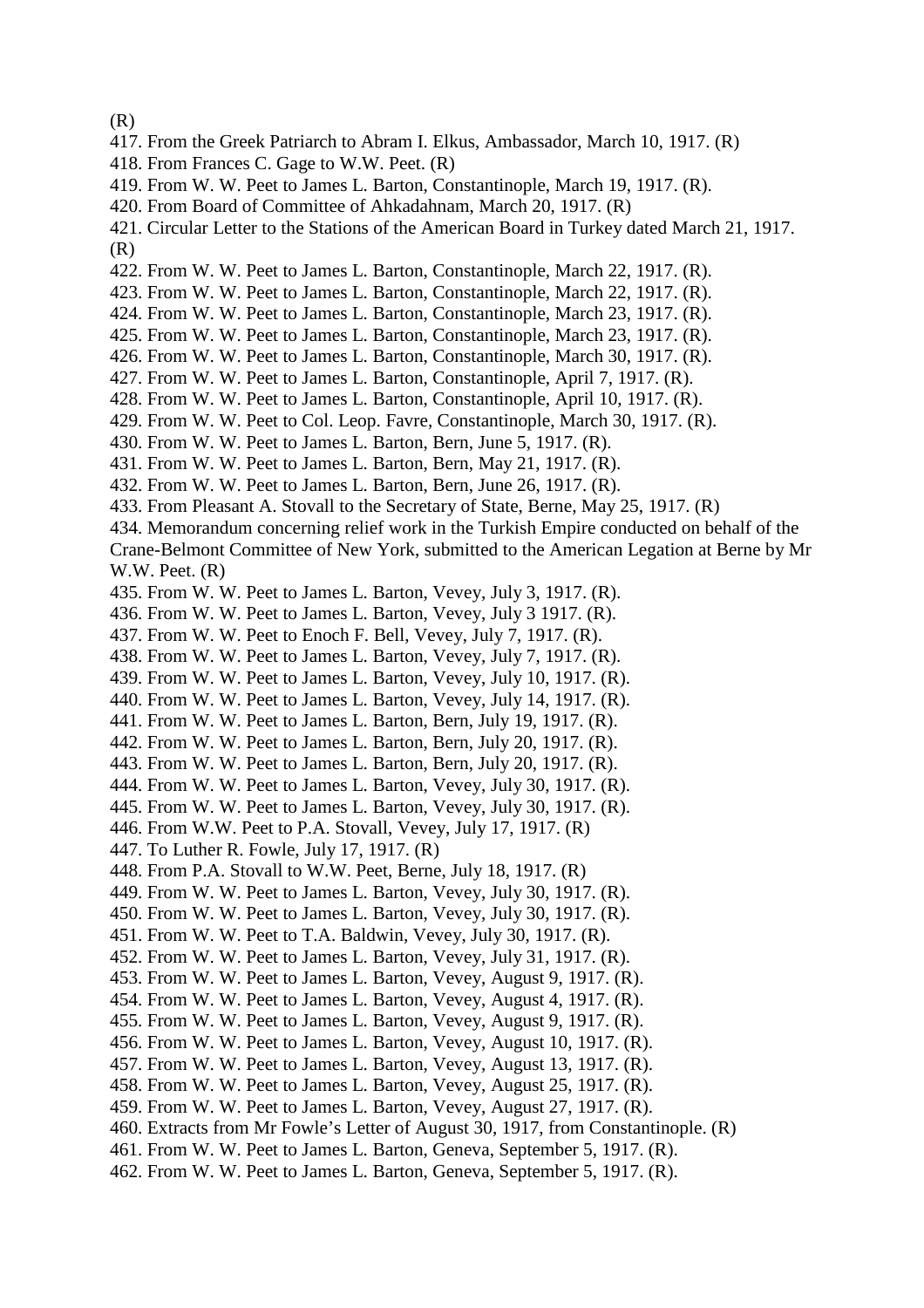463. From W. W. Peet to James L. Barton, Geneva, September 5, 1917. (R). 464. From W. W. Peet to James L. Barton, Geneva, September 5, 1917. (R). 465. From W. W. Peet to James L. Barton, Geneva, September 6, 1917. (R). 466. From W. W. Peet to James L. Barton, Geneva, September 6, 1917. (R). 467. From W. W. Peet to James L. Barton, Geneva, September 8, 1917. (R). 468. From W. W. Peet to James L. Barton, Geneva, September 14, 1917. (R). 469. From W. W. Peet to James L. Barton, Geneva, September 18, 1917. (R). 470. From W. W. Peet to James L. Barton, Geneva, September 21, 1917. (R). 471. From W. W. Peet to James L. Barton, Geneva, September 24, 1917. (R). 472. From W. W. Peet to James L. Barton, Geneva, September 29, 1917. (R). 473. From W. W. Peet to James L. Barton, Geneva, October 3, 1917. (R). 474. From W. W. Peet to James L. Barton, Geneva, October 3, 1917. (R). 475. From W. W. Peet to James L. Barton, Geneva, October 4, 1917. (R). 476. From W. W. Peet to James L. Barton, Geneva, October 6, 1917. (R). 477. From W. W. Peet to James L. Barton, Geneva, October 13, 1917. (R). 478. From W. W. Peet to James L. Barton, Geneva, October 15, 1917. (R). 479. From W. W. Peet to James L. Barton, Geneva, October 17, 1917. (R). 480. From W. W. Peet to James L. Barton, Geneva, October 18, 1917. (R). 481. From W. W. Peet to James L. Barton, Bordeaux, November 7, 1917. (R). 482. From W. W. Peet to James L. Barton, Bordeaux, November 14, 1917. (R). 483. From W. W. Peet to James L. Barton, Massachusetts, February 7, 1918. (R) 484. From W. W. Peet to James L. Barton, Washington, March 16, 1918. (R) 485. From W. W. Peet to James L. Barton, Washington, March 19, 1918. (R) 486. From W. W. Peet to James L. Barton, Washington, March 20, 1918. (R) 487. From W. W. Peet to James L. Barton, Washington, March 20, 1918. (R) 488. From W. W. Peet to James L. Barton, Washington, March 28, 1918. (R) 489. From W. W. Peet to James L. Barton, Washington, March 29, 1918. (R) 490. From W. W. Peet to James L. Barton, Washington, March 30, 1918. (R) 491. From W. W. Peet to James L. Barton, Washington, March 30, 1918. (R) 492. From W. W. Peet to James L. Barton, Washington, April 12, 1918. (R) 493. From W. W. Peet to James L. Barton, Washington, April 13, 1918. (R) 494. From W. W. Peet to James L. Barton, Washington, April 13, 1918. (R) 495. From W. W. Peet to James L. Barton, Washington, April 15, 1918. (R) 496. From W. W. Peet to James L. Barton, Washington, April 15, 1918. (R) 497. From W. W. Peet to James L. Barton, Washington, April 17, 1918. (PR) 498. From W. W. Peet to James L. Barton, Washington, April 17, 1918. (PR) 499. From W. W. Peet to James L. Barton, Washington, April 18, 1918. (HR) 500. From W. W. Peet to James L. Barton, Washington, April 24, 1918. (R) 501. From W. W. Peet to James L. Barton, Washington, April 24, 1918. (R) 502. From W. W. Peet to James L. Barton, Washington, April 25, 1918. (R) 503. From W. W. Peet to James L. Barton, Washington, May 3, 1918. (R) 504. From W. W. Peet to James L. Barton, Washington, May 9, 1918. (HR) 505. From W. W. Peet to James L. Barton, Washington, May 9, 1918. (PR) 506. From W. W. Peet to James L. Barton, Washington, May 10, 1918. (R) 507. From W. W. Peet to James L. Barton, Washington, May 18, 1918. (R) 508. From W. W. Peet to James L. Barton, Washington, May 18, 1918. (R) 509. From W. W. Peet to James L. Barton, Washington, May 23, 1918. (R) 510. From W. W. Peet to James L. Barton, Washington, May 25, 1918. (PR) 511. From W. W. Peet to James L. Barton, Washington, June 1, 1918. (R) 512. From W. W. Peet to James L. Barton, Washington, June 6, 1918. (R)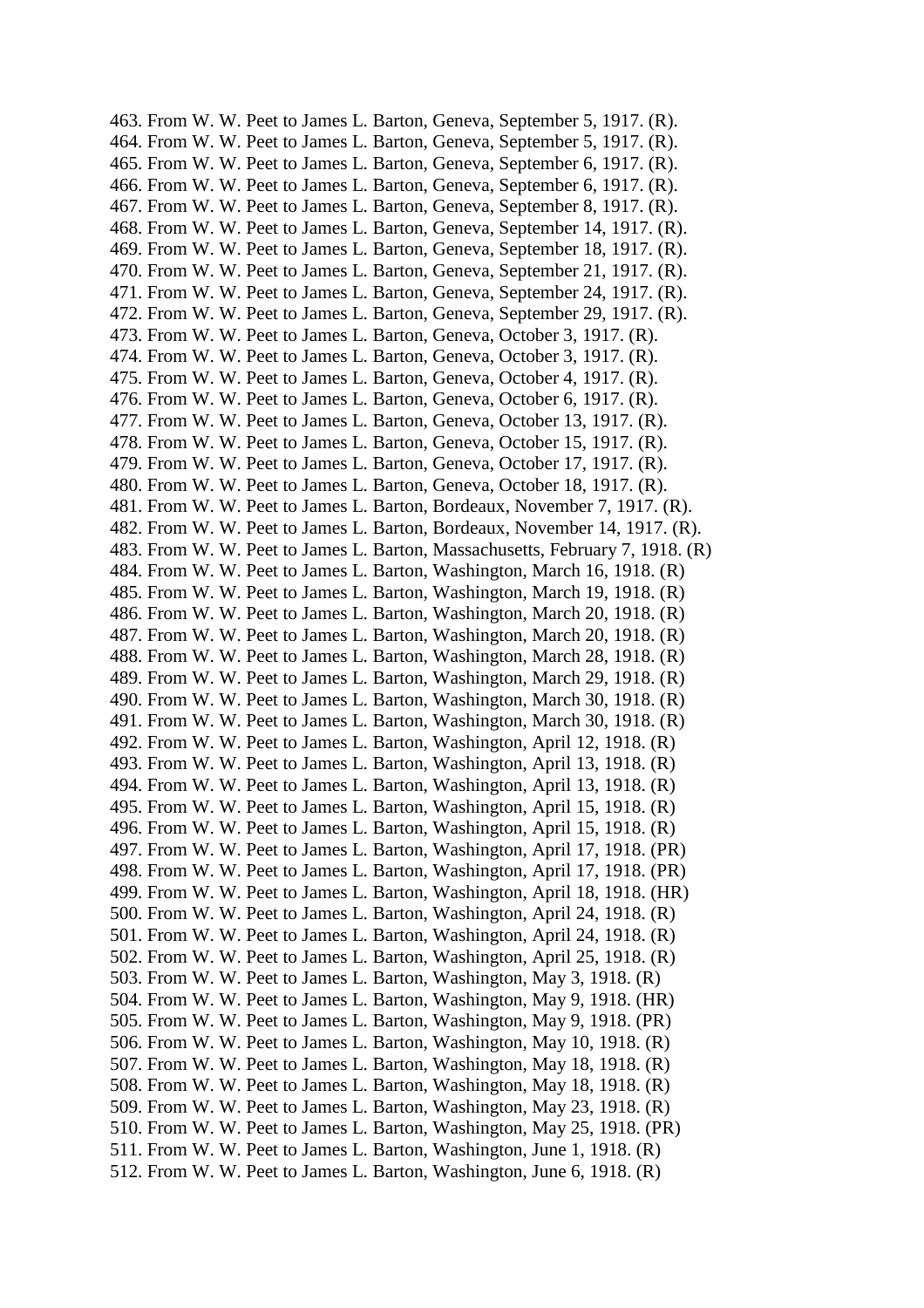513. From W. W. Peet to James L. Barton, Washington, June 5, 1918. (R) 514. From W. W. Peet to James L. Barton, Washington, June 8, 1918. (R) 515. From W. W. Peet to James L. Barton, Washington, June 8, 1918. (R) 516. Articles entitled 'Force Only Way to End Prussianism, Mr Lansing Tells Columbia Alumni' and ' Jugo-Slavs and the Czecho-Slovaks Thank U.S. for its Expression of Sympathy with their Aspirations'. 517. From W. W. Peet to James L. Barton, Washington, June 11, 1918. (R) 518. From W. W. Peet to James L. Barton, Washington, June 11, 1918. (R) 519. From W. W. Peet to James L. Barton, Washington, June 10, 1918. (R) 520. From W. W. Peet to James L. Barton, Washington, June 11, 1918. (R) 521. From W. W. Peet to James L. Barton, Washington, June 13, 1918. (R) 522. From W. W. Peet to James L. Barton, Washington, June 13, 1918. (PR) 523. From W. W. Peet to James L. Barton, Washington, June 14, 1918. (R) 524. From W. W. Peet to James L. Barton, Washington, June 14, 1918. (R) 525. From W. W. Peet to James L. Barton, Washington, June 22, 1918. (R) 526. From W. W. Peet to Dr White, June 24, 1918. (R) 527. From W. W. Peet to James L. Barton, Washington, June 25, 1918. (R) 528. From W. W. Peet to James L. Barton, Washington, June 27, 1918. (R) 529. From W. W. Peet to James L. Barton, Washington, July 1, 1918. (R) 530. From W. W. Peet to James L. Barton, Washington, July 2, 1918. (R) 531. From W. W. Peet to James L. Barton, Washington, July 4, 1918. (R) 532. From W. W. Peet to James L. Barton, Washington, July 5, 1918. (R) 533. The telegram from the Hairenik of Boston dated Paris, June 29, 1918. (R) 534. From W. W. Peet to James L. Barton, Washington, July 6, 1918. (R) 535. From W. W. Peet to James L. Barton, Washington, July 17, 1918. (R) 536. From W. W. Peet to James L. Barton, Washington, July 17, 1918. (R) 537. From W. W. Peet to James L. Barton, Washington, July 18, 1918. (R) 538. From W. W. Peet to James L. Barton, Washington, August 24(?), 1918. (PR) 539. From W. W. Peet to James L. Barton, Washington, August 24(?), 1918. (PR) 540. From W. W. Peet to James L. Barton, Washington, September 13, 1918. (R) 541. From W. W. Peet to James L. Barton, Washington, September 25, 1918. (R) 542. From W. W. Peet to James L. Barton, Washington, September 28, 1918. (R) 543. From W. W. Peet to James L. Barton, Washington, October 4, 1918. (HR) 544. From W. W. Peet to Mr Wiggin, Washington, October 11, 1918. (R) 545. From W. W. Peet to Herbert E.B. Case, Washington, October 19, 1918. (R) 546. From W. W. Peet to James L. Barton, Washington. (R) 547. From W. W. Peet to Dr MacCallum, Washington, October 22, 1918. (R) 548. From W. W. Peet to James L. Barton, Washington, October 22, 1918. (R) 549. From W. W. Peet to James L. Barton, Washington, October 24, 1918. (R) 550. From W. W. Peet to James L. Barton, Washington, October 26, 1918. (PR) 551. From W. W. Peet to James L. Barton, Washington, October 25, 1918. (R) 552. From W. W. Peet to James L. Barton, Washington, October 4, 1918. (R) 553. From W. W. Peet to James L. Barton, Washington, November 2, 1918. (R) 554. From W. W. Peet to James L. Barton, Washington, November 4, 1918. (R) 555. From W. W. Peet to James L. Barton, Washington, November 14, 1918. (R) 556. From W. W. Peet to James L. Barton, Washington, November 16, 1918. (R) 557. From W. W. Peet to James L. Barton, Washington, November 23, 1918. (R) 558. From W. W. Peet to James L. Barton, Washington, November 23, 1918. (R) 559. From W. W. Peet to James L. Barton, Washington, November 27, 1918. (R) 560. From W. W. Peet to James L. Barton, Washington, December 6, 1918. (R)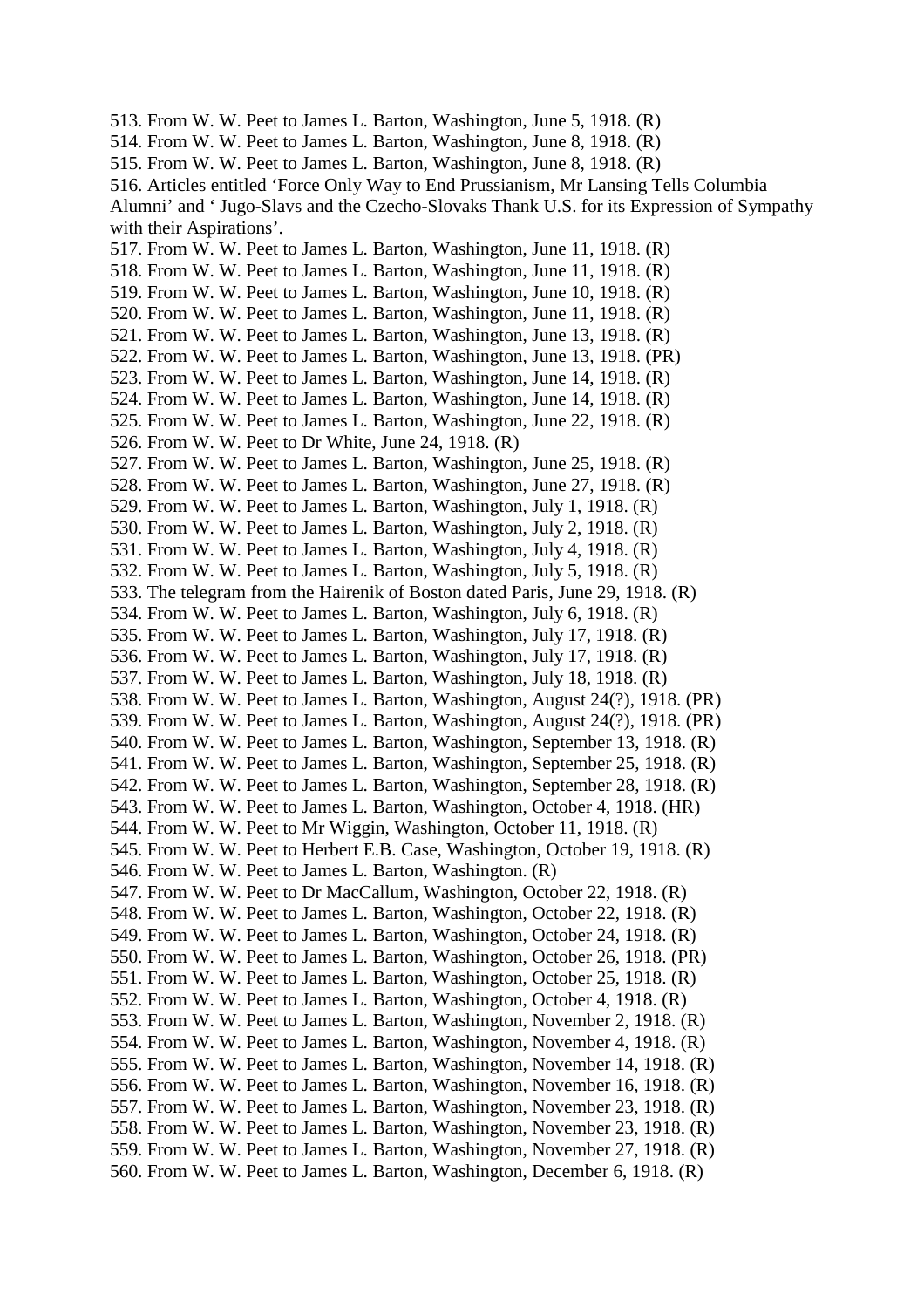561. From W. W. Peet to James L. Barton, Washington, December 7, 1918. (R) 562. From W. W. Peet to James L. Barton, Washington, December 6, 1918. (R) 563. From W. W. Peet to Charles V. Vickrey, Washington, December 9, 1918. (R) 564. From W. W. Peet to James L. Barton, Washington, December 13, 1918. (R) 565. From W. W. Peet to James L. Barton, Washington, December 21, 1918. (R) 566. From W. W. Peet to James L. Barton, Washington, December 24, 1918. (R) 567. From W. W. Peet to Rev. W.E. Strong, Constantinople(?), July 11 1919. (R) 568. From Apraham H. Harootioonian to W.W. Peet, Marash, August 19, 1919. (R) 569. From A. J. Culler to W.W. Peet, Marash, August 26, 1919. (R) 570. From W.W. Peet to Enoch Bell, Constantinople, August 29, 1919. (R) 571. Circular of General Congress, September 11, 1335. (R) 572. From W.W. Peet to Mr F.H. Wiggin, September 12, 1919.(R) 573. From W. W. Peet to James L. Barton, Constantinople, September 15, 1919. (R) 574. From W. W. Peet to James L. Barton, Constantinople, September 15, 1919. (R) 575. From W. W. Peet to James L. Barton, Constantinople, September 19, 1919. (R) 576. From W. W. Peet to Enoch F. Bell, Constantinople, September 20, 1919. (R) 577. From W. W. Peet to James L. Barton, Constantinople, September 23, 1919. (R) 578. From W. W. Peet to James L. Barton, Constantinople, September 23, 1919. (R) 579. From W. W. Peet to F. H. Wiggin, Constantinople, September 15, 1919. (R) 580. From W. W. Peet to James L. Barton, Constantinople, September 27, 1919. (R) 581. From W. W. Peet to James L. Barton, Constantinople, October 10, 1919. (R) 582. From Henry K. Wingate to W.W. Peet, Talas, October 4, 919. (R) 583. From Henry K. Wingate to W.W. Peet, Talas, September 27, 919. (R) 584. From Henry K. Wingate to W.W. Peet, Talas, September 27, 919. (R) 585. From W. W. Peet to James L. Barton, Constantinople, September 30, 1919. (R) 586. From W. W. Peet to James L. Barton, Constantinople, October 2, 1919. (R) 587. From W. W. Peet to James L. Barton, Constantinople, October 2, 1919. (R) 588. From W. W. Peet to James L. Barton, Constantinople, October 2, 1919. (R) 589. From W. W. Peet to F. H. Wiggin, Constantinople, October 2, 1919. (R) 590. From W. W. Peet to James L. Barton, Constantinople, October 13, 1919. (R) 591. From W. W. Peet to Herbert E. B. Case, Constantinople, October 17, 1919. (R) 592. From W. W. Peet to F. H. Wiggin, Constantinople, October 18, 1919. (R) 593. From W. W. Peet to F. H. Wiggin, Constantinople, October 21, 1919. (R) 594. From W. W. Peet to James L. Barton, Constantinople, October 29, 1919. (R) 595. From W. W. Peet to James L. Barton, Constantinople, October 31, 1919. (R) 596. To the American Committee for relief in Near East, October 31, 1919. (R) 597. From W. W. Peet to James L. Barton, Constantinople, October 31, 1919. (R) 598. From Managing Director of the N.E.R. to W.W. Peet, Constantinople, November 10, 1919. (R) 599. From J.E. Merrill to W.W. Peet, Aintab, November 10, 1919. (R) 600. From W. W. Peet to F. H. Wiggin, Constantinople, November 14, 1919. (R) 601. From W. W. Peet to James L. Barton, Constantinople, November 15, 1919. (R) (Attached to the letter: an article entitled 'The Turkish General Election') 602. From W. W. Peet to F. H. Wiggin, Constantinople, November 16, 1919. (PR) 603. From W. W. Peet to James L. Barton, Constantinople, November 20, 1919. (R) 604. From W. W. Peet to James L. Barton, Constantinople, November 22, 1919. (R) 605. From W. W. Peet to James L. Barton, Constantinople, November 25, 1919. (R) 606. From W. W. Peet to William E. Strong, Constantinople, November 25, 1919. (R) 607. From W. W. Peet to James L. Barton, Constantinople, November 26, 1919. (PR) 608. From W. W. Peet to James L. Barton, Constantinople, November 29, 1919. (R)